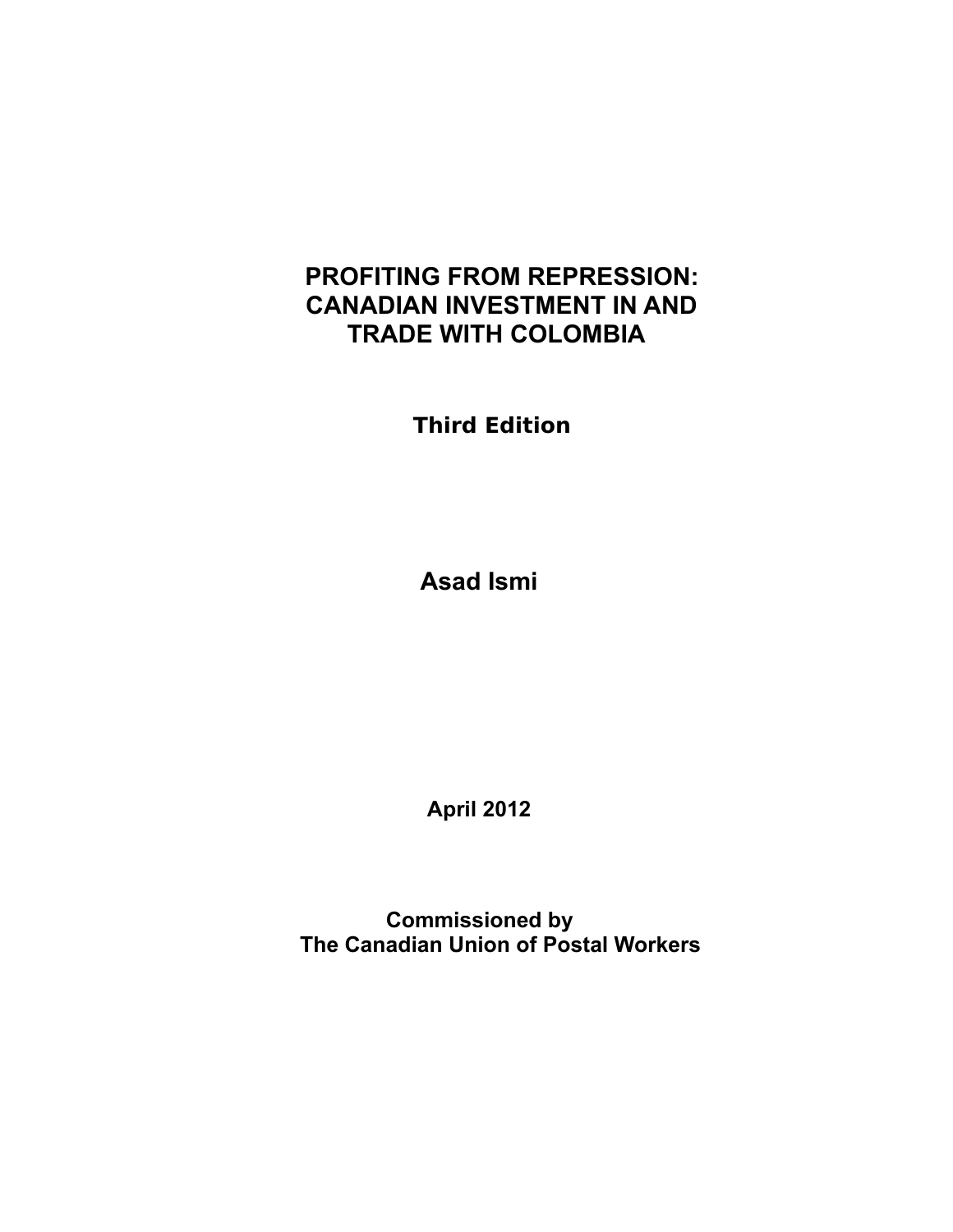**Asad Ismi is an award-winning writer on international politics specializing in the impact of U.S. and Canadian imperialism on the Global South. He is international affairs correspondent for The Canadian Centre for Policy Alternatives Monitor, Canada's biggest left-wing magazine (by circulation). Asad is the author of more than a hundred articles, nine reports, five radio documentaries and two books. His latest radio documentary "The Latin American Revolution" has been aired on 40 radio stations reaching an audience of 33 million people in Canada, the U.S. and Europe. Asad has written for 21 progressive Canadian unions and non-governmental organizations.** 

**The groundbreaking three editions of Profiting from Repression: Canadian Investment in and Trade with Colombia (2000, 2006, 2012) constitute the most comprehensive and indepth account of this subject presently in existence. For Asad's publications, visit [www.asadismi.ws.](http://www.asadismi.ws/)** 

**ISBN 978-0-9731900-1-4**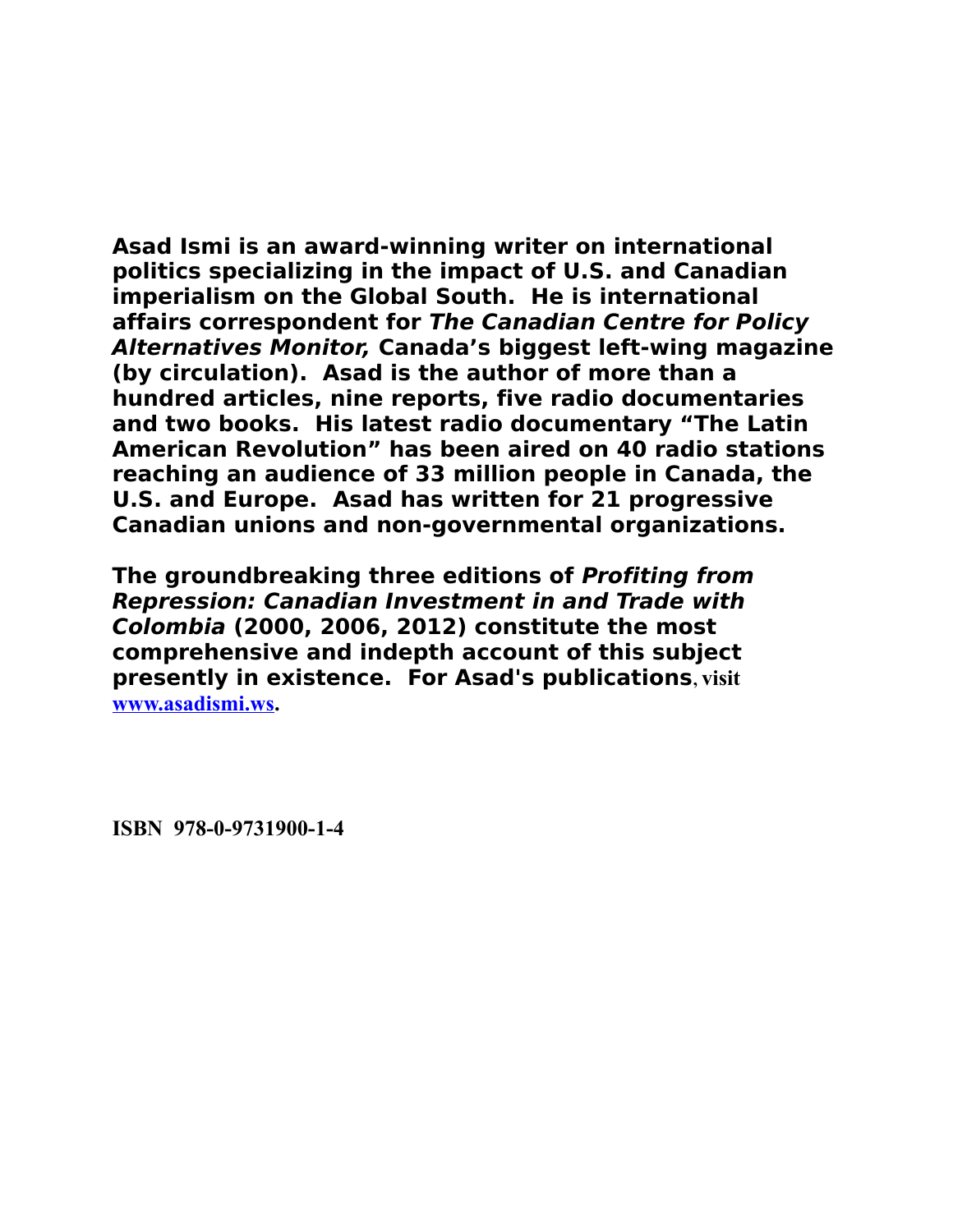## **REVIEWS**

1. Asad Ismi's research is an extraordinary tool for us in the struggle to defend the natural resources of humanity and to construct a nation with social justice.

 ---Francisco Ramirez Cuellar, Former President of the Colombian Mineworkers Union.

2. The definitive account of corporate-driven Canadian neocolonialism in Colombia and the most comprehensive book on the subject. A superb analysis of how Canada's corporations and government benefit from and exacerbate Colombia's decades-old social and armed conflict. Unencumbered by academic jargon, this book presents a clear and damning portrait of the corporate pillage of Colombia and the resulting violence, impoverishment and mass displacement impacting its people as well as their courageous resistance. Must reading for activists, unionists and all those concerned about social and economic justice in Latin America.

---Ilian Burbano, Colombia Action Solidarity Alliance (CASA), Toronto.

3. This report is a gold mine of information! Thank you, really thank you for doing this research. I think it will be very useful for our new campaign "Targeting Canadian Profiteers of the War in Colombia", because we are focusing on some of the companies you're talking about in this report. This is really the kind of work we need and never have the time to do. I also think it is very relevant to highlight the role of the Canadian International Development Agency (CIDA) in Colombia and how the Canadian government supports the companies. I think it's also very good to put relations between Canada and Colombia in a global context of colonialism and imperialism.

 ---Mélissa Leblanc, Projet Accompagnement Solidarité Colombie (PASC), Montreal.

4. Most Canadians are unaware that some of this country's largest corporations are profiting from the Colombian government's brutal repression of dissent and democracy. Asad Ismi's shocking exposé of this corporate collaboration with Colombia's ruthless dictatorship is recommended reading for everyone concerned about social and economic justice*.*

---Ed Finn, General Editor, Canadian Centre for Policy Alternatives, Ottawa.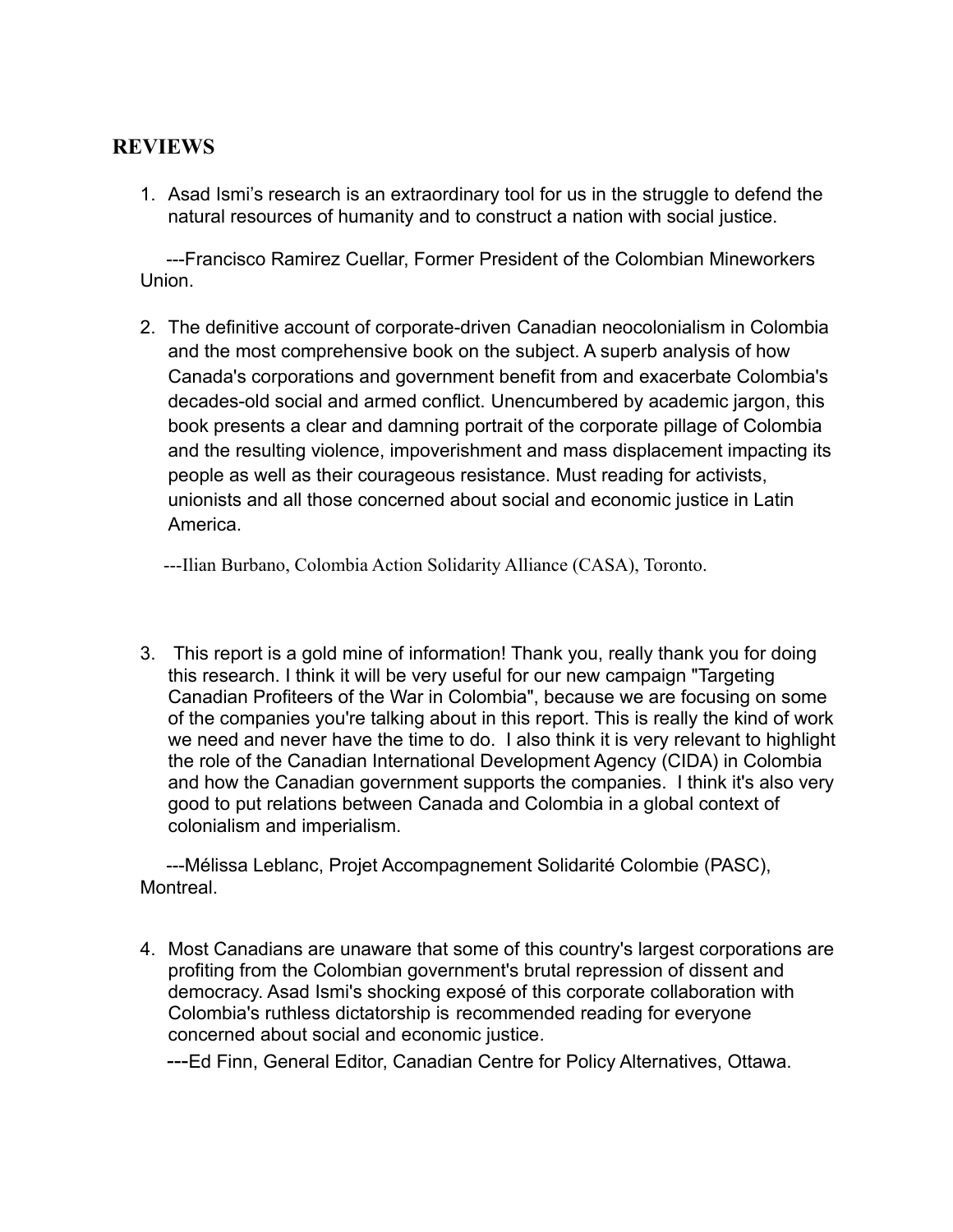## **ACKNOWLEDGEMENTS**

**Many thanks to the Canadian Union of Postal Workers (CUPW) and especially to Brothers Denis Lemelin (National President) and Mark Evard (National Director—Central) for commissioning this report. The author is very grateful to the following friends for translation: Rick Castro, Susy Alvarez, Jennifer Moore, Guillermo Ramirez and Francisco Vidal.**

**This document is classified as both a book and a report.**

**Research for this report was completed on January 14, 2012 (except for the epilogue). The report was submitted to the CUPW on February 2 and the union released it on May 3. Also releasing the report along with CUPW were three organizations including the Colombian Network Against Large Scale Transnational Mining (RECLAME), a coalition of 50 rights and environmental organizations in Colombia. RECLAME was represented at the release by Brother Andrés Idarraga, a prominent Colombian labour organizer. Two Canadian Colombia solidarity organizations were present during the Report release : Projet Accompagnement Solidarité Colombie (PASC), based in Montreal, and Colombia Action Solidarity Alliance (CASA), based in Toronto. . Lots of thanks to these three organizations for their valuable support.**

**The information presented in bold type in this report is new information; that presented in normal type is from the 2006 edition of the report which is still relevant. About 80% of the information is new.**

**Published by Canadian Union of Postal Workers Ottawa, April 2012**

**Copyright Asad Ismi 2012**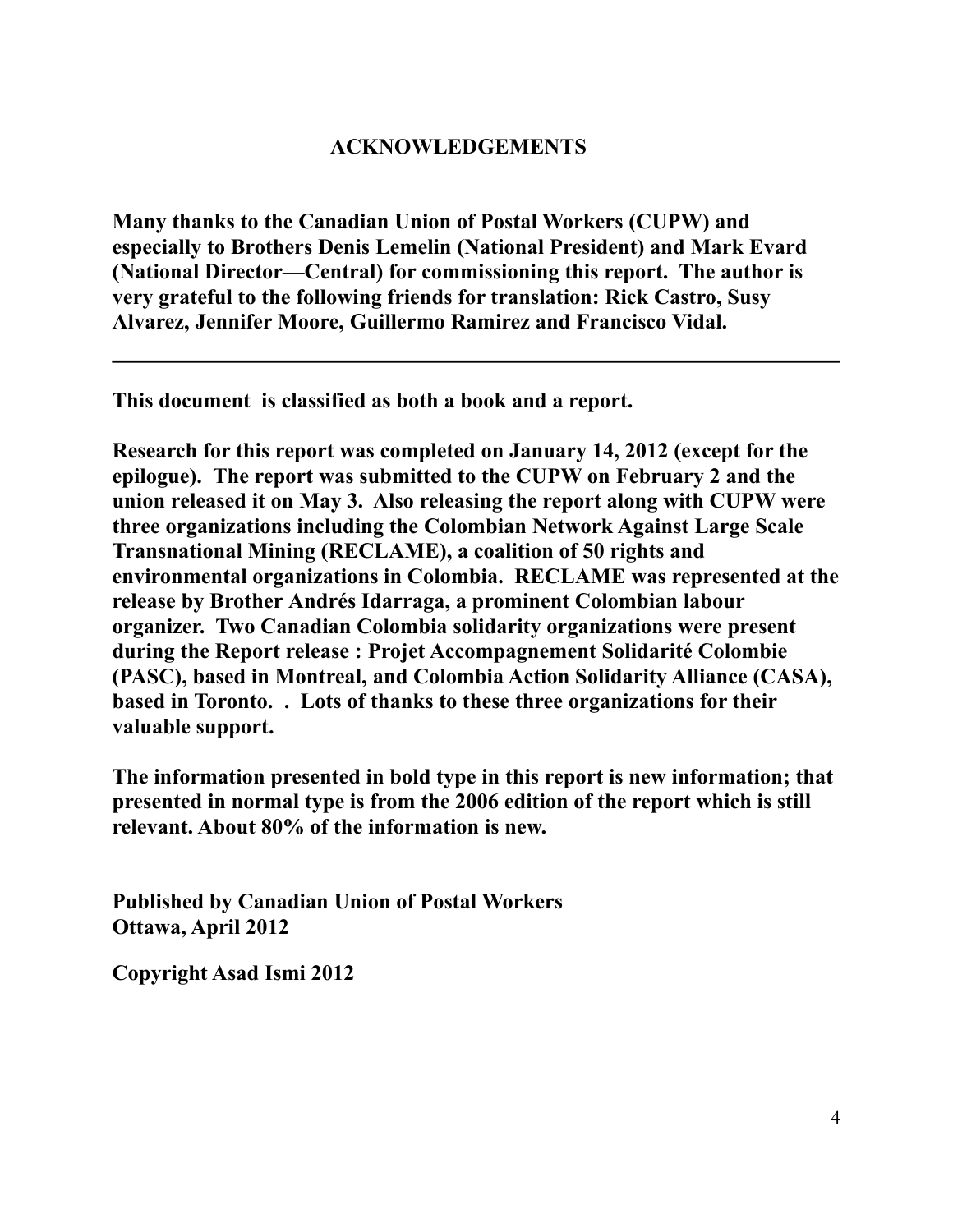# **DEDICATED TO THE COLOMBIANS WHO STRUGGLE FOR SOCIAL JUSTICE**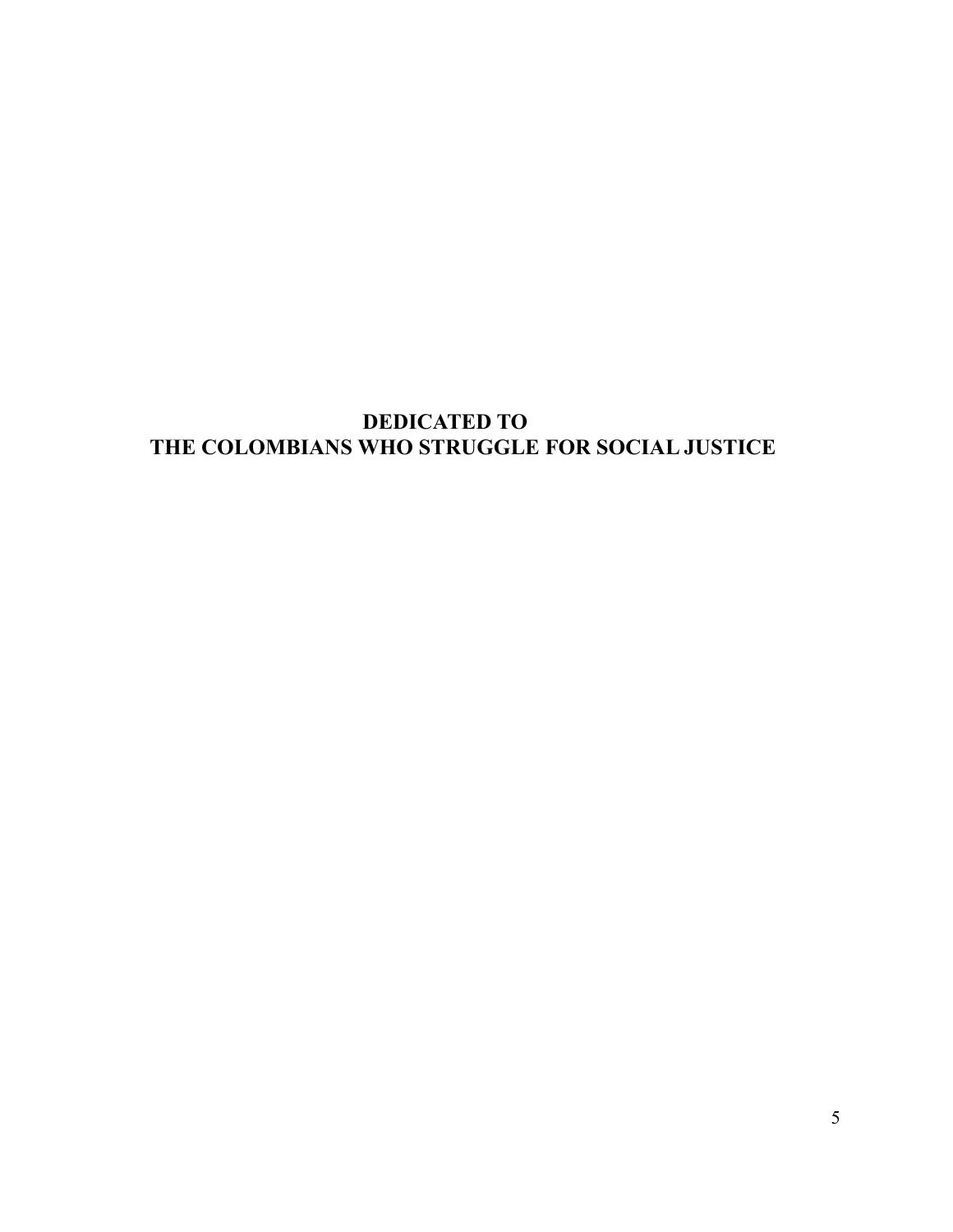# **CONTENTS**

| <b>Introduction</b>  | $\overline{\mathbf{4}}$ |
|----------------------|-------------------------|
| Oil and War          | 34                      |
| <b>Mining</b>        | 82                      |
| <b>Food Services</b> | 149                     |
| Footwear             | 149                     |
| <b>Trade</b>         | 150                     |
| <b>Conclusion</b>    | 163                     |
| <b>Epilogue</b>      | 177                     |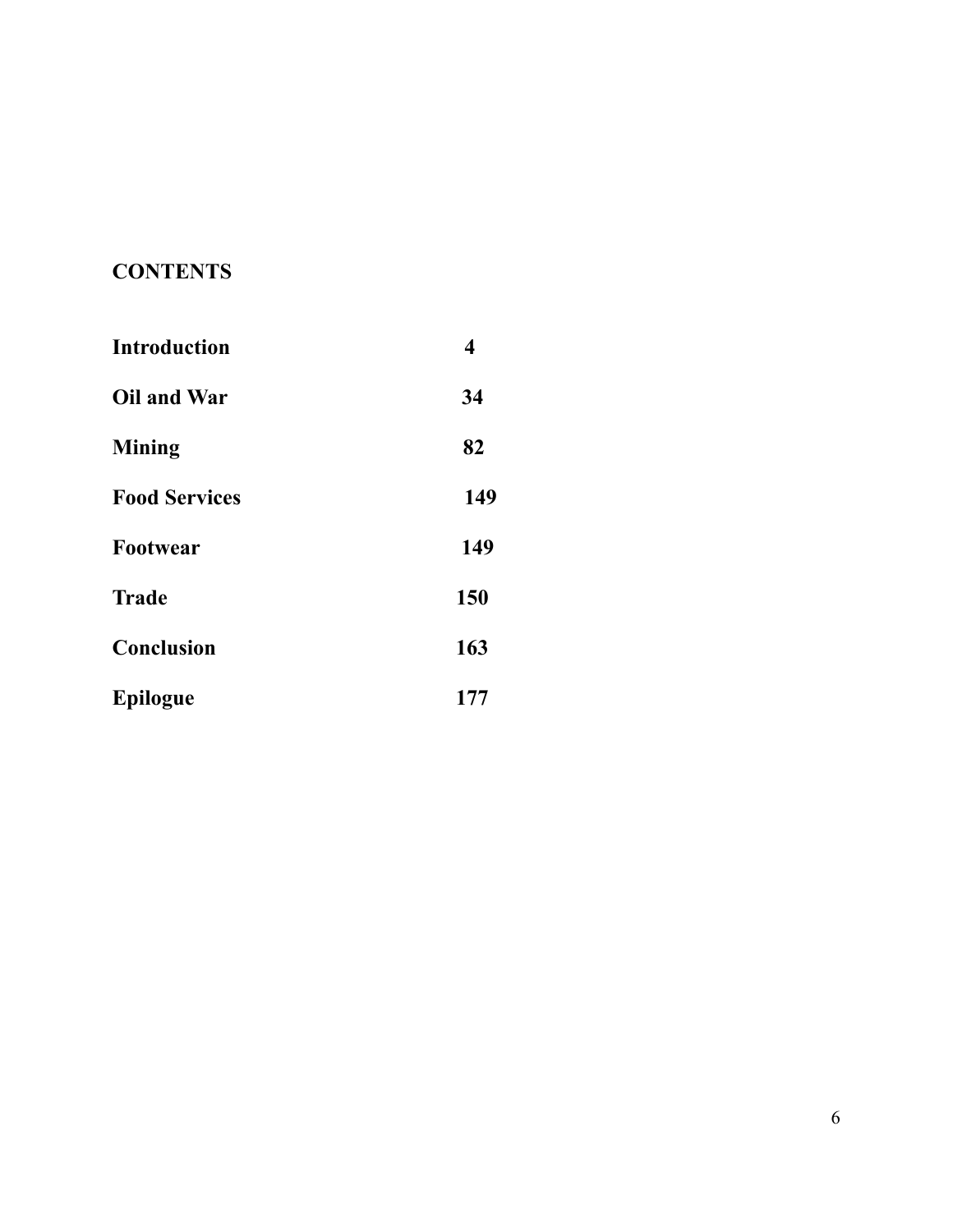### **INTRODUCTION**

From time immemorial, the Colombian state has attempted to base its economy on the most obsequious service to multinational capital. It has extended a hand to the instrument of paramilitarism in order to crush all social expressions whose economic logic is opposed to the interests of foreign capital.

--Father Javier Giraldo<sup>[1](#page-6-0)</sup>

The great countries are the owners of our future. Our country is negotiating with the pharoahs. The great countries want to buy what is not theirs to buy. They know how to exploit our land. I want my land back so I can feed my children. --Maria Luz Nely Serna, Internally Displaced Colombian.<sup>[2](#page-6-1)</sup>

**Under the governments of Alvaro Uribe Velez (2002—August 2010) and Juan Manuel Santos (August 2010—present, he was Defence Minister under Uribe),** the multinational corporate exploitation of Colombia has intensified to an unprecedented degree characterized by the **virtual give-away of precious national resources to foreign companies**. This means more poverty and unemployment for an already dispossessed population. Canada's corporations and its government have played an important role in promoting the corporate takeover of these critical resources in Colombia's important oil and mining sectors. Multinational dominance in Colombia is brutally enforced by the **country's military and its affiliated paramilitaries.** Several Canadian companies are linked to this extremely repressive security structure. In these ways, Canada's role in Colombia has increased the enormous suffering of its people; the Canadian government and companies have expanded their penetration of the Colombian economy by exacerbating the poverty and inequality that are the main causes of the country's civil war.

**This report links ten Canadian companies in Colombia to the genocide of indigenous Colombians, to complicity in eight murders and one attempted murder, to other significant military/paramilitary repression, to large-scale** 

<span id="page-6-0"></span>Francisco Ramirez Cuellar, *The Profits of Extermination: How U.S. Corporate Power is Destroying Colombia*, (Prologue to the Spanish edition written by Javier Giraldo) Monroe, Maine, Common Courage Press, 2005, p. 28.

<span id="page-6-1"></span><sup>2</sup> Quoted in Leslie Wirpsa, "Economics Fuels Return of La Violencia", *National Catholic Reporter*, October 24, 1997, p. 13.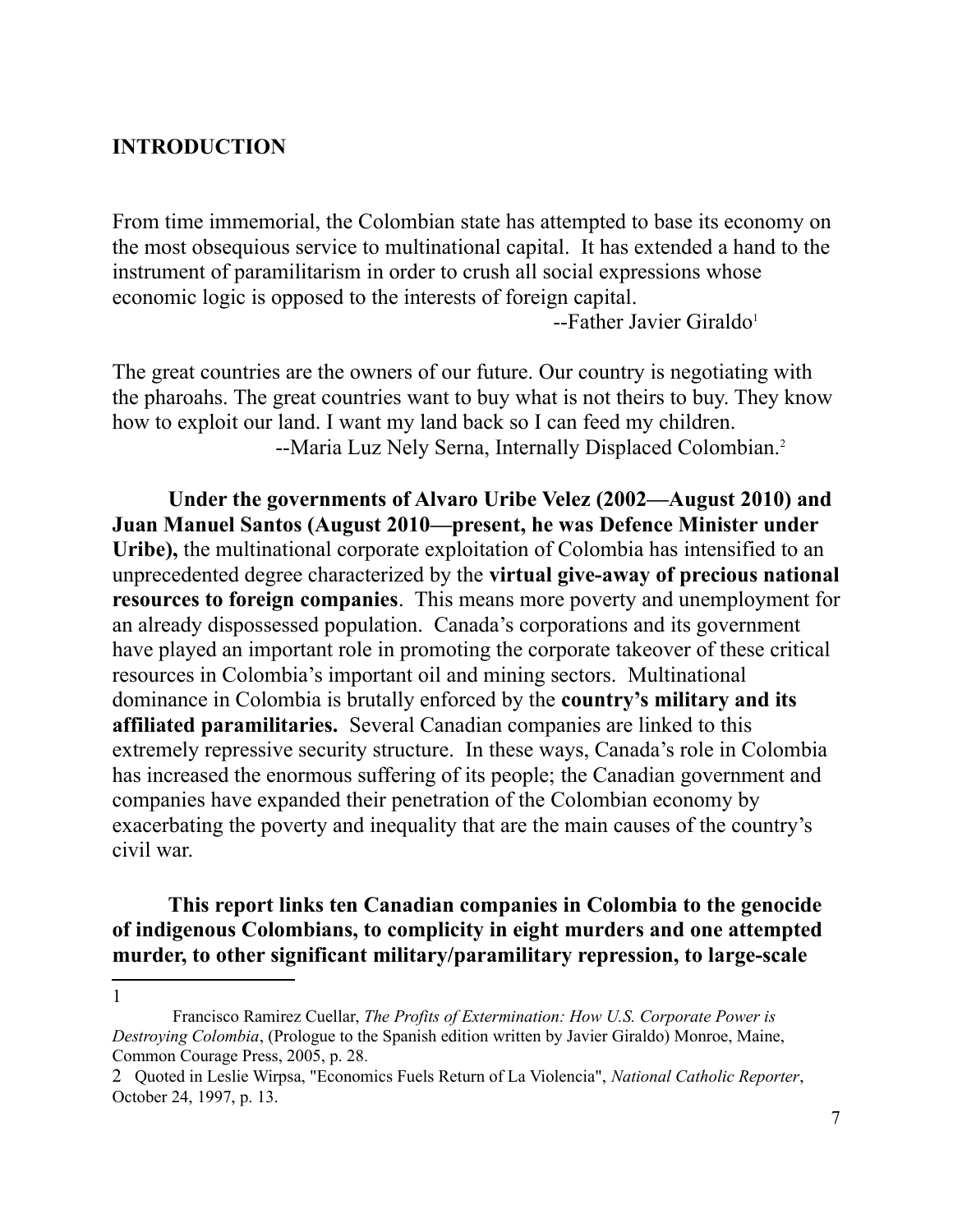**displacement, and to environmental destruction on a massive scale as well as to labour union busting, strike-breaking, and worker exploitation. These corporations are the four oil companies Talisman, Gran Tierra, Pacific Rubiales, and Petrominerales, and the six mining companies Gran Colombia Gold, Eco Oro Minerals, Cosigo Resources, B2Gold, Midasco Capital and Antioquia Gold. Never before have Canadian companies in Colombia been so destructive. This opens up these corporations to the criminal charges of genocide, murder, complicity in murder, environmental damage, displacement and the violation of labour rights. The 2006 edition of this report found four Canadian corporations to be linked to military/paramilitary repression in Colombia.** 

**The destructive practices of these Canadian companies (as detailed later in this report) have elicited outrage and vehement opposition from Colombians. Between September 30 and October 4, 2011, 11,500 delegates from all over Colombia met in the city of Cali for "The Land, Territories and Sovereignties Conference". The delegates included farmers, workers**, **indigenous peoples, Afro-Colombians, "victims of the capitalist developments and state crimes". In their own words they came "to defend life and Mother Earth. We confirm that that the only option is not the consumerism, the oil addiction, the destruction of nature and the economy driven by war… our social movement is the indignant answer of the people in the face of the destruction of nature, the territorial invasion by pillaging multinational companies [and] the plunder of our natural resources…"** [3](#page-7-0)

 **The conference adopted seven mandates, the second of which (reproduced here) explicitly condemns four Canadian oil and mining companies (Pacific Rubiales, Gran Colombia Gold, Eco Oro Minerals and Cosigo Resources) and calls for their expulsion from Colombia: "The Second General Mandate is to guard Mother Earth and acknowledge her rights. The one who do not respect Mother Earth, do not deserve her. And those who do not deserve her are the ones that destroy water sources to exploit for gold and oil. This Congress, prohibits by mandate, the multinationals' exploitation and the outrageous oil exploration. By consequence, this Congress has declared illegal and** *non-grata* **the presence in our territory of Anglo Ashanti, BHP Biliton, Xtrata, Pacific Rubiales, Cosigo Resources, Smurfitt Kappa, Cemex, Medoro Resources [now Gran Colombia Gold], Greystar,( now Eco Oro Minerals ) and Fenosa Union** 

<span id="page-7-0"></span><sup>3</sup> **Declaration from "The Land, Territories and Sovereignties Conference", Cali, Colombia, October 2011.**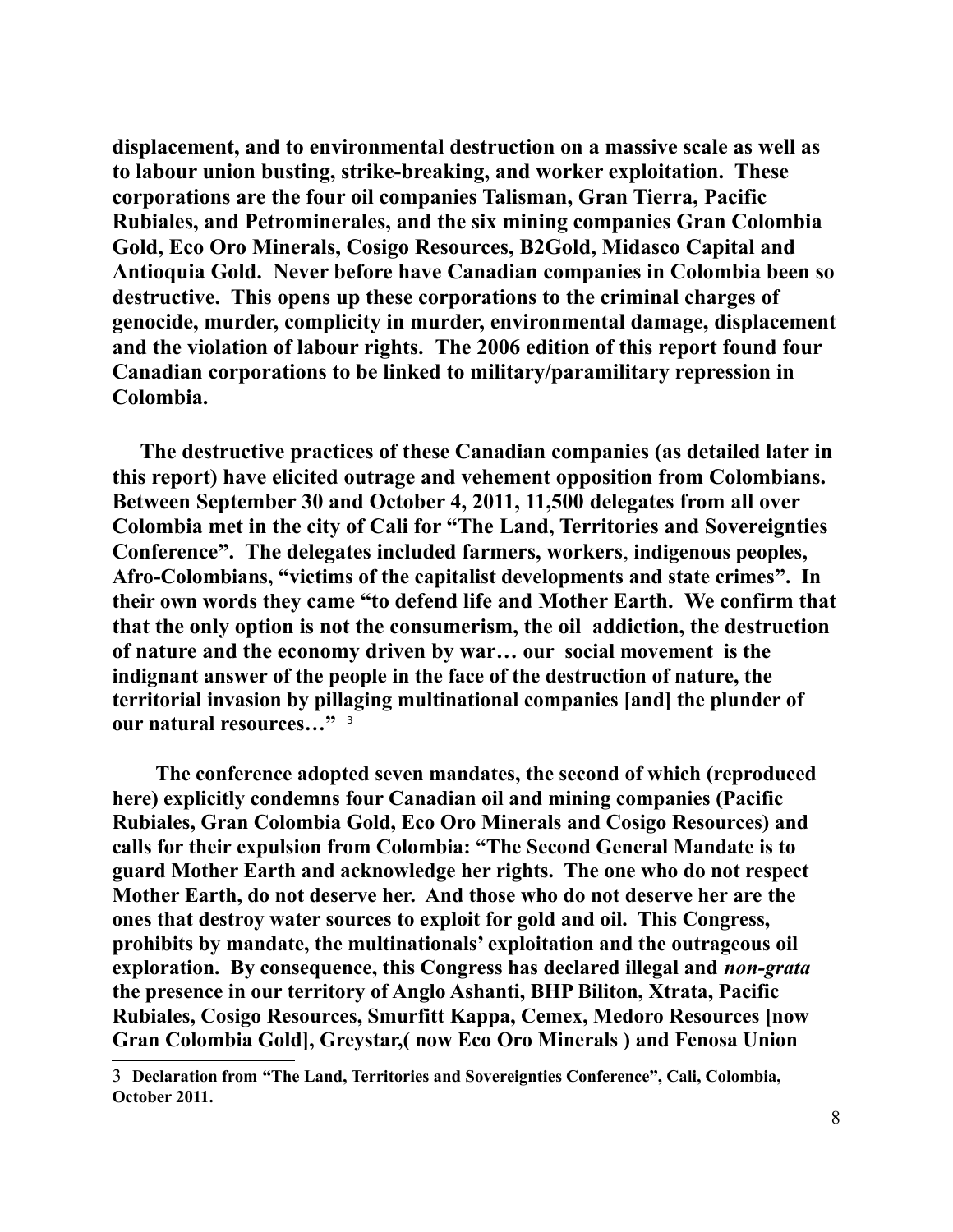**because of their direct participation in aggression against local communities and territories, and their systematic attempt to undermine the country's sovereignty. We notify them that by appealing to our ancestral Afro- descendants and indigenous rights of peoples and Mother Earth to the right to life and peace, and the right to constitutional rules, and according to international law and human rights conventions, we will take the necessary measures to impede their presence , to expel them from the country and seek the appropriate sanctions."** [4](#page-8-0)

Colombia is the Western Hemisphere's worst human rights disaster and the massive political violence of the Colombian state is driven by economic imperatives; the U.S.-backed Colombian ruling elite is determined to control national economic resources (land, oil, coal and gold amongst others) and deny them to the majority of the population. The poverty and inequality generated by this policy has led to a four decade-long civil war with guerrillas and a "dirty war" waged on civilians. Three percent of Colombians own over 70% of arable land while 57% of the poorest farmers survive on less than 3%. The richest 20% of Colombians get about 62% of the Gross Domestic Product (GDP) while the poorest 20% are left with only 2.7%. Colombia is the third most unequal country in Latin America and one of the most unequal globally. Sixty-five percent of Colombians live below the poverty line and this figure is 82% for the rural population.<sup>[5](#page-8-1)</sup>

The elite's refusal to redistribute land led to civil war in 1966 when the peasant-based left-wing guerrilla group Revolutionary Armed Forces of Colombia (FARC) arose to fight for land rights. FARC's formation was preceded by that of the National Liberation Army (ELN) which commenced operations in 1965. [6](#page-8-2) This civil war followed another known as *La Violencia* (The Violence—1948-1966) which also stemmed from conflicts over land distribution and led to the killing of

<span id="page-8-1"></span>5 Javier Giraldo S.J., *Colombia: The Genocidal Democracy*, Monroe, Maine, Common Courage Press, 1996, p. 14; "Colombia: The Pipeline War," Public Broadcasting System (U.S.), November 2002,

http://www.pbs.org/frontlineworld/stories/colombia/facts.html ; Ramirez Cuellar, *The Profits of Extermination,* op.cit*.,* p. 82; Kathryn Wolford, "A New Plan for Colombia: Negotiated Peace Should be the Goal," [http://www.lawg.org/countries/colombia/rethinking\\_lwr\\_article.htm;](http://www.lawg.org/countries/colombia/rethinking_lwr_article.htm) Adam Isaacson, "Did Plan Colombia Work? A look at the Numbers", January 18, 2006, [http://www.democracyarsenal.org/2006/01/did\\_plan\\_colomb.html](http://www.democracyarsenal.org/2006/01/did_plan_colomb.html) ; Mario Novelli, "SINTRAEMCALI and Social Movement Unionism: A Case Study of Bottom-up Globalization in Colombia", (Academic Paper), University of Bristol (England), <http://www.genie-tn.net/papernov.htm> 6 Nazih Richani, "The Political Economy of Violence: The War System in Colombia," *Journal of Interamerican* 

<span id="page-8-2"></span>*Studies and World Affairs*, Summer 1997, pp. 40-1, 44; Human Rights Watch, *Colombia's Killer Networks: The Military-Paramilitary Partnership and the United States*, (Report) New York, 1996, p. 10.

<span id="page-8-0"></span><sup>4</sup> **Ibid.**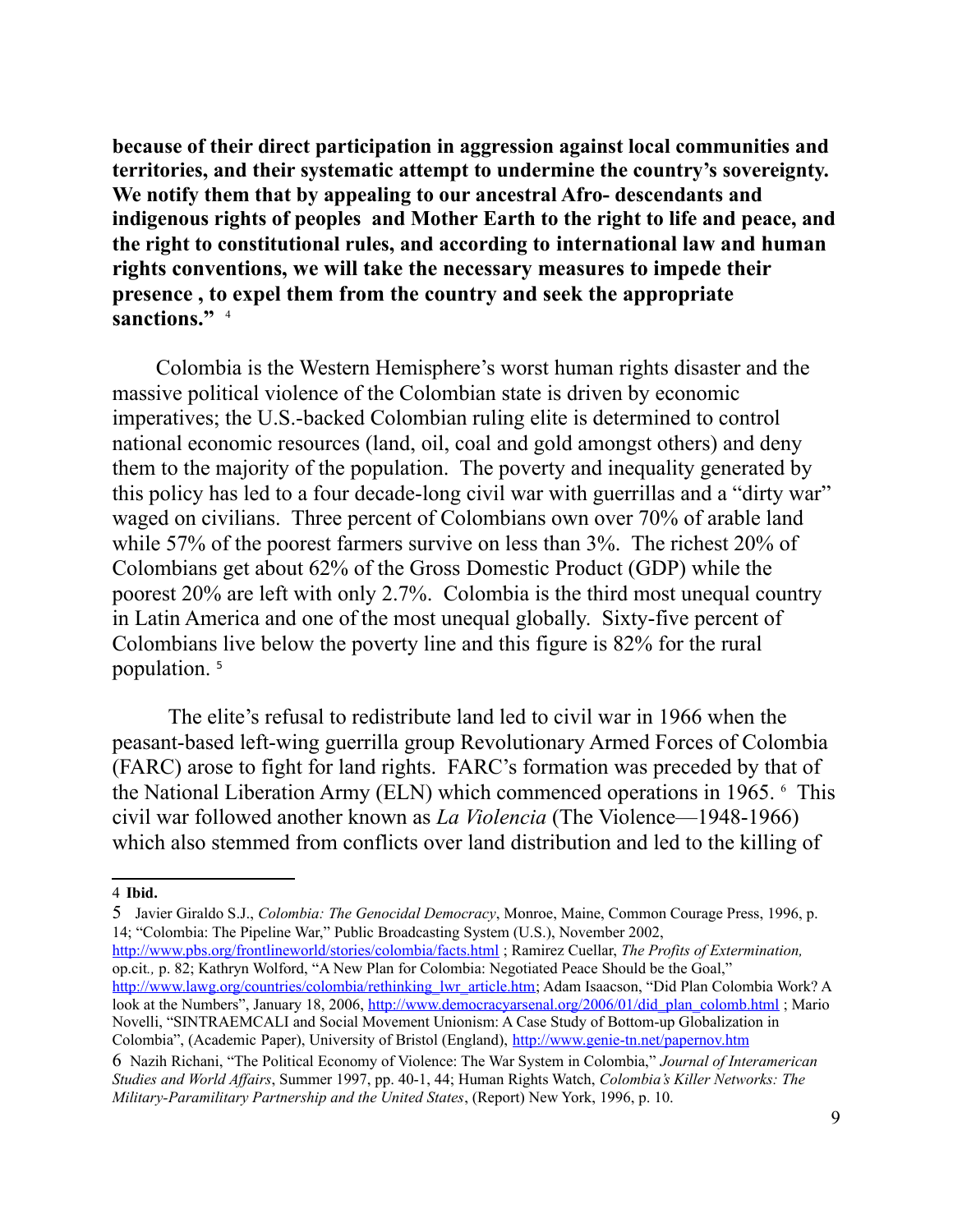200,000 peasants and the displacement of two million. Colombia has had a series of civil wars starting in 1840. As of 2010, the FARC had about **18,000 members** and the ELN **about 3,000**. After 1965, the Colombian state targeted not only the guerrillas but also those civilians it labelled their supporters, that is anyone calling for economic and social justice. This U.S.-inspired strategy is known as "removing the water from the fish."<sup>[7](#page-9-0)</sup>

As a result, since 1985, more than 70,000 Colombians (3,000- 4,000 a year) have been killed in a horrific escalation of political violence. The Colombian military and its paramilitary allies have been responsible for the overwhelming majority of these killings. Many paramilitary death squads have been created by the Colombian military. **About four million Colombians** (approximately 650 people a day) have been internally displaced by the violence; this is the second highest displacement rate in the world after Sudan. **More than 280,000 Colombians were forcibly displaced in 2010 while the figure for 2009 was 286,000. Massacres increased by 40% in Colombia in 2010 as compared to 2009, according to the United Nations, driven by paramilitary killings of human rights activists and civilians; 179 people were massacred in 38 incidents in 2010 while 139 people suffered that fate in 2009 in 27 massacres.** Tens of thousands of Colombians have been tortured, kidnapped and "disappeared". The primary targets of state death squads are poor peasant farmers, trade unionists, community leaders, political and social activists and human rights defenders. Colombia is the third largest recipient of U.S. military aid in the world after Israel and Egypt. **According to** *The Washington Post*, **"For more than a decade under three administrations, Colombia has been Washington's closest friend in Latin America and the biggest recipient of military and economic assistance — \$6 billion during Uribe's 2002-10 presidency. The annual total has fallen only slightly during the Obama administration, to just over a half-**

**[http://en.wikipedia.org/wiki/Revolutionary\\_Armed\\_Forces\\_of\\_Colombia](http://en.wikipedia.org/wiki/Revolutionary_Armed_Forces_of_Colombia) ; Stephanie Hanson, "FARC, ELN, Colombia's Left-Wing Guerrillas," Backgrounder, Council on Foreign Relations, August 19, 2009, [http://www.cfr.org/colombia/farc-eln-colombias-left-wing-](http://www.cfr.org/colombia/farc-eln-colombias-left-wing-guerrillas/p9272)**

**[guerrillas/p9272](http://www.cfr.org/colombia/farc-eln-colombias-left-wing-guerrillas/p9272) ;**Washington Office on Latin America (WOLA), "Colombia Cracks Down", *Colombia Monitor*, July 2002, [http://www.wola.org/Colombia/monitor\\_july02.pdf.](http://www.wola.org/Colombia/monitor_july02.pdf); Amnesty International, *Colombia: Political Violence: Myth and Reality*, (Report) New York, 1994, p. 36; *Colombia A Laboratory of War: Repression and Violence in Arauca*, (Report), AMR 23/004/2004, April 20, 2004,

<span id="page-9-0"></span><sup>7</sup> **"Revolutionary Armed Forces of Colombia", Wikipedia,** 

<http://web.amnesty.org/library/Index/ENGAMR230042004?open&of=ENG-COL>; Ruth Larson, "Women, Peace and Justice in Colombia", *ZNet InterActive*, April 16, 2002, [http://www.zmag.org/content/Colombia/larson\\_women](http://www.zmag.org/content/Colombia/larson_women-colombia.cfm)[colombia.cfm](http://www.zmag.org/content/Colombia/larson_women-colombia.cfm) ; Tad Szulc, "The Ghost of Vietnam Haunts 'Plan Colombia'", *Los Angeles Times*, August 20, 2000, <http://www.commondreams.org/views/082000-103.htm>;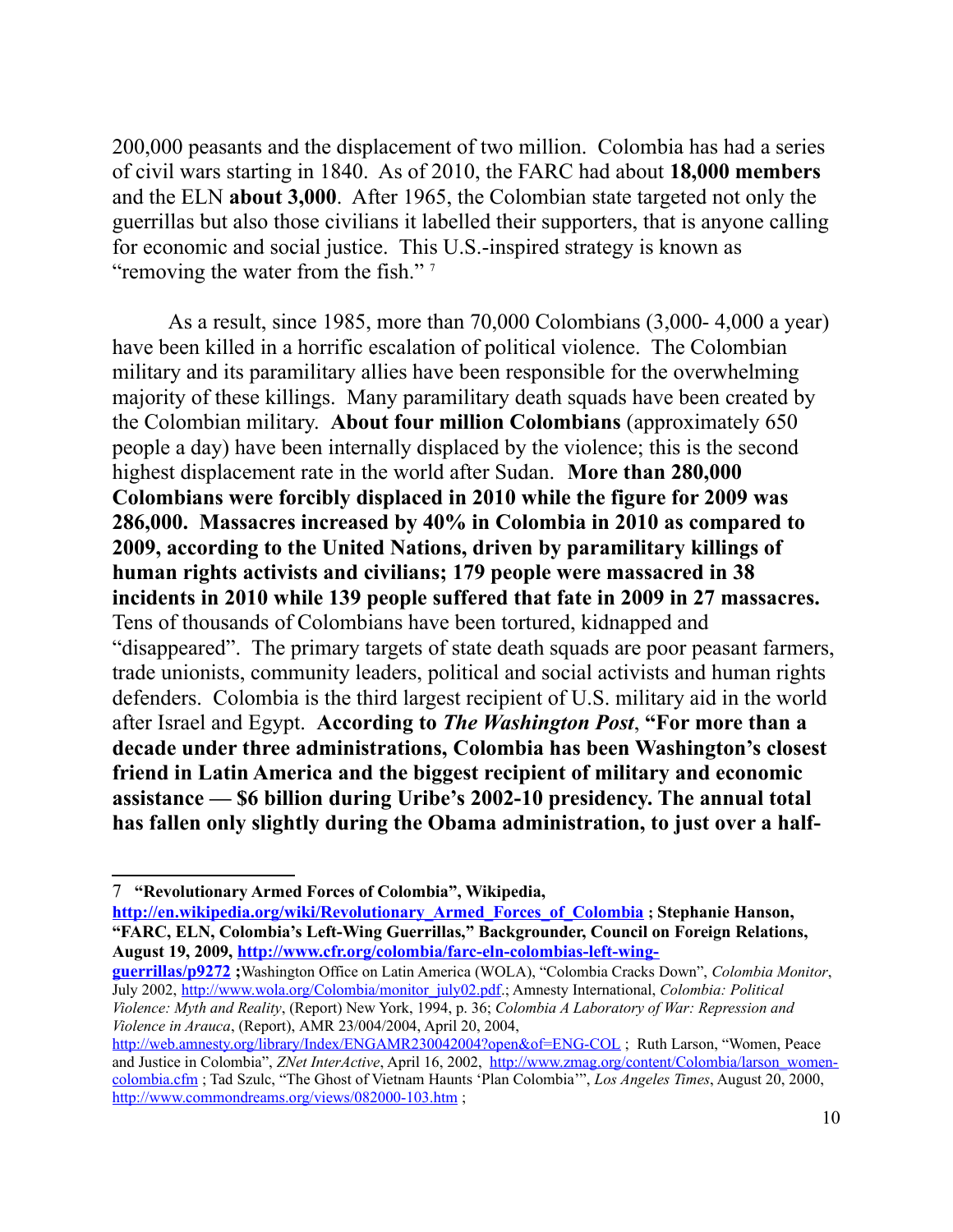**billion dollars in combined aid this year [2011]".** [8](#page-10-0) **Thus, the Colombian state is a U.S.-supported criminal entity responsible for killing tens of thousands of its citizens and displacing millions of them with impunity.**

**The Colombian government and the U.S. call the FARC "terrorist" and accuse it of drug trafficking. However in 2006, Colombia's Attorney-General's Office "recognised that the origins of the rebel group lay in conflicts over land that date back to the mid-20th century." The FARC and ELN are not terrorist but political groups committed to bringing about genuine progressive social change. Given the Colombian state's atrocious record of killing civilians, it has certainly been terrorizing an entire nation for more than 60 years. Concerning drug trafficking, the FARC's position is that it taxes all economic activities in the area it controls which includes the**  commerce in cocaine paste. <sup>[9](#page-10-1)</sup> Also, in 1985, a section of the FARC laid down **its arms and reorganized itself as a political party called the Patriotic Union (UP) which took part in elections. For their peaceful intentions and impressive electoral success, more than 3,000 to 5,000 UP members were slaughtered by government and paramilitary forces. The party was physically wiped out. After this, the FARC has been left no choice but to continue the armed struggle. This shows the vicious, fraudulent and farcical nature of the Colombian political system which is obviously not democratic at all and very much a dictatorship that tolerates no real political opposition (see parapolitics**

<span id="page-10-0"></span><sup>8</sup> **Constanza Vieira, "Colombia: Death Cannot Defeat Life in War-Torn Guaviare," Inter Press Service, June 4, 2008,<http://ipsnews.net/news.asp?idnews=42659>; Amnesty International,** *Annual Report: Colombia 2011***, [http://www.amnestyusa.org/research/reports/annual-report-colombia-2011-](http://www.amnestyusa.org/research/reports/annual-report-colombia-2011-0) [0](http://www.amnestyusa.org/research/reports/annual-report-colombia-2011-0)** ; **``Colombia Crime Gangs Spur More Massacres in 2010: U.N.``,** *Reuters***, [http://www.dialogo](http://www.dialogo-americas.com/en_GB/articles/rmisa/features/regional_news/2011/02/28/feature-ex-1932)[americas.com/en\\_GB/articles/rmisa/features/regional\\_news/2011/02/28/feature-ex-1932;](http://www.dialogo-americas.com/en_GB/articles/rmisa/features/regional_news/2011/02/28/feature-ex-1932) Karen DeYoung and Claudia J. Duque, "U.S. Aid Implicated in Abuses of Power in Colombia",** *The Washington Post***, August 20, 2011, [http://www.washingtonpost.com/national/national-security/us](http://www.washingtonpost.com/national/national-security/us-aid-implicated-in-abuses-of-power-in-colombia/2011/06/21/gIQABrZpSJ_story.html)[aid-implicated-in-abuses-of-power-in-colombia/2011/06/21/gIQABrZpSJ\\_story.html;](http://www.washingtonpost.com/national/national-security/us-aid-implicated-in-abuses-of-power-in-colombia/2011/06/21/gIQABrZpSJ_story.html)** Amnesty International, *Colombia: The Paramilitaries in Medellin: Demobilization or Legalization?* (Report), AMR 23/019/2005, September 1, 2005,

<http://web.amnesty.org/library/Index/ENGAMR230192005?open&of=ENG-COL>; Human Rights Watch, *The Ties that Bind: Colombia and Military-Paramilitary Links*, (Report), February 2000; *The "Sixth Division" Military-Paramilitary Ties and U.S. Policy in Colombia*, (Report), October 2001; *Colombia: Displaced and Discarded: The Plight of Internally Displaced Persons in Bogota and Cartagena*, (Report), October 2005, [http://hrw.org/reports/2005/colombia1005/;](http://hrw.org/reports/2005/colombia1005/) *Colombia's Killer Networks,* op.cit*.,*p. 5; Robin Kirk, "Colombia and the 'War' on Terror: Rhetoric and Reality," March 2004, www.hrw.org; Amnesty International, *Report 2003*; *Colombia A Laboratory of War,* op.cit.

<span id="page-10-1"></span><sup>9</sup> **Viera, Inter Press Service, op.cit.**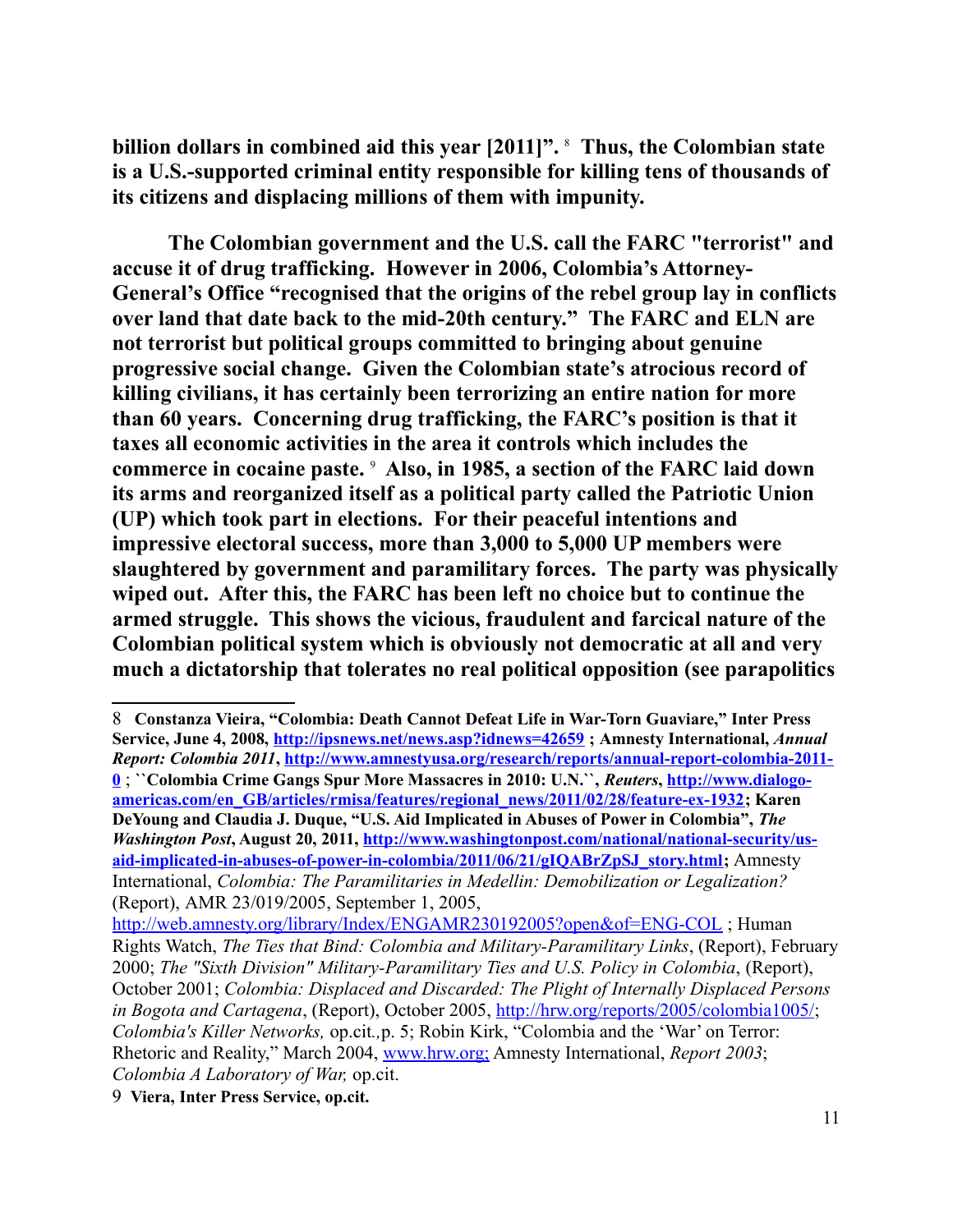**section below for more on this topic). Those who wish to bring about genuine social change in Colombia have only the option of attempting this through armed struggle and such opposition to a clearly genocidal state is fully justified. Given the dire fate of the UP, the FARC and the ELN would be committing suicide were they to lay down their arms.** [10](#page-11-0) 

**As we shall see below, many members of the Colombian government including ex-President Uribe have been linked to drug trafficking. According to the Colombian government itself, the paramilitaries which Human Rights Watch called "the Sixth Division" of the Colombian army, control 40% of drug trafficking while the FARC only controls 2.5%. The so-called demobilization of the paramilitaries is a sham with several narco-paramilitary organizations merely replacing the supposedly dismantled main paramilitary group and continuing its drug trafficking and killing of civilians (see below).**  Colombia's largest exports are probably cocaine and heroin; it has been estimated that up to \$7 billion in drug trafficking profits return to Colombia every year.[11](#page-11-1)

#### **Paramilitarization and the Attack on Unions**

The state of human rights in Colombia degenerated under the Uribe government which promoted the paramilitarization of Colombian society. This process reveals the true context for the activities of Canadian corporations in Colombia. Amnesty International (AI) identified "a marked deterioration of the human rights crisis" under Uribe and pointed out that "human rights conditions ... worsened in several conflict zones" during his tenure **and that "collusion between**

**<http://manuelcepeda.atarraya.org/spip.php?article25>; Travis Mannon, "Ex-Paramilitary Sentenced for Union Patriotica Murders", September 15, 2011,** *Colombia Reports***, [http://colombiareports.com/colombia-news/news/19010-ex-paramilitary-sentenced-for-union](http://colombiareports.com/colombia-news/news/19010-ex-paramilitary-sentenced-for-union-patriotica-murders.html)[patriotica-murders.html;](http://colombiareports.com/colombia-news/news/19010-ex-paramilitary-sentenced-for-union-patriotica-murders.html) "Patriotic Union (Colombia)",** *Wikipedia***, [http://en.wikipedia.org/wiki/Patriotic\\_Union\\_%28Colombia%29](http://en.wikipedia.org/wiki/Patriotic_Union_(Colombia))** 

<span id="page-11-0"></span><sup>10</sup> **Fundacion Manuel Cepeda Vargas para la Paz, la Justicia Social y la Cultura, "The Genocide Perpetrated Against the Union Patriotica", May 29, 2004,** 

<span id="page-11-1"></span><sup>11</sup> **[Deforestation in Colombia](http://www.rainforestweb.org/cgi/links/jump.pl?ID=1350) - Case study from American University's Trade and Environment Database (TED). [http://www1.american.edu/TED/coldefor.htm;](http://www1.american.edu/TED/coldefor.htm) Human Rights Watch,** *The "Sixth Division" Military-Paramilitary Ties and U.S. Policy in Colombia***, (Report), October 2001; Wikipedia, "Paramilitarism in** 

**Colombia"[,http://en.wikipedia.org/wiki/Paramilitarism\\_in\\_Colombia;](http://en.wikipedia.org/wiki/Paramilitarism_in_Colombia) BBC, "New Armed Drug-Trafficking Groups Menace Colombia", September 12, 2010, ["http://www.bbc.co.uk/news/world](http://www.bbc.co.uk/news/world-latin-america-11274221)[latin-america-11274221](http://www.bbc.co.uk/news/world-latin-america-11274221)**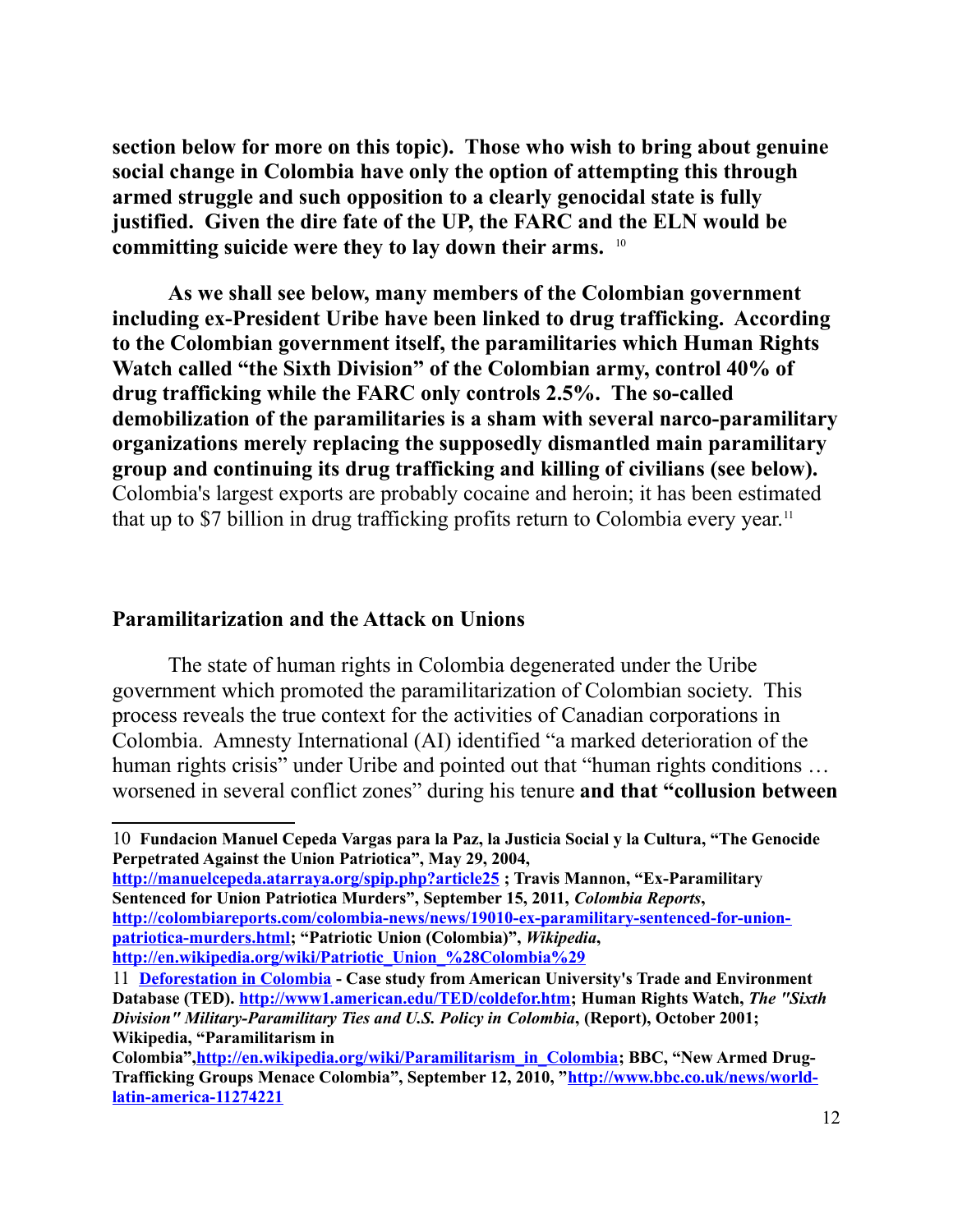**the armed forces and illegal paramilitary groups continues. Human rights defenders, women, farmers, unionists, indigenous and Afro-Colombian communities among others face constant threats to their security."** According to AI "cases of torture and 'disappearances' [in Colombia]…increased, as have reports of extra-judicial executions carried out by the security forces." **Similarly,**  the United Nations maintained that "the state's direct role in… human rights violations…escalated under Uribe" and that arbitrary detentions and mass arrests increased. [12](#page-12-0)

**Uribe's appalling human rights record was best illustrated by the shocking "false positives" scandal which highlighted the extremely violent, criminal and corrupt nature of both the Uribe and Santos regimes and generated national and international outrage. The scandal which broke in 2008, involves the macabre killing of 2,650 civilians (usually peasants or poor, unemployed young men) by army personnel who then dressed the victims up to look like guerillas. Uribe and Santos were both responsible for these killings as the former was president at the time and the latter was his defence minister. The incentive to kill civilians was provided by Uribe and the army who rewarded higher body counts with cash, promotions and holidays. Eleven hundred soldiers are being investigated for the killings of whom 315 have been convicted. In July, 2011, Colonel Luis Fernando Borja admitted that his unit murdered 57 civilians and then dressed them up as guerrillas.** 

 Nina Englander, "Colombia and Human Rights", *The Nation*, November 6, 2003, <http://www.thenation.com/doc/20031124/englander>; Amnesty International USA, "Colombia: Human Rights Concerns",<http://www.amnestyusa.org/countries/colombia/index.do>; Amnesty International, "Colombia: International Community Must Demand Action on Human Rights", Press Release, February 1, 2005, <http://web.amnesty.org/library/Index/ENGAMR230022005?open&of=ENG-COL>; Garry Leech, "The Successes and Failures of President Uribe", *Colombia Journal Online,* November 28, 2005, , <http://www.colombiajournal.org/colombia222.htm>

<span id="page-12-0"></span><sup>12</sup> **Amnesty International, "Colombia: Human Rights", [http://www.amnestyusa.org/our](http://www.amnestyusa.org/our-work/countries/americas/colombia)[work/countries/americas/colombia](http://www.amnestyusa.org/our-work/countries/americas/colombia)**; Amnesty International, *Colombia: Security at What Cost? The Government's Failure to Confront the Human Rights Crisis*, Report, AMR 23/132/2002, December 10, 2002, [http://web.amnesty.org/library/Index/ENGAMR231322002?](http://web.amnesty.org/library/Index/ENGAMR231322002?open&of=ENG-COL) [open&of=ENG-COL](http://web.amnesty.org/library/Index/ENGAMR231322002?open&of=ENG-COL)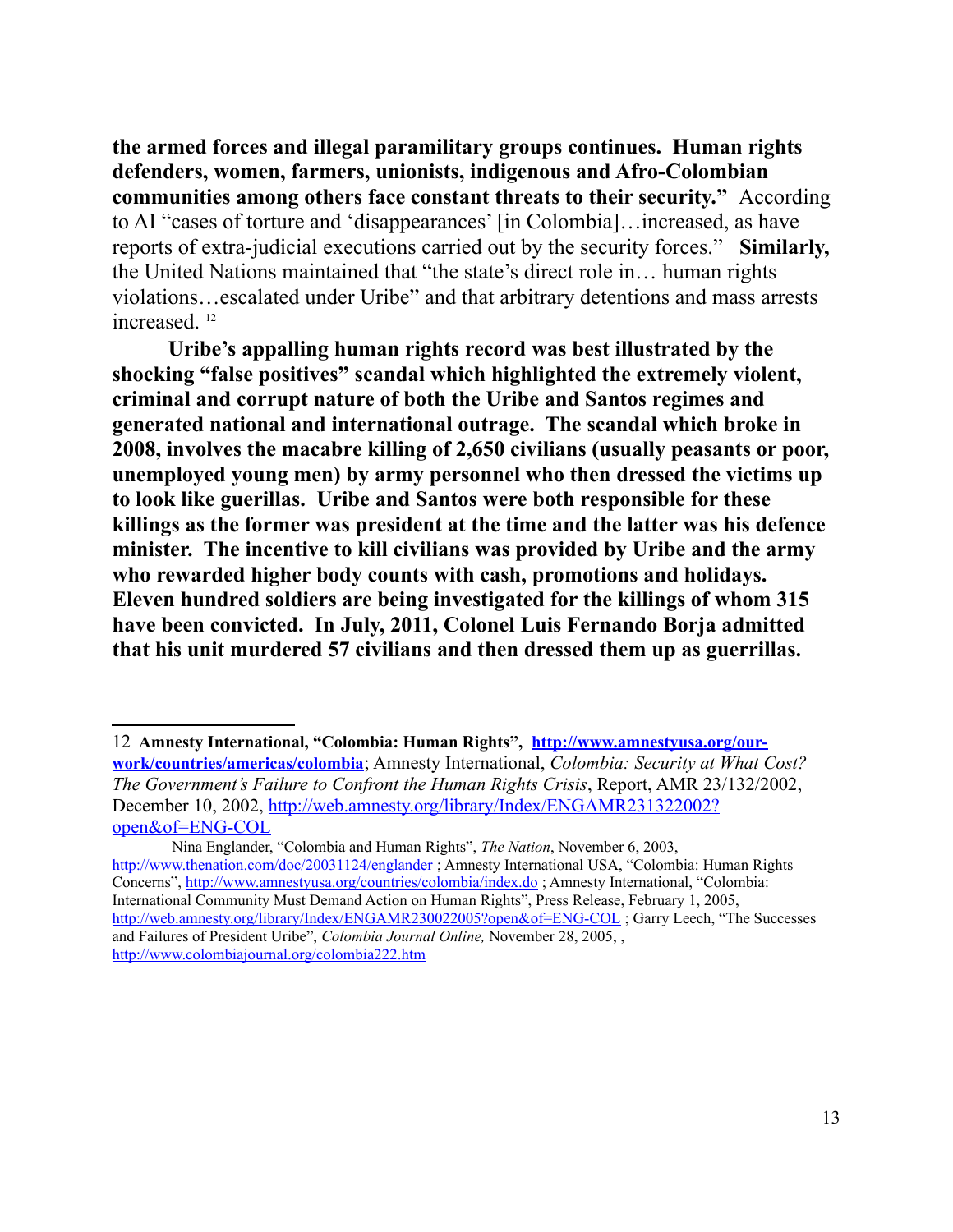**Fernando was sentenced to 21 years imprisonment and is the senior most officer convicted so far.** [13](#page-13-0)

**As** *Al Jazeera,* **the Arabic TV channel, described it, ``most of those killed were poor young men and women, desperate to find work, so they did not hesitate when an opportunity came up.`` The channel spoke to Luz Edilia Palacio Bustamante in the town of Soacha near Bogota where the scandal first broke. She explained that ``men were recruiting young men to work outside their hometowns.`` "My son was about to have a baby," she said. "So he needed money to take care of it. He saw a chance to make some money so he left." These men and women were later found dead in mass graves. "My son was not a guerrilla," Palacio added, "These recruiters were paid by the military to find possible victims so that they could kill them later on. Each victim was worth for the recruiters about \$300."** *Al Jazeera* **points out that Colombian opposition politicians say that the current President Santos ``benefitted from this directive as the amount of killings sharply increased while he was minister of defense``. The channel quotes Colombian journalist Felipe Lleras Zuleta, as being ``one of the many Colombians who would like to see Santos go before the International Criminal Court``(to be tried for crimes against humanity).**[14](#page-13-1)

<span id="page-13-0"></span><sup>13</sup>

 **<sup>``</sup>Colombia: New Charges in False Positives Scandal``** *Latin America News Dispatch***, <http://ww4report.com/node/9349>; Chris Kraul, ``Colombia Civilians Caught in War Against Insurgents,`,** *Los Angeles Times***, March 21, 2008, [http://articles.latimes.com/2008/mar/21/world/fg](http://articles.latimes.com/2008/mar/21/world/fg-colombia21)[colombia21;](http://articles.latimes.com/2008/mar/21/world/fg-colombia21) ``Colombian Colonel Sentenced for Faking Civilian Murders``,** *BBC***, July 14, 2011, [http://www.bbc.co.uk/news/world-latin-america-14149676;](http://www.bbc.co.uk/news/world-latin-america-14149676) ``Colombian Gets 40 Years for Luring Civilians to Their Deaths in False Positives Scandal``,** *Herald Sun* **(Australia), September 2, 2011, [http://www.heraldsun.com.au/news/breaking-news/colombian-gets-40-years-for-luring-civilians-to](http://www.heraldsun.com.au/news/breaking-news/colombian-gets-40-years-for-luring-civilians-to-their-deaths-in-false-positives-scandal/story-e6frf7jx-1226127930207)[their-deaths-in-false-positives-scandal/story-e6frf7jx-1226127930207](http://www.heraldsun.com.au/news/breaking-news/colombian-gets-40-years-for-luring-civilians-to-their-deaths-in-false-positives-scandal/story-e6frf7jx-1226127930207)** 

<span id="page-13-1"></span>**Teresa Bo, ``Colombia`s Deadly False Positives`,** *Al Jazeera***, April 28, 2010, <http://blogs.aljazeera.net/americas/2010/04/28/colombias-deadly-false-positives>**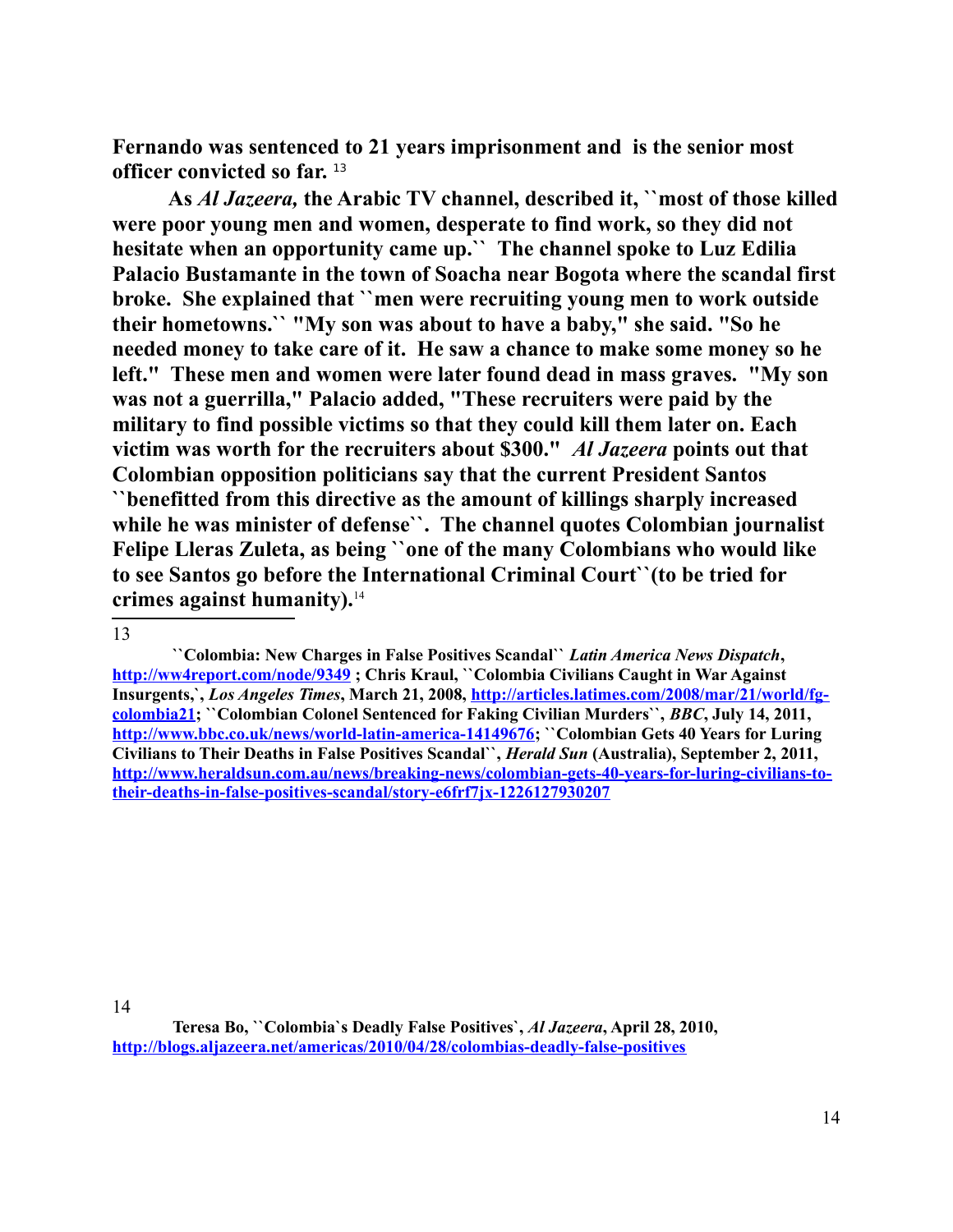**Under Uribe and Santos, Colombia remains the most dangerous country for trade unionists and the place where more are killed (mostly by paramilitaries) than in the rest of the world combined. During 1999-2009, 63% of unionists` murders globally, occurred in Colombia. Fifty-one Colombian labour activists were murdered in 2010, up from the 47 unionists killed in 2009; 2,850 union members have been killed since 1986. The rate of impunity for these killing is 98%. While the number of union murders has been halved since 2003, this is not because of improvement in the state of the human rights as the false positives scandal shows. Rather, as Jeff Crosby, a U.S. labour leader who has gone to Colombia six times, observed, ``the decades of extreme violence have vastly reduced union numbers. Workers under a collective bargaining agreement now make up less than one percent of the workforce. Eight out of nine workers are misclassified as independent contractors, lacking the individual legal rights of employees. Company unions set up by management are making gains. Finding someone working under a legitimate union contract in Colombia is as rare these days as finding a General Electric (GE) subsidiary paying taxes". (Crosby is President of a union local at a Boston GE factory).** [15](#page-14-0)

<span id="page-14-0"></span>15

 **``Colombian Militia Chief Sentenced in Killings of Unionists``,** *Latin American Herald Tribune***, September 6, 2011,<http://www.laht.com/article.asp?ArticleId=354613&CategoryId=12393>; Mischa Gaus, ``Trade Rep`s Plan Won`t Stop Murders of Colombia Unionists``** *Labor Notes* **(U.S.), April 8, 2011, <http://labornotes.org/blogs/2011/04/trade-reps-plan-wont-stop-colombia-union-murders>; National Labour School (Colombia) and the Colombian Commission of Jurists,** *Impunity and the Violation of the Human Rights of Trade Unionists in Colombia, 2009-2010 and 2002-2010,* **(Report) [http://www.usleap.org/files/Summary\\_ENS%20Report%20English.pdf](http://www.usleap.org/files/Summary_ENS%20Report%20English.pdf)**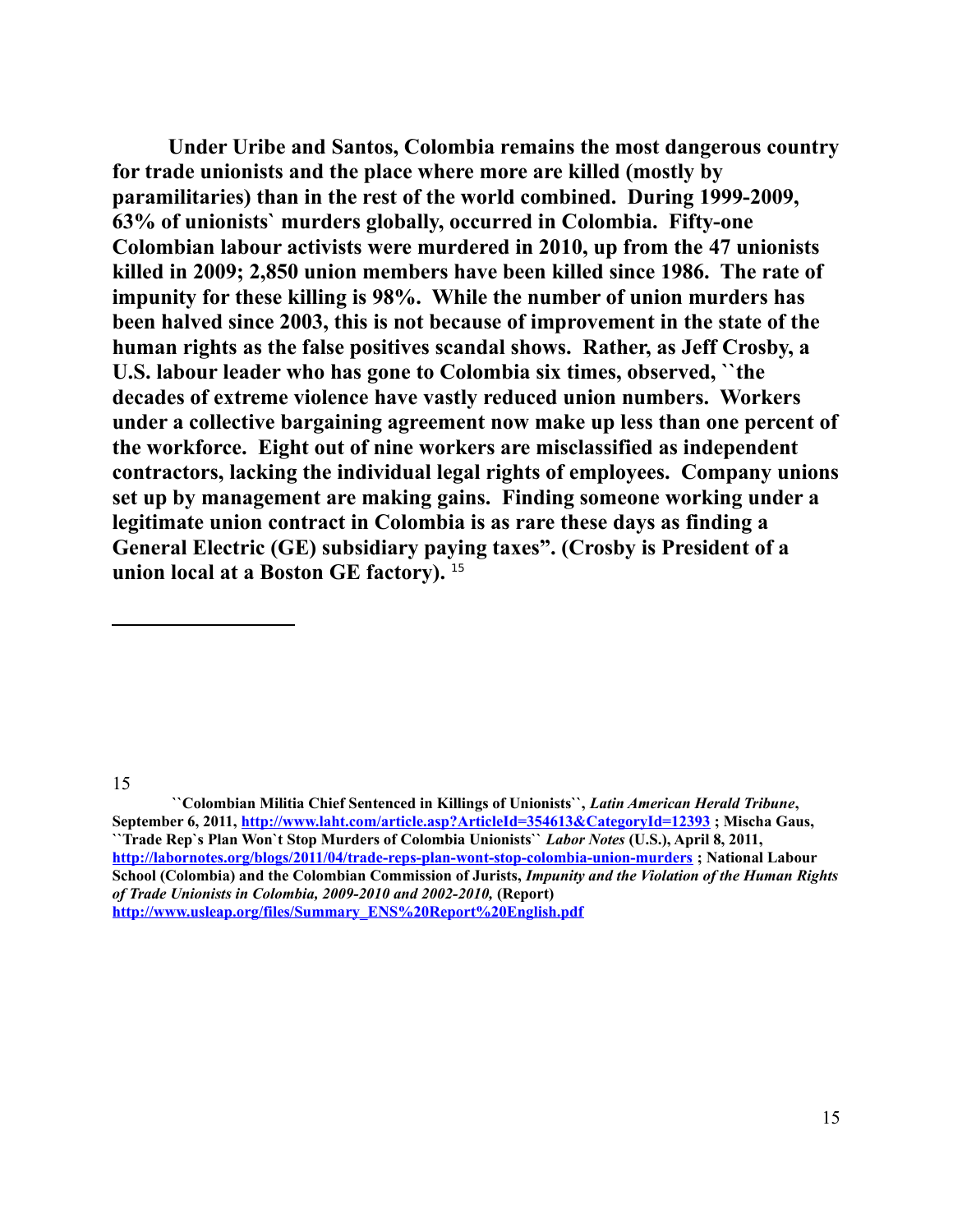**During Uribe`s term, 565 Colombian unionists were killed, 96 survived assassination attempts and 36 were disappeared. Uribe told U.S. reporters in 2007 that ``there are no assassinations of workers in Colombia``. The President blamed the violence against unionists on their ``alleged links to guerrilla forces`` thus ``delegitimizing unionization and legitimizing violence against the labour movement.`` Colombia`s intelligence agency known as the Department of Administrative Security (DAS) which comes under the President`s authority, ``was exposed for providing paramilitaries a hit list of 23 trade unionists and other human rights defenders in 2006. The majority of the individuals on the list have since been killed or displaced.`` DAS was also investigated for ``illegal interception of communication, organizing break-ins at trade union offices, employing DAS agents responsible for the protection of trade unionists to gather information and use it to harass the people they were assigned to protect, and even to generate false evidence, and directly threaten or harass trade union leaders.``** [16](#page-15-0) 

 **Uribe claimed to have demobilized the paramilitaries by 2006 but this is a sham; as a Human Rights Watch (HRW) report released in February 2010, documents, the paramilitaries have merely reconstituted themselves with different names and practice the same violence against civilians**. **Between 2003 and 2006, the Uribe government supposedly demobilized 37 armed groups (consisting of 30,000 men) that made up "the brutal, mafia-like, paramilitary coalition known as the AUC (the** *Autodefensas Unidas de Colombia***, or United Self-Defense Forces of Colombia)." As HRW explains, "almost immediately after the demobilization process had ended, new groups cropped up all over the country, taking the reins of the criminal operations that the AUC leadership previously ran. Today, these successor groups are…**

<span id="page-15-0"></span>**U.S. Labor Education in the Americas Project (USLEAP), ``Alvaro Uribe: Violence and Impunity Against Trade Unionists, 2002-2010``, December 2010, [http://www.usleap.org/files/Alvaro](http://www.usleap.org/files/Alvaro%20Uribe_Talking%20Points_Dec2010.pdf) [%20Uribe\\_Talking%20Points\\_Dec2010.pdf](http://www.usleap.org/files/Alvaro%20Uribe_Talking%20Points_Dec2010.pdf) ; National Labour School (Colombia) and the Colombian Commission of Jurists,** *Impunity and the Violation of the Human Rights of Trade Unionists in Colombia, 2009- 2010 and 2002-2010,* **(Report) [http://www.usleap.org/files/Summary\\_ENS%20Report%20English.pdf](http://www.usleap.org/files/Summary_ENS%20Report%20English.pdf)**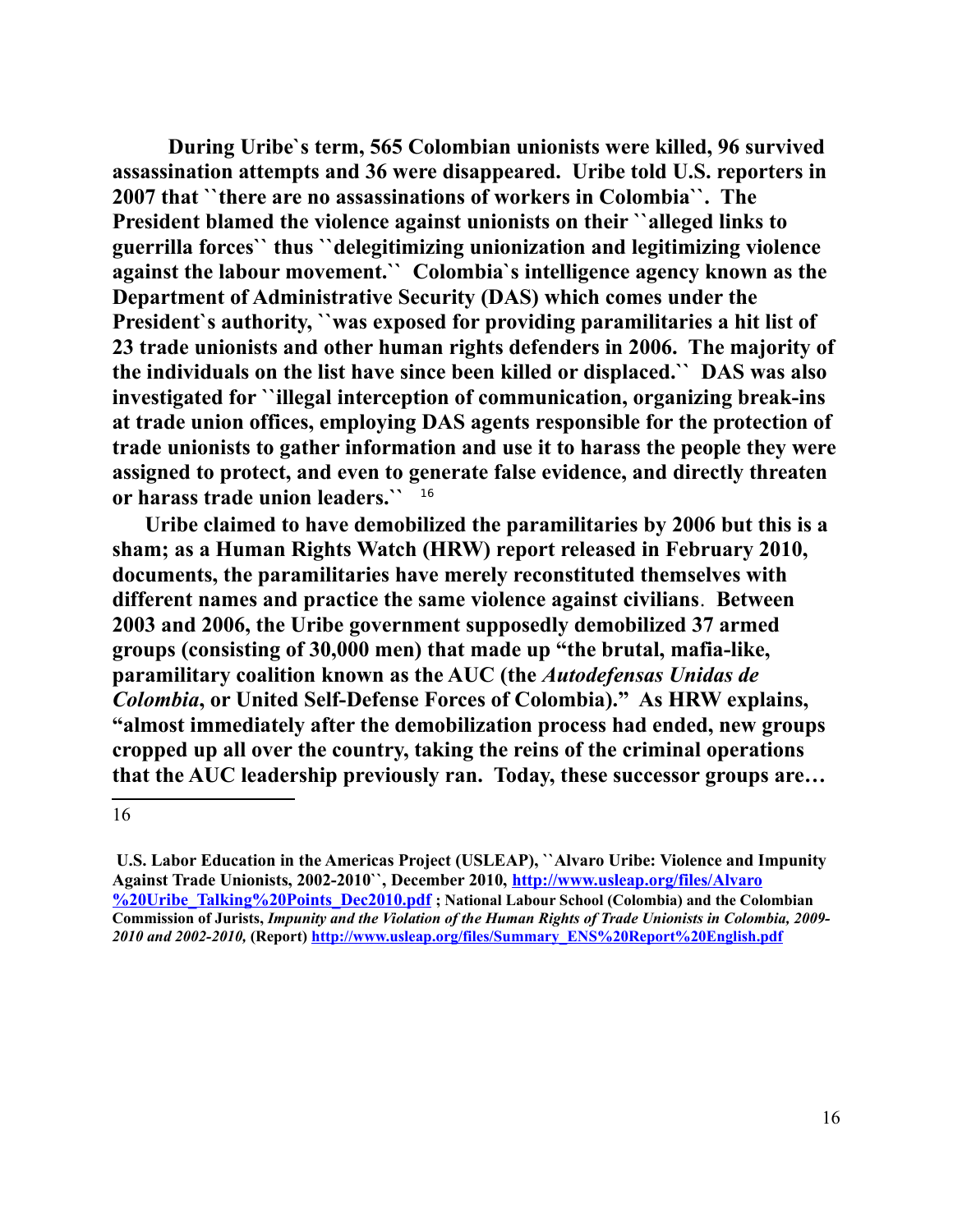**having a dramatic effect on the human rights and humanitarian situation in Colombia. Of particular concern, as documented extensively in this report, the successor groups are engaging in widespread and serious abuses against civilians, including massacres, killings, rapes, threats, and extortion. They have repeatedly targeted human rights defenders, trade unionists, displaced persons including Afro-Colombians who seek to recover their land, victims of the AUC who are seeking justice, and community members who do not follow their orders. The rise of the groups has coincided with a significant increase in the rates of internal displacement around the country from 2004 through at least 2007. And in some regions, like the city of Medellín, where the homicide rate has nearly doubled in the past year, the groups' operations have resulted in a large increase in violence. To many civilians, the AUC's demobilization has done little to change the conditions of fear and violence in which they**  live."<sup>[17](#page-16-0)</sup>

**The HRW report points out that the successor paramilitaries have been estimated to number 10,200 and as of July 2009 were present in 173 municipalities in 24 of Colombia's 32 departments. There are nine main groups known as the Urabeños, the Rastrojos, ERPAC, the Paisas, the Machos, New Generation, the group from the Magdalena Medio, Renacer and Black Eagles. As HRW emphasizes, "A serious cause for concern is the fact that many eyewitnesses with whom we spoke reported that members of the security forces were tolerating successor groups' activities in various regions."**[18](#page-16-1) **According to HRW, 17 massacres, "resulting in 76 deaths, were** 

<span id="page-16-0"></span>17

<span id="page-16-1"></span>18

**Ibid.**

**Human Rights Watch,** *Paramilitaries' Heirs: The New Face of Violence in Colombia***, [Report], February 3, 2010, p. 5, <http://www.hrw.org/node/88058/section/4>**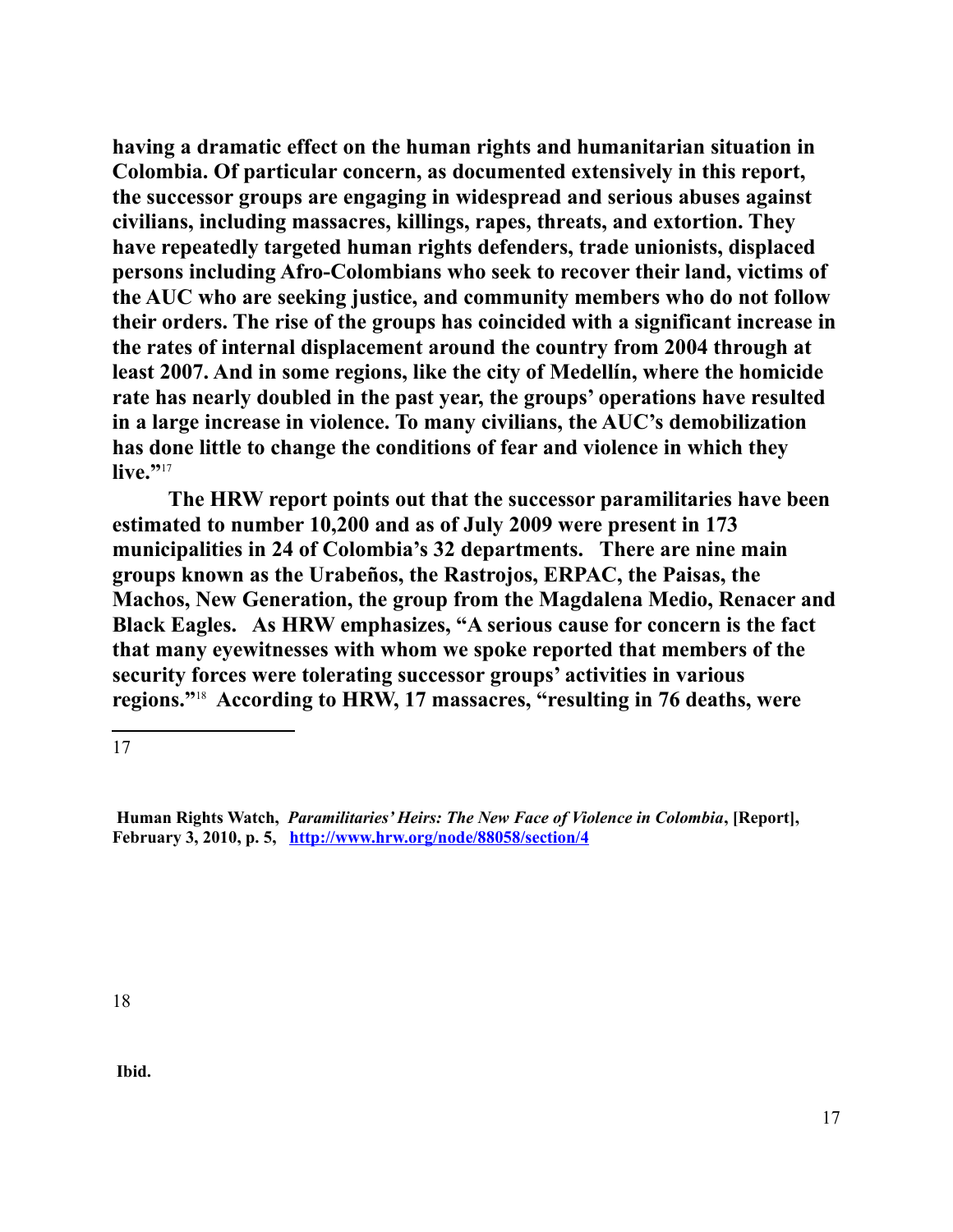**reported between January and May," [2011], and "Successor groups… contributed to a 34% increase in massacres in 2010, the highest annual total since 2005."**[19](#page-17-0)

**Not only do paramilitaries continue to proliferate, the "parapolitics scandal" shows the massive paramilitarization of the Colombian political system and state itself and therefore its utterly criminal nature and total illegitimacy. This scandal has rocked Uribe and Santos administrations since 2006 and reveals that far from being a democracy, Colombia is a vicious dictatorship where there is little distinction between politicians and terrorists guilty of killing tens of thousands of civilians. Of Colombia's 2006-2010 Congress, 128 former representatives (out of a total of 268 ) were accused of having paramilitary ties. Almost the entire government had ties to these terrorist groups and the Uribe government tried to obstruct criminal investigations into those links.** [20](#page-17-1) **More than 150 members of Congress—most** 

<span id="page-17-0"></span>19

**John Glaser, "Supporting Atrocities in Colombia", July 28, 2011,** *Antiwar.com***, <http://www.antiwar.com/blog/2011/07/28/supporting-atrocities-in-columbia/>**

<span id="page-17-1"></span>**June S. Beittel,** *Colombia: Issues for Congress***, , Congressional Research Service (CRS) Report for Congress, March 18, 2011, p. 15,<http://www.fas.org/sgp/crs/row/RL32250.pdf>; Human Rights Watch,**  *World Report 2011: Colombia***, [http://www.hrw.org/world-report-2011/world-report-2011-colombia;](http://www.hrw.org/world-report-2011/world-report-2011-colombia) Glaser, "Supporting Atrocities in Colombia", op.cit.**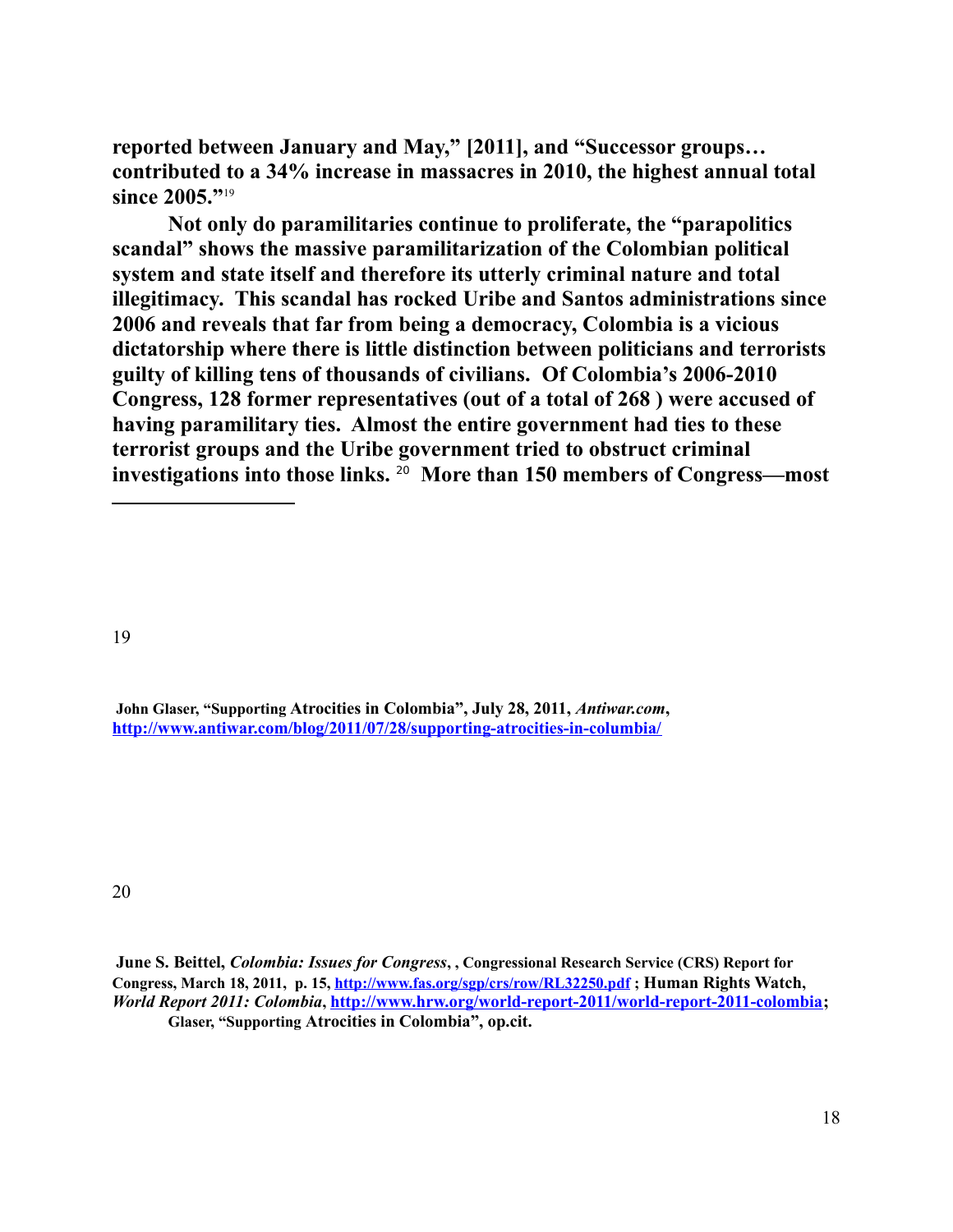**of them belonging to President Uribe's coalition--have been investigated and about 70 former and current politicians are serving sentences "for conspiring or collaborating with the paramilitaries". In March 2011, the Colombian Supreme Court ordered investigations to be opened against 60 soldiers, policemen, politicians and prosecutors after testimony by Juan Carlos "El Tuso" Sierra, a drug trafficker (extradited to the U.S.), implicated them in the parapolitics scandal. Among the many officials incriminated in El Tuso's testimony is General Mario Montoya, the former army commander, and General Luis Alberto Moore Perea, the former director of the transit police. El Tuso's testimony links Montoya with AUC paramilitaries.** [21](#page-18-0)

**The parapolitics scandal goes up to former President Uribe and has ensnared his closest political allies. Uribe is being investigated by a special legislative commission for alleged offenses including illegal spying by the Department of Administrative Security (DAS—Colombia's intelligence agency--see above) which was under his command as president. Four of Uribe's most senior aides are under investigation and two of his closest associates have been imprisoned pending trial: Bernardo Moreno, his former chief of staff, accused of ordering the DAS to spy on judges, journalists and political foes, and his former agriculture minister, charged with corruption concerning subsidies given to wealthy political allies. Most of the judges spied on by DAS were members of the Supreme Court, which at the time was investigating several dozen close Uribe allies for allegedly colluding with paramilitaries.**[22](#page-18-1)

<span id="page-18-0"></span>21

<span id="page-18-1"></span> **Human Rights Watch,** *World Report 2011: Colombia***, op.cit. ; "Cousin of Colombian ex-President Uribe Jailed,"** *BBC***, February 21, 2011, [http://www.bbc.co.uk/news/world-latin-america-12532826;](http://www.bbc.co.uk/news/world-latin-america-12532826) Hannah Aronowitz, " 'El Tuso' Incriminates 60 Officials in Parapolitics Scandal",** *Colombia Reports***, March 16, 2011, [http://colombiareports.com/colombia-news/news/14928-el-tuso](http://colombiareports.com/colombia-news/news/14928-el-tuso-incriminates-60-officials-in-parapolitics-scandal.html)[incriminates-60-officials-in-parapolitics-scandal.html](http://colombiareports.com/colombia-news/news/14928-el-tuso-incriminates-60-officials-in-parapolitics-scandal.html)**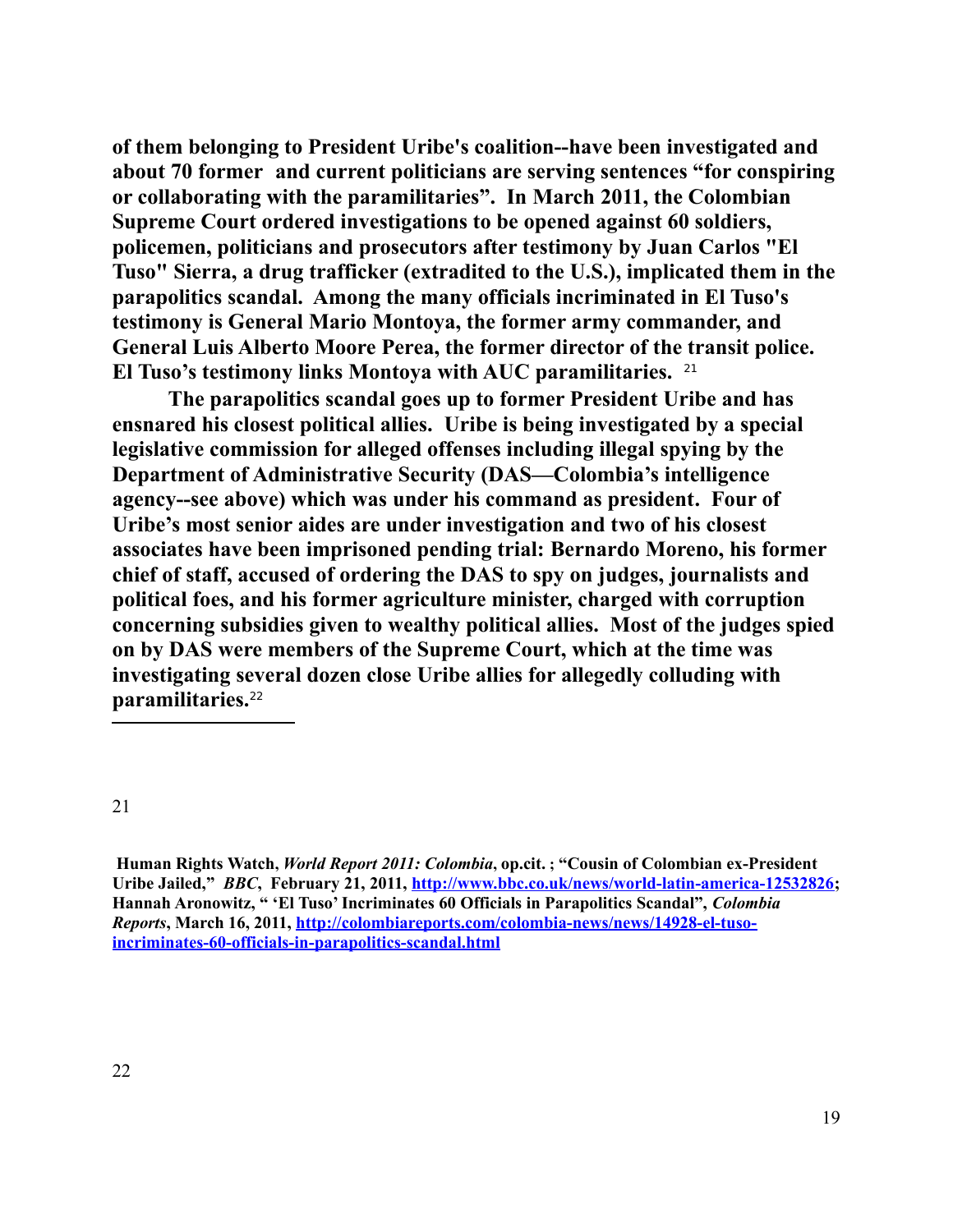**On September 8, 2011, video testimony was released in which a jailed paramilitary boss claims to have run a death squad from President Uribe's family ranch in the 1990s with his complicity. Uribe denies the claim. It would be "very difficult for former President Uribe not to end up at some point on trial. I think it's just a matter of time," says Ivan Cepeda, a left-wing Congressman, who got the testimony and has been gathering evidence against**  Uribe.  $23$ 

**In September 2011, Jorge Noguera, President Uribe's "hand-picked" head of the Department of Administrative Security was jailed for 25 years in for colluding with paramilitaries and for murder. According to prosecutors, Noguera provided "hit lists" of leftist activists to paramilitaries and was directly responsible for the killing of a well-known sociologist who was helping displaced people. Noguera was also charged with giving paramilitaries the names of unionists some of whom were subsequently murdered by these death squads. Six former high-ranking DAS intelligence officials have confessed to crimes, and more than 12 other agency operatives are on trial. In 2010, "prosecutors accused another former DAS director of having helped plan the** 

<span id="page-19-0"></span>23

 **Vivian Sequera and Libardo Cardona, "Alvaro Uribe…", op.cit.** 

**Vivian Sequera and Libardo Cardona, "Alvaro Uribe, Former Colombian President Stays Involved in Politics",** *Associated Press***, September 17, 2011,** 

**[http://www.huffingtonpost.com/2011/09/18/alvaro-uribe-colombia-politics\\_n\\_968896.html;](http://www.huffingtonpost.com/2011/09/18/alvaro-uribe-colombia-politics_n_968896.html) Beittel, CRS Report, op.cit., p. 15; Karen DeYoung and Claudia J. Duque, "U.S. Aid Implicated in Abuses of Power in Colombia",** *The Washington Post***, August 20, 2011, op.cit.**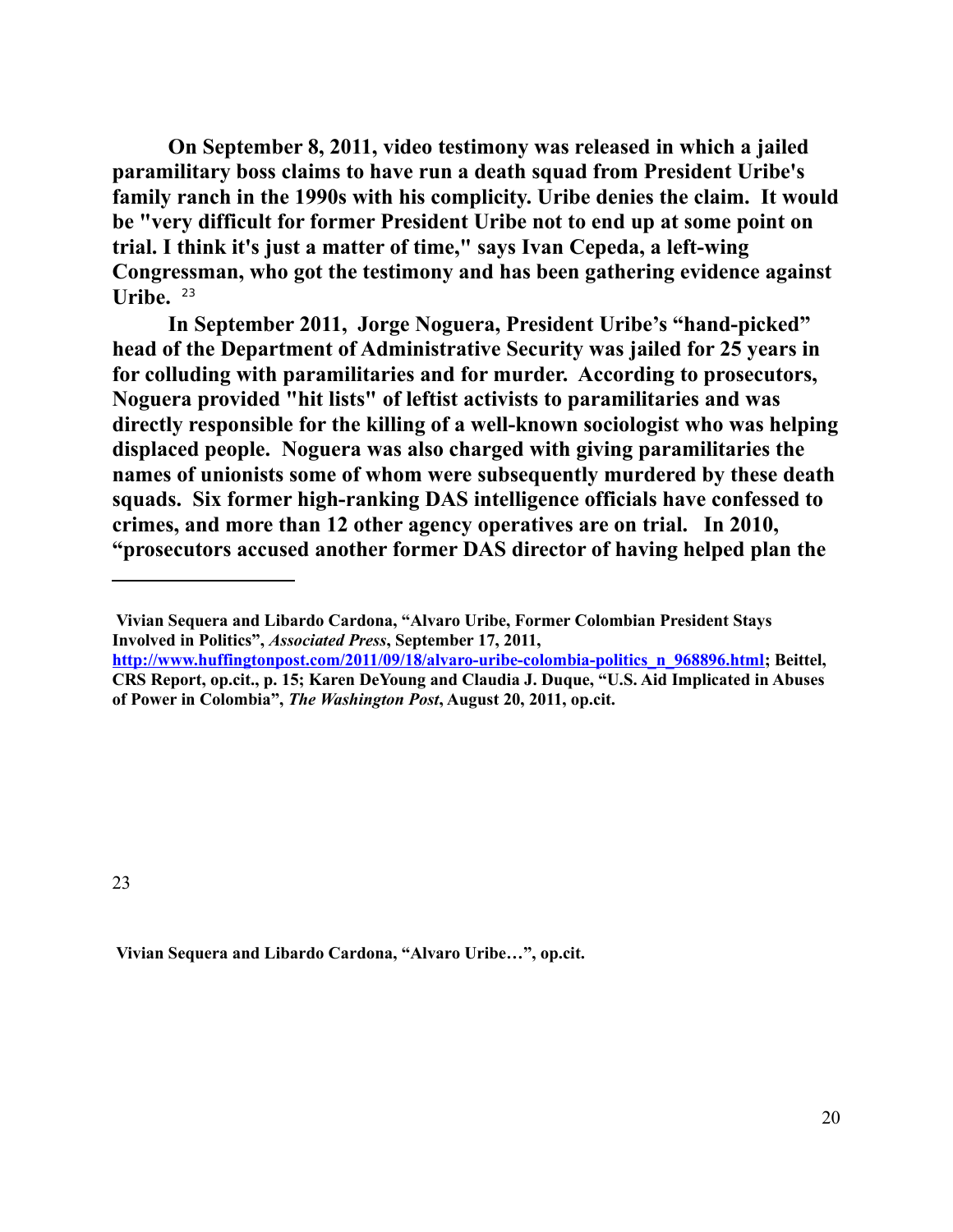**1989 assassination of front-running presidential candidate, Luis Carlos**  Galan". <sup>[24](#page-20-0)</sup>

**According to** *The Washington Post***, "Interviews with former U.S. officials and evidence surfacing in the DAS investigation show that the agency has for years committed serious crimes, a propensity for illegal actions not unknown to [U.S.] embassy officials." Myles Frechette, the U.S. ambassador to Colombia during 1994--1997, stated that "even in his tenure American officials believed that DAS units were tainted by corruption and linked to [drug] traffickers…adding that he thinks the DAS has some of the hallmarks of a criminal enterprise." Such criminality has been supported by the U.S. government as** *The Washington Post* **makes clear in article dated August 20, 2011, which states: "new revelations in long-running political scandals under former president Alvaro Uribe a close U.S. ally throughout his eight-year tenure, have implicated American aid, and possibly U.S. officials, in egregious abuses of power and illegal actions by the Colombian government…American cash, equipment and training, supplied to elite units of the Colombian intelligence service over the past decade…were used to carry out spying operations and smear campaigns against Supreme Court justices, Uribe's political opponents and civil society groups, according to law enforcement documents obtained by** *The Washington Post* **and interviews with prosecutors and former Colombian intelligence officials".** [25](#page-20-1)

<span id="page-20-0"></span><sup>24</sup>

**Vivian Sequera and Libardo Cardona, "Alvaro Uribe, Former Colombian President Stays Involved in Politics",** *Associated Press***, September 17, 2011,** 

<span id="page-20-1"></span>**[http://www.huffingtonpost.com/2011/09/18/alvaro-uribe-colombia-politics\\_n\\_968896.html;](http://www.huffingtonpost.com/2011/09/18/alvaro-uribe-colombia-politics_n_968896.html) Beittel, CRS Report, op.cit., p. 15. ; Karen DeYoung and Claudia J. Duque, "U.S. Aid Implicated in Abuses of Power in Colombia",** *The Washington Post***, August 20, 2011, op.cit.**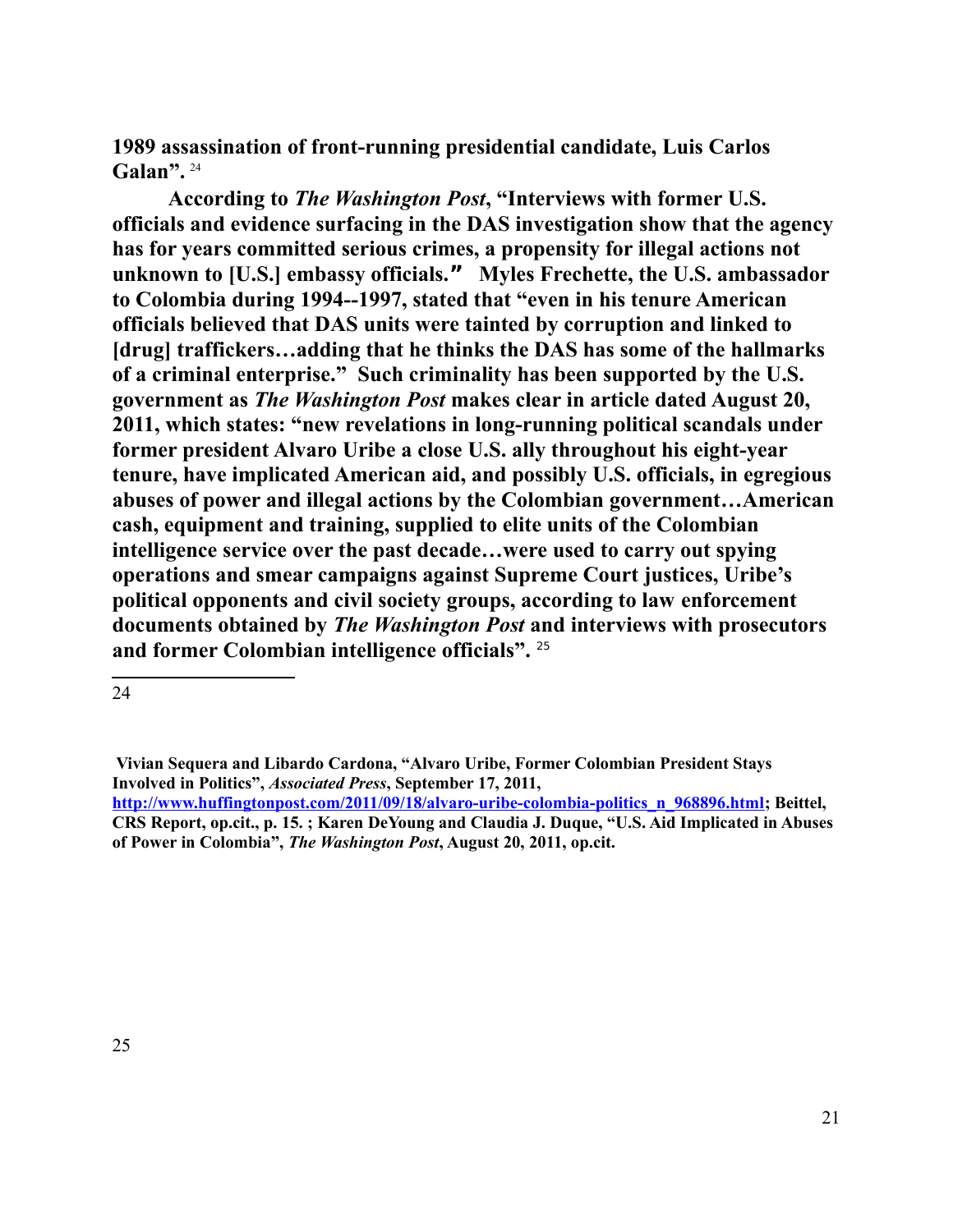**As** *The Post* **puts it: "Some of those charged or under investigation have described the importance of U.S. intelligence resources and guidance, and say they regularly briefed embassy 'liaison' officials on their intelligencegathering activities. 'We were organized through the American Embassy,' said William Romero, who ran the DAS's network of informants and oversaw infiltration of the Supreme Court. Like many of the top DAS officials in jail or facing charges, he received CIA training…Another unit that operated for eight months in 2005, the Group to Analyze Terrorist Organization Media, assembled dossiers on labour leaders, broke into their offices and videotaped union activists. The United States provided equipment and tens of thousands of dollars, according to an internal DAS report, and the unit's members regularly met with an embassy official they remembered as 'Chris Sullivan.' 'When we were advancing on certain activities, he would go to see how we were advancing,' Jose Gabriel Jimenez, a former analyst in the unit, said during a court hearing."**[26](#page-21-0)

 **In April 2008, Mario Uribe, a former senator and President Alvaro Uribe's cousin, close political ally and former head of the Colombian Congress was arrested for colluding with paramilitaries. In February 2011, Mario was convicted of "aggravated conspiracy to commit a crime" and sentenced to seven and six months in prison. According to prosecutors, in 2002, Mario met**

<span id="page-21-0"></span>26

**Ibid.**

**Karen DeYoung and Claudia J. Duque, "U.S. Aid Implicated in Abuses of Power in Colombia",**  *The Washington Post***, August 20, 2011, op.cit.**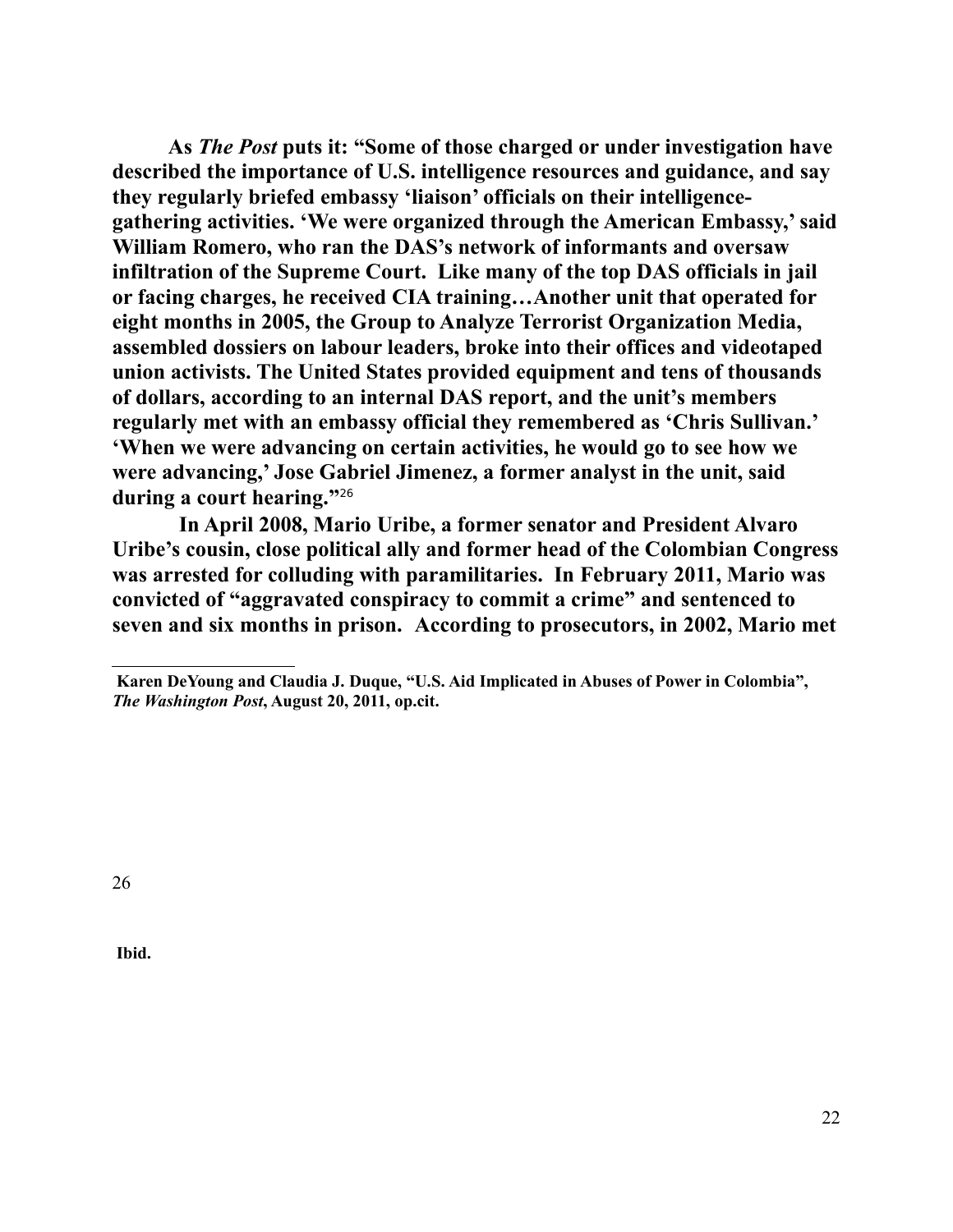**Salvatore Mancuso, the AUC paramilitary commander, to talk about how the AUC could support his political campaign. The Colombian Supreme Court stated that the paramilitaries had created a plan to "forge ties with politicians by financing their campaigns so they would gain allies in Congress". A paramilitary known as "Pitirri" who was the prosecution's main witness, said the AUC had also helped Uribe buy land at a reduced price. Paramilitaries have regularly forced farmers to sell their land at low prices by threatening them or have driven them off their land.** [27](#page-22-0) 

**Maria Consuelo Araujo, foreign minister under Uribe, was forced to resign due to the investigation into her father's and brother's (who was a senator) links to paramilitaries (see Medoro Resources in mining section) and their involvement in the kidnapping of Senator Alvaro Araujo's electoral rival for a senate seat. In November 2006, three congressmen were arrested for allegedly creating paramilitary groups in Sucre department.** [28](#page-22-1)

 **Colombia's political system and state are thus thoroughly criminalized, illegitimate and run by terrorists and their collaborators who have killed tens of thousands of innocent civilians, physically eliminated any genuine political opposition, hold fraudulent elections and have stolen the country's economic** 

<span id="page-22-0"></span>27

**Beittel, CRS Report, op.cit., p. 15; "Cousin of Colombian…",** *BBC***, op.cit.**

<span id="page-22-1"></span>28

**Beittel, CRS Report, op.cit., p. 15.**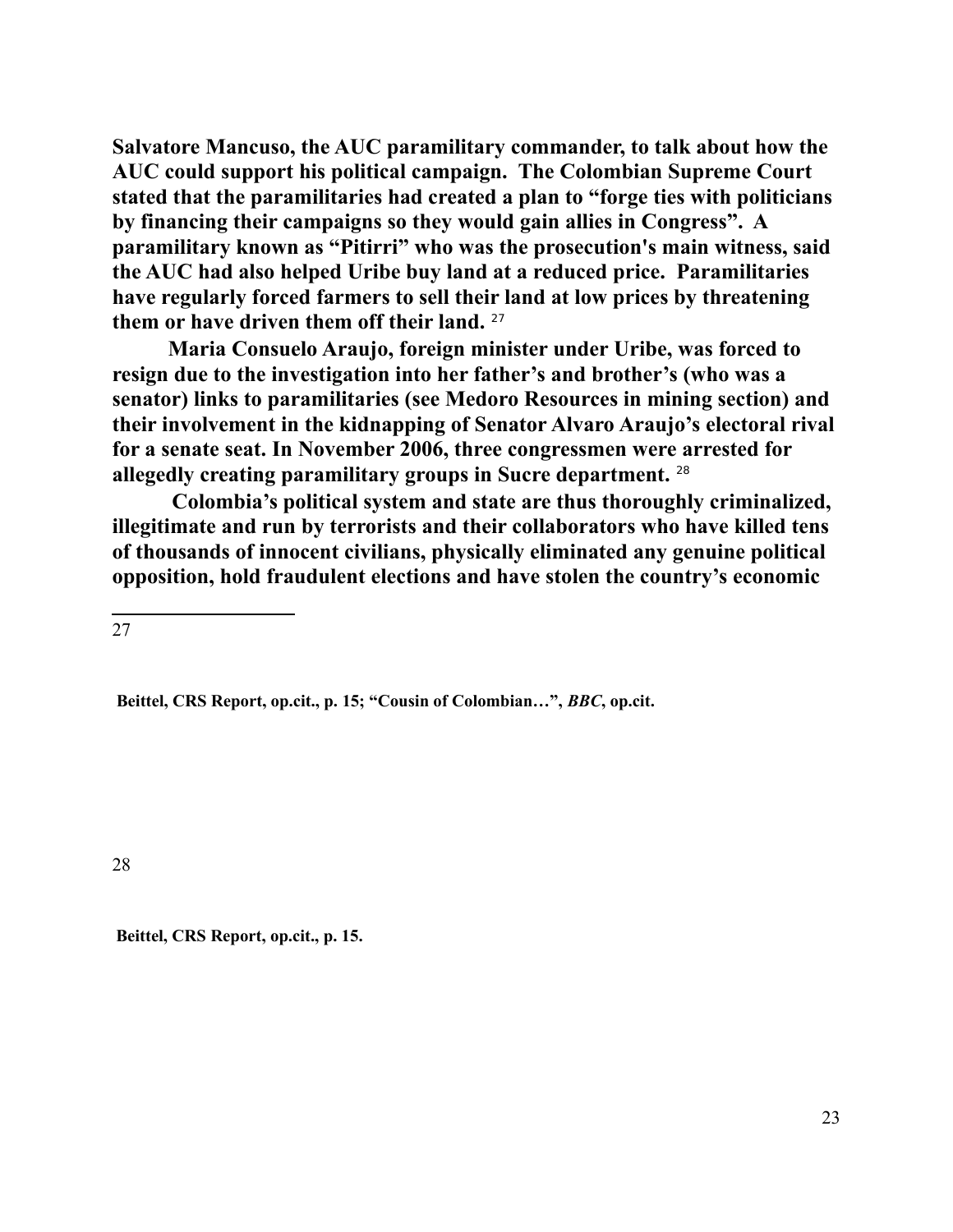**resources. The massive political power of the paramilitaries has been seen above, confirming Human Rights Watch's statement that "**Increasingly, paramilitaries…exert control over who holds political office. By threatening and even killing candidates they do not like, paramilitaries are able to make sure that their favorites run unopposed." **The Colombian economy too is similarly criminalized by paramilitarization**. As Amnesty International puts it "Paramilitary groups have a political, economic and social stranglehold over many parts of the country." Drug traffickers and paramilitaries own almost 50% of Colombia's cultivable land (according to the government comptroller's office), obtained by the massacres and massive displacement of farmers.<sup>[29](#page-23-0)</sup>

Economically, paramilitaries are "mafia-like businesses" that control not just massive tracts of land but also most drug trafficking and "entire sectors of local economies". According to Amnesty, "In many areas of the country, the paramilitaries can claim to control…the health and education system, public contracts, business cooperatives…private security firms…extortion, the illegal trade in gasoline, prostitution, and gambling rackets." Human Rights Watch adds contraband smuggling and loan sharking to this list. In Bogota, paramilitaries control the main wholesale food distribution center, legal commerce in several neighbourhoods and private security companies; they also control the slums of Medellin and most organized crime in that city, cable TV franchises in Cali and Antioquia department, and the transportation sector in Valledupar. In Norte del Santander department, paramilitaries "control much everyday business" and they have "absolute control" in much of Cordoba department. Public health funds have been diverted to paramilitaries in La Guajira department. In areas of mining and oil investment that paramilitaries dominate or influence, "royalties have in several recent cases vanished through their investment in irregular contracts." This has occurred in the town of la Jagua de Ibirico, in Cesar department (much of which is

<span id="page-23-0"></span>Isaacson, "Did Plan Colombia Work?…", op.cit.; Human Rights Watch, *Smoke and Mirrors*, op.cit.; Amnesty International, "Colombia: Justice and Peace Law Will Guarantee Impunity for Human Rights Abusers", Press Release, AMR 23/012/2005, April 26, 2005.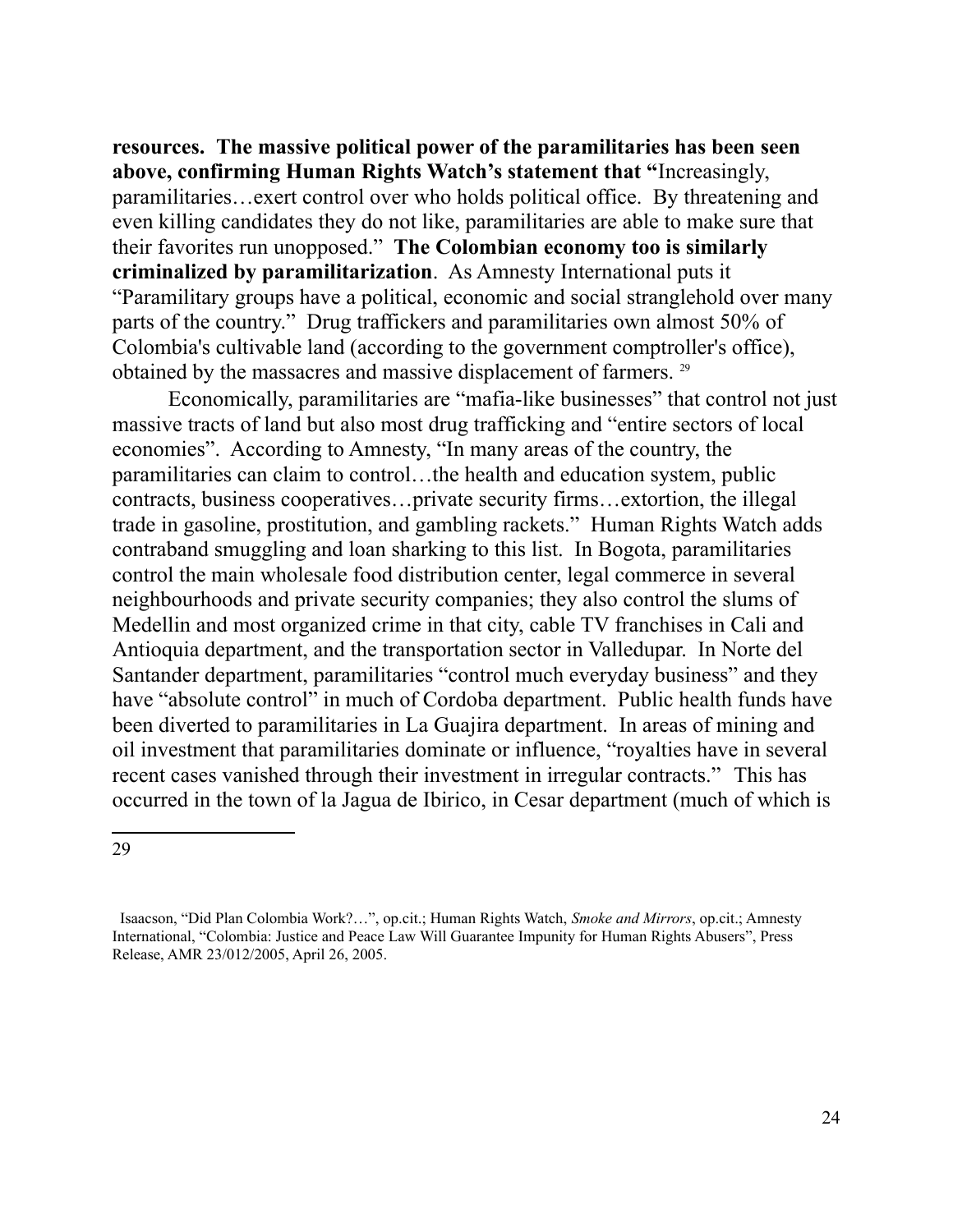controlled by paramilitaries). The same has happened to royalties from oil and gas in the towns of Sucre, Casanare, and Arauca (The Canadian oil company Talisman and Occidental Oil operate in the last two). The United Self-Defense Forces of Colombia (AUC) got \$60 million a year from gas pipeline royalties and undisclosed amounts from subcontracts it has through front companies, with oil and coal multinationals. The paramilitary group also got protection rents and subcontracts from Ecopetrol, the state oil company. Royalties from gold production have also been diverted to paramilitaries in town of Montelibano, (Cordoba department). Now that supposedly demobilized paramilitaries can run for political office, they will be able to accumulate even more wealth. Thus paramilitarism in Colombia is a major economic and political force not just a military one; by legitimizing paramilitarism through sham demobilization, the state is increasing its own criminalization and that of the economy. It is this context that Canadian corporations function in and not surprisingly the number of them linked to paramilitaries and the military has gone from two in 2000 to five in 2006. [30](#page-24-0)

### **Uribe's Criminal Background**

**It is not surprising that Uribe would legitimize the paramilitaries through a sham demobilization.** He himself is a prime example of the criminalization that his policies are increasing. Uribe has been closely linked to drug traffickers and death squads; in the case of the former, from birth: his father was a narco-trafficker. In 1982, Uribe was removed as mayor of Medellin after only three months "by a central government embarrassed by his public ties to the drug mafia." At the time the most powerful man in Medellin was the notorious drug trafficker Pablo Escobar, the head of the Medellin Cartel. According to the

<span id="page-24-0"></span>Center for International Policy, *Rethinking Plan Colombia*; Human Rights Watch, *Smoke and Mirrors*, op.cit.; Amnesty International, *Colombia: The Paramilitaries in Medellin: Demobilization or Legalization?*, op.cit.; "Some of Amnesty International's Concerns with Respect to Colombia in Relation to the Human Rights Consultations with the Canadian Department of Foreign Affairs and Canadian NGOs in Ottawa in February 2006", February 8, 2006; Ramirez Cuellar, op.cit., pp. 71-2.; Nazih Richani, "Multinational Corporations, Rentier Capitalism, and the War System in Colombia", *Latin American Politics and Society*, Fall 2005, p.130.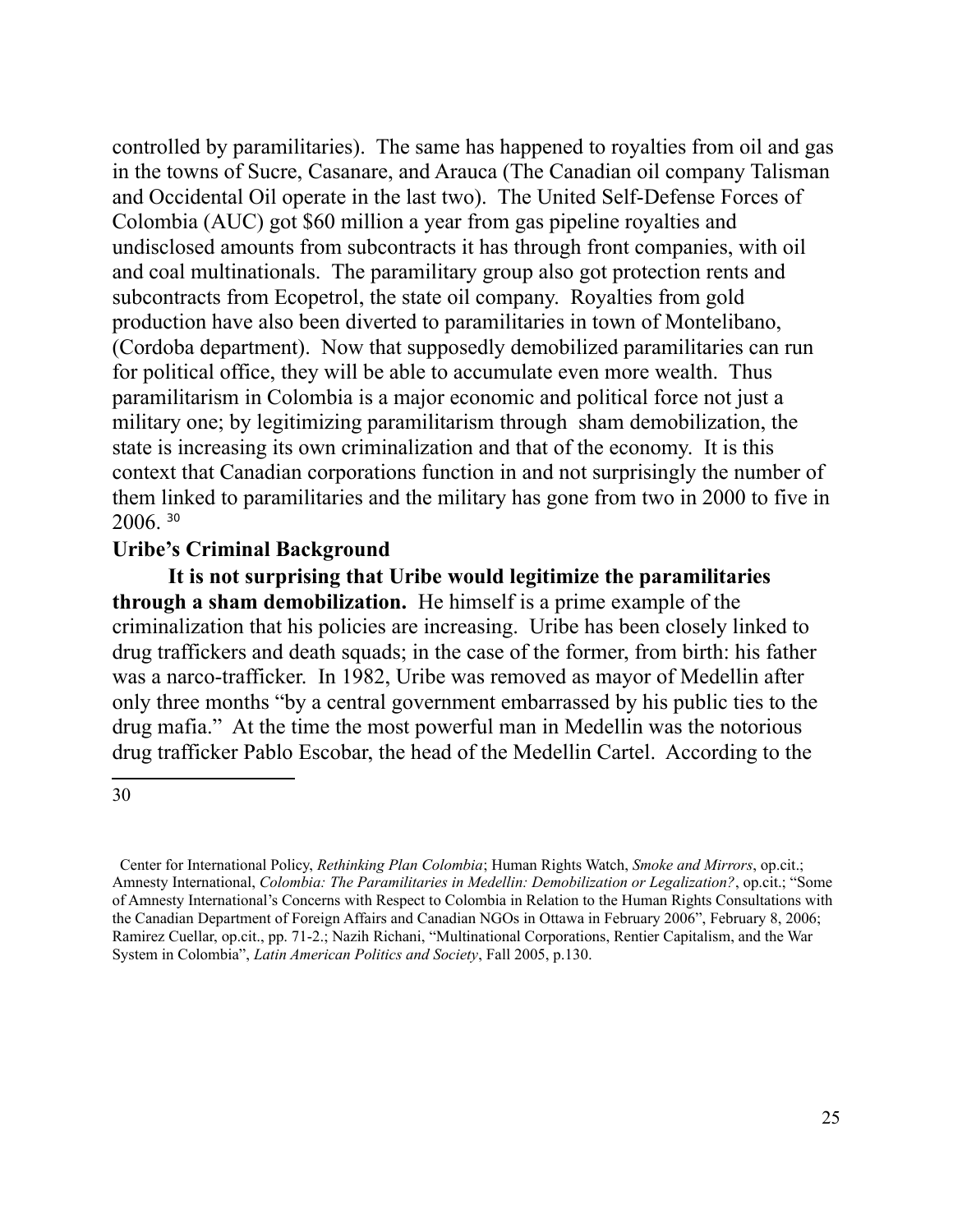U.S. Defence Intelligence Agency (DIA), Uribe was a "close personal friend of Pablo Escobar" who was "dedicated to collaboration with the Medellín [drug] cartel at high government levels." He "was linked to a business involved in narcotics activities in the United States"and "has worked for the Medellín cartel" and on "Escobar's parliamentary campaign". After being removed as Mayor, Uribe was appointed Director of Civil Aviation and proceeded to give pilots' licenses to Escobar's aircraft fleet which regularly flew cocaine to the U.S. [31](#page-25-0)

In a precursor to his legalization of paramilitaries, Uribe sponsored peasant associations called Convivirs after he became governor of Antioquia in 1995; these were "special private security and vigilance services, designed to group the civilian population alongside the Armed Forces." Convivirs launched a terror campaign in Antioquia murdering, 'disappearing' and displacing thousands of people. As *Business Week* described it in 2002, "Uribe Velezclaims that if elected President, he will take a firmer line with the rebels. That's just what he did between 1995 and 1997, when he was governor of Antioquia…There Uribe Velez promoted the creation of the controversial Convivirs…armed militias…It wasn't long before some of the local militias which numbered 67 in Antioquia…morphed into deadly paramilitary squads that targeted not only guerrillas but also suspected civilian sympathizers. That led the Colombian government to strip the Convivirs of most of their power in 1997." *Business Week* predicted that Uribe's attempt to carry out such policies nationally, "could well drag Colombia deeper into a conflict that has claimed 30,000 lives in the past decade." <sup>[32](#page-25-1)</sup>

<span id="page-25-0"></span><sup>31</sup>

<span id="page-25-1"></span>Tom Feiling, "President Uribe's Hidden Past", *Colombia Journal Online,* May 24, 2004, <http://www.colombiajournal.org/colombia185.htm> ; The National Security Archive, "U.S. Intelligence Listed Colombian President Uribe Among Important Colombian Narco-Traffickers in 1991", August 2, 2004, http://www.gwu.edu/~nsarchiv/NSAEBB/NSAEBB166/; Al Giordano, "Uribe's Rise from Medellin:Precursor to a Narco-State", March 19, 2002, *The Narco News Bulletin*,<http://www.narconews.com/narcocandidate1.html>; Peter Dale Scott, *Drugs, Oil and War: The United States in Afghanistan, Colombia, and Indochina*, New York, Rowman and Littlefield, 2003, p. 80.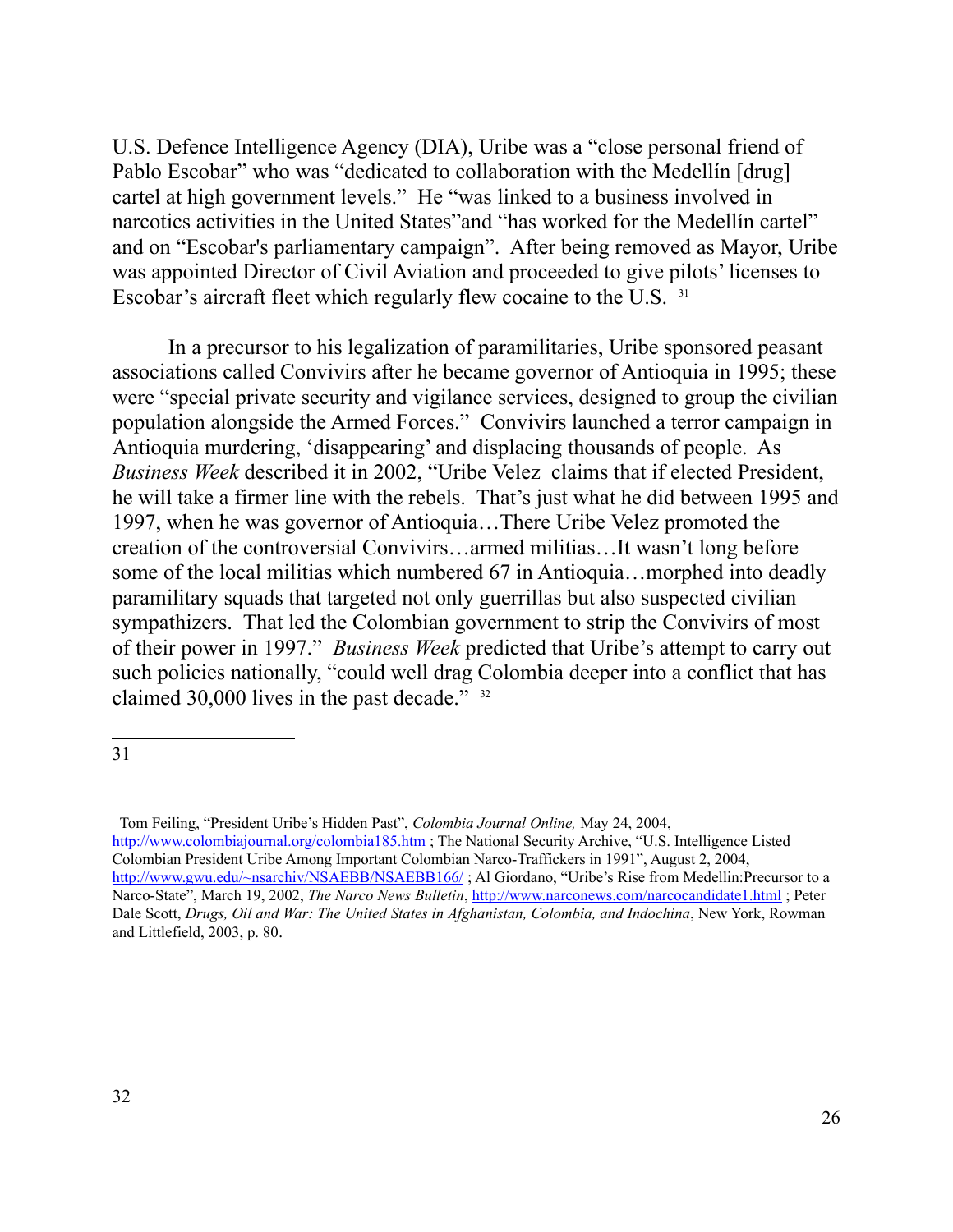#### **The Foreign Factor**

In Colombia, millions of people have been driven off their land by death squads who work for a national elite determined to control the country's resources in concert with foreign capital and U.S. policy. The foreign factor is paramount in Colombia since without it the state cannot carry out repression or exploit resources. The U.S. government finances, arms and trains a Colombian military which has the worst human rights record in Latin America, while multinational corporations dominate Colombia's most important economic sector, oil, and play leading roles in the key areas of mining, telecommunications, manufacturing, services, natural gas distribution and electricity generation. With such foreign support, the ruling elite is able to exploit and benefit from these resources without sharing them with the majority of Colombians. U.S. intervention in Colombia increased dramatically in 2000 with the implementation of Plan Colombia (detailed in the oil section). The Colombian Mine Workers Union (SINTRAMINERCOL—now defunct) has produced a detailed map showing how areas of mineral deposits, forced displacements, massacres, and paramilitary operations coincide. As Colombian human rights activist Cecilia Zarate-Laun put it "[the country's] oil and mineral wealth have attracted the interest of important global economic players and its government, army and paramilitary forces are allied with and kill in the interest of those important players." [33](#page-26-0)

Feiling, *Colombia Journal Online*, op.cit.; Scott, op.cit., pp. 71-2.

<span id="page-26-0"></span>33

 Edward S. Herman and Cecilia Zarate-Laun, "Globalization and Instability: The Case of Colombia," *Z Magazine*, September 1999, p. 32; Ramirez Cuellar, op.cit., Map 2.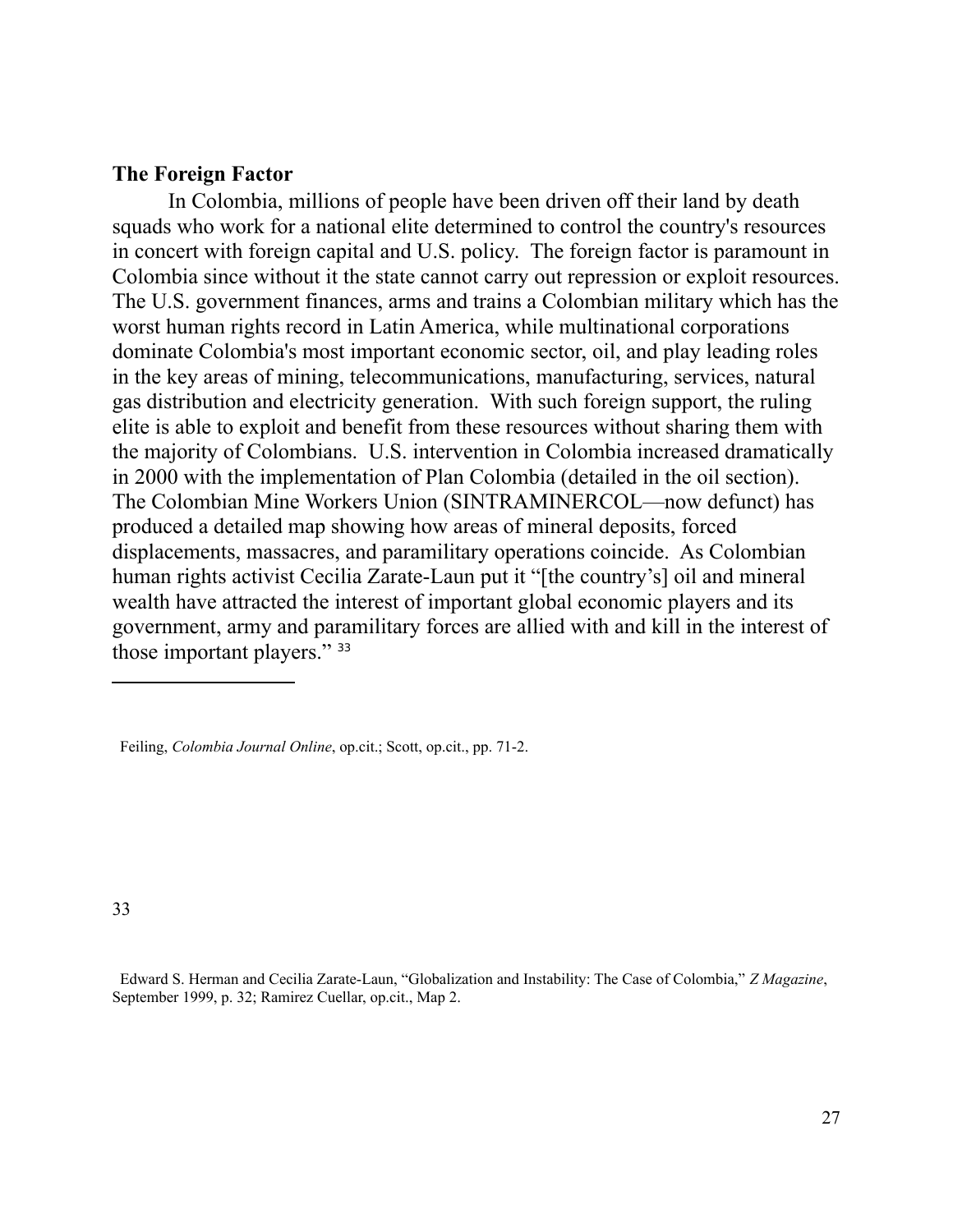The U.S. government and certain multinationals have also been responsible for creating and supporting paramilitaries. In 1962, a U.S. Army Special Warfare team led by General William P. Yarborough visited Colombia bringing counterinsurgency techniques being applied by Washington in Vietnam at the time. The Kennedy Administration in the U.S. was afraid of the spread of the Cuban Revolution. The Yarborough team recommended "development of a civil and military structure…to perform counter-agent and counter-propaganda functions and as necessary execute paramilitary, sabotage, and/or terrorist activities against known communist proponents. It should be backed by the United States". The team emphasized that armed civilians (known as "self-defence" or "civil defence") had to "work directly with troops". Significantly, these recommendations preceded the formation of the FARC and ELN; they "were implemented enthusiastically" by the Colombian army through *Plan Lazo,* (its counterinsurgency plan) approved on July 1, 1962. [34](#page-27-0) The military-paramilitary alliance that emerged was joined by Colombia's major drug traffickers in 1981 when all three groups set up a death squad training school. As Amnesty International puts it, "The armed forces could now count on significant economic support and human resources for the creation and promotion of paramilitary armies." Traffickers including Pablo Escobar, financed the school and the army brought in U.S., Israeli and British mercenaries as instructors. "A leading graduate" was Carlos Castano, founder of the United Self-Defense Forces of Colombia (AUC), the biggest paramilitary organization in Colombia. Drug trafficking became the main source of funding for paramilitaries and remains so to this day. [35](#page-27-1)

<span id="page-27-0"></span><sup>34</sup>

<span id="page-27-1"></span>Peter Dale Scott, *Drugs, Oil and War: The United States in Afghanistan, Colombia and Indochina*, New York, Rowman and Littlefield, 2003, p. 76; Human Rights Watch, *Colombia's Killer Networks*, p. 12, op.cit.; Sean Donahue, "Plan Colombia Aid and the Paramilitaries", May 6, 2005, *The Narcosphere*, <http://narcosphere.narconews.com/story/2005/5/6/1636/09285>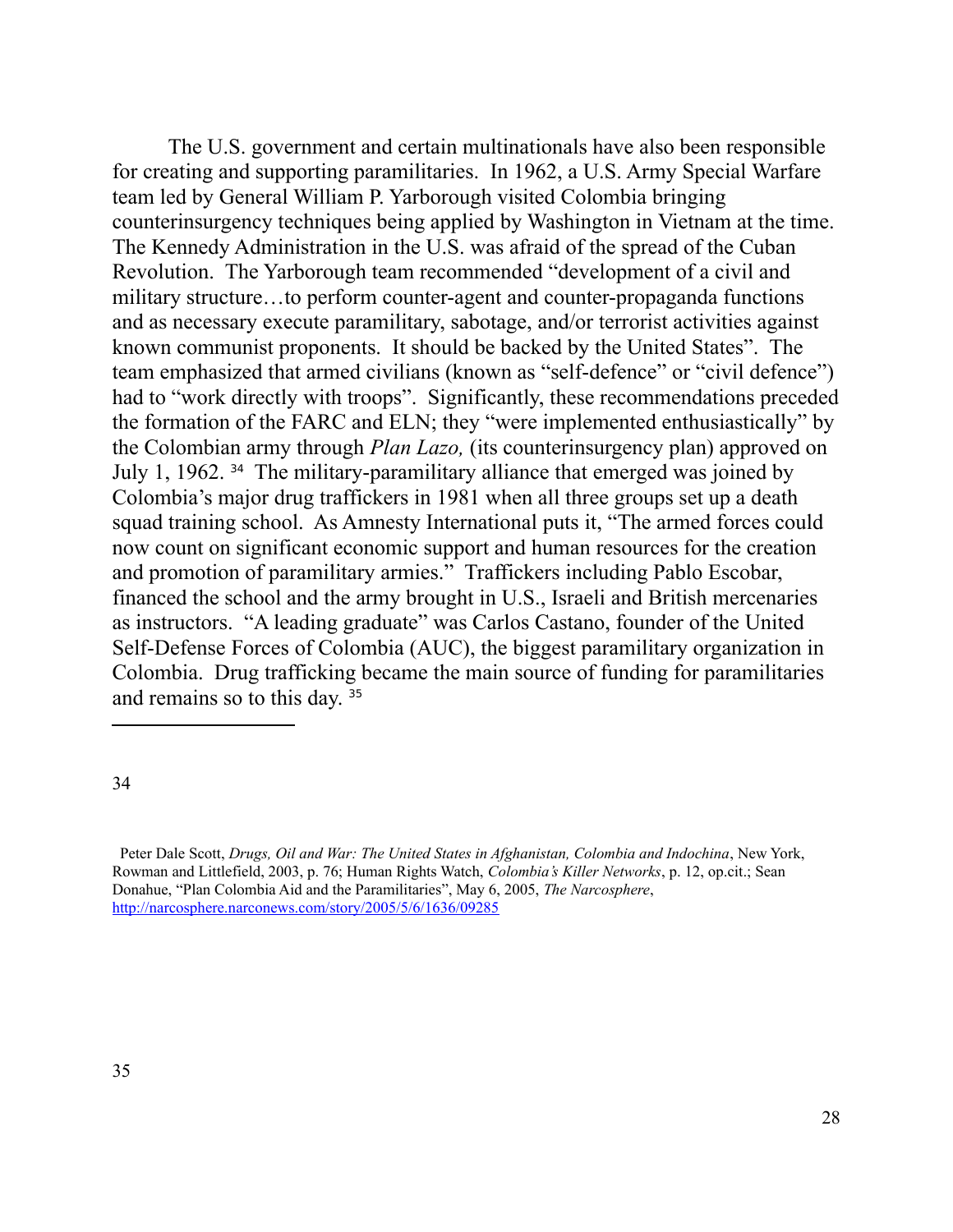Corporate involvement in the creation of paramilitary groups also emerged in the early 1980s. Former paramilitary members have testified that representatives of Texaco took part in meetings in the Middle Magdalena region in 1982 that established a paramilitary unit. Captain Oscar de Jesus Echandia (military mayor of Puerto Boyaca) called the meetings which were attended by businessmen, ranchers and local Conservative and Liberal party leaders. By the end of the 1980s, "Colombia had more paramilitaries than ever."[36](#page-28-0) The 2000 edition of this report documented links between Colombian military-paramilitary operations and British Petroleum Amoco as well as the Canadian companies Enbridge and TransCanada Pipelines. The 2006 edition documented similar links in the case of the four Canadian companies, Enbridge, Petrobank, Greystar and Rio Verde. **This edition will document such links in the case of the ten Canadian companies Talisman, Gran Tierra, Pacific Rubiales, Petrominerales, Gran Colombia Gold, Eco Oro Minerals, Cosigo Resources, B2Gold, Midasco Capital and Antioquia Gold.** Such ties make it clear that death squads are the ultimate guarantors of foreign investment in Colombia.

In 1991, the U.S. further expanded the paramilitary system. According to Human Rights Watch, the Colombian military drew up a military-intelligence

<span id="page-28-0"></span>36

Human Rights Watch, *Colombia's Killer Networks,* op.cit., pp. 17, 25.

Scott, op.cit. pp. 74, 77; Human Rights Watch, *Colombia's Killer Networks,* op.cit., pp. 17, 21; Amnesty International, *Colombia: Political Violence…*op.cit*.*, p. 56; Steven Dudley, "U.S. Interests Stoke the Violence in Colombia", *The Progressive*, February 1997, p. 27; Peter Dale Scott, "Colombia: Washington's Dirtiest 'War on Drugs'", *Tikkun*, May-June 1997, p. 29; Frank Smyth, "Cold War Bias in Colombia", October 7, 1999, <http://www.colombiasupport.net/199910/icsmyth1007.html>; Amnesty International, *Colombia: The Paramilitaries in Medellin: Demobilization or Legalization?,* op.cit.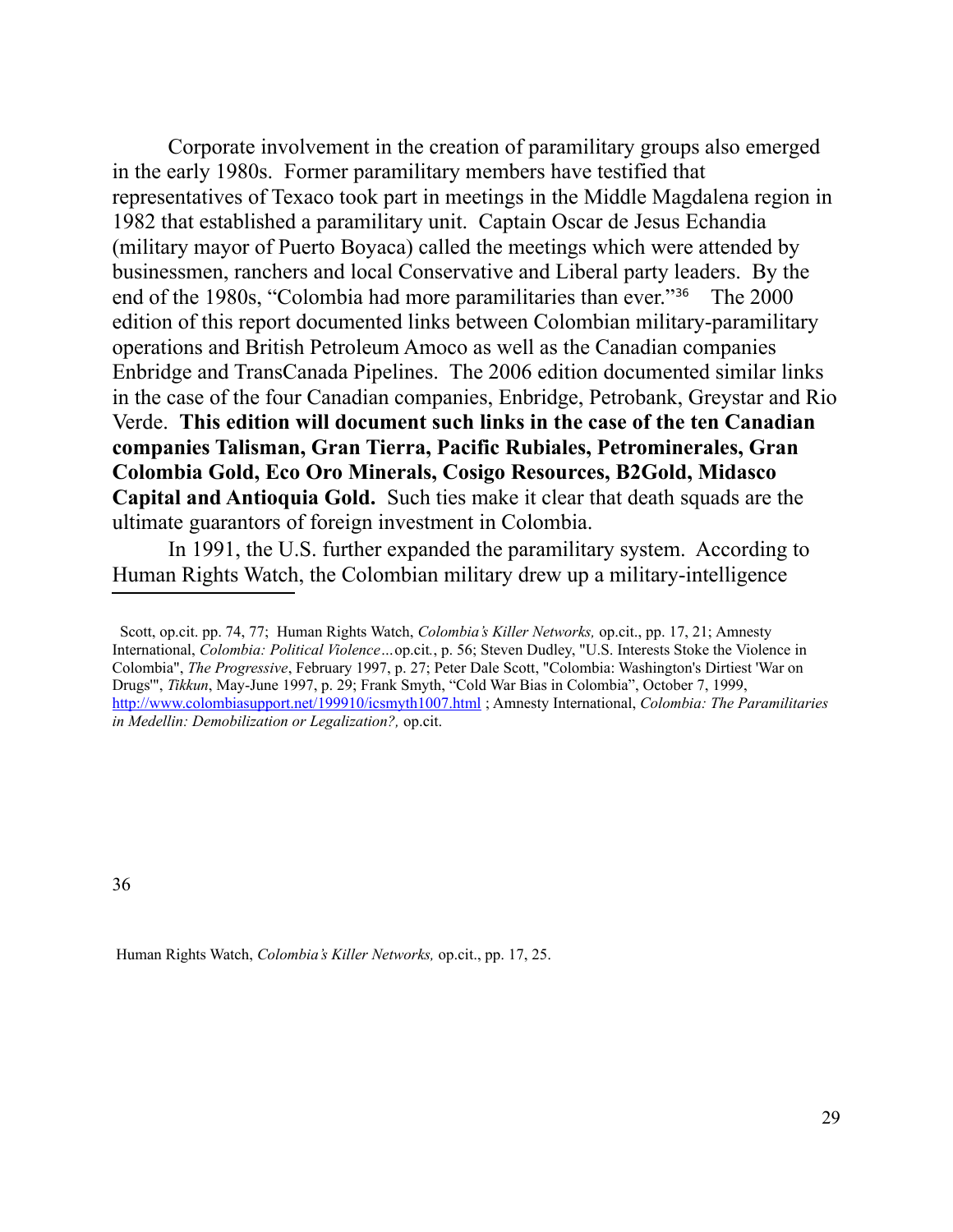reorganization plan in 1991 in collaboration with the U.S. Department of Defense and the CIA. This plan, known as Order 200-05/91, authorized the creation of 41 "killer networks" that murdered civilians "suspected of supporting guerrillas." [37](#page-29-0) Just one of these networks killed about 100 civilians including unionists, human rights activists and community leaders in the city of Barrancabermeja. According to Leslie Wirpsa, a journalist for the *National Catholic Reporter*, "the paramilitary massacres and political killings that have occurred in the wake of this intelligence 'reorganization' dwarf the actions committed by the death squads during the 1980s." [38](#page-29-1)

After 1990, as paramilitary violence increased, so did foreign capital's penetration of Colombia. The "Apertura" (economic opening) policy of the Gaviria government (1990-1994) liberalized trade and investment in 1990 and increased privatization. Over the next seven years, foreign investment increased fivefold from 1% to 5% of GDP. In 1997, foreign investment flows exceeded U.S. \$5.4 billion (the highest for the 1994-2004 period) **and by 2008 this figure had almost doubled to \$10.6 billion before dropping to \$6.8 billion in 2010. In 2010 (January to September), the U.S. was the biggest investor in Colombia, accounting for 31% of foreign investment. In the same year, the largest share** 

<span id="page-29-0"></span>37

Ibid, p. 3.

<span id="page-29-1"></span>38

 Wirpsa, *National Catholic Reporter*, op.cit., p. 16; Amnesty International, *Colombia: The Paramilitaries in Medellin: Demobilization or Legalization?,* op.cit.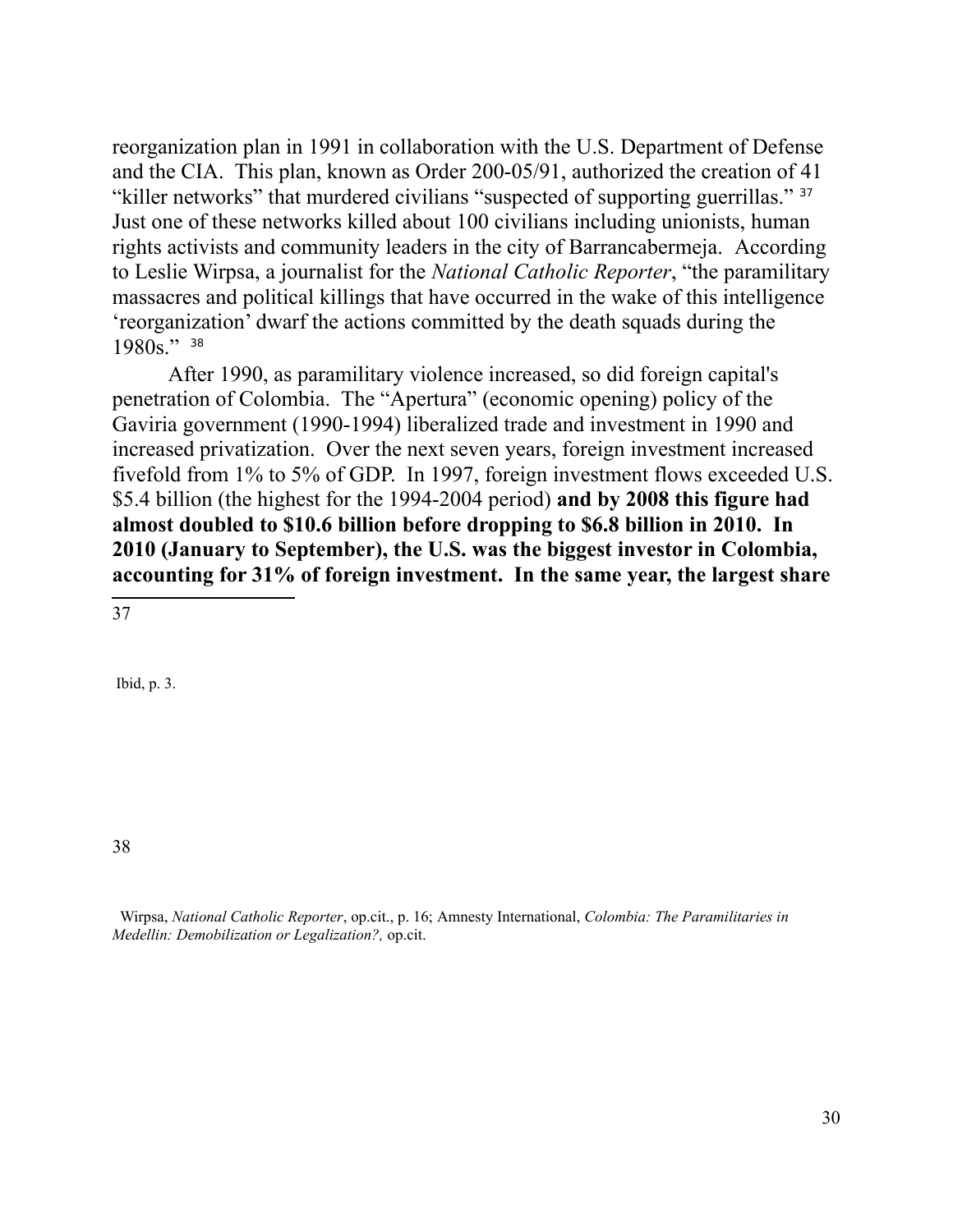**of foreign investment went to the mining and petroleum sector (67%) followed by financial establishments (13%) and manufacturing (8%).** [39](#page-30-0)

**Canadian Companies and Government**

**Canadian investment in Colombia is close to \$2 billion from 42 corporations (up from 17 in 2006) in the country.** [40](#page-30-1) **This investment is concentrated in the same economic sectors where state and paramilitary repression of unionism is the greatest—oil and gas, and mining. Two** 

<span id="page-30-0"></span>39

**Government of Colombia (GOCL), Proexport Colombia,** *Report on Foreign Direct Investment in Colombia* **, May 2011, [http://www.investincolombia.com.co/Adjuntos/209\\_Reporte%20de](http://www.investincolombia.com.co/Adjuntos/209_Reporte%20de%20Inversion%20en%20ingles.pdf) [%20Inversion%20en%20ingles.pdf;](http://www.investincolombia.com.co/Adjuntos/209_Reporte%20de%20Inversion%20en%20ingles.pdf) GOCL, Proexport Colombia,** *Foreign Direct Investment Report***, February 2011,<http://www.investincolombia.com.co/colombia-economy>;** GOCL, "Foreign Investment", wwwcol.presidencia.gov.co/economy/foreign, pp. 1-2; "Economic Report no.33", December 4, 1997, .../economy/inf33, p. 10; GOCL, "Colombia: A South American Secret"(Special Advertising Section), *Time*, June 7, 1999; Coinvertir (Invest in Colombia Corporation), Colombia: *Talking Points on the Economy, First Quarter 2005* (Pamphlet), Fourth Quarter 2005, December 27, 2005, [http://www.coinvertir.org/html/i\\_portals/index.php?](http://www.coinvertir.org/html/i_portals/index.php?p_section=logout) [p\\_section=logout](http://www.coinvertir.org/html/i_portals/index.php?p_section=logout) 

<span id="page-30-1"></span>**The government of Canada's Department of Foreign Affairs and International Trade (DFAIT) lists Canadian investment in Colombia as being worth \$824 million as of 2011, (see this web site: [http://www.international.gc.ca/trade-agreements-accords-commerciaux/agr-acc/andean-andin/can-colombia](http://www.international.gc.ca/trade-agreements-accords-commerciaux/agr-acc/andean-andin/can-colombia-colombie.aspx?view=d)[colombie.aspx?view=d\)](http://www.international.gc.ca/trade-agreements-accords-commerciaux/agr-acc/andean-andin/can-colombia-colombie.aspx?view=d) but this does not appear to be an accurate figure. The Canadian oil company Talisman Energy's investment in Colombia is in itself close to a billion dollars (see Talisman in oil section of this report); Petrominerales, another Canadian oil company, is investing \$600 million in Colombia in 2011 alone (see this web site: [http://www.reuters.com/article/2011/07/28/colombia-petrominerales](http://www.reuters.com/article/2011/07/28/colombia-petrominerales-idUSN1E76R1GK20110728)[idUSN1E76R1GK20110728](http://www.reuters.com/article/2011/07/28/colombia-petrominerales-idUSN1E76R1GK20110728) ) ; Medoro Resources, the biggest Canadian mining company in Colombia, has invested \$200 million there to buy the Frontino mine (see this web site: <http://www.macleoddixon.com/news/1739.htm>) while Eco Oro Minerals Corp. (formerly Greystar Resources), another Canadian mining company, has invested \$160 million in Colombia (see this web site: [http://www.greystarresources.com/i/pdf/CorporatePresentation.pdf\)](http://www.greystarresources.com/i/pdf/CorporatePresentation.pdf). All this by itself totals close to \$2 billion and involves counting the investments of only four Canadian companies. That leaves 38 other Canadian companies also investing in Colombia whose figures are not counted here;** Marina Jimenez, "Colombia's New Passion: Its Image", *The Globe and Mail*, November 4, 2005; Barbara Tink, (Colombia Desk, Department of Foreign Affairs and Trade --DFAIT, Government of Canada), Interview with Author, November 1, 2005: There is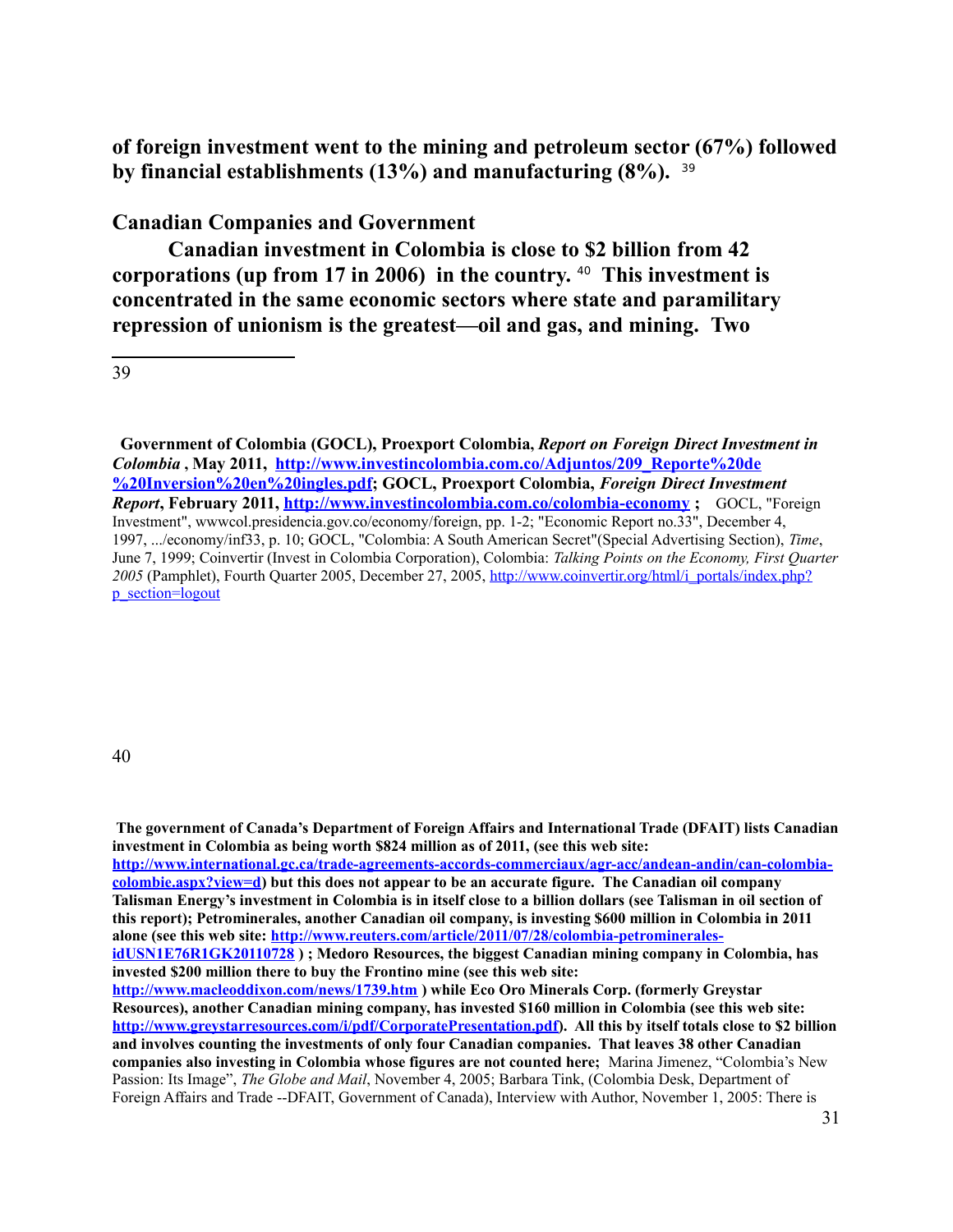**Canadian corporations have been linked to this repressive apparatus in the 2000 edition of this report and four in the 2006 edition; the 2012 edition finds ten Canadian companies (named above) to be connected to military/paramilitary repression in Colombia's oil and mining sectors. Canadian corporations are Colombia's biggest private oil producer, run its most important oil pipeline, are its leading gold miner, make up more than half of its mining sector and are prominent in the food services and footwear sectors.**

Canadian trade with Colombia is also linked to official repression (see trade section). In 1999, the Canadian Department of National Defence (DND) sold over 40 surplus "Huey" Bell CH-135 helicopters to the U.S. government; 33 of the helicopters were redirected by Washington to the Colombian military to become part of the highly destructive Plan Colombia. In 1994, the Canadian government authorized the sale of twelve helicopters made by Bell Helicopter Textron Canada (BHTC) to the Colombian air force and police; these helicopters could be used in repressive actions by Colombian state agents. In 2001 and 2002, the Canadian government allowed the export of military equipment to Colombia, violating its own policy. Thus Canadian companies were able to sell military items to the Colombian armed forces. In 2001, Macdonald Dettwiler and Associates, a Canadian company, sold satellite maps of Colombia to the U.S. Department of Defence for military use. In the same year, Canada started importing palm oil from Colombia; the plantations of this environmentally destructive crop are controlled by paramilitaries who created them by killing hundreds of farmers and displacing thousands. As well, Colombia is a major source of Canada's coffee and cut flower imports and a significant supplier of bananas. These agricultural export sectors are characterized by paramilitary massacres, other human rights violations and oppressive working conditions that frequently deny workers their labour and health and safety rights.

some official confusion about the figure for Canadian investment in Colombia. In a 1999 report, *Colombia: A Guide for Canadian Exporters and Investors* (see footnote no. 20) , the Canadian embassy in Colombia states that this investment is \$5 billion. But according to Barbara Tink who handles Canada-Colombia trade and investment issues for DFAIT, this figure is wrong. Her estimate is \$1 billion.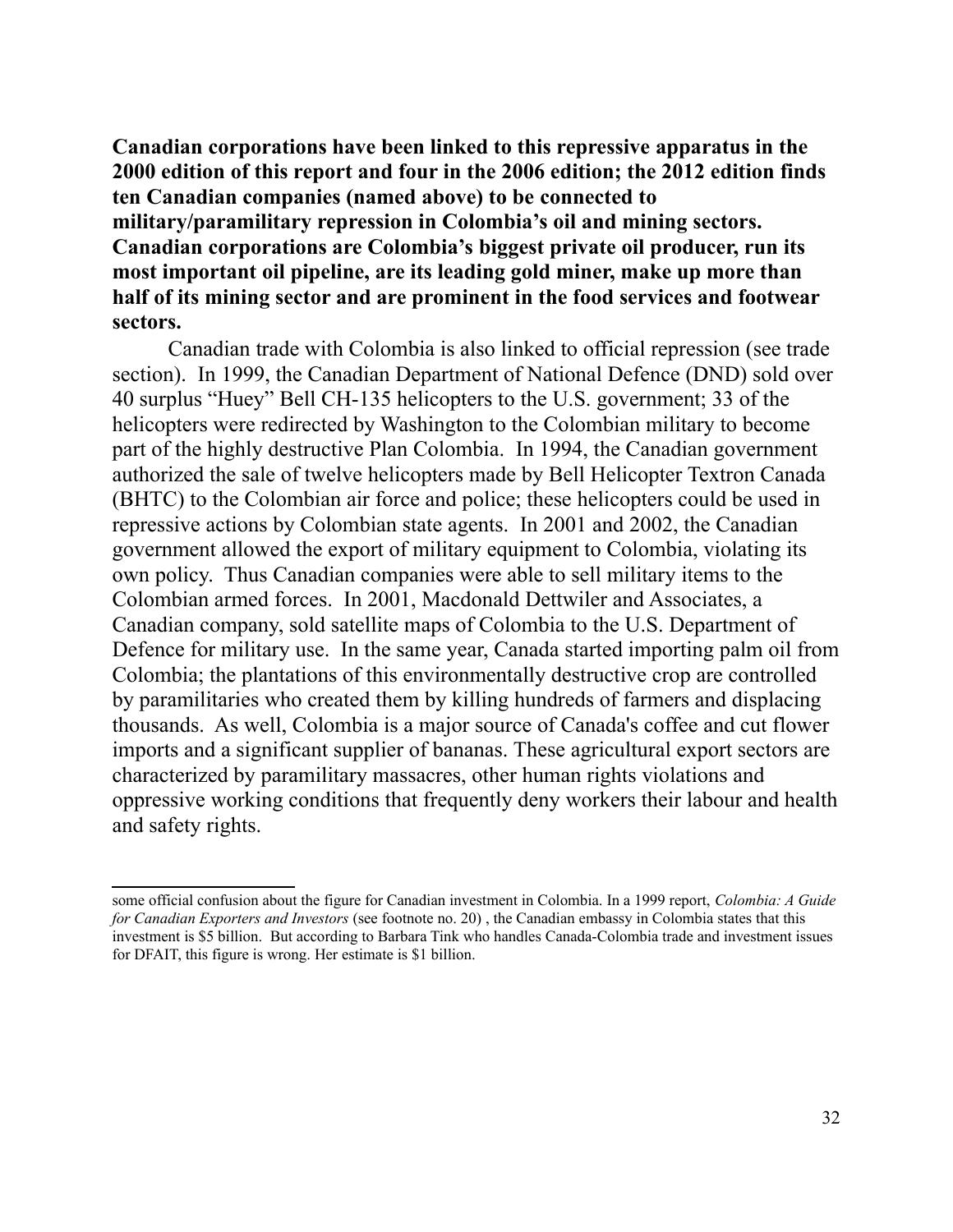Investment and trade links with Colombia have been greatly encouraged by the Canadian government especially in the oil and mining sectors. **Foremost in this regard is the Canada-Colombia Free Trade Agreement which went into effect in August 2011 (for detailed discussion of this see trade section).** Ottawa considers Colombia "a very favourable climate for investment"; the Canadian government views Colombia's privatization policy as offering significant opportunities to Canadian companies and has provided funds to advance this trend. As the Department of Foreign Affairs and International Trade (DFAIT) explains: "Foreign investment in key sectors [in Colombia] such as infrastructure and privatization programs has offered new long-term possibilities to entrepreneurial Canadian investors. Privatization goes hand-in-hand with a firm determination to increase efficiency and productivity, which have created other opportunities for engineering and management consulting. ...All this to say that Canada can increase its market share in Colombia, which is very promising for Canadian manufacturers and producers of a number of goods and services." <sup>[41](#page-32-0)</sup>

A 1997 DFAIT report refers to the freezing of new loans to Colombia by the U.S. government's Export-Import (EXIM) Bank and states: "The Canadian Export Development Corporation [EDC—a crown corporation, now known as Export Development Canada] views this policy measure (by the U.S.) as providing a window of opportunity for new EDC lending in support of Canadian export programs in Colombia." The report cites Colombia as EDC's largest market for its Foreign Investment Insurance policies with over \$300 million in exposure "particularly in the oil and gas and telecom sectors." <sup>[42](#page-32-1)</sup>

<span id="page-32-1"></span><span id="page-32-0"></span>Government of Canada, Department of Foreign Affairs and International Trade (DFAIT), The Canadian Trade Commissioner Service, "Relations in Trade & Investment - Canada / Colombia," http//www.infoexport.gc.ca/ieen/DisplayDocument.jsp?did=6181&gid=191; DFAIT, *Colombia: A Guide for Canadian Exporters and Investors,* op.cit., p. 23; CEC, op.cit., p. 8.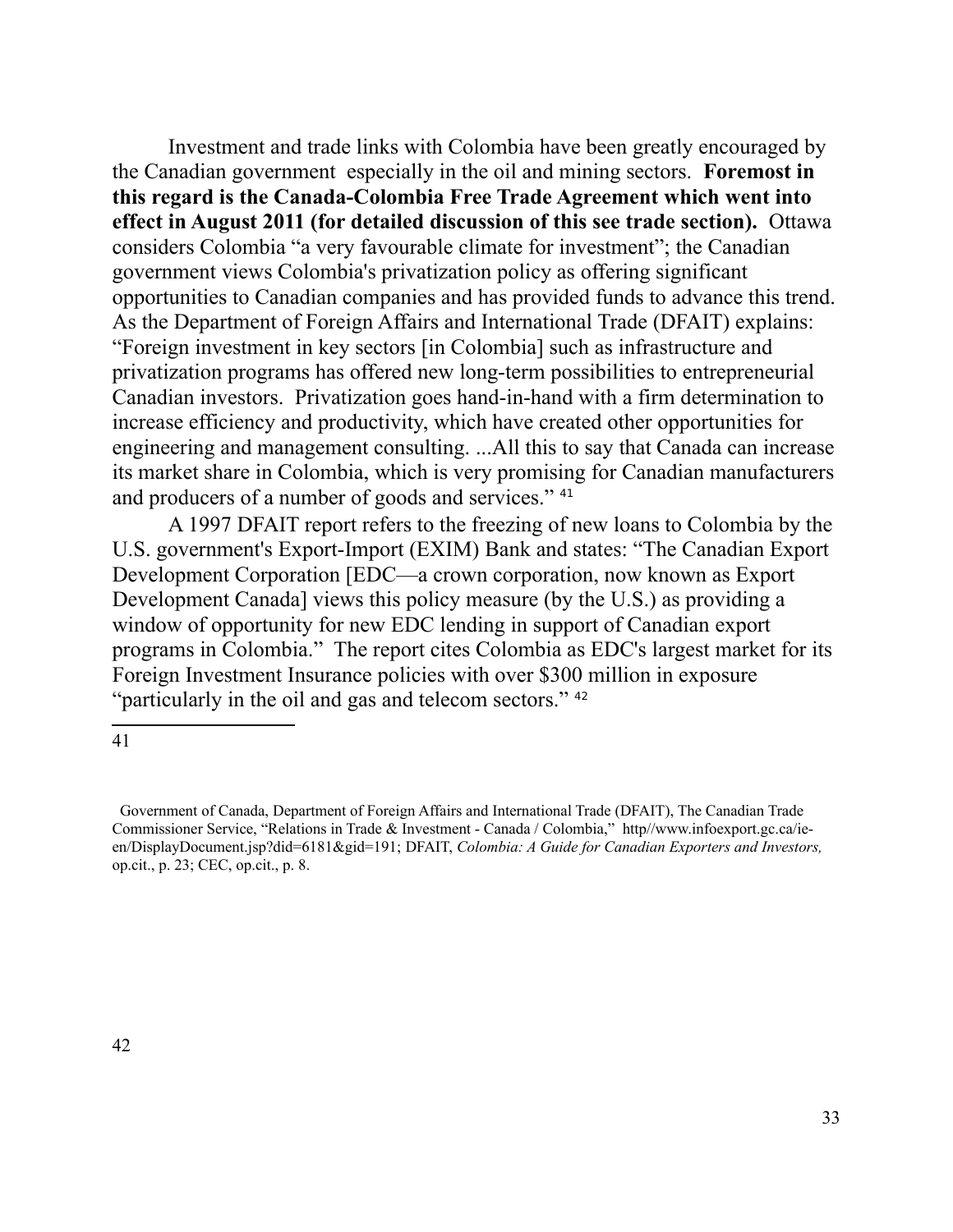Well known for financing destructive projects around the developing world, the EDC has maintained this trend in Colombia; during 2002-2004, the EDC gave \$130 million in total financing for sales by Nortel Networks **(now bankrupt and being liquidated)** of telecommunications equipment to America Movil in Colombia. Mexico-based America Movil is the largest cell phone company in Latin America. While being subsidized by the EDC, Nortel has played a major role in bringing about the liquidation/privatization of TELECOM, Colombia's main publicly-owned telecommunications company; this has been a disaster for Colombian workers leading to the elimination of 8,000 union jobs and the loss of a valuable national asset **(see 2006 edition of this report for more details).** Additionally, the EDC provided a U.S.\$160 million line of credit to the Colombian government to buy Canadian equipment for the Cerrejon Zona Norte coal mine in Guajira department. This mine has had "a devastating effect" on the lives of the Wayuu indigenous people who have suffered massive displacement and the loss of their livelihoods and food sources **(see coal in trade section for more details).** [43](#page-33-0)

Similarly, the EDC has given \$18.2 million for the construction of the Urra hydroelectric project on the Sinu river in Cordoba department. The money went to a subsidiary of BFC Construction Corporation based in Mississauga, Ontario. A

DFAIT, *Colombia: A Guide for Canadian Exporters and Investors,* op.cit., p. 23; CEC, op.cit., p. 8.

Government of the United States, Energy Information Administration (U.S. EIA), "Colombia, July 1998," [www.eia.doe.gov/emeu/cabs/colombia](http://www.eia.doe.gov/emeu/cabs/colombia) : The U.S. government's EXIM bank loans to Colombia were frozen during 1996-1997 and resumed in April 1998.

<span id="page-33-0"></span>For the EDC's appalling record see NGO Working Group on the Export Development Corporation, *Reckless Lending Volume II: How Canada's Export Development Corporation Puts People and the Environment at Risk*, Ottawa, May 2001, (Report); Ramirez Cuellar, op.cit., pp. 12-17.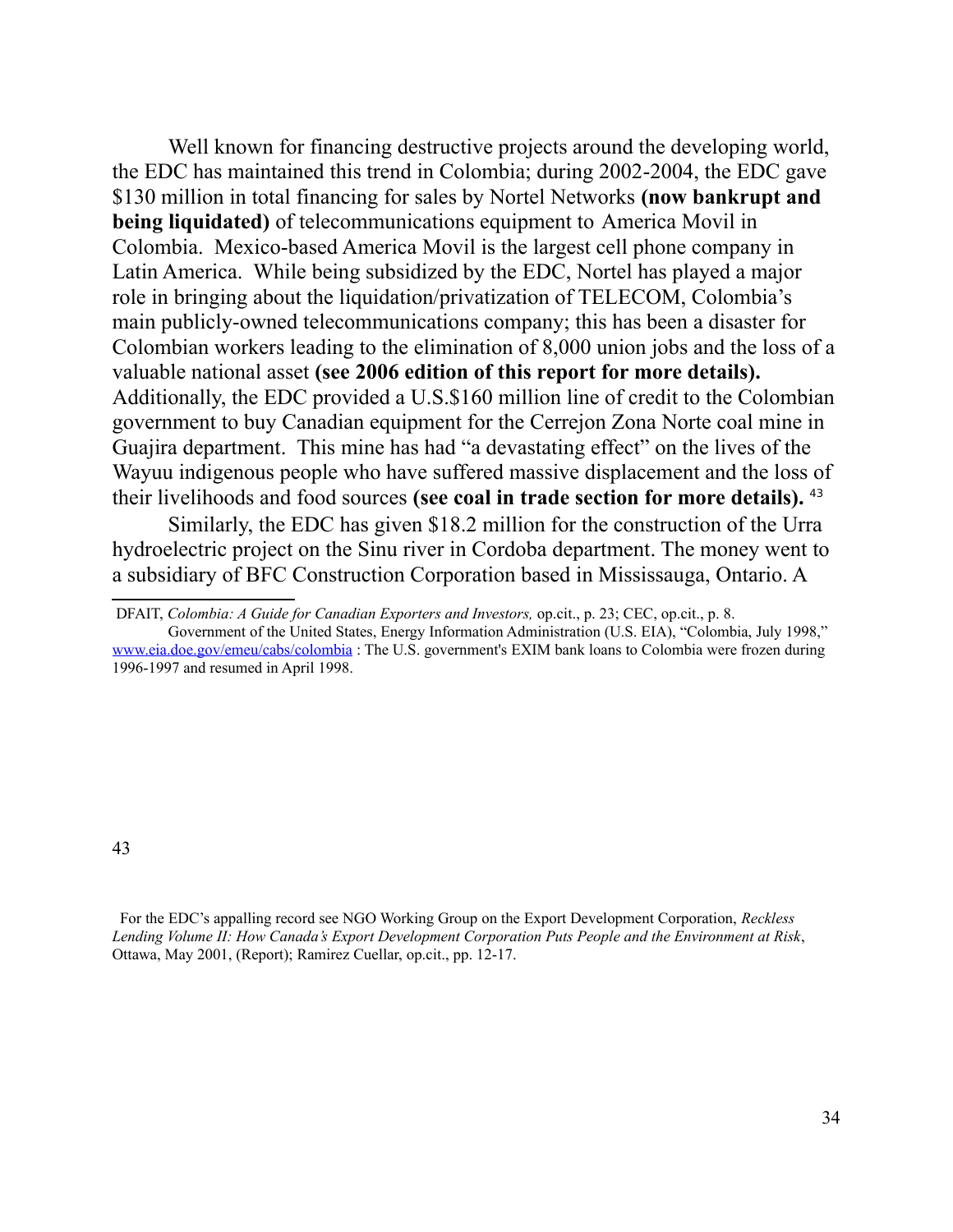second Canadian company, Agra-Monenco Quebec, was monitoring the project. The building of this dam has destroyed the fishing areas that are the main source of food for three thousand Embera Katio people, an indigenous community living in Tierralta County. The dam has displaced hundreds of Embera Katio and resulted in "an epidemic of mosquito-borne diseases." The Embera's opposition to the dam has been met by paramilitary violence. On June 2, 2001, paramilitaries kidnapped and disappeared Kimy Pernia Domico, an Embera Katio leader, who campaigned internationally against the dam. In 1999, he came to Canada to tell a parliamentary committee about the enormous damage being done by the project. In his words: "Since Canada's Export Development Corporation has contributed to the Urra Megaproject and thereby the damage it has caused to the Embera people and other non-indigenous inhabitants of the region, we believe the Canadian government shares a responsibility to ensure that we are adequately compensated for this damage." On September 16, 2000, death squads killed four Embera Katio and abducted 21 other members of the community. The kidnapped were released on October 16 after hundreds of Canadians sent letters to the Colombian government. Fearing "possible annihilation," the Embera Katio applied to Spain for political asylum in May 1999. [44](#page-34-0)

<span id="page-34-0"></span>Rod Giles (EDC), Letter to Pavitra Elliot (Probe International), March 2, 1999; Colombia Human Rights Network, "The Embera Katio People Under Threat by Urra Hydroelectric Project", January 4, 1999,

www.igc.org/colhrnet/urgentaction/urra.htm; Steve Dudley, "Paradise Lost", *In These Times*, August 8, 1999, p. 8; Mario Murillo, "Indigenous Communities Caught in the Crossfire", NACLA, July/August 1999, pp. 10-11; Paul Knox, "Agency Under Fire over Dam", *The Globe and Mail*, November 16, 1999; Rhoda Metcalfe, "Colombian Indians Battle Dam for Survival," CBC Newsworld Online, July 5, 1999; Inter-Church Committee on Human Rights in Latin America (ICCHRLA), "Canadian Churches hold Colombian Government Responsible for Embera Katio Disappeared by Paramilitary and Call for Prompt Intervention to Save their Lives," September 19, 2000; "21 Abducted Embera Katio Released," October 16, 2000; "Indians Ask Spain for Asylum," *The Globe and Mail*, May 1, 1999; NGO Working Group on the EDC, *Reckless Lending Volume II,* op.cit.; Submission of Kimy Pernia Domico to the Canadian Parliamentary Hearings on the Export Development Act Conducted by the Standing Committee on Foreign Affairs and International Trade in Ottawa, November 16, 1999, [http://www.web.net/~icchrla/Colombia/Testimony-KimyPernia-Nov99.htm;](http://www.web.net/~icchrla/Colombia/Testimony-KimyPernia-Nov99.htm) ICCHRLA, "Urgent Action: Please

Respond Immediately to Save the Life Of Kimy Pernia Domico", June 4, 2001.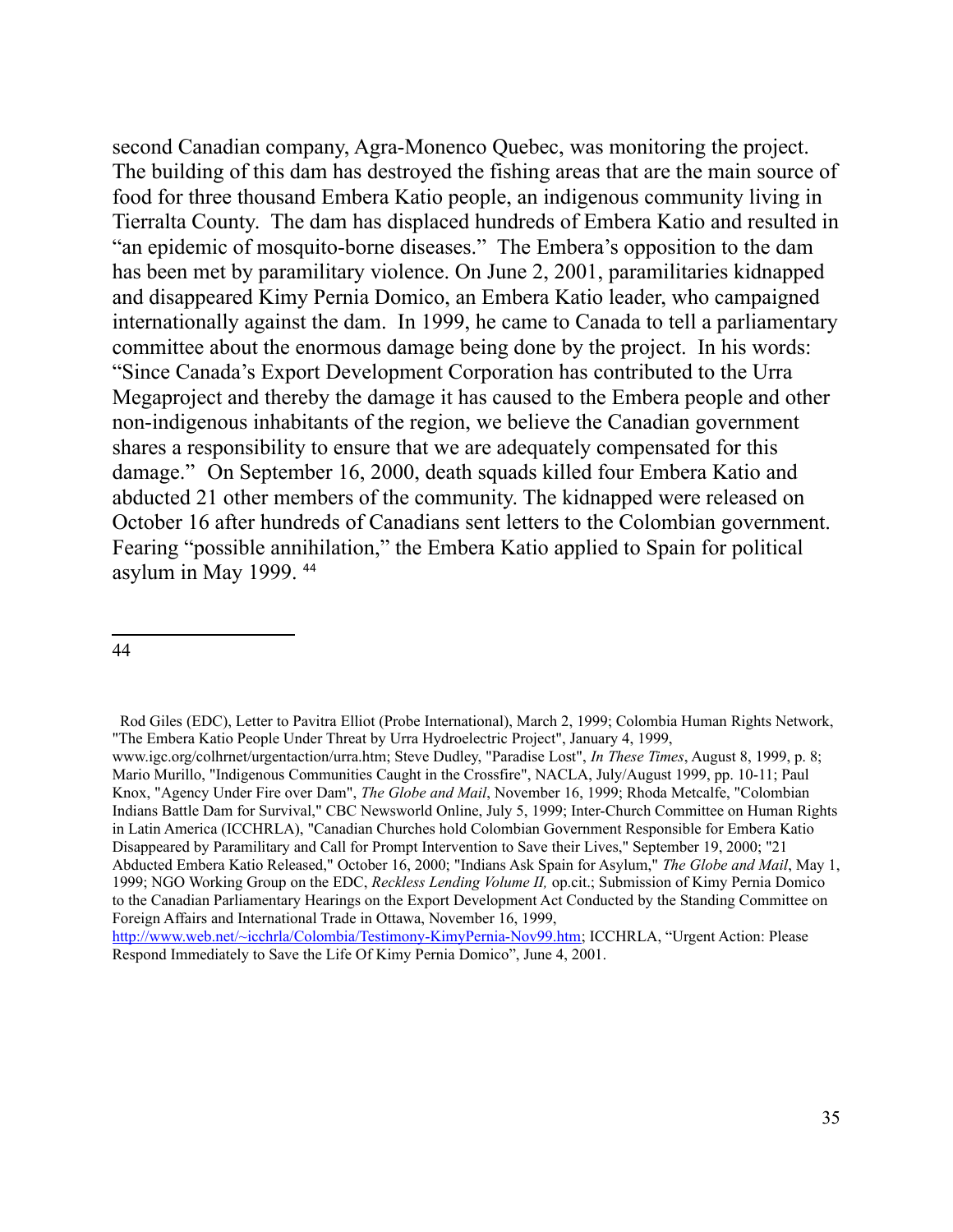Like DFAIT, EDC has a very favourable view of privatization in Colombia especially in telecommunications and infrastructure. As the Crown Corporation puts it "The elimination of the state telecom monopoly has seen private investment rush in to meet the popular appeal of new cellular services…Privatizing operations are also being considered in the telecommunications sector, where foreign investment in the form of joint ventures and partnerships is encouraged. Equipment supply is also required and Canadian companies have been actively involved in expanding Colombia's fixed-line telecommunications and cellular networks…Plans are proceeding for the privatization of up to 40% of the national highways, leading to additional procurement in road, bridge and surface enhancement and rehabilitation. Automated toll collection systems are just one of the niches where Canadians have been active. Previous sales of Canadian aircraft and helicopters also bode well for future sales to regional air transport sectors." [45](#page-35-0)

 David Goldfield, the EDC's regional manager for Andean/Caribbean countries, stated in a presentation to the Canadian Council for the Americas (CCA —a Calgary-based business group focused on Latin America and the Caribbean) on November 5, 2002, that "Major EDC-supported [Canadian] exporters" to Colombia were: "Enbridge, Sandwell, Dessau Soprin, International Grain Trade, Maple Leaf Foods, Abitibi, Nortel, Bell Canada International." The previous edition of this report documented Enbridge's transfer of military equipment to the Colombian army's 14<sup>th</sup> Brigade which has "an atrocious record of human rights violations." (see Enbridge in oil section). [46](#page-35-1)

<span id="page-35-0"></span><sup>45</sup>

<span id="page-35-1"></span>Export Development Canada, "Exporting to the Andes: Rising Above the Obstacles: Colombia: Building Confidence", Fall 2005, [http://www.edc.ca/corpinfo/pubs/exportwise/fall05/p18\\_e.htm](http://www.edc.ca/corpinfo/pubs/exportwise/fall05/p18_e.htm) ; Peter Brake and David Goldfield, "Colombia: New Government Promises Fresh Approach", Winter 2003, http://www.edc.ca/corpinfo/pubs/exportwise/winter03/p22\_e.htm;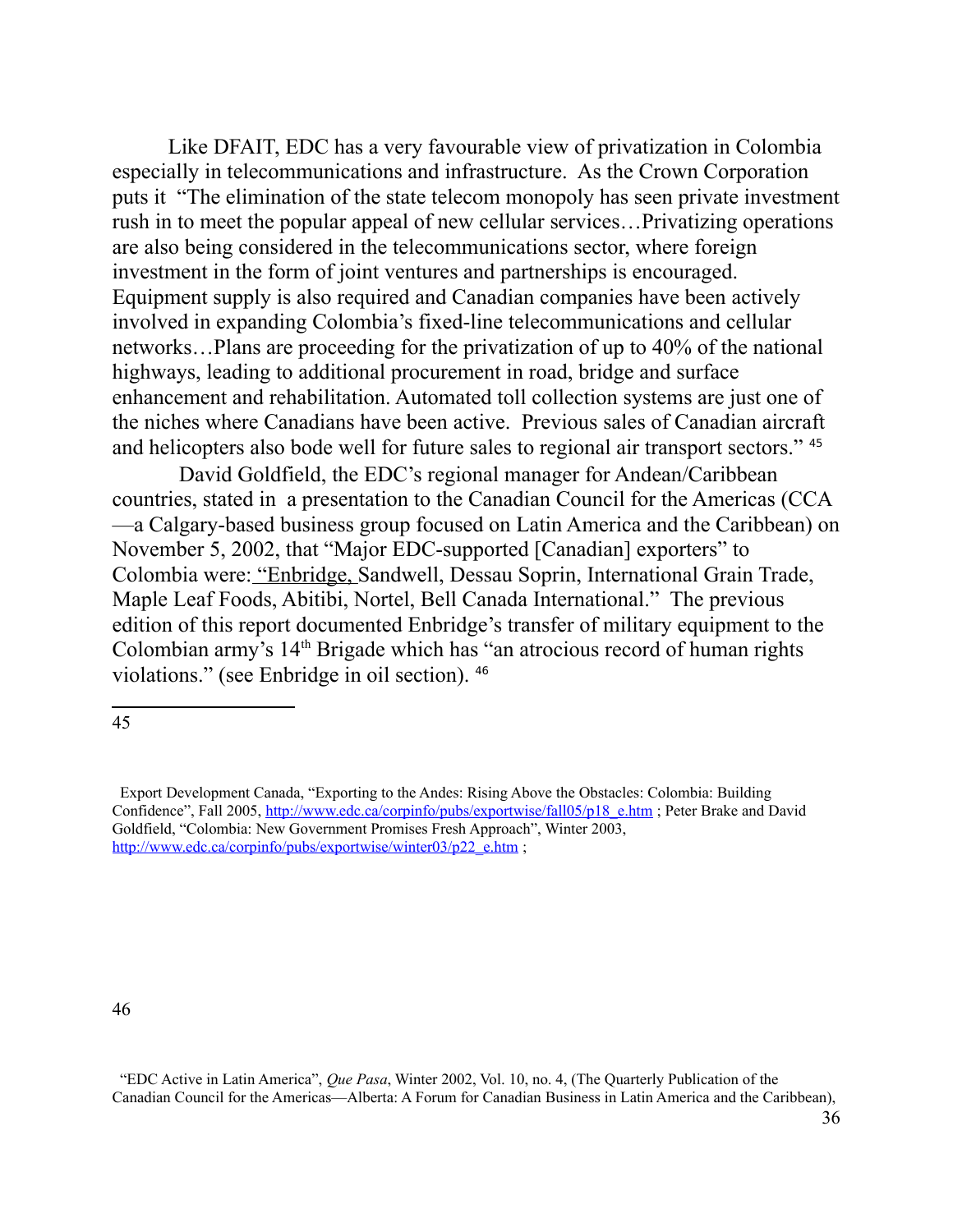Like the EDC, the Canadian International Development Agency (CIDA) has done considerable damage in Colombia. Through millions of dollars in grants, CIDA has encouraged the liberalization and privatization of the telecommunications, mining, and oil and gas sectors. As seen, these processes have led to the loss of Colombia's most valuable national resources and thousands of jobs. By helping foment such social disaster, Canadian policy has significantly worsened the suffering of the Colombian people; Ottawa has created opportunities for Canadian companies in the above sectors by exacerbating the poverty and inequality that are the main causes of the civil war in Colombia.

In 1995, CIDA approved a grant of \$4 million to "contribute to the liberalization process of the telecommunications sector in Colombia." The money was for financing training seminars, workshops and advisors. The "executing agency" was Destrier Management Consultants (Ottawa). CIDA also provided \$11.3 million in 1996, to the Colombian Ministry of Mines and Energy, the Ministry of the Environment, and the Canadian Energy Research Institute (CERI) (Calgary, Alberta) to "improve the institutional capacity" of these ministries to regulate the hydrocarbon, mining and energy sectors. Part of this "improvement" involved assisting "in the implementation of institutional reforms" in these sectors. "Deregulation and restructuring" are the reforms mentioned by CIDA in its project description. CERI analyzes "energy economics"; its members comprise Canadian government departments, the University of Calgary and about 100 "energy-related" private companies including Enbridge, Petrobank Energy and Nexen **(all three formerly or now in Colombia)**. Also in 1995, CIDA approved \$241,861 in training and technical assistance funds for the Colombian government's Pacific Plan. The money was to go to Radarsat International Inc. (Ottawa) which until December 1, 1998, had received \$171,248. [47](#page-36-0)

[http://www.cca-alberta.com/que\\_pasa/pdfs/QP%20V10-N4.pdf.](http://www.cca-alberta.com/que_pasa/pdfs/QP%20V10-N4.pdf)

<span id="page-36-0"></span>47

 Government of Canada, Canadian International Development Agency (CIDA), Project Summaries, December 1, 1998: "Sector Reform in Telecommunications-Colombia"; "Energy, Mining and Environment"; "Plan Pacifico-Training and Technical Assistance."; Canadian Energy Research Institute (CERI), "About CERI", <http://www.ceri.ca/Institute/institute=private.asp>; Ramirez Cuellar, op.cit., pp. 38-41.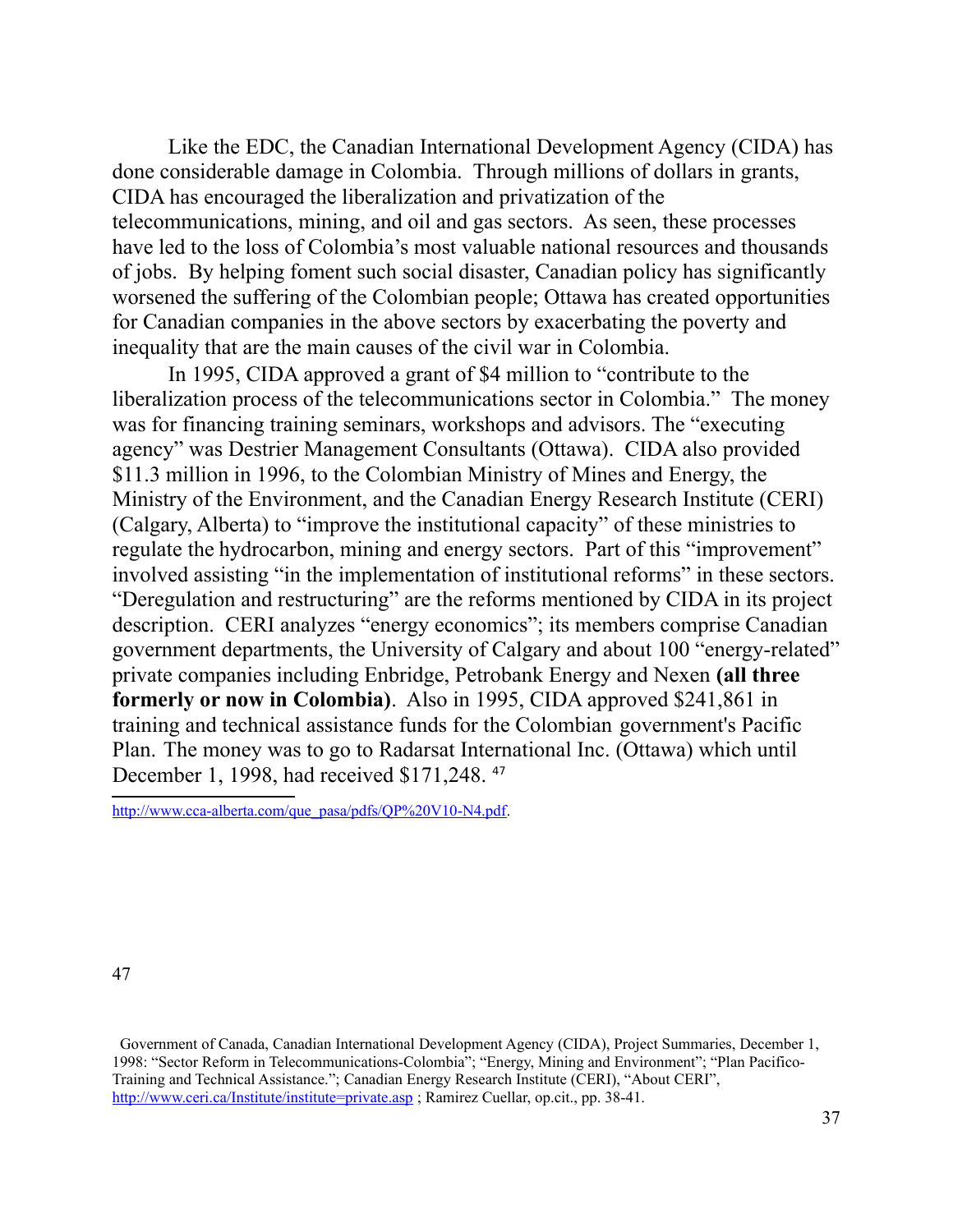The CIDA grant for liberalizing the telecommunications sector was spent between August 1996 and December 2003. The grant for the mining and energy sectors was spent between 1997 and 2002. In the latter case, according to CIDA, "the project constituted an appropriate blend of Canadian technical assistance, consulting services and training in Colombia and Canada to implement changes to institutional and regulatory frameworks for the hydrocarbon and mining sectors." For the hydrocarbon or oil sector, CIDA explains that " The work on new approaches to incremental production of marginal fields, hydrocarbon reserves estimation and royalties will improve Colombia's prospects for attracting foreign investment. The oil and gas model has increased Government of Colombia evaluation capacity on the subject of petroleum contracting and fiscal and royalty polices to overcome existing investment barriers." [48](#page-37-0) This makes clear that CIDA and Canadian oil companies (through CERI) have been involved in the development of the Colombian government's new oil policy which, as seen below, virtually gives away the country's most important national resource to foreign oil companies including Canadian ones. This does enormous harm to Colombia and presents the scandalous spectacle of Canadian companies being involved in creating Colombian policy that benefits them and the Canadian government subsidizing this process. It is hard to find a more egregious example of Canadian economic neocolonialism.

<span id="page-37-0"></span>48

 Clement Belanger, Media Relations Officer, Canadian International Development Agency (CIDA), Email to Author, January 30, 2006.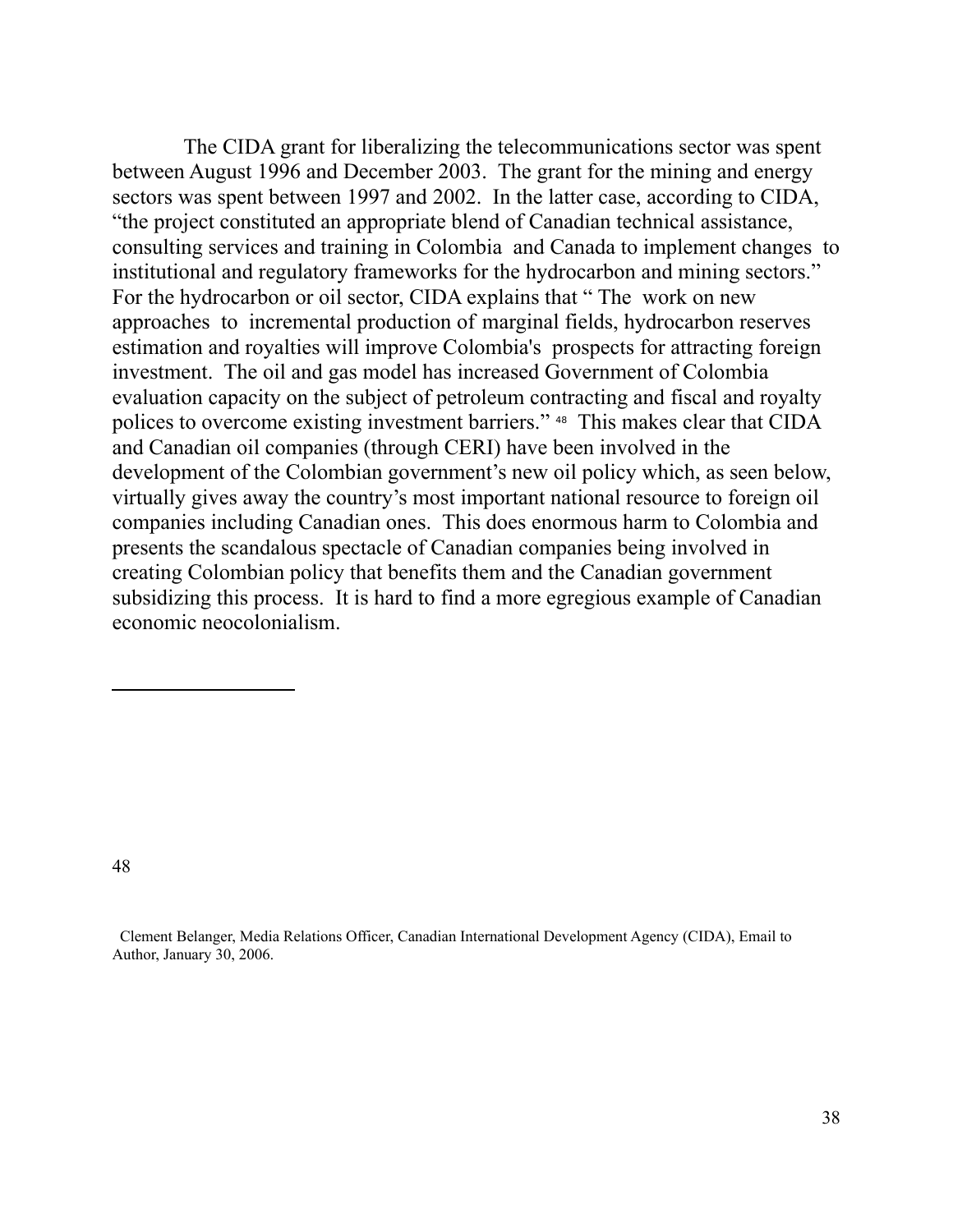CIDA and CERI have played a similarly negative role in the mining sector. As the Ottawa-based NGO, the North-South Institute (NSI) explains, "CIDA has been instrumental in catalyzing—and providing technical and financial support for —the new revision of Colombia's mining code enacted in 2001 (Law 685/01)" through the \$11.3 million grant. NSI points out that "Our project partners and participants in Colombia [meaning indigenous groups] regard CIDA as having played a large role in supporting and promoting a 'regressive' mining code: a code that has weakened—rather than strengthened—democratic procedures and indigenous rights in favour of creating an investment environment conducive to large-scale mining development." [49](#page-38-0) Francisco Ramirez Cuellar, the former president of SINTRAMINERCOL, the now-defunct state mining union, calls the 2001 mining code "a law that consolidates looting." Under the code, the royalty tax on mining for private companies drops to 0.4% from 10% to 15% (in the case of coal for instance). This incredible reduction means that Colombia will get almost nothing from mining projects. "Only the legal and paramilitary force of the multinationals could have brought about such an injustice,"remarks Ramirez. Also, the code extends the time period of a mining concession to 30 years with two possible extensions. According to Ramirez, this change and the one in the royalty "all but eliminate any Colombian state control of mining and its profits." [50](#page-38-1)

<span id="page-38-0"></span>49

<span id="page-38-1"></span>50

Ramirez Cuellar, op.cit., pp. 58-9, 63.

Viviane Weitzner, *Through Indigenous Eyes: Towards Appropriate Decision-Making Processes Regarding Mining on or Near Ancestral Lands*, (Report), North-South Institute, September 2002, pp. 72-3.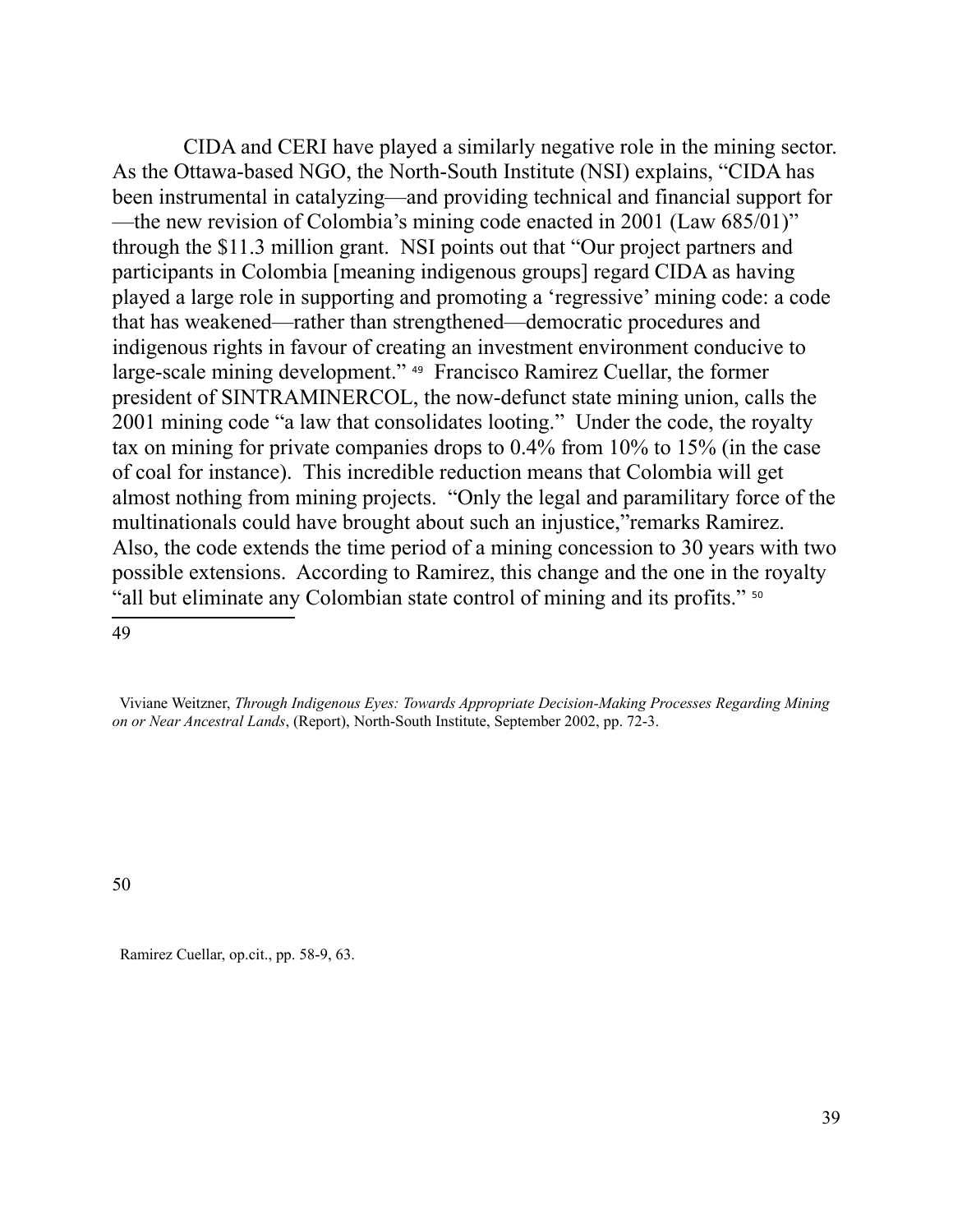**CIDA continues to promote Canadian economic neocolonialism in Colombia most recently by explicitly allying itself with Canadian mining companies there. Currently, a main focus of CIDA in Colombia is "natural resource governance." Given CIDA's destructive record in Colombia, this can only mean more ways the Agency can invent to keep natural resources out of public hands and ensure their control by Canadian multinational corporations. This time CIDA is carrying out this objective by employing the rhetoric of sustainable development and poverty reduction. Canadian mining companies are, of course, well known for their unsustainable and povertyincreasing impact all over the world.** [51](#page-39-0) 

**On September 29, 2011, Beverly Oda, Canada's Minister of International Cooperation who is in charge of CIDA, "announced four new projects [including one in Colombia] that will help developing countries in Africa and South America manage their natural resources to ensure they are the source of long-term sustainable benefits to their people. The Canadian extractive industries ― particularly mining industries ― are the largest in the world, working in many developing countries that have an abundance of natural resources. Working in partnership with the private sector, these resources can contribute to poverty reduction in many of these countries and improve the standard of living for their populations," said Minister Oda. "CIDA is supporting Canada's Corporate Social Responsibility (CSR) Strategy for the Canadian International Extractive Sector with initiatives that will contribute to sustainable economic growth, create jobs and long-term poverty reduction.** [52](#page-39-1)

<span id="page-39-1"></span><span id="page-39-0"></span>**CIDA public relations representative, Interview with Author, September 30, 2011; See mining section of this report and Asad Ismi and Kristin Schwartz,** *Path of Destruction: Canadian Mining Companies Around the World* **[A Radio Documentary], November 2008, [www.asadismi.ws](http://www.asadismi.ws/)**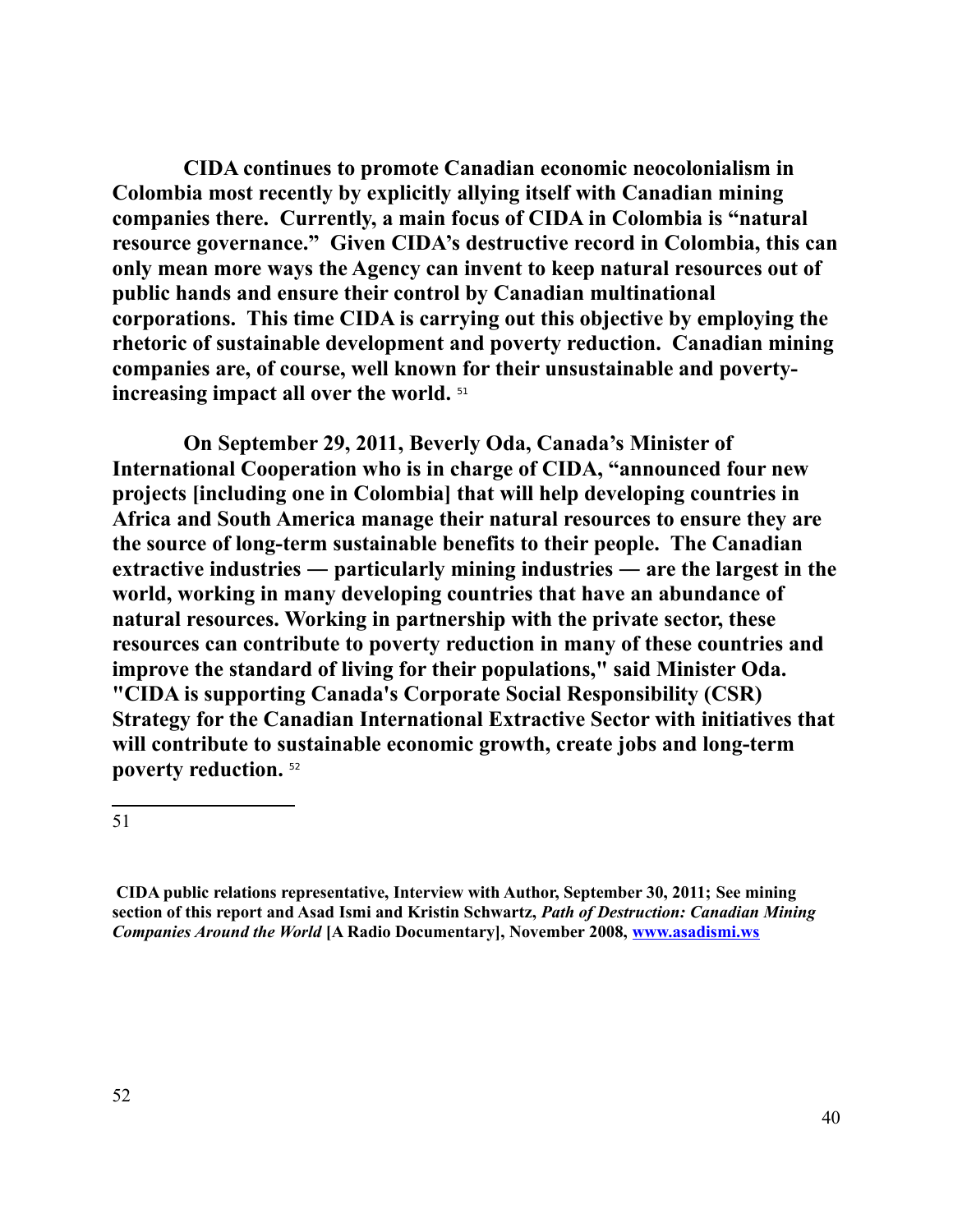**"CIDA's announcement also included the implementation of the Andean Regional Initiative (ARI) for Promoting Effective Corporate Social Responsibility. This initiative in Colombia, Peru, and Bolivia will strengthen local governments' and communities' capacity to implement sustainable development projects for the well-being of people living near extractive operations, and will improve dialogue between communities and the private sector. In developing countries, sustainable economic growth and long-term development strategies are key components for ensuring that men and women have opportunities for a future out of poverty," Minister Oda said. "As more and more developing countries see foreign investment as the means to economic growth and our Canadian extractive sector represents a major part in that growth, CIDA can play an important role to help countries achieve their aspirations. Encouraging partnership with the private sector and civil society organizations provides an opportunity for our government to help companies fulfill their corporate social responsibilities and benefit those in need."** [53](#page-40-0)

<span id="page-40-0"></span>53

 **Ibid.**

**CIDA News Release, "Minister Oda announces initiatives to increase the benefits of natural resource management for people in Africa and South America", September 29, 2011, http://www.acdi-cida.gc.ca/acdi-cida/ACDI-CIDA.nsf/eng/CAR-929105317-KGD**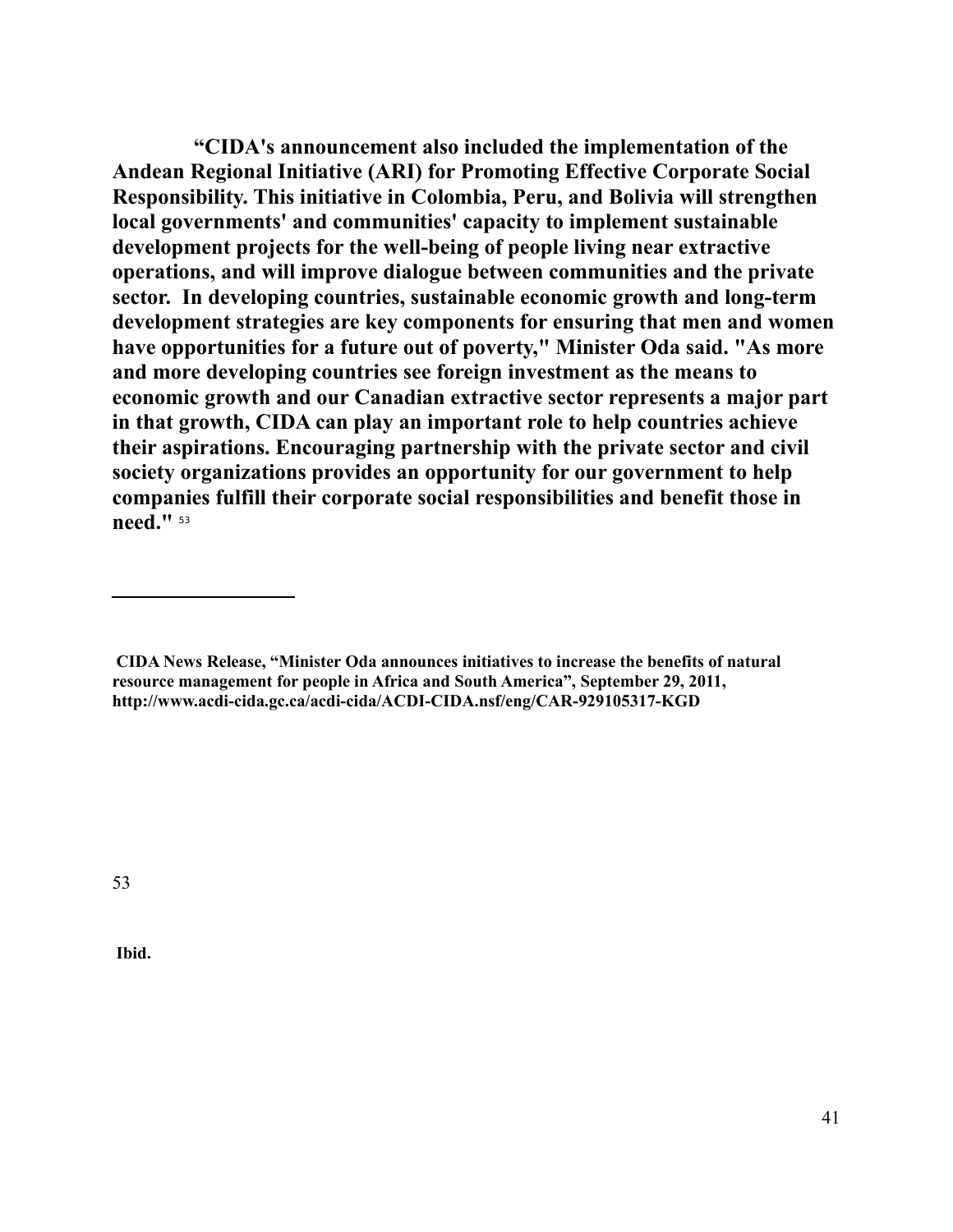**This CIDA announcement is laughable not only because it ignores the Agency's own damaging record in Colombia and that of Canadian mining companies worldwide but also because it implies that these companies are some sort of charity interested in benefiting people in developing countries. The repeated function of these companies has been to create a profit for themselves by exploiting poor people and destroying their environment. As seen, CIDA has helped such companies carry out these functions in the past in Colombia and from the above announcement it appears that now to continue this help the Agency is entering into explicit partnership with these corporations. The government of Canada's role in Colombia just keeps getting more and more neocolonial.** 

#### **OIL AND WAR**

<span id="page-41-0"></span>Before examining the role of Canadian companies in Colombia's oil and gas sector, the context for their operations needs to be established. Oil is Colombia's most important commodity and has been its leading export since 1996; it provides almost one-third of state revenues. **In 2010, 67% of the \$6.8 billion in foreign investment in Colombia went to the oil and gas and mining sectors. From 2002 to 2010, foreign investment in these areas increased almost ten times from U.S. \$466 million to U.S.\$4.5 billion. This massive increase is mainly due to high oil and mineral prices and the generous terms offered to multinational corporations in both sectors by the Colombian government (see below). Colombia is Latin America's third-largest exporter and producer of oil (after Brazil and Venezuela)** and among the leading ten suppliers to the U.S. **The country produced 982,000 barrels of oil a day (b/d) in 2011(the highest output in the last 12 years) compared to 800,000 in 2010, 680,000 in 2009 and 830,000 in 1999**. **Colombian oil production has increased significantly after declining to a low of 530,000 b/d in 2004. Colombia exports half of its oil production most of this going to the U.S. Colombia's proven crude oil reserves have declined by close to a stunning 50% since 1999 from 2.6 billion barrels then to 1.36 billion barrels in 2009, the fifth largest in South America. In comparison,Venezuela, South America's leading crude oil exporter, has 211 billion barrels of proven crude oil reserves. Thus, on the international level, Colombia is "a minor oil player" with less than one percent of total global proven reserves.** [54](#page-41-0)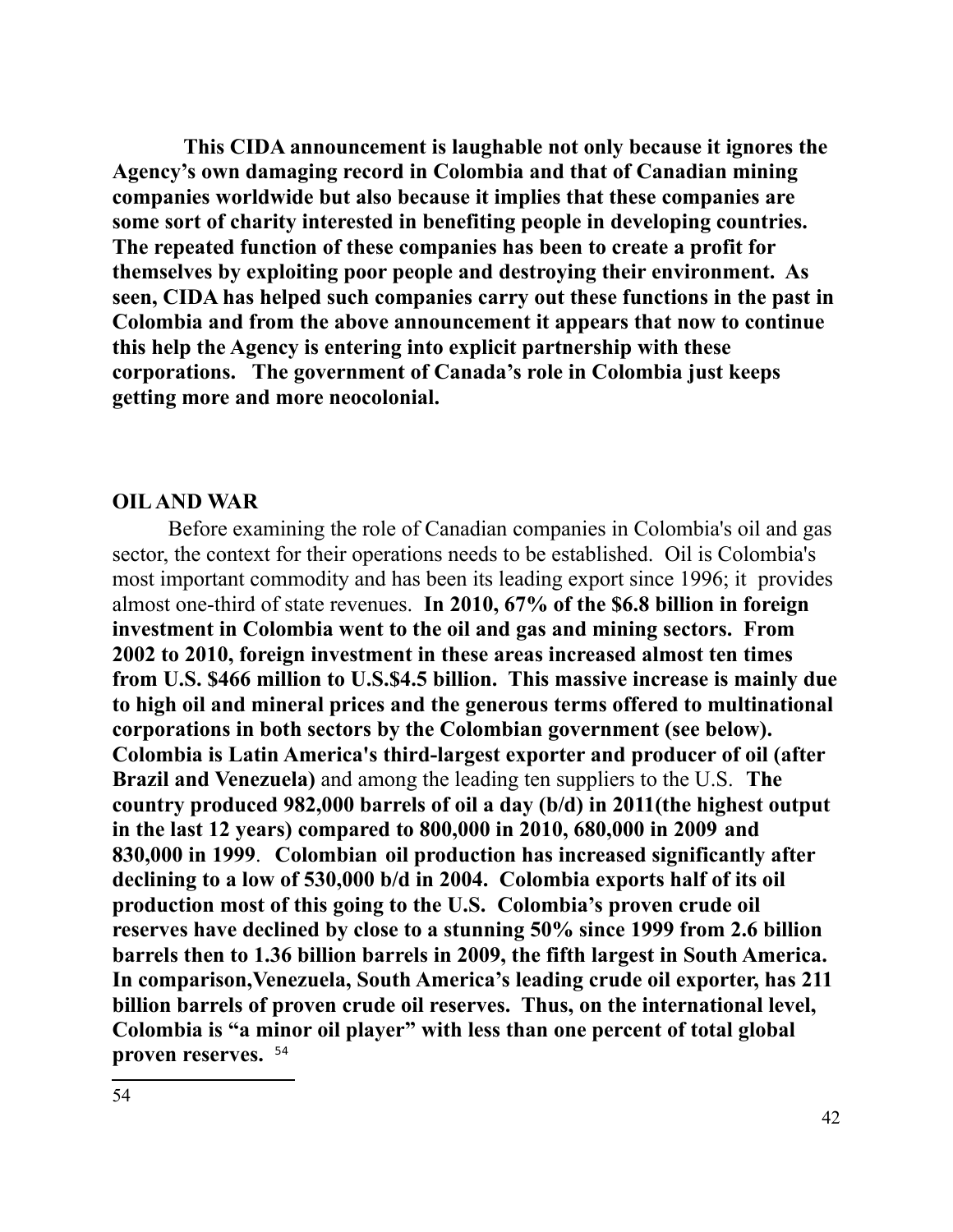**Under contracts with Ecopetrol, the state oil company, multinational corporations extract almost all of Colombian oil. Seventy international oil companies are active in Colombia. The leading foreign oil producer in Colombia is Canada's Pacific Rubiales which operates the country's biggest oil field. Canada's Talisman Energy (see below) partially owns Colombia's largest oil pipeline and operates the important Cusiana-Cupiagua oilfields. Talisman along with Ecopetrol bought out the Colombian investments of U.K.-based British Petroleum Amoco (BPA) in August 2010. These included the Cusiana-Cupiagua oilfields located in Casanare department, 250 miles east of Bogota. Another prominent oil field** is the Cano Limon in Arauca department (adjoining Casanare), near the Venezuelan border; this is operated by Occidental Petroleum based in the U.S. <sup>[55](#page-42-0)</sup>

**Government of the United States, Energy Information Administration (EIA), "Colombia: Country Analysis Briefs"June 2011,<http://www.eia.gov/countries/cab.cfm?fips=CO>, March 2010, <http://www.eia.doe.gov/cabs/Colombia/pdf.pdf>,** "Colombia: Country Analysis Briefs", July 2005, <http://www.eia.doe.gov/emeu/cabs/Colombia/Background.html>, "Colombia, March 2000" and "Colombia, June 1999",<http://www.eia.doe.gov/>; **Toni Peters, "Ecopetrol Did Not Meet 2011 Oil Production Target",**  *Colombia Reports***, January 4, 2012, [http://colombiareports.com/colombia-news/economy/21349](http://colombiareports.com/colombia-news/economy/21349-ecopetrol-did-not-meet-2011-oil-production-target.html) [ecopetrol-did-not-meet-2011-oil-production-target.html](http://colombiareports.com/colombia-news/economy/21349-ecopetrol-did-not-meet-2011-oil-production-target.html)** ; **"World Looks to Colombia for Oil Supply", (No Author),** *Energy Editor*, **April 4, 2011, http://energyeditor.ca/2011/04/world-looks-tocolombia-for-oil-supply/ "Venezuela Ups Proven Oil Reserves by 23 percent", Agence France Press, <http://www.france24.com/en/20100318-venezuela-ups-proven-oil-reserves-23-percent>; Government of Colombia, Proexport Colombia, "Report on Foreign Direct Investment in Colombia," April 2011, [http://www.investincolombia.com.co/Adjuntos/209\\_Report%20on](http://www.investincolombia.com.co/Adjuntos/209_Report%20on%20Foreign%20Direct%20Investment%20in%20Colombia.pdf) [%20Foreign%20Direct%20Investment%20in%20Colombia.pdf](http://www.investincolombia.com.co/Adjuntos/209_Report%20on%20Foreign%20Direct%20Investment%20in%20Colombia.pdf) ; Susan Abad, "Colombia: Deepening Dependency on Mining",** *Latinamerica Press***, March 21, 2011, <http://www.eurasiareview.com/colombia-deepening-dependency-on-mining-21032011/>;** Government of Colombia, Ministry of Trade, Industry and Tourism, "Colombia: Exports by Products, 2001-2004"; Juan Forero, "Colombia Seeks Help to Boost Output", *The Journal Record* (Oklahoma City), November 12, 2001; Forero,

<span id="page-42-0"></span><sup>&</sup>quot;Safeguarding Colombia's Oil", *New York Times*, October 22, 2004.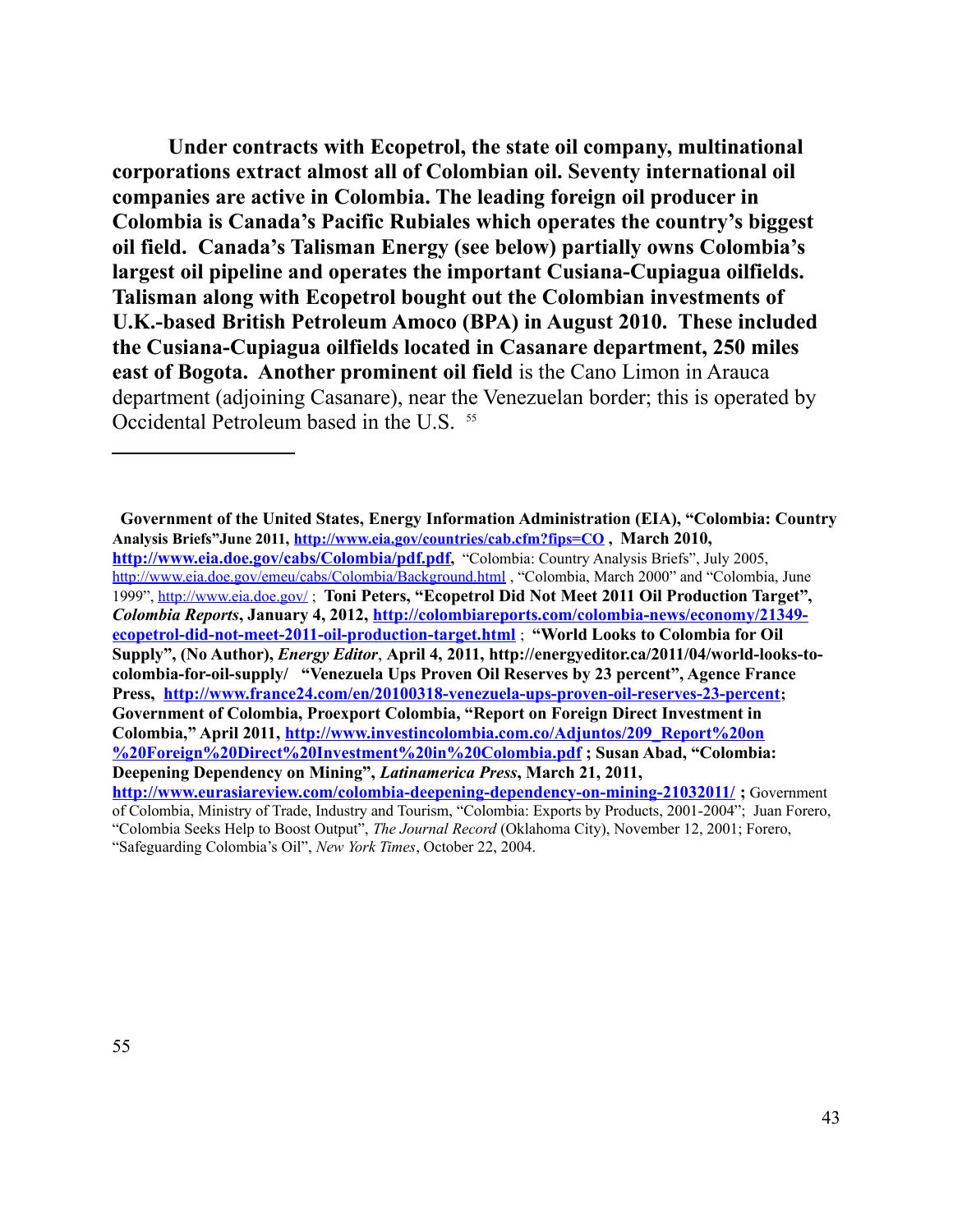**In November 2007, the Uribe government privatized 10.1% of Ecopetrol by selling \$2.8 billion of stock to Colombians. This was the biggest sell-off in Colombian history**. **In 2006, the Colombian Congress approved the sale of 20% of Ecopetrol and the current Santos government plans to sell even more than this percentage of the company.** Also, as mentioned above, the Uribe government split Ecopetrol into three companies which while technically not a privatization has the same effect. Ecopetrol itself is an oil producer and refiner, the National Hydrocarbon Agency (NHA) negotiates oil contracts and the Colombian Energy Promotion Association performs promotional duties. Another part of Ecopetrol that has been actually privatized is Ecogas. In February 2005, the Colombian government announced that it will sell Ecogas, a subsidiary of Ecopetrol, as part of its privatization program. Ecogas operates the most extensive network of natural gas transmission in Colombia. The company owns 1,829 kilometers of pipelines and operates another 1,815 kilometers through Build-Operate-Maintain-Transfer (BOMT) contracts. [56](#page-43-0)

<span id="page-43-0"></span>56

**"Colombia's Ecopetrol Sells Shares for \$2.8 Billion",** *Reuters***, November 15, 2007**,

**http://www.reuters.com/article/idUSN1528306420071115**; **"Finance Minister: Colombia Could Sell Ecopetrol Stake Beyond Approved 20% ,"** *Colombia Reports***, November 26, 2010, [http://colombiareports.com/colombia-news/economy/13139-finance-mincolombia-could-sell-ecopetrol-stake-](http://colombiareports.com/colombia-news/economy/13139-finance-mincolombia-could-sell-ecopetrol-stake-beyond-approved-20.html)**

**Talisman Energy Press Release, "Talisman Energy and Ecopetrol Agree to Acquire BP Exploration Company (Colombia) Limited", August 3, 2010,** 

**[http://www.thepressreleasewire.com/client/talisman\\_energy/release.jsp?](http://www.thepressreleasewire.com/client/talisman_energy/release.jsp?actionFor=1299068&year=2010&releaseSeq=10)**

**[actionFor=1299068&year=2010&releaseSeq=10](http://www.thepressreleasewire.com/client/talisman_energy/release.jsp?actionFor=1299068&year=2010&releaseSeq=10)**, EIA, "Colombia Country Analysis Brief", July 2005, op.cit.; Steven Dudley and Mario Murillo, "Oil in a Time of War", *NACLA Report on the Americas*, March/April 1998, p. 43.

**[beyond-approved-20.html](http://colombiareports.com/colombia-news/economy/13139-finance-mincolombia-could-sell-ecopetrol-stake-beyond-approved-20.html)** Garry Leech, *Canadian Dimension*, op.cit.; Government of Colombia, *Colombia Trade Report*, op.cit.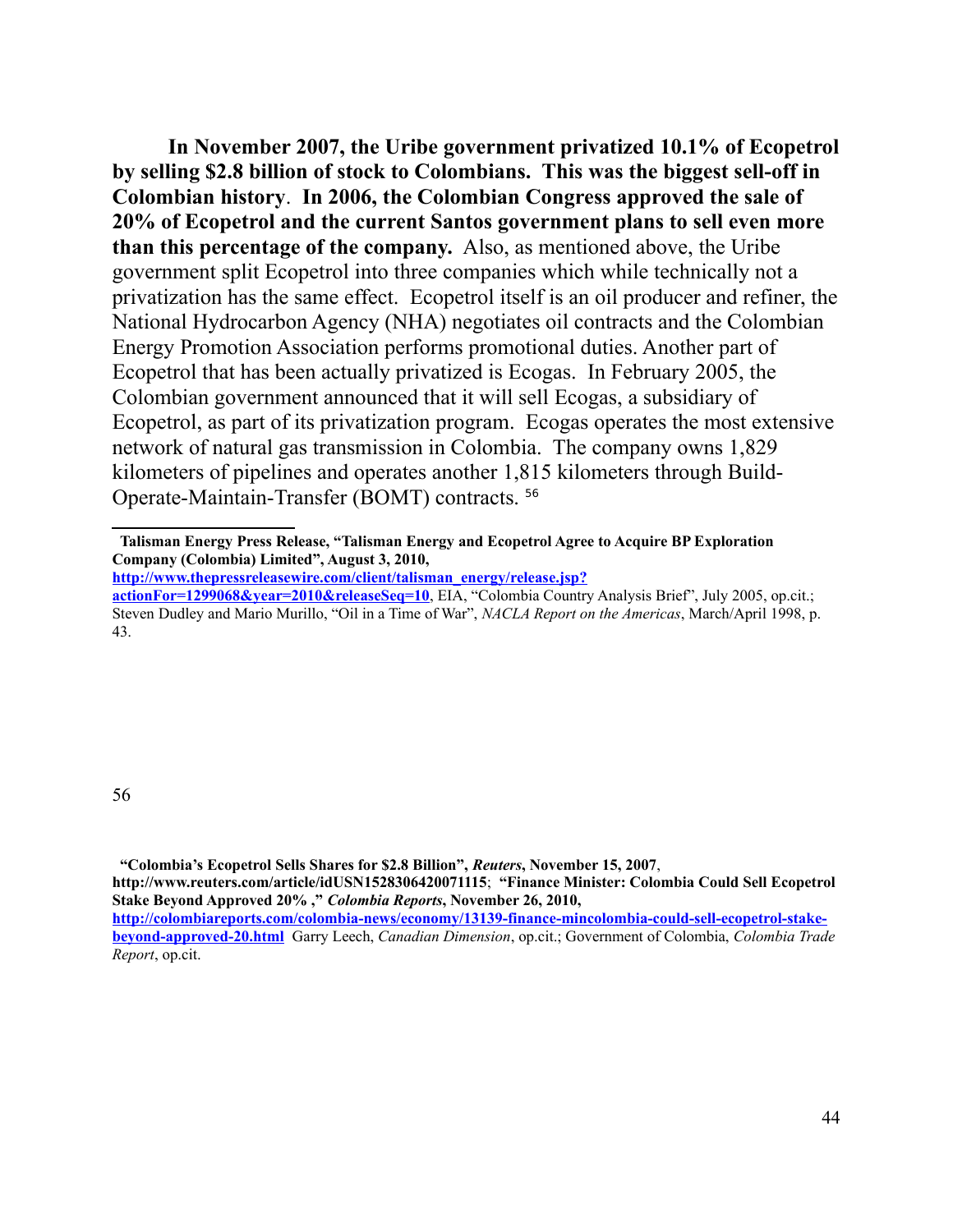Changes brought about in 2001 and by Uribe (which were funded by CIDA and involved Canadian corporations as noted above) mean that foreign companies can negotiate contracts with the NHA without partnering with Ecopetrol, and retain up to 100% of the oil produced (before 50% had to be given to Ecopetrol). Also, the royalty rate for oil produced has been reduced from 20% to only 8% and the time limit on production has been removed. These steps, as stated, signify a massive loss for Colombia and the virtual giving away of its biggest export earner and most valuable national resource. The Uribe government considered these changes necessary for encouraging foreign investment which it hopes will boost declining production and maintain Colombia's position as an oil exporter. But as journalist-academic Garry Leech, who specializes in Colombia, explains, the government has used "the misleading concept of maintaining oil self-sufficiency" to justify a handover of the resource to multinationals. He points out that "while Colombian oil production will likely increase in the coming years, it will be primarily produced by foreign companies and Colombia will purchase much of this oil at the same global market prices it would pay for overseas crude." So even if Colombia technically remains an oil exporter, this position will become increasingly meaningless and rather expensive. [57](#page-44-0)

The armed conflict in Colombia predates the development of oil as the country's leading export. However, given its economic importance, the oil industry has exacerbated the violence and foreign oil companies have been linked to major human rights violations. **Eighty percent of human rights violations in Colombia during the last ten years (2001-2011) were committed in oil and mining areas and 87% of the country's displaced people come from these regions.** British Petroleum Amoco (BPA) and Occidental, the two largest oil companies in Colombia **(until August 2010 when BPA sold its interests)** have both been linked to official violence. As noted in the introduction, representatives of Texaco took part in meetings that set up a paramilitary unit. **As discussed below, the Canadian companies Gran Tierra, Petrominerales, Talisman,** 

<span id="page-44-0"></span>57

Ibid.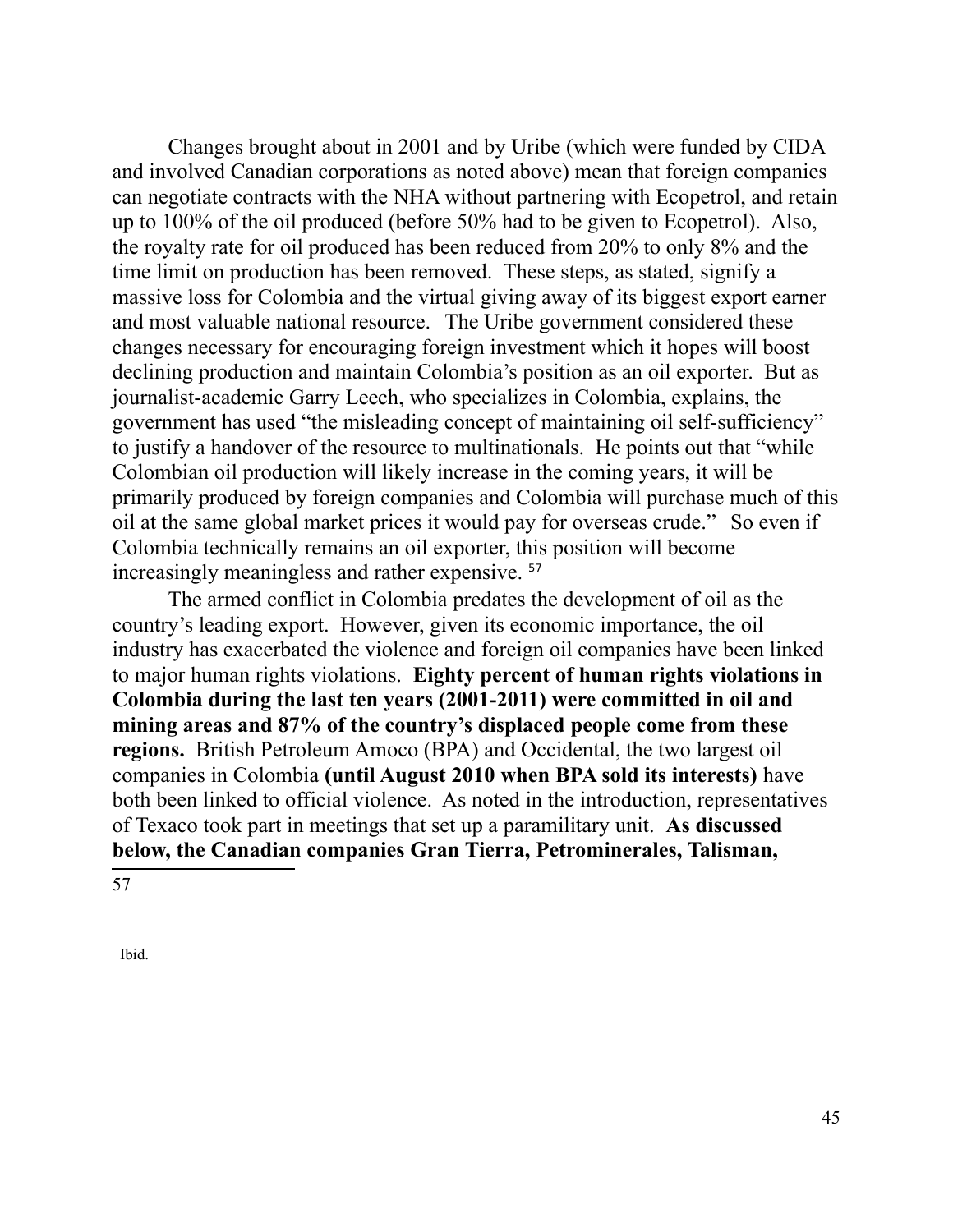**Pacific Rubiales, Enbridge and TransCanada Pipelines have been connected to military/paramilitary operations and human rights violations.** Two-thirds of the Colombian army is devoted to protecting oil pipelines which are frequently blown up by guerrillas. The FARC and ELN oppose foreign oil investment and since 1986, have bombed oil pipelines more than a thousand times. Occidental's Cano Limon pipeline is the one most frequently blown up. [58](#page-45-0) Pipeline protection involves major human rights violations by the army and paramilitaries. The government has militarized oil producing areas and terrorized the local population which it assumes to be guerrilla supporters.

British Petroleum Amoco has faced repeated allegations of complicity in murder, torture and intimidation. According to the Petroleum Workers Union (USO), "BP[A] is the most aggressive oil company in Colombia. Workers have no right to organize...There are disgraceful human rights violations." British television reported in June 1997 that BPA contracted former soldiers from Britain's elite Special Air Service (SAS) in 1992 through a British company called Defense Systems Limited (DSL) and its Colombian subsidiary Defense Systems Colombia (DSC) to provide lethal counterinsurgency training to a Colombian police unit charged with guarding BPA staff and installations in Casanare. Given the abysmal human rights record of Colombian security forces, Amnesty International called this action of BPA, "a dangerous policy which could lead to serious human rights

<span id="page-45-0"></span><sup>58</sup>

Scott Pearce, *Fueling War: The Impact of Canadian Oil Investment on the Conflict in Colombia*, Centre for Research on Latin America and the Caribbean (CERLAC—York University), Working Paper Series, November, 2002, p. 16; [www.yorku.ca/cerlac/pearce.pdf](http://www.yorku.ca/cerlac/pearce.pdf) ; **Peace Brigades International Colombia,** *Mining in Colombia: At What Cost?,* **Newsletter No. 18, November 2011, p. 3, [http://www.pbi](http://www.pbi-colombia.org/fileadmin/user_files/projects/colombia/files/colomPBIa/111203_mining_in_colombia_web.pdf)[colombia.org/fileadmin/user\\_files/projects/colombia/files/colomPBIa/111203\\_mining\\_in\\_colombia\\_](http://www.pbi-colombia.org/fileadmin/user_files/projects/colombia/files/colomPBIa/111203_mining_in_colombia_web.pdf) [web.pdf](http://www.pbi-colombia.org/fileadmin/user_files/projects/colombia/files/colomPBIa/111203_mining_in_colombia_web.pdf)** ; Washington Office on Latin America (WOLA), "Protecting the Pipeline: The U.S. Military Mission Expands," Colombia Monitor, May 2003, p. 8, www.wola.org/Colombia/monitor\_may03\_oil.pdf ; Thad Dunning and Leslie Wirpsa, "Oil Rigged in Colombia", Americas.org, (posted at [http://www.ran.org/news/newsitem.php?](http://www.ran.org/news/newsitem.php?id=450)  $id=450$ )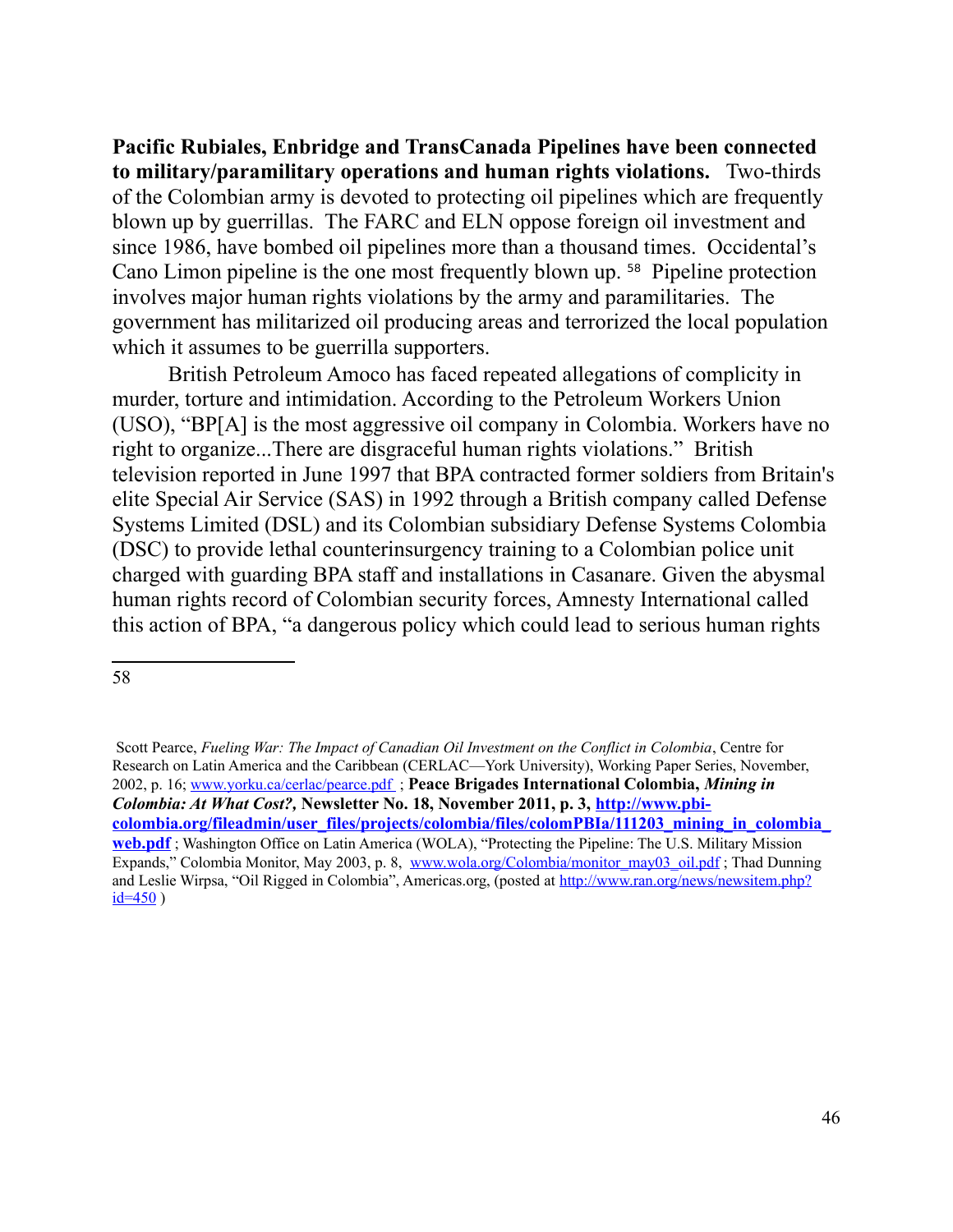violations against the local community." [59](#page-46-0) Six members of the El Morro Association, a group of activists from Casanare, were killed in 1996 after they publicly criticized BPA's security and environmental practices. Gabriel Narvarez, an adviser to the El Morro Association, says the murders were the work of paramilitary forces contracted by BPA. <sup>[60](#page-46-1)</sup>

Richard Howitt, a member of the European Parliament from the British Labour Party, has accused BPA of supplying the Colombian army with photographs and videotapes of peasants, workers and environmental campaigners. These charges were supported by the British magazine, *The Observer*, in October 1996, when it revealed an unpublished Colombian government report according to which BPA collaborated with soldiers involved in torture, murder and kidnapping. The company was passing intelligence (including photos and videotapes) about protesters to the army's  $16<sup>th</sup>$  Brigade that works with paramilitary death squads. The Brigade subsequently arrested or kidnapped protestors as "subversives." The report quotes the commander of the Brigade's intelligence wing as saying that he found oil companies' information "very useful." Beginning in November 1995,

<span id="page-46-0"></span>59

<span id="page-46-1"></span>60

 Steven Dudley and Mario Murillo, "Oil in a Time of War", *NACLA Report on the Americas*, March/April 1998, p. 46.

Amnesty International, "Colombia: British Petroleum Risks Fuelling Human Rights Crisis Through Military Training", AMR 23/44/97, June 30, 1997; John Pilger, *Hidden Agendas*, London, Vintage, 1998, p. 86.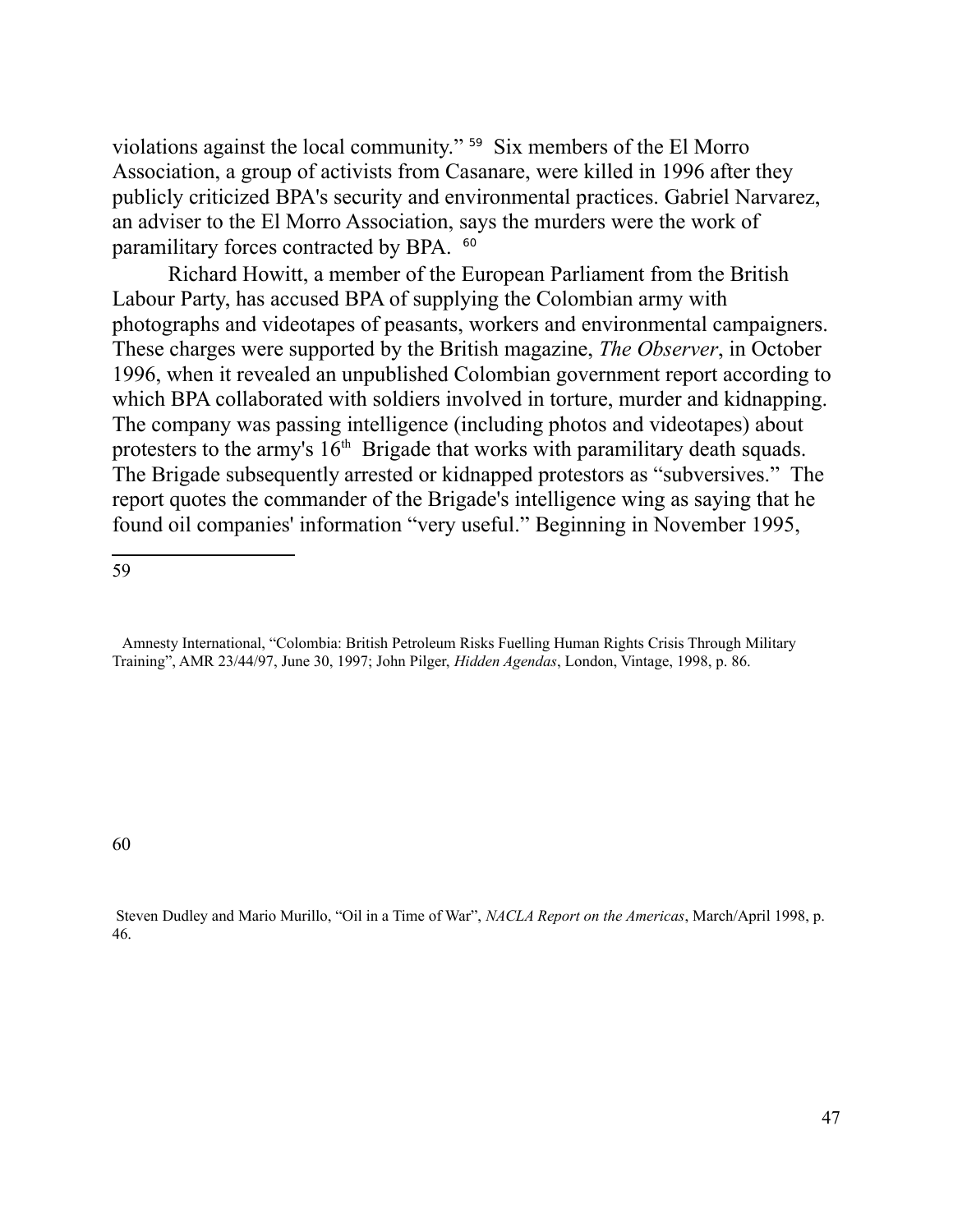BPA paid the  $16<sup>th</sup>$  Brigade U.S.\$5.6 million over three years to guard its personnel and installations. In 1996, the company signed a U.S.\$5 million contract with the Colombian National Police for similar services. [61](#page-47-0)

While oil has greatly benefited a group of executives and skilled technicians, it provides only a handful of jobs and scant royalties for rural communities and towns near the oil fields and pipelines. Eighty-five percent of people in Casanare (where BPA was located) live in "absolute poverty." Schools and hospitals are inadequate and roads are poor. Oil industry jobs are often on short-term contract. "Nothing is shared. The politicians take the royalties and the poor people don't see anything," says Domingo Villamizar, a former oil worker who lives near the Cano Limon pipeline. Sergio Entrena, governor of the impoverished North Santander region in 1999, says his administration got only a few million dollars a year in royalties which had almost no effect. As another observer put it, "People think that [the oil companies] take away the riches and leave nothing behind." <sup>[62](#page-47-1)</sup>

## **Plan Colombia**

<span id="page-47-0"></span>61

 David Harrison, "The Oilmen's 'Colombian Kiss'", *The Observer*, November 3, 1996; "BP at War: Colombia", *The Economist*, July 19, 1997, p. 32; Pratap Chatterjee, "Mercenary Armies and Mineral Wealth", *Covert Action Quarterly*, Fall 1997, pp. 28, 37.

<span id="page-47-1"></span>62

 Harrison, *The Observer*, op.cit; John Otis, "Oil and Poverty Just Don't Mix", *Insight on the News*, February 24, 1997, p. 45.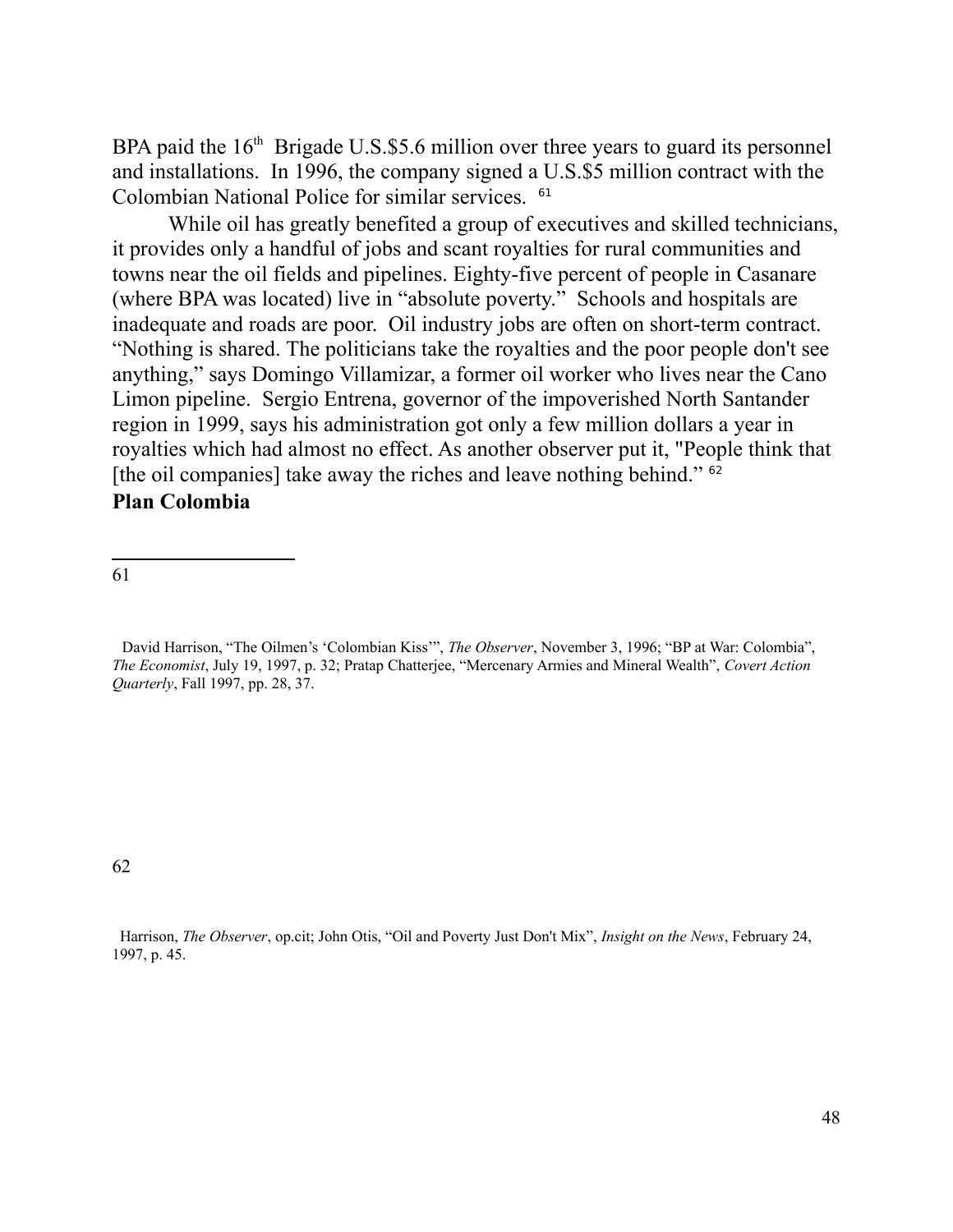It was partly to protect and expand the operations of oil multinationals that the U.S. government authorized Plan Colombia which has only increased violence, displacement and devastation in the country. Under the Plan, **the U.S. has given \$7.3 billion** in largely military aid to Colombia since 2000. The main element of the Plan is aerial fumigation of coca crops and the money has funded 60 Black Hawk and Huey-2 helicopter gunships with U.S. crews, spraying aircraft with U.S. pilots and the creation of three Colombian counternarcotics army battalions. As noted, Plan Colombia has resulted in the massive displacement of peasants, destruction of their legal crops, adverse affects on their health and poisoning of water sources. Colombia supplies about 80% of the U.S.' cocaine and Plan Colombia aims to cut coca cultivation by 50%. The U.S. claims that in this way Plan Colombia is directed at fighting drug trafficking at its source. However, this is unconvincing because the Plan is focused on the southern departments of the country especially Putumayo, the FARC's main base. Most drug trafficking operations in Colombia are run by paramilitaries based in the north and these are untouched by Plan Colombia. According to the Colombian government, paramilitaries control 40% of the drug trade, while the FARC only controls 2.5%. [63](#page-48-0)

A more likely explanation for Plan Colombia is opening up oil-rich areas like Putumayo for exploration by petroleum multinationals; this requires targeting and significantly weakening the FARC since the department's vast oil reserves are located mostly in the guerrilla group's territory; a second requirement is protecting oil companies from guerrilla attacks. Hence, in 2002, the Bush Administration expanded the scope of Plan Colombia beyond counternarcotics operations to counterinsurgency in order to combat "illegal armed groups as part of the global

<span id="page-48-0"></span><sup>63</sup>

 <sup>;</sup> Joseph Contreras, "Failed 'Plan' ", *Newsweek*, August 29, 2005; Tad Szulc, *Los Angeles Times,* op.cit.; Scott, *Drugs, Oil and War*, op.cit., p. 75; Latin America Working Group (LAWG—U.S.), "Colombian NGOs Request Congress Not to Spray on National Parks but to Support Alternative Programs", June 23, 2005, [http://www.lawg.org/countries/colombia/rethinking\\_col\\_ngos.htm](http://www.lawg.org/countries/colombia/rethinking_col_ngos.htm) ; Witness For Peace, *Putumayo 2004: An Evaluation of Four Years of Plan Colombia in Putumayo*, (Report), <http://www.witnessforpeace.org/pdf/putu2004.pdf>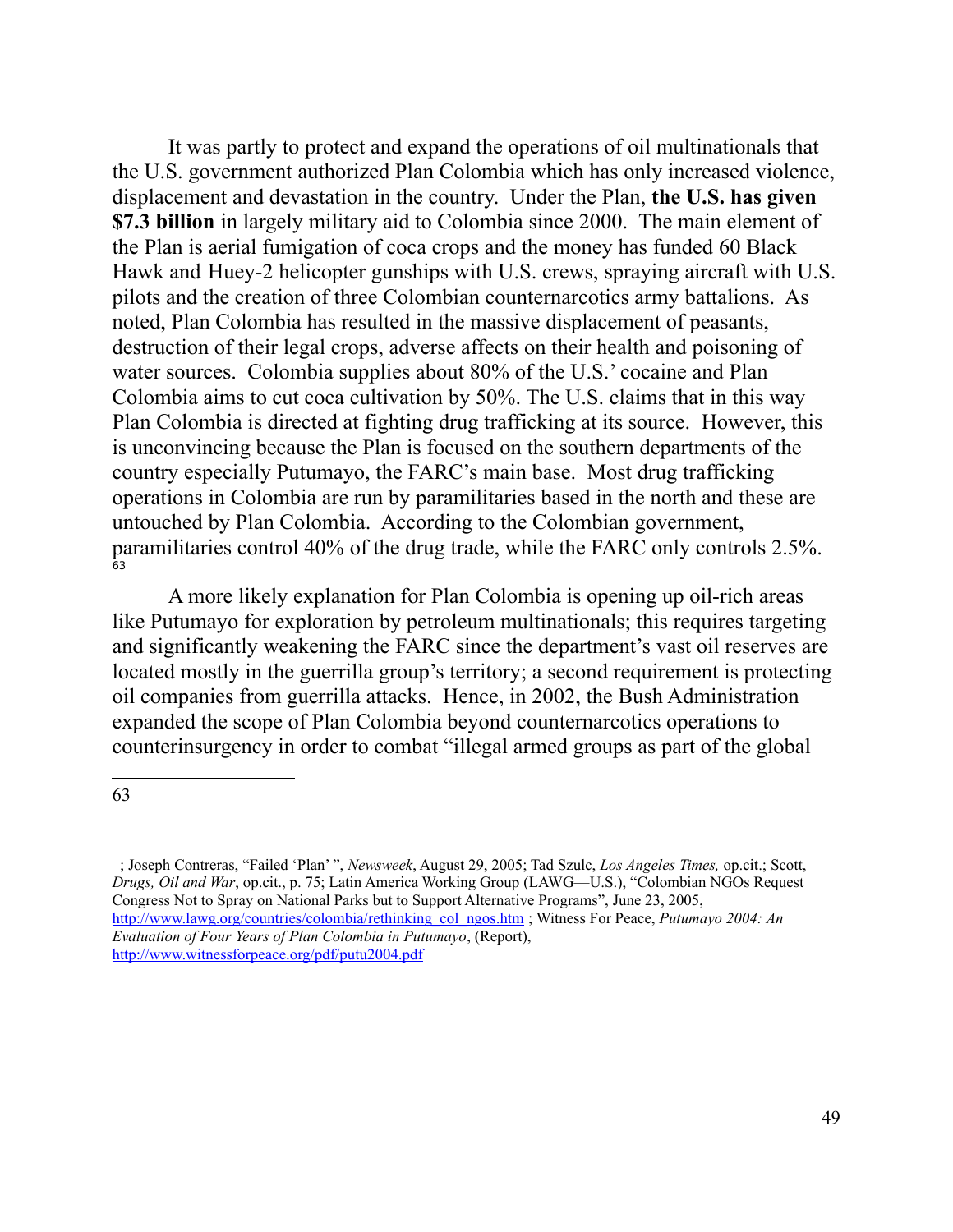war on terror." Thus U.S. military aid is now being used directly against the FARC which attacks the facilities of foreign oil companies.

In 2004, the Colombian government launched the Patriot Plan, a new part of Plan Colombia which involves a military offensive of 18,000 soldiers (financed with \$100 million in US military aid) to eject the guerrillas from oil areas. The government has also created two army battalions specifically to guard oil installations. Anne Patterson, the U.S. Ambassador to Colombia (at the time), made clear soon after September 11, 2001, "the importance of finding alternative sources of oil in the context of the war on terror." She stated that Colombia, "has the potential to export more oil to the United States, and now more than ever, it's important for us to diversify our sources of oil." As the *The New York Times* puts it, an objective of Plan Colombia is "to make potentially oil-rich regions safe for exploration by private companies and the government-run oil company. With Colombian oil production falling, and the U.S. government eagerly seeking to diversify American oil imports, Colombia's government has made securing potentially lucrative oil basins and other energy infrastructure a cornerstone of its efforts to pacify this vast country."

Adam Isacson, a Colombia expert at the **Washington Office on Latin America (WOLA)**, **a well-known non-governmental organization which is close to the Obama Administration,** adds: "Even if the Uribe government has launched offensives in other places, the U.S. assistance has been in places that do have oil reserves." According to Stan Goff, a former U.S. Special Forces intelligence sergeant, who trained Colombian anti-narcotics battalions, Plan Colombia's purpose is "defending the operations of Occidental, British Petroleum and Texas Petroleum and securing control of future Colombian fields; the main interest of the United States is oil." [64](#page-49-0)

<span id="page-49-0"></span>Leech, *Canadian Dimension*, op.cit.; Kathryn Wolford, "A New Plan for Colombia: Negotiated Peace Should be the Goal", LAWG, [http://www.lawg.org/countries/colombia/rethinking\\_lwr\\_article.htm](http://www.lawg.org/countries/colombia/rethinking_lwr_article.htm) ; Forero, *New York Times*, op.cit.; Dunning and Wirpsa, Americas.org, op.cit.; Duroyan Fertl, "Colombia: Washington's Other Oil War", Centre for Research on Globalization, June 24, 2005,

<http://www.globalpolicy.org/empire/economy/2005/0624colombia.htm>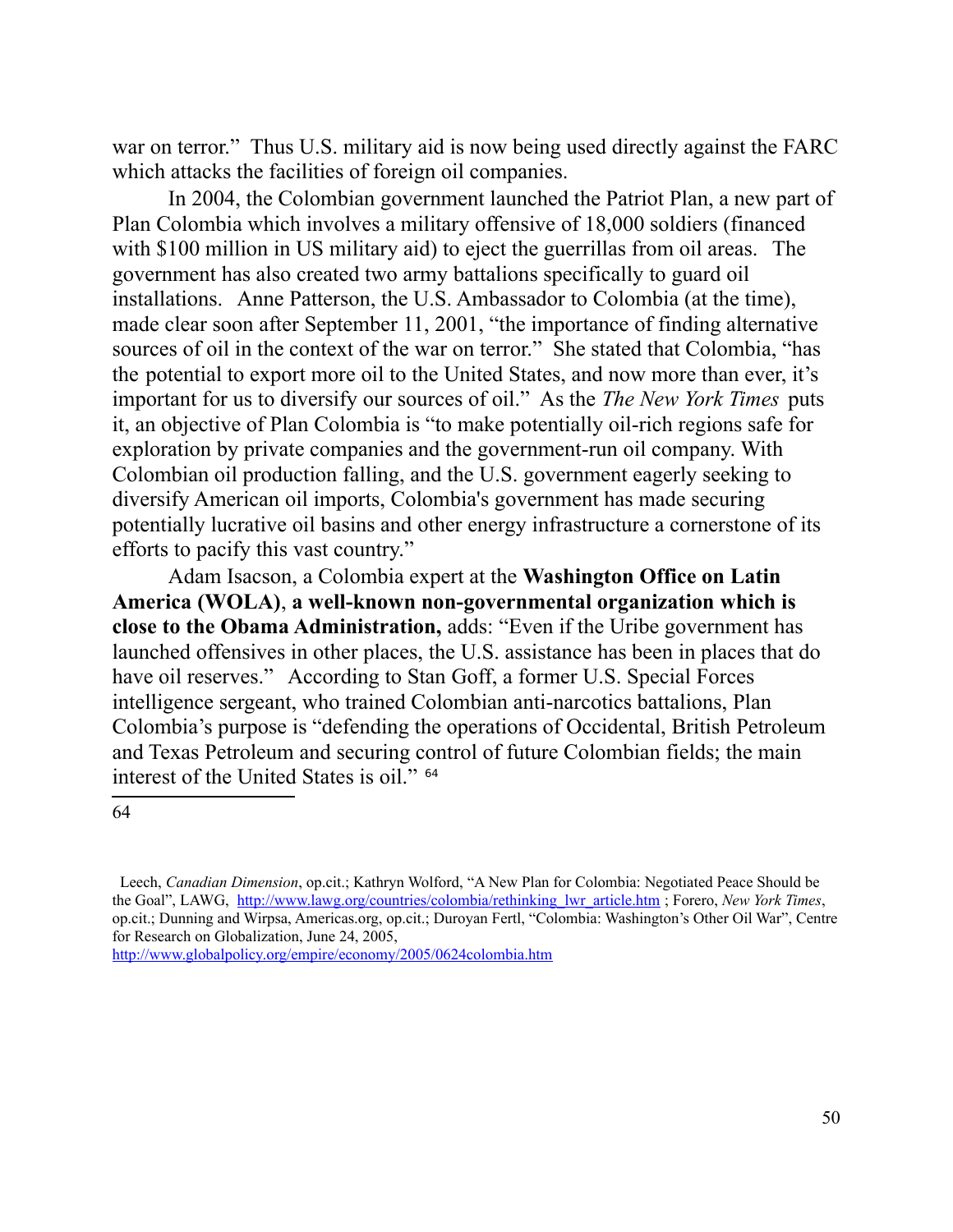The U.S. Geological Survey released a World Petroleum Resource Assessment in April 2000 that estimated there were up to 300 commercially viable but undiscovered oil fields in the area encompassing southern Colombia, northeastern Ecuador and northwestern Peru. The biggest deposits are in Putumayo and across the border in Sucumbios, Ecuador. The fields range from an estimated one million barrels (the minimum for commercial viability) to 750 million. According to Ecopetrol, Putumayo contains an estimated 2.4 billion barrels of undiscovered oil.<sup>[65](#page-50-0)</sup>

BPA, Occidental and other multinationals have spent millions lobbying the U.S. Congress to increase U.S. involvement in and aid to Colombia; oil companies spent \$25 million for these purposes between 1995 and 2000, with BPA and Occidental creating a lobby group called the U.S.-Colombia Business Partnership. Occidental alone spent \$8.7 million on such lobbying while BPA, ExxonMobil, Texaco, Unocal and Phillips Petroleum spent about \$13 million. Lawrence Meriage, Occidental's Vice President, told a House of Representatives subcommittee holding hearings on Plan Colombia: "the counter-narcotics battle simply cannot be won without a stronger, better equipped and highly disciplined military force." He urged the committee "to consider support of counter-narcotics operations in the northern regions [where Occidental is based] as well as the south. This will help augment security for oil development operations which as noted earlier are fundamental to the success of Plan Colombia". <sup>[66](#page-50-1)</sup>

<span id="page-50-0"></span>65

Peter Gorman, "Scorched Earth Policy", *The Fort Worth Weekly*, March 13, 2003, <http://www.fwweekly.com/issues/2003-03-13/feature.html/page1.html>

<span id="page-50-1"></span>Nazih Richani, "Multinational Corporations, Rentier Capitalism, and the War System in Colombia", *Latin American Politics and Society*, Fall 2005, pp. 131-2; Scott, op.cit., p. 100; Amnesty International, *Colombia A Laboratory of War*, op.cit.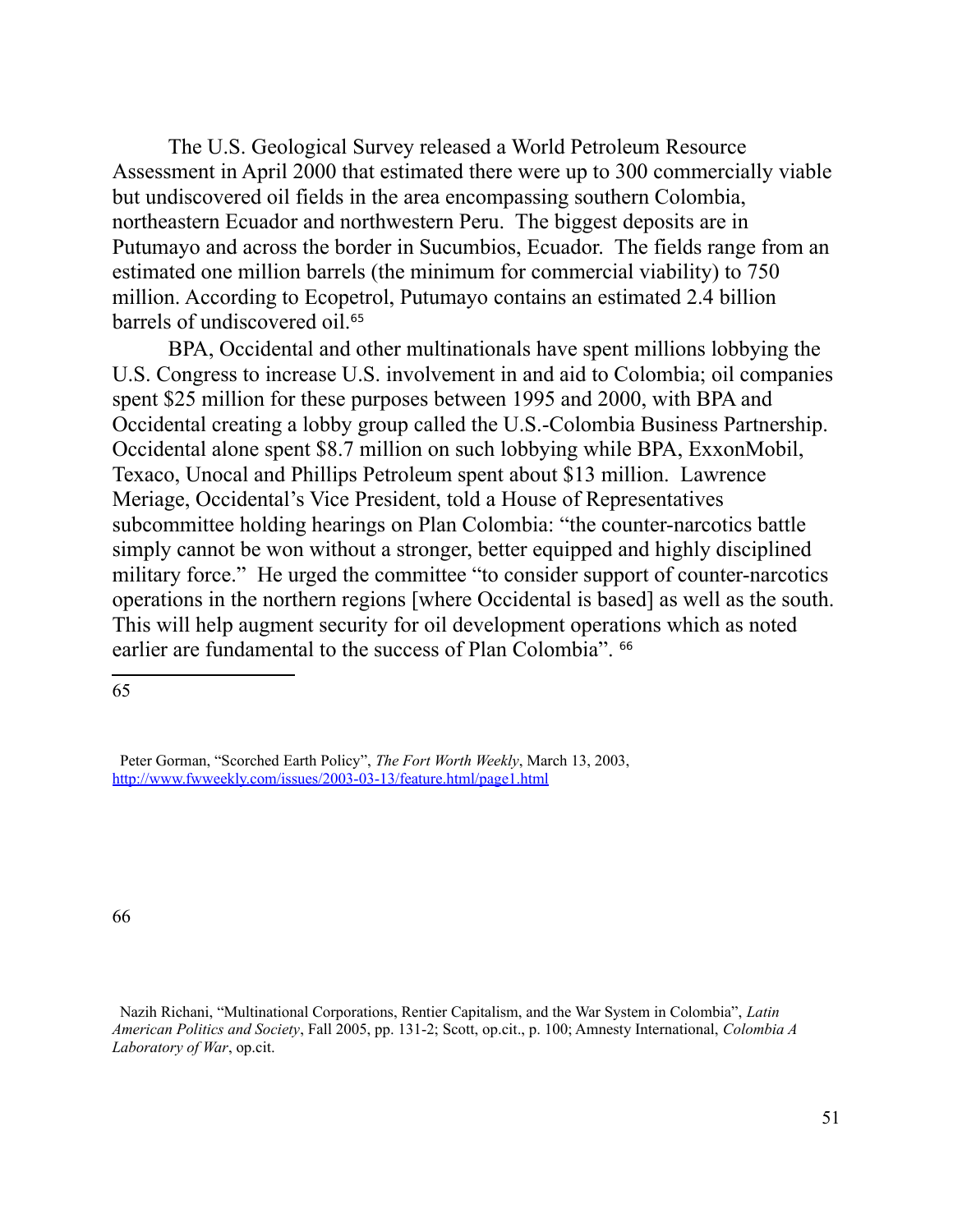This is exactly what the U.S. government did, making the petroleum basis of the Plan blatantly clear. In 2003, the Bush Administration extended Plan Colombia to Arauca department in northern Colombia, another oil-rich area, in order to increase protection for Occidental's Cano Limon pipeline which goes to Covenas on the Caribbean coast. Washington gave Colombia \$99 million for both the notorious 18th Brigade which guards the pipeline and the creation of a new 5th Mobile Brigade to augment this protection. For the 18<sup>th</sup> Brigade, the money provided helicopters, training, intelligence and equipment. Occidental also funds this Brigade and has given it transport helicopters. In January 2003, the U.S. sent 60 Special Forces troops to train the new brigade; they joined ten trainers already there. The Cano Limon oilfield produces 30% of Colombia's oil and the pipeline, as mentioned, has been attacked more frequently than any other by the FARC and ELN. <sup>67</sup>

Arauca is one of the most militarized and violent departments in Colombia. Increased pipeline protection has been implemented by a bloodbath. Acting in league with paramilitaries, the  $18<sup>th</sup>$  brigade killed more than 400 civilians in the department during 2001-2003. This included peasants, unionists, journalists, human rights activists, student leaders and children. According to an April 2004 Amnesty International report, the 18<sup>th</sup> Brigade continues to be "directly involved in killings, torture and 'disappearances'". The report explains that "One of [the paramilitaries'] main aims has been to 'cleanse' the department of any perceived threat to the pipeline and other oil and general economic interests." In February 2002, 10,000 people participated in a general strike in Arauca calling for an end to the slaughter and the withdrawal of U.S. troops. On August 5, 2004, the  $18<sup>th</sup>$ Brigade assassinated three union leaders as discussed in the introduction. *The Guardian* (U.K.) identified trade unionists as "the prime target of the US-funded 18<sup>th</sup> Brigade" and stressed that "Teachers, health workers and union activists were being killed in appalling numbers." <sup>68</sup>

In Putumayo and other southern departments, Plan Colombia created "the hottest conflict area in Colombia" during 2005. In October-November, 2,000 people fled their homes in Putumayo and Narino (an adjoining southern department) to escape an upsurge in fighting between the FARC and security forces and paramilitaries. About 850 of the displaced crossed the border to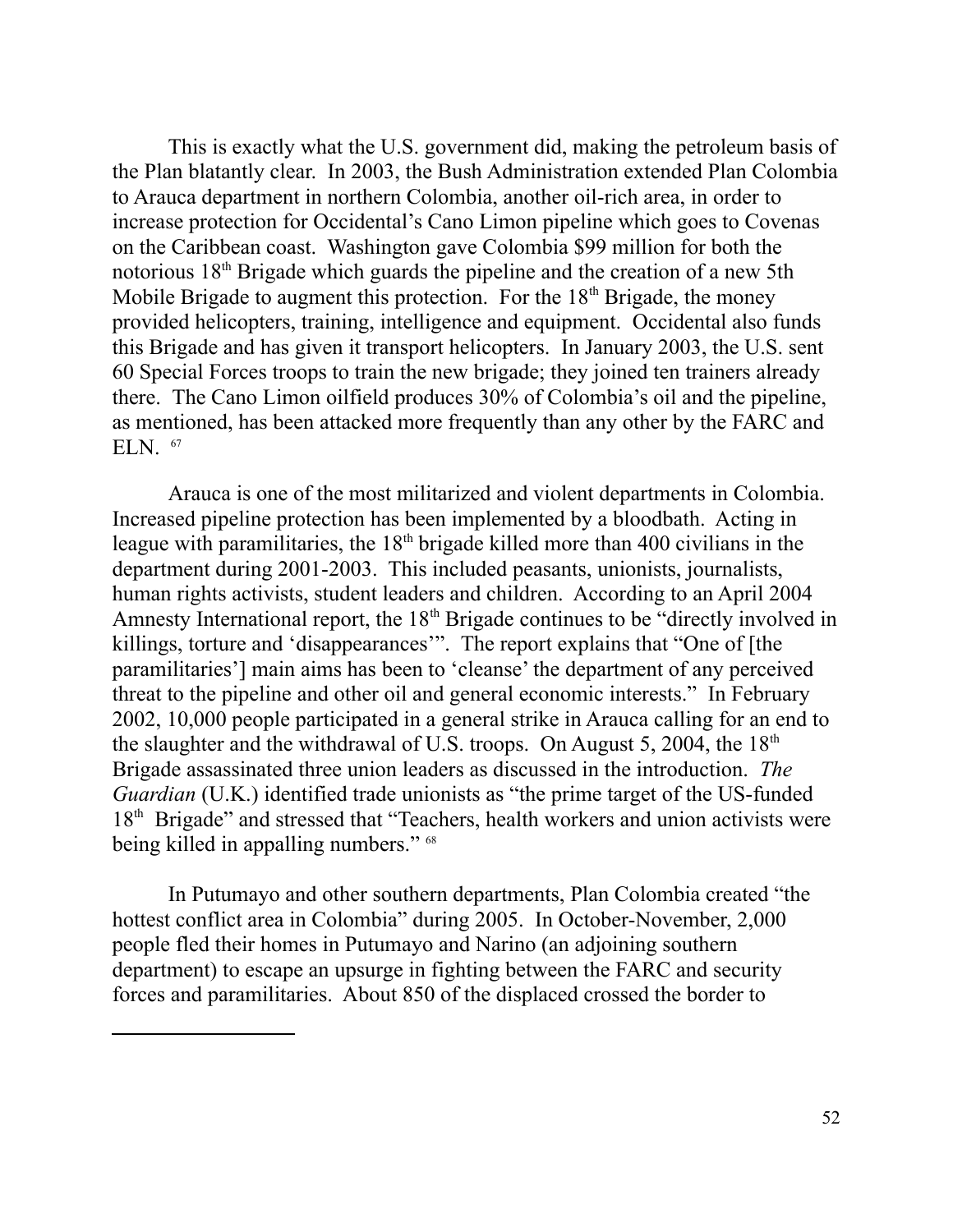Ecuador. The United Nations High Commissioner for Refugees (UNHCR) estimates there to be 30,000 Colombian refugees and asylum seekers in Ecuador and another "250,000 Colombians of concern." In June, 1,200 people belonging to the Aw indigenous group were forced to flee heavy fighting between the FARC and the army in Narino; 3,500 indigenous Nasa people did the same in April from the southwestern province of Cauca. Narino has 50,000 internally displaced people from the department itself and from Putumayo and Caqueta; until August 2005, more than 35,000 people had fled their homes in Narino. **In 2010, the southern departments of Putumayo and Caqueta continue to be "among the areas most severely hit by forced displacement" according to UNHCR.** [69](#page-52-0)

#### 67

68

<span id="page-52-0"></span> Alfredo Castro, "Leading Human Rights Campaigner Detained in Colombia", August 2, 2003, Anncol, <http://www.anncol.org/uk/site/doc.php?id=23>; Hilton, *The Guardian*, op.cit.; Dan Kovalik, "U.S. Support for War of Terror in Arauca", November 7, 2004,<http://www.anncol.org/uk/site/doc.php?id=184>Amnesty International, *Colombia A Laboratory of War*, op.cit.; "Colombia: Rights Defenders Under Attack," Inter Press Service, September 1, 2003; T. Christian Miller, "Chaos in Colombia: Blood Spills to Keep Oil Wealth Flowing," *Los Angeles Times*, September 15, 2002; "10,000 Protest U.S. Troops in Arauca, Colombia," Anncol, February 21, 2002; "Colombian Army Accused of Bloodbath in Arauca," Anncol, August 6, 2002.

Isabel Hilton, "Colombia's oil pipeline is paid for in blood and dollars", *The Guardian*, August 20, 2004; <http://www.guardian.co.uk/comment/story/0,3604,1287054,00.html>; Amnesty International, *Colombia A Laboratory of War*, op.cit.;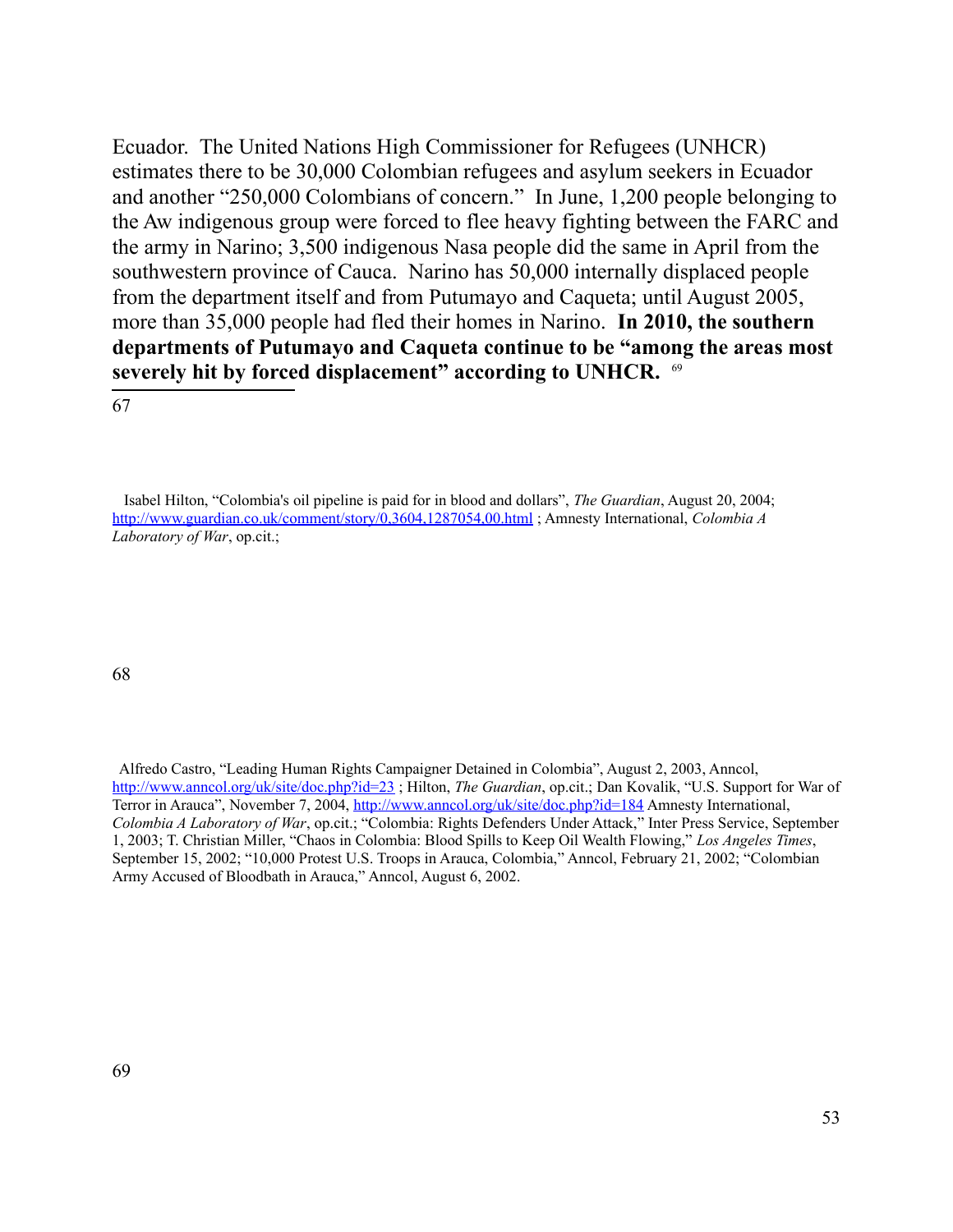**During October 2009, in the municipality of Puerto Leguízamo, in Putumayo, more than 6,000 families occupied the Puerto Piñuña Police Station, as well as four other police stations, for 63 days. The families were from eight indigenous communities living along the Putumayo river**. **They were protesting displacement, Plan Colombia, the eradication of coca crops and military and paramilitary violence directed against them. The people demanded negotiations with the government and a stop to military and paramilitary repression and coca eradication programs "that are causing thousands of residents to be displaced."** [70](#page-53-0)

**As James Jordan writing about this occupation in** *The Narco News Bulletin* **in December 2009, expressed it: "With no means to earn a livelihood, rural communities are enduring widespread malnutrition, disease and lack of** 

**UNHCR, "Country Update: Colombia", February 2010**,

**[http://www.acnur.org/t3/fileadmin/Documentos/RefugiadosAmericas/Colombia/EN/Colombia\\_country\\_updat](http://www.acnur.org/t3/fileadmin/Documentos/RefugiadosAmericas/Colombia/EN/Colombia_country_update_feb2010.pdf) [e\\_feb2010.pdf](http://www.acnur.org/t3/fileadmin/Documentos/RefugiadosAmericas/Colombia/EN/Colombia_country_update_feb2010.pdf)** , Garry Leech, Interview with Author, December 8, 2005; United Nations High Commissioner for Refugees (UNHCR), Briefing Notes, "Colombia/Ecuador Upsurge in Fighting along Border, Many Hundreds more Displaced", November 15, 2005; "Humanitarian Crisis Unfolding on Border Between Colombia and Ecuador", July 1, 2005 ; "Colombia: Growing Impact of Forced Displacement, April 22, 2005; "Colombia-Ecuador Border: April 2005" (Map); [http://www.unhcr.ch/;](http://www.unhcr.ch/) International Organization for Migration, "Colombia: Access to Technology for Families at Risk of Internal Displacement",<http://www.iom.int/en/news/PBN011105.shtml>

<span id="page-53-0"></span>**James Jordan, "Colombians Refuse to be Displaced: Over 5,000 Occupy the Pinuna Negro Police Inspector's Office in Putumayo",** *Narco News Bulletin***, December 21, 2009,** 

**<http://narconews.com/Issue63/article3998.html>** ; **James Jordan, "Indigenous and Rural Communities on the Move in Putumayo and Narino",** *Narco News Bulletin***, March 1, 2010, <http://www.narconews.com/Issue64/article4067.html>**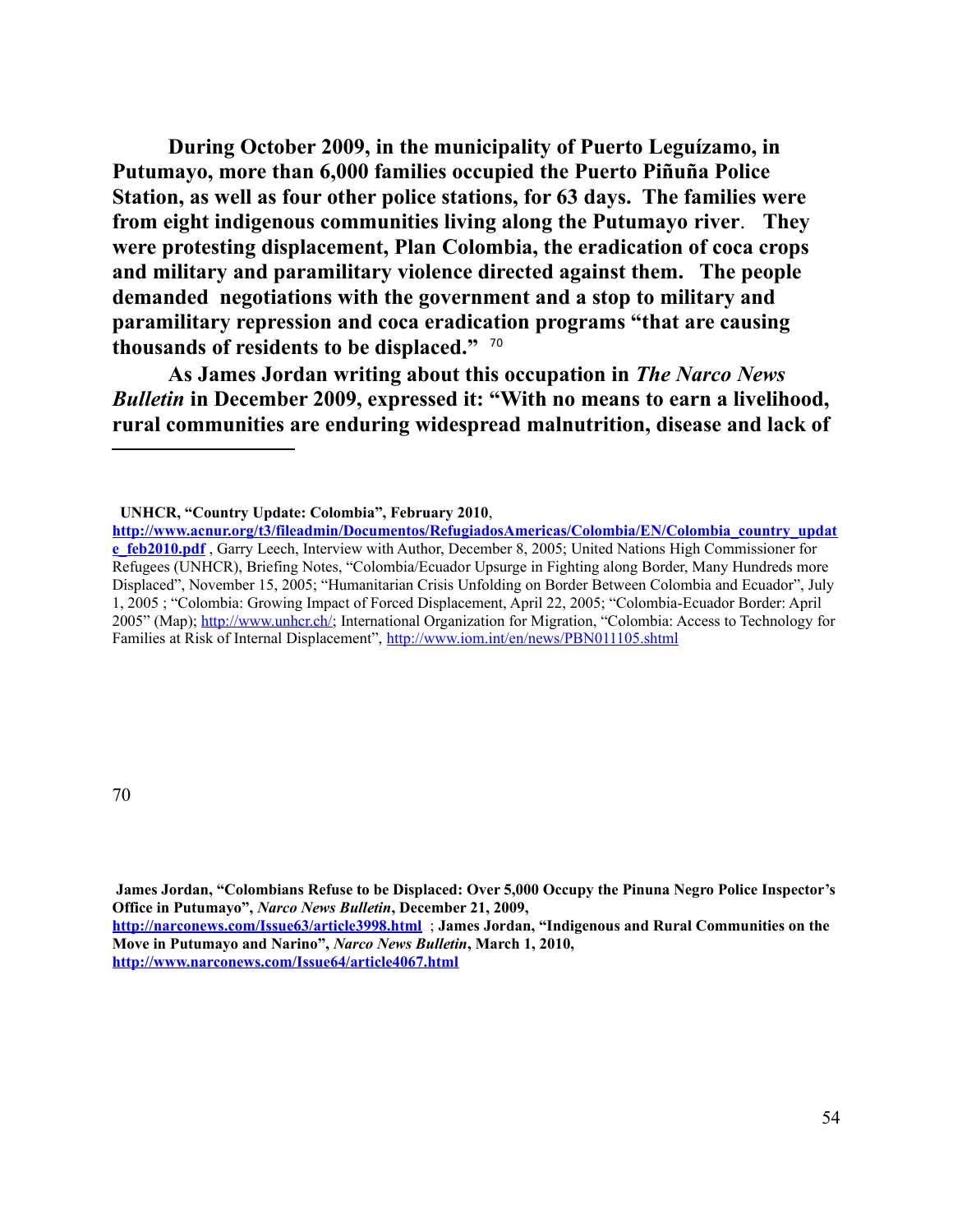**educational or economic opportunity. The local population has been subjected to rampant abuses by the military, including unprovoked and random armed assaults against civilian populations, the forced procurement of crops and other resources, occupation of homes and farms and a military blockade prohibiting the entry of food and other daily necessities into the area. Paramilitary death squads have operated with impunity, threatening the population and, worse, committing assassinations and other acts of violence." Forced to negotiate, the government signed a 45 point agreement with the protesting families, pledging more social investment and a crop substitution program. It remains to be seen whether the authorities will carry out the agreement**. [71](#page-54-0)

**As Jordan points out, "Plan Colombia has been officially described as both part of the War on Drugs and as a war against Colombian insurgents. However, in each, the plan has been a failure. Cocaine production in Colombia is actually on the rise. Meanwhile, there has been a reconstitution of guerrilla forces and newly announced unity between the two largest such armies, the Revolutionary Armed Forces of Colombia (FARC) and the National Army of Liberation (ELN)." Adam Isacson, the Colombia expert at the Washington Office on Latin America, agrees that Plan Colombia's "progress against illegal drug supplies has been disappointing" and states in a July 2010 report on the Plan titled "Don't Call it a Model" that "Colombia's narco-mafias continue to supply U.S. and European addicts demands as well as ever". He also confirms that Plan Colombia which was aimed at substantially diminishing the FARC's power has failed to do so; the guerrilla army remains a potent military force even after the U.S. has spent \$7.3 billion on ten years of coca spraying, three counternarcotics battalions and counterinsurgency operations.** [72](#page-54-1) 

<span id="page-54-0"></span>71

<span id="page-54-1"></span>**Ibid.**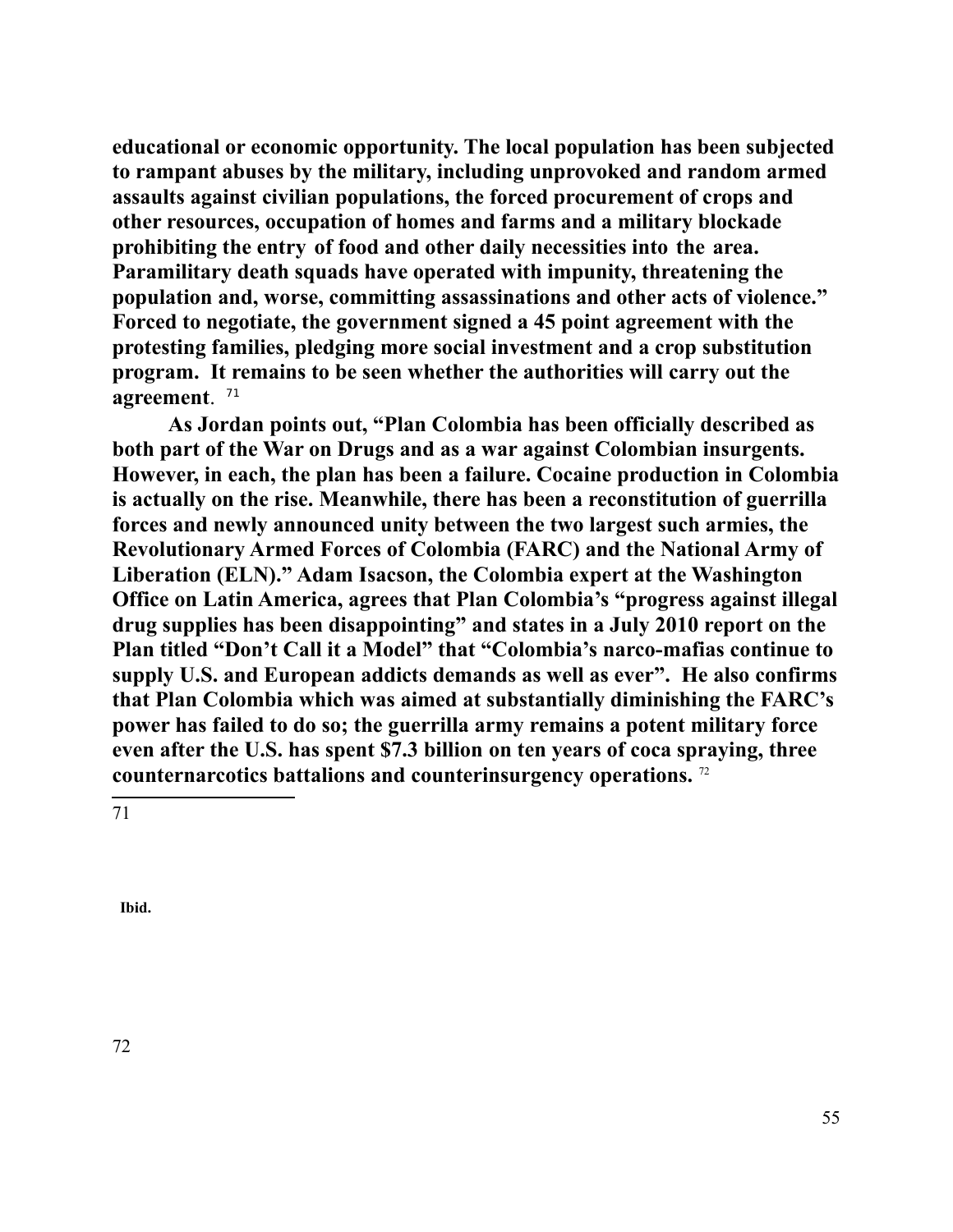**According to Isacson "independent security analysts, including Colombia's Corporacion Nuevo Arco Iris think-tank and the International Committee of the Red Cross (ICRC), found a modest but worrying rise in guerrilla attacks and activity since 2008, the high-water-mark year of the 'Democratic Security' strategy." Isacson quotes Christophe Beney, ICRC Colombia delegation head saying in April 2010, "What we see today, perhaps between the end of 2009 and the beginning of 2010 is that the FARC as a guerrilla group have adapted dynamically and once again have a capability, as we have seen in the last two or three months, to continue being an important actor in the armed conflict." Isacson adds that at least 9,000 FARC and ELN guerrillas "persist in remote areas, urban slums, and along key strategic corridors." They carry out daily attacks throughout the country.** [73](#page-55-0) 

Meanwhile, the spraying and fighting generated by Plan Colombia have devastated Colombian communities by causing massive displacement as seen above, destroying food crops, contaminating water sources and leading to negative health effects including the death and illness of children. Scientific studies show that glyphosate, the herbicide sprayed, can have "adverse health impacts" on

**James Jordan, "Indigenous and Rural Communities on the Move in Putumayo and Narino",** *Narco News Bulletin***, March 1, 2010,<http://www.narconews.com/Issue64/article4067.html>; Adam Isacson, "Don't Call it a Model: On Plan Colombia's Tenth Anniversary, Claims of Success Don't Stand Up to Scrutiny", Report,**  *Washington Office on Latin America***, July 14, 2010, [http://www.wola.org/index.php?](http://www.wola.org/index.php?option=com_content&task=viewp&id=1134&Itemid=2) [option=com\\_content&task=viewp&id=1134&Itemid=2](http://www.wola.org/index.php?option=com_content&task=viewp&id=1134&Itemid=2) ; Rory Carroll, "Hilary Clinton: Mexican Drugs War is Colombia-Style Insurgency",** *The Guardian* **(U.K.), September 9, 2010, <http://www.guardian.co.uk/world/2010/sep/09/hillary-clinton-mexican-drug-war-insurgency>;** 

<span id="page-55-0"></span>73

**Isacson, op.cit.**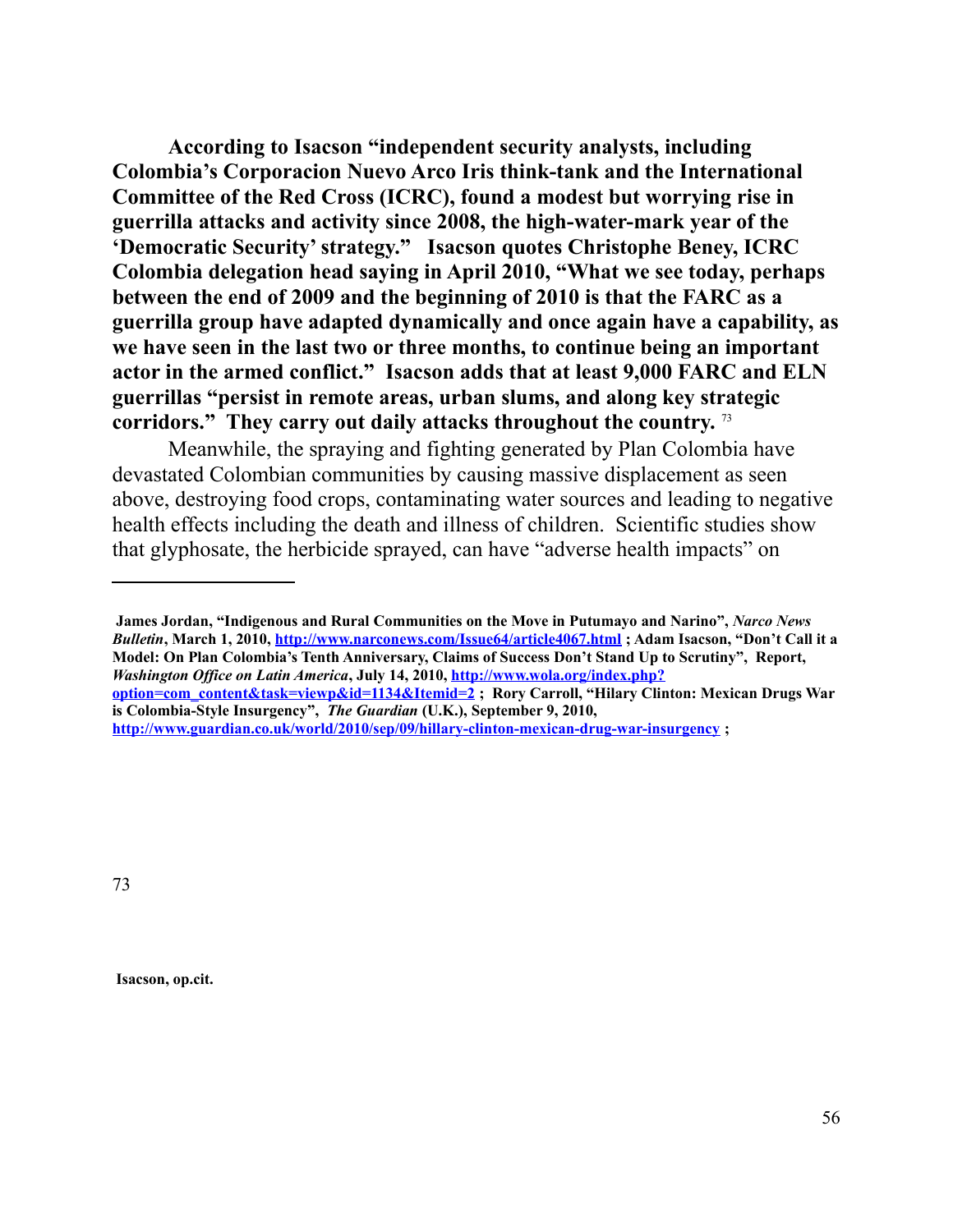humans. According to a Colombian health and environmental study carried out in Putumayo in 2001, more than 4,000 people "were suffering from acute eye irritation, respiratory problems, heart arrhythmias, skin lesions and rashes, temporary paralysis and temporary blindness, among other health problems. Additionally, thousands of animals had died, and the vast majority of area food crops were destroyed." [74](#page-56-0)

In a July 2002 letter to the U.S. and Colombian governments, 13 indigenous groups in Putumayo stated: "We hold the Colombian government responsible for the misery, hunger, destruction and violence that fumigation causes in our territories… Fumigation is death. Fumigation is ethnocide. Glyphosate kills. It destroys food crops and pastureland and contaminates the water." The Colombian government has got 8,000 complaints of damages but the U.S. has paid compensation in only five cases. Fifty thousand people, about 15 % of Putumayo's population, left the heavily fumigated department in 2002, many to grow coca elsewhere. The loss of livelihood has also compelled some farmers to join the guerrillas or paramilitaries in order to survive. [75](#page-56-1)

<span id="page-56-0"></span>74

<span id="page-56-1"></span>75

Ibid.

Earth Justice, "New Reports Expose Hidden Failures of US Anti-Drug Policy in Colombia", February 26, 2004, [http://www.earthjustice.org/news/display.html?ID=791;](http://www.earthjustice.org/news/display.html?ID=791) LAWG, "Colombian NGOs Request U.S. Congress Not to Spray on National Parks", op.cit.; Peter Gorman, "Scorched Earth Policy", *The Fort Worth Weekly*, op.cit.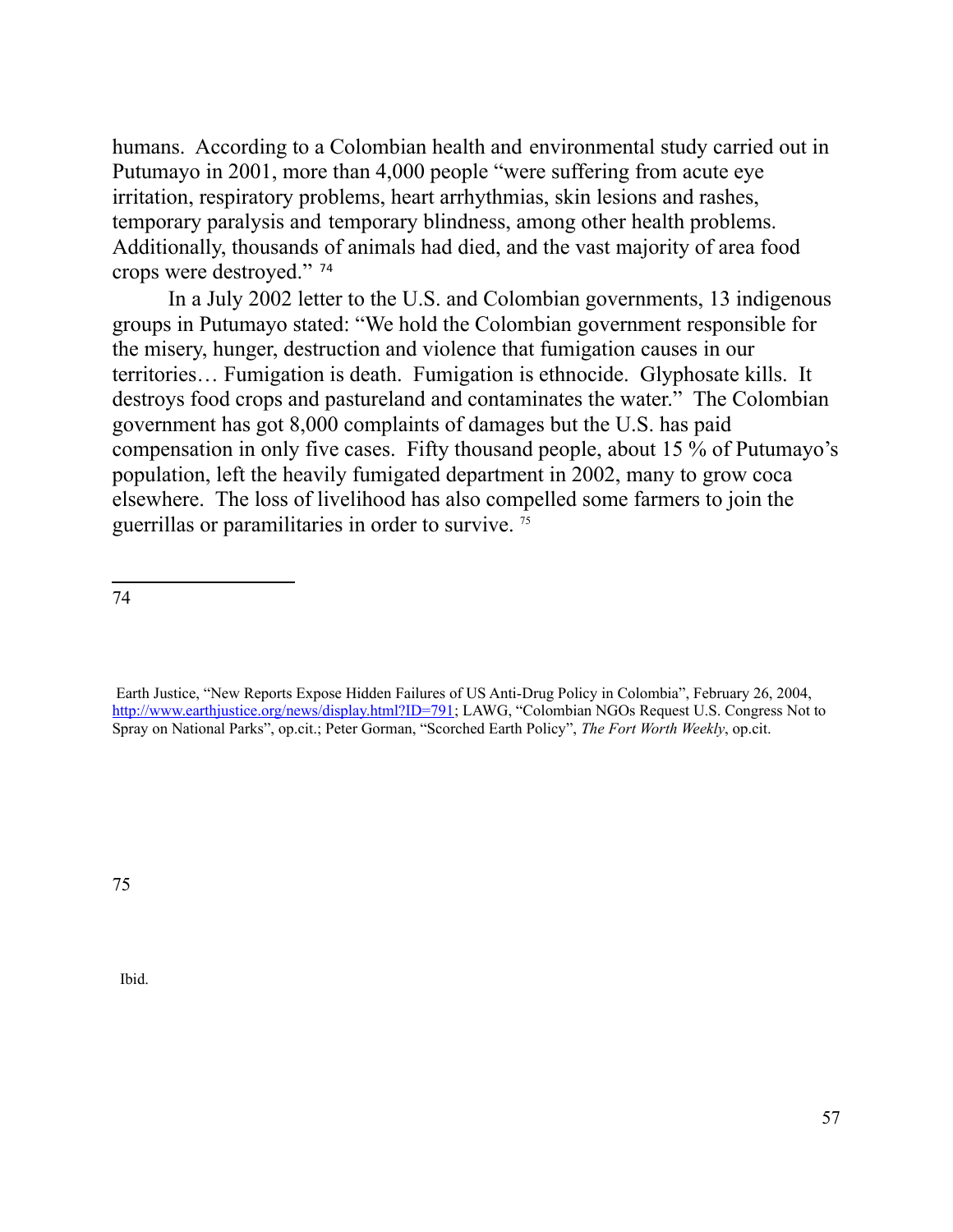## **Canadian Oil Companies**

Canada would be very worried if Canadian companies were proven to be involved in any way in promoting paramilitarism or in any unethical activities of any kind. --Nicholas Coghlan, Counselor, Canadian Embassy, Colombia, July 6, 1998.[76](#page-57-0)

It is better right now that [Canadian oil companies] wait and do not invest, because not only will they make the situation worse, but their companies and their officials could be accused of complicity with war crimes.

--Francisco Ramirez Cuellar, President, Colombian Mine Workers Union, August 8, 2002.[77](#page-57-1)

## **The high price of oil and the Colombian government's generous terms for foreign oil companies outlined above have stimulated a rush of such**

<span id="page-57-0"></span>76

 Nicholas Coghlan, Letter to Francisco Ramirez Cuellar, (President, Colombian Mine Workers Union), Bogota, Colombia, July 6, 1998.

<span id="page-57-1"></span>77

 Quoted in Scott Pearce, *Fueling War: The Impact of Canadian Oil Investment on the Conflict in Colombia*, Centre for Research on Latin America and the Caribbean (York University), Working Paper Series, November, 2002, p. 26; [www.yorku.ca/cerlac/pearce.pdf](http://www.yorku.ca/cerlac/pearce.pdf)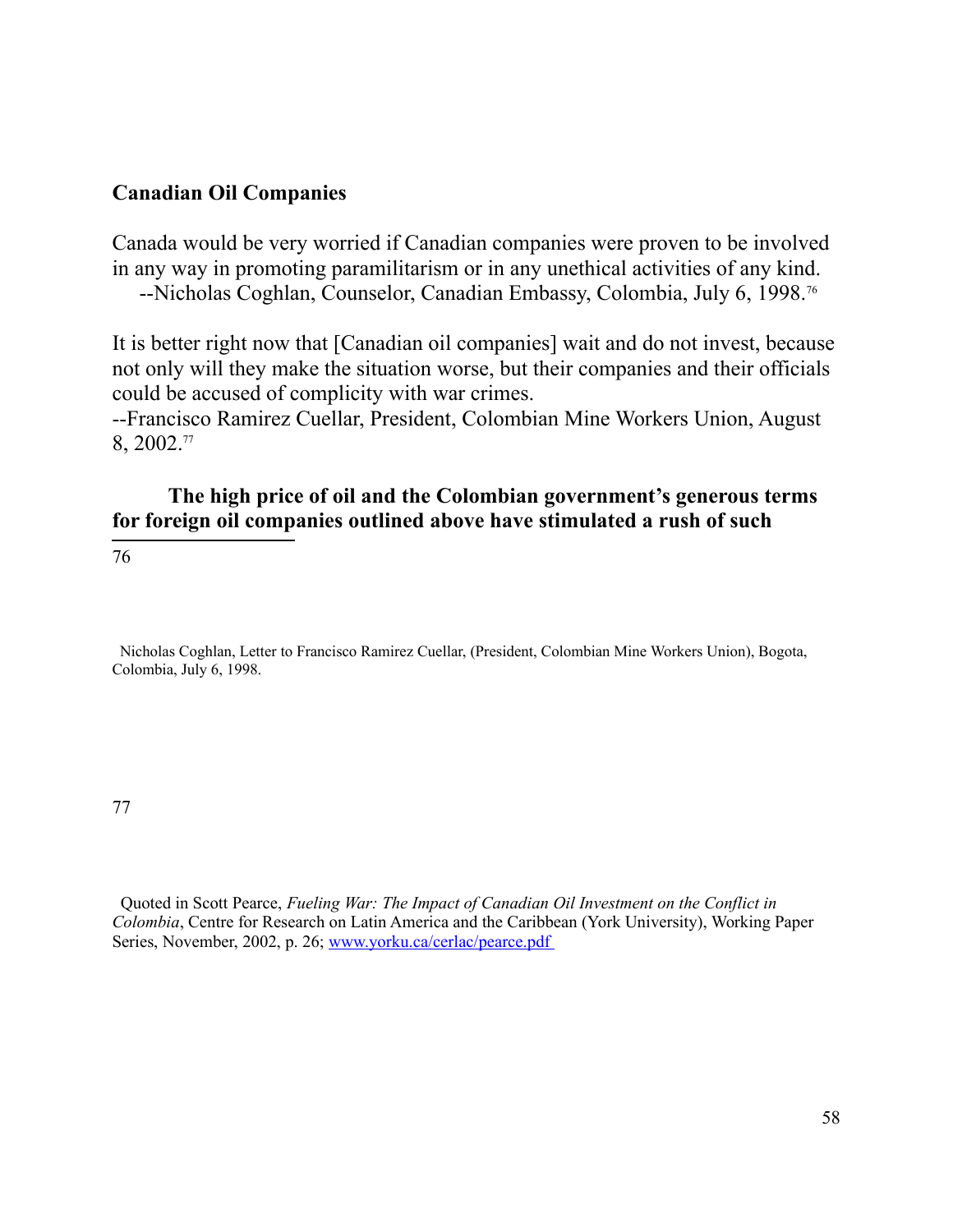**corporations to Colombia since 2005. The rush includes Canadian oil companies which numbered seven in 2006 and now have more than doubled to fifteen. The following fifteen Canadian corporations are active in exploration, production and transport in Colombia's oil sector: Talisman Energy, Pacific Rubiales, Petrobank Energy, Gran Tierra, Nexen, Canacol Energy, Petroamerica, Alange, Solana, C &C Energy, Loon Energy, Suroco Energy, Bolivar Energy, Petrovista Energy and Parex Resources.** [78](#page-58-0) **Talisman, and Nexen are large, independent oil and gas corporations, Pacific Rubiales is intermediate-sized while the rest are junior companies. The term independent refers to Canadian oil companies not owned by major multinationals such as Exxon or BP Amoco. This section will focus on those Canadian oil and gas companies in Colombia that are known to be linked to human rights violations (including making statements which encourage these) and**/**or significant environmental degradation (including the threat of this). Four Canadian oil companies in Colombia fall into these categories: Talisman Energy, Gran Tierra Energy, Pacific Rubiales and Petrominerales.**

**Talisman Energy**

<span id="page-58-0"></span>**Rafi Khouri and Braden Purkis, "Colombia's Oil and Gas: A South American Success Story" (Report), September 14, 2009, Published by Raymond James Ltd. (A Canadian Investment dealer), [http://andrewjohns.ca/assets/sector\\_calls/Colombia\\_091409\\_with\\_cover.pdf](http://andrewjohns.ca/assets/sector_calls/Colombia_091409_with_cover.pdf)**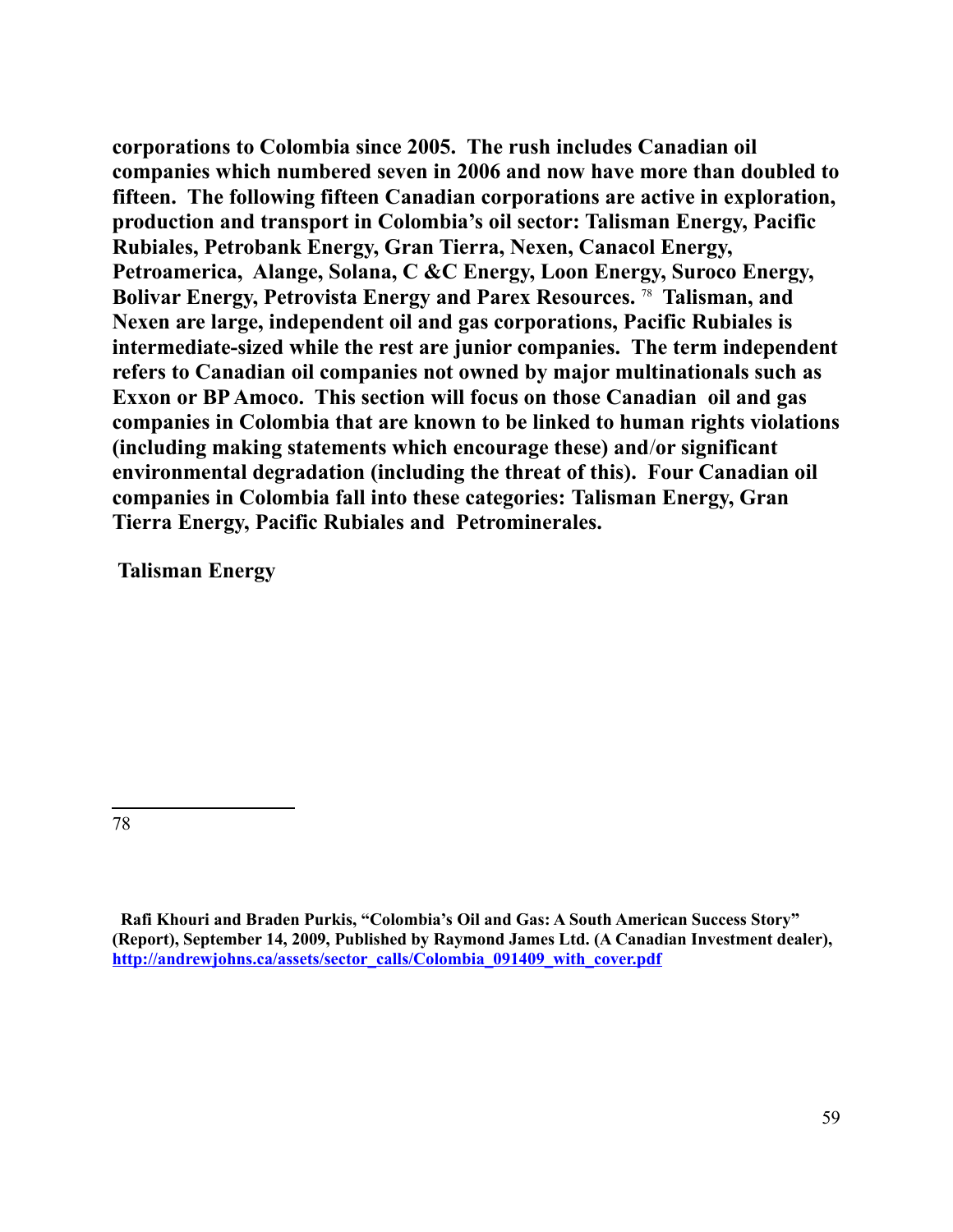With assets of Can. \$23.6 billion,<sup>[79](#page-59-0)</sup> Calgary-based Talisman Energy Inc. **is Canada's second largest independent oil and gas producer (after Encana) and has been in Colombia for ten years. The company also has operations in Colombia, Canada, the U.S., U.K., Norway, Netherlands, Qatar, Algeria, Vietnam, Malaysia, Indonesia, Peru and Trinidad and Tobago.**[80](#page-59-1) **In August 2010, Talisman became one of the biggest investors in Colombia's oil sector by acquiring the assets of British Petroleum Amoco, in partnership with Ecopetrol. Talisman and Ecopetrol bought all the shares of BP Exploration (Colombia) Limited (BPXC) for \$1.9 billion. Talisman holds a 49% interest in BPXC and Ecopetrol, 51%. Thus, Talisman has close to a billion dollars invested in Colombia's oil sector. BPXC's Colombia assets include the large Cusiana-Cupiagua oil fields located in Casanare department, interests in four other producing fields, interests in four pipelines including Colombia's largest, the OCENSA pipeline, which can carry 525,000 barrels of oil per day and ownership of two offshore exploration blocks. BPXC's net proved reserves are 60 million barrels of oil equivalent (boe) and its production is 25,000 boe a** 

<span id="page-59-0"></span>79

**Talisman Energy,** *Annual Report 2009***, [http://ar.talisman-energy.com/2009/consolidated-financial](http://ar.talisman-energy.com/2009/consolidated-financial-statements-and-notes/consolidated-balance-sheets.html)[statements-and-notes/consolidated-balance-sheets.html](http://ar.talisman-energy.com/2009/consolidated-financial-statements-and-notes/consolidated-balance-sheets.html)**

<span id="page-59-1"></span>Talisman Energy, "Talisman Energy Reports \$1.2 billion Cash Flow for the Third Quarter Record Production, Record Earnings from Operations" News Release, November 2, 2005, www.talisman-energy.com.; *2004 Annual Report Summary.*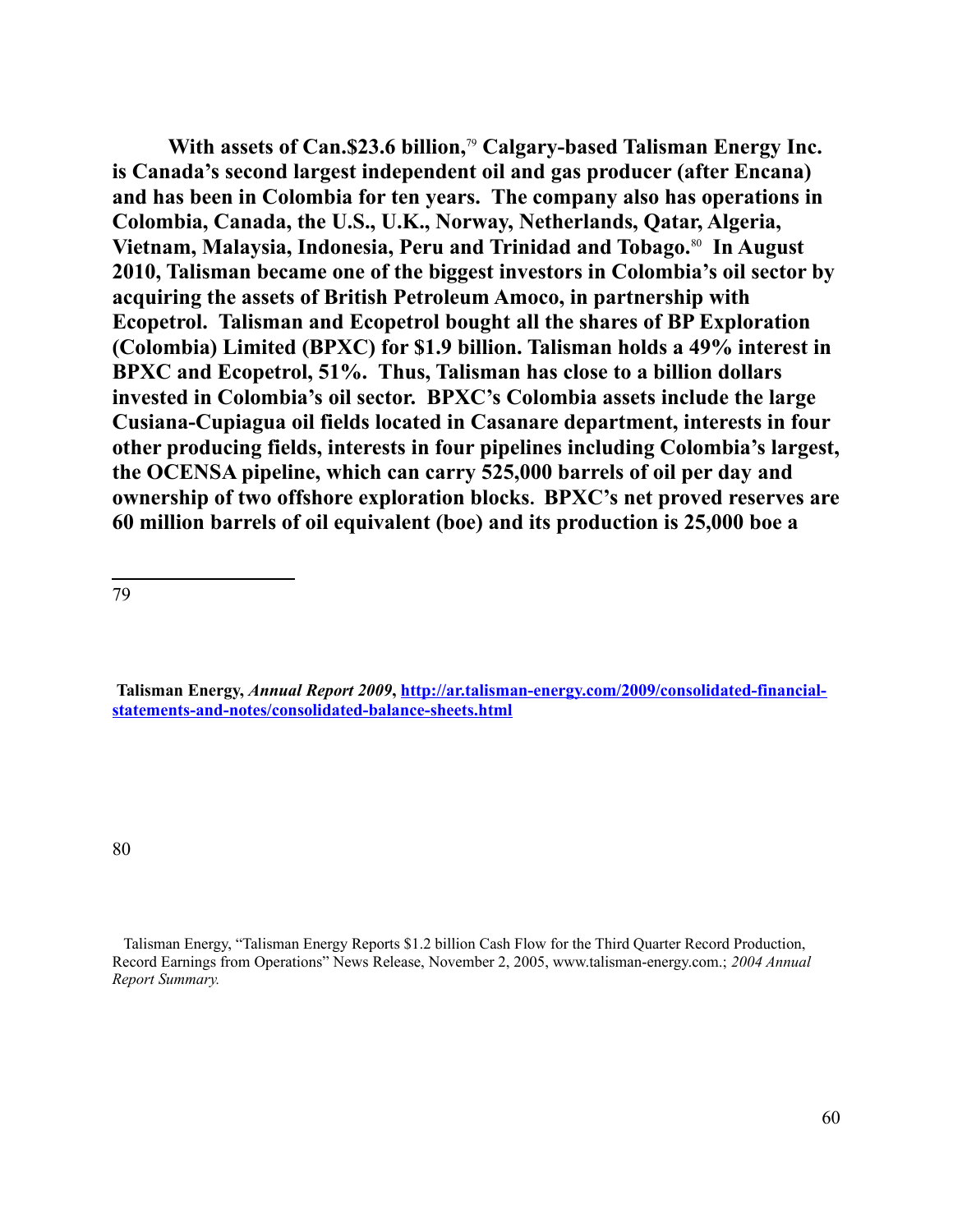**day. All this will be added to Talisman's existing interests in 14 oil blocks in Colombia.** 

**Talisman's acquisition of BPXC which is a prominent Canadian investment in Colombia means that one notorious company linked to human rights violations is buying the assets of another notorious company linked to human rights violations. The purchase thus encourages the continuation of such violations. Now that it is in BP's place, Talisman is already linked to some human rights violations that BPXC has been connected to such as those stemming from getting protection from paramilitaries and the Colombian army for the OCENSA pipeline. According to journalist Dawn Paley, "seventeen military bases and more than 1,400 soldiers, airmen and marines are stationed near the 820-kilometre-long pipeline."**[81](#page-60-0) **As noted above, pipeline protection involves major human rights violations by the army and paramilitaries. Also, as stated, the government has militarized oil producing areas and terrorized the local population which it assumes to be guerrilla supporters. These areas include Casanare, where BPXC was based, and where Talisman now will also be operating from (see OCENSA section below for details about paramilitaries' involvement with OCENSA and their role in Casanare).**

**In terms of human rights, Talisman like BP, has its own notorious reputation which it got due to its investment in Sudan**. The company was forced to divest from that country in 2003 because of public pressure. In February 2000, a Canadian government report found that Talisman's investment in Sudan was exacerbating the country's civil war and "contributing to severe human rights abuses". The 22-year civil war ended in 2005.

<span id="page-60-0"></span>Talisman has been sued in the U.S. by the Presbyterian Church of Sudan for aiding genocide there; the lawsuit was filed in 2001 on behalf of residents of 81

**Dawn Paley, "Crude Business in Colombia",** *The Dominion***, February 25, 2009, <http://www.dominionpaper.ca/articles/2475>**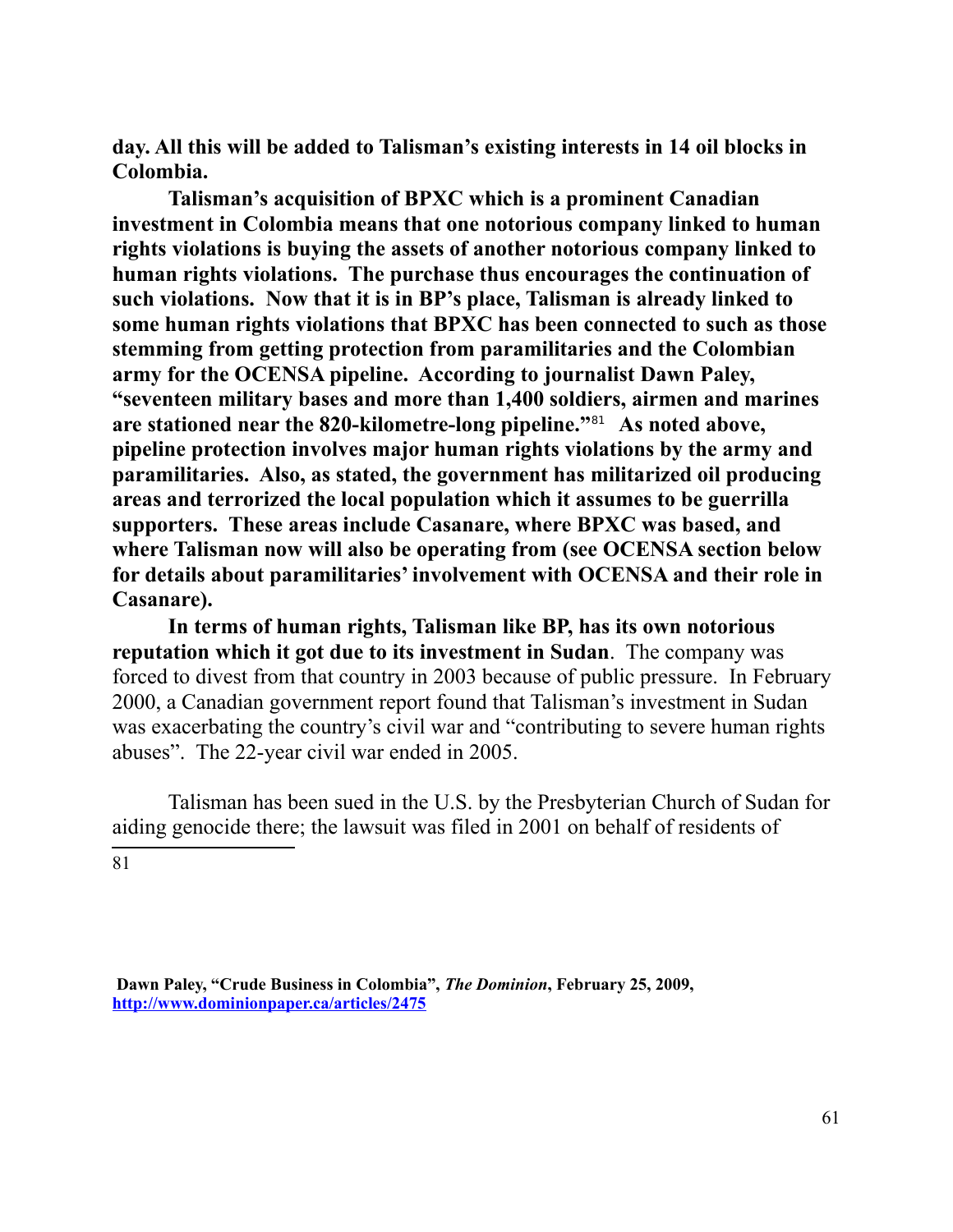southern Sudan and seeks "unspecified damages". The lawsuit charges that Talisman and the Sudanese government "willfully participated in a campaign of ethnic cleansing, including extrajudicial killing, war crimes, forcible displacement, military bombings and assaults on civilian targets, confiscation and destruction of property, kidnapping, rape and enslavement against the non-Muslim, African Sudanese population living in and near the oil concession areas." <sup>[82](#page-61-0)</sup> The question has to be asked: why did Talisman enter Colombia at all after the Sudan disaster given the obvious similarities between the two countries: both have repressive governments using death squads to kill thousands of civilians. Talisman has also been sued in Colombia. According to the company's *2003 Corporate Responsibility Report* "Talisman…has been named as a defendant in a legal action along with our operating coventurer in the District of Acevedo, Colombia. The legal action seeks remediation for environmental impacts associated with lease and access road construction." [83](#page-61-1)

<span id="page-61-0"></span>82

<span id="page-61-1"></span>David Ljjungren, "Oil Firms Inflame Sudan's War: Probe", *Toronto Star*, February 12, 2000; Larry Neumeister, "New York Judge Lets Talisman Energy Genocide Case Proceed Despite Warnings from Canada, U.S.", *Newsday*, August 30, 2005.

Talisman Energy, *2003 Corporate Responsibility Report* , http://www.talismanenergy.com/cr\_online/2003/health/project.html.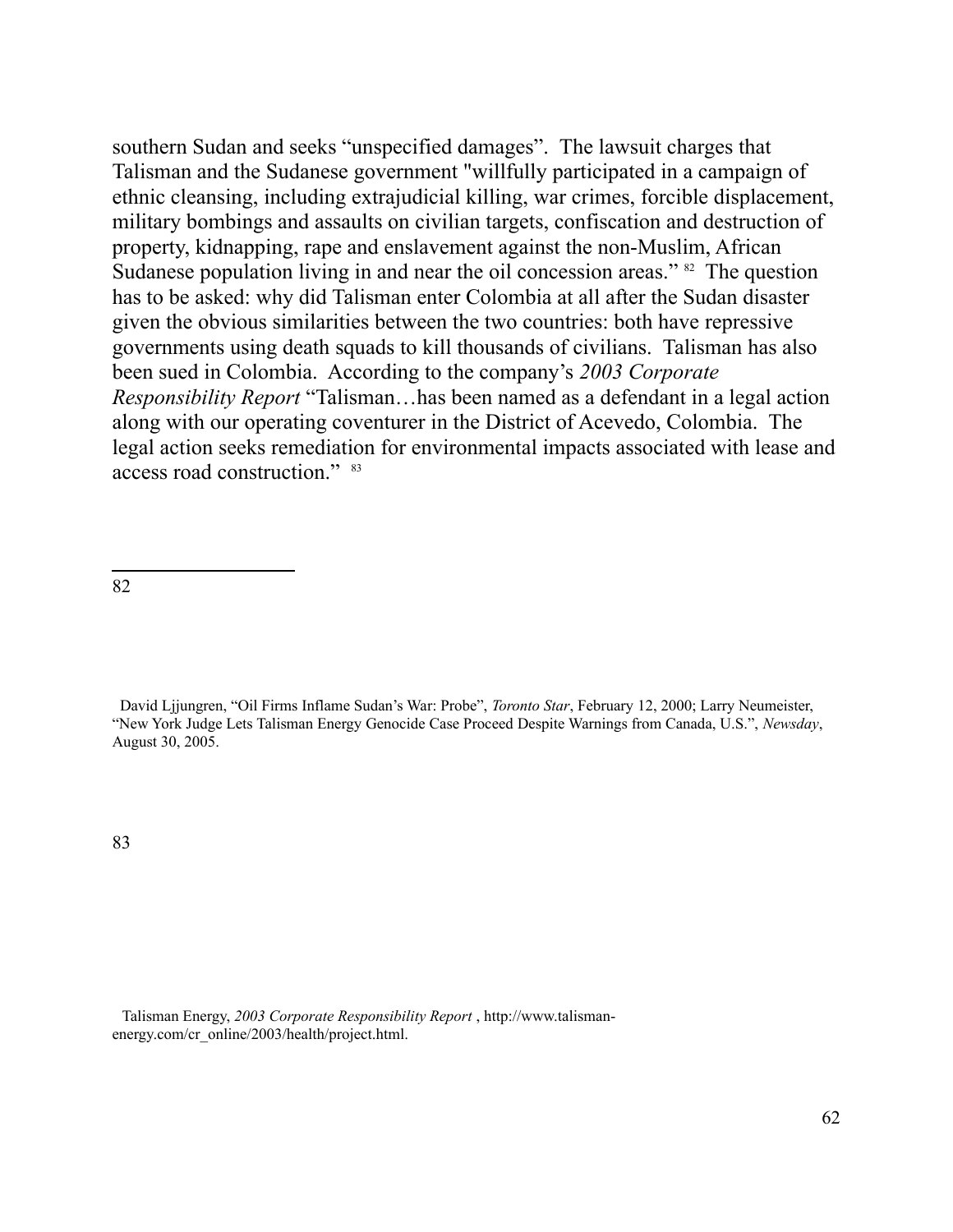# **OCENSA Pipeline: A History of Canadian Corporate Links to Human Rights Violations**

**Talisman Energy and Ecopetrol's purchase of BP Colombia gives both companies a 24.8% interest in the OCENSA pipeline. The pipeline's operation has generated many human rights violations by security forces and paramilitaries and continues to do so, and the Canadian companies Enbridge and TransCanada Pipelines (TCPL) have been complicit in some of these violations. Talisman's involvement with OCENSA continues such Canadian corporate links to official repression. Although both TransCanada and Enbridge have divested from OCENSA, the latter company only did so in 2009, being an operator of the pipeline for 15 years (from 1994 on) during which time this was the most significant Canadian investment in Colombia. TCPL was an operator of OCENSA for six years from 1994 to 2000. It is important to recount this history here in order to show the long-standing connection of Canadian companies to human rights abuses in Colombia and the significance of their continuing involvement with OCENSA.** 

Calgary-based Enbridge operates the world's longest crude oil pipeline system (from Canada to the U.S.) and Canada's largest natural gas distribution company, Enbridge Consumers Gas. [84](#page-62-0) Enbridge used to own 24.7% of the OCENSA (Oleoducto Central, South America) pipeline consortium. The \$2.3 billion, 800 kilometre OCENSA pipeline system is Colombia's largest and can carry more than 500,000 barrels of crude oil a day from the Cusiana and Cupiagua oil fields to the port of Covenas on the Caribbean coast for transport by tanker to the U.S.  $85$ 

<span id="page-62-1"></span><span id="page-62-0"></span>Enbridge Inc., *Annual Reports 2004, 2002*; *Interim Report to Shareholders*, *September 30, 2003*; "About Enbridge," "Enbridge International", [http://www.enbridge.com](http://www.enbridge.com/)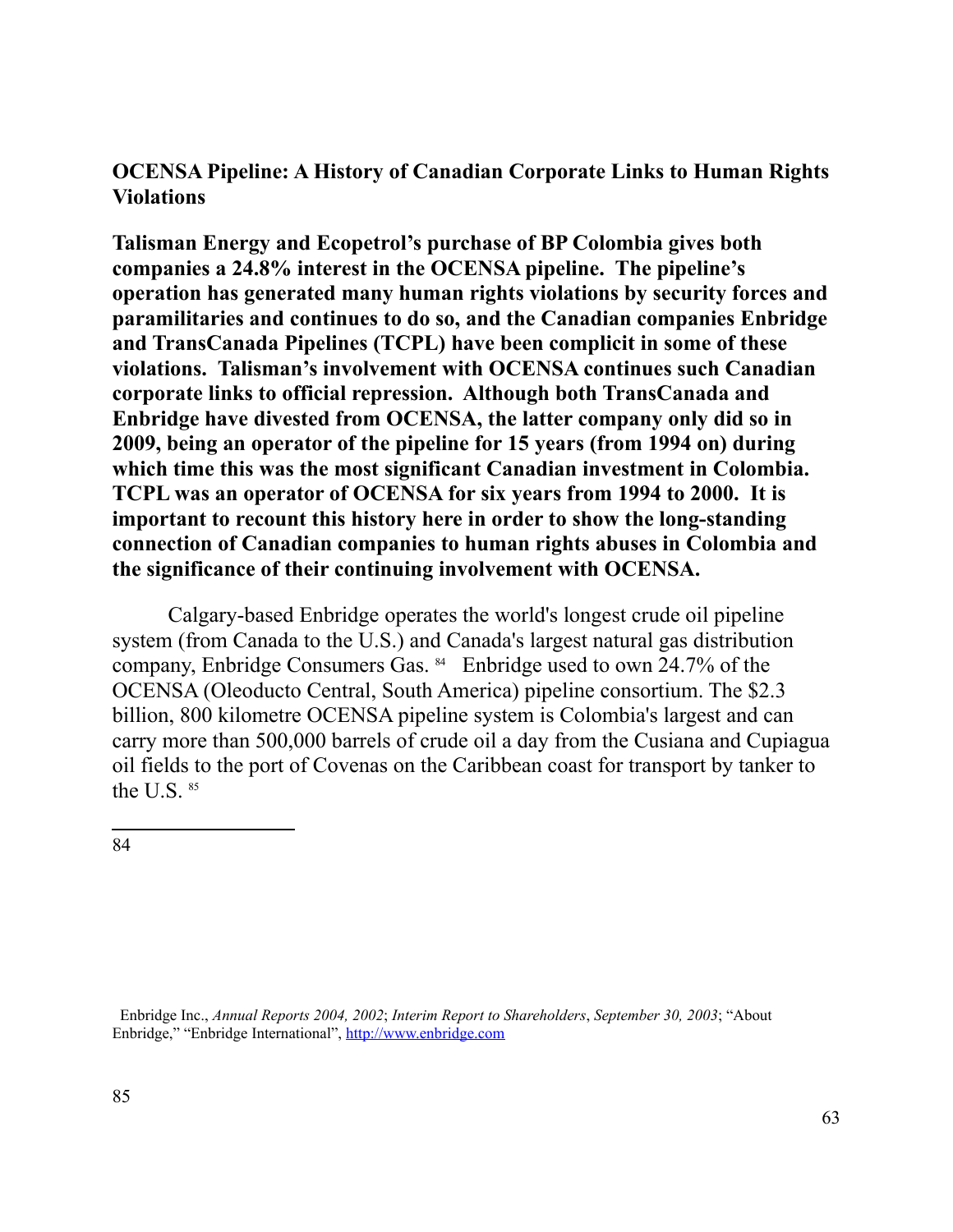Until September 7, 2000, Enbridge operated the pipeline jointly with TransCanada Pipelines (TCPL), another large Canadian corporation also based in Calgary; both companies owned 17.5% each of OCENSA. On that date, TCPL announced that it had sold 10.3% of its share of the pipeline to Ecopetrol (the state oil company which already owned 25%) and 7.2% to Enbridge, as part of its disposition of all international operations. TCPL is the largest pipeline firm in Canada and operates North America's most extensive gas transmission network. <sup>[86](#page-63-0)</sup> As owner-operator of OCENSA, Enbridge provided management, personnel and technical support for the pipeline's operation and port facilities. The rest of the OCENSA consortium consisted of British Petroleum and Total. <sup>[87](#page-63-1)</sup>

"Enbridge International", op.cit.

<span id="page-63-0"></span>86

TransCanada Pipelines (TCPL), News Releases, September 7, 2000 and December 8, 1999; *Annual Report 1999*.

<span id="page-63-1"></span>87

 John Skalski, "Line Extension Part of Colombian Production Surge", *The Oil and Gas Journal*, July 28, 1997, p. 67; TCPL, News Release, September 7, 2000.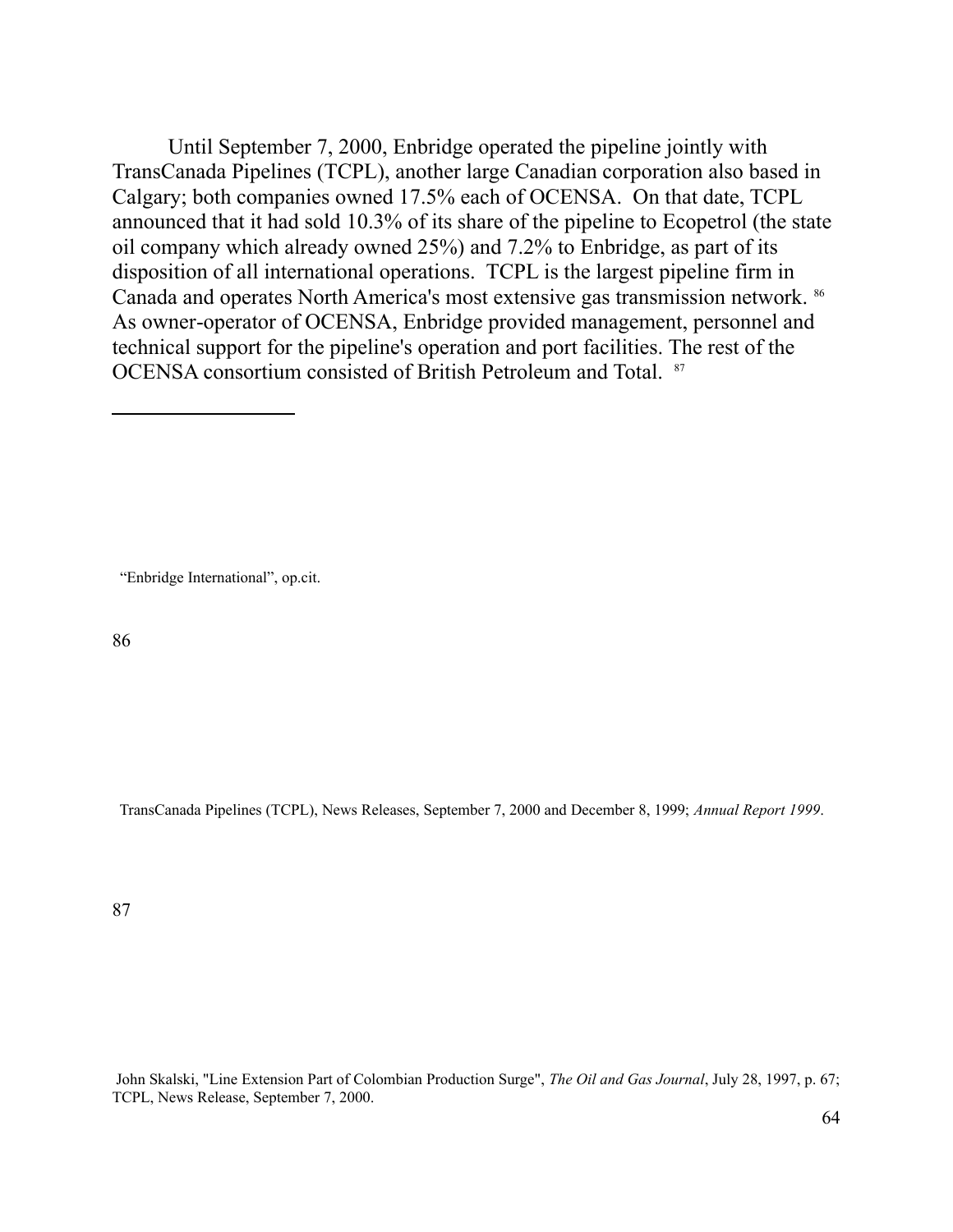As transporter of close to 60% of Colombian oil production, Enbridge clearly played a critical role in the Colombian economy. Its involvement and that of TCPL has, however, not been limited to economic matters. Amnesty International (AI) has linked OCENSA to state repression. According to an AI bulletin dated October 19/1998, OCENSA contracted Defense Systems Colombia (DSC) for security purposes until1997. During this time, Enbridge and TCPL were joint owner-operators of OCENSA. AI states: "What is particularly alarming is that OCENSA/DSC has purchased military equipment for the Colombian army's 14th Brigade which has an atrocious record of human rights violations." At the time OCENSA/DSC bought the equipment in 1997 through Silver Shadow, a private Israeli security company, members of the 14<sup>th</sup> Brigade "were under investigation for complicity in a massacre of 15 unarmed civilians in the town of Segovia in April 1996 and for links with paramilitary organizations responsible for widespread human rights violations, including killings, 'disappearances' and torture against the civilian population in the area of the Brigade's jurisdiction." AI points out that it opposes the transfer of military equipment to units implicated in serious human rights violations "as it is reasonable to assume that such equipment could be used to commit further violations."

AI also questions the use of an Israeli security company to procure military equipment for the 14th Brigade: "The relation with Israeli private security companies is potentially of concern given that in the past such companies have provided mercenaries, of Israeli and British and German nationality, to train paramilitary organizations operating under the control of the 14th Brigade. These same paramilitary organizations have been responsible for widespread atrocities against the civilian population." AI is further concerned that, according to information given to the U.K.-based newspaper, *The Guardian*, by a former OCENSA employee, OCENSA/DSC is carrying out a security strategy that "could indirectly or directly contribute to serious human rights violations against the civilian population." According to AI: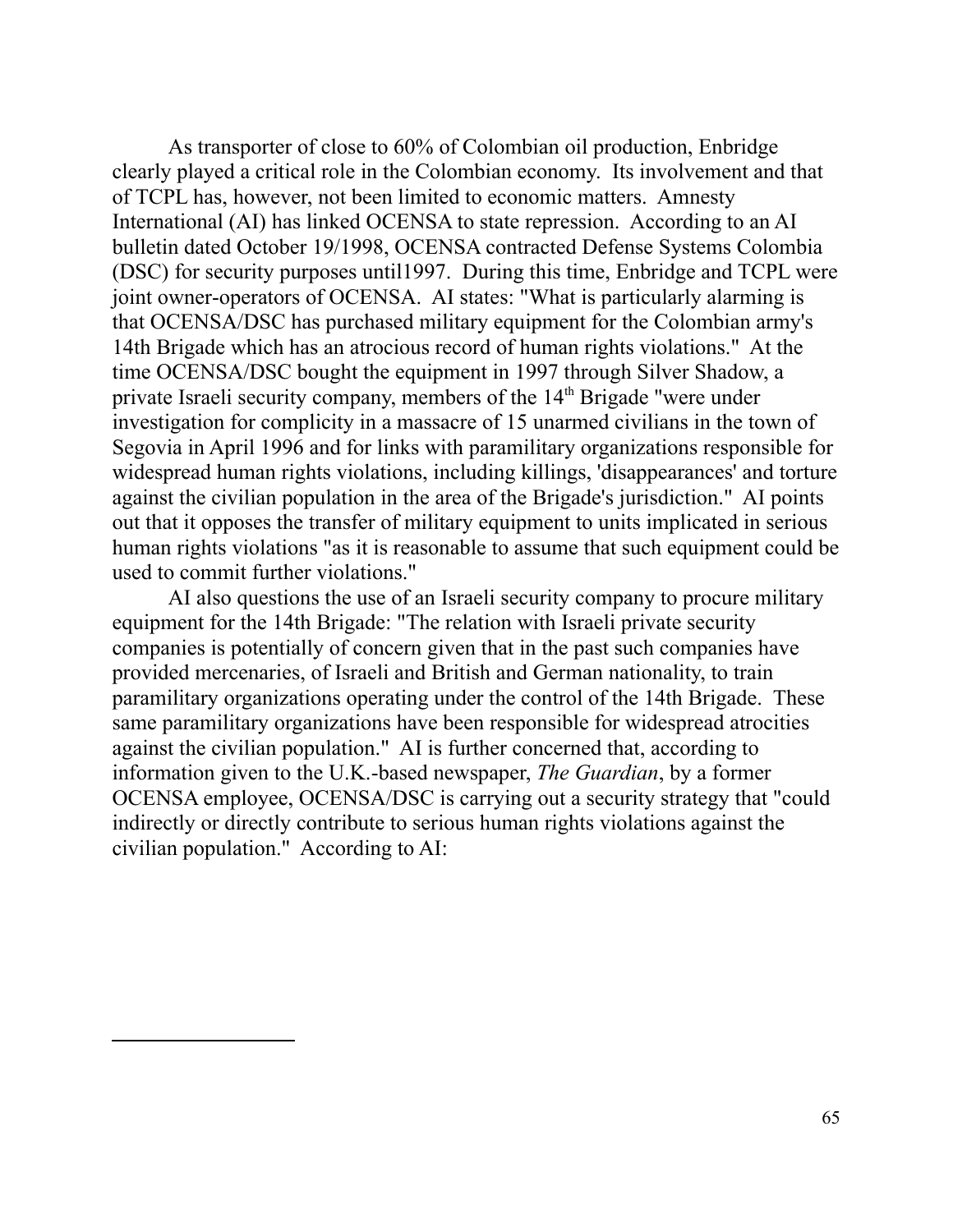"What is disturbing is that OCENSA/DSC's security strategy reportedly relies heavily on paid informants whose purpose is to covertly gather 'intelligence information' on the activities of the local population in the communities through which the pipeline passes and to identify possible 'subversives' within those communities. What is even more disturbing is that this intelligence information is then reportedly passed by OCENSA to the Colombian military who, together with their paramilitary allies, have frequently targeted those considered subversive for extrajudicial execution and 'disappearance'... The passing of intelligence information to the Colombian military may have contributed to subsequent human rights violations.

"...the role of the Colombian security forces in the implementation of a counterinsurgency strategy characterized by the systematic violation of human rights imposes a special moral obligation on national and international companies to ensure that, however unwittingly, they should not condone or encourage such actions. This is particularly the case given that in Colombia human rights violations are frequently committed to secure or protect powerful economic interests." [88](#page-65-0)

From Amnesty International's account it appears that Enbridge and TCPL, (as members of the OCENSA consortium) have been part of the Colombian government's dirty war against its own people. OCENSA has not only transferred military equipment to known assassins but also given these forces information that identifies potential human targets. According to *The Guardian*, the former OCENSA employee mentioned above, described his own role as being "the eyes of the state security forces." The newspaper adds that there was a secret agreement between OCENSA and the Colombian Defense Ministry under which the latter's counterinsurgency brigades would protect the pipeline. This agreement made the transfer of military equipment to the 14<sup>th</sup> Brigade "unavoidable," according to John

<span id="page-65-0"></span>88

 Amnesty International, "Amnesty International Renews Calls to Oil Companies Operating in Colombia to Respect Human Rights", AMR 23/79/98, October 19, 1998.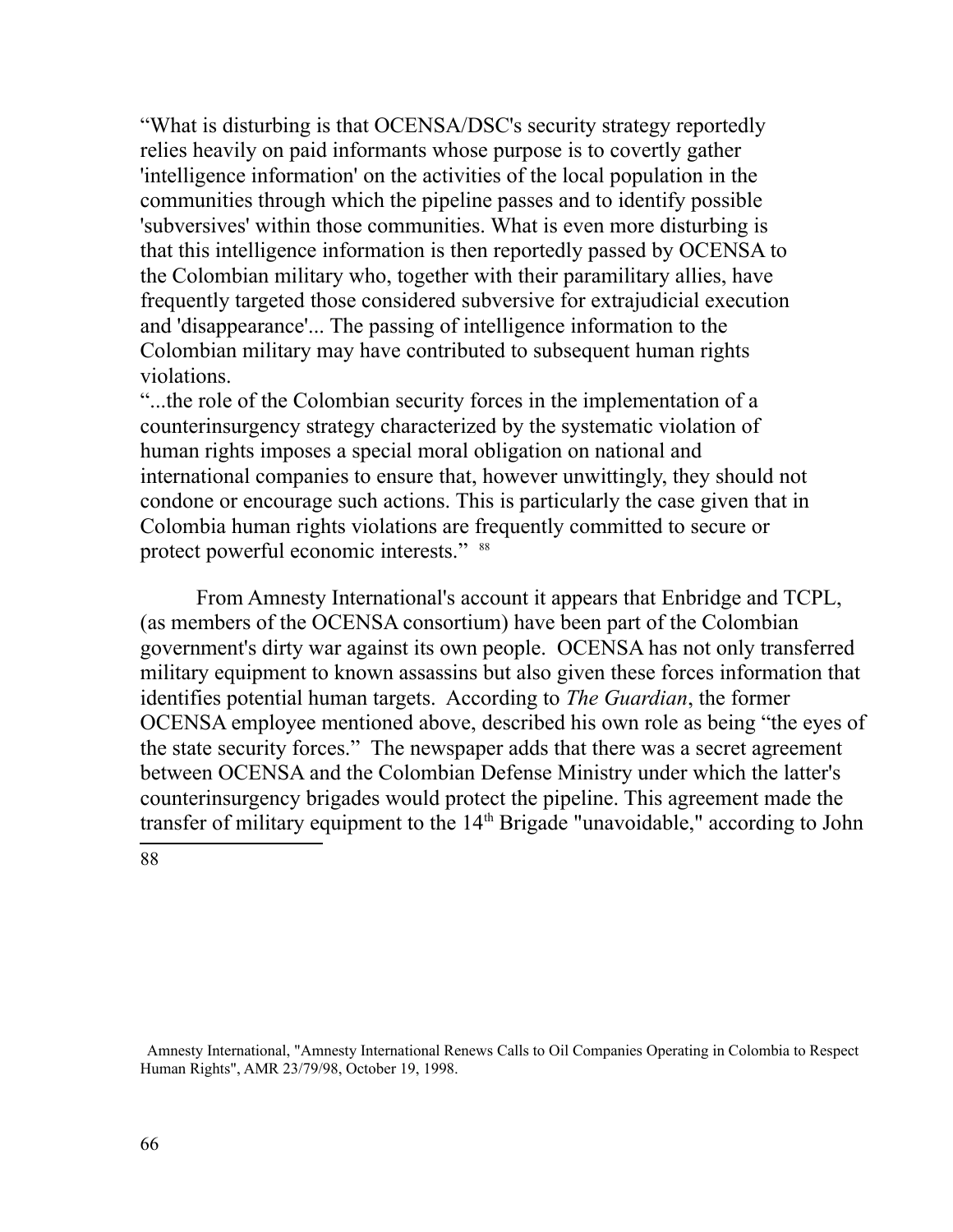O'Reilly, spokesman for British Petroleum. *The Guardian* described the 14<sup>th</sup> brigade as having "one of the worst human rights records in Colombia's dirty war. Lawyers have proved the involvement of a brigade commander and officers in one of Colombia's worst massacres in Segovia in 1988 when more than 90 men, women and children were attacked and 43 of them killed." <sup>[89](#page-66-0)</sup> This massacre happened eight years before the one that Amnesty links the 14<sup>th</sup> brigade to, above.

Jake Epp, Senior Vice President of TransCanada Pipelines, said on June 1, 1999, that OCENSA was no longer using Defence Systems Colombia. He made the remark at a seminar for Colombian and Canadian government and business representatives held in Toronto. In January 2000, the Colombian government awarded Epp the National Order of Merit, one of Colombia's highest official honours.<sup>[90](#page-66-1)</sup>

When questioned about the Amnesty bulletin in May 2001, Jim Rennie, Enbridge's manager of public affairs, responded that OCENSA ended the contract it had with the employee who was behind the plan to sell arms to the Colombian military as soon as it became aware of it. But according to testimony before the

<span id="page-66-0"></span>89

 Michael Gillard, Ignacio Gomez and Melissa Jones, "BP Hands 'Tarred in Pipeline Dirty War,' " *The Guardian,* October 17, 1998; "The Dirty War of the Pipeline", *Colombia Bulletin*, Spring 1999, pp. 11-13; Cecilia Zarate-Laun, Colombia Support Network, Interview with Author, July 15, 1999.

<span id="page-66-1"></span>90

TCPL, News Release, February 4, 2000.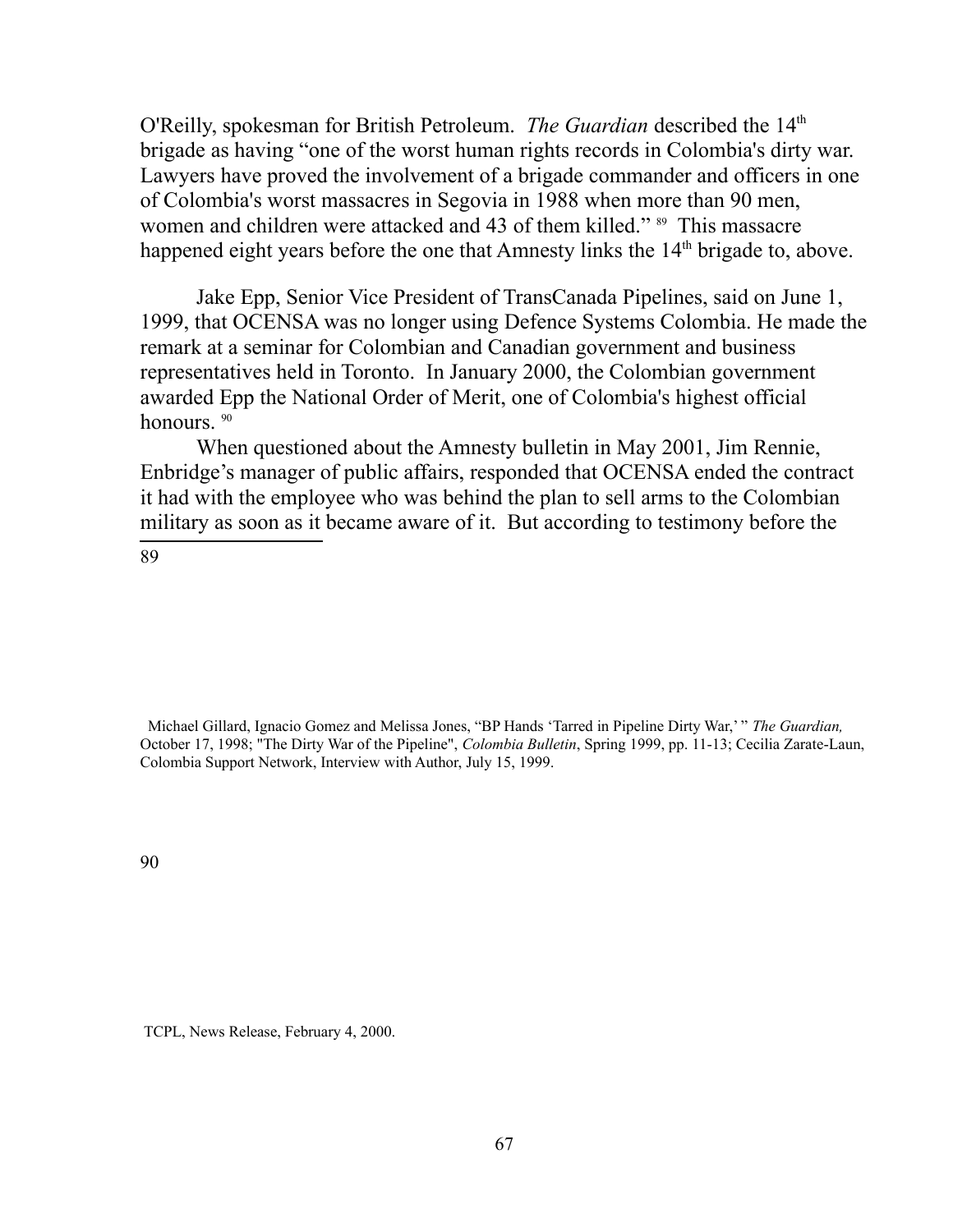British Parliament, this employee was transferred to "another operation in Venezuela." Rennie added that Enbridge's relations with communities along the pipeline "have always been positive" and that "OCENSA is confident in the professionalism of those soldiers assigned to the lawful protection of the pipeline." [91](#page-67-0)

These perenially "positive" community relations did not include **1,000 farmers who sued BP and OCENSA in Britain's High Court for 15 million pounds in July 2005. The farmers accused BP "of benefiting from a regime of terror carried out by Colombian government paramilitaries to protect a 450 mile pipeline [OCENSA]. Many of the 1,000 farmers and their family members who worked on 52 farms affected by the development, say they have been since been forced to live in destitution in the surrounding towns. They alleged that BP benefited from harassment and intimidation meted out by Colombian paramilitaries employed by the government to guard the pipeline." According to the farmers "the paramilitaries intimidated the local population, obstructed farming and suppressed legitimate opposition to the pipeline."** [92](#page-67-1)

<span id="page-67-0"></span>91

Enzo Di Matteo, "Hey It's Just Business: Canucks Kiss Up to Colombia's Paramilitaries," *Now*, May 3-9, 2001.

<span id="page-67-1"></span>92

**Robert Verkaik, "BP Pays Out Millions to Colombian Farmers,",** *The Independent* **(U.K.), July 22, 2006, [http://www.independent.co.uk/news/world/americas/bp-pays-out-millions-to-colombian](http://www.independent.co.uk/news/world/americas/bp-pays-out-millions-to-colombian-farmers-408816.html)[farmers-408816.html;](http://www.independent.co.uk/news/world/americas/bp-pays-out-millions-to-colombian-farmers-408816.html) Business and Human Rights Resource Centre, "Case Profile: BP Lawsuit (re Colombia), [http://www.business](http://www.business-humanrights.org/Categories/Lawlawsuits/Lawsuitsregulatoryaction/LawsuitsSelectedcases/BPlawsuitreColombia)[humanrights.org/Categories/Lawlawsuits/Lawsuitsregulatoryaction/LawsuitsSelectedcases/BPlaws](http://www.business-humanrights.org/Categories/Lawlawsuits/Lawsuitsregulatoryaction/LawsuitsSelectedcases/BPlawsuitreColombia) [uitreColombia](http://www.business-humanrights.org/Categories/Lawlawsuits/Lawsuitsregulatoryaction/LawsuitsSelectedcases/BPlawsuitreColombia)**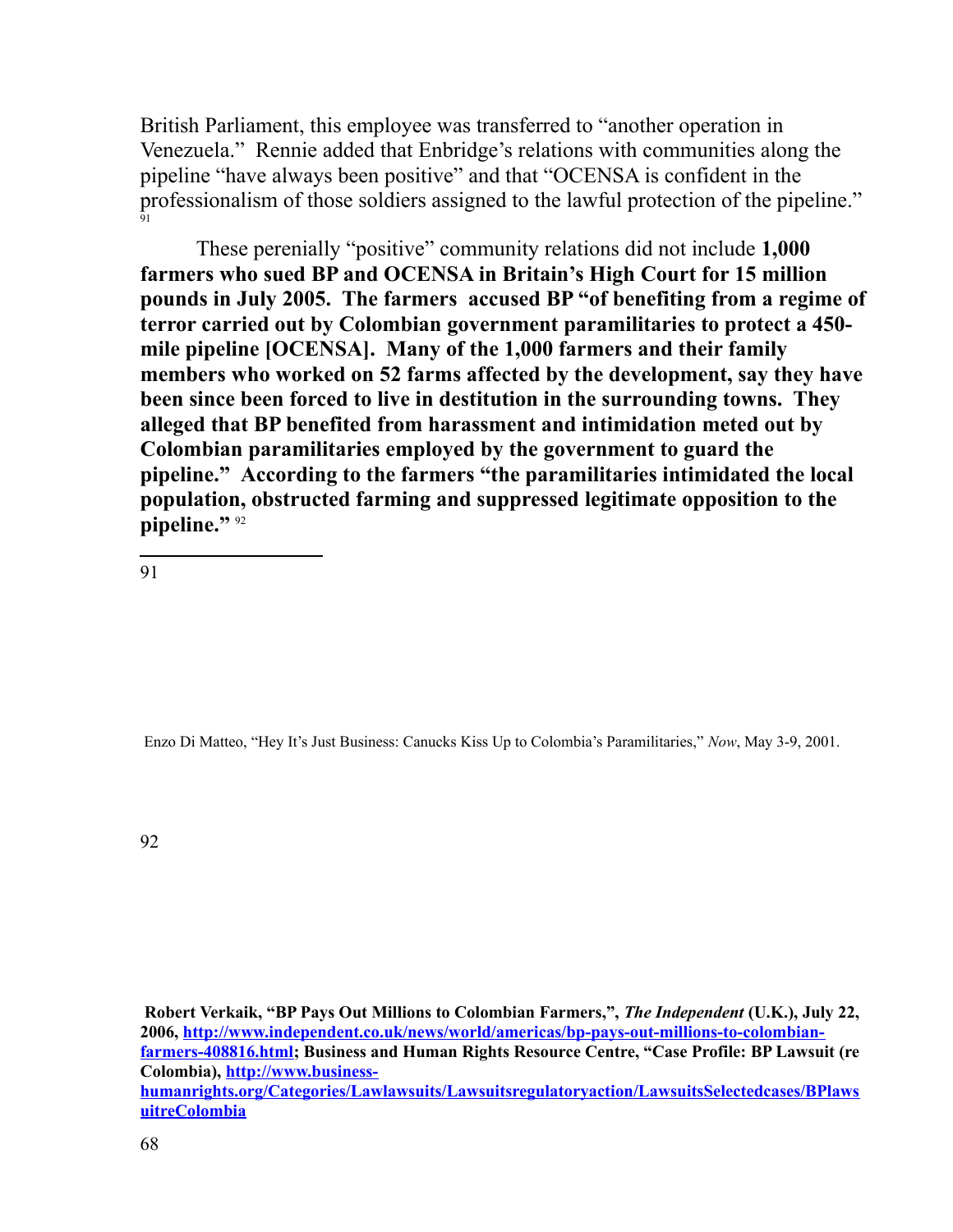**The farmers also claimed that the pipeline's construction had destroyed their lands by drying up natural springs that locals had relied on for hundreds of years, as well as by causing flooding. "Crops failed, fishponds became unsustainable and livestock perished in the fields." Colombian lawyers attempting to aid the farmers claimed that they were being intimidated by paramilitaries**. Marta Hinestroza, one of the the farmers' lawyer travelled to London (England) in April 2002 to raise the issue at British Petroleum's Annual General Meeting. On her return to Colombia, she and the farmers received death threats from paramilitaries that forced Hinestroza to leave the country and seek asylum in England which she was granted. Juan Carlos Garcia, the local OCENSA manager in Antioquia, was allegedly in contact with the paramilitaries at this time. <sup>[93](#page-68-0)</sup> Enbridge reacted to this situation by writing to the Colombian government about its "alarm" over the death threats to Hinestroza. [94](#page-68-1) According to the Washington Office on Latin America (WOLA), "Some lawyers who sought compensation from

<span id="page-68-0"></span>93

<span id="page-68-1"></span>**Ibid;** Grace Livingston, Colombia Solidarity Campaign (U.K.), Email to Andy Higginbottom, May 25, 2002.

Toby A.A. Heaps and Michael H. Rea, "The Culture of Rosy Reporting: Looking at the operations of Nexen, Enbridge, EnCana and Talisman in Colombia and Ecuador," http://www.corporateknights.ca/stories/colombia\_rosy.asp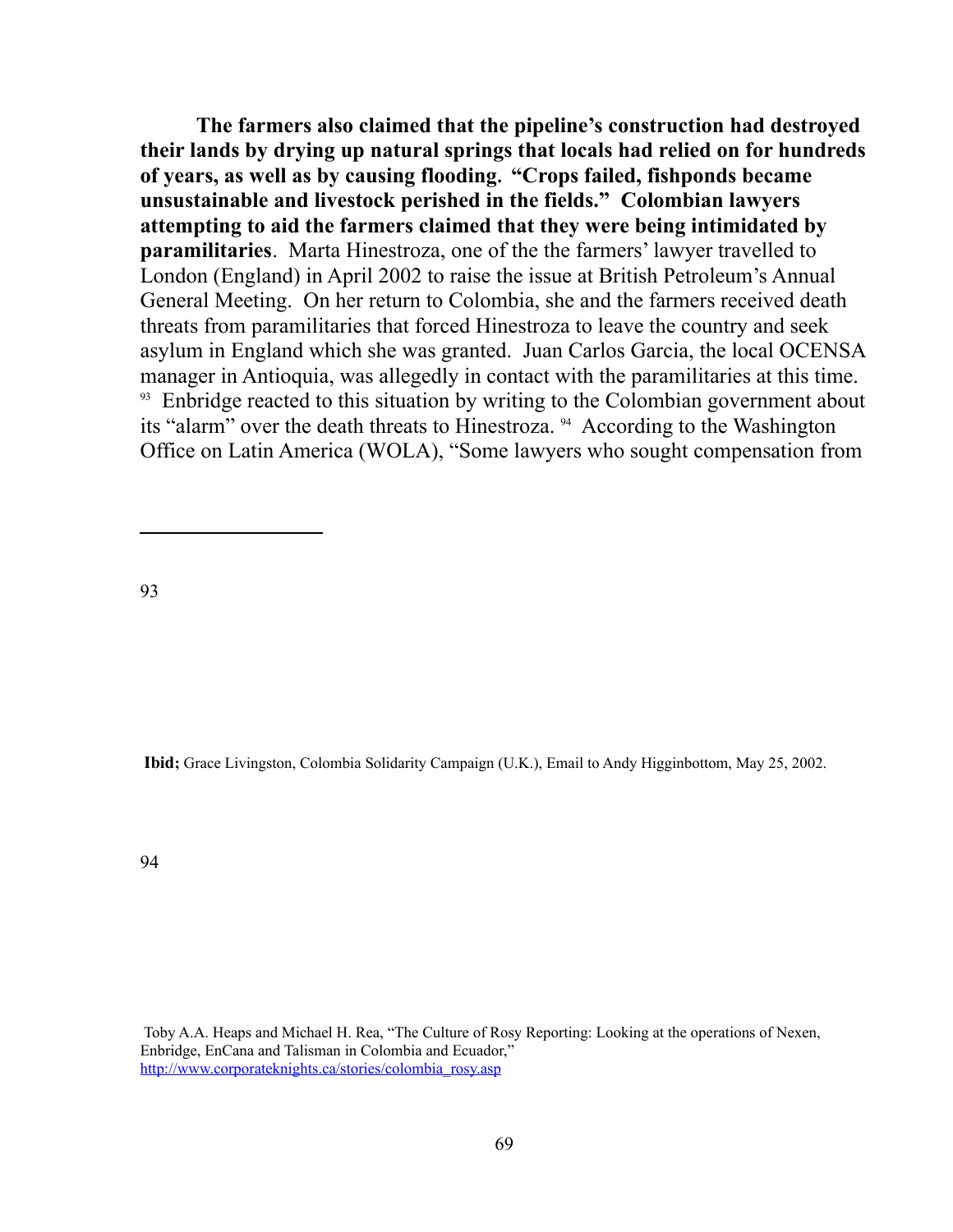British Petroleum for environmental damage due to the construction of the OCENSA pipeline in the 1990s have been assassinated." [95](#page-69-0)

As Hinestroza put it, "With their construction of the country's two most important pipelines, (ODC and OCENSA), BP's subsidiaries in Colombia have left a desolate human and ecological drama, still unresolved after 10 years [ODC is the pipeline that used to carry BP's oil before OCENSA was built]. Three hundred and fifty small-holding peasants from Zaragosa and Segovia lost their livelihoods with the large-scale disturbance of the land, which contaminated water supplies and eroded the soil on their farms, making it infertile...Today the peasants are in extreme poverty, going hungry, without land to cultivate, without education and without basic public services." <sup>[96](#page-69-1)</sup> Farmers claim that in Zaragosa alone, the construction of the OCENSA pipeline destroyed hundreds of water sources and caused landslides that ruined local peasants. Hinestroza adds that she was offered £7,000 by an OCENSA employee to drop her cases.  $97$ 

<span id="page-69-0"></span>95

WOLA, op.cit., p. 8.

<span id="page-69-1"></span>96

<span id="page-69-2"></span>Marta Hinestroza and Carlos Sanchez, "Beyond Petroleum," Letters, *The Guardian*, May 5, 2001.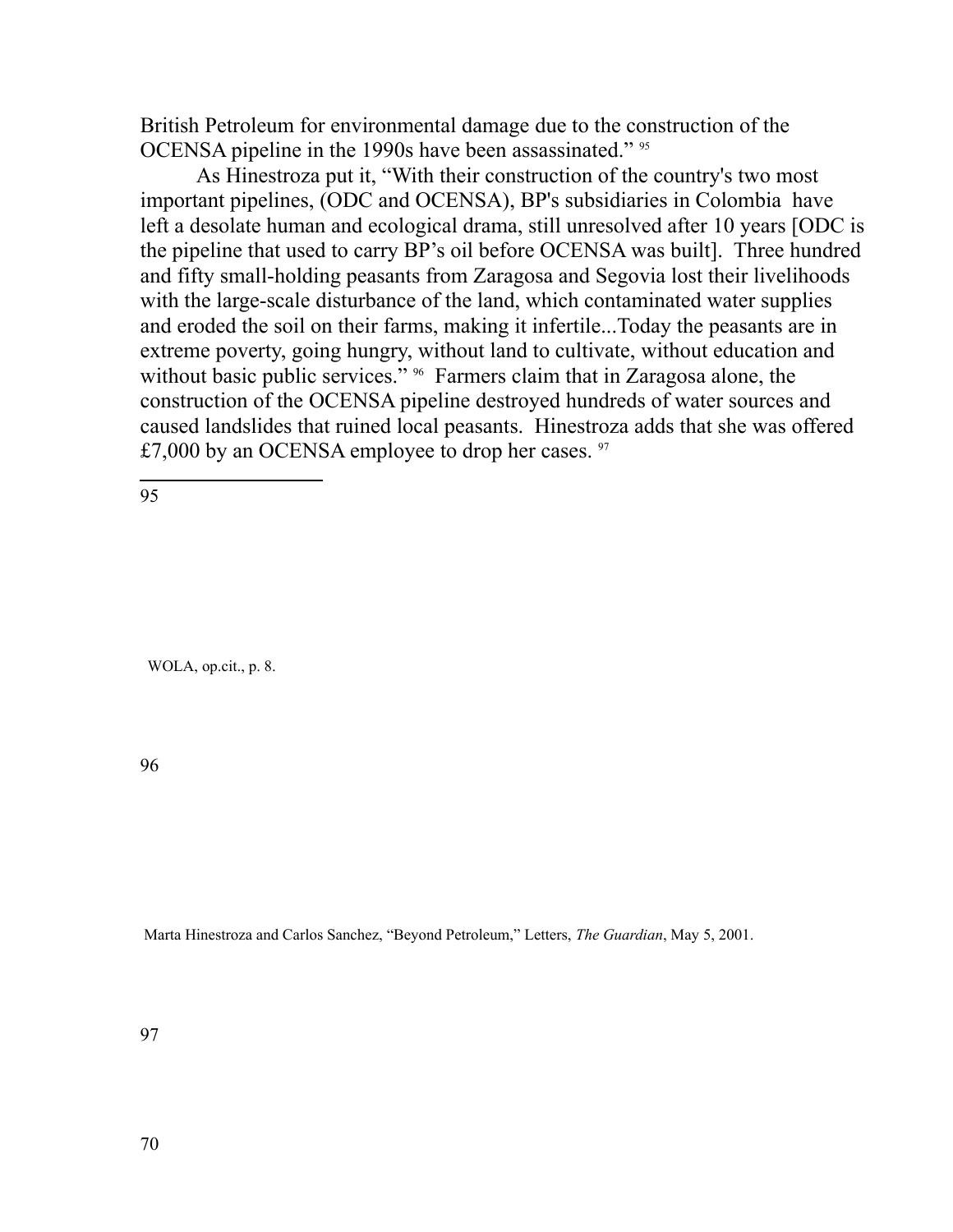**BP settled the Colombian farmers' lawsuit in July 2006 by agreeing to give them an undisclosed sum which was lower than the 15 million pounds they demanded but still a substantial multimillion pound amount. The corporation accepted no liability and avoided a potentially embarrassing lawsuit. In December 2008, a second group of Colombian farmers sued BP claiming environmental damage to their land as a result of the OCENSA pipeline's construction. The case is ongoing.** [98](#page-70-0) 

Also, according to an article by Colombia specialist and political scientist Professor Nazih Richani, published in Fall 2005: ["BP's] oil fields and pipelines [which include OCENSA] are in areas of conflict extending from Casanare through the Middle Magdalena to Covenas. The paramilitaries of Victor Carranza and Carlos Castano, the United Self-Defense Forces of Colombia (AUC), control an important sector through which the pipelines pass. For the last few years, the prime objective of both Carranza and Castano's forces has been to establish and consolidate a buffer zone that could diminish the guerrillas' influence in the area surrounding the pipelines. The most obvious goal of this strategy is to push the guerrillas from villages located along the pipeline areas and deny the guerrillas the extraction of protection rent they obtain from oil companies." <sup>[99](#page-70-1)</sup> Thus in 2005,

<span id="page-70-1"></span> **Verkaik,** *The Independent***, op.cit.; Business and Human Rights Resource Centre, "Case Profile: BP Lawsuit…", op.cit.**

<span id="page-70-0"></span>Jeremy Lennard, 'What Use Am I to Anyone Dead?' *The Guardian*, December 18, 2002.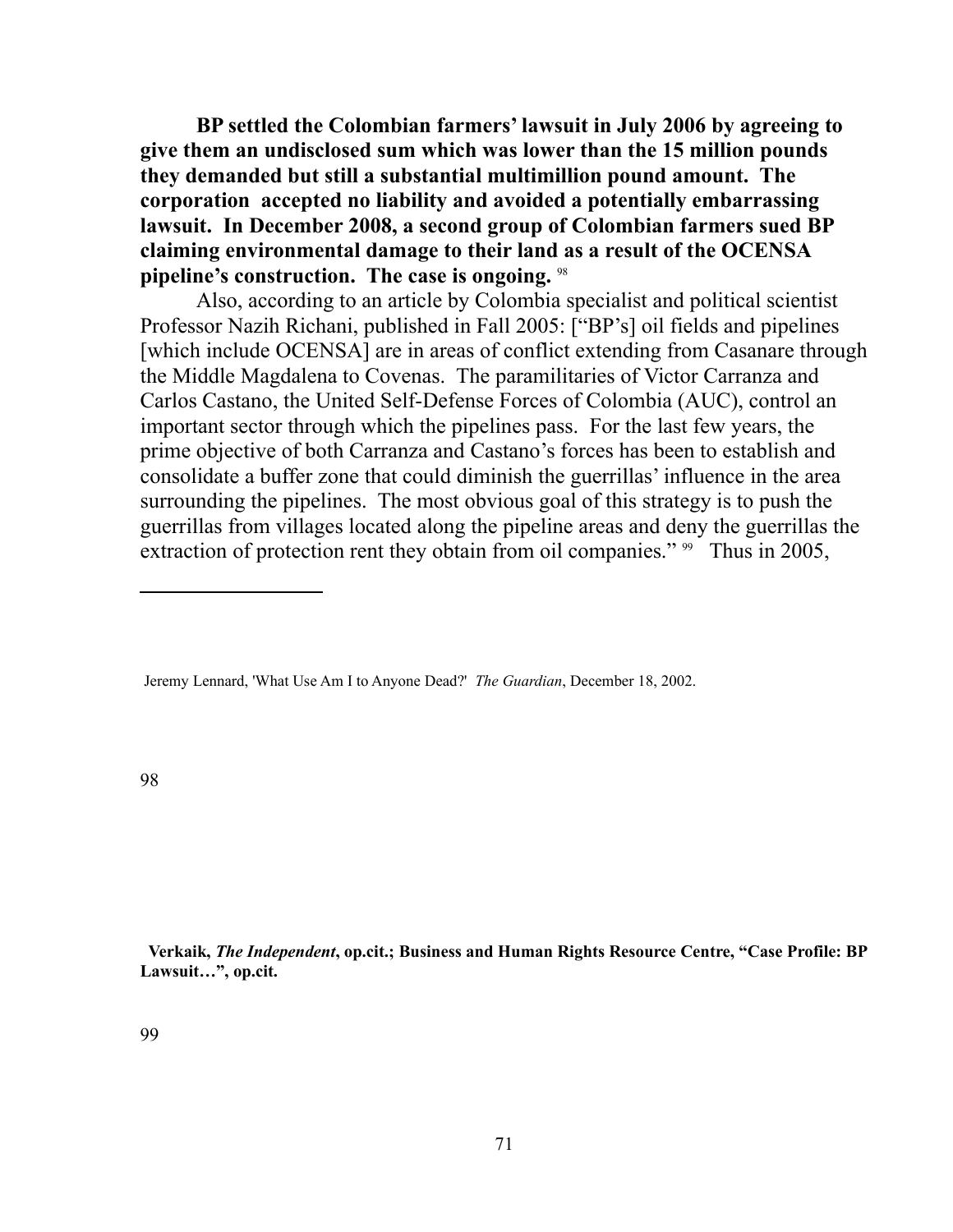Enbridge's OCENSA pipeline was protected by not one but two death squads. Castano and Carranza at the time were the biggest death squad leaders and drug traffickers in Colombia. Castano's AUC also controlled much of Casanare where BP's oil was based which OCENSA carried; the AUC terrorized the population and carried out many massacres.<sup>[100](#page-71-0)</sup>

Enbridge maintains that OCENSA has invested in community projects but the company is unable to provide details. A report released by eight NGOs including Environmental Defense and Friends of the Earth in the U.S. called OCENSA "an environmental and social disaster," which shows that "projects lacking attention to social and environmental concerns result in severe political and economic risk." The report points out that in May 1998, USO, the Colombian oil workers union, launched a strike to protest the murder of 11 people and the kidnapping of more than 40 others by "army-supported right wing death squads allegedly involved in protecting the pipeline against guerillas." All pumping operations in the pipeline were halted by the strike. The report adds that OCENSA did not comply with Colombian environmental laws "resulting in oil spills and forest degradation" during the pipeline's construction. [101](#page-71-1)

<span id="page-71-0"></span>100

<span id="page-71-1"></span> Jenny Pearce, "Policy Failure and Petroleum Predation: The Economics of Civil War Debate Viewed 'From the War Zone' ", *Government and Opposition*, Spring 2005, p. 176.

Nazih Richani, "Multinational Corporations, Rentier Capitalism, and the War System in Colombia", *Latin American Politics and Society*, Fall 2005, pp. 128-9.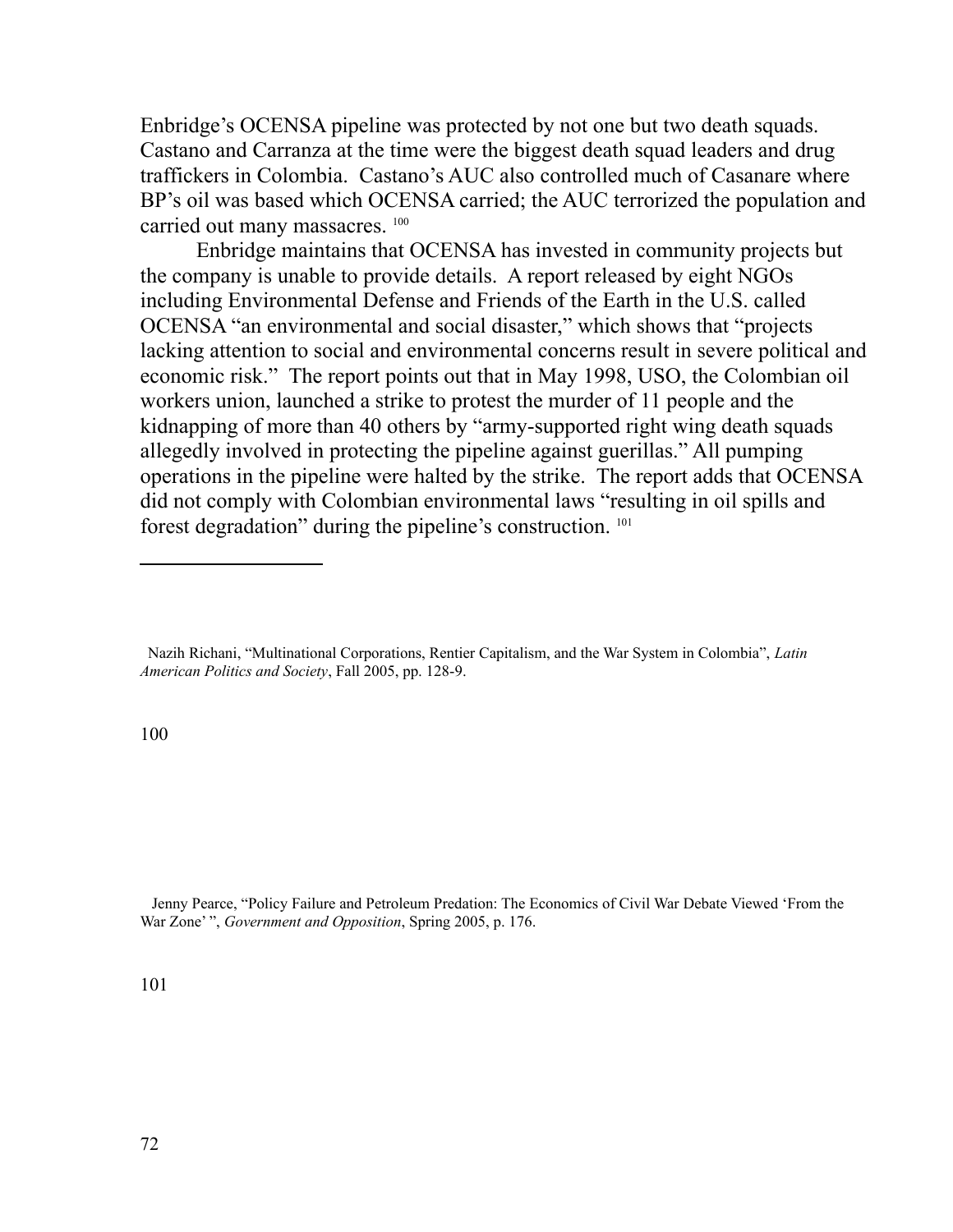## **Gran Tierra Energy**

**With assets of \$308 million, Gran Tierra Energy Inc. is a junior oil and gas company headquartered in Calgary, also incorporated and traded in the U.S., and operating in Colombia, Argentina, Peru and Brazil. The company has interests in oil producing and prospective properties in these four countries.** [102](#page-72-0) **Gran Tierra Energy has been in Colombia since 2006 and its net oil production there has grown from 700 barrels of oil per day in that year to 13,067 barrels of oil per day (b/d) at the end of September 2010. According to the company, it is "the largest producer, the largest reserve holder and the largest exploration landholder" in the Putumayo Basin of southern Colombia, a key oil producing area. This is partly due to Gran Tierra's discovery of the Costayaco field, one of the largest oil discoveries in Colombia since 2000. The company holds an interest in 12 blocks in Colombia all of which it is operating and three of which are producing oil.**

<span id="page-72-0"></span>102

**Gran Tierra Energy Inc., "Gran Tierra Announces U.S. \$299 Million Capital Program for 2011" December 20, 2010, [http://www.grantierra.com/news-archive.html?](http://www.grantierra.com/news-archive.html?wnid=158&PHPSESSID=6832ed2390628cc7f36db161c5f7758a) [wnid=158&PHPSESSID=6832ed2390628cc7f36db161c5f7758a](http://www.grantierra.com/news-archive.html?wnid=158&PHPSESSID=6832ed2390628cc7f36db161c5f7758a) ; "Gran Tierra Energy Inc. Announces Third Quarter 2010 Results", November 4, 2010,** 

 **[http://www.grantierra.com/upload/editor/File/Q3%202010%20GTE%20Press%20Release](http://www.grantierra.com/upload/editor/File/Q3%202010%20GTE%20Press%20Release%20FINAL.pdf) [%20FINAL.pdf](http://www.grantierra.com/upload/editor/File/Q3%202010%20GTE%20Press%20Release%20FINAL.pdf) ; Gran Tierra Energy, Description of Company, Company website, front page, [www.grantierra.com](http://www.grantierra.com/)**

Leah Purdy, Senior Communications Adviser, Public Affairs, Enbridge, Interview with Author, March 9, 2004; Environmental Defense, et. al, "A Race to the Bottom: Creating Risk, Generating Debt and Guaranteeing Environmental Destruction: A Compilation of Export Credit & Investment Insurance Agency Case Studies," March 1999, www.environmentaldefense.org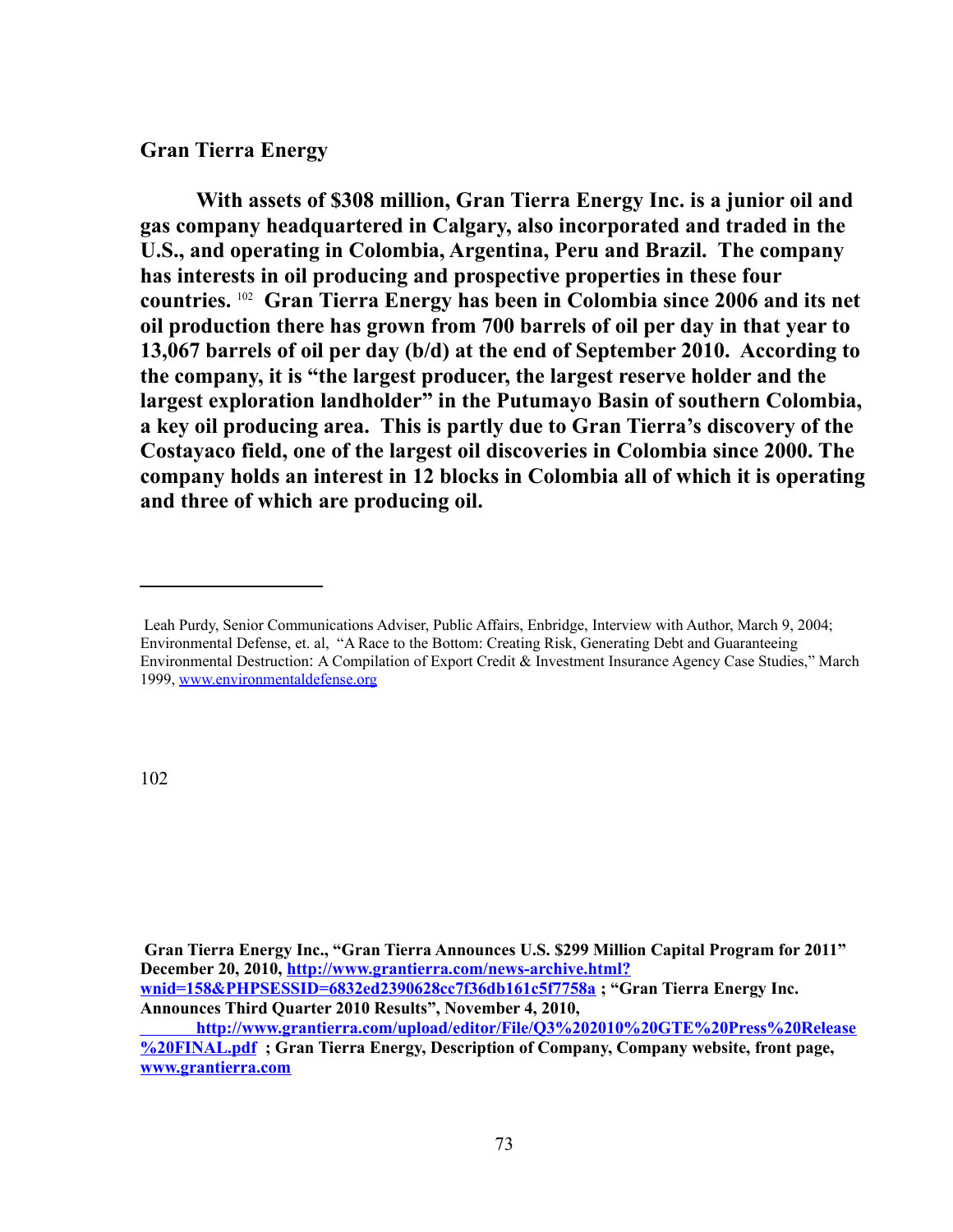**As detailed above, Plan Colombia has brought violence, displacement and devastation to the people of Putumayo precisely to expand and protect oil production, and certain Canadian oil companies operating in the department appear to have become complicit in this violence. Gran Tierra and Petrobank (see section below) are two such companies. Gran Tierra has been accused by the indigenous Inga people of Putumayo of being responsible for the killing of Edilberto Imbachi Mutumbajoy, one of their prominent leaders, while he was involved in talks with the company concerning its operations in Ingapopulated areas. This was made clear in a public statement issued by the community on August 21, 2009 in the town of Puerto Guzman in Putumayo, which is reproduced in full below:**

 **Puerto Guzman, Colombia, August 21, 2009.**

**Statement by the Inga Indigenous People of Puerto Guzman In Response to the Violent Death of Our Leader and Coordinator of the Inga of Puerto Guzman Permanent Commission and Active Member of the Inga Villa Catalina-La Torre Indigenous Community Council**

**Edilberto Imbachi Mutumbajoy Pueblo Inga Permanent Commission Coordinator of Puerto Guzman Murdered August 2, 2009 by order of the Gran Tierra Energy Colombia Company**

**In the memory of our indigenous peoples remain the indelible image of the remarkable guidance and tireless work carried out by our leader in defence of our territories and Indigenous rights. Therefore it is unacceptable to remain silent in the face of these actions because:**

- **For three years, during the "prior consultation" process, we have requested the presence of the Attorney-General, the National Ombudsperson, the Minister of the Interior and Justice, but the Gran Tierra Energy Colombia Company has not invited them.**
- **On numerous occasions we requested access to official documents held at the Public Ministry, but the Gran Tierra Energy Colombia Company and the Ministry of the Interior and Justice failed to provide these documents.**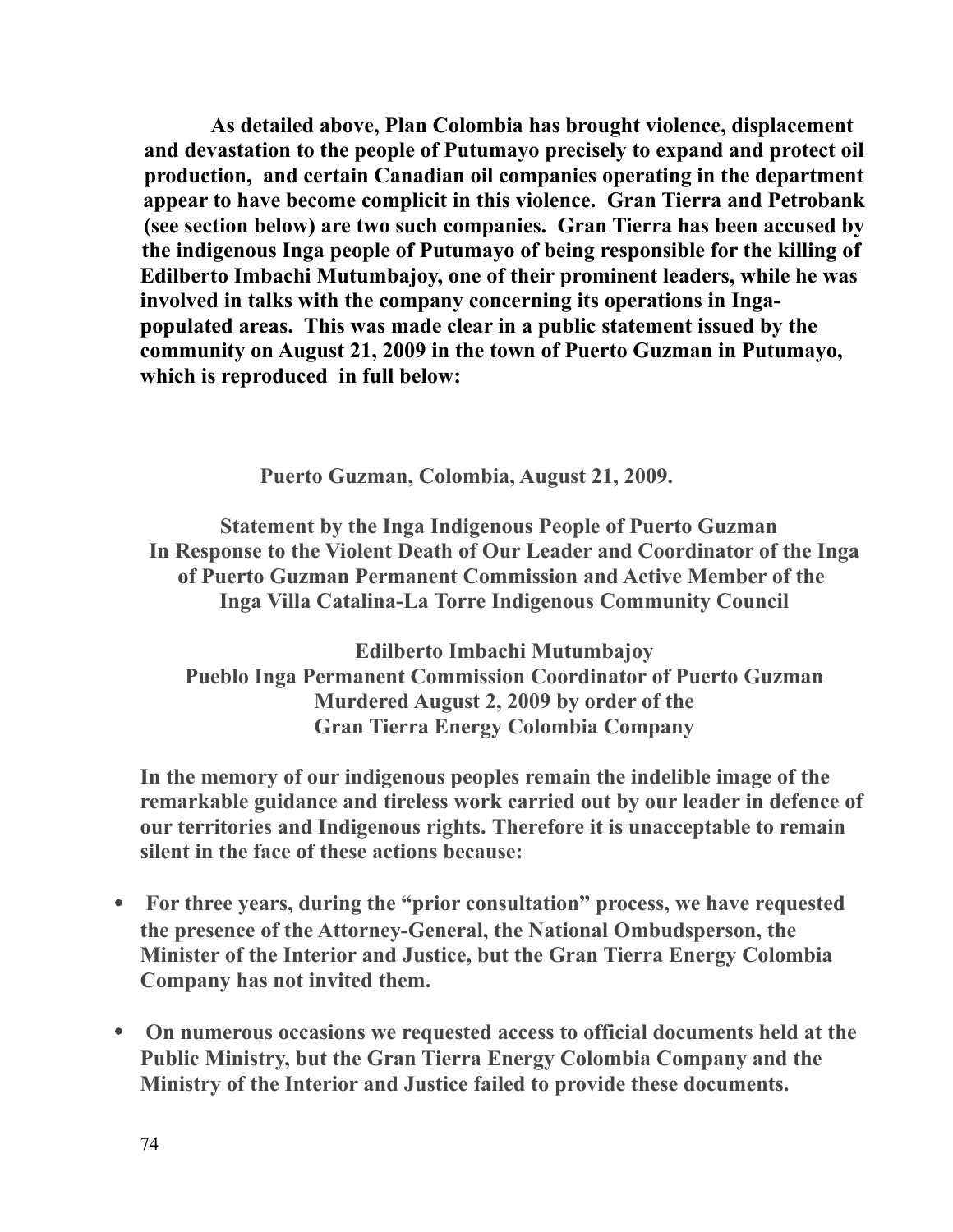- **As part of the "prior consultation" process, one of the key issues was (the safety) and security of our community and its leaders. However, neither the company nor the Ministry of the Interior and Justice paid attention and ignored our repeated requests in this regard.**
- **We directly expressed our concern to the representative of the National Hydrocarbons Agency (ANH in Spanish) that our leaders were in danger and that the Gran Tierra Colombia Energy Company had at its disposal paramilitaries, guerrillas, criminals and members of state security forces to remove us from the scene, but the ANH chose instead to defend the company.**
- **Taking into consideration that the Gran Tierra Colombia Energy Company has attempted on numerous occasions to interfere in the internal processes of our community by trying to change the coordinator who had been unanimously selected by the seven villages that make up the Inga People. Their aim was to change our community process in order to meet their interests and in this way they have violated our right to self-determination as Indigenous peoples.**

• **Taking into consideration that our leader and coordinator of the Permanent Commission of the Indigenous Inga People of Puerto Guzman had already made the company responsible for any violent action against his life because of its negative comments and actions that aimed at removing him from his position.**

**On August 21, 2009 at 10:30 a.m. a meeting scheduled by the Inga community took place at the** *Salon del Instituto Amazonico* **in Puerto Guzman in order to make decisions regarding this incident (the murder of Edilberto Imbachi Mutumbajoy) that has saddened our people. The following unanimous decisions were taken by community members who attended:**

- **1. A definite end to dialogue with the Gran Tierra Colombia Energy Company and an end to its petroleum activity in our territory.**
- **2. To end any discussions related to hydrocarbon exploration and exploitation activities with any corporation, until the intellectual (Gran Tierra Colombia Energy Company) and material authors**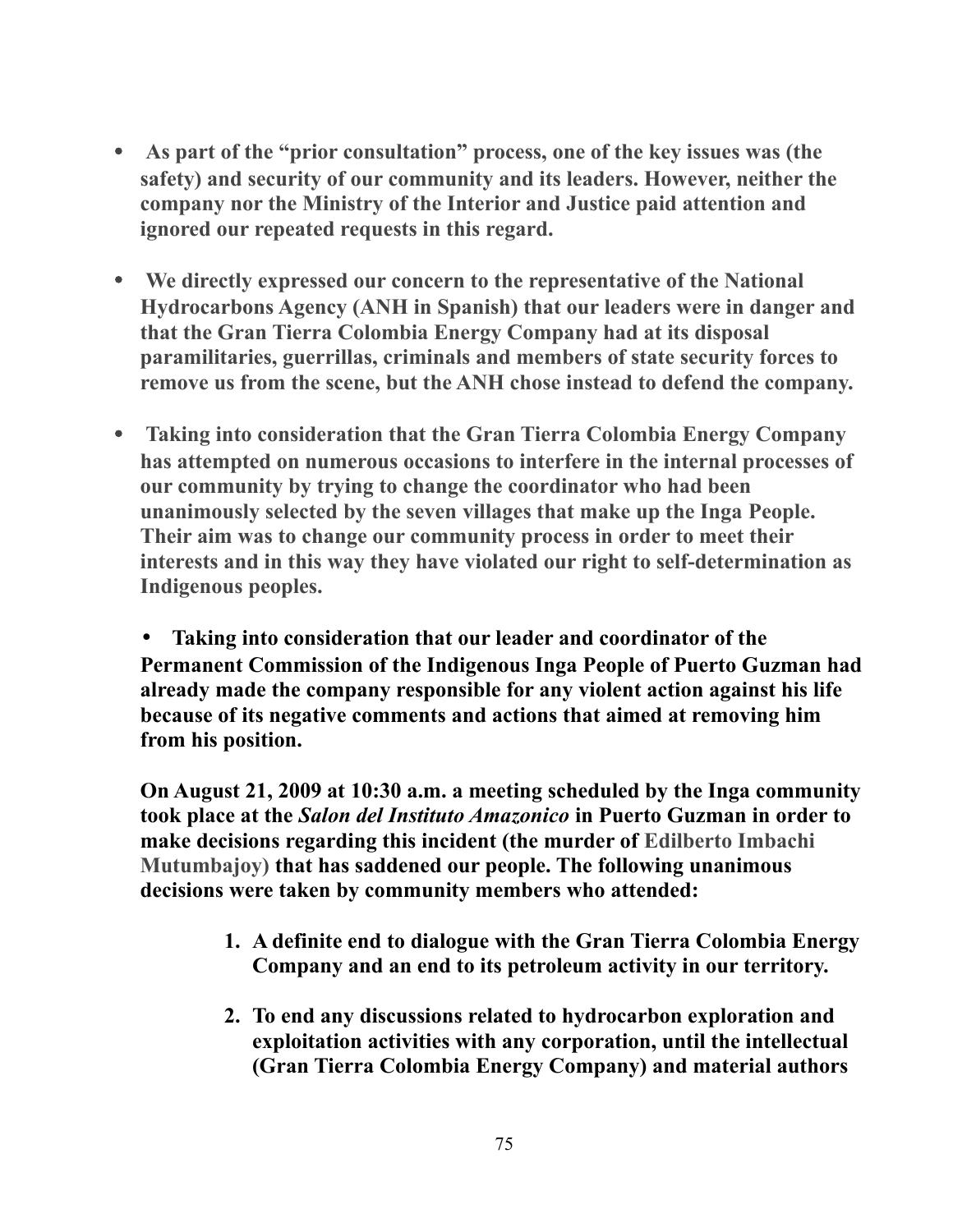**responsible for the murder of respected Putumayo Inga leader, Edilberto Imbachi Mutumbajoy, are condemned**

- **3. We reject the militarization of our territories for the purpose of exploration and exploitation of hydrocarbons, which ignore our fundamental right to a "previous consultation".**
- **4. Issue a public statement to the national and international community and judicial and human rights group regarding the crime committed against the respected leader and coordinator of the Permanent Commission of the Pueblo Inga of Puerto Guzman, Putumayo, Colombia.**

**Members of the Permanent Commission of the Pueblo Inga of Puerto Guzman: --Beatriz Becerra Villa Catalina-La Torre Indigenous Reserve Governor --Oscar Agreda: Huasi Panga Indegenous Reserve Governor --Serafin Jamioy: Playa Rica Indigenous Community Council Governor --Saul Iles: Alto Mango Indigenous Community Council Governor ---------Cristina Jamioy: Alpa Manga Indigenous Reserve Governor ---------Manuel Ramos: Permanent Commission Advisor -----Juan Carlos Linares: Environmental Advisor -----------Edelmiro Imbachi Mutumbajoy: Pueblo Inga Permanent Commission Legal Advisor ------------Damaris Valderrama Torres: Pueblo Inga De Puerto Guzman Permanent Commission Secretary**

**--Filomna Muchavisoy: Nucanchipa Alpa Governor** [103](#page-75-0)

<span id="page-75-0"></span>103

"**Statement by the Inga Indigenous People of Puerto Guzman", August 21, 2009; Provided to the author by Pablo Rodriguez, Inga leader now living in exile in Canada.**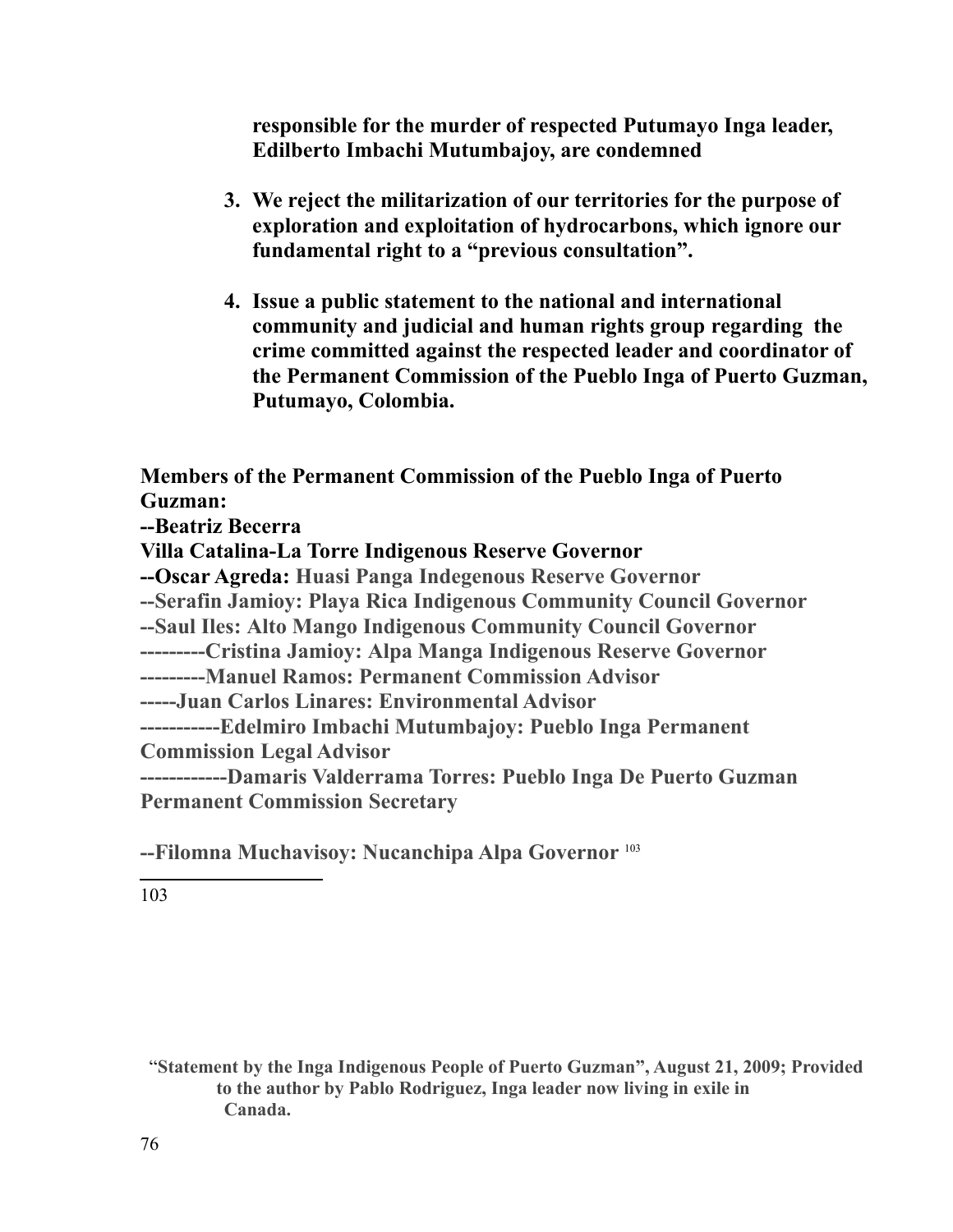## **End of Document**

 **It is highly alarming that an indigenous people in Colombia are accusing a Canadian company of killing one of their prominent leaders. This is a new and deadly low point for Canadian companies in Colombia which appear to be increasingly vicious in their pursuit of the country's mineral wealth. The key passage to note in the Inga public statement above is "We directly expressed our concern to the representative of the National Hydrocarbons Agency (ANH in Spanish) that our leaders were in danger and that the Gran Tierra Colombia Energy Company had at its disposal paramilitaries, guerrillas, criminals and members of state security forces to remove us from the scene…"**

**Not only is Gran Tierra accused by the Inga of killing Edilberto Imbachi but also of forcing the displacement of his brother Edelmiro Imbachi Mutumbajoy, another Inga leader, whose name appears on the list above. As it states above, Edelmiro was the Pueblo Inga Permanent Commission Legal Advisor. According to Pablo Rodriguez, an Inga leader, who is now in exile in Canada and continues to work with the Indigenous nation, "Gran Tierra is responsible for forcing Edelmiro to leave Putumayo. The company paid either paramilitaries, the army or guerrillas to threaten Edelmiro so he had to run. Edelmiro told me 'My life is in danger, I have to leave'".**[104](#page-76-0) 

**Pablo Rodriguez explains that Gran Tierra has never engaged in meaningful negotiations with the Inga concerning drilling for oil on their land. "Negotiations are difficult", says Rodriguez, "because the company only wants to give us a few pennies to explore for oil on our land. In this sense they are engaged in land grabbing. Edilberto Imbachi wanted to discuss a 35-year** 

<span id="page-76-0"></span>104

**Pablo Rodriguez, Interview with Author, January 6, 2011.**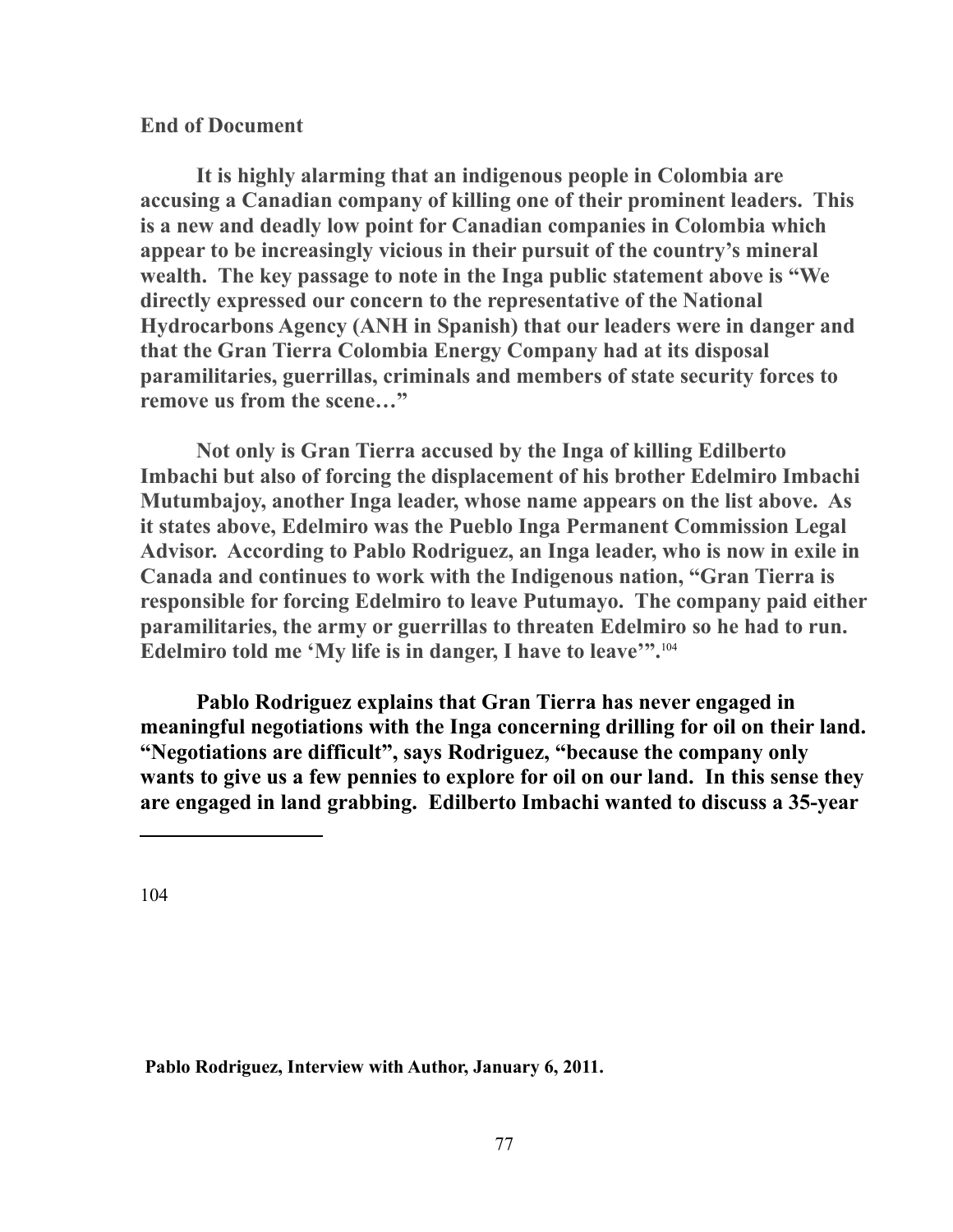**plan of compensation for the Inga with Gran Tierra because that is the time the company says it wants to stay in Colombia. But Gran Tierra refused to discuss a fair, comprehensive settlement with Edilberto."**[105](#page-77-0)

**According to Rodriguez, aside from killing, threatening and displacing their leaders, Gran Tierra has degraded living conditions for the Inga through environmental pollution, labour exploitation, corruption and bringing the negative social effects of the oil rush: "There are many problems that oil operations cause the Inga that the company refuses to adequately address such as environmental pollution with oil and associated waste contaminating fields and rivers including the Putumayo and Caqueta Rivers. These rivers go into the Amazon River and so does the waste. Thousands of people depend on these rivers for food and water and other needs.**[106](#page-77-1)

**"The company only hires contract labour at a low rate of pay and it usually hires people who are from outside of Putumayo department. Due to the oil rush, thousands of outsiders have come into Putumayo which has caused a significant increase in prostitution, gambling, drug trafficking and alcoholism. There is also the problem of official corruption with municipal** 

<span id="page-77-0"></span>105

**Ibid.**

<span id="page-77-1"></span>106

**Ibid.**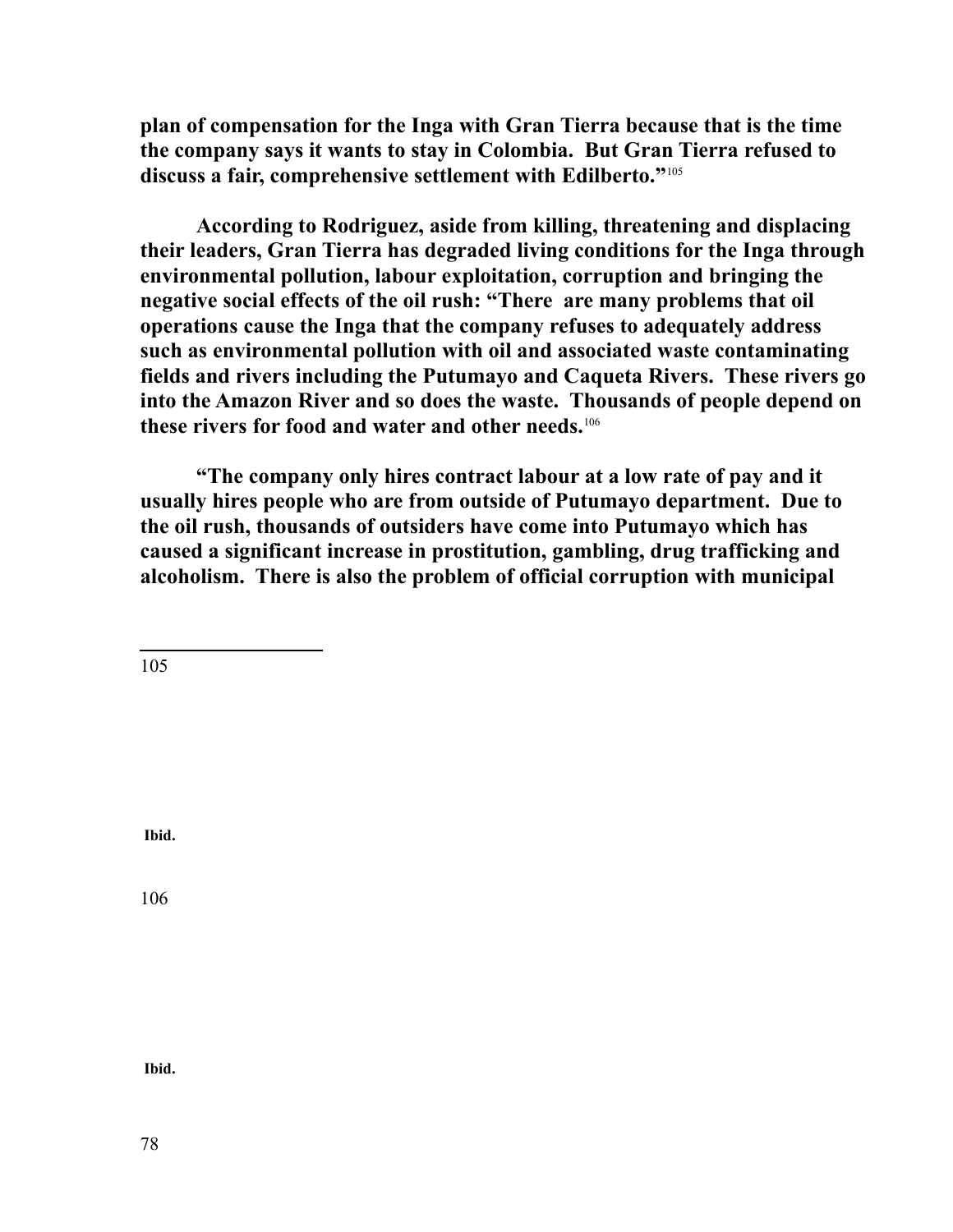**governments getting money from Gran Tierra so they are unlikely to oppose its operations".** [107](#page-78-0)

**Given this dire situation, an organization arose at the end of 2009 to fight for Inga and labour rights. In December 2009, SINTRAPETROPUTUMAYO (STPP), a labour union, was formed, made up of oil workers from Putumayo as well as Inga and other community members. Pablo Rodriguez works with STPP in Canada. STPP describes itself as being "born in opposition to the savage economic development by multinational corporations based in the municipality of Villagarzon, which has engendered the following issues: discrimination against local labour, skilled and unskilled, unfair wages, labour persecution, poor planning of corporate social responsibility and environmental contamination, which has been a constant in the process of oil exploration conducted to date.**[108](#page-78-1) **In its own words, STPP is an "environmental, social justice and labour rights union [which]… originates from the people and aims to serve the people. Our objectives are to protect, defend, benefit and support the labour, economic, social, environmental and civic interests of our members and communities. It is also our aim to assist in the improvement of our quality of life as well as support in the development of the mechanisms needed to stimulate the economy, development and overall progress of our territory with a specific focus on the** 

<span id="page-78-0"></span>107

**Ibid.** 

<span id="page-78-1"></span>108

 **SINTRAPETROPUTUMAYO, "Letter to Pablo Rodriguez", December 29, 2009.**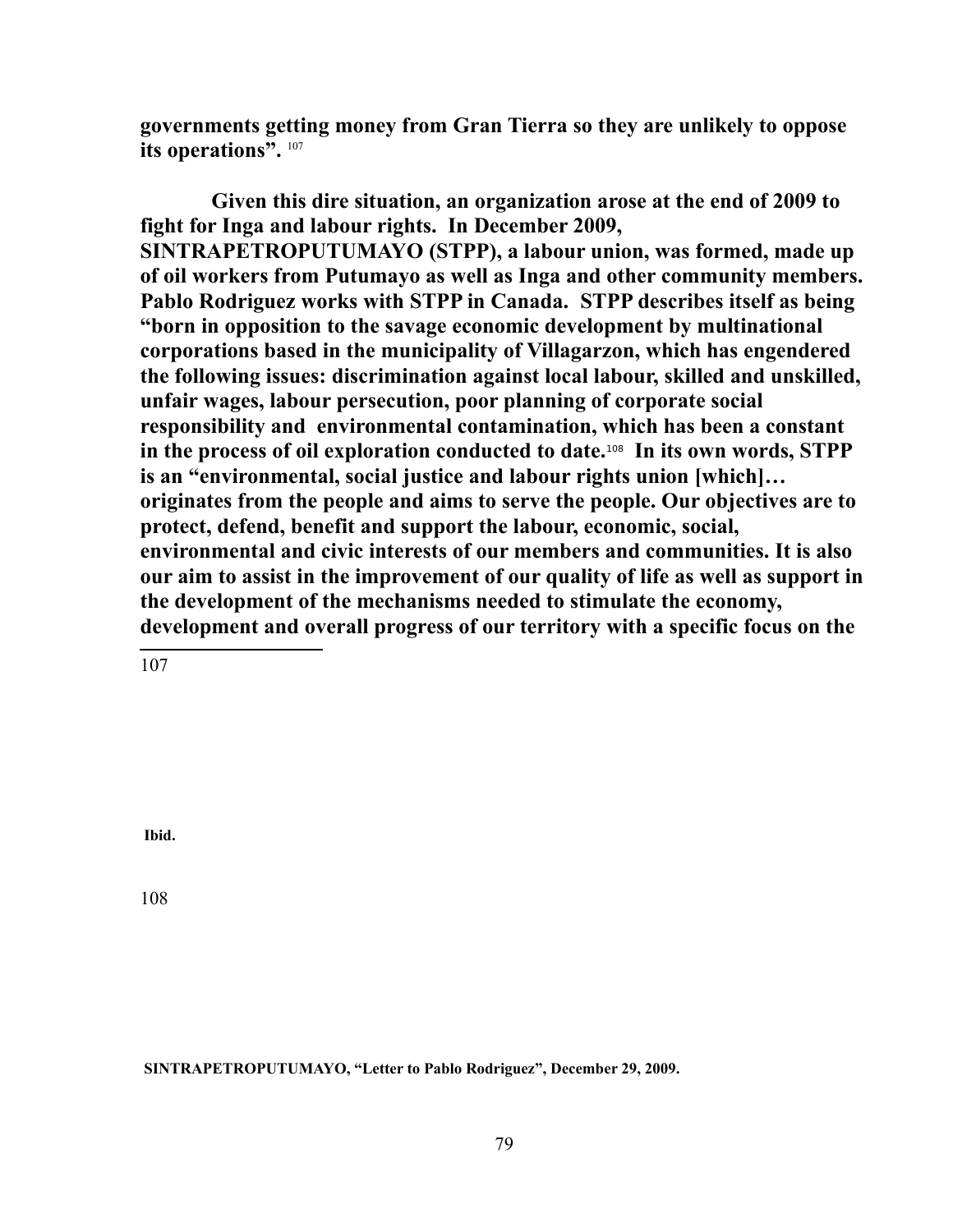**exploitation of natural non renewable resources found in the municipality of Villagarzón and in the department of El Putumayo."** [109](#page-79-0)

**Since Gran Tierra and the Colombian authorities would not negotiate with STPP in a meaningful manner as they had not with the Inga, the union held demonstrations and mobilizations against the company which, not suprisingly, were repressed by the state. In a letter dated May 18, 2010, addressed to Dr. Moises Abenzur, solicitor and legal counsel for the municipality of Villargazon, Yesid Calvache, the President of STPP wrote:**

**"We would also like to inform you of the abuses, violations and discriminations committed by the Gran Tierra, a multinational corporation from Canada which has operations in our municipality. Gran Tierra has violated our labour rights and has gone about their operations completely ignoring the 10 fundamental principles of the UN's Global Compact (Pacto Global, introduced in Davos in 1999) which are as follows:**

**"Principle No 1. Businesses should support and respect the protection of internationally proclaimed human rights.**

**Principle No 2. Make sure that they are not complicit in human rights abuses, Principle No 3. Businesses should uphold the freedom of association and the effective recognition of the right to collective bargaining.**

**Principle No 4. Eliminate all forms of forced and compulsory labour.**

**Principle No 5. Work towards the effective abolition of child labour.**

**Principle No 6. Eliminate discrimination in respect of employment and occupation.**

**Principle No 7. Businesses should support a precautionary approach to environmental challenges.**

<span id="page-79-0"></span>109

 **Yesid Calvache, President of SINTRAPETROPUTUMAYO, "Letter to Dr. Moises Abenzur, Solicitor and Legal Counsel for the Municipality of Villargarzon ", May 18, 2010.**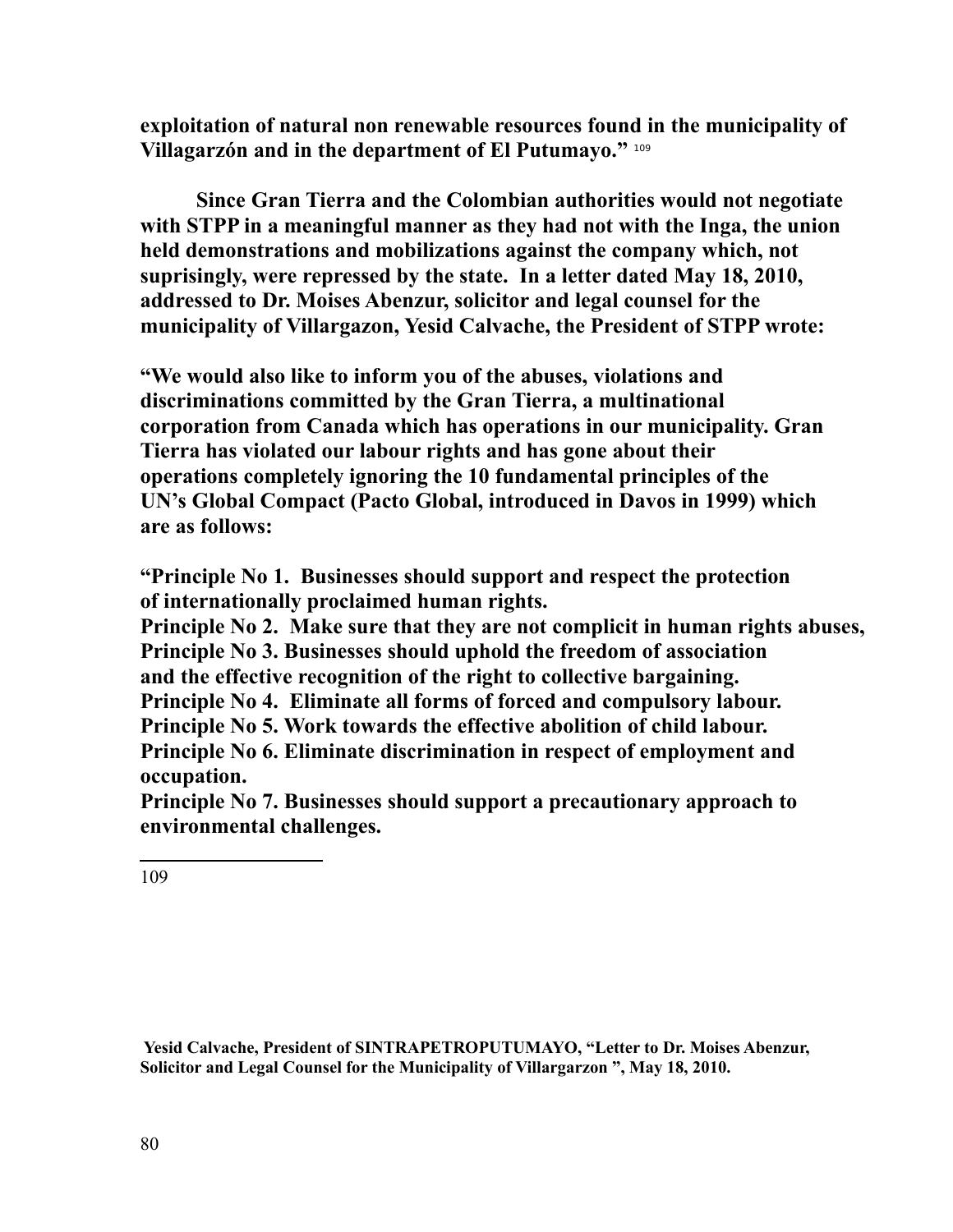**Principle No 8. Undertake initiatives to promote greater environmental responsibility.**

**Principle No 9. Encourage the development and diffusion of environmentally friendly technologies.**

**Principle No 10. Businesses should work against corruption in all its forms, including extortion and bribery.**

**"Moreover, Gran Tierra has carried out a finger pointing campaign that aims to shed a negative light on our organization and its members. They have labelled our peaceful, legal and legitimate mobilizations and demonstrations as illegal blockades. They have also claimed that our organization has no ties to their activities or does not represent anyone working at their sites. This is untrue as they are aware that a few of our members and peers have been employed by them and who we have not involved in our public struggles in order to ensure their personal and working safety as well as in fear of retaliation, intimidation and/or labour repression against them by Gran Tierra.**

<span id="page-80-0"></span>**"Following a month of peaceful actions, it is important that we condemn as well the National Police which on May 20, 2010 in the afternoon exerted excessive, abusive and repressive force which resulted in the injury and detainment of two of our members, RIGOBERTO ROSERO and IRMA URBANO, who were taken arbitrarily by police agents who claimed they were following orders issued by the Municipality. This was a clear violation of our human rights and our property rights. We have in our possession a video that clearly confirms these violations on the part of the public safety officials and the riot police agents from ESMAD [riot police] and SIJIN [police intelligence] whose attack justified our response in defense of our personal safety. We are including this video proof in the contents of this package."** [110](#page-80-0)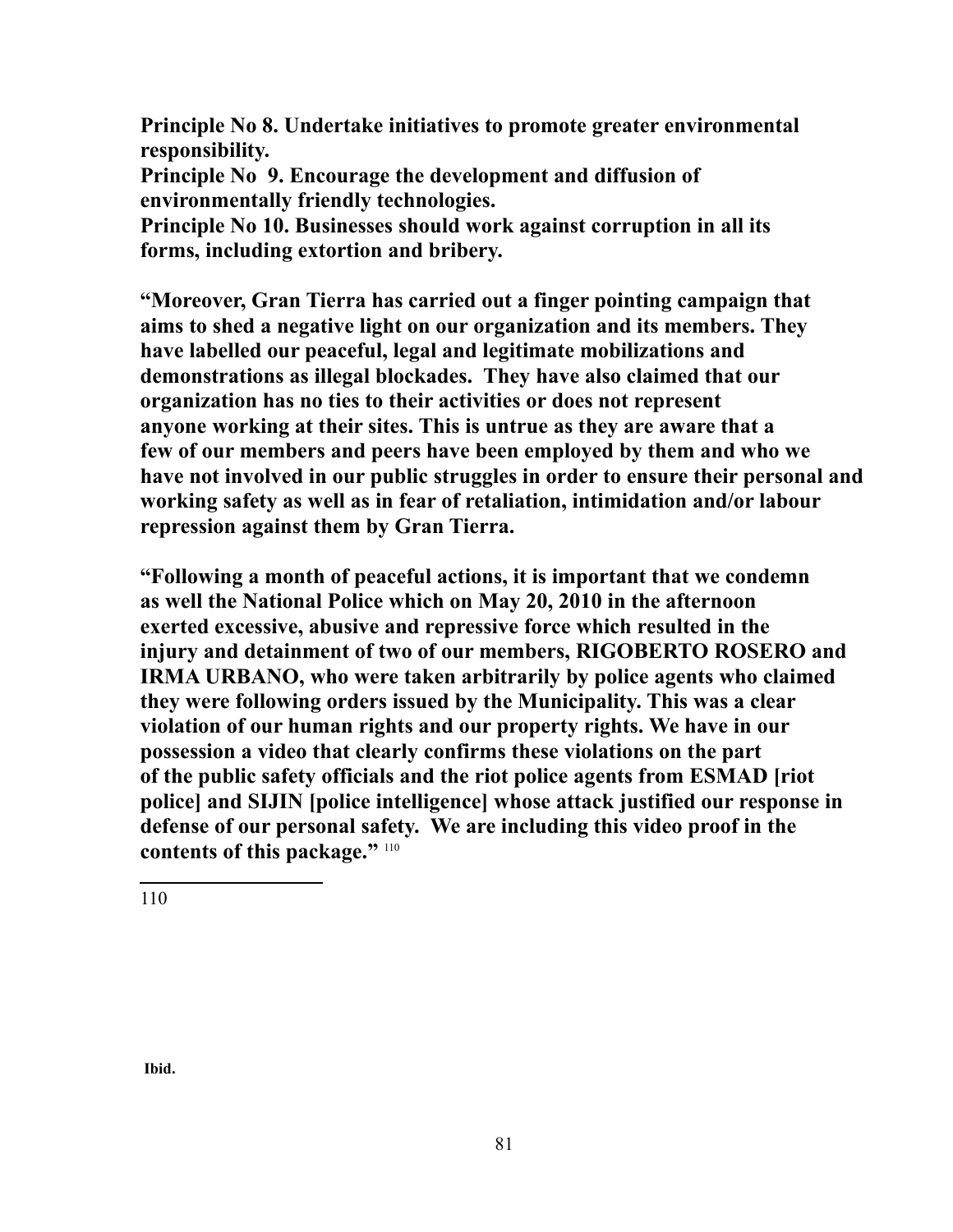**What STPP calls Gran Tierra's "finger pointing campaign" against the union's members is particularly dangerous given that people singled out in such a manner by foreign companies in Colombia are, according to Pablo Rodriguez, very likely to be killed by security forces. Gran Tierra did similar finger pointing in the case of Edilberto Imbachi according to the Inga public statement denouncing his murder, reproduced above.** 

**On October 16, 2010, the Inga community again demonstrated against Gran Tierra and was once again subjected to police repression. Two indigenous leaders were seriously injured: Rubiela Mojomboy, a traditional authority of the Nukanchipa Atunkunapa Alpa Council; and sheriff Orlando Imbachi, who was injured more severely.**[111](#page-81-0)

**From the above account of Gran Tierra's activities we can see that firstly the corporation refuses to negotiate with the native people, kills, threatens and displaces their leaders (as the Inga see it), pollutes their environment, increases their social problems and exploits labour. When the Inga and oil workers then form a union and demonstrate for their economic rights they are repressed by state police aided by the company's finger pointing campaign and encouraged by its declaration that such demonstrations are illegal. It is clear that those objecting to exploitation by Canadian oil multinationals in Putumayo will very likely be killed, displaced or injured by the state and that the operations of companies such as Gran Tierra lead to such murders, injuries and displacement. The people negatively affected by the company's operations have no legal way of counteracting these as the state is clearly on Gran Tierra's side and refuses to negotiate sincerely with the Inga.**

<span id="page-81-0"></span>111

 **"People Injured and Damages in Villagarzon", Saturday October 16, 2010, [www.socivil.org](http://www.socivil.org/)**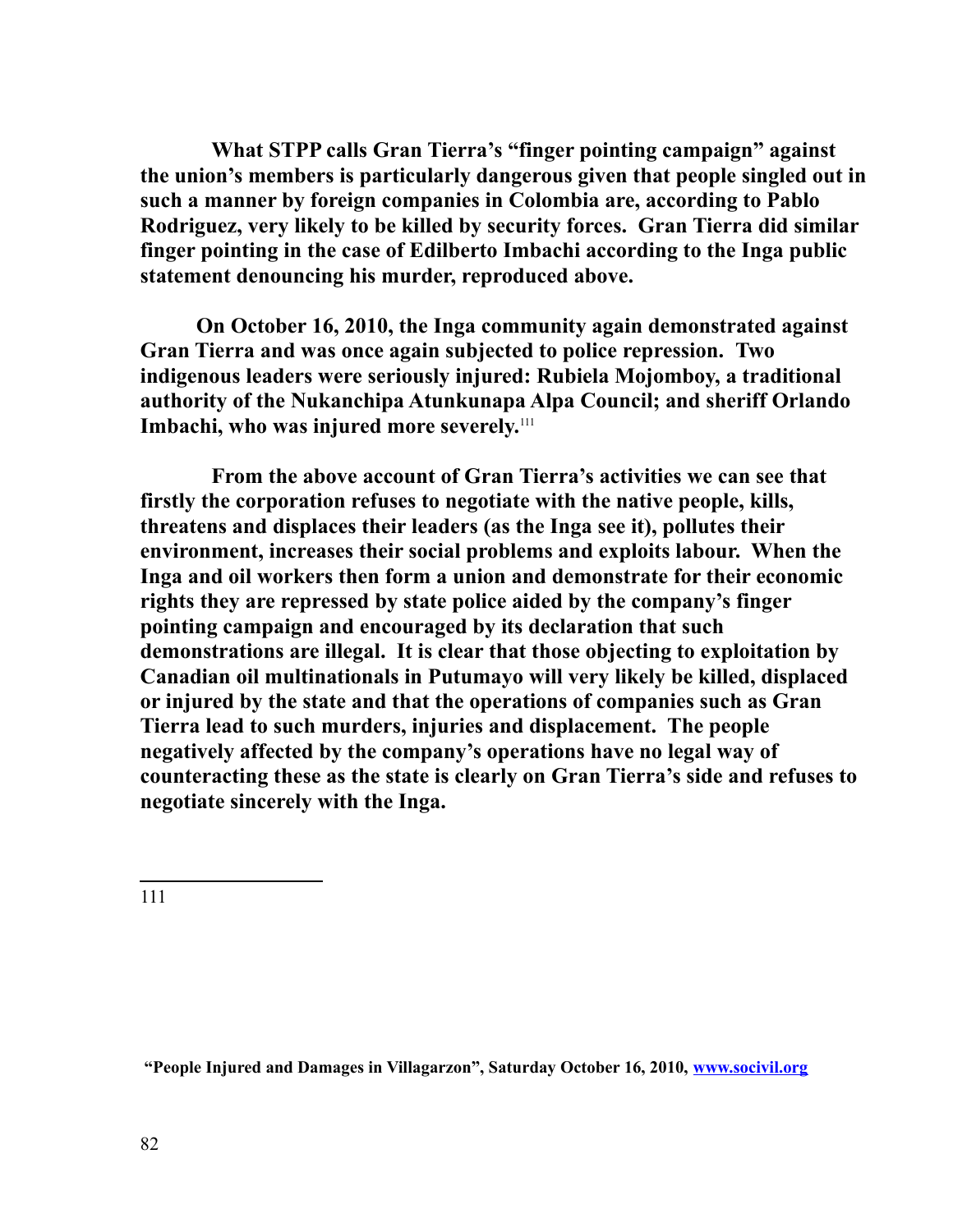**According to Carlos Jimenez**, **a deputy member of the Putumayo Departmental Assembly, conditions in the department are so bad that as he puts it "Putumayo is currently in a state of complete ungovernability." He partly blames oil mulitinationals for the problems afflicting the area and demands that "the people be well compensated with public and social work in repayment for all the wealth that has been exploited and extracted from these** lands by the oil companies."<sup>[112](#page-82-0)</sup>

**As Yesid Calvache, the President of SINTRAPETROPUTUMAYO, puts it "[I would] like to see a fairer distribution of the wealth generated by the oil industry in this region and that this wealth be used for the benefit of the communities via investments in public works and much needed infrastructure. People need to start thinking about and working towards the nationalization of non-renewable natural resources. Civil society needs to demand a government which is sovereign and is willing to use its authority in defense of and for the protection of its citizens' constitutional rights so as to achieve peace and social justice - not a government that protects the interests of the multinationals. Once and for all, in Colombia, the people must be heard, seen and assisted in their needs as well as respected in their rights in the use of peaceful protest. The members of my union are constantly harassed by the police."**[113](#page-82-1)

<span id="page-82-1"></span><span id="page-82-0"></span>**SINTRAPETROPUTUMAYO, "Minutes to Accord Nº 009: Working round-tables focused on consensus-building, labor issues, the environment, ethnicity and human rights to which the Ministry of the Interior and Justice was invited but failed to attend even though it was convened with enough notice. These took place on August 10 and 11 of 2010 and were linked to oil drilling activity in the Municipality of Villarzon. Place: Betania House, Date: August 10, 2010 Time: 10:30 am".**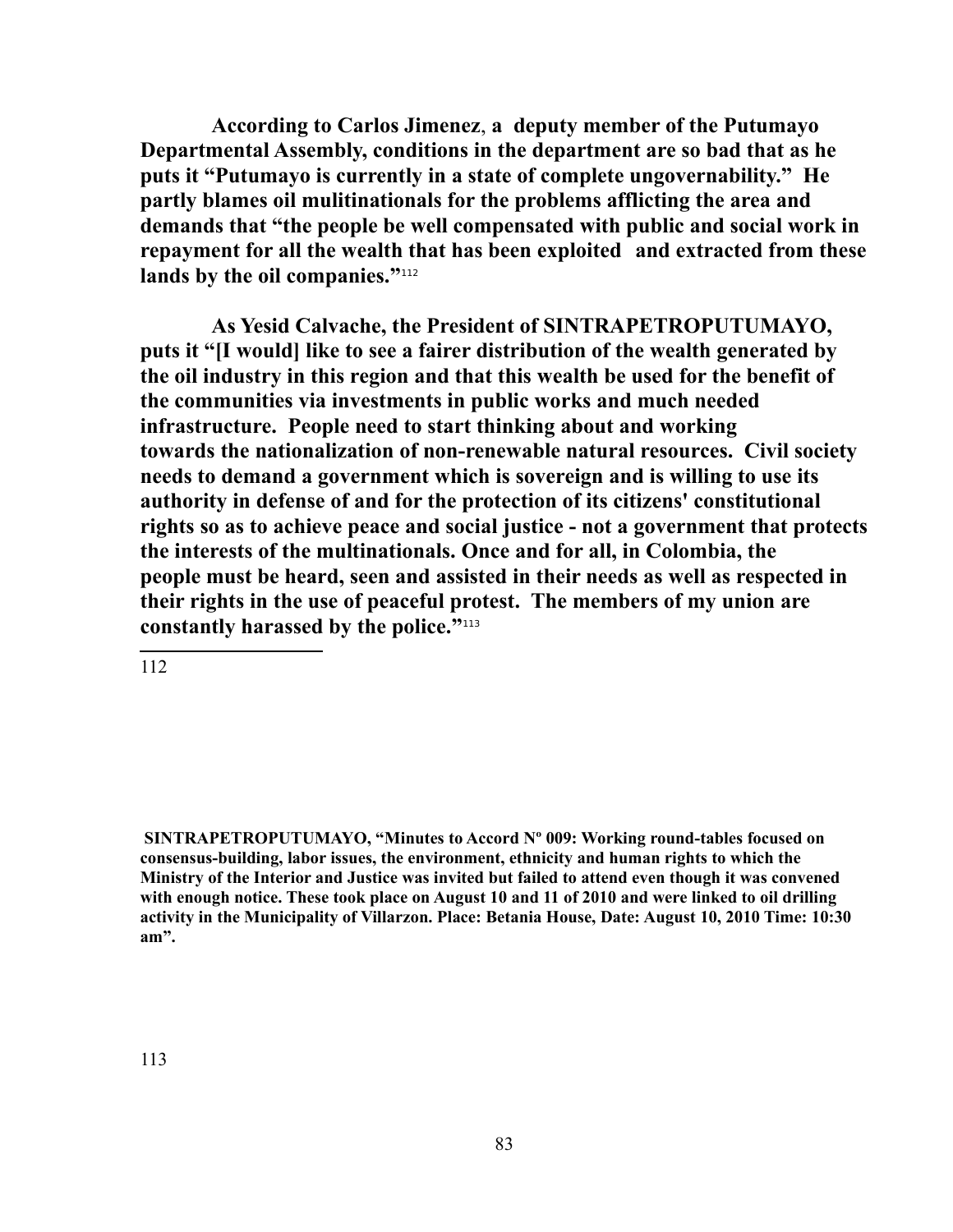**The effect of Gran Tierra's oil operations on the Inga could be far worse than portrayed above; Colombian native leaders stress that such operations along with other factors threaten Indigenous peoples with extinction. According to the National Authority for Indigenous Government (ONIC), the main native organization in Colombia, all of the country's 102 Indigenous nations "are at risk of disappearing" that is "at risk of physical and cultural extinction" due to "the internal armed conflict, poverty and discrimination, state abandonment and the imposition of an external development model in indigenous territories". ONIC includes corporate oil projects as part of the external development model and sees these as contributing to the extinction of Indigenous Colombians. In March 2010, ONIC launched an international campaign to alert the world about the dangerous position of native Colombians. ONIC representatives gave public speeches in Ottawa and Toronto in December 2010 as part of the campaign.** [114](#page-83-0) **The Colombian Constitutional Court agrees with ONIC and in January 2009 issued Ruling 004 of 2009,7, which stated that the Indigenous peoples of Colombia "are at risk of being physically and culturally exterminated."** [115](#page-83-1)

**Ibid.**

<span id="page-83-0"></span>114

<span id="page-83-1"></span>**National Authority for Indigenous Government (ONIC),** *"Sweet Words, Breath of Life": Campaign for the Survival of Indigenous Peoples at Risk of Extinction in Colombia* **(Report), March 2010, <http://www.onic.org.co/campana/InformeCampanaIngles.pdf>**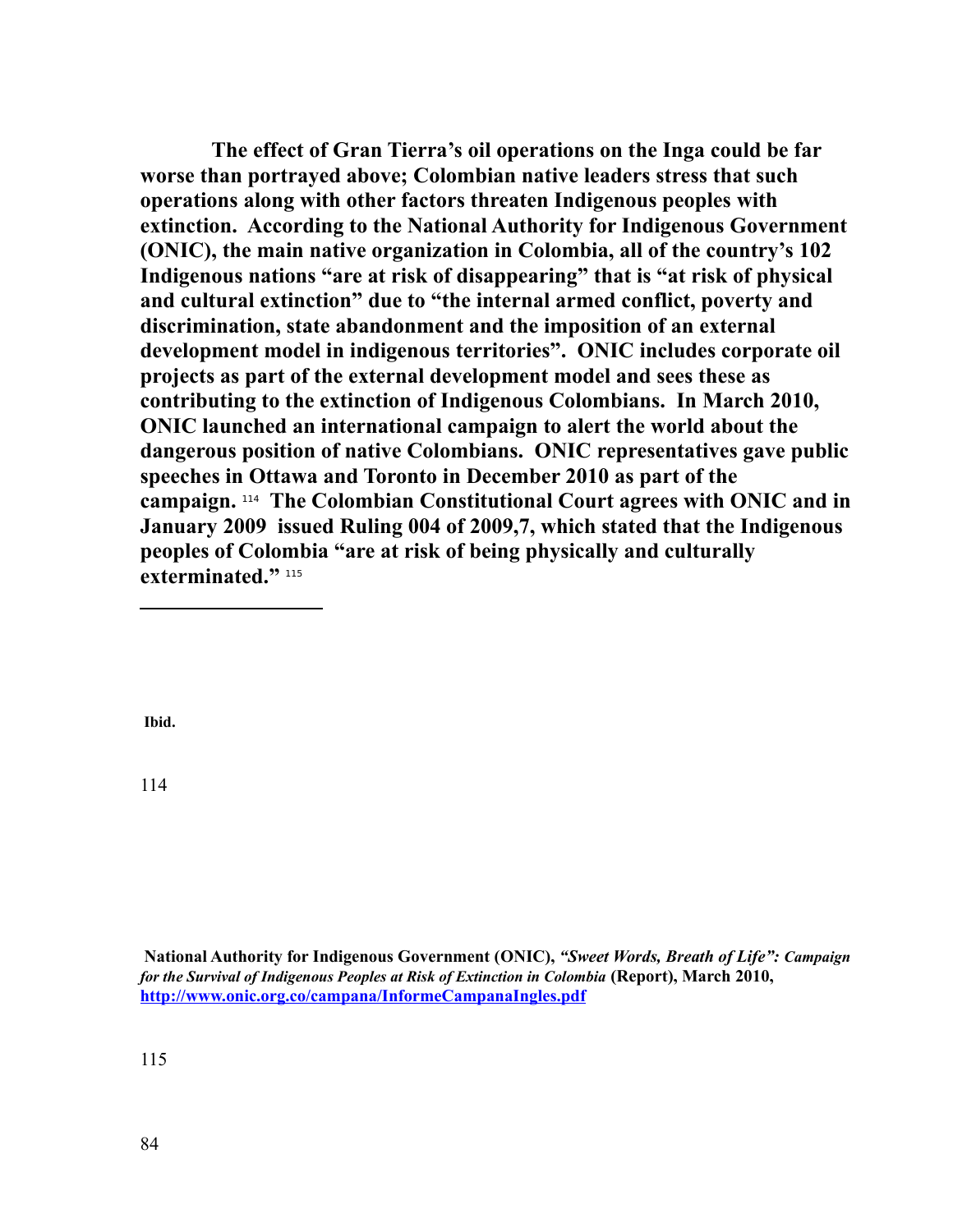**In a report supporting its campaign which is titled** *"Sweet Words, Breath of Life"***:** *Campaign for the Survival of Indigenous Peoples at Risk of Extinction in Colombia***, ONIC makes clear that "Indigenous people are currently under greater threat than ever before, because of the voracious nature of the 'developed' world, which is thirsty for natural resources and raw materials** …**The major priority for the international market is the production of energy through the exploration and exploitation of oil, coal mining, hydroelectric dams and oil palm plantations for the production of biodiesel and agrofuels. Indigenous peoples, located in regions with the greatest diversity and wealth of natural resources in Colombia, will be profoundly affected by the development of these projects within this economic model. Between the years 2000 and 2007, 208 contracts for the investigation and exploration of oil were signed by the Colombian state oil company (ECOPETROL), 100 of which affected indigenous peoples, that is to say a total of 207 indigenous territories inhabited by some 30 different indigenous peoples, which were incorporated into the map of oil exploration in Colombia, affecting 5,884,244.2 hectares of indigenous land which overlap with the oil exploration areas."** [116](#page-84-0)

**Pablo Rodriguez, the Inga leader in exile in Canada, shares ONIC's concerns about the dire effects of oil operations on his people. "The Inga population is only 35,000", he says, "and they could be all wiped out in ten** 

**Ibid.**

<span id="page-84-0"></span>116

**Ibid.**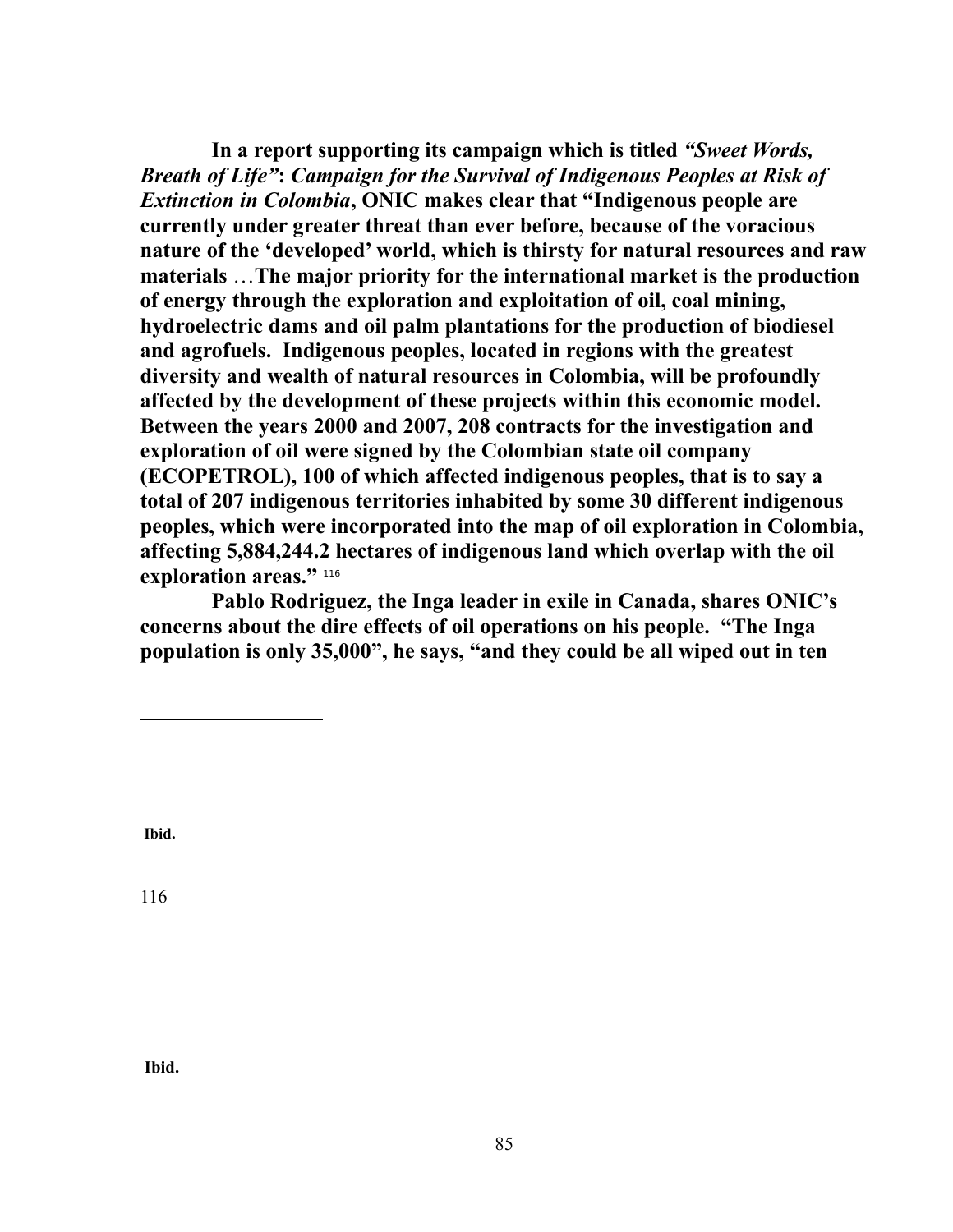**years if oil companies like Gran Tierra can do whatever they want on our**  lands."<sup>[117](#page-85-0)</sup>

**The ONIC report provides valuable insight into the effect of the oil industry on Indigenous peoples from their perspective and how this has been imposed on them without proper consultation which is their constitutional right; the document shows how the consultation process is manipulated by oil companies and the state, and also discusses the murder of Edilberto Imbachi. The report states: "Colonisation associated with oil megaprojects cornered the indigenous peoples [in the areas of Amazonia and Orinoquia] into reduced lands, further and further from production centres. The oil industry has been a key player in the reduction of indigenous lands, and also in the arrival of armed groups in search of income." The report adds that "the state has used its army and police force to put pressure on processes of prior consultation [between Indigenous communities, corporations and the Colombian government] by militarising lands to benefit companies and transnational corporations. The Colombian state has granted 80% of all legally-constituted territories…without carrying out adequate prior consultation processes, a right enshrined in the 1991 Constitution. The state has issued laws…imposing extractive economies and tourism which negatively affect the cultural development and survival of indigenous peoples."**[118](#page-85-1)

<span id="page-85-0"></span>117

**Pablo Rodriguez, Interview with Author, January 9, 2011.**

<span id="page-85-1"></span>118

**ONIC Report, op.cit.**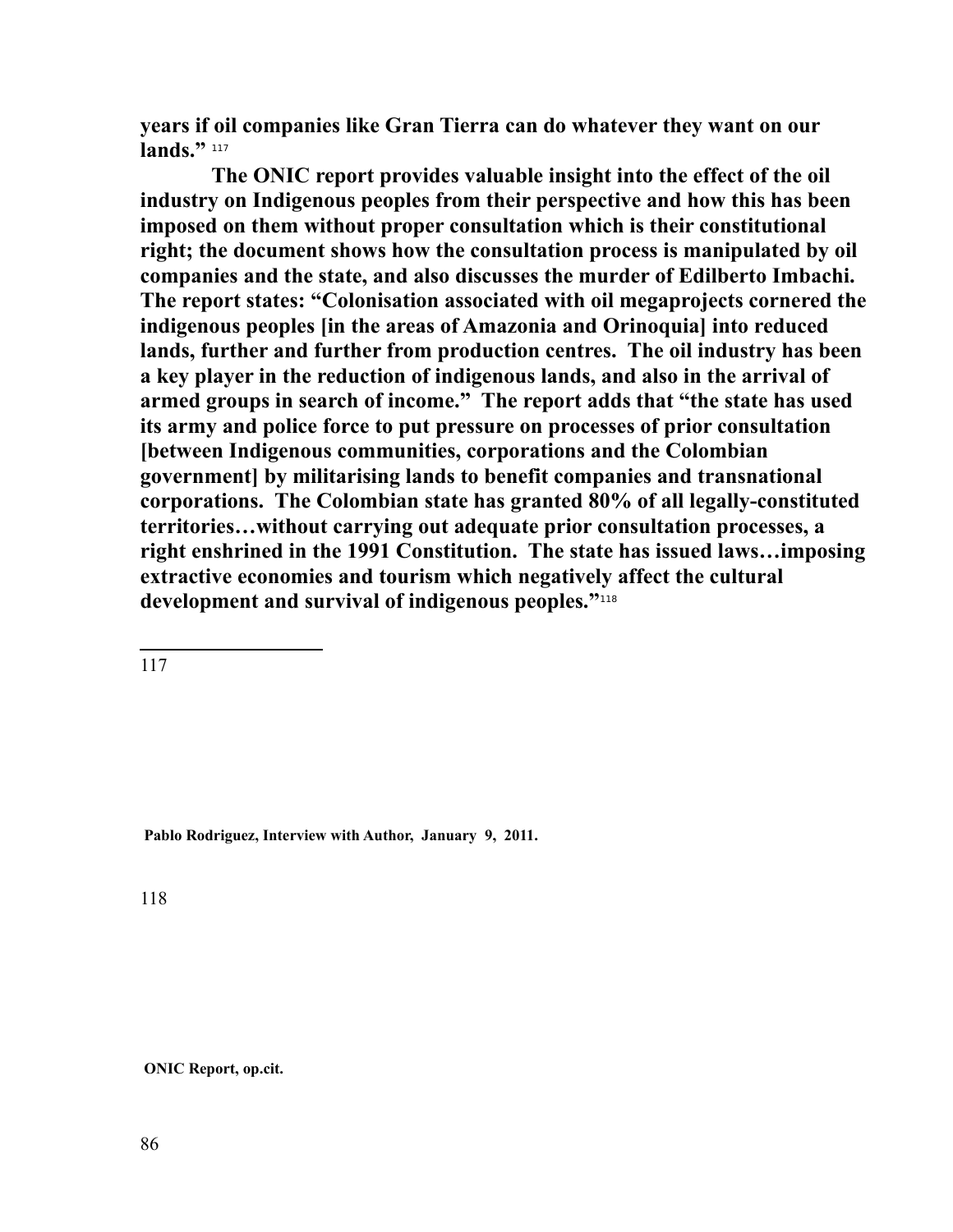**One hundred and twenty one prior consultation processes were carried out in Colombia between 1994 and 2009, 83 of them with indigenous peoples, according to the ONIC report. ONIC "affirms that there is not one single example of good practice among these 83 processes. On the contrary, consultation has become a constant political and cultural struggle for various peoples and the main cause of arguments and divisions within indigenous organisations. During prior consultations, the ONIC report states: "government representatives have taken advantage of the difficult economic situation which indigenous peoples suffer by using the urgent needs of these peoples to resolve their most immediate problems...ONIC considers that the solutions being offered in consultation processes are not integral solutions, and in the long run they lead to the greater impoverishment of indigenous peoples and of the natural resources surrounding them. Indigenous leaders repeatedly report that during consultation processes companies use strategies of constant harassment and short-term material offers. In reality, in the majority of cases, the approval of communities is simply bought. The companies repair the community sports pitch, they give workshops or fund small roads with the aim of making friends with indigenous people, and then pressure them into signing the consultation document. They distort the general objective of the consultation with money and gifts which they use to try and compensate for environmental damage in a simplistic and superficial manner. In this way, indigenous peoples feel invisible, derided and humiliated during these processes."**[119](#page-86-0)

**About the murder of Inga leader Edilberto Imbachi, the ONIC report states: "The internal armed conflict has been used to aid the implementation of large-scale development projects in indigenous territories. Legal and illegal armed groups have been used to sow terror, fear and panic before a project is implemented, thereby completely bypassing adequate prior consultation processes. Examples of this can be seen in the cases of the assassination of** 

<span id="page-86-0"></span>119

**Ibid.**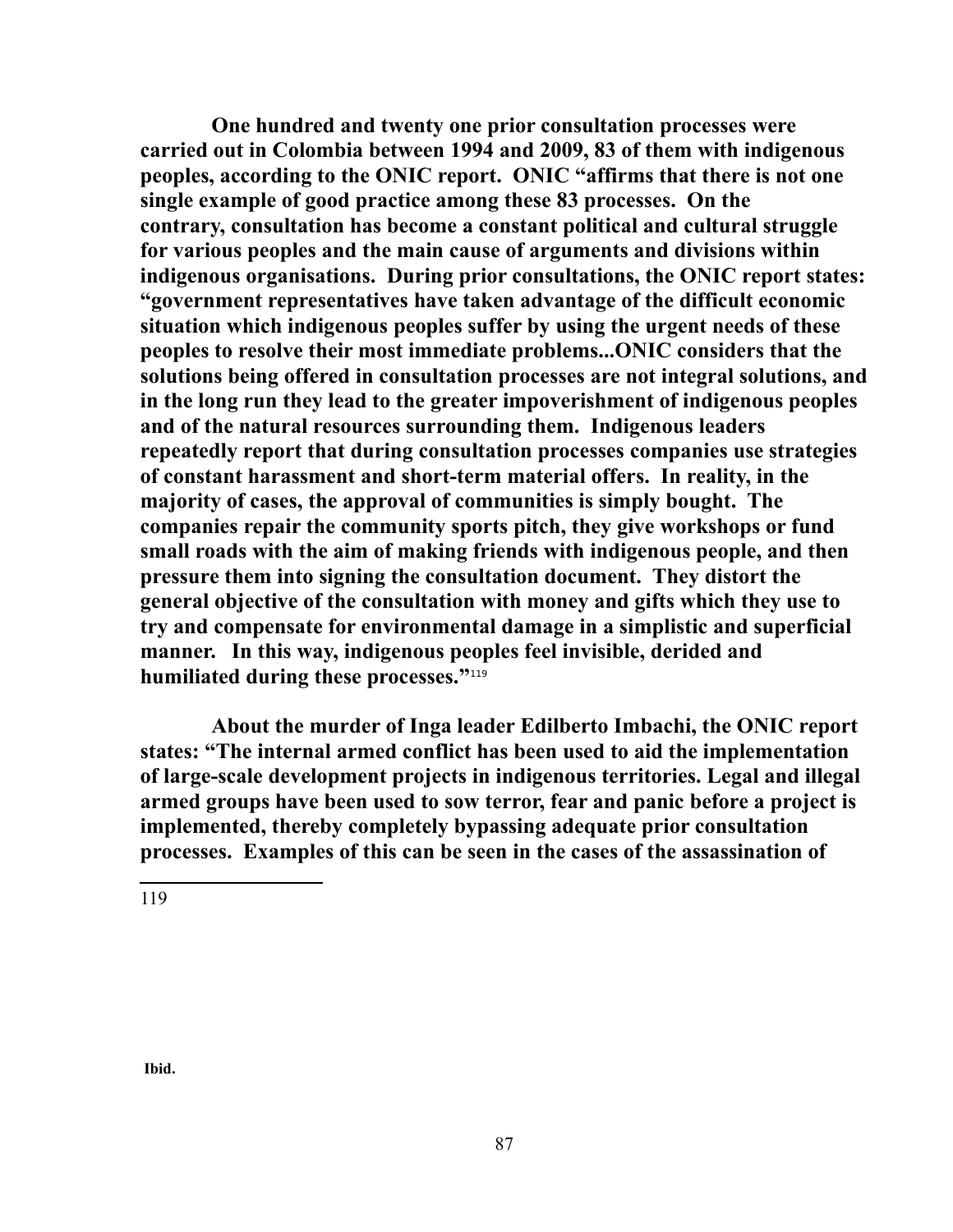**indigenous leaders such as…Edilberto Imbachi Mutumbajoy, killed in August 2009: authorities and family members are not ruling out the possibility that he was murdered by hired killers sent by those who did not want him to be present in the region, where the Inga indigenous communities are struggling for a consultation process over possible oil exploration projects in Puerto Rosario…In many regions of Colombia, violence has been used to silence and weaken the defence of indigenous peoples' rights and many people know that opposing projects by using reason and dialogue can get you killed."** [120](#page-87-0) 

**The murder of Indigenous leaders such as Edilberto Imbachi and the threatened extinction of native nations in Colombia was linked by Rodolfo Stavenhagen when he was the United Nations' Special Rapporteur on the Situation of Human Rights and Fundamental Freedoms of Indigenous Peoples. Stavenhagen stated about Colombia: "Many indigenous communities report selective killings of their leaders, spokespersons and traditional authorities. Such killings appear to form part of a strategy to decapitate and confuse the indigenous communities, and they certainly hasten their social and cultural disintegration. These are truly acts of genocide and ethnocide against indigenous peoples."** [121](#page-87-1) **According to this definition, Gran Tierra Energy through its oil operations in Putumayo that have led to the** 

<span id="page-87-0"></span>120

**Ibid.**

<span id="page-87-1"></span>121

**Ibid.**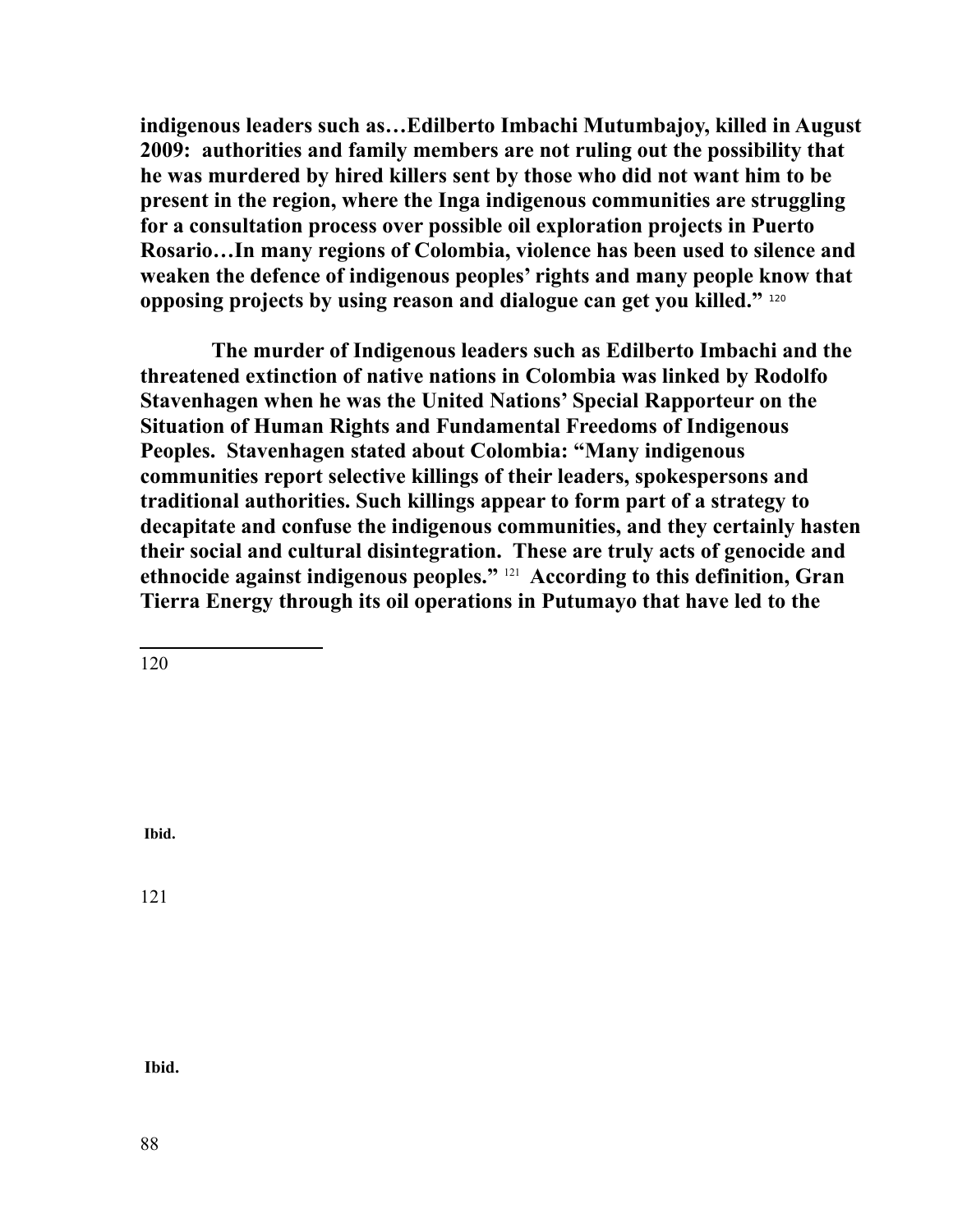**killing of Edilberto Imbachi, is certainly abetting the genocide of the Inga people.** 

## **Pacific Rubiales**

**With assets of \$3.8 billion and a market capitalization of \$9 billion, Toronto-based Pacific Rubiales Energy (PRE) is a intermediate-sized Canadian oil and gas company with operations in Colombia, Peru and Guatemala. PRE is mainly focused on Colombia and is the leading private oil and gas company in the country in terms of production volume. The company's major producing properties are the Rubiales, Piriri and Quifa oil fields in Colombia's Llanos Basin which is located in Meta department in the center of the country. Rubiales is the largest oil field in Colombia. Pacific Rubiales operates Rubiales and Piriri in association with Ecopetrol. PRE has a 50% interest in the Piriri Block with Ecopetrol owning the other half and a 40% interest in the Rubiales Block with Ecopetrol owning 60%. As of May 12, 2011, PRE is producing 207,000 barrels of oil a day (b/d) from the Rubiales, Piriri and Quifa fields making the company the leading private oil producer in Colombia. This amount of oil constitutes 27% of Colombia's total oil production which, as stated, was 760,000 b/d in 2010. PRE also has rights to 28 additional oil exploration blocks, eight of them in the Llanos basin and others in the Putumayo Basin, Cesar Rancheria Basin and the Lower, Upper and Middle Magdalena Valley Basins. An important investment of PRE's is in the Oleoducto de Los Llanos (ODL) pipeline (also known as the Rubiales-Monterrey pipeline). The company has a 35% interest in this with Ecopetrol holding the other 65%. The 235 kilometre, 24-inch pipeline carries oil from Rubiales to the OCENSA pipeline which goes to Colombia's Caribbean port of Covenas.** [122](#page-88-0)

<span id="page-88-0"></span>**Peter Koven, "PDAC 2011: Colombia's Time Has Come,"** *National Post/Financial Post***, March 7, 2011, [http://business.financialpost.com/tag/pacific-rubiales-energy/;](http://business.financialpost.com/tag/pacific-rubiales-energy/) Pacific Rubiales Energy (PRE),** *Annual Consolidated Financial Statements***, December 21, 2010 and 2009,**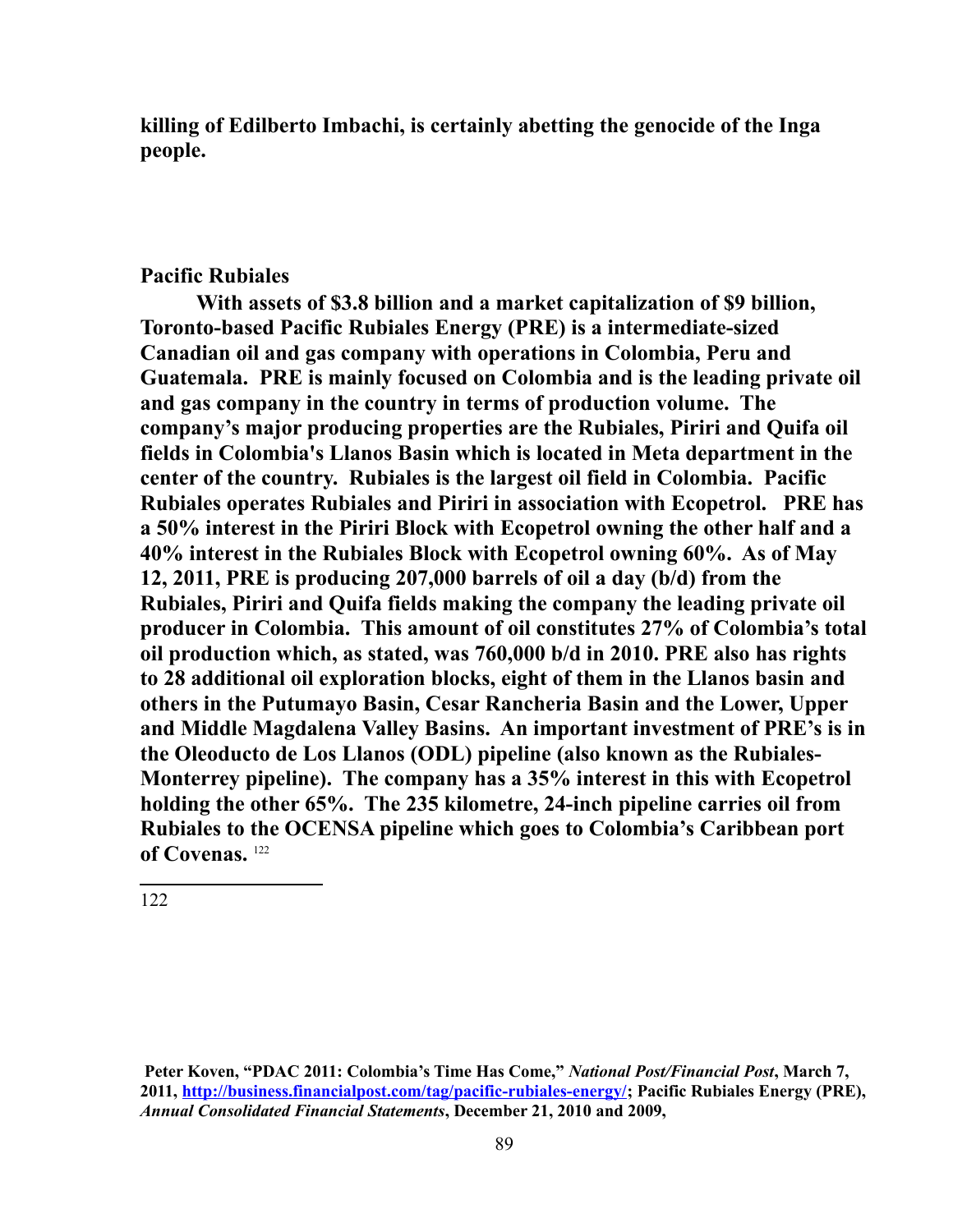**In the "Social Responsibility"section of its website, Pacific Rubiales has a paragraph entitled: "Contributing to society by improving the quality of life in communities where we operate". The paragraph states: "We believe that we are progressing well in the fair and decent treatment of indigenous communities…". The next paragraph is entitled "Promoting Respect for Human Rights" and states "In our analysis of materiality, the most relevant issue was our strong stance on promoting human rights. We had the best performance in managing the public and communities impacted by our operations."** [123](#page-89-0) **It is unlikely that the National Authority for Indigenous Government (ONIC), the main native organization in Colombia, (see above) would agree with these self-congratulatory statements of the company. In its report discussed in the Gran Tierra section above, the native organization states: "ONIC has denounced that the paramilitaries burned down the houses of indigenous people who were opposed to the construction of the Rubiales-Monterrey pipeline; this project is an initiative of ECOPETROL and Pacific Rubiales to be implemented in Puerto Gaitán, in the Meta region."** [124](#page-89-1) **It** 

**[http://www.pacificrubiales.com/Archivos/financial\\_report\\_1Q\\_2011/english/PacificRubiales\\_2011\\_](http://www.pacificrubiales.com/Archivos/financial_report_1Q_2011/english/PacificRubiales_2011_Financials_AnnualFinancials.pdf) [Financials\\_AnnualFinancials.pdf](http://www.pacificrubiales.com/Archivos/financial_report_1Q_2011/english/PacificRubiales_2011_Financials_AnnualFinancials.pdf) ; "Properties-Producing Assets-Rubiales Field," <http://www.pacificrubiales.com/pacific.php?scp=3&scc=18&sct=30>; "Pacific Rubiales Provides Exploration and Operational Update; Achieves Milestone Daily Production of 225,000 of Barrels of Oil Equivalent (Gross) from All Fields," News Release, [http://www.pacificrubiales.com/pacific.php?](http://www.pacificrubiales.com/pacific.php?scp=4&scc=4&ctn=265) [scp=4&scc=4&ctn=265;](http://www.pacificrubiales.com/pacific.php?scp=4&scc=4&ctn=265) "Properties-Exploration-Overview," <http://www.pacificrubiales.com/pacific.php?scp=3&scc=19&sct=37>; "Properties-Pipelines," <http://www.pacificrubiales.com/pacific.php?scp=3&scc=20>; Government of the United States, Energy Information Administration (EIA), "Colombia: Country Analysis Briefs", March 2010,** 

<span id="page-89-0"></span>123

**<http://www.eia.doe.gov/cabs/Colombia/pdf.pdf>**

<span id="page-89-1"></span> **Pacific Rubiales Energy, "Social Responsibilty," [http://www.pacificrubiales.com/pacific.php?](http://www.pacificrubiales.com/pacific.php?scp=6&scc=48) [scp=6&scc=48](http://www.pacificrubiales.com/pacific.php?scp=6&scc=48)**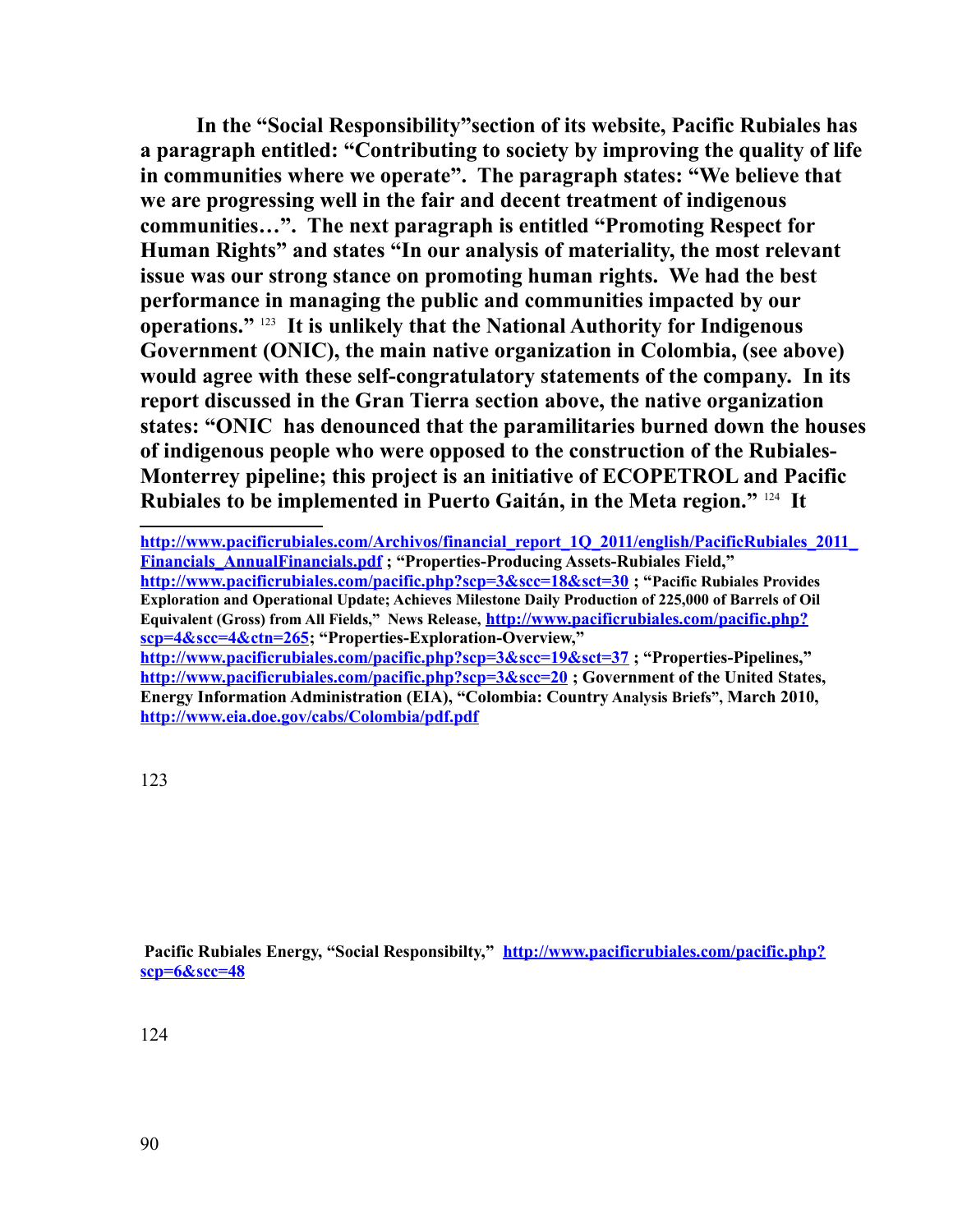**appears from this that Pacific Rubiales is collaborating with paramilitaries in Colombia that are clearing the way for its operations by destroying the houses of native Colombians opposed to them. Obviously, burning down the houses of indigenous people is not a good way of (as the company states)"progressing well in the fair and decent treatment of indigenous communities", showing "a strong stance on promoting human rights"or of having "the best performance in managing the public and communities impacted by our operations." Such blatant hypocrisy makes a mockery out of Pacific Rubiales pretensions to social responsibility. More importantly, the company's operations appear to be destructive to the livelihood of native Colombians and a danger to their lives as paramilitaries have killed many indigenous people.** 

**Pacific Rubiales' apparent link to paramilitaries is not surprising given the fact that Serafino Iacono is the company's co-chairman, executive director and co-founder.** [125](#page-90-0) **Iacono has close relations with the Colombian government and has been accused by a Colombian union of complicity in the attempted murder of one of its leaders by paramilitaries (see Gran Colombia Gold Corp. in the mining section for details). The ultra-right wing and intolerant corporate culture of Pacific Rubiales is also revealed by the backgrounds of its other senior executives: Ronald Pantin, Chief Executive Officer (CEO), and Jose Francisco Arata, President. Before forming Pacific Rubiales along with Iacono, both of these corporate heads used to work for Petroleos de Venezuela (PDVSA), Venezuela's state oil company, where Pantin held several senior positions. The two men were fired by Venezuelan President Hugo Chavez** 

 **ONIC, "Sweet Words, Breath of Life…" (Report), op.cit.**

<span id="page-90-0"></span>125

**Peter Koven, "PDAC 2011: Colombia's Time Has Come,"** *National Post/Financial Post***, March 7, 2011,<http://business.financialpost.com/tag/pacific-rubiales-energy/>; Pacific Rubiales, "Corporate-Board of Directors,"<http://www.pacificrubiales.com/pacific.php?scp=2&scc=14>**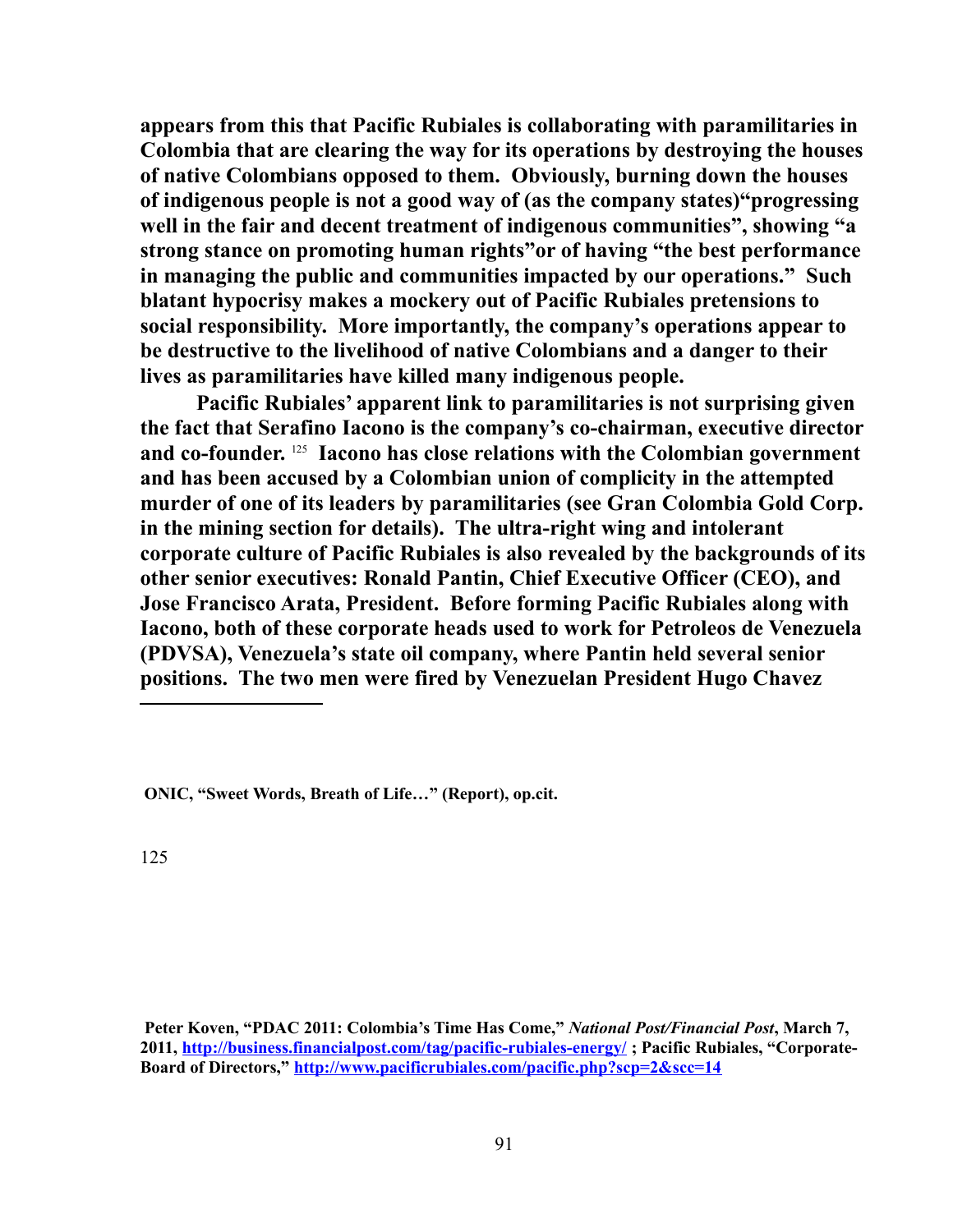**after the 2002-2003 oil strike** [126](#page-91-0) **during which senior PDVSA management stopped company operations as a way of attempting to overthrow Chavez's democratically elected, socialist and popular government.** [127](#page-91-1)

 **Aside from its apparent collaboration with paramilitaries who have burnt down indigenous peoples' homes, Pacific Rubiales is also engaged in strike-breaking and union-busting and in this context has been linked to military repression. Since July 2011, the company has been subject to three labour strikes by the Petroleum Workers Union (USO) which it has dealt with by bringing in a bosses' union to replace USO. According to a letter addressed to the U.S. Congress by the well-known U.S. NGO Washington Office on Latin America (WOLA) which is dated December 7, 2011, "Pacific Rubiales has engaged in union-busting in order to quell labour unrest in Puerto Gaitan [where part of the company's operations are based]. Workers employed by the company went on strike on three separate occasions since July to demand better working conditions. When the strikes started in July, around 5,000 workers belonged to USO. Pacific Rubiales therefore brought the Union de Trabajadores de la Industria Energetica Nacional y de Servicios Publicos** 

<span id="page-91-0"></span>126

 **Pacific Rubiales, "Corporate-Officers and Management,"** 

**[http://www.pacificrubiales.com/pacific.php?scp=2&scc=13;](http://www.pacificrubiales.com/pacific.php?scp=2&scc=13) Chris Kraul, "Latin American Oil: More than Just Petrobras,"** *Barron's***, December 4, 2010, [http://online.barrons.com/article/SB50001424052970203870804575648592618294832.html?](http://online.barrons.com/article/SB50001424052970203870804575648592618294832.html?mod=BOL_twm_fs) [mod=BOL\\_twm\\_fs](http://online.barrons.com/article/SB50001424052970203870804575648592618294832.html?mod=BOL_twm_fs)**

<span id="page-91-1"></span>127

 **Jonah Gindin, "Leading Figure of Venezuela's 2002-2003 Oil Industry Shutdown Arrested," March 1, 2005,<http://venezuelanalysis.com/news/975>**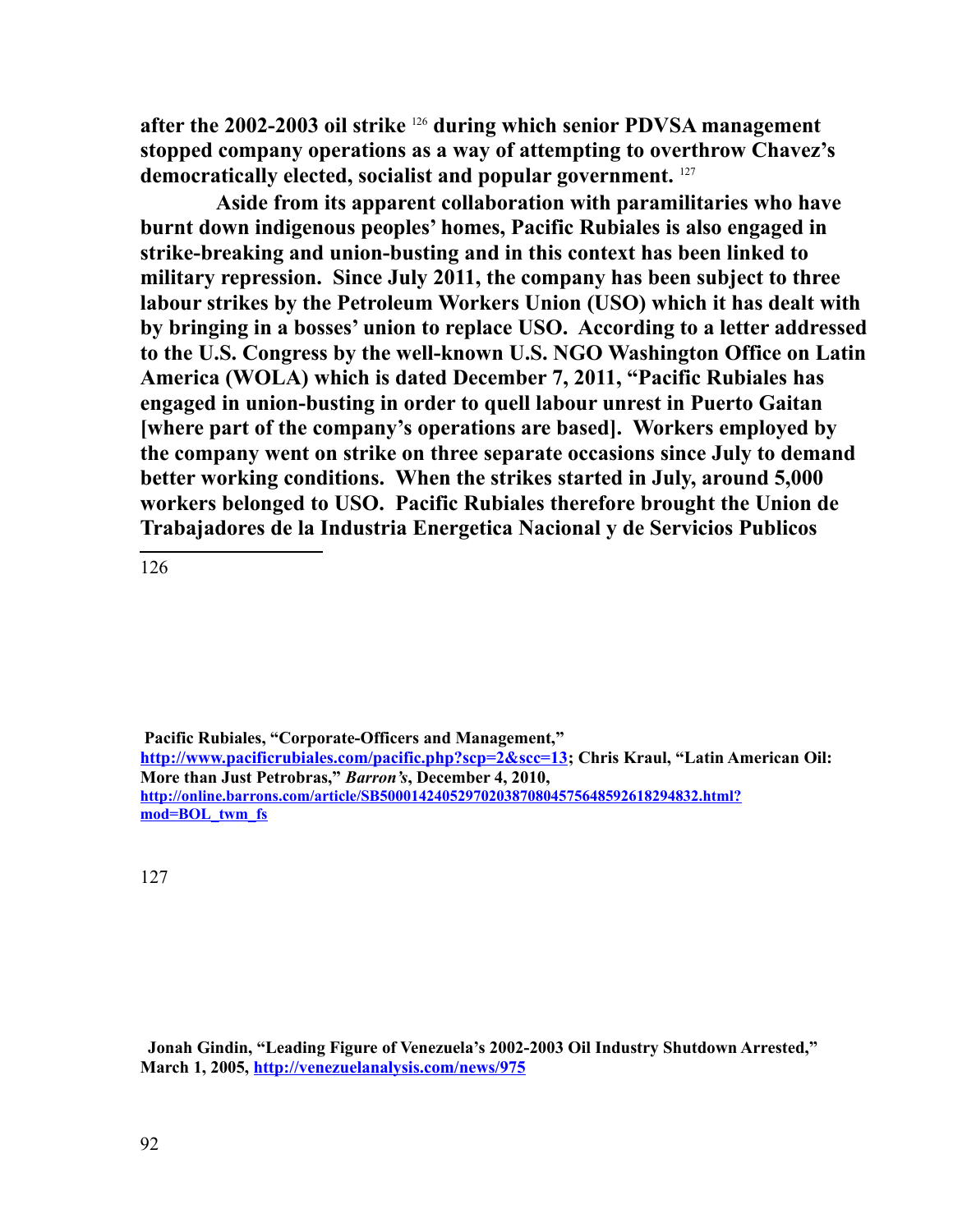**Domiciliarios (UTIEN), a questionable union that has been criticized by several labour movements in Colombia and abroad.** [128](#page-92-0)

**"In November [2011] Pacific Rubiales used physical force with the support of the Colombian military and police to physically remove thousands of workers. When the workers finally were allowed to return to work by Pacific Rubiales, they were forced to pass through several checkpoints on the public road leading to the oil field. Pacific Rubiales' private security firm stopped all vehicles entering the worksite to check the status of the workers' union membership. Workers were only allowed to work if they belonged to UTIEN and those that belonged to USO were rejected. The actions of the private security firm were supported by the military and police who would only let approved cars pass. Workers estimate that only 800 workers remain of the 5,000 that originally belonged to USO in July. Meanwhile UTIEN's membership has reportedly swelled to 2,000."** [129](#page-92-1)

**Clearly, according to WOLA's account, Pacific Rubiales has engaged in both strike-breaking, union-busting and supported military repression of workers. The strike-breaking has been done using physical force including that provided by the Colombian military and police. In other words, Pacific Rubiales has broken the strikes and the union of its workers and done this** 

<span id="page-92-0"></span>128

 **Gimena Sanchez and Anthony Dest, Washington Office On Latin America, "Letter to U.S. Congress", December 7, 2011, [http://www.usleap.org/files/WOLA%20Hill%20Letter%20December](http://www.usleap.org/files/WOLA%20Hill%20Letter%20December%202011.pdf) [%202011.pdf](http://www.usleap.org/files/WOLA%20Hill%20Letter%20December%202011.pdf)**

<span id="page-92-1"></span>129

 **Ibid.**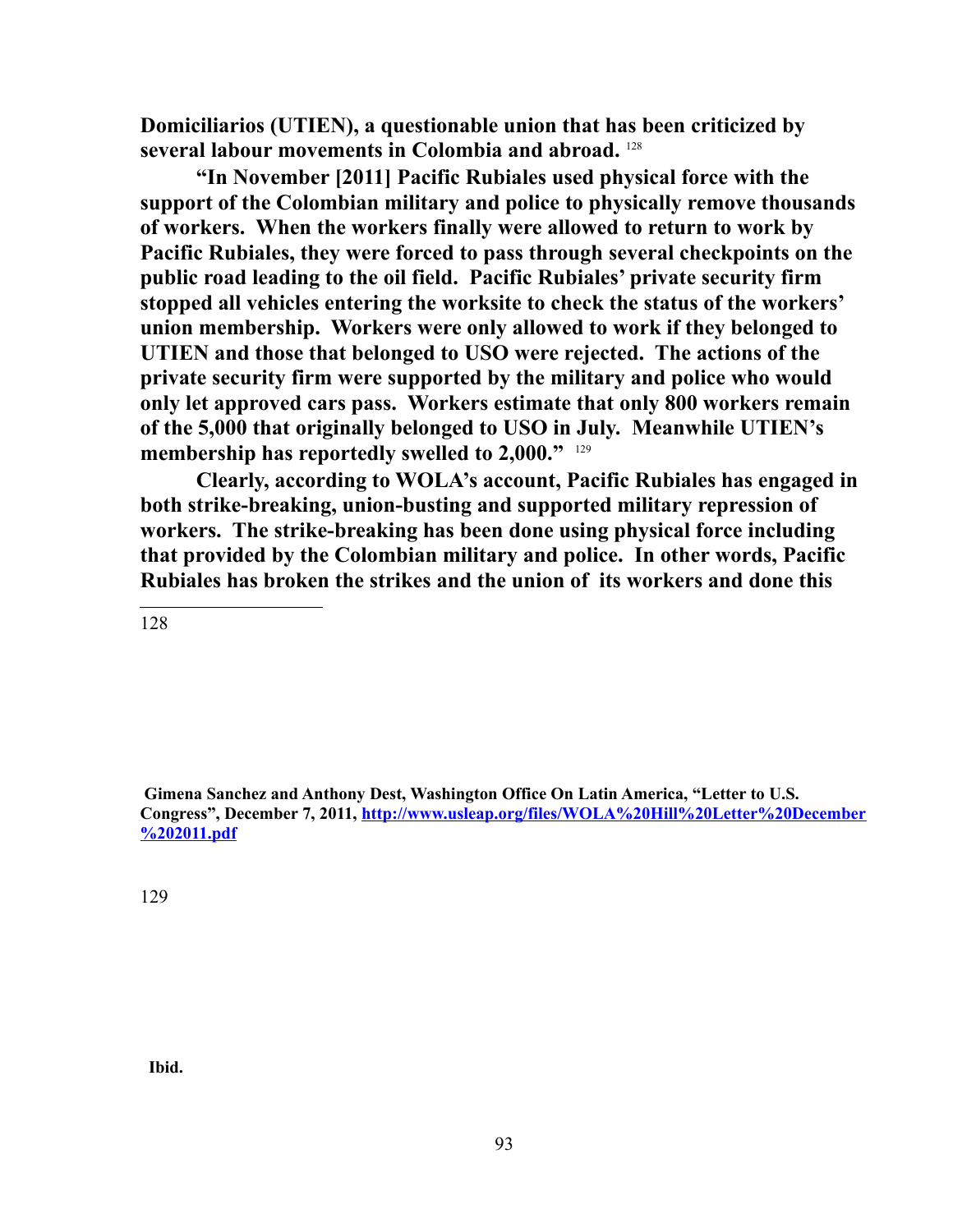**partly by using the Colombian military and police to repress them. In doing so, the company has suppressed the legitimate demands of the workers for better working conditions and wages and stripped them of credible representation leaving them at its mercy in a brutal and blatant display of Canadian corporate power in Colombia. Colombian workers have had their labour and human rights taken away by Pacific Rubiales and to do this the company has used the military might of the Colombian state with which it has considerable clout given the fact that it is the biggest private oil producer in the country.** 

**According to the International Federation of Chemical, Energy, Mine and General Workers' Unions (ICEM), "The grievances aired by staff of oil service subcontractors [to Pacific Rubiales] include poverty wages, substandard housing, poor sanitation, poor transport, degrading treatment, all imposed on a workforce precariously employed on fixed-term contracts for two-to-three years. Conditions in workstations in the oilfields around Puerto Gaitán are described as similar to concentration camps…Significantly workers and local communities have been united in protest to great effect, targeting specifically the environmental degradation taking place, high local unemployment with many jobs not filled by area residents, and a lack of social investment in local health and education…Pacific Rubiales is funding a large disinformation campaign labeling USO trade unionists as 'armed criminals, forcing work stoppages.' Canada's Communications, Energy, Paperworkers (CEP) Union and USO have formed a united front, adding leverage against the Canadian-based multinationals."** [130](#page-93-0)

 **"Justice for Colombia", a British NGO established by the British labour movement, reported on November 1, 2011 that "Workers in Colombia's largest oil field, the Rubiales field, have gone on strike for the** 

<span id="page-93-0"></span>130

**International Federation of Chemical, Energy, Mine and General Workers' Unions (ICEM), "Colombian Oil Workers Continue Battle for Rights, Solidarity Caravan, 10-14 October", October 10, [http://www.pasc.ca/en/article/colombian-oil-workers-continue-battle-rights-solidarity-caravan-](http://www.pasc.ca/en/article/colombian-oil-workers-continue-battle-rights-solidarity-caravan-10-14-october-0)[10-14-october-0](http://www.pasc.ca/en/article/colombian-oil-workers-continue-battle-rights-solidarity-caravan-10-14-october-0)**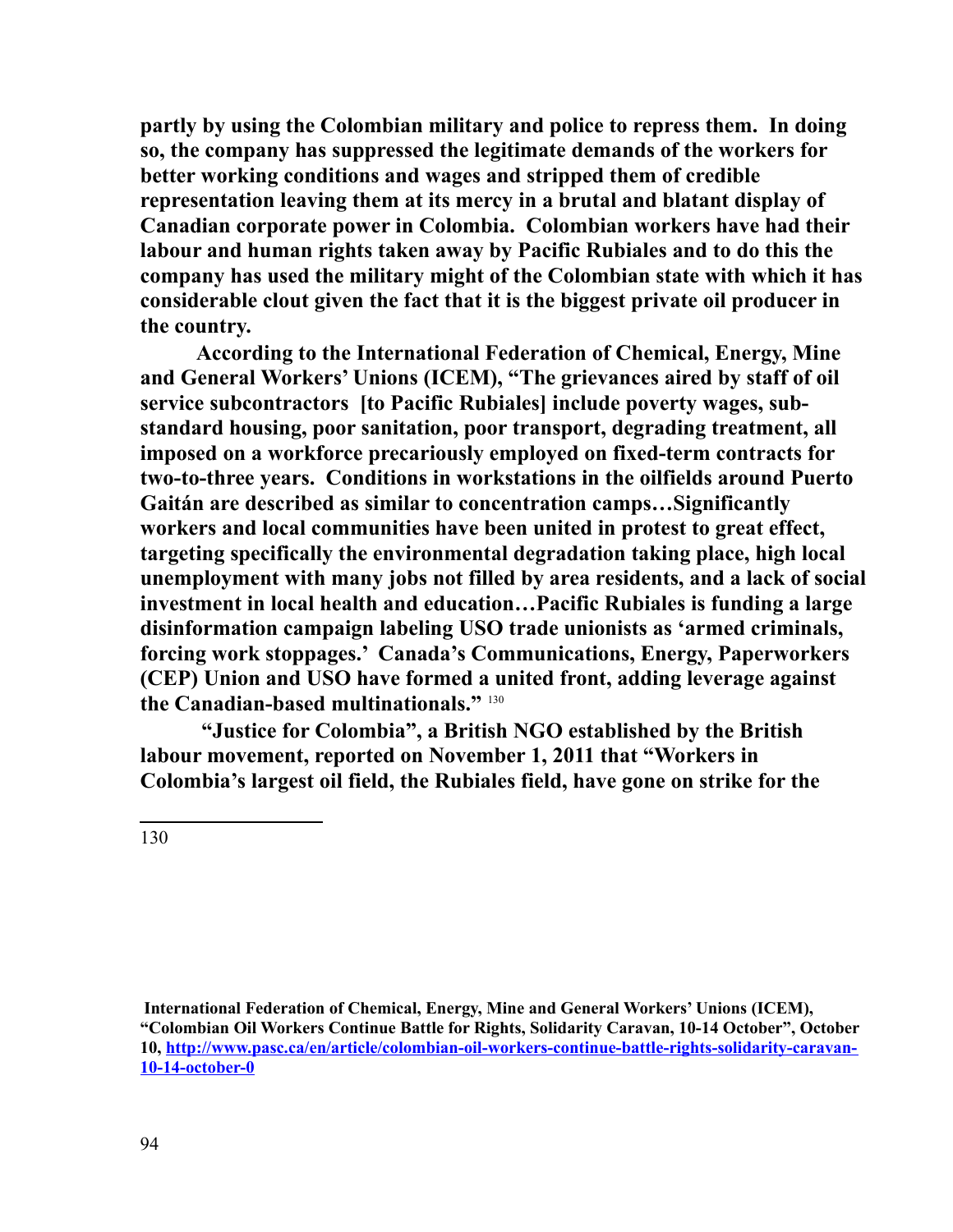**third time this year. The encamped workers report that they are currently surrounded by at least 800 ESMAD riot police as well as army troops and other police. One person from the workers' coordinating committee has been arrested. Moreover, unions report that the negotiating tables established in the wake of the summer mobilizations have failed to reach agreement and the deadline for them has now expired. The USO oil workers' union which represents thousands of workers in Rubiales in Meta department, producing 26% of the country's oil, has stated that the negotiating tables 'only served to prolong negotiations, but the problems presented by the community remain unresolved.' Therefore strike action will be taken. Strikes by workers over the summer drew local support, and the actions rapidly became broader social protests.** [131](#page-94-0)

**"German Osman, the vice president of USO said that the negotiations had failed because despite the union making some concessions, the Pacific Rubiales Energy company had failed to reciprocate. The USO has rejected the attitude of the Canadian multinational, saying that it has acted dishonestly throughout. On Friday 21st October the government's Minister of Social Protection (MSP) called the Presidents' of the CUT federation and the USO to a meeting to force them to reopen negotiations with the company. However, Rodolfo Vecino, the President of the USO has said that this is merely a tactic to try to prolong negotiations without responding to the worker's petitions. As an example of company and government bad faith the USO points towards the rapid creation of a rival union within the oil field. This union (UTIEN), which has affiliated to the CGT trade union federation, was able to recruit 700 workers in just three days and at the same time reach an agreement with the Colombian government and the Pacific Rubiales Energy company. Some of the points in the agreement with this union mirrored measures proposed by the USO in its original list of demands. The media then trumpeted the resolution of the labour dispute in the Rubiales field. The USO has denounced** 

<span id="page-94-0"></span>**Justice for Colombia, "Rubiales Workers Call for Strike Action", November 1, 2011, <http://www.justiceforcolombia.org/news/article/1121/rubiales-workers-call-for-strike-action>**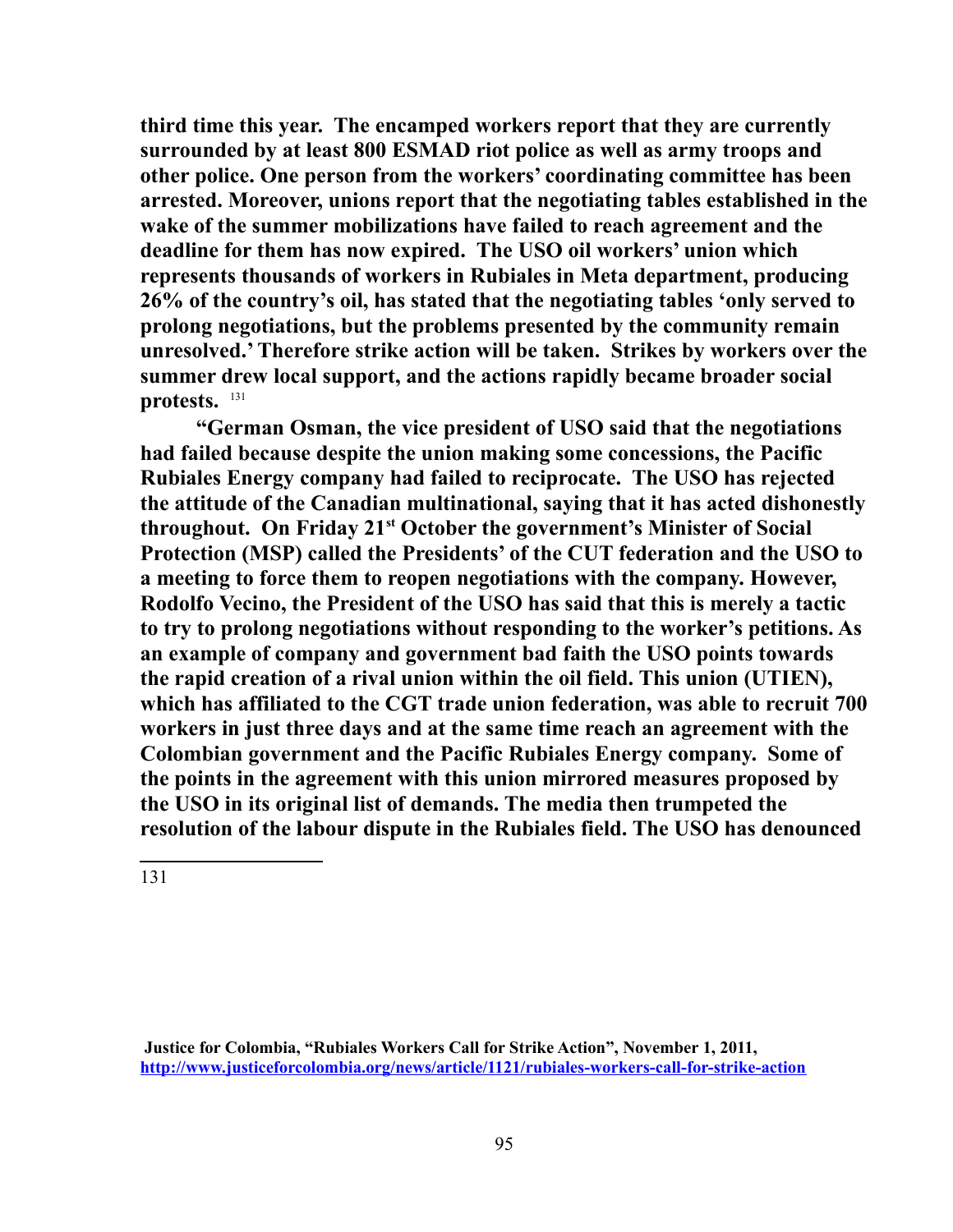**what it sees as an effort to displace it from the Rubiales field, replacing it with a "bosses union" which will not stand up effectively for workers' rights, and has criticised the government for allowing this to happen while the USO is repressed in clear violation of trade union freedoms.** [132](#page-95-0)

 **"At the same time as the CGT organised the UTIEN union, the CUT federation and a variety of Colombian and international social organisations organised a humanitarian caravan to the region to investigate conditions on the ground. This caravan found that conditions in the region were poor. It reported continual displacement of indigenous and peasant communities, and serious environmental damage to the region's water systems. It also noted the extreme militarization of life in the region, with military bases placed in the midst of civilian towns and villages in violation of international humanitarian law. As well as military installations in the oil fields themselves, and that they rigidly control the freedom of movement of the local population, which is confined to certain areas. They also noted the poor availability of clean drinking water, the lack of cooking gas, poor sanitary conditions, a lack of healthcare and poor housing and education facilities, as well as the 'overexploitation of labour.'** [133](#page-95-1)

**"These poor conditions contrast with the wealth that Pacific Rubiales and the Colombian government extract from the region. Pacific Rubiales** 

<span id="page-95-0"></span>132

 **Ibid.**

<span id="page-95-1"></span>133

 **Ibid.**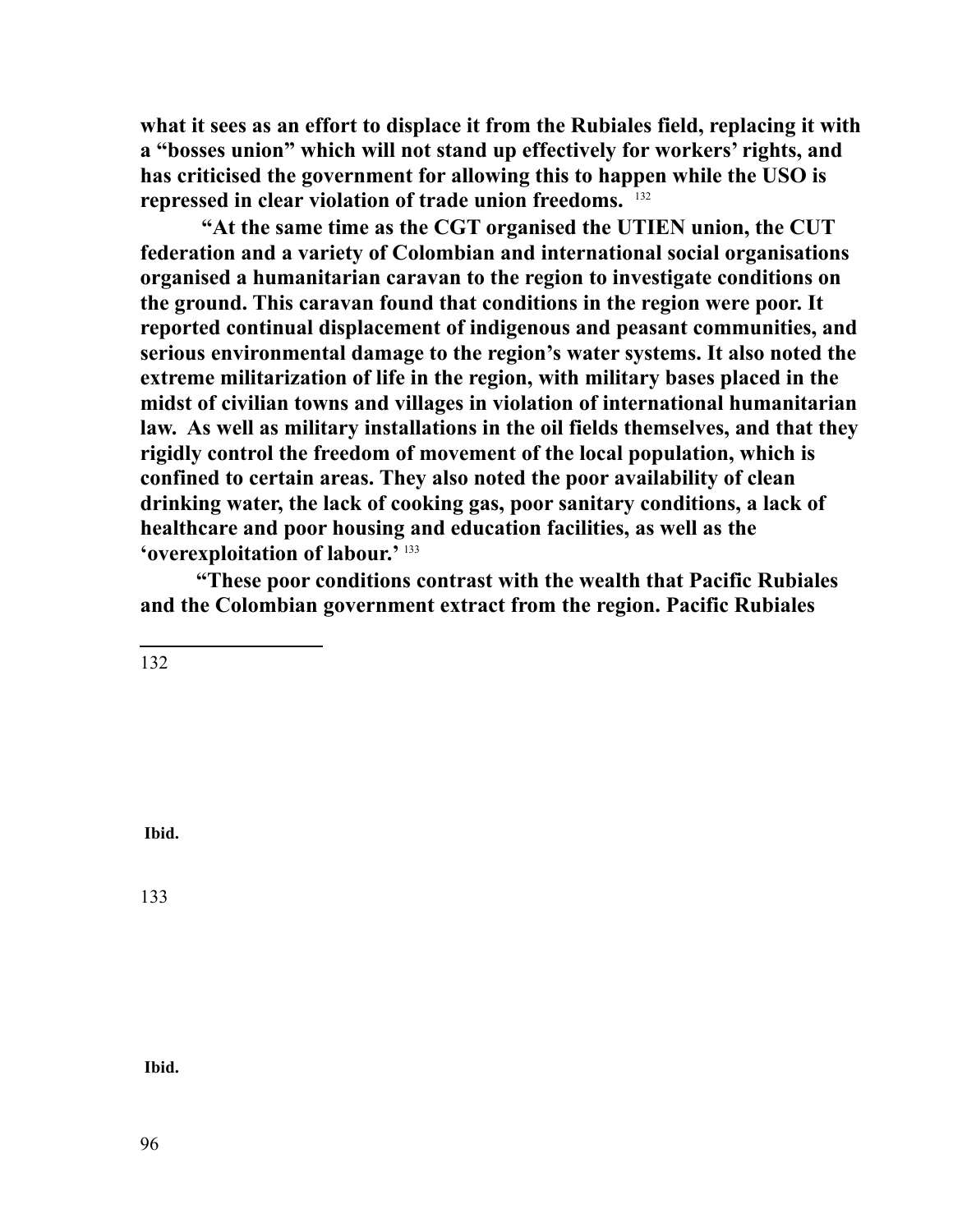**Energy had the highest share price on the Colombian stock exchange in early 2011, and profits from oil extraction amounted to \$957 million in the second half of this year alone [2011]. Furthermore, the local government gets the highest income from oil in all of Colombia, and yet the region continues to suffer from dire social and environmental conditions."**[134](#page-96-0)

**According to the above account not only is Pacific Rubiales engaged in strike-breaking, union-busting and complicit in military repression of workers but is also partly responsible for the existence of a social nightmare which it is using to generate large profits. The company is making lots of money by exploiting the miserable social conditions of the workers of Meta department which are close to those in a concentration camp. When those workers strike for better conditions and pay, the company breaks their union and strike using the repression of the Colombian army and police. This is Canadian corporate neo-colonialism in Colombia at its worst as far as labour issues are concerned.**

**The horrendous social conditions that the workers and people of Meta department are subject to, and Pacific Rubiales' partial responsibility for this are further articulated in a letter from Colombian Senator Jorge Enrique Robledo to Ronald Pantin, the CEO of Pacific Rubiales. Senator Robledo belongs to the opposition Democratic Alternative Pole (PDA by its Spanish initials) political party which is progressive. The letter, dated August 23, 2011, is reproduced below:** 

**"Doctor Ronald Pantin Pacific Rubiales Energy Bogotá's President.** 

**Reference: The employees that complain cannot be treated as criminals. The national newspaper adds, that Pacific Rubiales paid for and disqualified me, forced me to reiterate my points of view about the grave social and labour conflict between this company, its employees and the whole Puerto Gaitan community. My sole purpose is to help find democratic and civil solutions to the ongoing contradictions.** 

<span id="page-96-0"></span>134

**Ibid.**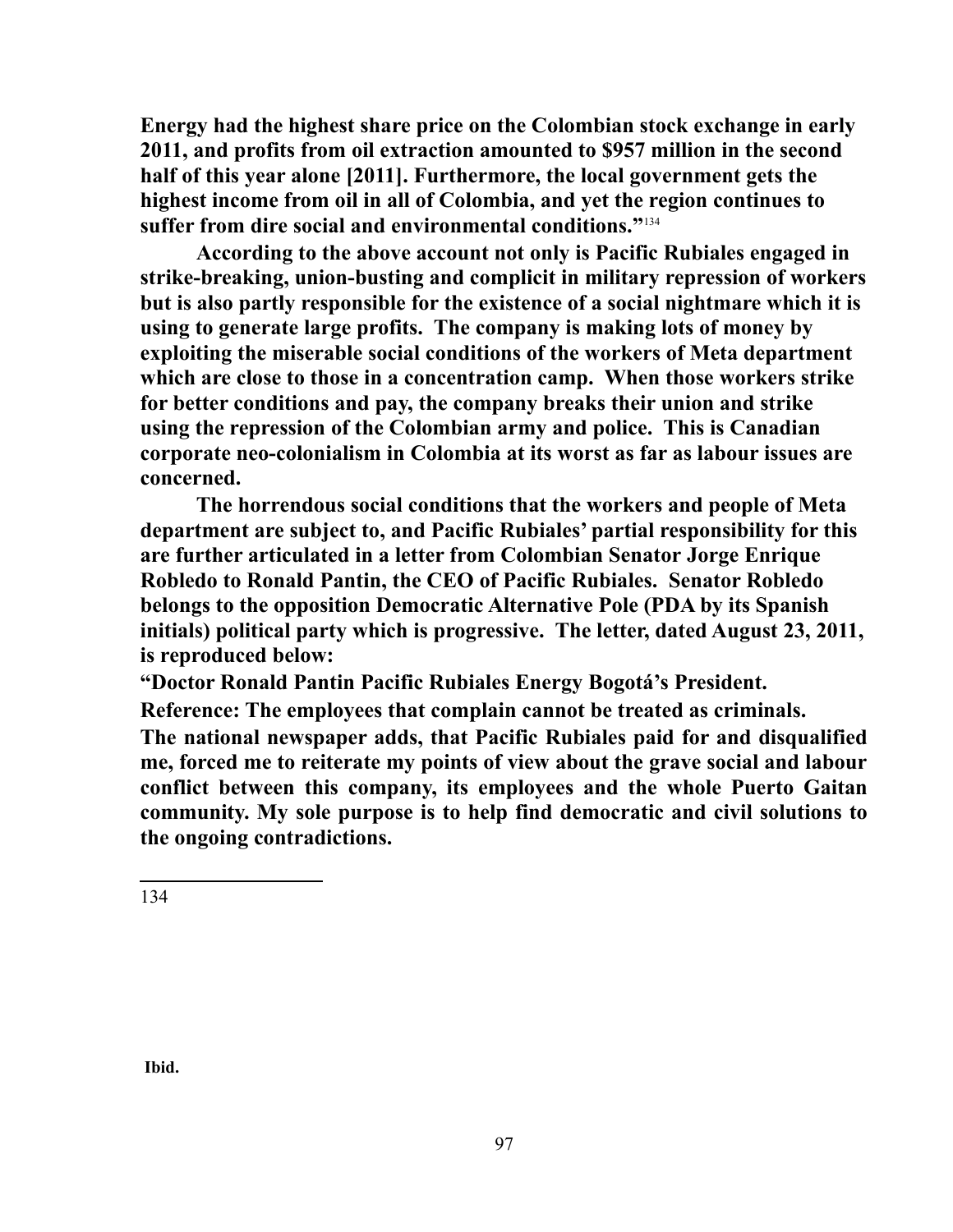**It is nonsensical to deny that the workers' complains have a root in their frustration with the labour conditions that they are subjected to and the continuous company refusal to take heed of their complaints. The past labour strike says a lot about the workers' exasperation that the Canadian petroleum company is deaf to. I do not think it is proper or sensible that Pacific Rubiales deny the monetary and social nature of the petitions, making a police matter out of it, and that in an unacceptable public written declaration, the company makes references of the worst nature about the complaining employees and the union that is supporting them. I have proof concerning what I stated in the Senate debate about the deplorable labour conditions and practices Pacific Rubiales is responsible for: contractual issues, work shifts, housing, salaries, democratic guarantees,** 

**public hygiene, transport and the right to organize. These facts configure undesirable conditions and even violate the laws of Colombia.**

**It was a grave violation that the company blocked the regional public roads to impede the union leaders from Union Sindical Obrera (USO), from reaching the area, that were on their way to mediate in the conflict you have with your workers, and worst off, that these blockades took place under the presence of and with the inaction of the Armed Forces of Colombia, that was prompt when it came to efficiently suppressing the labour protest. (See debate: [http://www.youtube.com/watch?v=WG6M...](http://www.youtube.com/watch?v=WG6M3kdUdMw)**

**Revision of this case only concludes that the root of the conflict is Pacific Rubiales' constant refusal to recognize the workers as its employees, imposing on them different forms of labour through temporary sub-contracting; these are very astute measures that do not make the problem disappear under argued contracting technicalities whose sole objective is to worsen the labour conditions. Pacific Rubiales boasts openly about its oil deposits, crude reserves, market indexes in the Bogota and Toronto Trade Markets, but when it comes to their responsibility for their workers, they are not their employees, but they are the responsibility of third parties in charge of human resources. The precarious conditions that these contractors impose on the workers is only caused by the unfair economic conditions that Pacific Rubiales burdens these entrepreneurs with.** 

**To mention--as Pacific Rubiales does--the Minister for Social Protection's silence, as proof that there are no labour problems at Campo Rubiales, is proof to the contrary. The closest Labour Office to Campo Rubiales is located in Villavicencio, 150 kilometers away from Puerto Gaitan, which in turn is 180 kilometers away from the oil project field. To request labour legal protection, from the state, a worker must travel 660 kilometers both ways.**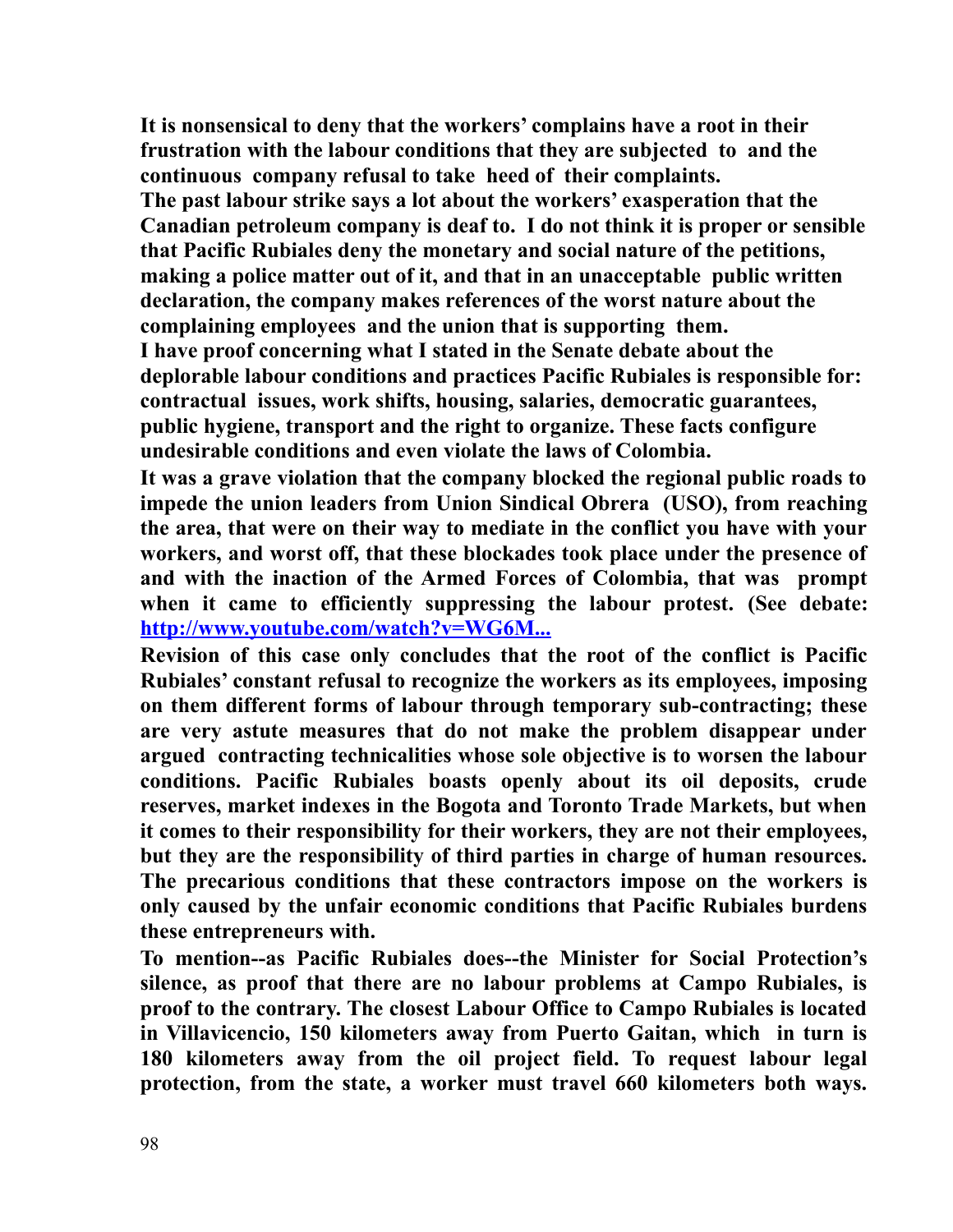**This also highlights the fact that amongst the 12,000 workers at Campo Rubiales, there was not a single worker affiliated to the trade union the day of the strike!, but a few hours after the USO representatives were able to reach the campus, in a matter of a few hours, four thousand workers requested affiliation.**

**It does not look too encouraging for the Colombian work force that President Juan Manuel Santos decided, after the protest took place, to place an Armed Forces battalion within the confines of the Rubiales Campus. Meanwhile, the state owned company Ecopetrol, which is partners with Pacific Rubiales, did not make a single move to defend the Colombian workers' rights; the government is on the contrary, very active in defending foreign capital. These facts are in blatant contrast to the sweet words from presidents Obama and Santos and the Canadian Government, that the Free Trade Agreement (TLC) will enhance the labour rights of Colombians.**

**On a different front, there is great discontent with Pacific Rubiales among the communities of Puerto Gaitan and Meta, caused by issues that have been mentioned and that have not received the proper attention. In order to be brief, I only cite one example: the road network that ties all activities from this agro-cattle growing area, has been destroyed by Pacific Rubiales' heavy loads, and their heavy duty semi trailers .**

 **The evident differences between our parties in this matter, Mr Pantin, I hope can be resolved so that the workers, communities, and Pacific Rubiales come to a satisfactory agreement. I reiterate to you, and to the mining and oil multinationals operating in Colombia that neither this senator nor the "Alternate Democratic Polo" party have a position of being in principle against foreign investments in Colombia in mining and hydrocarbons.** 

**As I have explained on countless occasions, what we demand is that foreign capital respect Colombian interests in terms of sovereignty, royalties, taxes, labour relations, and the environment. We invite the government to honour and guarantee respect for the laws that protect our Colombian workers, as well as honestly promote the modification of internal rules that ignore the pacts that Colombia has signed with the International Labour Organization. Cordially,** 

**Jorge Enrique Robledo, Senator of the Repúblic of Colombia. Bogotá, August** 23, 2011."<sup>[135](#page-98-0)</sup>

<span id="page-98-0"></span>**\_\_\_\_\_\_\_\_\_\_\_\_\_\_\_\_\_\_**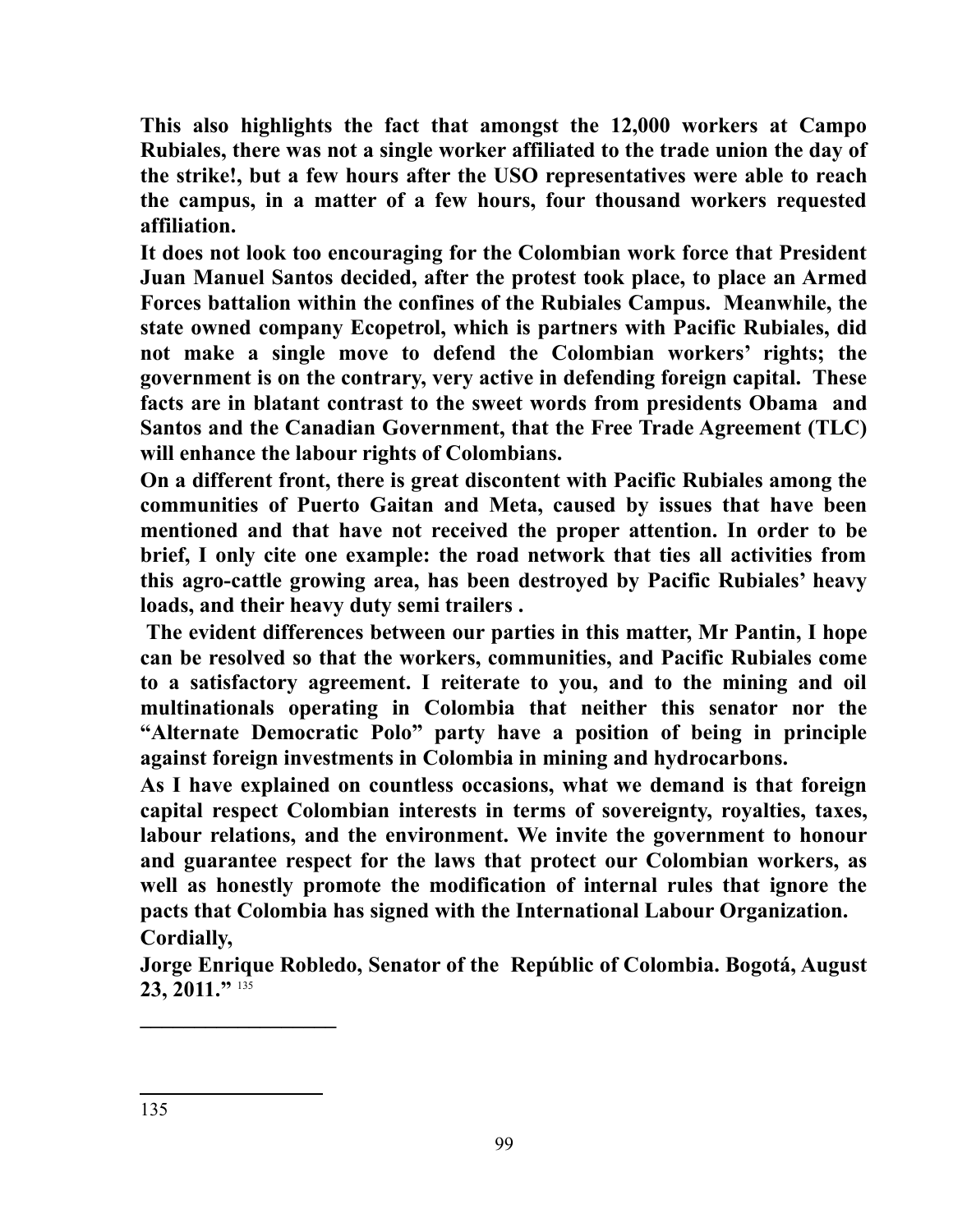**Petrominerales**

**Petrominerales is a junior oil company with assets of Can.\$1.9 billion and operations in Colombia and Peru. It has offices in both Calgary and Bogota. Until December 31, 2010, Petrominerales was the Colombian subsidiary of Calgary-based Petrobank Energy. On that date, Petrobank sold all its shares of Petrominerales to its shareholders thus making Petrominerales, technically a separate company. Petrominerales is currently producing 41,876 barrels of oil per day (bpd) in Colombia mainly in Meta, Putumayo and Casanare departments, making it the fourth largest producer of oil in the country**. **The company is one of Colombia's largest exploration landholders controlling 15 exploration blocks in three hydrocarbon basins.** [136](#page-99-0)

**Petrominerales' first two contracts in Colombia with Ecopetrol were the Neiva and Orito Incremental Production Contracts (IPCs). In 2010, Petrominerales' share of production from these two blocks averaged 6,257** 

**Jorge Enrique Robledo, Senator of the Repúblic of Colombia,** *Letter to Ronald Pantin***, CEO of Pacific Rubiales, Bogota, August 23, 2011.**

<span id="page-99-0"></span>136

**Petrominerales**, *Q1 2011 Financial Report*, **[http://www.petrominerales.com/wp](http://www.petrominerales.com/wp-content/uploads/2011/05/PMG-2011-05-11-Q1final1.pdf)[content/uploads/2011/05/PMG-2011-05-11-Q1final1.pdf;](http://www.petrominerales.com/wp-content/uploads/2011/05/PMG-2011-05-11-Q1final1.pdf) "Petrominerales Provides Exploration Update," July 4, 2011, [http://www.petrominerales.com/wp-content/uploads/2011/07/PMG-2011-07-](http://www.petrominerales.com/wp-content/uploads/2011/07/PMG-2011-07-04-opupdate1.pdf) [04-opupdate1.pdf](http://www.petrominerales.com/wp-content/uploads/2011/07/PMG-2011-07-04-opupdate1.pdf) ;** *Petrominerales: Annual Information Form for the Year Ended December 31, 2010***, March 31, 2011, [http://www.petrominerales.com/wp-content/uploads/2011/04/PMG-2010-](http://www.petrominerales.com/wp-content/uploads/2011/04/PMG-2010-AIF.pdf) [AIF.pdf](http://www.petrominerales.com/wp-content/uploads/2011/04/PMG-2010-AIF.pdf) ;** *Petrobank: Annual Information Form for the Year Ended December 31, 2010***, March 31, 2011, <http://www.petrobank.com/wp-content/uploads/2011/04/PBG-2010-AIF.pdf>**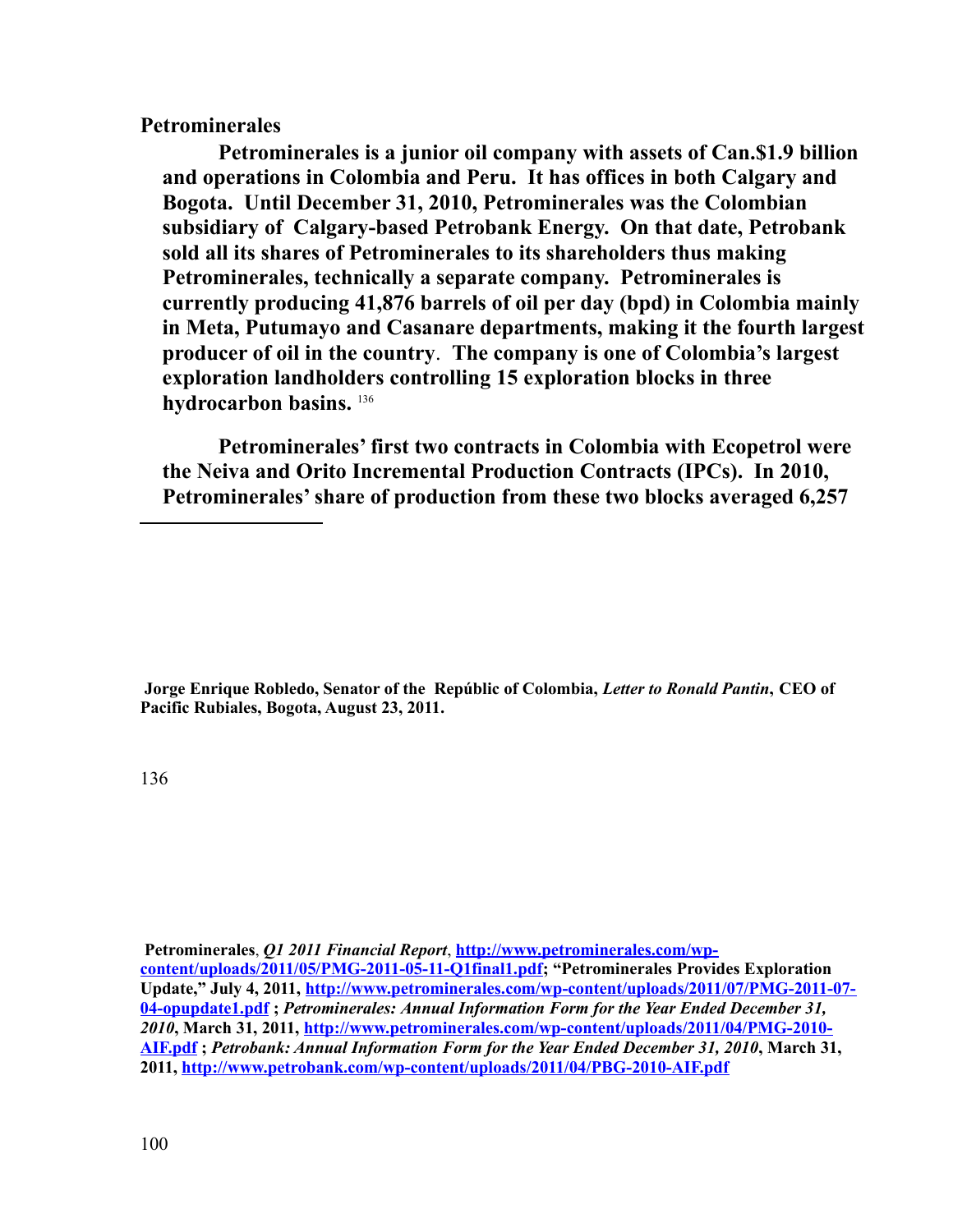**bpd and the company has more than 70 drilling locations on these blocks.** [137](#page-100-0) Orito is located in southern Colombia's Putumayo Basin and Neiva in the Upper Magdalena Valley. Discovered in 1963, the 43 square kilometres Orito is the largest field in the Putumayo basin and originally contained more than one billion barrels of oil. Up to now, Orito has produced 225 million barrels, about  $22\%$  of the total.  $138$ 

**The Llanos Basin is an extensive grassland that extends eastward 500 kilometres from the Andes mountains. In the Central Llanos Basin, Petrominerales is producing 5,500 bpd from two wells in its Casimena Block and upto 350 bpd from its Mapache Block. The company is exploring on two more blocks it calls Castor and Casanare Este. In the Deep Llanos Basin, Petrominerales controls six exploration blocks comprising more than 630,000 acres, including the Corcel and Guatiquia blocks.** [139](#page-100-2)

<span id="page-100-0"></span>137

 **Petrominerales, "Operations—Central Llanos Basin",<http://www.petrominerales.com/>**

<span id="page-100-1"></span>138

<span id="page-100-2"></span> Petrobank, "Petrobank Cashflow Up 94% Over Previous Quarter", News Release, November 14, 2005; "Corporate Profile"; "Operations: Colombia",<http://www.petrobank.com/>; Petrobank, *2004 Annual Report;* "Interview with John Wright, Petrobank President and CEO", *The Wall Street Transcript*, December 15, 2003, <http://www.twst.com/ceos/WAF609.html>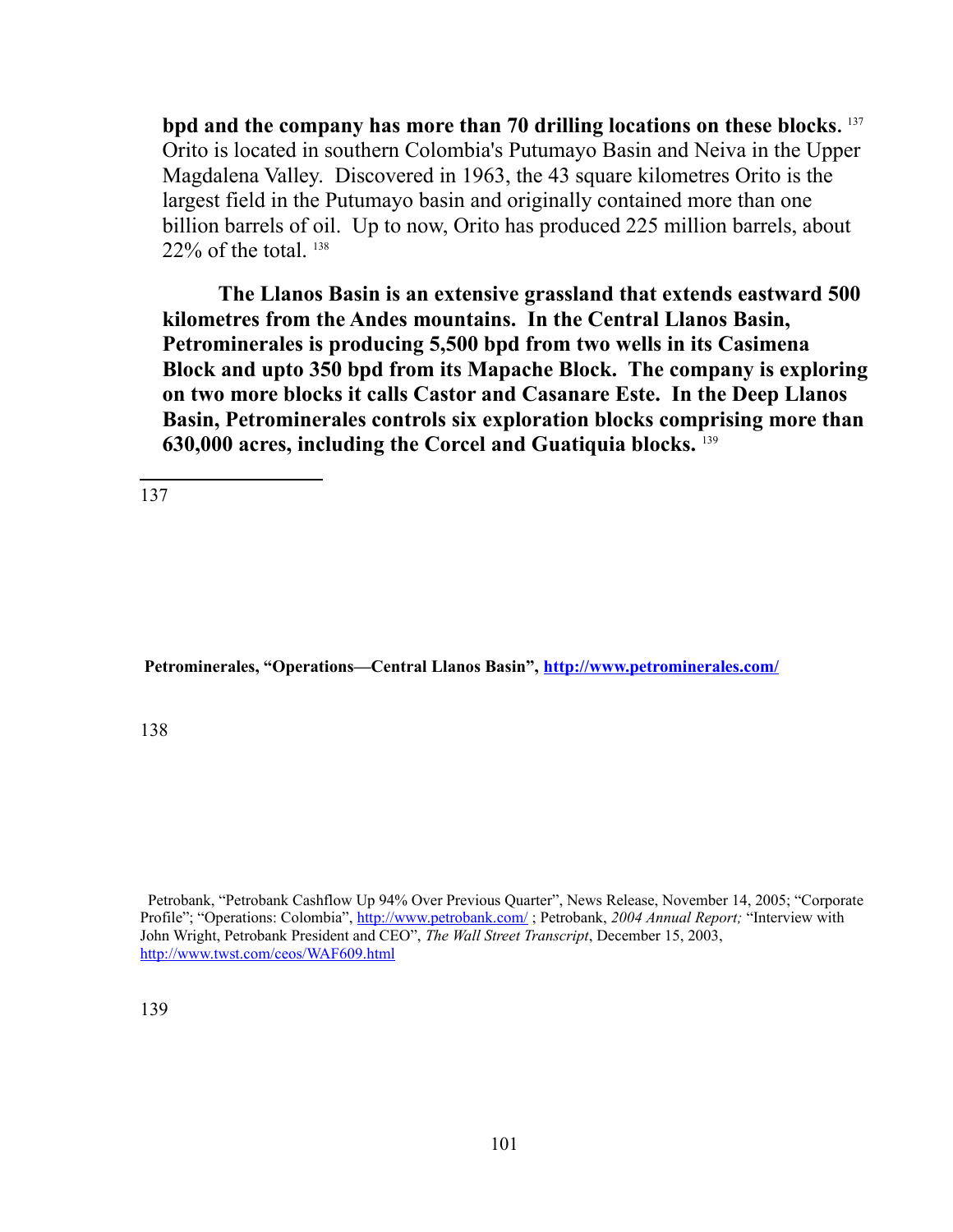**As with Pacific Rubiales which is also in Meta, local community protests against Petrominerales erupted in September 2011. According to a**  *Reuters* **article dated September 8, 2011, "Protesters battled riot police with rocks and homemade bombs on Thursday in a protest against Colombia's fourth-largest oil producer, Petrominerales Ltd, forcing the Canadian firm to suspend output. Burned cars and tires littered a street as police used tear gas to quell demonstrators who threw rocks and small explosives, local TV footage showed. Protesters earlier this week started blocking roads near Petrominerales' Corcel and Guatiquia fields in Meta department, one of Colombia's most important oil regions.**[140](#page-101-0)

**"...Ruben Cano, vice president of logistics for Petrominerales, said that output at the fields had been stopped since midnight on Wednesday with around 15,000 bpd shut-in...Isnardo Lozano Gomez, secretary general at the USO oil workers union, said local communities were protesting over environmental damage in the area, the need for locals in the firm's labour force, and the lack of social investment. 'Today this confrontation and manpower in the area ... has increased substantially, and the community at this time is being subject to a brutal aggression by (anti-riot police),' he told**  *Reuters* **by telephone." An article dated September 22, 2011, in the** *Los Angeles Times***, adds: "Earlier this month, another Canada-based company, Petrominerales, was forced to briefly halt production at two fields…after** 

<span id="page-101-0"></span>**Petrominerales, "Operations—Central Llanos Basin; Llanos Deep Basin", <http://www.petrominerales.com/>**

**Jack Kimball and Monica Garcia, "Protests Rock Colombia Oil Area, Firm Halts Output"** *Reuters***, September 8, 2011, [http://www.reuters.com/article/2011/09/08/us-colombia-petrominerales](http://www.reuters.com/article/2011/09/08/us-colombia-petrominerales-idUSTRE78775720110908)[idUSTRE78775720110908](http://www.reuters.com/article/2011/09/08/us-colombia-petrominerales-idUSTRE78775720110908)**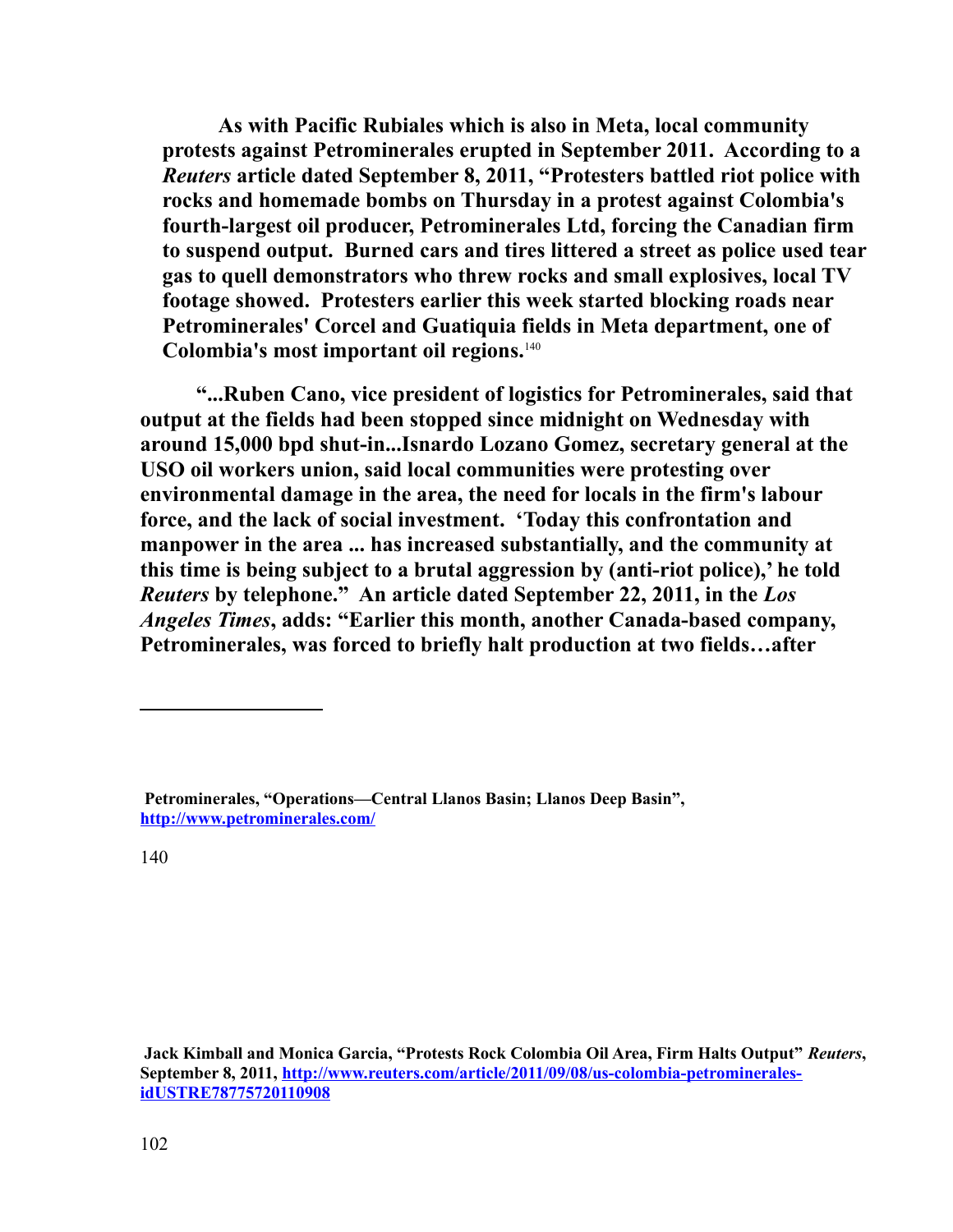**residents blockaded roads to protest alleged pollution and heavy truck traffic on rural roads."** [141](#page-102-0)

**Petrominerales' treatment of Colombians living around its facilities has been so abysmal that they are literally rioting against the company with bombs and rocks! While making millions of dollars in oil revenue, the company has apparently given nothing back to these communities especially in terms of jobs and social investment. Instead, Petrominerales' oil operations appear to have substantially damaged the environment thus adversely affecting the lives and livelihoods of community members. And when they protest this injustice, the people of the area are brutally repressed by riot police acting to protect the company's facilities and operations. It certainly looks like Petrominerales is adding significantly to the social disaster that Pacific Rubiales has helped foment in Meta department as described above.** 

**On July 20, 2011, Petrominerales announced that it had bought a 5% interest in the OCENSA pipeline for \$281 million. The company expects this acquisition to lower its transportation costs compared to trucking and will be transporting oil through the pipeline starting in September 2011.** [142](#page-102-1) 

<span id="page-102-0"></span>141

 **Ibid; Chris Kraul, "Colombia Seeks Truce in Oil Workers Strike",** *Los Angeles Times***, September 22, 2011,<http://articles.latimes.com/2011/sep/22/business/la-fi-colombia-oil-strike-20110922>**

<span id="page-102-1"></span>142

**Petrominerales, "Petrominerales Announces Closing of Strategic Acquisition of Interest in Colombia's OCENSA Pipeline," Press Release, July 20, 2011, [http://www.petrominerales.com/wp](http://www.petrominerales.com/wp-content/uploads/2011/07/PMG-2011-07-20.pdf)[content/uploads/2011/07/PMG-2011-07-20.pdf](http://www.petrominerales.com/wp-content/uploads/2011/07/PMG-2011-07-20.pdf)**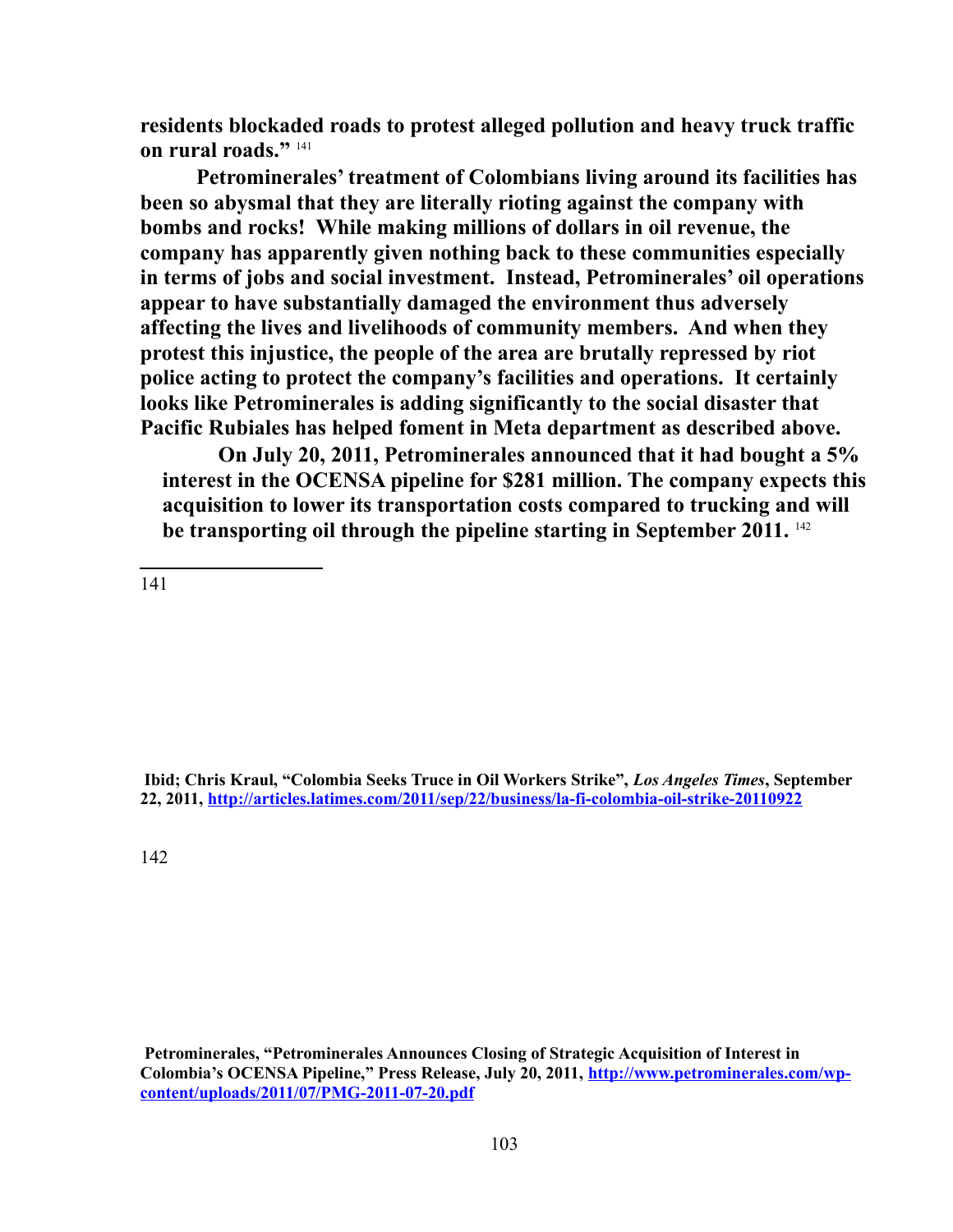**Petrominerales' ownership of 5% of OCENSA links the company to the ongoing human rights violations stemming from the pipeline's operation. As stated above, OCENSA's operation has generated many human rights violations by security forces and paramilitaries and continues to do so (see OCENSA section). As discussed above, Talisman Energy, another Canadian oil company, owns 24.8% of OCENSA.** 

**Petrominerales has also been linked to repressive Colombian army operations in 2005 (when it was owned by Petrobank) for which it has provided the use of a helicopter.** As author Garry Leech describes it, "Petrobank's Putumayo operations are in the middle of the hottest conflict area in Colombia [for 2005]". Two thousand people were driven out of the Orito oil field area as well as from Narino department by increased fighting between the FARC and the army in October-November 2005. In August the FARC brought Putumayo to a standstill and in December it blew up eight oil wells in Orito; it is likely that Petrobank was producing oil from some of these wells. Questions about this to Petrobank in Calgary were not answered. Plan Colombia has brought violence, displacement and devastation to the people of Putumayo precisely to expand and protect oil production and Petrobank has been a clear beneficiary of this horrendous process. As Leech, who has visited Orito, explains "According to the army commander responsible for protecting Putumayo's oil operations, Lt. Col. Francisco Javier Cruz, U.S. drug war aid has made the region safer for conducting oil operations because the army has been able to use 'helicopters, troops and training provided in large part by Plan Colombia."<sup>[143](#page-103-0)</sup>

Not only has Petrobank been benefiting from Plan Colombia, it has also contributed to its destructive effects. In 2005, Petrobank's facilities in Putumayo were guarded by the Colombian Army's Ninth Special Battalion, one of two battalions created just to protect oil installations. The company's relations with the battalion were so close that according to Leech, the latter is able to use a Petrobank

<span id="page-103-0"></span>143

Garry Leech Interview, op.cit.; Leech, *Canadian Dimension*, op.cit.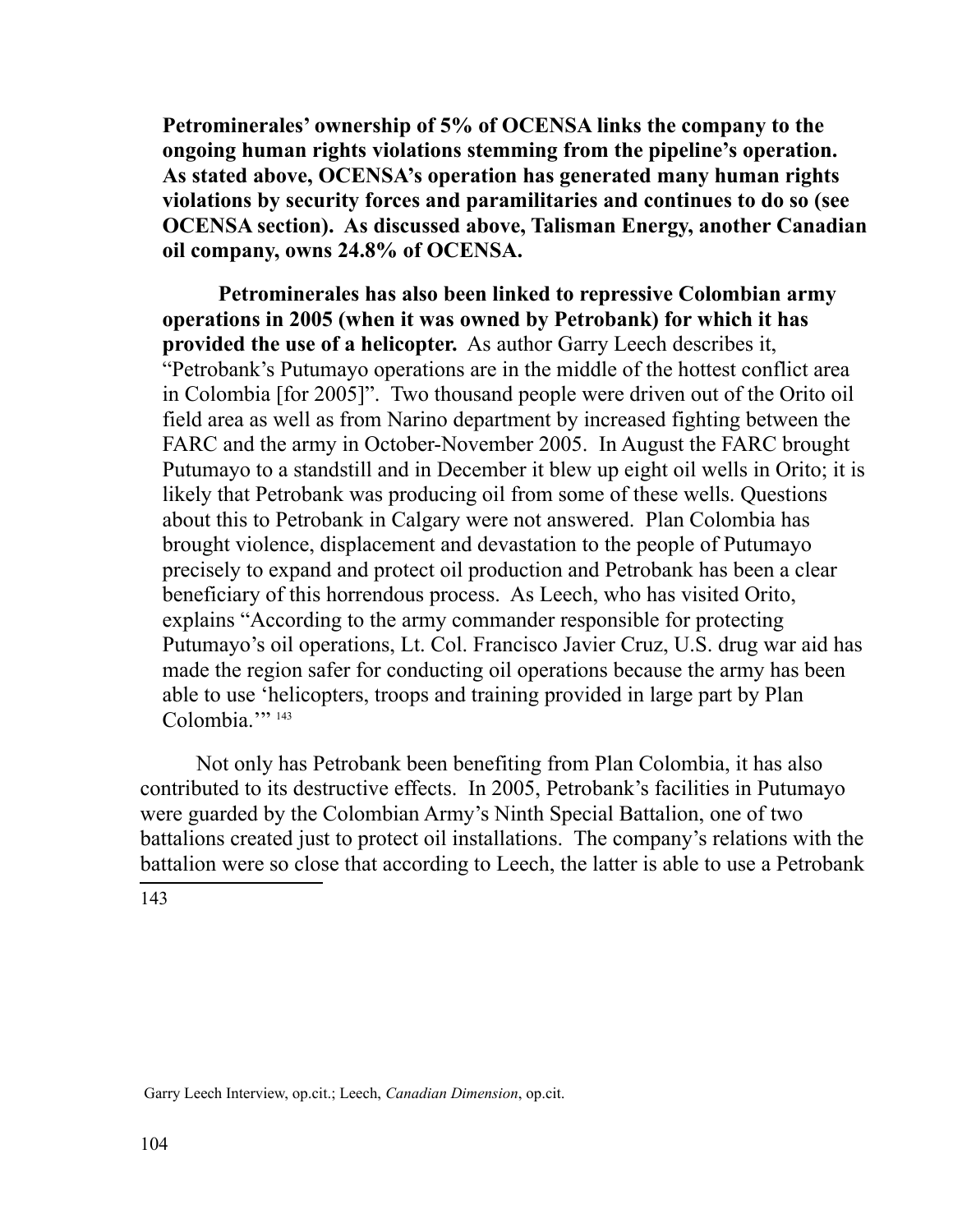helicopter for military missions. As Leech describes it "The battalion...has two helicopters—owned by the state oil company Ecopetrol and Canada's Petrobank at its disposal for transporting troops on counterinsurgency operations." The battalion's mission is offensive not defensive as Leech makes clear: "The special operations group of…the Ninth Special Battalion has advanced weapons and night vision equipment that allow it to conduct counterinsurgency operations as part of a strategy to pre-empt future attacks…The battalion sends patrols into villages and communities in search of guerrillas (and their sympathizers) before they attack." Such pre-emption is of course a recipe for massacre and displacement, and exactly how many atrocities have been carried out by the army across Colombia after it accuses villagers of being guerrillas or their sympathizers. According to Witness for Peace (WFP), a human rights organization with a program in Putumayo, the military "has targeted civilians" in the department and "such targeting coupled with paramilitary-military collusion has created extreme fear and mistrust of military and police officials". This is confirmed by Camilo Vargas, the head of Asociacion Nacionale de Usuaraios Campesinos (ANUC), Putumayo's campesino organization, who said: "An army that kills innocent people and violates human rights is not an army that we want." WFP points out that with the arrival of increased U.S. military aid in Putumayo, "the human rights situation has worsened"<sup>[144](#page-104-0)</sup>

Lt. Col. Javier Cruz, the Ninth Special Battalion's commander, states his mission as: "Security is the most important thing to me. Oil companies need to work without worrying and international investors need to feel calm." According to Cruz, the battalion depends partially on civilian informers (created under President Uribe's "Democratic Security" policy) to "prevent future guerrilla attacks against the oil infrastructure "; for him, the army needs to "make the people understand that when they collaborate to avoid terrorist attacks, everybody wins." <sup>[145](#page-104-1)</sup> Such

<span id="page-104-1"></span><span id="page-104-0"></span>Witness For Peace, *Putumayo 2004,* op.cit.; Leech, *Canadian Dimension*, op.cit.; Leech interview, op.cit.; Juan Forero, "Safeguarding Colombia's Oil", *New York Times*, October 22, 2004.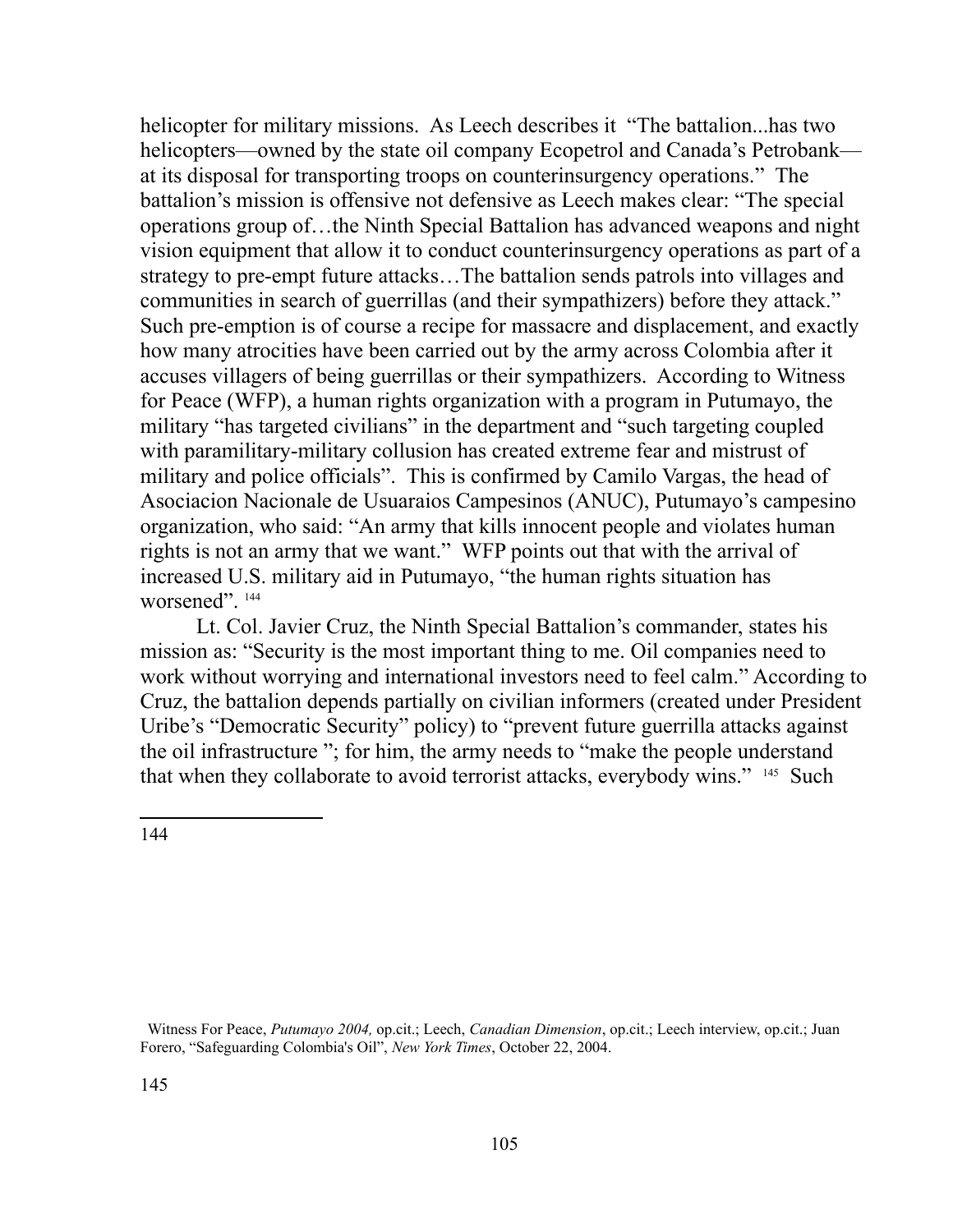collaboration obviously endangers civilians by dragging them into the conflict. The army's informers could accuse other civilians of being guerrillas who could then be targeted by the battalion; also, the informers could themselves become targets of the guerrillas.

According to *The New York Times*, "For Petrobank's Colombian subsidiary, Petrominerales, the presence of troops has been reassuring. Steven J. Benedetti, Petrominerales' general manager in Colombia, notes that the company has not gone unscathed: rebels have been attacking its wells since production began in January of 2003. Still, Mr. Benedetti remains optimistic. 'It's a situation where we have to weigh the risks with the benefits,' he said, 'Putumayo is going to be important for a long time to come.' " According to Leech, "As Petrobank's Benedetti makes clear, the company is excited about the new contract rules and does not intend to let the civil conflict interfere with its plans to expand operations throughout Colombia. 'We believe the benefits outweigh the risks,' says Benedetti."

Petrobank's CEO John Wright, said in December 2005: "Colombia is a tough place to operate in but everyone I know is happy with the Uribe government and optimistic about where it's going. The government has done a very smart thing by deciding to promote success in the oil industry." In its *2004 Annual Report,* Petrobank made clear that "We support the government's policies in the areas in which we operate" [and that] "our relations with the government and all its agencies have been excellent." [146](#page-105-0)

<span id="page-105-0"></span>146

 Forero, *New York Times*, op.cit.; Leech, *Canadian Dimension*, op.cit.; Petrobank, *2004 Annual Report,* op.cit.; John Wright, President and CEO of Petrobank Energy, Interview with Author, December 12, 2005.

Leech, *Canadian Dimension*, op.cit.; Leech interview, op.cit.; Juan Forero, "Safeguarding Colombia's Oil", *New York Times*, October 22, 2004.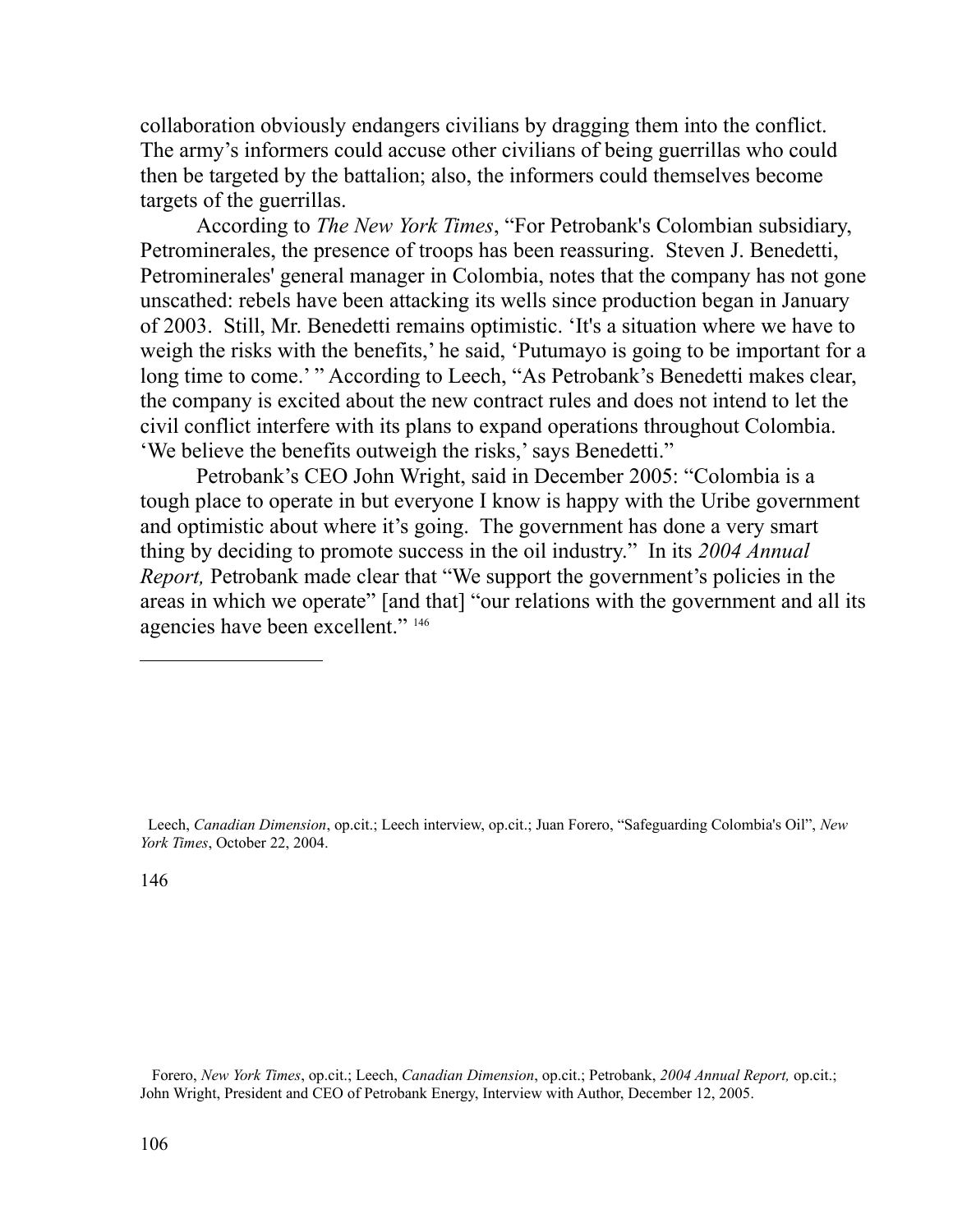The Colombian government's policy in Putumayo in 2005, in addition to displacing and destroying communities, included handing over control of the town of Orito to the death squads of the United Self-Defense Forces of Colombia (AUC). The AUC is represented in Putumayo by its "drug-ridden" Central Bolivar Bloc whose main activities are attacking civilians and narco-trafficking. According to Leech, the AUC "arrived in Putumayo in the late-1990s and after a series of massacres they successfully seized most of the department's significant towns including Orito…the FARC has recently regained several smaller towns. The paramilitaries' ruthless tactics have helped them retain control of Orito. According to one local, 'They kill innocent campesinos just because they might be guerrillas.' The day I met with Lt. Col. Cruz, paramilitaries assassinated local campesino leader Alirio Silva in Orito."

Thus in 2005, Petrobank's operations were being protected by not only an army with a murderous record that spawns paramilitaries but by the biggest death squad in Colombia itself. In November 2004, paramilitaries massacred 100 unarmed peasants in a Putumayo village near the Ecuadorian border. Survivors who escaped to Ecuador said that those killed were "cut to pieces with chainsaws and machetes while tied hanging from beams." In August 2004, AUC members went through six villages near the town of Valle del Guamuez in Putumayo, torturing and killing nine peasant leaders and displacing several families. The killings of civilians by paramilitaries in the department continued in 2005. According to the former president of the local council in Sibundoy Valley in upper Putumayo (speaking in August 2002), "when the paramilitaries came to lower Putumayo four years ago there was a lot of violence. Everyone in the world knows they are the most violent. When they came to Putumayo there were massacres and massacres and massacres. They would castrate the men and cut the lips and arms off the women. They would cut off the heads of young men and give them to their mothers. The paramilitaries and the army are the same, they work together. The army will leave a village so that the paramilitaries can come in and massacre the people."<sup>[147](#page-106-0)</sup>

<span id="page-106-0"></span>Leech, *Canadian Dimension*, op.cit.; "Colombian Official Speaks Out Against Rebel Threats and Plan Colombia", *Colombia Journal Online*, August 12, 2002, [http://www.colombiajournal.org/colombia125.htm;](http://www.colombiajournal.org/colombia125.htm) Center for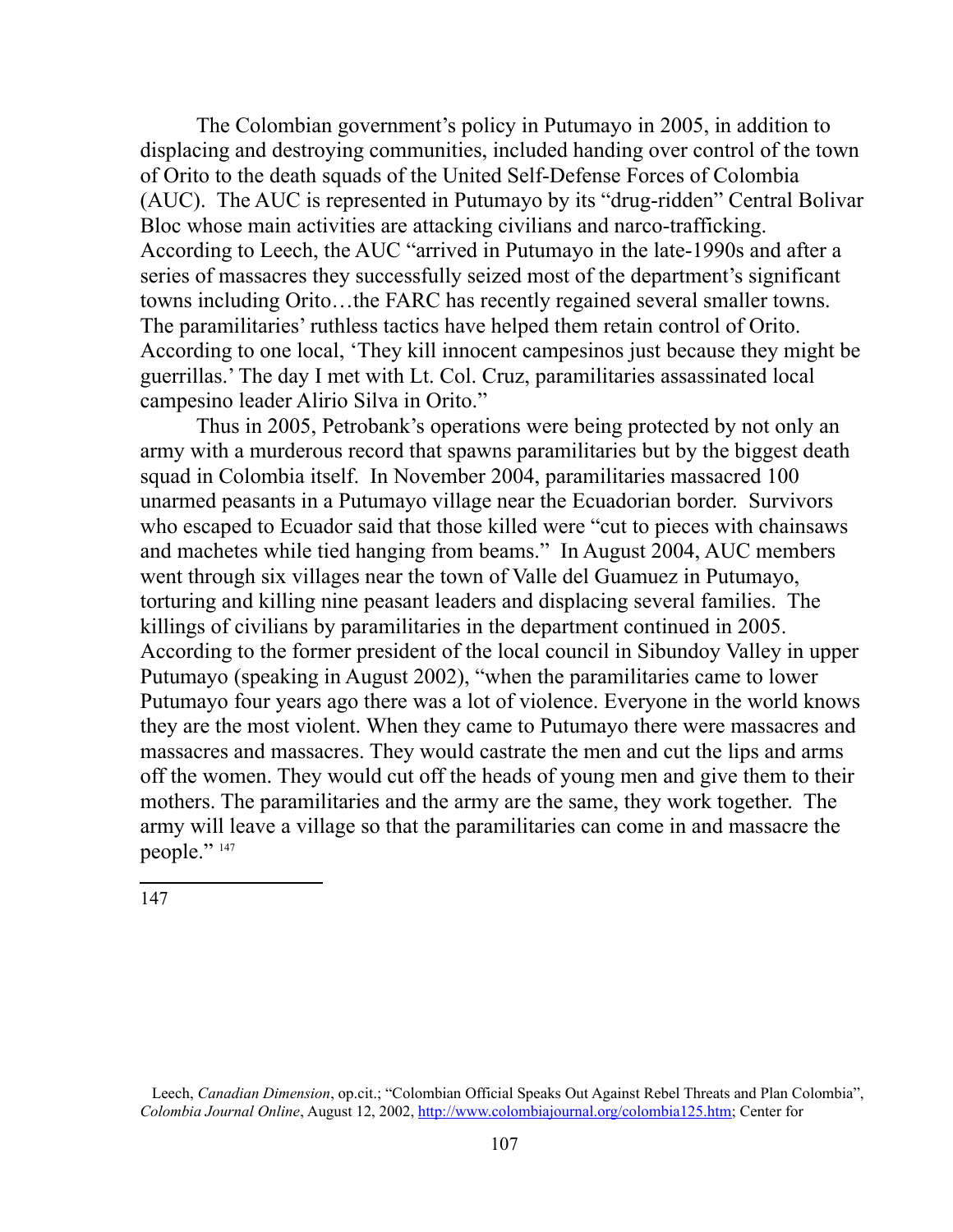In addition to being terrorized by the AUC, Orito has not benefited much from oil production especially given the declining royalty rates paid by oil companies. According to Leech, "Orito municipality is Putumayo department's largest recipient of oil revenue, but the degree of poverty and underdevelopment is no less stark than in other comparably sized towns that receive no oil funds." There is a "dramatic contrast" in the way oil workers and other local residents live. In the middle of Orito is a large recreation center "with basketball courts, picnic and games areas, a hall for social gatherings and a huge swimming pool with a winding waterslide for the employees of Petrobank and Ecopetrol. A tall wire and steel fence ensures that the residents of nearby shantytowns don't stray into the fortress-like complex." One local resident told Leech that the reason Orito has not benefited from oil royalties is that "the oil leaves Putumayo and the royalties go into the wallets of the administrators." Another said "The politicians steal the money." As Leech points out, while for Petrobank the benefits of being in Putumayo outweigh the risks, many of the department's residents believe oil operations put them at risk by helping sustain the civil war. [148](#page-107-0)

Given the ravaging of Putumayo by the military-paramilitary partnership, Petrobank's provision of a helicopter to the Colombian army for counterinsurgency operations opens it up to the charge of being complicit in war crimes just as Francisco Ramirez predicted. The company has contributed to the devastation of Putumayo firstly by investing in a severe conflict zone where oil operations require massive state violence and displacement of entire communities, and secondly by supplying an important instrument of repression. In this way, Petrobank presents a chilling example of the extremes corporate Canada will go to, to extract cheap resources from the developing world.

<span id="page-107-0"></span>148

Leech, *Canadian Dimension*, op.cit.

International Policy, "Plan Colombia and Beyond: The Wild, Wild West", May 12, 2005, http://www.ciponline.org/colombia/blog/archives/000097.htm; Bill Weinberg, "Oil Makes U.S. Raise Military Stakes in Colombia", *Newsday*, November 26, 2004,<http://www.commondreams.org/views04/1126-05.htm>; "Colombia: Who Are the Narco-Terrorists?", World War 4 Report, December 10, 2004, <http://www.ww3report.com/105/andes/narco-terrorists>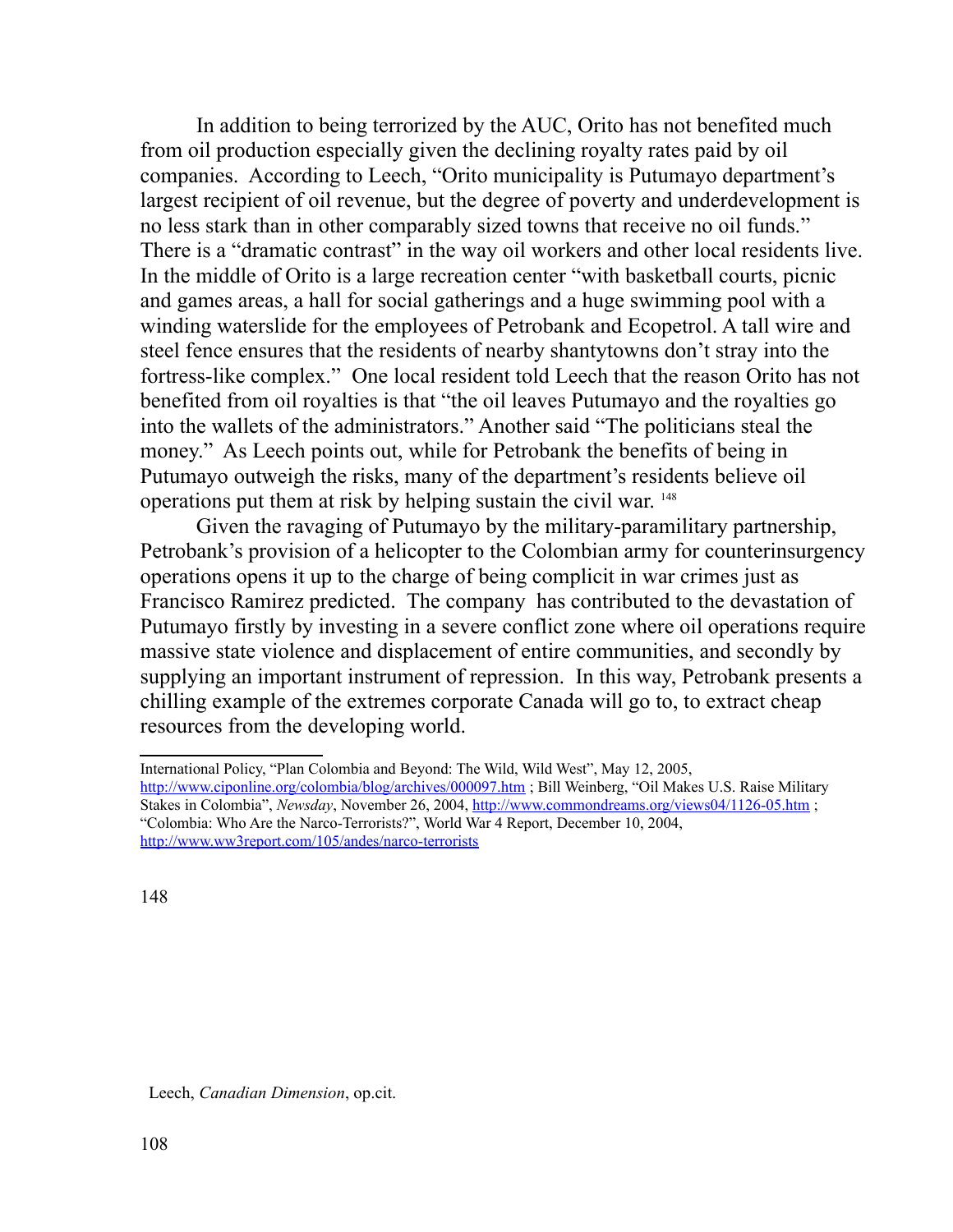#### **MINING**

**Canada is the world's leading mining nation. Sixty-percent of all public mining companies are listed on the Toronto Stock Exchange (TSE). About half of all mining capital is raised in Canada. Many Canadian mining companies have become notorious for damaging communities and the environment, and fueling wars and repression all over the world. Canadian mining companies have been responsible for devastating communities and the environment in Guyana, Ghana, the Philippines, Papua New Guinea, Burma, India, Kyrgyzstan, Guatemala, Honduras, Mexico, Ecuador, Peru, Romania, Spain, Chile, Argentina, Australia, the United States, Canada and Colombia. Canadian mining companies have also fueled wars and been linked to repressive governments in the Democratic Republic of the Congo, Sierra Leone, Tanzania, Guinea, Burma, Chile, Indonesia, the Philippines, Guatemala, Mexico, Peru, Thailand, Canada and Colombia.** [149](#page-108-0)

**Fifty-two percent of foreign mining companies in Colombia are Canadian.** [150](#page-108-1) **The following 26 Canadian mining corporations are active in** 

<span id="page-108-0"></span>149

**Asad Ismi and Kristin Schwartz,** *Path of Destruction: Canadian Mining Companies Around the World***, (A Radio Documentary), Toronto, 2008, Episodes 1 and 2.** 

<span id="page-108-1"></span>150

**Stewart Vriesinga, "Stewart in Colombia" (Blog), [Vriesinga is a volunteer with the Christian Peacemaker Team in Colombia which carries out accompaniment and advocacy work],**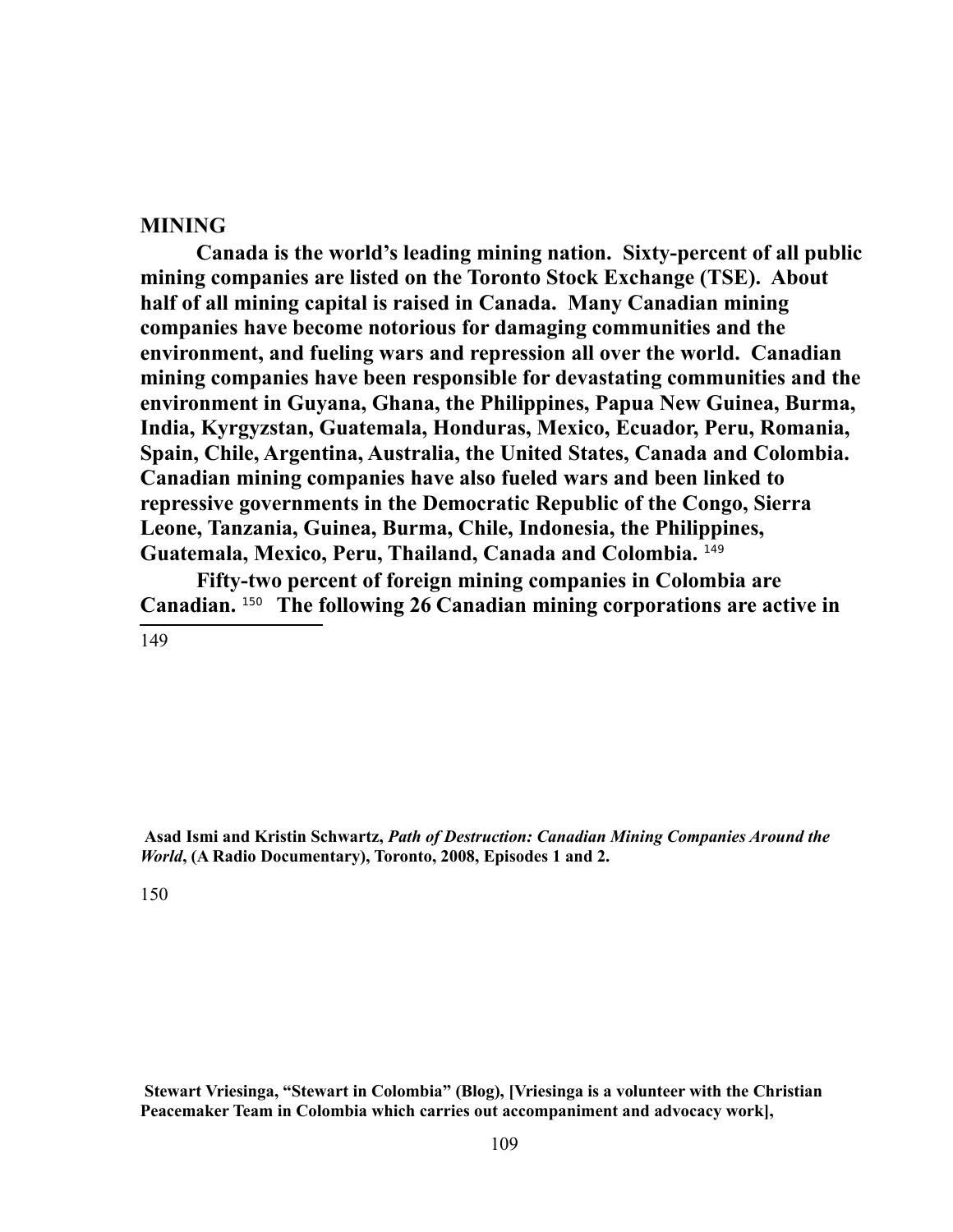**Colombia: Gran Colombia Gold, Eco Oro Minerals, Cosigo Resources B2Gold, Midasco Capital, Antioquia Gold, AUX Canada, Galway Resources, Sunward Resources, Continental Gold, Seafield Resources, Batero Gold, Bellhaven Copper and Gold, Miranda Gold, AuRo Resources, Arcturus Ventures, , Alder Resources, Bandera Gold, Caerus Resource, Colombian Mines Corporation, Waymar Resources, CB Gold, Colombia Gold Crest, CuOro Resources, Solvista Gold and Mercer Gold. This section will focus on those Canadian mining companies in Colombia that are presently known to be linked to human rights violations (including making statements which encourage these) and**/**or significant environmental degradation (including the threat of this). Six Canadian mining companies in Colombia fall into these categories: Gran Colombia Gold, Eco Oro Minerals, Cosigo Resources, B2Gold, Midasco Capital and Antioquia Gold (see sections below).**

**Latin America´s largest coal deposits are in Colombia which also holds substantial amounts of gold, silver, platinum, nickel, copper, iron, magnesium, lead, zinc, titanium and emeralds. During the eight-year tenure of former president Alvaro Uribe (2002-2010), mining in Colombia expanded massively with mining titles skyrocketing from 2.8 million acres to 21 million acres, according to INGEOMINAS, the official agency which grants the titles. Forty-percent of the country has been licensed to mining projects due to lax laws, according to Mario Valencia of the Colombian Network Against Large Scale Transnational Mining (RECLAME), a coalition of 50 rights and environmental organizations in the country. Multinational mining companies have about 43,000 sq. kilometers in concessions. The current president, Juan Manuel Santos, has made resource extraction central to his economic plan and said that he will use "fiscal stimulus" to further promote mining. The Santos government has declared mining an "activity for public utility and social interest" for which the state can expropriate property. The government has also deemed protests against mining to be illegal and granted mining licenses for protected areas including indigenous reserves and territories belonging to Afro-Colombians. Not surprisingly then, in 2010, 67% of the \$6.8 billion in foreign investment in Colombia went to the mining and oil and gas sectors (as noted above). From 2002 to 2010, investment in these two areas increased almost ten times from U.S. \$466 million to \$4.5 billion.** [151](#page-109-0)

<span id="page-109-0"></span>**<http://stewart-in-colombia.blogspot.com/2010/04/bill-c-300-corporate-accountability-in.html>**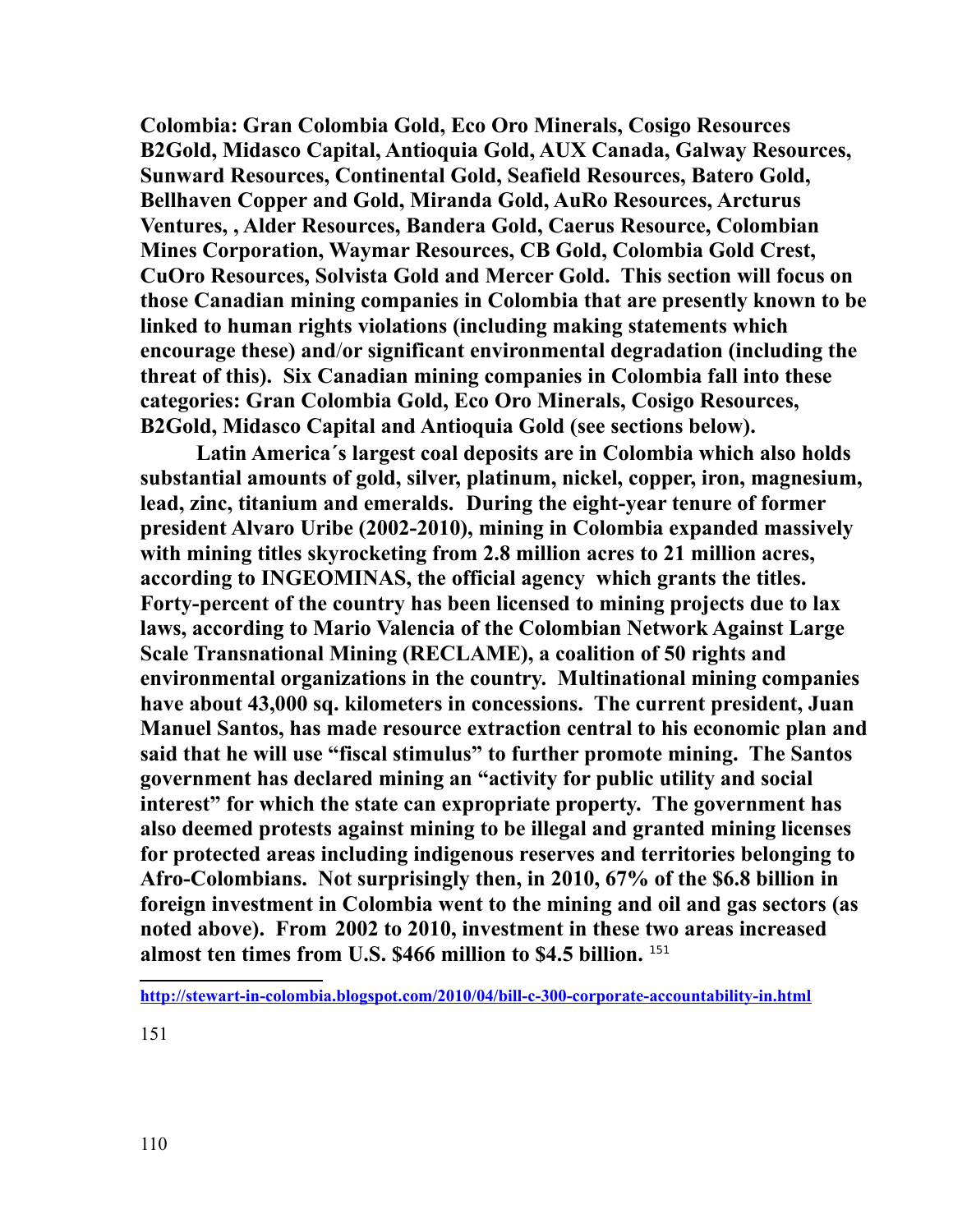**The number of Canadian mining companies in Colombia has shot up more than four times since 2006 when five were active there. Most Canadian miners in Colombia are junior companies involved in gold mining. Gold mining has heavy environmental costs as it usually involves the use of either cyanide or mercury to separate the gold from the earth. Both are extremely toxic and poisonous substances and gold mining generates vast residues of waste and effluent (called tailings) containing them.** 

**One reason for the Canadian corporate mining rush to Colombia is the increasing price of gold which has almost tripled since December 2006 and reached a record U.S.\$1,735 per ounce on November 30, 2011.**[152](#page-110-1) **A second factor is the mining code reform carried out by the Colombian government in 2001 that was arranged by CIDA (for details see introduction). The new code reduced the mining royalty from up to 10% to a very low 0.4% whereas in** 

<span id="page-110-0"></span>**Lorenzo Morales, "Fragile Paramo Ecosystem in Colombia Threatened by Coal and Gold Rush"**  *Fox News Latino***, February 18, 2011, [http://latino.foxnews.com/latino/lifestyle/2011/02/17/fragile](#page-110-0)[paramo-ecosystem-colombia-threatened-coal-gold-rush/#ixzz1Lvw7x7yT;](#page-110-0) Susan Abad, "Colombia: Deepening Dependency on Mining",** *Latinamerica Press***, March 21, 2011, <http://www.eurasiareview.com/colombia-deepening-dependency-on-mining-21032011/>; Government of Colombia, Proexport Colombia, "Report on Foreign Direct Investment in Colombia," April 2011, [http://www.investincolombia.com.co/Adjuntos/209\\_Report%20on](http://www.investincolombia.com.co/Adjuntos/209_Report%20on%20Foreign%20Direct%20Investment%20in%20Colombia.pdf) [%20Foreign%20Direct%20Investment%20in%20Colombia.pdf](http://www.investincolombia.com.co/Adjuntos/209_Report%20on%20Foreign%20Direct%20Investment%20in%20Colombia.pdf) ; Natalia Fajardo, "Water vs. Gold Mining: How a Colombian City United Against Gold Greed," Toward Freedom (Website), April 7, 2011, [http://www.towardfreedom.com/home/environment/2352-water-vs-gold-mining-how-a](http://www.towardfreedom.com/home/environment/2352-water-vs-gold-mining-how-a-colombian-city-united-against-gold-greed)[colombian-city-united-against-gold-greed;](http://www.towardfreedom.com/home/environment/2352-water-vs-gold-mining-how-a-colombian-city-united-against-gold-greed) Peace Brigades International Colombia,** *Mining in Colombia: At What Cost?,* **Newsletter No. 18, November 2011, p. 3, [http://www.pbi](http://www.pbi-colombia.org/fileadmin/user_files/projects/colombia/files/colomPBIa/111203_mining_in_colombia_web.pdf)[colombia.org/fileadmin/user\\_files/projects/colombia/files/colomPBIa/111203\\_mining\\_in\\_colombia\\_](http://www.pbi-colombia.org/fileadmin/user_files/projects/colombia/files/colomPBIa/111203_mining_in_colombia_web.pdf) [web.pdf](http://www.pbi-colombia.org/fileadmin/user_files/projects/colombia/files/colomPBIa/111203_mining_in_colombia_web.pdf)**

<span id="page-110-1"></span>**Price of Gold on November 30, 2011, [http://goldprice.org/gold-price.html;](http://goldprice.org/gold-price.html) Price of Gold on December 18, 2006, [http://goldprice.org/news/2006\\_12\\_01\\_archive.html](http://goldprice.org/news/2006_12_01_archive.html)**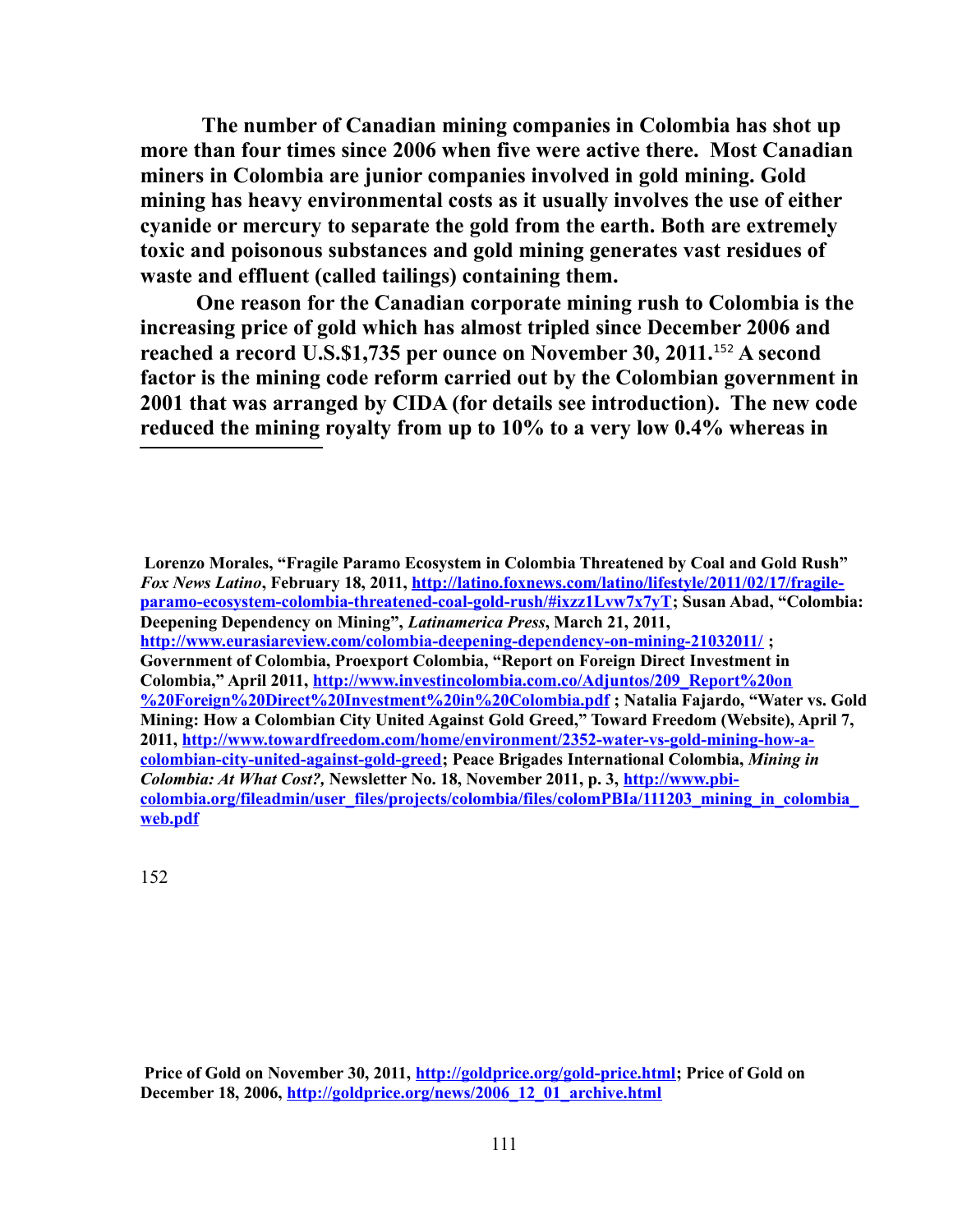**Canada the royalty is between 3-4%.**[153](#page-111-0) **The new code also reduced environmental regulations by removing approval for exploration and altered land ownership requirements to favour big companies. The new code further demanded large-scale infrastructure and heavy machinery that only multinational companies could provide, discriminating against artisanal or small-scale miners.** [154](#page-111-1)

**A third factor is the Uribe government's military offensive against the guerrillas which has led to a perception amongst mining companies that Colombia was now safer to invest in.**[155](#page-111-2) **The expanded military role has been accompanied by operations of paramilitaries (also part of the Uribe strategy)** 

<span id="page-111-0"></span>153

**Chris Arsenault, "Colombia: Foreign Firms Cash in on Generous Mining Code," October 22, 2007,** *Inter Press Service***, [http://ipsnews.net/news.asp?idnews=39755](http://www.ipsnews.net/)**

<span id="page-111-1"></span>154

**Abad, "Colombia: Deepening Dependency…", op.cit.**

<span id="page-111-2"></span>155

**<sup>170</sup>Natalia Fajardo, "Water vs. Gold Mining…", op.cit.**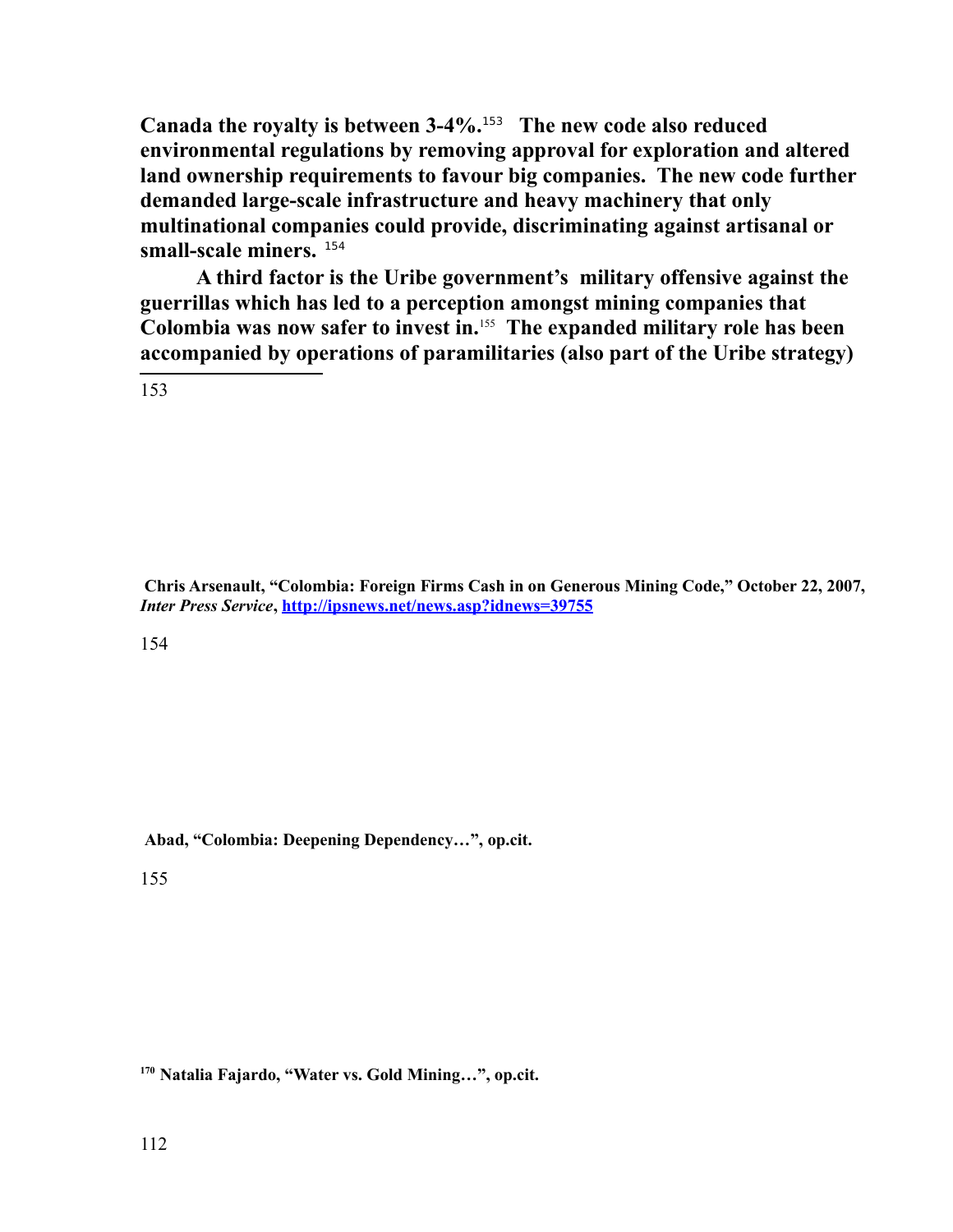**which have been, according to one observer, "putting themselves at the service of the transnational companies."**[156](#page-112-0) **The military-paramilitary tactic has been to kill and drive people off the land when this is coveted by foreign mining companies. A more vicious pro-mining policy is hard to imagine and therefore the rush of Canadian mining companies to Colombia is no surprise. "A dispossession of land is being consolidated, as well as foreign investment, especially in mining and palm oil, that is tied to forced displacement," says Jorge Rojas, director of the Colombian non-governmental organization, Human Rights and Displacement Consultancy. Rojas points out that close to one-third of the 280,000 people displaced in Colombia in 2010 came from areas where mining and palm oil were present.** [157](#page-112-1) **As noted in the oil section, 80% of human rights violations in Colombia during the last ten years (2001- 2011) were committed in oil and mining areas. According to Colombian trade unionists, 87% of the nearly four million people displaced by Colombia's civil war during 1987-2007 were from municipalities in mining areas. Eighty-nine percent of the trade unionists murdered during that period were active in those same municipalities.** [158](#page-112-2)

<span id="page-112-0"></span>156

**Abad, "Colombia: Deepening Dependency…", op.cit.**

<span id="page-112-1"></span>157

<span id="page-112-2"></span> **Ibid.**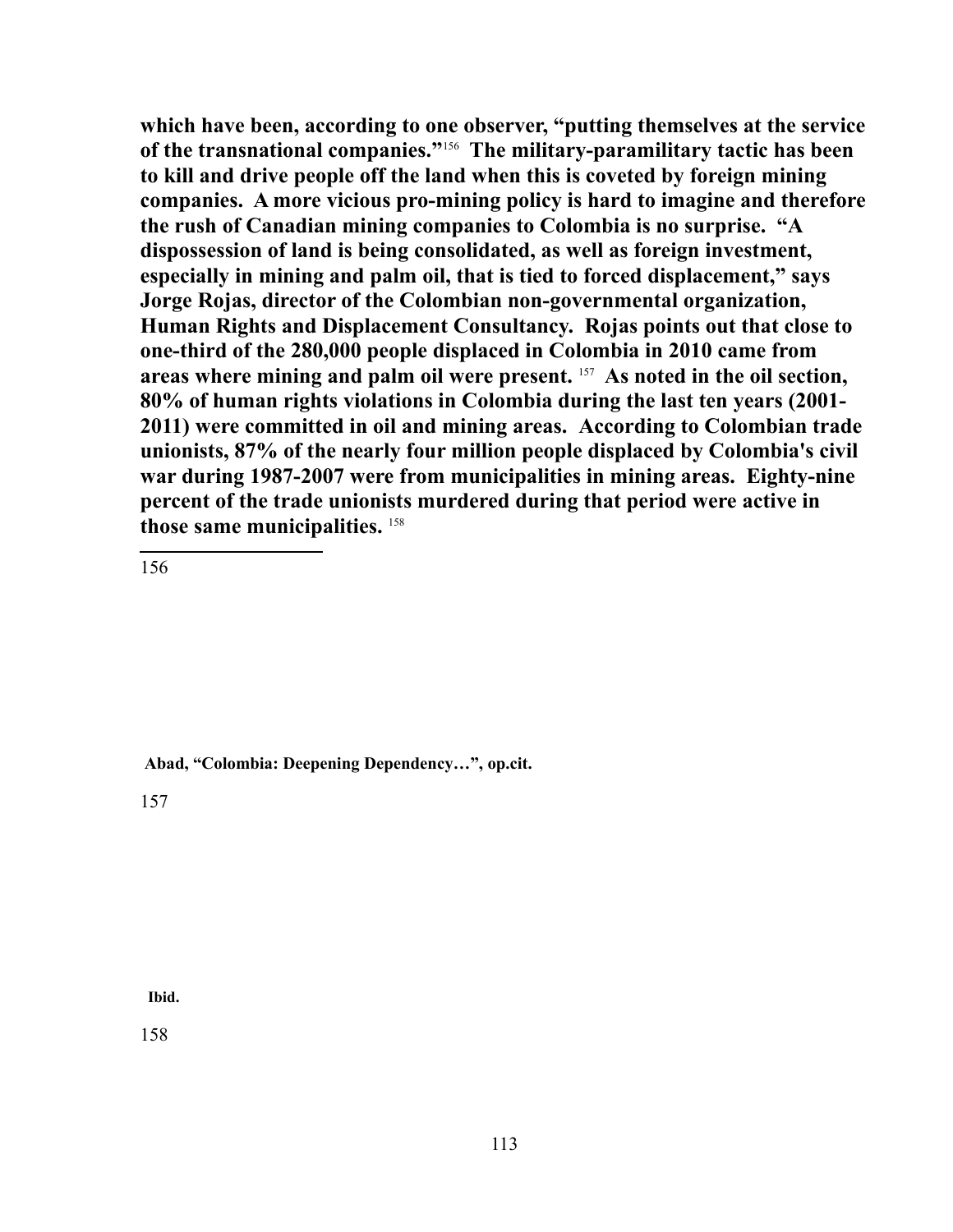Thus**,** as with oil, the mining sector in Colombia is rife with human rights violations. This is especially true for the gold, emerald and coal areas. The first edition of this report showed that since 1997, gold mining areas in Colombia have been marked by massive paramilitary violence. Paramilitary death squads displaced 35,000 people from the south of Bolivar department during 1997-8 and massacred over 400. The paramilitaries destroyed ten towns, a thousand homes and two city halls. Before one massacre, the death squads announced their intention to "cleanse" the area and "hand it over to multinational corporations because they will provide jobs and improve the region." [159](#page-113-0) Many of those forced to flee worked in a gold mine in the town of Simiti. These small-scale miners accused multinational mining companies of funding the paramilitaries that expelled them and pointed out that Conquistador Mines, a Canadian company, was one of the foreign firms present in the area. According to Francisco Ramirez Cuellar, Ex-President of the now defunct Colombian Mine Workers Union (SINTRAMINERCOL), and the Colombia Support Network (CSN-based in Madison, Wisconsin, U.S.), Conquistador expressed interest in the Simiti mine and attempted to acquire property in the South of Bolivar. At about the same time that Conquistador showed its interest in the area, paramilitaries started to appear in Simiti and the massacres began.<sup>[160](#page-113-1)</sup>

<span id="page-113-0"></span> **Arsenault, "Colombia: Foreign Firms…", op.cit.**

<span id="page-113-1"></span>Francisco Ramirez Cuellar, *The Profits of Extermination: How U.S. Corporate Power is Destroying Colombia*, Monroe, Maine, Common Courage Press, 2005, pp. 50-1, 84; Colombia Support Network, "Urgent Action: Stop Forced Displacement in San Pablo", www.igc.apc.org/csn/, November 4, 1999; Asad Ismi, *Profiting from Repression: Canadian Investment in and Trade with Colombia*, (first edition of this report), Toronto, *Americas Update*, November 2000, [www.asadismi.ws](http://www.asadismi.ws/)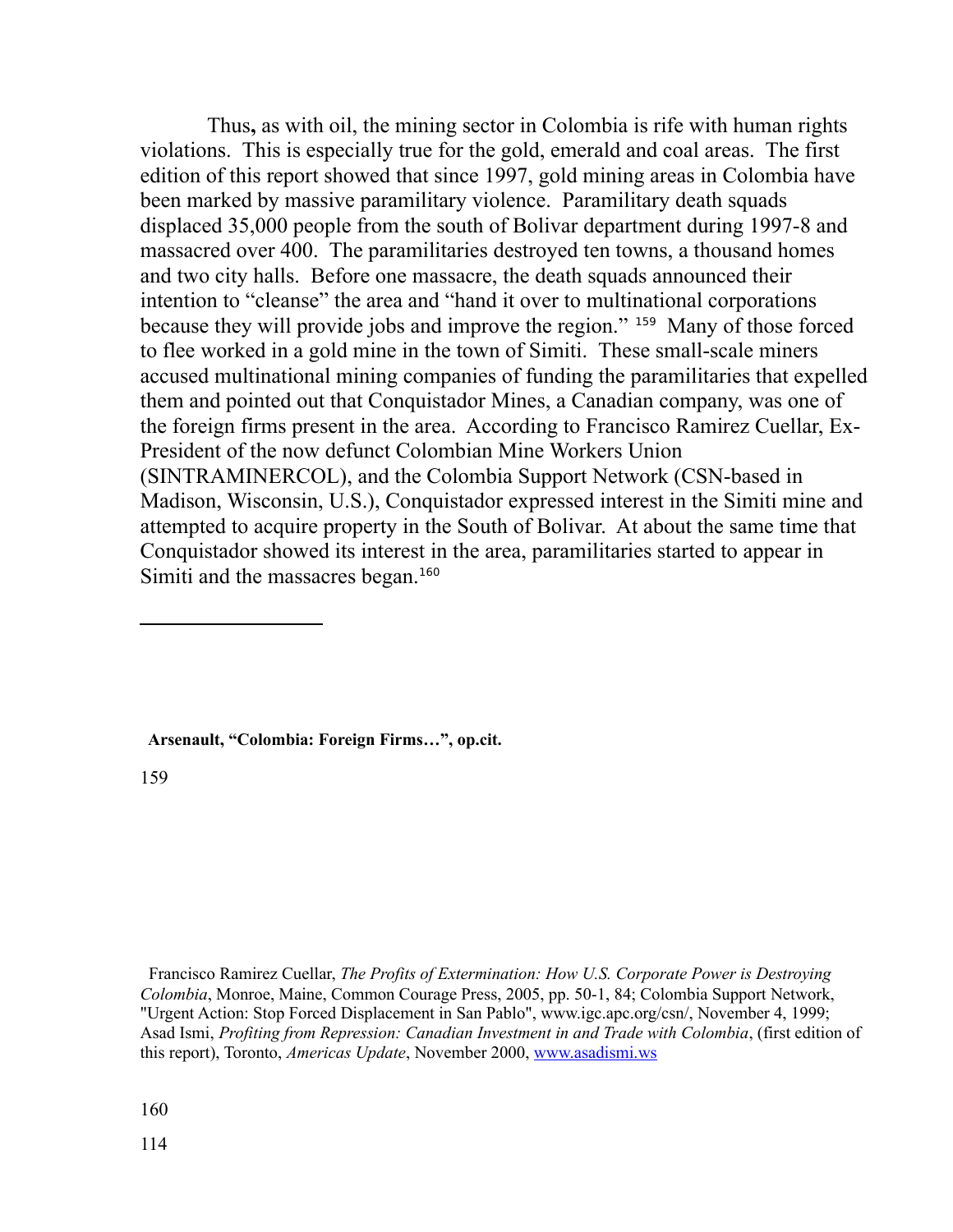In November 1999, Conquistador Mines signed an exploration agreement for Colombia with AngloGold South America (now known as AngloGold Ashanti) the world's largest gold producer at the time. Under the agreement with Conquistador, AngloGold would fund exploration programs for up to five years in an effort to discover and develop "a major economic orebody." However, Ramirez and SINTRAMINERCOL launched an international campaign to warn AngloGold about the conflict in the South of Bolivar causing it to withdraw from its agreement with Conquistador. Conquistador then left Colombia according to Ramirez. <sup>[161](#page-114-0)</sup>

From the accounts of the Colombia Support Network and Ramirez, it appears that Canadian corporate presence in Colombia's mining sector has already encouraged the massacre and massive displacement of small-scale miners. The Conquistador/South of Bolivar case is a significant example of the Colombian elite's use of terror and foreign capital to deny its people access to their own resources.

**During 2006 and 2007, the Canadian mining companies Bema Gold and B2Gold (see section below) were active in the South of Bolivar. The former company was exploring there through a subsidiary called Avasca Andean Resources which was bought by B2Gold in February 2007. B2Gold claims to have withdrawn from the South of Bolivar during 2007. After 1999, the army** 

 Ramirez Cuellar, op.cit., p. 53; Ismi, op.cit.: For more detail on Conquistador and the South of Bolivar see both these sources.

<span id="page-114-0"></span>161

Conquistador Mines, News Release, November 19, 1999; Ramirez Cuellar, op.cit., pp. 53-4; Rachel Warden, Interview with Francisco Ramirez Cuellar, February 5, 2006.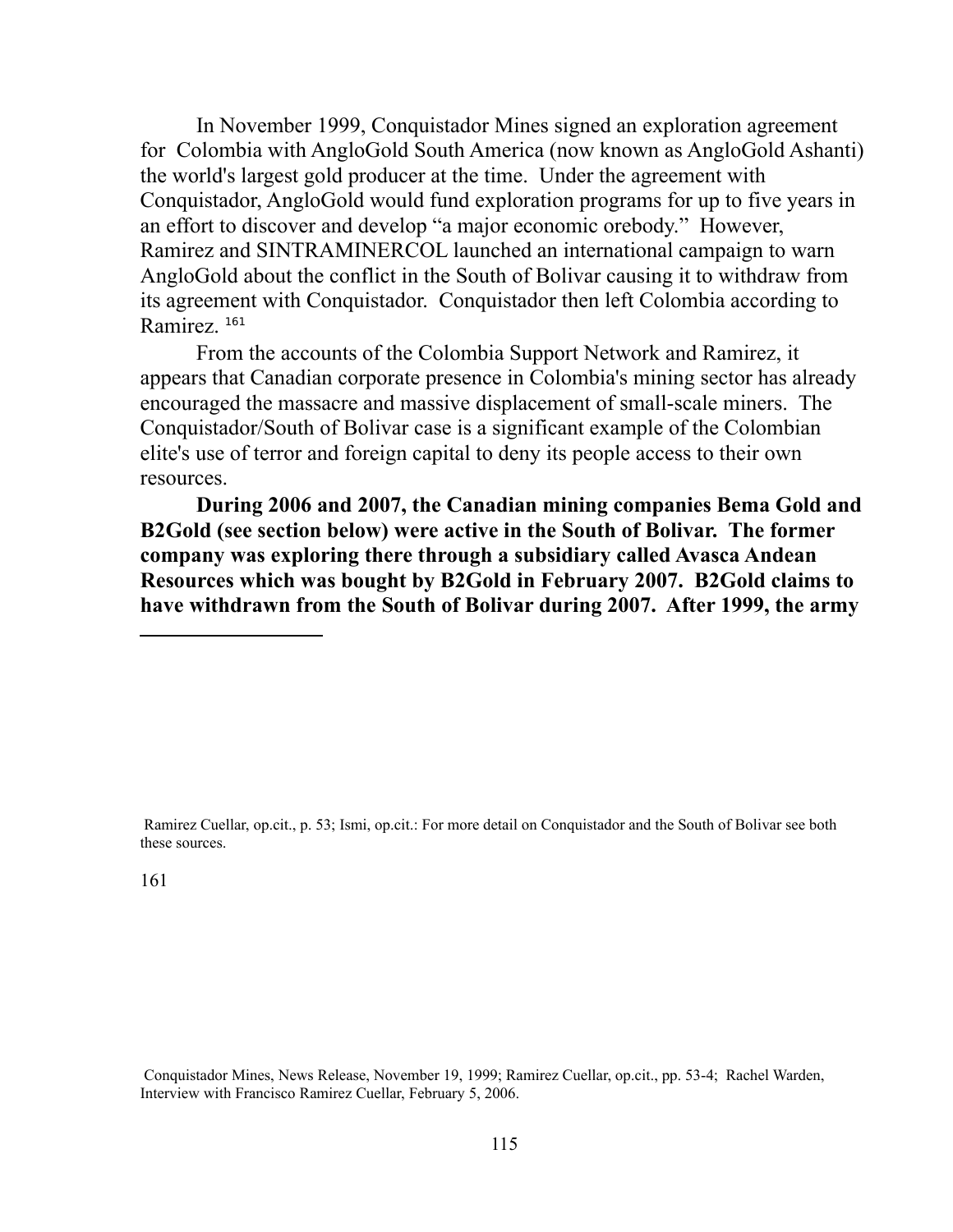**and paramilitaries continued to commit human rights violations in the South of Bolivar against small-scale miners whom they see as an obstacle to the entry of multinational companies. Such violations included many threats and attacks, as well as arrests and murders. On September 19, 2006, members of the army's Nueva Granada Antiaircraft battalion killed Alejandro Uribe Chacon, a leader of the Miners' Association of Bolivar which is an affiliate of the Agro-Mining Federation of the South of Bolivar (FEDEAGROMISBOL) that opposes industrial mining. FEDEAGROMISBOL has 15,000 members engaged in small-scale mining and agriculture. According to Amnesty International, "Several witnesses have said that [in 2005] members of the Nueva Granada Antiaircraft battalion have threatened to kill FEDEAGROMISBOL leaders. Moreover, reports indicate that soldiers have told local residents that its [the battalion's] operations are designed to protect the interests of international mining companies in the area." Clearly that means that an army guilty of massive human rights violations has been protecting B2Gold's and Bema Gold's interests.** [162](#page-115-0)

### **Midasco Capital**

**Also located in the south of Bolivar department is Vancouver-based Midasco Capital Corp., a junior gold mining company with assets of \$828,747. Midasco is focused on Colombia and in February 2011 acquired seven exploration licenses in the southern part of Bolivar state; the licenses cover an area of 10,000 hectares.** [163](#page-115-1) **According to the company its "licenses are located**

<span id="page-115-0"></span>162

<span id="page-115-1"></span> **Report prepared by MiningWatch Canada and CENSAT-Agua Viva for Inter Pares, "Land and Conflict: Resource Extraction, Human Rights and Corporate Social Responsibilty: Canadian Companies in Colombia," September 2009, pp. 26-27, 32-33, [www.interpares.ca](http://www.interpares.ca/)**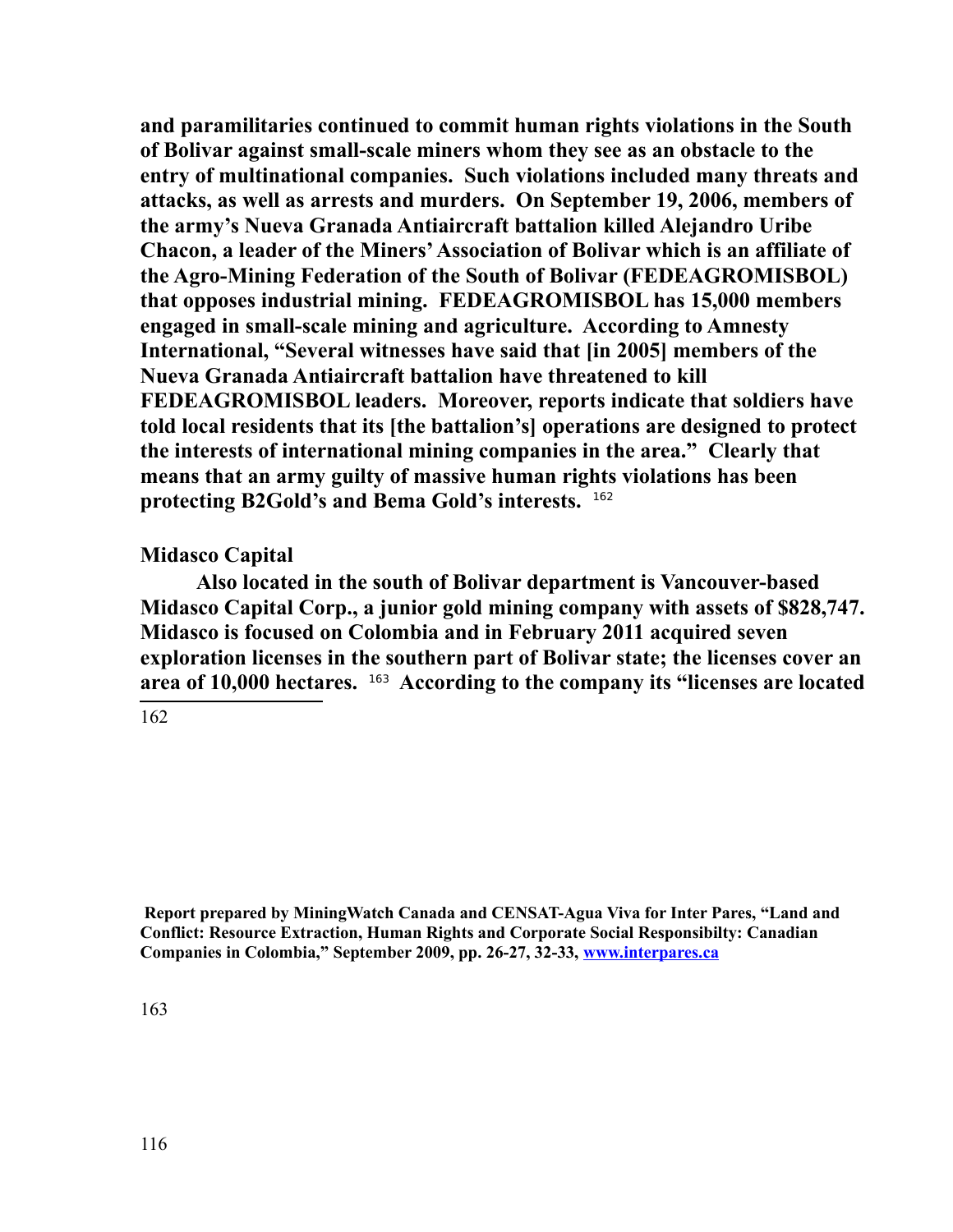**in two of the four distinct gold mining areas in Southern Bolivar. Four licenses (269, 270, 271 & 272) covering 4,893 hectares are located in the Monte Cristo Tiquisio area, and three licenses (582, 583 & 585) covering 5,183 hectares are in the Santa Rosa Canelos area." Midasco adds that "The Monte Cristo Tiquisio area…may contain about 500 to 600 'mines' and around 3,000 people working. The Santa Rosa Canelos area…contains some 300 'mines' and about 1,500 people working." The company is organizing "an initial exploration program of mapping and sampling to identify immediate drill targets."** [164](#page-116-0)

**As explained above, the people in the south of Bolivar department have been subject to large-scale paramilitary massacres and displacement since 1997 which has been linked to Canadian mining companies. It is not surprising that the entry of Midasco into this area appears to have encouraged further killings in 2011. According to Christian Peacemaker Teams (CPT), a prominent international NGO which does accompaniment work with members of Agro-Mining Federation of the South of Bolivar (FEDEAGROMISBOL) in order to discourage their assassination, "On 17 August 2011, dozens of heavily armed men in uniform identifying themselves as the Black Eagles paramilitary group entered the town of Casa Zinc in southern Bolivar where they detained, tortured and killed three people and left a fourth person wounded. Just two weeks later, on 29 August, Canadianowned Midasco Capital announced in** *Digital Journal* **that they received** 

**Midasco Capital, "Exploration to Commence in South Bolivar, Colombia", Press Release, Canada NewsWire, August 29, 2011,<http://www.digitaljournal.com/pr/403812>**

<span id="page-116-0"></span>**Midasco Capital Corp.,** *Consolidated Interim Financial Statements***, June 30, 2011**, **[http://www.midascocapital.com/wp-content/uploads/2011/09/Midasco-June30-2011-Financial.pdf;](http://www.midascocapital.com/wp-content/uploads/2011/09/Midasco-June30-2011-Financial.pdf) "Welcome to Midasco Capital",<http://www.midascocapital.com/>**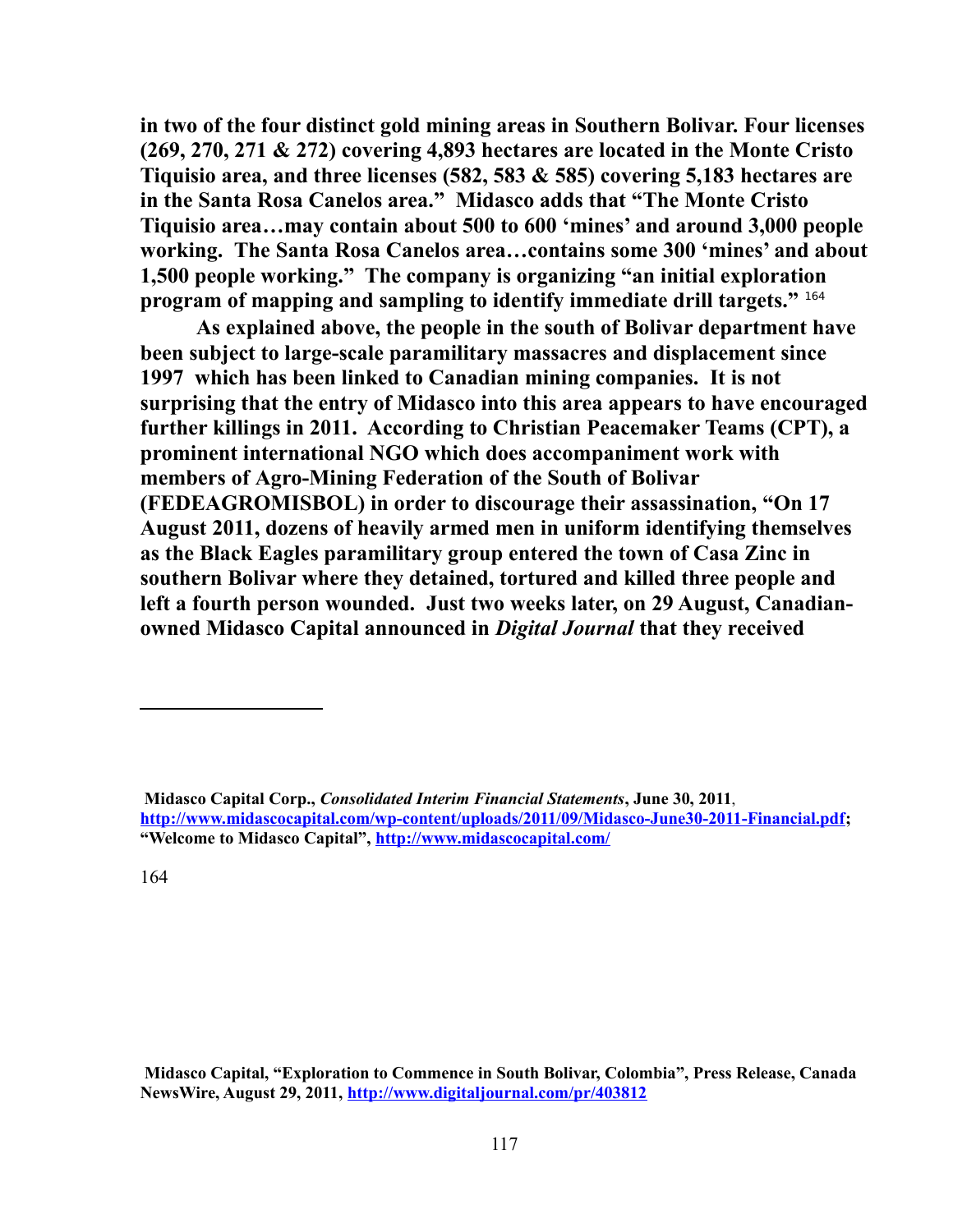**mining licenses to excavate in the southern Bolivar region, including the area around Casa Zinc."** [165](#page-117-0) 

**A newsletter dated November 2011 by Peace Brigades International (PBI), another prominent international NGO that also does accompaniment work in Colombia, confirms the CPT account and adds that "Thus far in 2011, there have been 40 assassinations in the Southern Bolivar mining area. Threats continue in the form of grafitti signed by the United Self-Defence Forces of Colombia (AUC), checkpoints manned by armed civilians and the presence of a paramilitary base in the region."** [166](#page-117-1)

**Gran Colombia Gold Corp. [Formerly Medoro Resources]**

<span id="page-117-0"></span>165

 **Pierre Shantz, "Colombia Analysis: Who is Paying Colombian Armed Groups For Access to Gold?", CPTnet, November 4, 2011, [http://www.cpt.org/cptnet/2011/11/04/colombia-anyalysis-who](http://www.cpt.org/cptnet/2011/11/04/colombia-anyalysis-who-paying-colombian-armed-groups-access-gold)[paying-colombian-armed-groups-access-gold](http://www.cpt.org/cptnet/2011/11/04/colombia-anyalysis-who-paying-colombian-armed-groups-access-gold)** 

<span id="page-117-1"></span>166

**Peace Brigades International Colombia, "Mining in Colombia: At What Cost?", Newsletter no. 18, November 2011, p. 26, [http://www.pbi](http://www.pbi-colombia.org/fileadmin/user_files/projects/colombia/files/colomPBIa/111203_mining_in_colombia_web.pdf)[colombia.org/fileadmin/user\\_files/projects/colombia/files/colomPBIa/111203\\_mining\\_in\\_colombia\\_](http://www.pbi-colombia.org/fileadmin/user_files/projects/colombia/files/colomPBIa/111203_mining_in_colombia_web.pdf) [web.pdf](http://www.pbi-colombia.org/fileadmin/user_files/projects/colombia/files/colomPBIa/111203_mining_in_colombia_web.pdf)**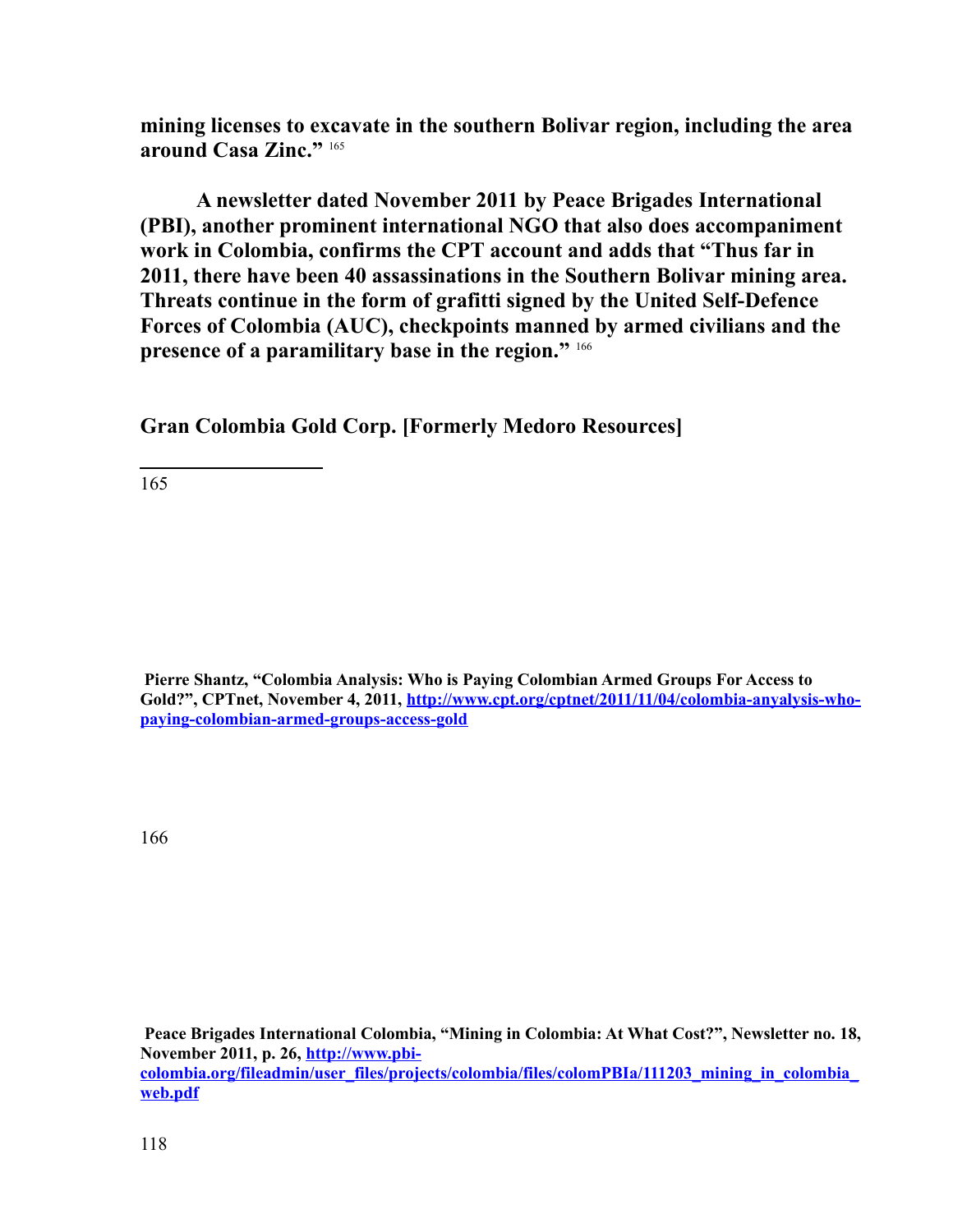**With assets of \$654.7 million, Toronto-based Gran Colombia Gold Corp. (GCGC) is a junior gold and silver mining company focused on Colombia. GCGC is the biggest underground gold and silver producer in Colombia with six working underground mines. The company is also developing a large-scale, open-pit gold and silver mine in the town of Marmato. The Canada Pension Plan has \$6 million (Canadian) invested in GCGC as of March 2011. GCGC has been linked to two murders, one attempted murder, massive environmental destruction and is planning the large-scale displacement of people. There is so much public opposition to GCGC's development of an open-pit mine at Marmato, that the town's municipal council banned it on December 21, 2011. GCGC owns most of the historic Marmato gold district including the Mineros Nacionales underground gold mine which produces 25,000 ounces of gold a year and employs 700 people. Gold has been mined in Marmato for more than 500 years mainly by small-scale artisanal miners. GCGC's Marmato Project covers 1,198 hectares in the mid-Cauca gold belt in the Western Cordillera, 120 km south of the city of Medellín in Caldas department in northwest Colombia. The Project "currently hosts measured and indicated gold resources of approximately 7.5 million ounces, and an inferred resource of approximately 2.2 million ounces." GCGC is carrying out an exploration and infill drilling program at Marmato to expand and upgrade its gold resources.**[167](#page-118-0) **GCGC's entry into Marmato has been accompanied by the increased presence of "public armed forces…which the local population perceived as a form of** 

<span id="page-118-0"></span>**Gran Colombia Gold Corp.,** *Interim Condensed Consolidated Financial Statements***, September 30, 2011, [http://www.grancolombiagold.com/common/uploads/1321326440-GCM%20-](http://www.grancolombiagold.com/common/uploads/1321326440-GCM%20-%20Consolidated%20Financial%20Statements%209-30-11.pdf) [%20Consolidated%20Financial%20Statements%209-30-11.pdf;](http://www.grancolombiagold.com/common/uploads/1321326440-GCM%20-%20Consolidated%20Financial%20Statements%209-30-11.pdf) "Welcome to Gran Colombia Gold",<http://www.grancolombiagold.com/>; Medoro Resources Ltd.,** *Interim Consolidated Financial Statements***, September 30, 2010,** 

**[http://www.medororesources.com/site/ywd\\_medororesources/assets/pdf/Financials\\_Q3\\_2010.pdf;](http://www.medororesources.com/site/ywd_medororesources/assets/pdf/Financials_Q3_2010.pdf) "About Medoro Resources Ltd.", [http://www.medororesources.com/index.cfm?](http://www.medororesources.com/index.cfm?pagepath=About_Us&id=23259) [pagepath=About\\_Us&id=23259](http://www.medororesources.com/index.cfm?pagepath=About_Us&id=23259)**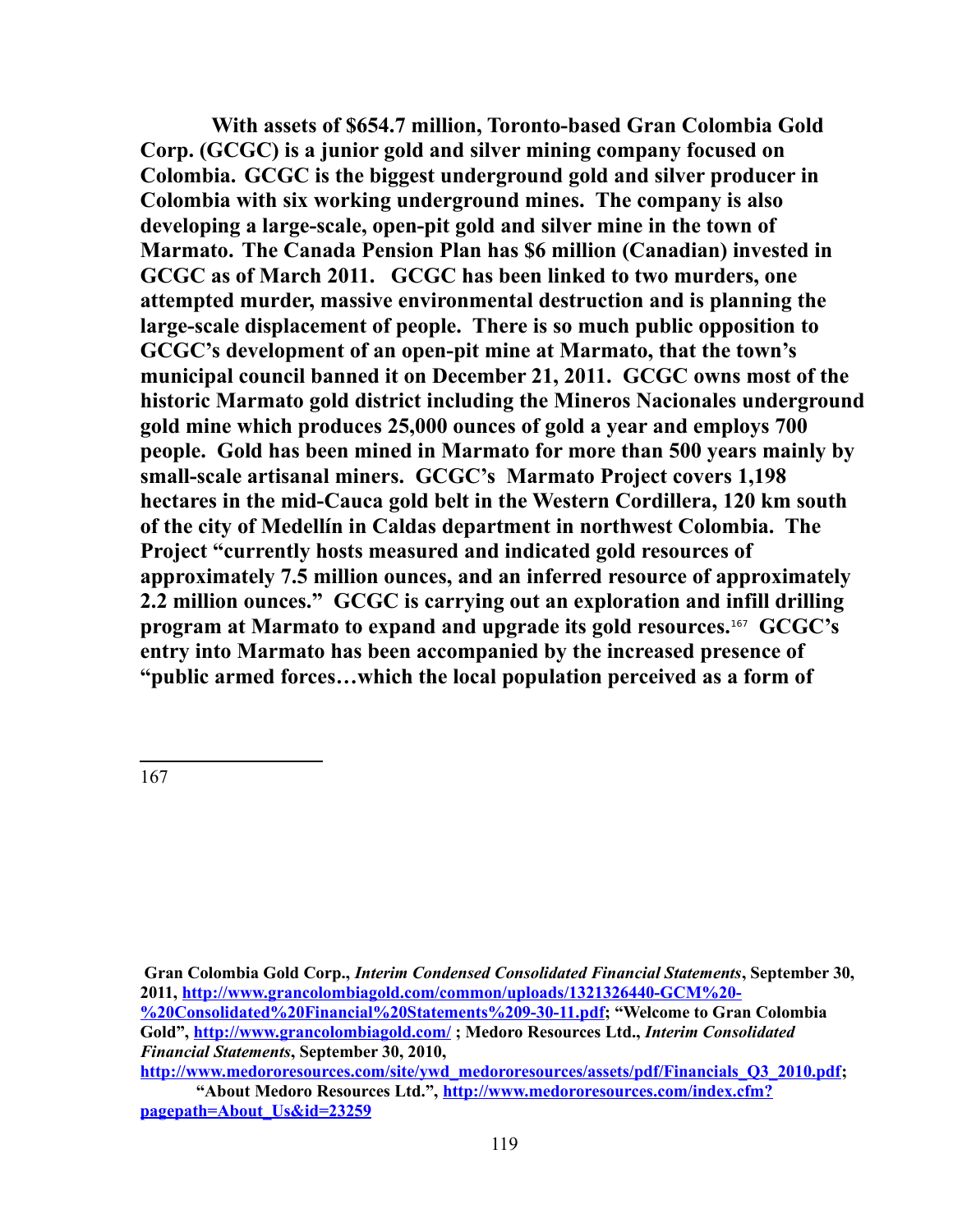**intimidation and contrary to the free exercise of their rights and peaceful expression of their dissent."** [168](#page-119-0)

**GCGC owns five operating underground mines known as Frontino, Providencia, El Silencio, Sandra k and Carla which collectively are Colombia's largest gold producer. These five mines which shall be referred to as FPESC lie between Segovia and Remedios districts in Antioquia department (which neighbours Caldas department and is also in northwest Colombia), 130 kms north of Medellin. Currently, FPESC** is **producing 65,000 gold ounces per year bringing GCGC's total gold production to 90,000 ounces a year when the 25,000 ounce annual output of the Mineros Nacionales mine at Marmato is included.** [169](#page-119-1) 

<span id="page-119-0"></span>168

<span id="page-119-1"></span> **Report prepared by MiningWatch Canada and CENSAT-Agua Viva for Inter Pares, "Land and Conflict…", p. 45, op.cit.; The Regional Indigenous Council of the department of Caldas (CRIDEC) and the José Alvear Restrepo Lawyers' Collective, "Response from Marmato, Colombia, to the Murder of Father Jose Reinel Restrepo", September 9, 2011, MiningWatch Canada, <http://www.miningwatch.ca/news/response-marmato-colombia-murder-father-jos-reinel-restrepo>**

**<sup>&</sup>quot;Marmato Project, Colombia", [http://www.medororesources.com/index.cfm?](http://www.medororesources.com/index.cfm?pagepath=Projects/Marmato_Project_Colombia&id=23274) [pagepath=Projects/Marmato\\_Project\\_Colombia&id=23274](http://www.medororesources.com/index.cfm?pagepath=Projects/Marmato_Project_Colombia&id=23274) ; "Mineros Nacionales Mine", [http://www.medororesources.com/index.cfm?](http://www.medororesources.com/index.cfm?pagepath=Operations/Mineros_Nacionales&id=23270)**

**[pagepath=Operations/Mineros\\_Nacionales&id=23270](http://www.medororesources.com/index.cfm?pagepath=Operations/Mineros_Nacionales&id=23270); Canadian Union of Postal Workers — CDHAL (Comité pour les droits humains en Amérique latine) — Common Frontiers — Development & Peace — KAIROS: Canadian Ecumenical Justice Initiatives — MiningWatch Canada — Projet Accompagnement Solidarité Colombie, "Civil Society Organizations Call On Canadian Mining Companies To Respect the Right to Consent in Colombia"** 

**November 15, 2011, MiningWatch Canada,** 

**[http://www.miningwatch.ca/news/civil-society-organizations-call-canadian-mining](http://www.miningwatch.ca/news/civil-society-organizations-call-canadian-mining-companies-respect-right-consent-colombia)[companies-respect-right-consent-colombia;](http://www.miningwatch.ca/news/civil-society-organizations-call-canadian-mining-companies-respect-right-consent-colombia) Marmato Defence Committee and Regional Indigenous Council of Caldas (CRIDEC), "Colombia: Marmato Municipal Council Prohibits Open-Pit Mining and Resettlement of Historic Centre", January 6, 2012, MiningWatch Canada, [http://www.miningwatch.ca/news/colombia-marmato-municipal-council-prohibits-open-pit-mining](http://www.miningwatch.ca/news/colombia-marmato-municipal-council-prohibits-open-pit-mining-and-resettlement-historic-centre)[and-resettlement-historic-centre](http://www.miningwatch.ca/news/colombia-marmato-municipal-council-prohibits-open-pit-mining-and-resettlement-historic-centre)**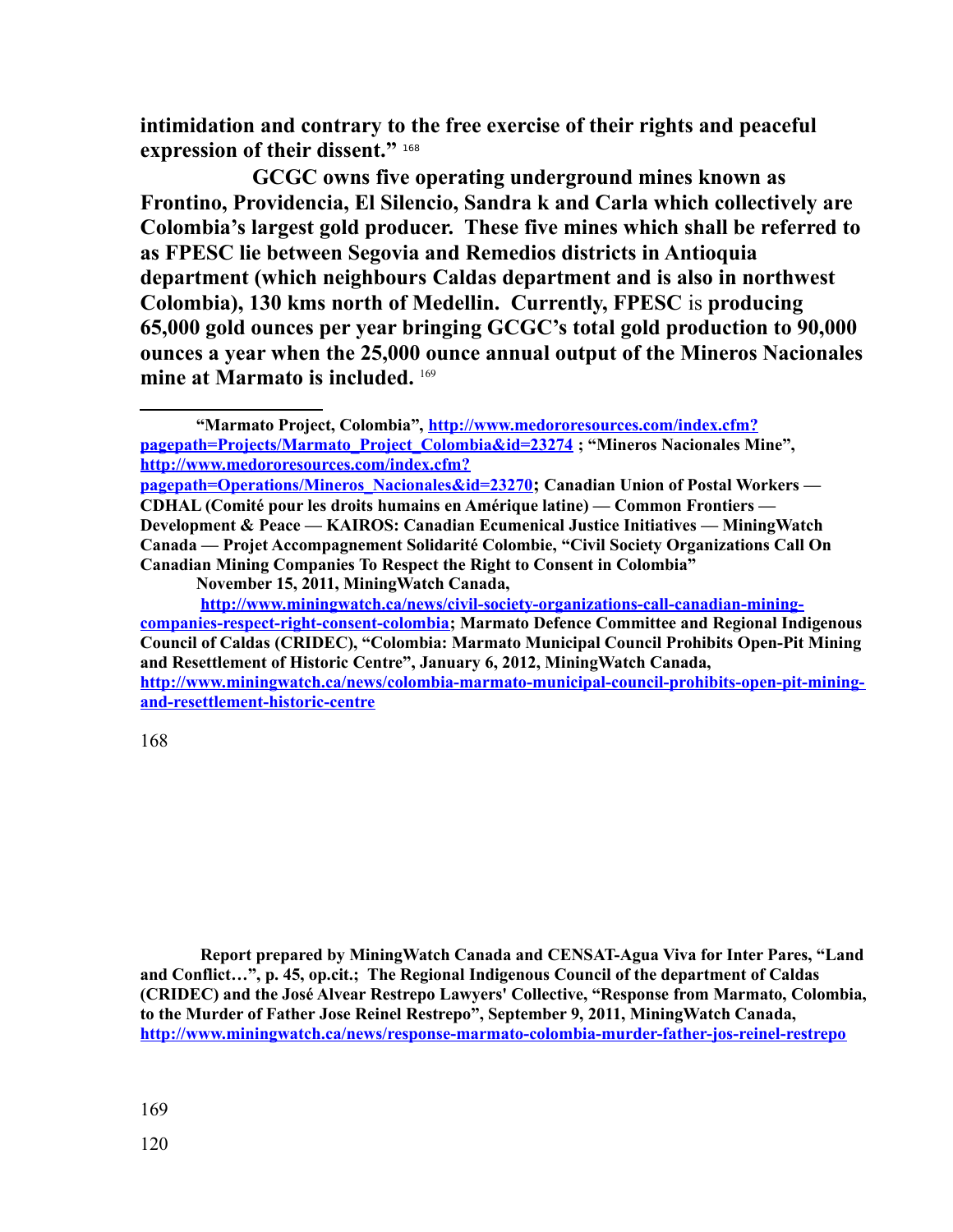**The El Zancudo mine is Gran Colombia's sixth property in Antioquia department and is being "restarted" with expected production of 20,000 gold ounces in 2012. Gran Colombia also owns 100% of Mazamorras, a goldcopper exploration property in Narino department (in the south of Colombia) covering 5,979 hectares.** [170](#page-120-0)

**The main financier behind Gran Colombia Gold is Serafino Iacono, its Executive Co-Chairman, who had raised an "astonishing" \$275 million for Gran Colombia by July 2010. The well-connected Iacono is a supporter of former Colombian President Alvaro Uribe and has close business relations with other former Colombian government officials. The CEO and President** 

**[http://www.medororesources.com/index.cfm?pagepath=Projects/Frontino\\_Colombia&id=23277](http://www.medororesources.com/index.cfm?pagepath=Projects/Frontino_Colombia&id=23277)**; **Gran Colombia Gold, "Fact Sheet November 2011",** 

**[http://www.grancolombiagold.com/common/uploads/1320247746-Fact%20Sheet](http://www.grancolombiagold.com/common/uploads/1320247746-Fact%20Sheet%20November.pdf) [%20November.pdf;](http://www.grancolombiagold.com/common/uploads/1320247746-Fact%20Sheet%20November.pdf) "Management's Discussion and Analysis (MD&A) for the Quarter Ended September 30, 2011, November 14, 2011", p. 6.;** 

**<http://www.sedar.com/DisplayCompanyDocuments.do?lang=EN&issuerNo=00003116>** 

<span id="page-120-0"></span>170

**Gran Colombia Gold, "Properties"[,http://www.grancolombiagold.com/properties/map/](http://www.grancolombiagold.com/properties/map/)**; **"Growing Production, November 2011", [http://www.grancolombiagold.com/common/uploads/1320247674-](http://www.grancolombiagold.com/common/uploads/1320247674-November%202011.pdf) [November%202011.pdf](http://www.grancolombiagold.com/common/uploads/1320247674-November%202011.pdf)** 

**Macleod Dixon, "Recent Legal Developments Provide Exciting Opportunities for Canadian Companies in Colombia",** 

**[http://www.macleoddixon.com/documents/Bogota\\_Legal\\_Alert\\_FINAL.pdf](http://www.macleoddixon.com/documents/Bogota_Legal_Alert_FINAL.pdf) ; Medoro Resources News Release, "Medoro Completes Final Stage of the Series of Transactions Leading to its Joint Venture Interest in the High Grade Frontino Gold Mines in Colombia, August 19, 2010, [http://www.medororesources.com/index.cfm?pagePath=Newsroom&id=23264;](http://www.medororesources.com/index.cfm?pagePath=Newsroom&id=23264) Medoro Resources, "Frontino Gold Mines—Potential to Expand Medoro's Assets",**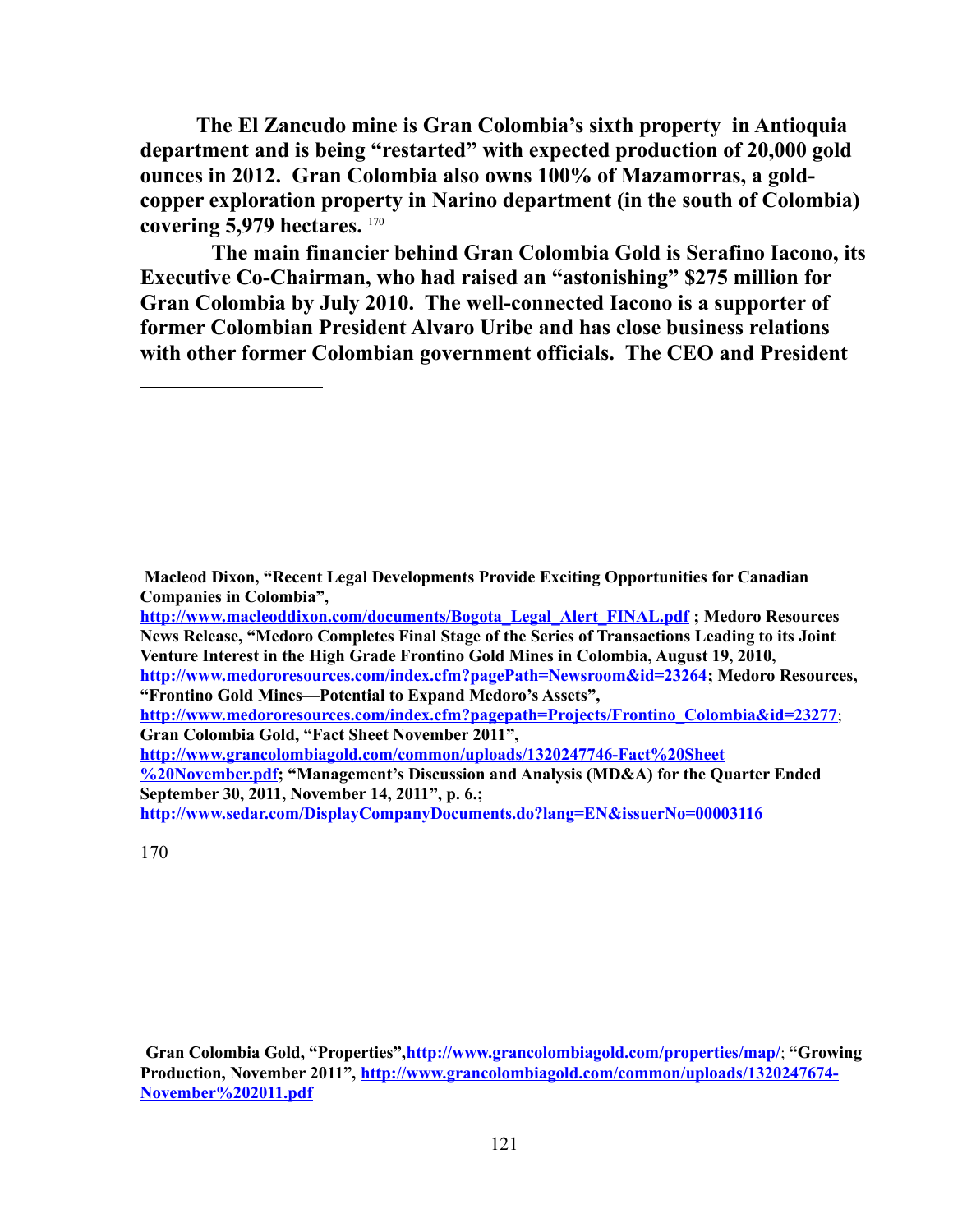**of Gran Colombia is Maria Consuelo Araujo, a former Colombian Minister of Foreign Affairs and of culture.**[171](#page-121-0) **Also on Gran Colombia's Board of Directors are Ricardo Lozano, former Vice-Minister of the Interior and Justice in Colombia, and former Consul of Colombia in Canada, and Hernan Juan Jose Martinez Torres who was Colombia's Minister of Mines and Energy from July 2006 to August 2010.**[172](#page-121-1) **The workers at the FPESC mines are unionized by the National Union of Mining and Energy Workers of Colombia (SINTRAMIENERGETICA). The union has linked Iacono to the attempted murder of one of its leaders. This is stated in a union news release dated June 5, 2010, which is reproduced in full below:** 

# **Criminal Attempt Against Union Leader**

**"By Board of Directors, Segovia chapter**, **National Union of Mining and Energy Workers of Colombia (SINTRAMIENERGETICA)**

<span id="page-121-0"></span>171

 **Thom Calandra, "Gran Colombia Draws Large Amount of Capital to Gold Market", July 26, 2010, [http://www.stockhouse.com/Stockhouse-TickerTrax/2010/Jul/26/Gran-Colombia-Draws-](http://www.stockhouse.com/Stockhouse-TickerTrax/2010/Jul/26/Gran-Colombia-Draws-Large-Amounts-of-Capital-To-Go)[Large-Amounts-of-Capital-To-Go](http://www.stockhouse.com/Stockhouse-TickerTrax/2010/Jul/26/Gran-Colombia-Draws-Large-Amounts-of-Capital-To-Go) , Gran Colombia Gold Corp., "Officers and Management", [http://www.grancolombiagold.com/corporate\\_information/officers\\_management/](http://www.grancolombiagold.com/corporate_information/officers_management/)** 

<span id="page-121-1"></span>172

**"Gran Colombia Gold Corp. : Becoming Colombia's #1 Gold Producer: Investor Presentation, January 2011", p. 25, [http://www.grancolombiagold.com/common/uploads/1295266832-GCM%20-](http://www.grancolombiagold.com/common/uploads/1295266832-GCM%20-%20INVESTOR%20PRESENTATION%20-%20January%202011.pdf) [%20INVESTOR%20PRESENTATION%20-%20January%202011.pdf](http://www.grancolombiagold.com/common/uploads/1295266832-GCM%20-%20INVESTOR%20PRESENTATION%20-%20January%202011.pdf) ; Medoro Resources, "Medoro Resources Announces Board Appointment", February 7, 2011, <http://www.medororesources.com/index.cfm?pagePath=Newsroom&id=23264>**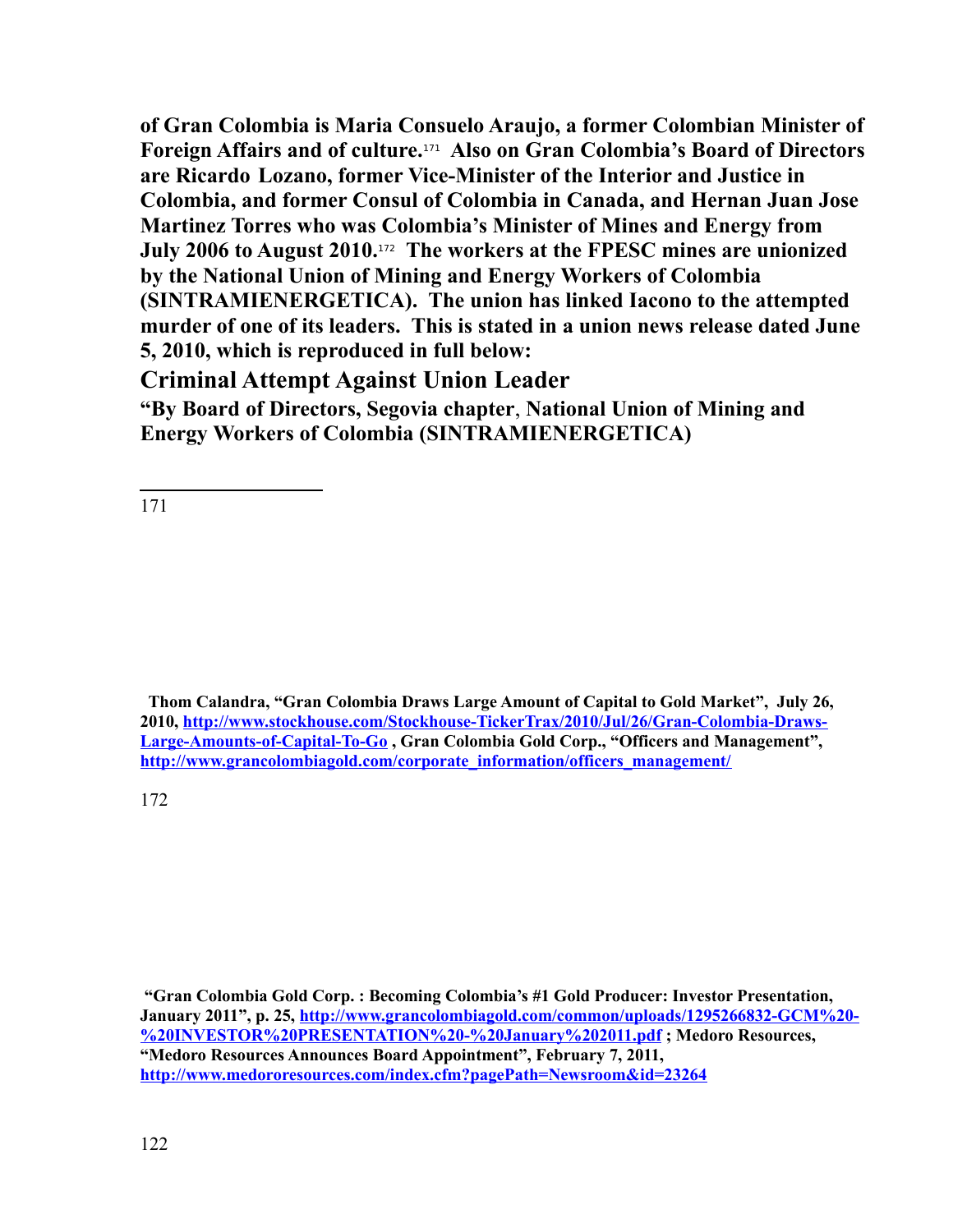**"Segovia 05/06/10at 12:30p.m., of today June 05, 2010, municipality of Segovia at North east side of Antioquia Province, Jhon Jairo Zapata Marulanda, SINTRAMIENERGETICA, Segovia Chapter's union leader, was violently assaulted and wounded with three gun shots by paid assassins on motorbikes. Jhon Jairo Zapata Marulanda is the health secretary of the board of directors. He is 37 years old, 15 of which he worked for Frontino Gold Mines in the gold mining project . Our friend and workmate was picked up from the crime scene and transported to Segovia Hospital where he was attended until he was stable. He was then transferred to Medellin via air ambulance for surgery. "It is necessary to remember that recently Mr. Serafino Iacono , one of the main shareholders of Medoro Resources referred to the mining labour force as a cluster of paramilitaries and guerrilla rebels and said that he was going to take care of the case in conjunction with the government.**

**"Last week, Dario Rua, the union's President plus all the members of the board of directors received death threats and were declared military objectives through an e-mail. Reasons given were their opposition to the sale of assets of Frontino Gold Mines (now closed) to Medoro Resources and the time frame given for them to leave the gold rich area is two weeks. Medoro Resources has offered a paltry amount for the defunct company's assets and its pension liabilities, taking into account that the company belongs to the active workers and pensioners, which is the reason given by the union to oppose the sale and transfer of company assets. Suspiciously, these negotiations have been endorsed by the Superintendant of Corporations and the Uribe Government.**

**"Mr. Marcos Gaviria Lujan and Mr. Cesar Augusto Duque and their families were displaced by death threats against their lives and those of their family members. They are president and vice-president, respectively, of the Frontino Gold Mines Retirees and Pensioners Association (Asjupenses) and are well known leaders in the struggle against the sale of company assets. They were moved by air to the city of Medellin under tight security measures .**

**"The Sintramienergetica Board of Directors, the suppliers associations and Asjupences Board of Directors condemn these criminal and cowardly actions against our directors and hold the Superintendant of Corporations which is the liquidator, the assessment commission and the multinational Medoro Resources responsible for these vile acts against the union leaders. At the same time we make a renewed call to the national authorities so these attempts do not go unpunished, as well as to the Colombian nation so they give special attention to the security of the Segovia chapter's union leaders**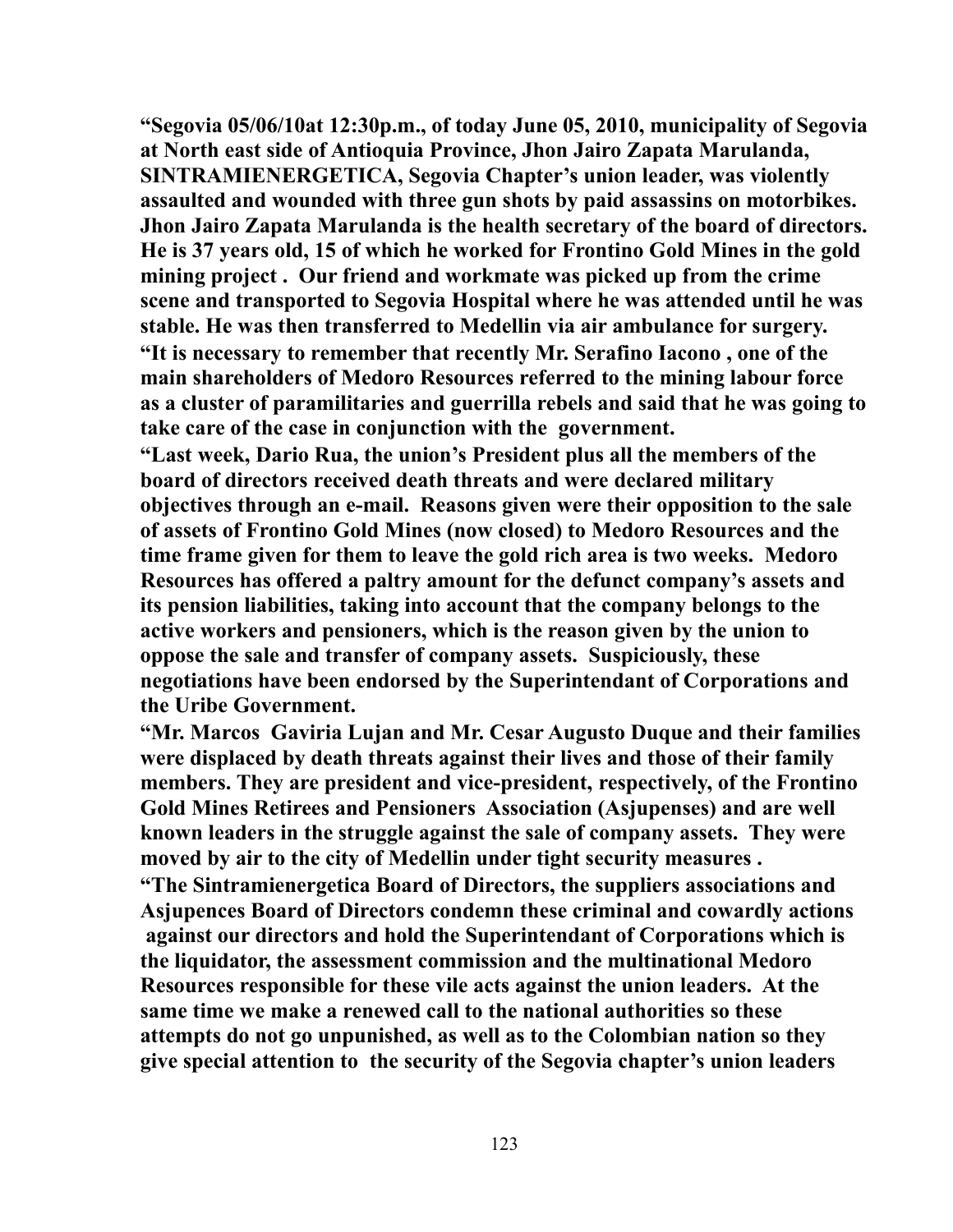**who face the onslaught of these groups that work outside the law and are employed by foreign multinationals.** 

**"We ask for solidarity from all the union brotherhood, all the human rights organizations local and international, international NGOs, and the community at large to denounce these kinds of attempts that continue happening in Colombia against our union leaders."** [173](#page-123-0) **End of Document**

**As with the murder of Edilberto Imbachi and Gran Tierra, the above charges against Medoro Resources (now Gran Colombia Gold Corp.) and Serafino Iacono are very serious and alarming: the attempted murder of a union leader, the displacement of two more such leaders and threats to the lives of the entire union chapter board of directors are the responsibility of Iacono and Gran Colombia Gold according to the union. The familiar pattern in Colombia is that when a multinational company explores for or extracts a resource, paramilitaries appear to remove obstacles in its way especially unionists, and Indigenous and Afro-Colombians who object to the company's activities. When in addition to this deadly reality, a Canadian corporate executive declares the mining labour force to be "a cluster of paramilitaries and guerrilla rebels"that is tantamount to imposing a death sentence on the miners. By calling the miners "guerrillas", Iacono is in effect asking the government to eliminate them using its paramilitaries as this is what the Colombian state has been doing for decades. The use of such inflammatory words amounts to incitement to murder in the Colombian context. Given Iacono's close connection to the Colombian state, his apparently combative attitude is not surprising. As he says according to the union news release, "he will take care of the case in conjunction with the Colombian government."** 

**FPESC are the biggest gold mines in Colombia and the Marmato mine area is amongst the leading gold producers in the country. Both mine areas are controlled by a Canadian company in which Serafino Iacono is prominent.**

<span id="page-123-0"></span>173

**SINTRAMIENERGETICA, "Criminal Attempt Against Union Leader", News Release, June 5, 2010. <http://www.rebanadasderealidad.com.ar/sintramienergetica-10-11.htm>**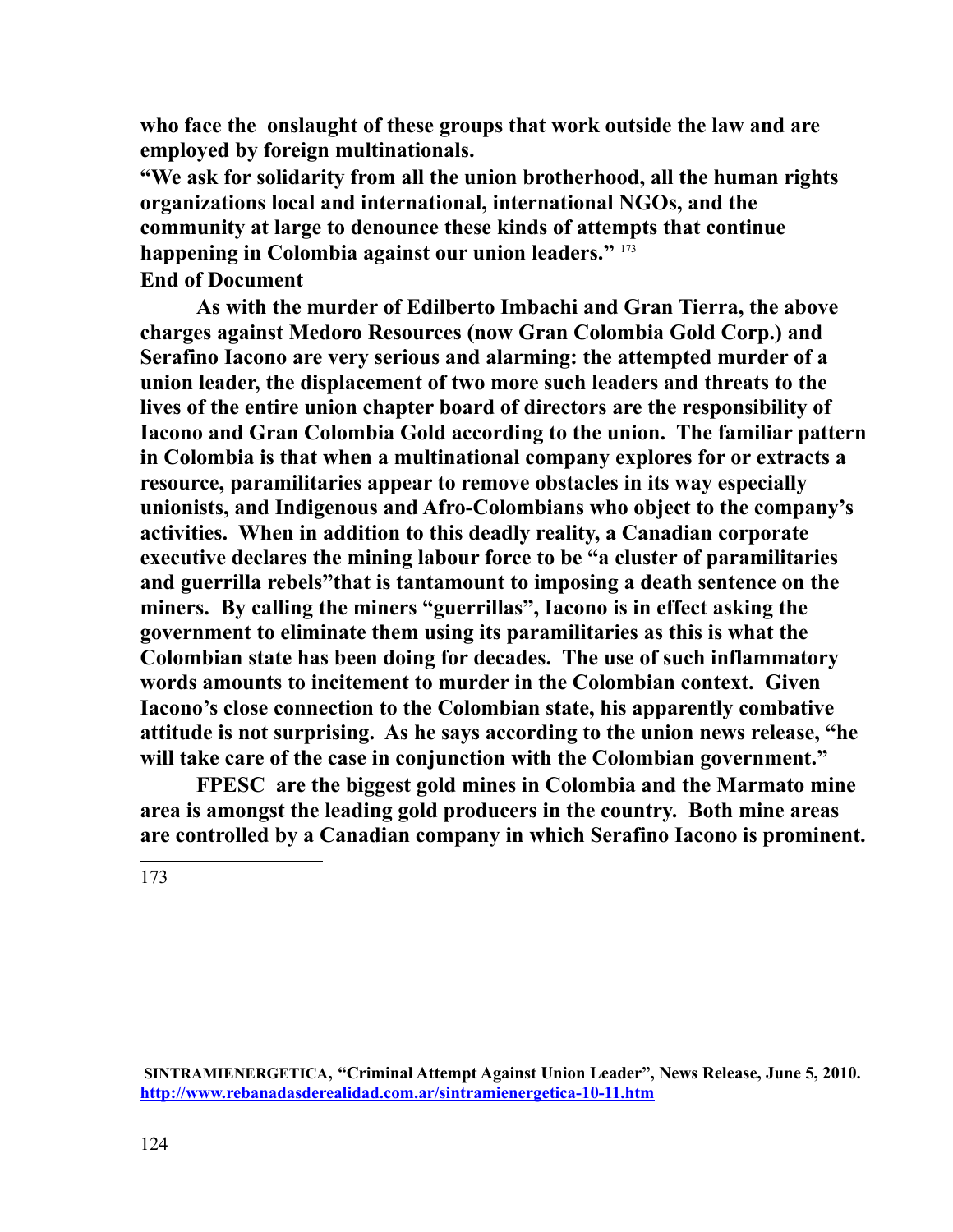**From the above news release it appears that Iacono will not tolerate any union opposition to his mining operations and encourages the killing of unionists who engage in this. Thus worker rights in the leading Canadian mining company in Colombia do not exist. What exists is a paramilitary reign of terror apparently fostered by the company's executive leadership. Iacono's anti-union policy is no secret and is made publicly clear on Gran Colombia Gold's web site in a promotional pamphlet titled "Gran Colombia Gold Corp. : Becoming Colombia's # 1 Gold Producer: Investor Presentation": on page 15 of this document under the deceptive heading "Social Investment Key to Mining Success", the company states as one of its accomplishments in the case of the FPESC mines: "Shift to a non-unionized work force" which along with other steps has helped it generate "Savings of approximately \$100 per ounce of produced gold."**[174](#page-124-0) **Thus union-busting is a likely reason for Iacono's labeling the mine workers "guerrillas"; certainly, murderous attacks by paramilitaries on union leaders can help break up the targeted union in Colombia and make possible many other such savings thereby attracting more Canadian investors to Iacono's companies. Along with attacking unionists, workers can also be laid off in order to generate further savings. In September, 2011, GCGC laid off an astounding 42% of the FPESC workforce (more than 800 people) helping it reduce its production costs by \$415 per ounce of gold produced.** [175](#page-124-1) 

<span id="page-124-0"></span>174

<span id="page-124-1"></span> **<sup>&</sup>quot;Gran Colombia Gold Corp. : Becoming Colombia's #1 Gold Producer: Investor Presentation, January 2011", [http://www.grancolombiagold.com/common/uploads/1295266832-GCM%20-](http://www.grancolombiagold.com/common/uploads/1295266832-GCM%20-%20INVESTOR%20PRESENTATION%20-%20January%202011.pdf) [%20INVESTOR%20PRESENTATION%20-%20January%202011.pdf](http://www.grancolombiagold.com/common/uploads/1295266832-GCM%20-%20INVESTOR%20PRESENTATION%20-%20January%202011.pdf)**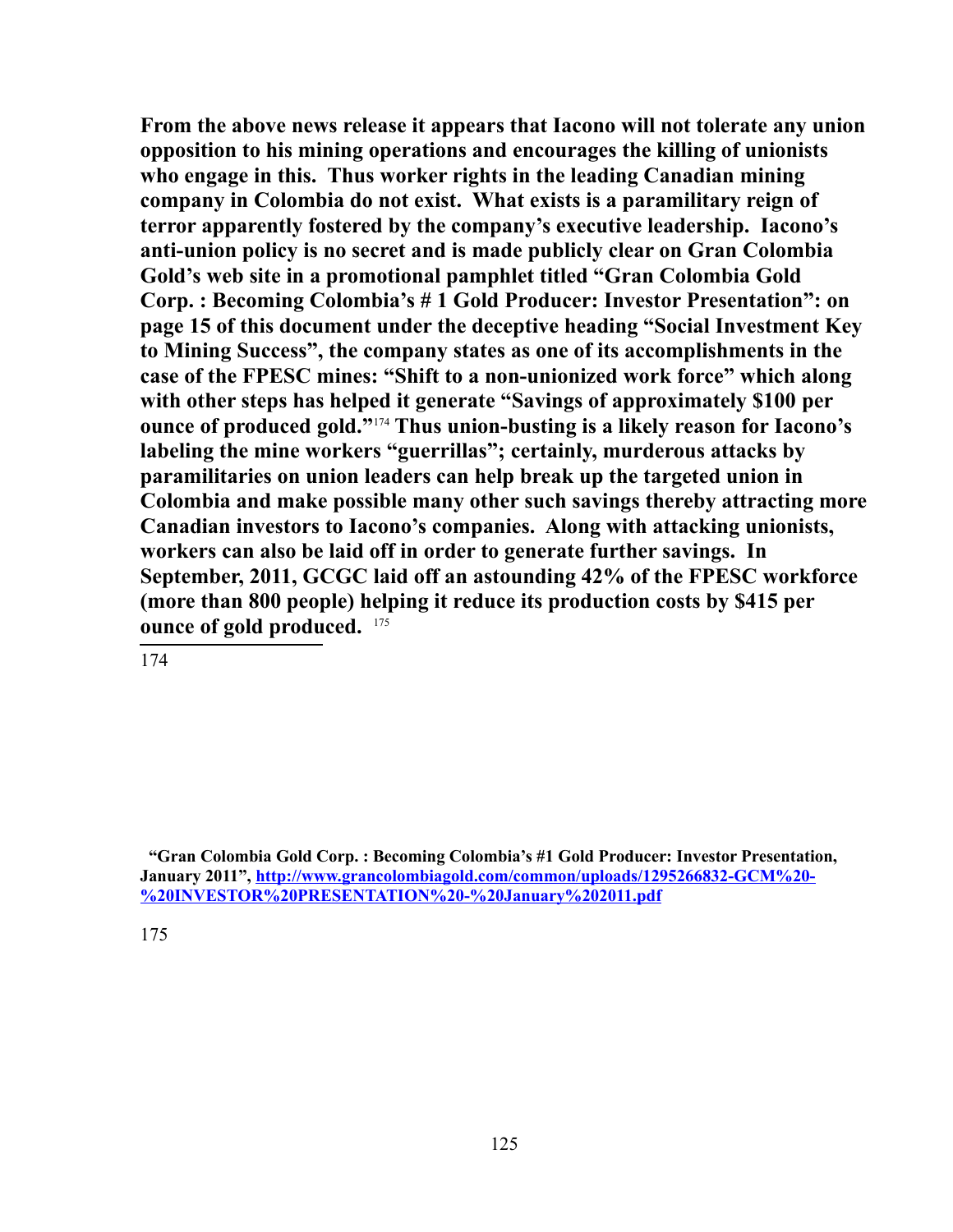**According to Francisco Ramirez, former President of the liquidated public sector Colombian Mine Workers Union, "the Marmato Mountain mining district has a heavy presence of paramilitaries in the towns and these protect the interests of the company Mineros Nacionales (MN--now owned by Gran Colombia Gold) . MN's workers are unionized by SINTRAMINENERGETICA; these workers have been threatened by paramilitaries and their right to collective bargaining has been impeded."** [176](#page-125-0)

**On July 26, 2011, paramilitary assassins again attacked a SINTRAMIENERGETICA union leader, this time successfully killing him with three bullets. Rafael Tobón Zea, a founding member of the Segovia branch of SINTRAMIENERGETICA was murdered in this town on that day. The International Trade Union Confederation (ITUC) and unions worldwide condemned the killing. Tobón Zea was fired by Gran Colombia Gold when it took over Frontino Gold Mines where he had worked for 15 years. The buying of Frontino Gold Mines by GCGC as seen in the SINTRAMIENERGETICA news release above, is not accepted by the union, pensioners and the workers who lay claim to the mine. According to ITUC and Canada's National Union of Public and General Employees (NUPGE) "The mining company [Frontino] had been forced into liquidation and then illicitly handed-over to transnational capital [meaning Gran Colombia Gold]."** [177](#page-125-1)

#### <span id="page-125-0"></span>176

<span id="page-125-1"></span> **Rachel Warden (KAIROS), Interview with Francisco Ramirez, February 5, 2006.**

**Gran Colombia Gold Corp., "Gran Colombia Gold Announces Production Update and Confirms Reduction in Production Costs", News Release, November 6, 2011, <http://grancolombiagold.mediaroom.com/index.php?s=11316&item=81662>**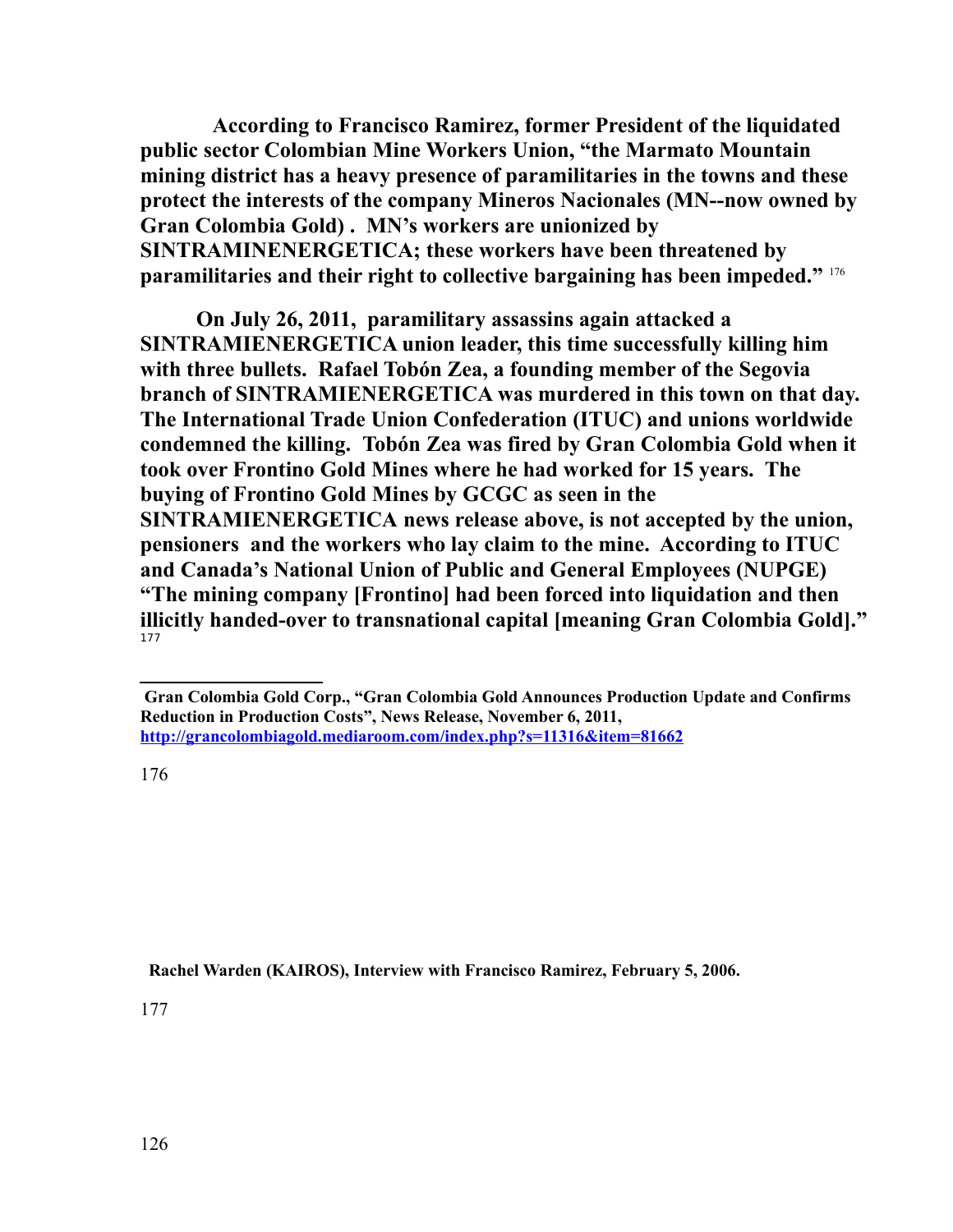**As ITUC and NUPGE describe it, when he was killed, Tobón Zea "was working at a small mine where he was defending small and medium-sized mining operations, backed by SINTRAMIENERGÉTICA, as well as supporting workers and the local community at the Frontino mine in their fight to save the company from the clutches of transnational capital." The United States Labour Education in the Americas Project (USLEAP) states that Tobón Zea "advocated for smaller and medium-sized mining operations to maintain independence from transnational companies." According to the International Federation of Chemical, Energy, Mine and General Workers' Unions (ICEM), "SINTRAMIENERGÉTICA had reported threats to its leaders that were believed to be tied to the contested takeover of Frontino by Medoro and Gran Colombia, and the sacking of all miners."** [178](#page-126-0) **"Justice for Colombia", an non-governmental organization set up by the British labour movement to campaign for Colombian workers' rights, adds that "SINTRAMIENERGETICA had been reporting threats for some time, some were even directed at reps [representatives] by management staff at Medoro Resources and Zandor Capital, two competing foreign mining companies in the region."**[179](#page-126-1)

 **National Union of Public and General Employees (NUPGE), "Trade Union Movement Condemns Murder of Colombian Mineworkers' Leader", August 22, 2011, [http://www.nupge.ca/content/4439/trade-union-movement-condemns-murder-colombian](http://www.nupge.ca/content/4439/trade-union-movement-condemns-murder-colombian-mineworkers-leader)[mineworkers-leader](http://www.nupge.ca/content/4439/trade-union-movement-condemns-murder-colombian-mineworkers-leader) ; International Federation of Chemical, Energy, Mine and General Workers' Unions (ICEM), "Mineworkers' Leader Rafael Tobon Gunned Down in Antioquia, Colombia", August 1, 2011, [http://www.icem.org/en/5-Mining-DGOJP/4575-Mineworkers-Leader-Rafael-Tob](http://www.icem.org/en/5-Mining-DGOJP/4575-Mineworkers-Leader-Rafael-Tob%C3%B3n-Gunned-Down-in-Antioqu%C3%ADa-Colombia) [%C3%B3n-Gunned-Down-in-Antioqu%C3%ADa-Colombia](http://www.icem.org/en/5-Mining-DGOJP/4575-Mineworkers-Leader-Rafael-Tob%C3%B3n-Gunned-Down-in-Antioqu%C3%ADa-Colombia)**

<span id="page-126-0"></span>178

<span id="page-126-1"></span> **Ibid (both sources); U.S. Labour Education in the Americas Project (USLEAP), "Four More Colombian Unionists Killed", August 19, 2011, [http://www.usleap.org/three-more-colombian](http://www.usleap.org/three-more-colombian-unionists-killed-us-nears-trade-deal-colombia)[unionists-killed-us-nears-trade-deal-colombia](http://www.usleap.org/three-more-colombian-unionists-killed-us-nears-trade-deal-colombia)**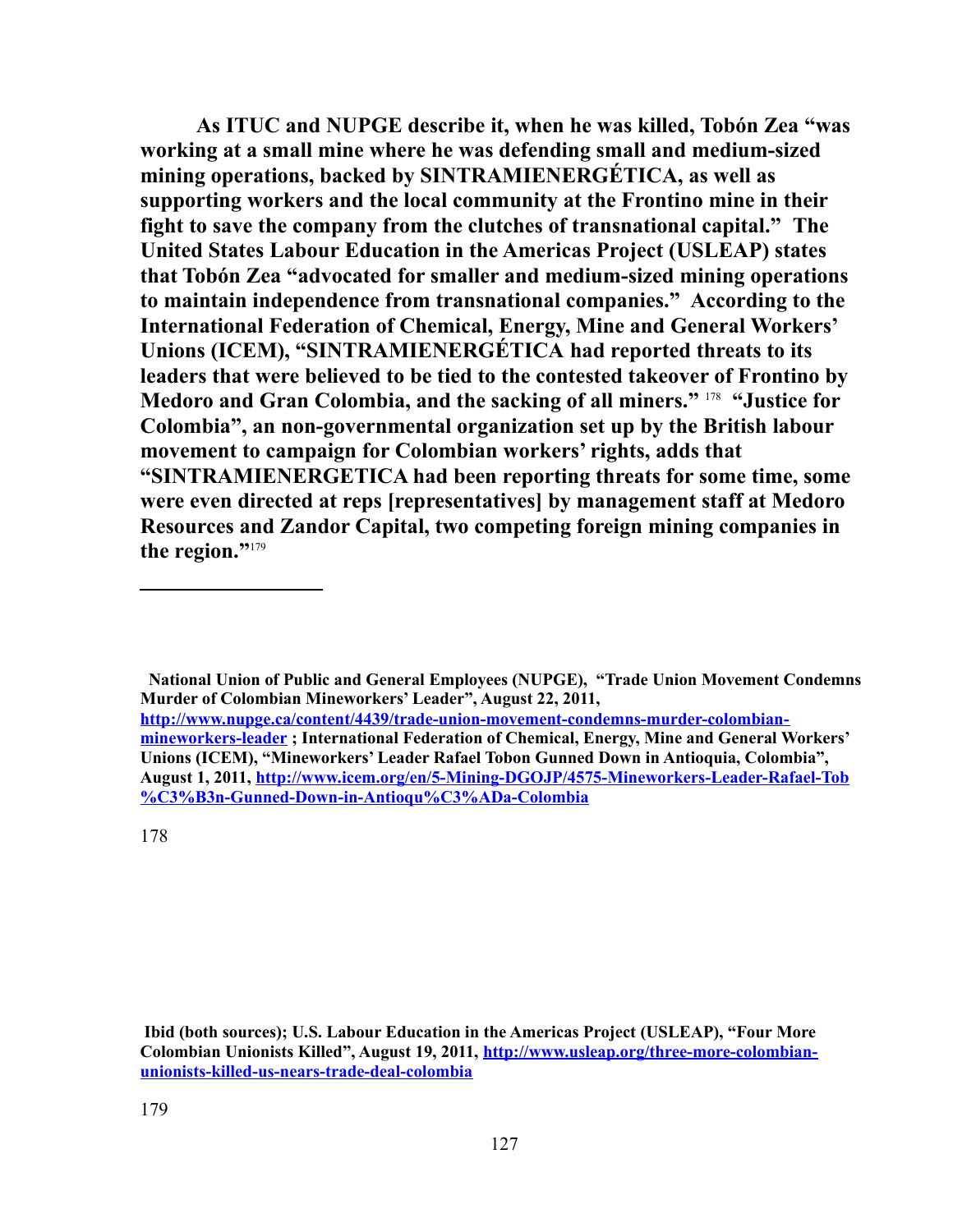**The above accounts especially those given by SINTRAMIENERGÉTICA indicate that Rafael Tobón Zea was killed by paramilitaries because he was contesting the takeover of Frontino Mines by Gran Colombia Gold. This is no surprise as Serafino Iacono, Gran Colombia's Executive Co-Chairman, has already issued an incitement to murder unionists who also opposed the Frontino sale by calling them "guerrillas". This time, the paramilitaries, acting for the company, managed to eliminate their target thus making it clear to all workers what the punishment would be for continuing to oppose the Frontino sale. Both the attempted murder and the successful one are clearly tied to Gran Colombia Gold.** 

**So is the second murder which was of José Reinel Restrepo, the parish priest of Marmato, who opposed Gran Colombia's plans for an open- pit mine in the town and the company's moves to displace its inhabitants (see details below). On September 2, 2011**, **Reinel Restrepo's dead body was found near his motorcycle in which he had been traveling between Mistrató and Belén de Umbría. His murder was condemned by the Regional Indigenous Council of the department of Caldas (CRIDEC) and the José Alvear Restrepo Lawyers' Collective (JARLC) who described him as "a defender of the rights of people to survive and remain on their territory. These two organizations added: "The media have associated his death with a supposed mugging, which is doubtful and could be hiding the possibility that this assassination is related with his work in defence of the mining municipality's population. The week before his death, between the 23rd and 26th of August, Father Restrepo had visited the city of Bogotá together with municipal leaders in order to denounce the general unease in his community as a result of the proposed large-scale open-pit gold project, which would uproot the community and violate the rights of the afro, indigenous and mestizo population of Marmato."**[180](#page-127-0)

<span id="page-127-0"></span>**Justice for Colombia (U.K.), "Miners' Leader Assassinated" July 28, 2011, <http://www.justiceforcolombia.org/news/article/1052/Miners>**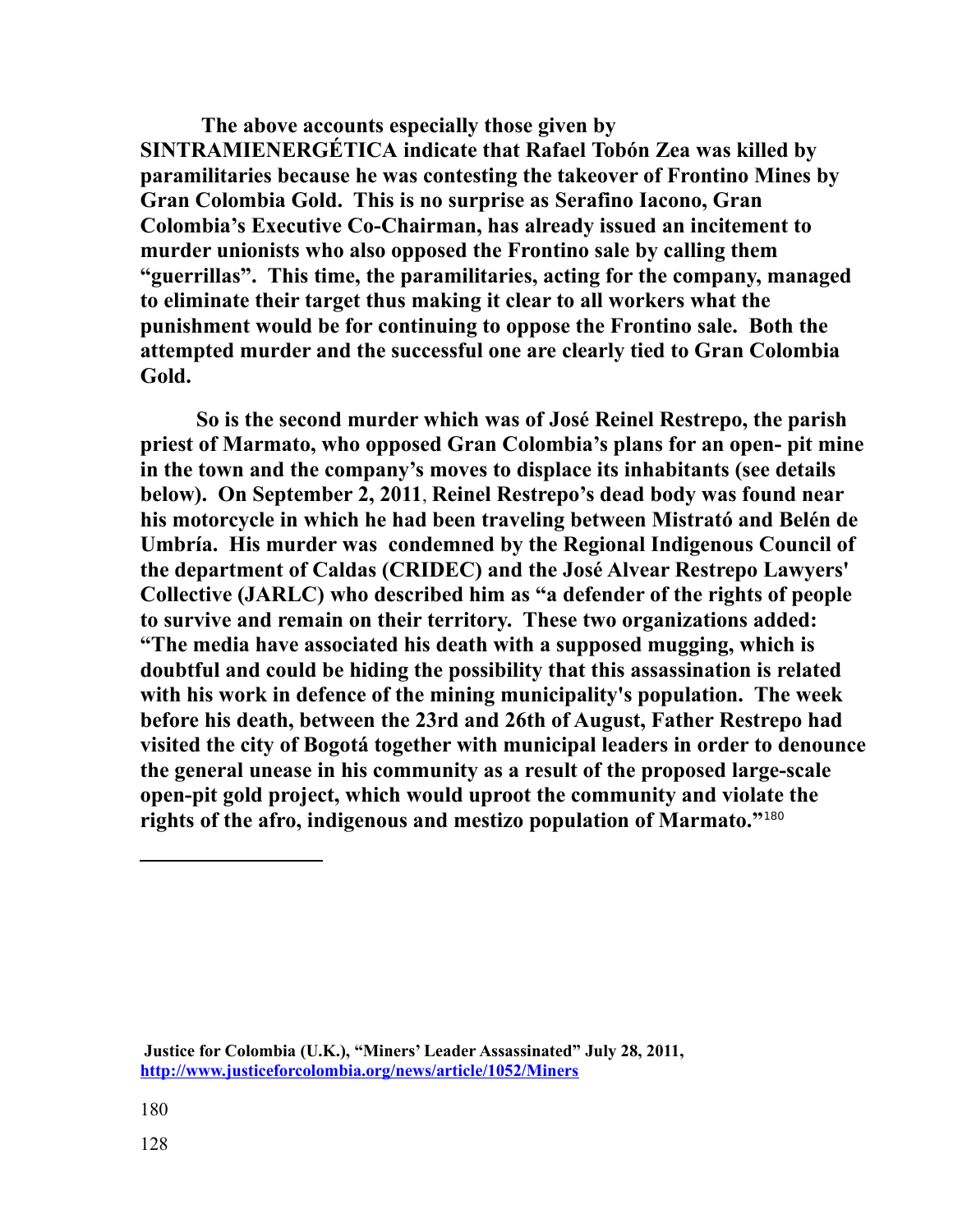**According to CRIDEC and JARLC, "Father Restrepo denounced that the Canadian company, Medoro Resources [now Gran Colombia Gold], had circulated information about the supposed sale of the parish church, leading to confusion within the community about its potential relocation. To verify this information, the priest communicated with the dioceses of Caldas and with the regional episcopate to find out if the sale had in fact been made, and which the ecclesiastic authority then denied. In the eyes of Father Reinel and of other social leaders working in defence of Marmato, these events are occurring as part of an effort to displace the people from the urban area in order to develop an open-pit mine at all costs. Father Reinel had made public declarations saying, "They will only get me to leave the parish and the municipality by force."**[181](#page-128-0)

**With its hostile statements that promote aggression, Gran Colombia Gold appears to have encouraged a killing spree by paramilitaries who seem determined to wipe out any major opposition to the company's plans in both Marmato and Segovia. These two murders and a third attempted murder can all be linked to the company since the paramilitaries are acting on its behalf, in its interests and with its public encouragement. In this sense the company is complicit in these murders and attempted murder.** 

<span id="page-128-0"></span>**Regional Indigenous Council of the Department of Caldas (CRIDEC) and the Jose Alvear Restrepo Lawyers Collective, "Response from Marmato, Colombia, to the Murder of Father Jose Reinel Restrepo", September 9, 2011, MiningWatch Canada, [http://www.miningwatch.ca/news/response](http://www.miningwatch.ca/news/response-marmato-colombia-murder-father-jos-reinel-restrepo)[marmato-colombia-murder-father-jos-reinel-restrepo](http://www.miningwatch.ca/news/response-marmato-colombia-murder-father-jos-reinel-restrepo)**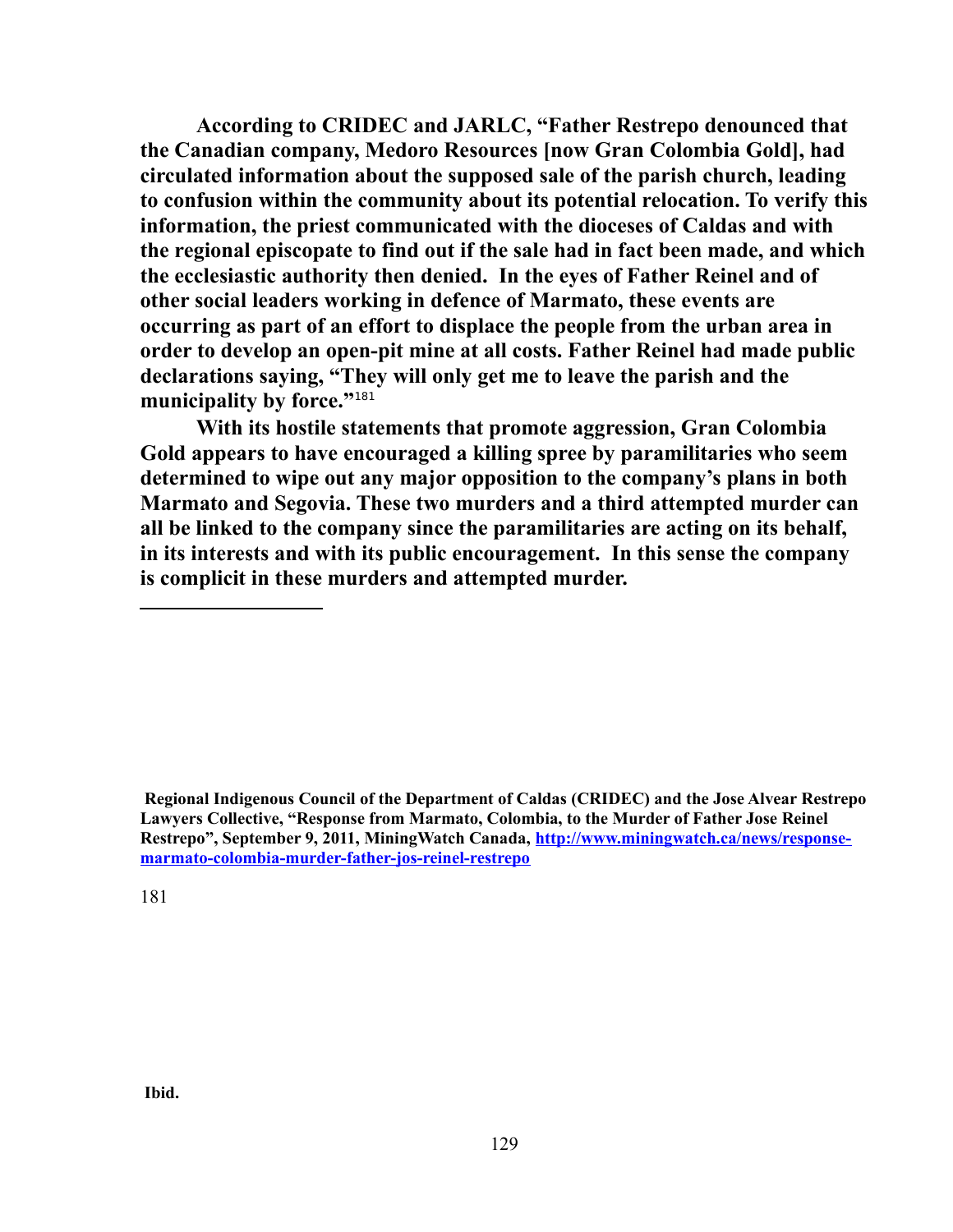**Until August 2010, Gran Colombia Gold's stock increased in value by 130% and was the most actively traded one on the Toronto Venture Exchange (TSXV). The company then transferred to the Toronto Stock Exchange (TSE) and is so popular there that it actually opened the TSE on January 17, 2011.** [182](#page-129-0) **Not only has Serafino Iacono (Executive Co-Chairman of Gran Colombia Gold) encouraged the assassination of union leaders in Segovia by paramilitaries (as discussed above), members of the family of the leading executive of Gran Colombia Gold have been investigated, arrested and sentenced for having links to paramilitaries, a fact which forced her resignation from the post of Colombia's foreign minister. Maria Consuelo Araujo, the current CEO and President of Gran Colombia Gold resigned as foreign minister from the administration of President Alvaro Uribe in February 2007 due to the "parapolitics" scandal (see section on this in introduction) after her brother, Senator Alvaro Araujo, was arrested on suspicion of links to the United Self-Defence Forces of Colombia (AUC), the biggest paramilitary group, and on suspicion of being involved in the crimes of kidnapping with extortion of the brother of the former Mayor of Valledupar city, Elias Ochoa. At the time, the Senator was the highest ranking politician to be arrested for these reasons. His detention was ordered by the Colombian Supreme Court which in March 2010 sentenced him to nine years and three months in prison for his ties to paramilitaries. The court ruled that Senator Araujo had conspired with Rodrigo Tovar Pupo, a former paramilitary leader (nicknamed Jorge 40) to "intimidate voters with violence" prior to the 2002 elections.** [183](#page-129-1) 

<span id="page-129-0"></span>182

<span id="page-129-1"></span> **<sup>&</sup>quot;Gran Colombia Gold Corp Set to Close Up 130%, Hits Year High After Reverse Takeover", August 24, 2010, [http://community.nasdaq.com/News/2010-08/gran-colombia-gold-corp-set-to](http://community.nasdaq.com/News/2010-08/gran-colombia-gold-corp-set-to-close-up-130-hits-yr-high-after-reverse-takeover.aspx?storyid=33820)[close-up-130-hits-yr-high-after-reverse-takeover.aspx?storyid=33820](http://community.nasdaq.com/News/2010-08/gran-colombia-gold-corp-set-to-close-up-130-hits-yr-high-after-reverse-takeover.aspx?storyid=33820) ; "Gran Colombia Gold Corp. Opens Toronto Stock Exchange, January 17, 2011;<http://www.youtube.com/watch?v=Oi3sdjsOdIQ>**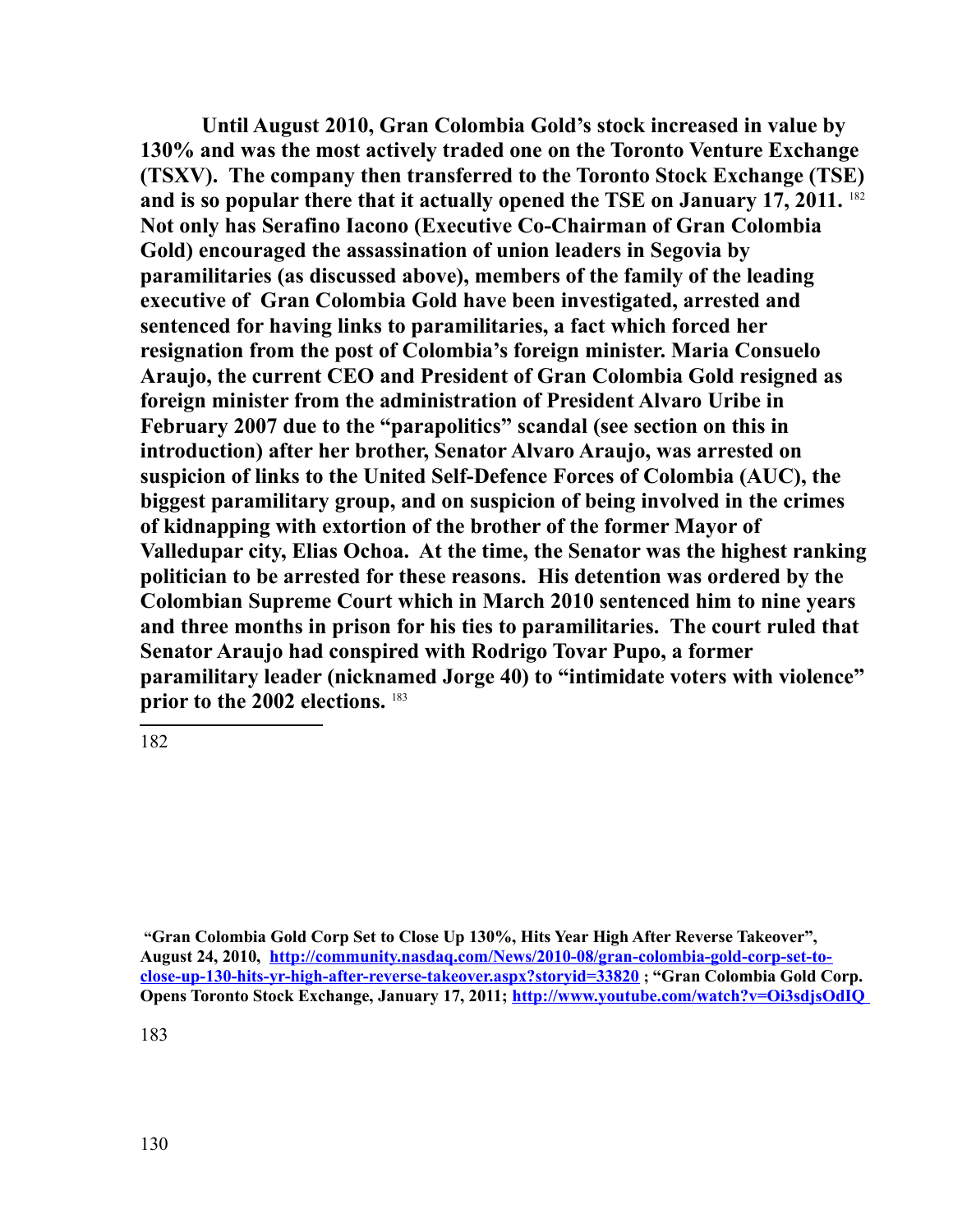**Alvaro Araujo Noguera, Ms. Araujo's father, was also investigated for links to paramilitaries and has been widely accused of having these. She claimed that she resigned in order to prove her brother's and father's innocence. On November 21, 2006, Senator Araujo stated about the official investigation concerning him:"If they come for me it means they are also coming for the minister [his sister], the Inspector General [Edgardo Maya Villazon] and the President [Uribe]." Following this controversial remark which can be interpreted to implicate his sister in the crimes he was being investigated for, the Senator temporarily resigned from his political party Alas-Team Colombia. When his remark was leaked to the press, the Senator "explained that he was talking about the possible political toll of the scandal and not about judicial responsibilities."**[184](#page-130-0) 

**In addition to its executives encouraging paramilitary killings of unionists and having close family links to paramilitaries, one of Gran Colombia Gold's biggest gold producing properties, the Frontino mine, located near the town of Segovia, is contributing to the largest mecury contamination in the world. The** *New York Times* **called Antioquia, the department which includes Segovia, "one of Colombia's deadliest and most** 

**"Colombian Foreign Minister Quits",** *BBC***, February 19, 2007,** 

<span id="page-130-0"></span>**[http://news.bbc.co.uk/2/hi/americas/6376359.stm;](http://news.bbc.co.uk/2/hi/americas/6376359.stm)** *Wikipedia***, "Colombian Parapolitics Scandal," [http://en.wikipedia.org/wiki/Colombian\\_parapolitics\\_scandal](http://en.wikipedia.org/wiki/Colombian_parapolitics_scandal) ; Cameron Sumpter, "Former Senator Sentenced for Paramilitary Ties,"** *Colombia Reports***, March 18, 2010, <http://colombiareports.com/colombia-news/news/8761-senator-sentenced-for-paramilitary-ties.html> ; "Colombia: Foreign Minister Resigns as Para Scandal Heats Up,"** *Associated Press***, February 20, 2007,<http://www.ww4report.com/node/3201>**

**"Colombian Foreign Minister Quits",** *BBC***, op.cit.;** *Wikipedia***, "Colombian Parapolitics Scandal," op.cit.; Sumpter, "Former Senator Sentenced for Paramilitary Ties,"** *Colombia Reports***, op.cit.**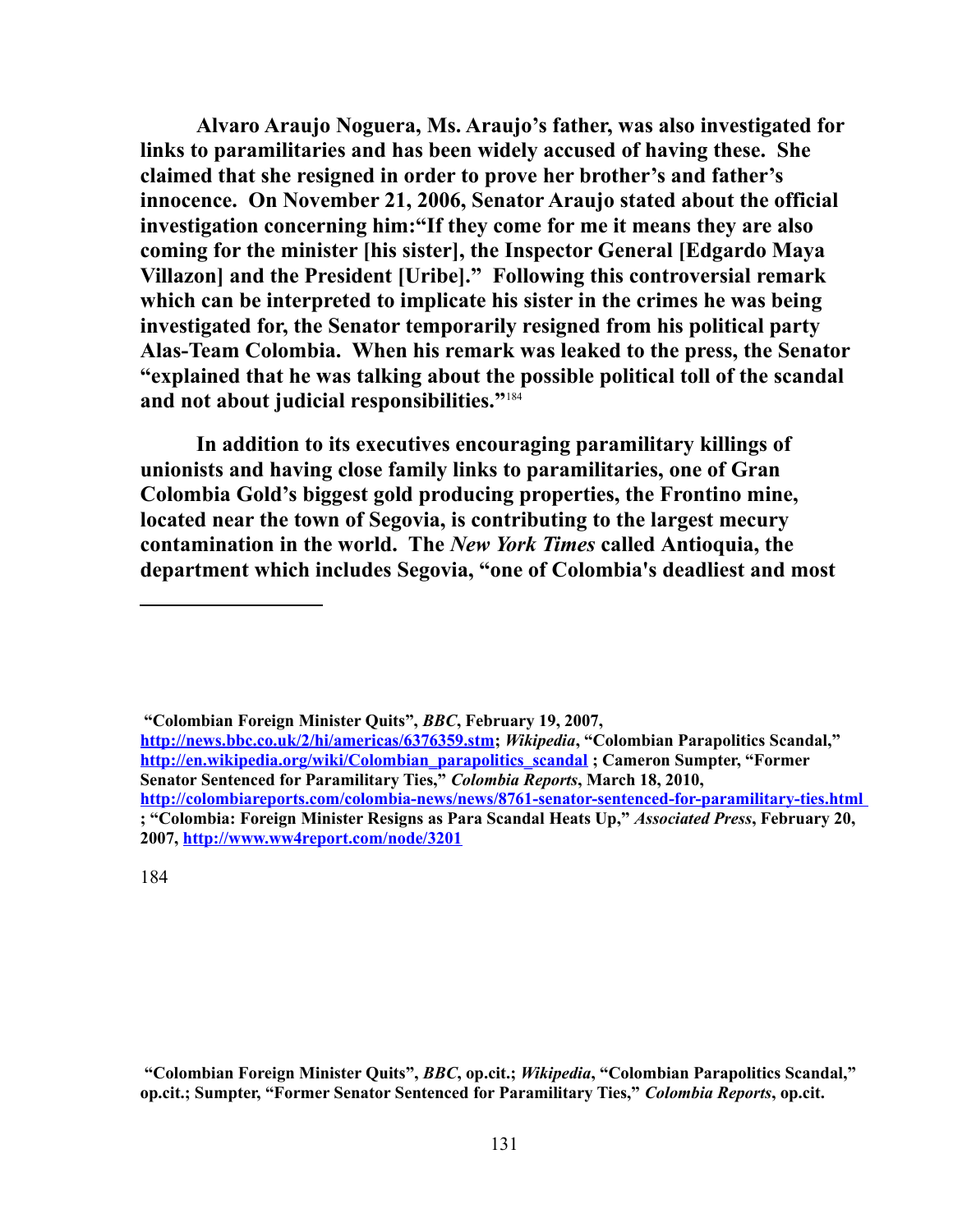**environmentally devastated regions" (see B2Gold section below for elaboration on Antioquia's "deadliest" status).**[185](#page-131-0)  **According to the United Nations, Colombia is the world's leading source of mercury contamination "especially in states such as Antioquia, where Segovia is located." In an article published in the journal** *Yale Environment 360* **in January 2011, Shefa Siegel, states: "Last year, scientists working for the United Nations Global Mercury Project recorded levels of mercury gas in Segovia's center - near public schools and crowded markets - 1,000 times higher than World Health Organization limits**…**Ground-level concentrations of mercury gas in goldprocessing hamlets like Segovia are so high, experts fear the outbreak of an environmental health crisis worse than any caused by mercury since Minamata, Japan, where releases of mercury from a factory in the mid-20th century killed more than 1,700 people."**[186](#page-131-1)  **Mercury, which is highly toxic, is used as an amalgamation agent by many legal and illegal miners in Colombia.** 

<span id="page-131-0"></span>185

 **Stephen Ferry, "In Colombia New Gold Rush Fuels Old Conflict,"** *New York Times***, March 3, 2011,<http://www.minesandcommunities.org/article.php?a=10776>**

<span id="page-131-1"></span>186

 **Shefa Siegel, "Threat of Mercury Poisoning Rises with Gold Mining Boom,"** *Yale Environment 360***, January 3, 2011, [http://www.minesandcommunities.org/article.php?](http://www.minesandcommunities.org/article.php?a=10632) [a=10632](http://www.minesandcommunities.org/article.php?a=10632)**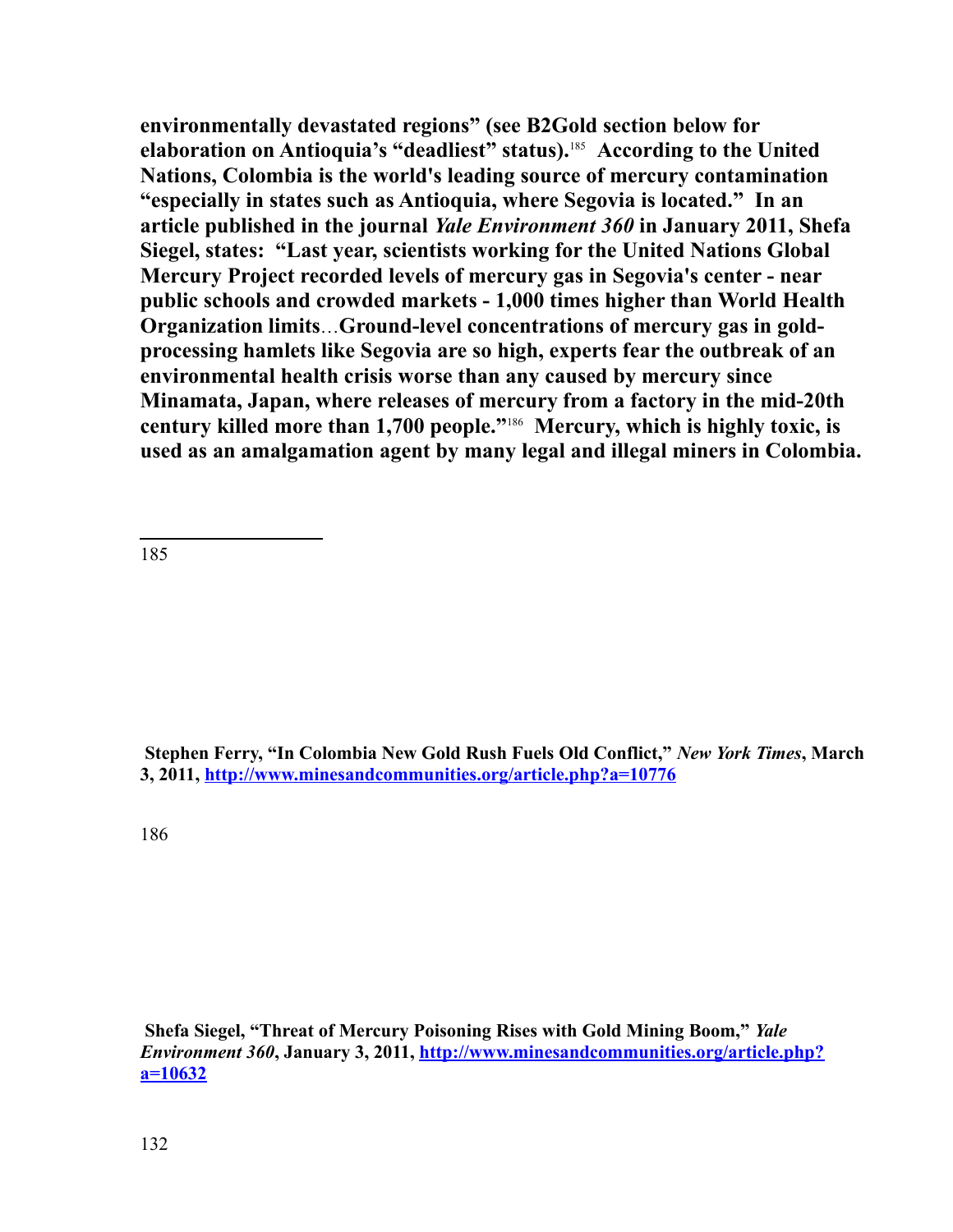**High mercury levels have been linked to birth defects and neurological disorders such as Minimata disease.** [187](#page-132-0)

**Adds Marcello Veiga, former director of the United Nations Global Mercury Project and a professor of geochemistry and mining engineering at the University of British Columbia, "There is no other case in the world like this where an urban population of 150,000 people [in Segovia] is exposed to such high levels of mercury vapor." A U.N. health report published in January 2011, calls the mercury contamination in Antioquia department "dramatic" citing these results: "In neurological tests administered to 196 children in Segovia, aged 7 to 13, 96 percent failed at least one measure of intoxication, whose indicators include attention, memory, language, and executive functions." According to the report, in the adjacent towns of "Segovia and Remedios…the proportion of the population exposed to a high risk of mercury intoxication approaches 100 percent."**[188](#page-132-1)

**The U.N. report focuses mainly on the role of small-scale miners in mercury contamination in Segovia and Remedios. However, the Frontino mine which is the largest underground gold mine in Colombia and which lies between these two towns is also contributing to this mercury contamination. According to a technical report (dated June 9, 2010) prepared for Gran Colombia Gold and Medoro Resources by Scott E. Wilson Consulting Inc. on the Frontino Mine:** 

<span id="page-132-0"></span>187

<span id="page-132-1"></span>188

**Shefa Siegel,** *Yale Environment 360,* **op.cit.**

**Chris Kraul, "High Mercury Levels in Colombia Port Raise Concern,"** *Los Angeles Times***, January 5, 2011,<http://www.minesandcommunities.org/article.php?a=10632>**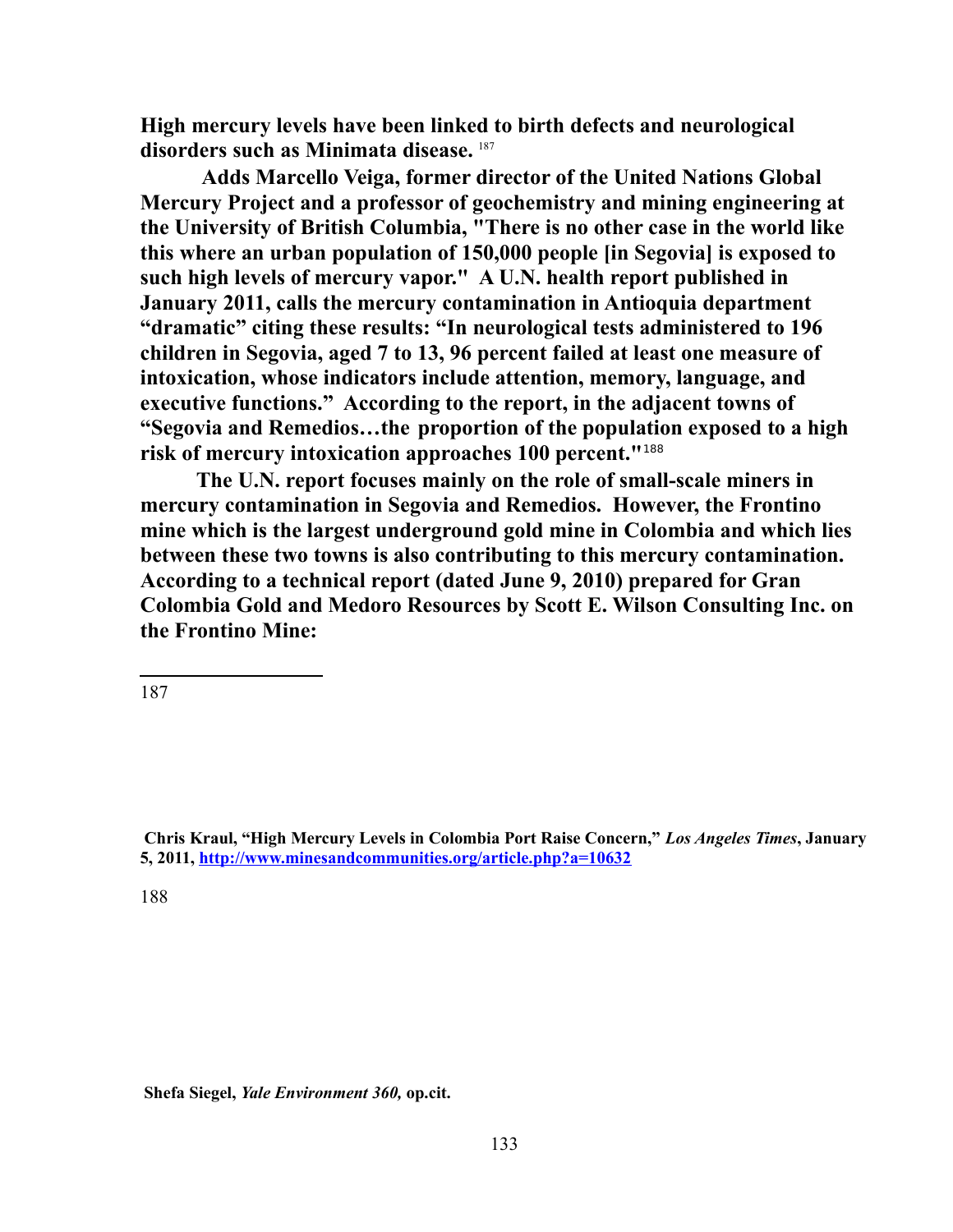**"The Frontino Project has potential environmental liabilities due to past and current mining activities, including:**

- **Surface disturbance and degradation including deforestation.**
- **Waste rock and tailings from past and current mining operations.**

**• Contamination of soil and water by mercury, cyanide, acid drainage, heavy metals and solids from past and current mining operations."**[189](#page-133-0)

**This technical report is from Gran Colombia Gold's own website and states on page 1: "Scott E. Wilson Consulting, Inc. ("SEWC") was retained by Medoro Resources Ltd. ("Medoro"), Gran Colombia Gold, S.A. ("Gran Colombia") and Tapestry Resource Corp. ("Tapestry" and together with Medoro and Gran Colombia, the "Companies" or "Company"), to prepare a Technical Report (the "Report") on the Frontino Gold Mines Ltd. ("FGM"), which is located in Antioquia Colombia near the municipality of Segovia."**[190](#page-133-1)

<span id="page-133-0"></span>189

<span id="page-133-1"></span>**Scott E. Wilson, Stewart D. Redwood of Scott E. Wilson Consulting Inc., Englewood, Colorado, U.S.,** *Medoro Resources Ltd., Gran Colombia Gold, S.A., Tapestry Resource Corp., NI43-101 Technical Report, Frontino Gold Mines Ltd., Antioquia, Colombia*, **June 9, 2010, p. 24,** [http://webcache.googleusercontent.com/search?q=cache:74TST-](http://webcache.googleusercontent.com/search?q=cache:74TST-XHgD4J:www.grancolombiagold.com/common/uploads/GCM_NI43-101_Technical_Report_Frontino_(June_9_2010).pdf+frontino+mines+colombia+environmental+record&cd=7&hl=en&ct=clnk&gl=ca&source=www.google.ca)XHgD4J:www.grancolombiagold.com/common/uploads/GCM\_NI43- 101 Technical Report Frontino [%28June\\_9\\_2010%29.pdf+frontino+mines+colombia+environmental+record&cd=7&hl=en&ct=](http://webcache.googleusercontent.com/search?q=cache:74TST-XHgD4J:www.grancolombiagold.com/common/uploads/GCM_NI43-101_Technical_Report_Frontino_(June_9_2010).pdf+frontino+mines+colombia+environmental+record&cd=7&hl=en&ct=clnk&gl=ca&source=www.google.ca) [clnk&gl=ca&source=www.google.ca](http://webcache.googleusercontent.com/search?q=cache:74TST-XHgD4J:www.grancolombiagold.com/common/uploads/GCM_NI43-101_Technical_Report_Frontino_(June_9_2010).pdf+frontino+mines+colombia+environmental+record&cd=7&hl=en&ct=clnk&gl=ca&source=www.google.ca)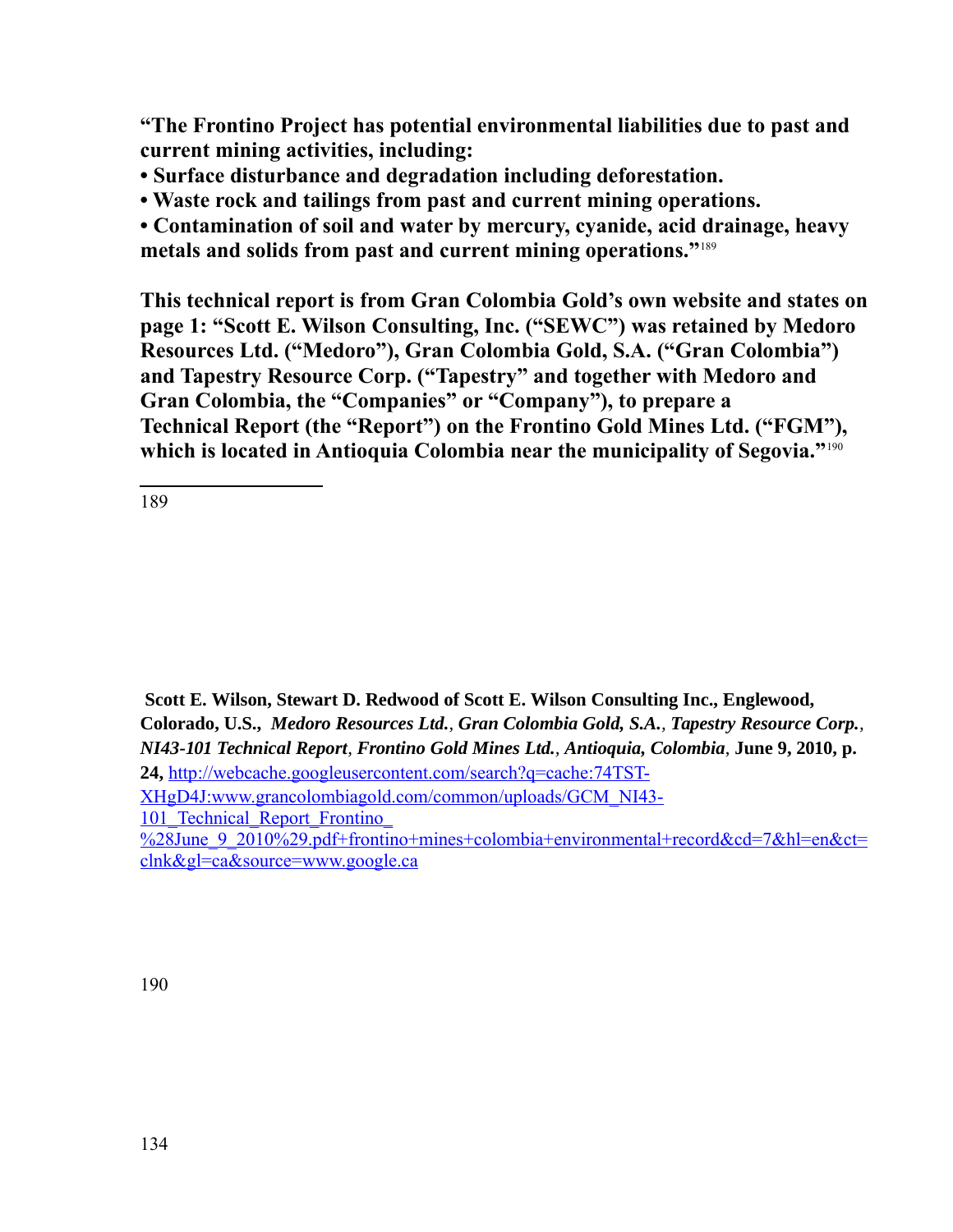**Thus there is no doubt from this report commissioned by Gran Colombia Gold itself that its Frontino mine, is contributing to what the U.N. calls the biggest mercury contamination in the world.** 

**In addition to being linked to the attempted murder of a unionist and large-scale environmental destruction, GCGC is planning the displacement of thousands of people thus compounding this trauma that millions of Colombians have suffered. GCGC plans to eradicate the entire town of Marmato which has a population of about 8,000 people, build an open-pit mine there and move its residents to a new town nearby that does not even exist presently but that the Colombian government has pledged to build. The proposed mine has been banned by the Marmato Municipal Council as stated above; the mine and the company's displacement plans have been strongly condemned by the inhabitants of Marmato most of whom are Afro-Colombians and Indigenous. On May 14, 2011, 3,500 people in Marmato held a march to protest GCGC's plan.** [191](#page-134-0) **Alarmed by the company`s intentions, the Executive Committee of the Regional Indigenous Council for Caldas (CRIDEC), issued the ``Urgent Action`` (reproduced in part below) in May 2010, which called for international solidarity to save the town of Marmato and oppose GCGC's objectives. In this appeal, CRIDEC claimed a mandate from the community of Marmato as ``represented by the Civic Committee in defense of Marmato and the Human Rights Committee of Marmato.`` The Urgent Action is signed by the two Marmato citizens groups. CRIDEC accuses the Colombian government of ``ethnocide`` for supporting the** 

<span id="page-134-0"></span> **Ibid, p. 1.**

 **<sup>&</sup>quot;X", Interview with Author, May 17, 2011. "X" is a journalist in Colombia who has visited Marmato several times and is familiar with the situation there as pertains to mining. The identity of X cannot be revealed as this would put X's life in danger**. **For more information provided by X see page 93 below.**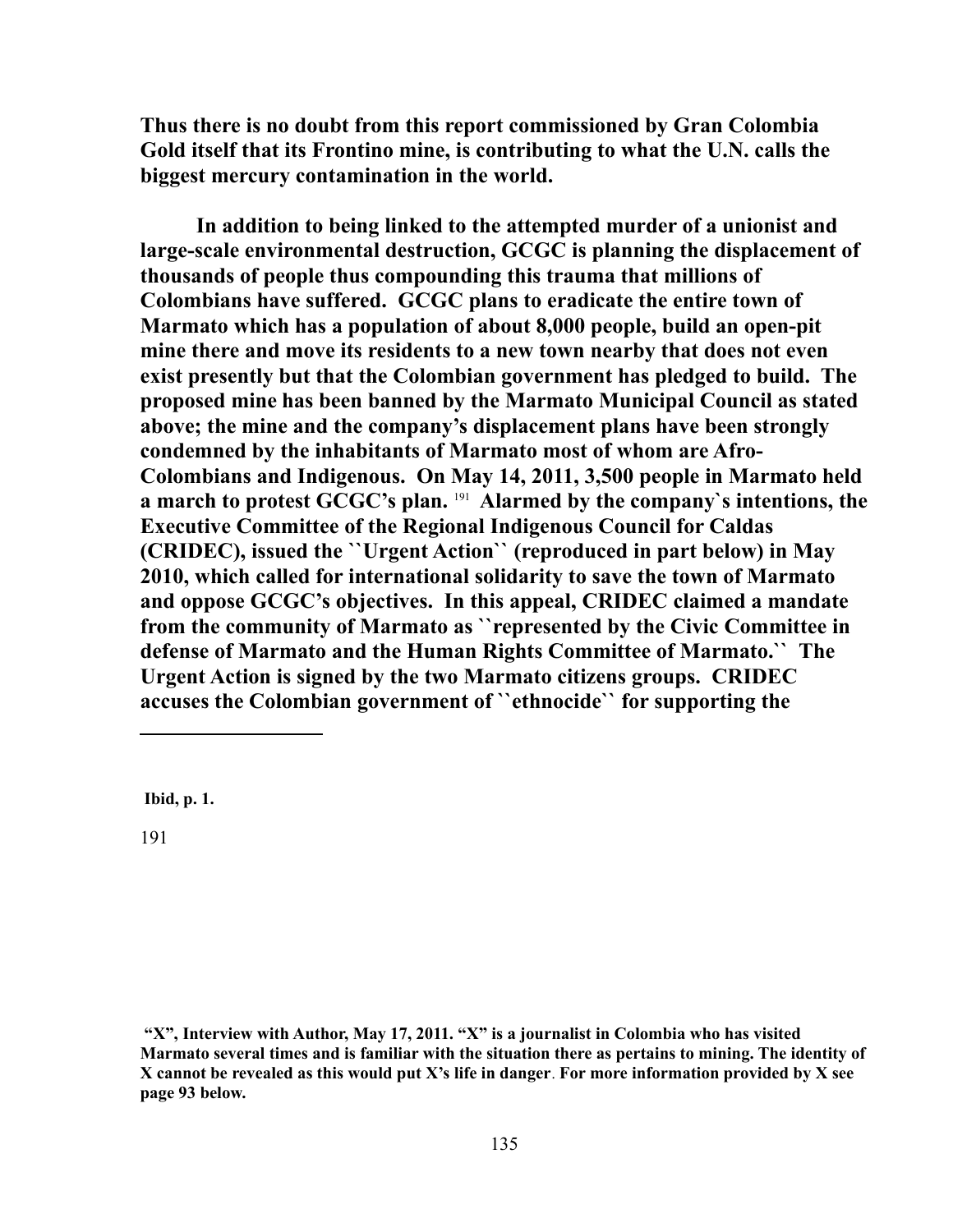**displacement plans of the company. This charge obviously applies to GCGC as well. Most of Marmato`s residents are Afro-Colombians (56.5%) and 16.7% are Indigenous.** 

# **URGENT ACTION May 28, 2010.**

# **CANADIAN COMPANY ANNOUNCES THAT IT NEEDS TO DISMANTLE THE TOWN OF MARMATO (DEPARTMENT OF CALDAS IN COLOMBIA) IN ORDER TO EXPLOIT AN OPEN PIT GOLD MINE WITH ENOUGH RESERVES TO LAST 20 YEARS.**

**MARMATO. COLOMBIA: A town with ancestral origins and 474 years of republican tradition will be destroyed.**

**The Executive Committee of the Regional Indigenous Council for Caldas (CRIDEC), following the mandate it received from the IX Congress of Indigenous Peoples of Caldas, celebrated in Supía between April 30 and May 2, 2010, and from the community of Marmato, represented by the Civic Committee in defense of Marmato and the Human rights Committee of Marmato** 

### **WE DENOUNCE:**

**BEFORE THE HUMAN RIGHTS INSTITUTIONS AND ORGANISMS OF THE STATE, THE SOCIAL AND POPULAR ORGANIZATIONS, THE INTERNATIONAL ORGANISMS IN THE DEFENSE OF HUMAN RIGHTS AND THE ENVIRONMENT, NGOs AND PUBLIC OPINION IN GENERAL THAT:** 

**After five years of uncertainty, a multinational company has announced publicly their decision to disappear the town of Marmato, a mining town in the western region of the Department of Caldas in Colombia, in order to exploit an open pit gold mine in the mountain that has been settled by our population for the last 474 years, The mining company has the active support of the Colombian government.** 

**Since December 3, 2009, in an interview with the newspaper** *La Patria* **de Manizales, Juan Manuel Peláez, the company president for Colombia for the Canadian multinational MEDORO RESOURCES LTD, [now known as Gran Colombia Gold Corp.] dictated the death of the town of Marmato when he said: "We are seeking proven reserves for a major exploitation, and that is why we need the town".**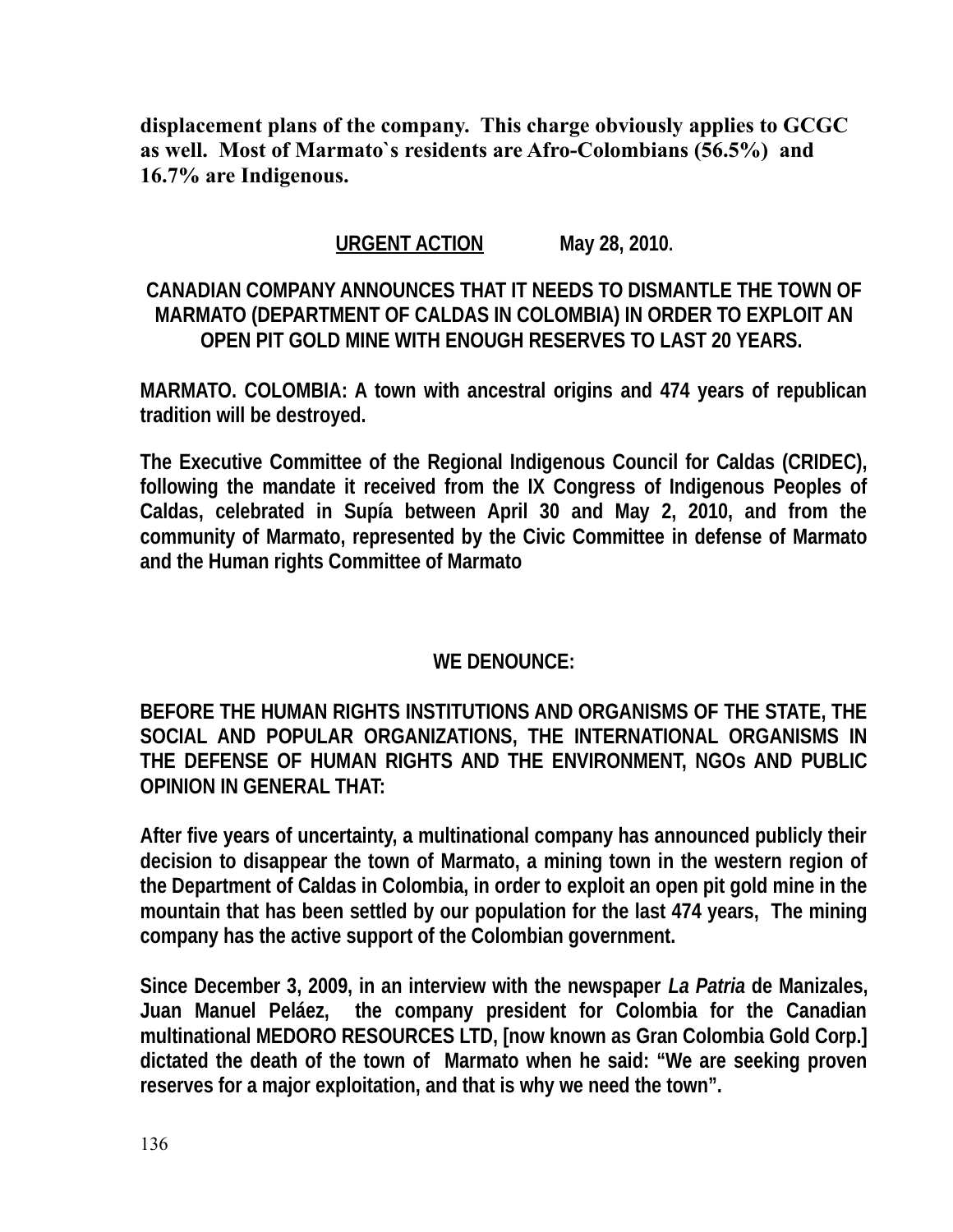#### **DEMAND:**

- − **Immediate suspension of the all activities by the company MEDORO RESOURCES in Marmato, in order to protect the life of its inhabitants while doubts about this Project be clarified;**
- − **Preserve the existence of the town of Marmato in its actual location, respecting its ethnic, social, cultural and economic integrity, as well as a cultural and historical heritage of the nation;**
- − **Respect the rights of the indigenous and black population of Marmato;**
- − **Reject open pit mining on the mountain of Marmato and adjacent areas;**
- − **Comply with the Decree 2223 of 1954 which reserved the upper area of the mountain for small scale, subsistence mining.**

#### **REJECT:**

**FIRSTLY: The ethnocide that the Colombian Government seeks to accomplish in Marmato, because the mountain they intend to destroy in order to dig an open pit mine, is not an empty and uninhabited territory, but rather is part of a town, and more than that, a town that has been occupied by indigenous ancestors followed by 474 years of colonial and republican existence, inhabited, according to the census of 2005, by a majority black population (56.5%) and indigenous (16.7%), the latter organized in the Indigenous Council of Cartama; and a town which has forged its identify around mining and has a singular identity known as the "pesebre de oro de Colombia" (golden manger of Colombia). .**

**SECONDLY: The destruction of the Cultural and Historical Heritage of the Nation, not only for their physical appearance, but because Marmato has enormous historical importance for Colombia and South America in general, as part of its gold financed the South American War of Independence and its mines were given as collateral for borrowings by the government of Simon Bolivar and Santander. In other words, without Marmato the independence of Colombia, Ecuador, Venezuela and Peru would have been much delayed. And 200 years later, on the Bicentennial of Independence, the payment Marmato is receiving is extinction.** 

**THIRDLY: The nerve of the manager of a multinational company of a country known to provide humanitarian aid to Colombia, as is the case with Canada, asserting that they are planning to take a Colombian town and destroy it because there is gold underneath.**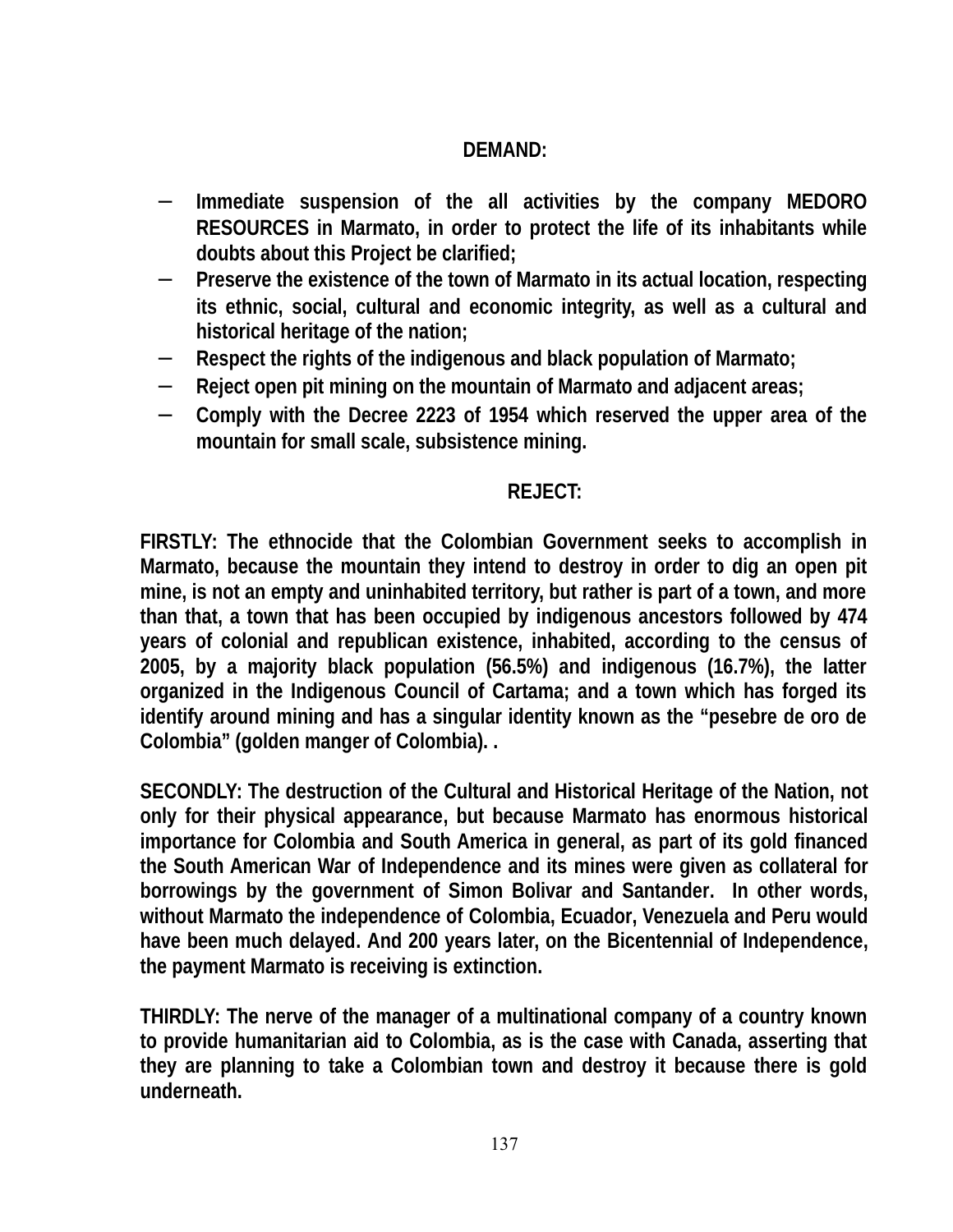**FOURTH: The violation by the Colombian State of all regulations of the Colombian and international law on mining in urban areas, in cultural heritage, especially in areas of black and indigenous communities. The Minister of Mines and Resources declared during his visit to Marmato on July 29, 2009 that there would be no process of prior consultation with the indigenous community, violating the ILO convention 169, arguing that the consultation did not apply to Marmato because mining has been taking place in the region for over 500 years.**

**FIFTH: The cruel and inhuman treatment by the Colombian state which has been terrifying the population saying that the mountain could collapse in order to force people out of the areas, when the environmental authorities CORPOCALDAS, have certified that the mountain is geologically solid, and that the only danger of disaster would come from the inadequate handling of mining residues, and for this reason the Ministry of Mines abandoned the monitoring of mining exploitation in the area ten years ago. An equally cruel treatment on the part of the state, is to have obliged miners to use home-made "black dynamite", responsible for many accidents leading to blindness and mutilations. This was due to pressures applied by the multinational company to stop the sale of legal dynamite to the small scale miners in the zone. Consequently, this has forced hundreds of miners to stop their legal exploitation of the mines, and to exploit the mine shafts illegally, while the company is using legal dynamite below them.** 

**SIXTH: The authorization of the National Government to deplete a non-renewable natural resource in 20 years, when its operation with small and medium scale mining, and tillage craft has allowed for four centuries and a half to develop a culture and economy of great benefit to many generations and for a vast region of western Caldas; finishing in a generation the material and cultural living of future generations.**

**SEVENTH: The National Government's complicity in the social emergency that Marmato went through following the bankruptcy of Colombia Goldfield Canadian company between 2006 and 2010, with mine closures, destruction of mills, unemployment, insecurity, forced displacement of the population, destruction of the historic center, the bankruptcy of commerce and the mutilation of miners, etc.**

### **SOLIDARITY:**

**We ask that all persons and institutions who wish to manifest their solidarity in defense of Marmato, send letters, phone or email the following authorities:**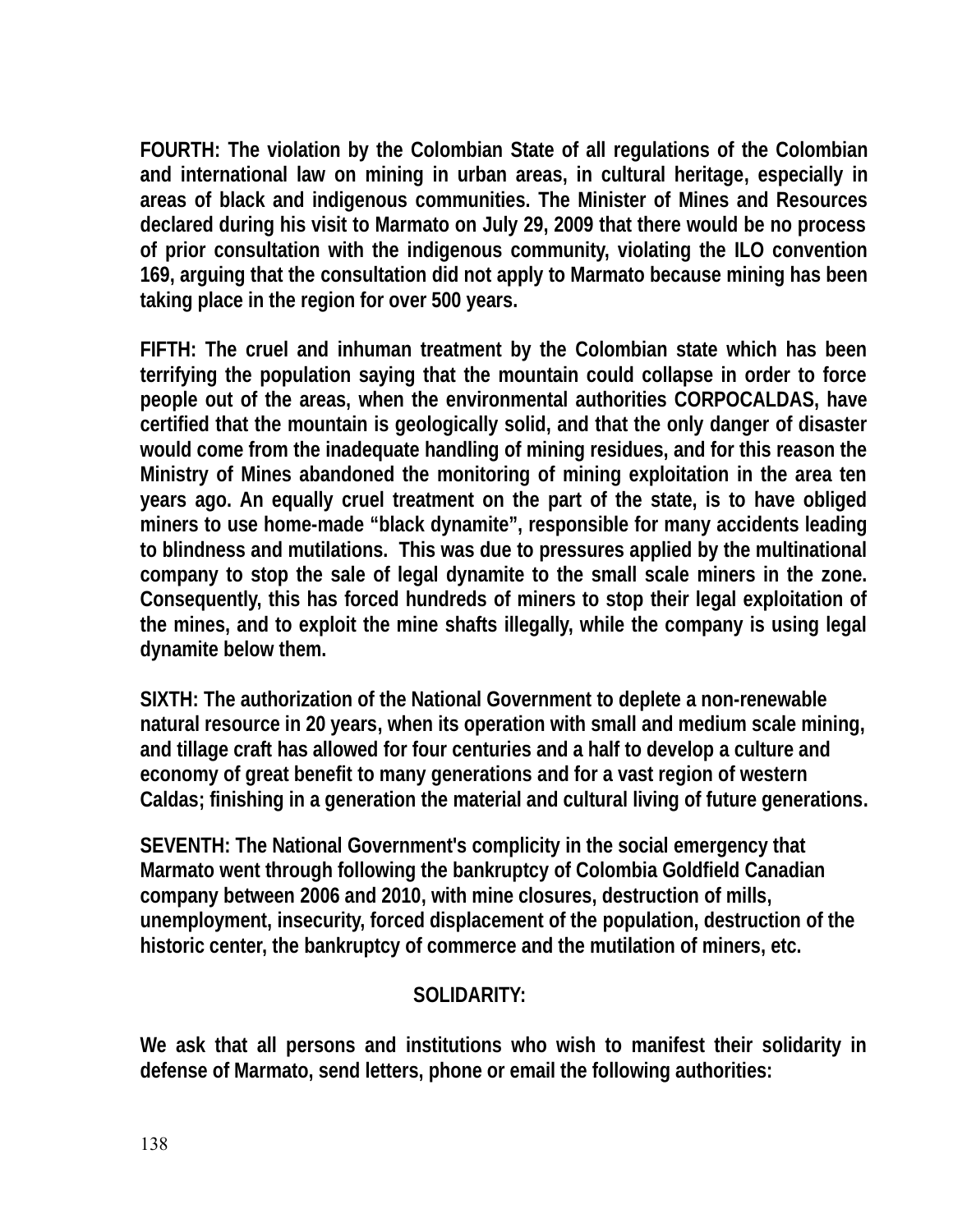**Dr. Alvaro Uribe Vélez, President of Colombia Dr. Hernán Martínez Torres, Minister of Mines and Energy Dr. Mario Aristizábal Muñoz, Governor of the Department of Caldas Dr. Volmar Pérez Ortiz, Public Defender Genevieve Des Rivieres, Canadian Ambassador in Colombia**

**Please send copies to: Consejo Regional Indígena de Caldas (CRIDEC) Cra 8 N° 8-10, Parque La Candelaria, Riosucio, Caldas, Colombia Email: [cridecmarmato@yahoo.es](mailto:cridecmarmato@yahoo.es)**

**KEEP ON FIGHTING FOR THE DEFENSE OF OUR ANCIENT TERRITORIES AND DIGNITY OF OUR PEOPLE! UNITING ALL MARMATO!**

**Signed: --EXECUTIVE COMMITTEE CRIDEC --BOARD OF DIRECTORS OF THE DEFENSE OF MARMATO --BOARD COMMITTEE FOR THE RIGHTS OF MARMATENOS** [192](#page-138-0)

**End of Document**

<span id="page-138-0"></span>**CRIDEC's concern about ethnocide being a result of GCGC's operations is similar to the fears raised about the genocide of the Inga indigenous nation due to the activities of Gran Tierra, the Canadian oil**

**Executive Committee of the Regional Indigenous Council for Caldas (CRIDEC)**, **"Urgent Action: May 28, 2010: Canadian Company Announces That it Needs to Dismantle The Town of Marmato in Order to Exploit an Open Pit Gold Mine With Enough Reserves To Last 20 Years".**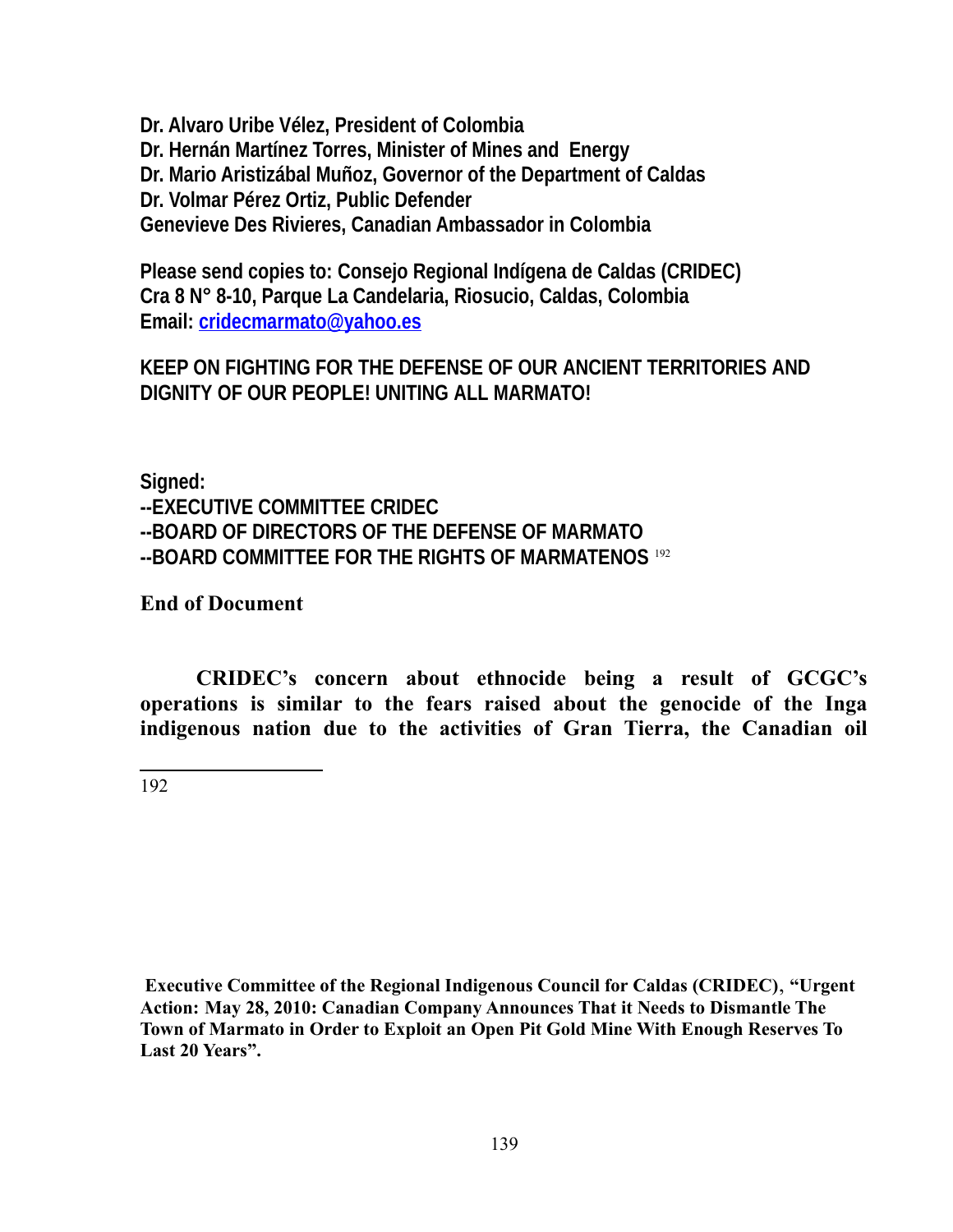**company. As Canadian companies rush into the oil and mining sectors of Colombia, they are becoming agents of ethnocide especially against native nations that are already in danger of extinction as the National Authority for Indigenous Government's (ONIC) report shows above. According to the Colombian Institute of Geology and Mining (INGEOMINAS) there are 304** *resguardos* **(legally recognized indigenous territories) that "fall within mining districts where mining titles are being granted for the exploration and exploitation of different minerals." The institute adds that "In 2008, 65% of mining concessions which were granted within the mining districts and which will be developed as part of the Free Trade Agreement between Canada and Colombia are located in the ancestral lands of Indigenous peoples and Afro-Colombian communities."** [193](#page-139-0)

**The development of a large open pit gold mine at Marmato also threatens to create a major environmental disaster. At the foot of Marmato Mountain flows the Cauca River, Colombia's second largest, that provides drinking water to 10 million people including the 2.5 million inhabitants of Cali, Colombia's second largest city. The Cauca River supplies water to the Valle del Cauca (Valley of the Cauca River) department which is "one of the most fertile agricultural valleys in the world." This river passes through Colombia's third largest city, Medellin, as well, and "is essential to the country's economic well-being. Not only does it support huge industrial and agricultural bases of production, but its surrounding highlands and watersheds are the source of nearly two-thirds of the country's coffee, nearly all of its sugar, and a variety of other crops." Economically, the Magdalena-Cauca River system (the Magdalena River is the largest river in Colombia and the Cauca River is its tributary) "is considered to be the most important river system in Colombia." The large tailings (waste) dams required to hold the liquid toxic waste from an open pit gold mine routinely break and in the case of Marmato, such waste once released, would flow down the mountain into the**

<span id="page-139-0"></span>193

**ONIC Report, op.cit.**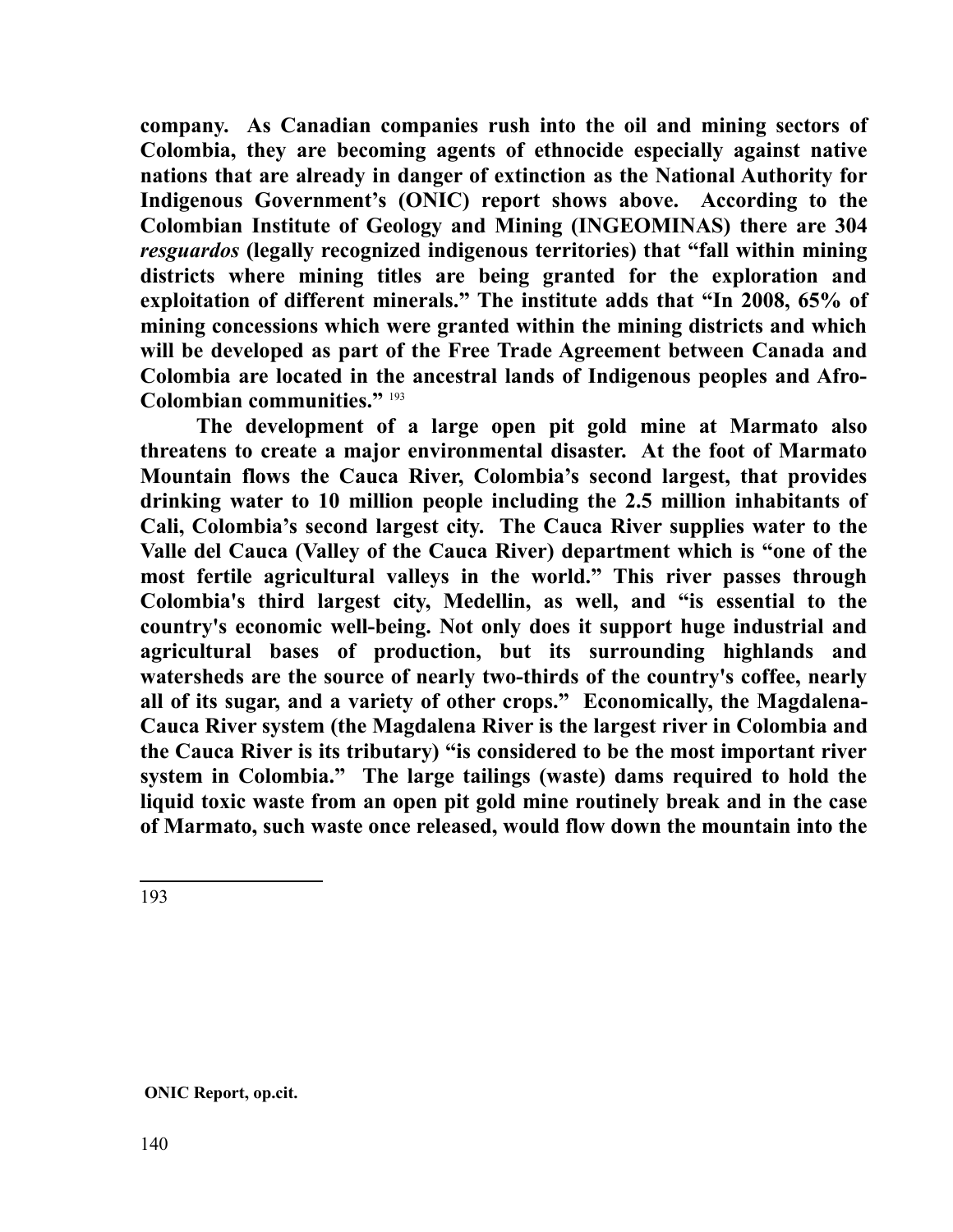**Cauca River, poisoning the water supply for 10 million people and the water needed for the agriculturally and industrially crucial Cauca Valley.** [194](#page-140-0)

**Not only does GCGC fail to address this dire environmental danger presented by its proposed open pit mine but the company portrays its planned displacement of Marmato residents as a positive development. GCGC announced in a press release dated September 27, 2010 that "it has been informed by the Marmato municipal authorities and the Department of Caldas (Colombia) that they have approved the building of new infrastructure related to the relocation of the town to the El Llano area, located 3 kilometres to the east of Marmato.** 

 **"As part of this process, a new school with a capacity for 1,200 students, including 26 classrooms, washrooms, physics and chemistry laboratories, a cafeteria, sport field, computer sciences rooms, library, and auditorium. The cost of the facility is currently estimated at US\$1.7 million. Once construction is completed, the existing school in Marmato will be relocated to El Llano. For the building of the new school, the municipality has already donated the necessaryland.** 

 **"Also, the bidding process for the construction of a new health facility for El Llano has commenced. This facility, which will replace the current one in Marmato, will be designed to provide first-level response for medical**

<span id="page-140-0"></span>194

 **Ricardo Bayon, "Innovating Water Markets in Latin America: A Profile of Marta Echavarria,"** *Ecosystem Marketplace***,** 

**[http://www.ecosystemmarketplace.com/pages/dynamic/article.page.php?](http://www.ecosystemmarketplace.com/pages/dynamic/article.page.php?page_id=468§ion=water_market&eod=1)**

**[page\\_id=468&section=water\\_market&eod=1;](http://www.ecosystemmarketplace.com/pages/dynamic/article.page.php?page_id=468§ion=water_market&eod=1)** Twin2Go, "The Upper Cauca Basin," **[http://docs.google.com/viewer?](http://docs.google.com/viewer?a=v&q=cache:VBY44nB2034J:www.twin2go.uos.de/downloads/basin-fact-sheets/125-fact-sheet-upper-cauca-basin/download+importance+cauca+river+colombia&hl=en&gl=ca&pid=bl&srcid=ADGEESjes2N7zB8xPMKQgayoHl1gxkoeYsLj6VMT1SuoFYsZiHIS7RkW961qlZJxIS4LCTKMB-imRzYJUAo9j0gm5joPrrv6dmVdyiWGl4Vuq9Lx0yI4-m1cd82PXrQvTA1ypDDCpbZa&sig=AHIEtbQVnGnCcrWayrH8JW8CsuJ2hNFfGw)**

**a=v&q=cache:VBY44nB2034J:www.twin2go.uos.de/downloads/basin-fact-sheets/125-factsheet-upper-cauca-**

**basin/download+importance+cauca+river+colombia&hl=en&gl=ca&pid=bl&srcid=ADGE [ESjes2N7zB8xPMKQgayoHl1gxkoeYsLj6VMT1SuoFYsZiHIS7RkW961qlZJxIS4LCTKM](http://docs.google.com/viewer?a=v&q=cache:VBY44nB2034J:www.twin2go.uos.de/downloads/basin-fact-sheets/125-fact-sheet-upper-cauca-basin/download+importance+cauca+river+colombia&hl=en&gl=ca&pid=bl&srcid=ADGEESjes2N7zB8xPMKQgayoHl1gxkoeYsLj6VMT1SuoFYsZiHIS7RkW961qlZJxIS4LCTKMB-imRzYJUAo9j0gm5joPrrv6dmVdyiWGl4Vuq9Lx0yI4-m1cd82PXrQvTA1ypDDCpbZa&sig=AHIEtbQVnGnCcrWayrH8JW8CsuJ2hNFfGw) B-imRzYJUAo9j0gm5joPrrv6dmVdyiWGl4Vuq9Lx0yI4-**

**[m1cd82PXrQvTA1ypDDCpbZa&sig=AHIEtbQVnGnCcrWayrH8JW8CsuJ2hNFfGw;](http://docs.google.com/viewer?a=v&q=cache:VBY44nB2034J:www.twin2go.uos.de/downloads/basin-fact-sheets/125-fact-sheet-upper-cauca-basin/download+importance+cauca+river+colombia&hl=en&gl=ca&pid=bl&srcid=ADGEESjes2N7zB8xPMKQgayoHl1gxkoeYsLj6VMT1SuoFYsZiHIS7RkW961qlZJxIS4LCTKMB-imRzYJUAo9j0gm5joPrrv6dmVdyiWGl4Vuq9Lx0yI4-m1cd82PXrQvTA1ypDDCpbZa&sig=AHIEtbQVnGnCcrWayrH8JW8CsuJ2hNFfGw) X, Interview with Author, May 17, 2011.**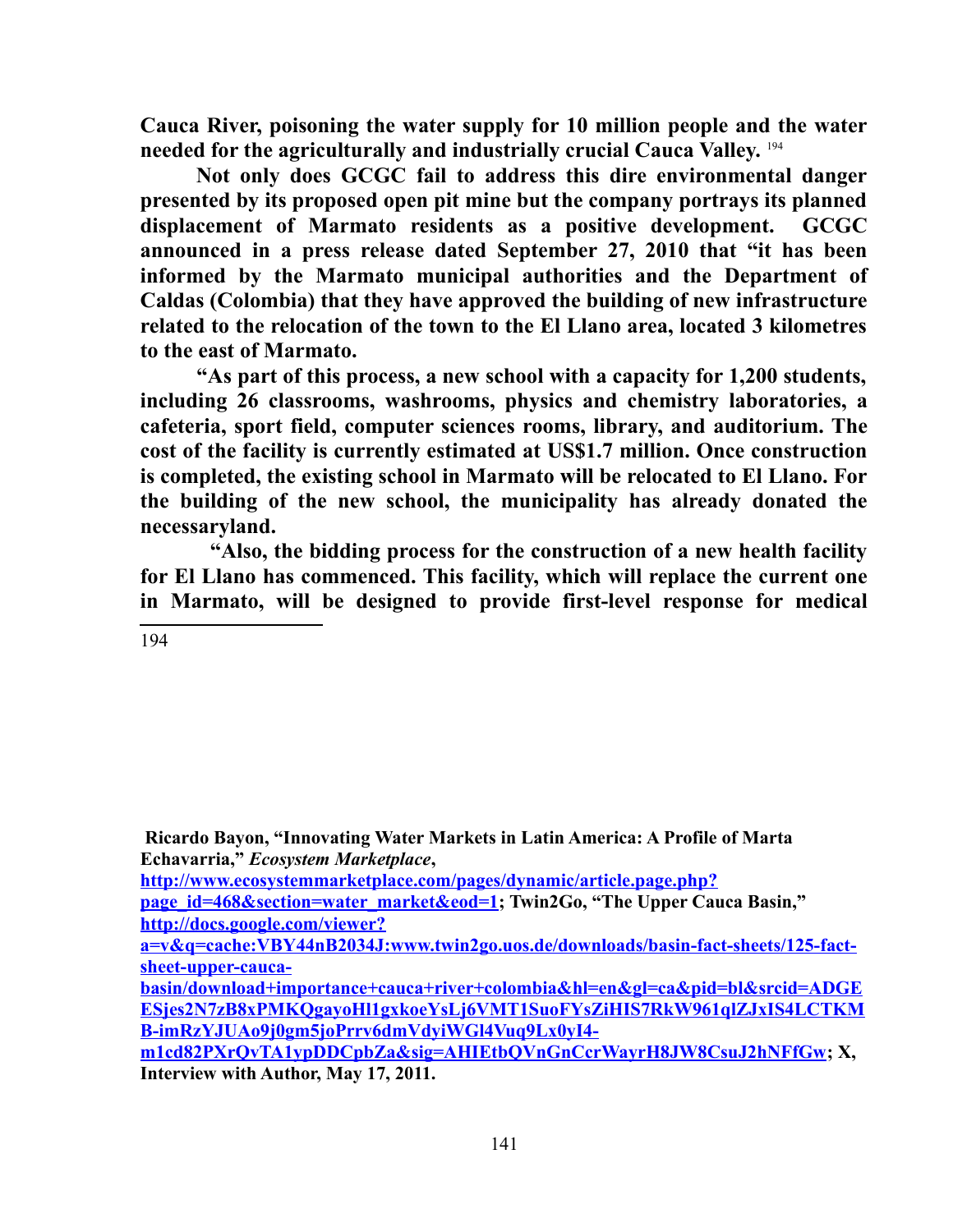**emergencies and surgeries as well as administrative offices, a childbirth room and other related services. It is expected that construction will commence within six months. The municipality of Marmato has already donated the necessary land. Funding for this phase, amounting to US\$700,000, will be provided by the Caldas Government and the Marmato municipality. The second phase funds, estimated at US\$1million, have not yet been funded, but Medoro, as part of its social and relocation plans, has agreed to fund a portion of this cost, in conjunction with the municipal and departmental governments.**

 **"In addition to the construction of a new school and hospital, the municipality has advised the Colombian Interior Ministry of its plans for the construction of a new municipal administrative headquarters in El Llano, including the mayor's office, municipal council headquarters and secretary's offices. The mayor has also requested that the general commander's office of the national police build a new police station with a capacity for 25 officers and related equipment in El Llano to replace the current one in Marmato, at an estimated cost of US\$500,000. The municipality has already donated the necessaryland.** 

 **"Additionally, in support of the relocation, the Caldas Government has been paving and rebuilding portions of the roadway in the area. The work commenced in July, 2010 with an estimated cost of US\$1.5 million. As a result of geological instability in certain areas of Marmato as a result of historical mining activities, the mayor's office has decided to relocate 15 high risk housing units to El Llano, at a cost of US\$250,000. The land for this relocation will be contributed by the municipality.** 

 **"Medoro has been developing a socialization plan for the Marmato Project and of the relocation of the town since January 2010. The company has had more than 100 meetings with the community in which more than 4,000 people have participated, in order to better inform the community about its social plan including the relocation of the town as well as its proposed environmental management plan related to the development of a large scale miningproject.** 

<span id="page-141-0"></span> **"Commenting on these developments, Serafino Iacono, Interim Chief Executive Officer stated, "We are extremely pleased to see the support and commitment of officials at the municipal and departmental levels, and the community in general, as we move forward with this project. Our vision is not just about moving the town so that we can build a mine, it is about resolving problems that have been created by hundreds of years of small scale mining, and building a better future for everyone."**[195](#page-141-0)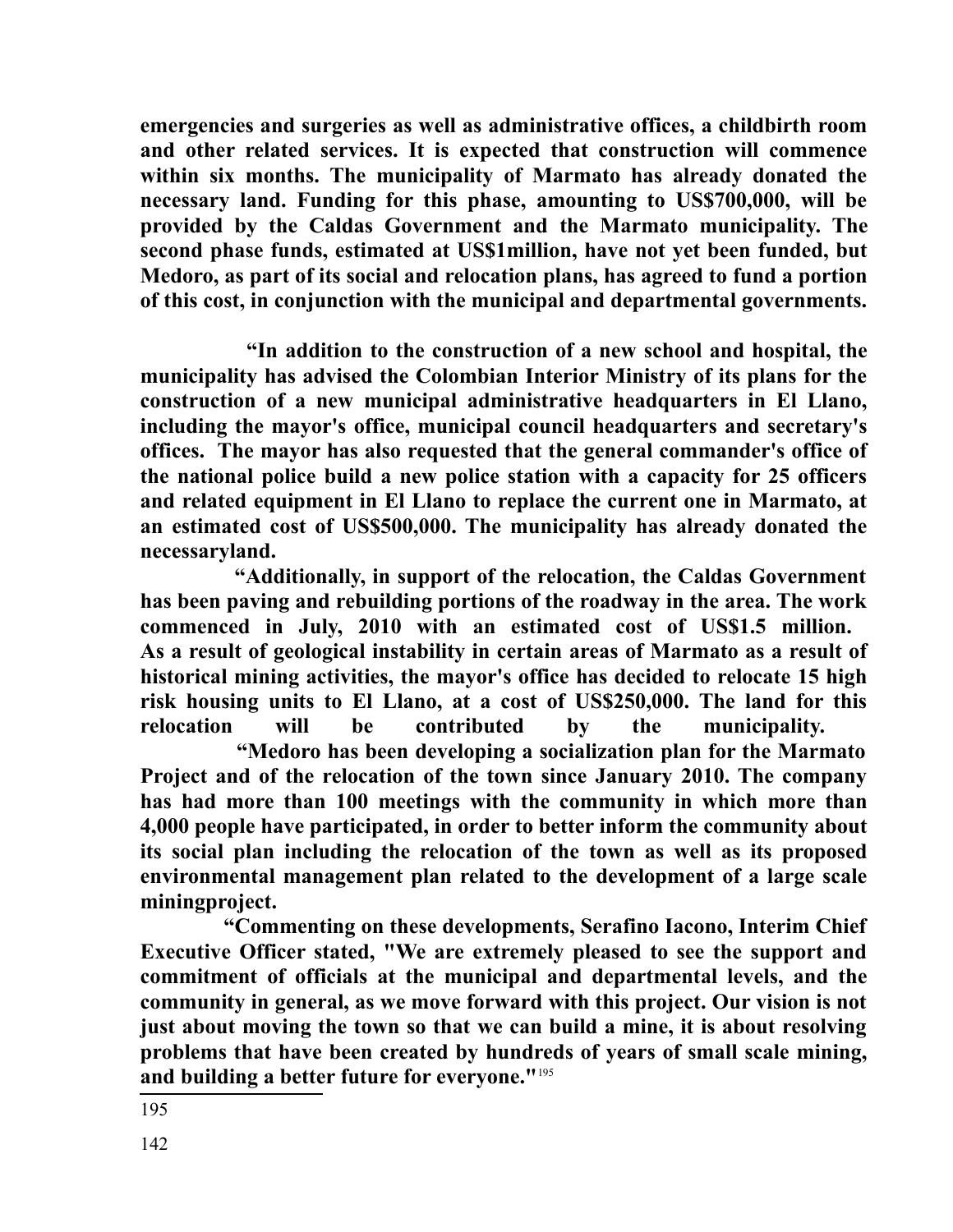**However, GCGC's relocation plans are not the positive scenario the company presents. " X" is a journalist in Colombia who has visited Marmato several times and is familiar with the mining situation there. X's real name cannot be revealed since X has told the author that doing so would place his life at risk. X explains that GCGC's relocation plans are unviable and endanger Marmato's people. X's comments below also show that parts of the company's above press release are misleading. X's concerns support the position of CRIDEC which completely opposes the relocation. According to X, "This [GCGC] press release, in conjunction with increasing news reports on major Colombian news networks damning small-scale miners is part of a public relations campaign to glorify the industrial mining companies in Colombia and their plans while painting small-scale mining as disastrous, dangerous, and backwards.** 

**"Local and national government are investing heavily to construct the school, hospital and administrative buildings, which will basically extract all the importance and infrastructure from Marmato and is a big nod in favor of the Canadian company moving forward with its plans to destroy the town. And one of the most important repercussions to examine here is that with the state investing in the project it then becomes an interest of the Colombian government. Therefore, those who refuse to move later will not be in the way of a private, foreign company but rather the "public interest" of Colombia expropriation and use of public forces to remove these resisters can then be justified.** [196](#page-142-0)

<span id="page-142-0"></span>**Medoro Resources Ltd Press Release, "Marmato Town Relocation Underway", September 27, 2010,<http://www.medororesources.com/index.cfm?pagepath=Newsroom&id=23264>**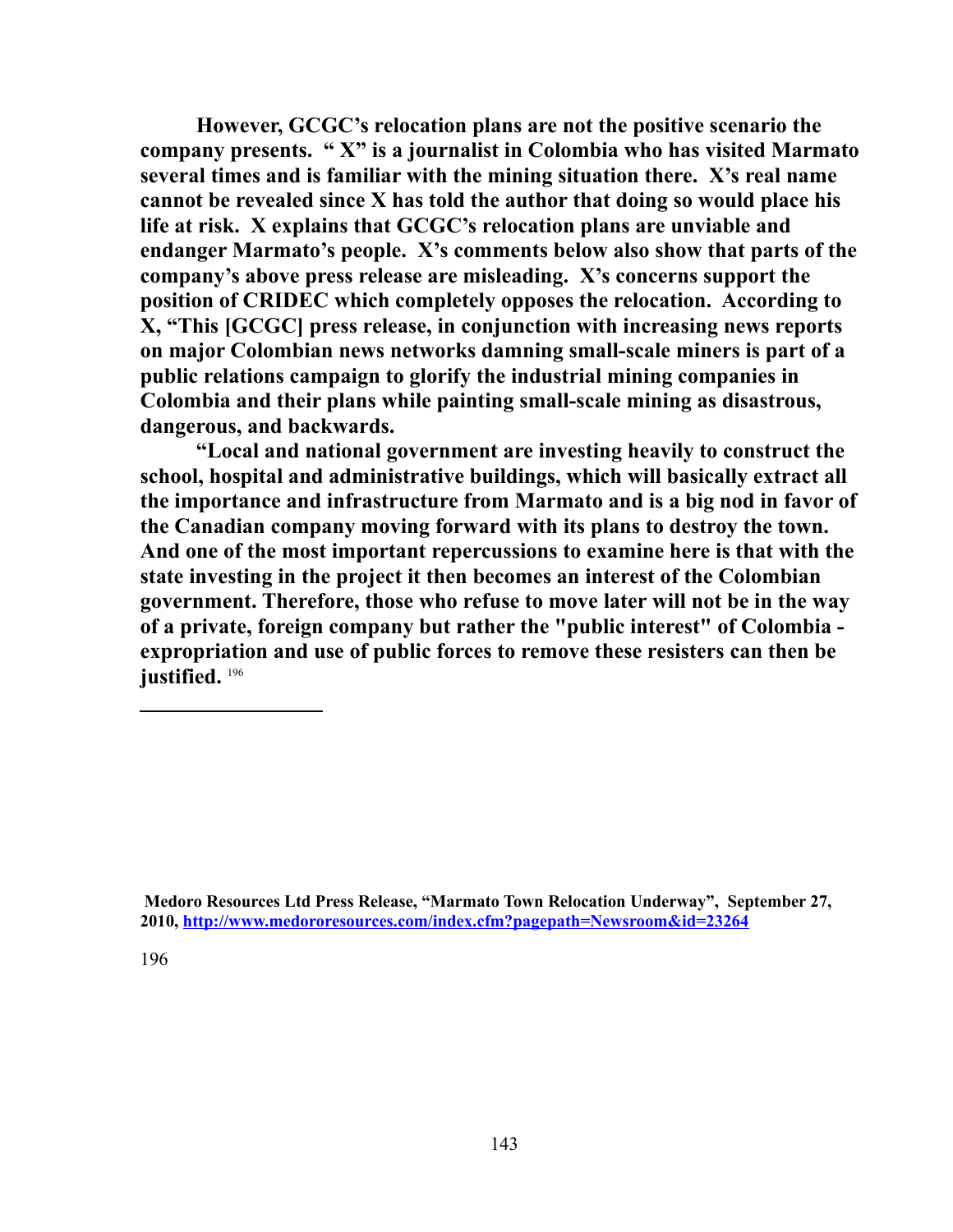**"As far as consultation goes, this is a vague term and so are the company's claims to have met with 4,000 locals in over 100 meetings. Many of these meetings are not announced publicly or those that attend are simply the locals that are in favour of the takeover. One public meeting in June 2010 was the first time I saw the majority of the town attend. The meeting became almost riotous when locals finally expressed their true feelings about the takeover.** 

**"The large Afro-Colombian community in Marmato is of utmost importance. A very important code in the Colombian constitution - Ley 70 de 1993 - states that all Afro-Colombian communities must be consulted about any and all projects that will affect their community before any project has begun. In mining this includes exploration, i.e. drilling. This is the language in the Constitution: 'Prior Consultation involves consultation and participation of local communities in the design, approval, implementation and evaluation of development projects that may affect their members and their land.'** 

**"Many in Marmato argue that this consultation never took place and that Medoro has already begun its exploration. There are cases cited in Colombian Law that have stopped companies for failing to perform the consultation with an Afro-Colombian community. It remains to be seen if this**  will happen in Medoro's case.<sup>[197](#page-143-0)</sup>

**"The relocation plan developed by Medoro Resources is now being described to the people as a** *reasentamiento (***a physical resettlement of the entire town). They no longer use the words "relocation" or "move" or "displace". This is pretty language to suggest that the town will stay intact but just be located in another place. It's impossible.**

**"The "New Marmato" will be in El Llano which is a slightly more level area below the mountain where they plan to move the entire town, construct** 

<span id="page-143-0"></span>197

 **Ibid.**

**X, Email to Author, December 15, 2010.**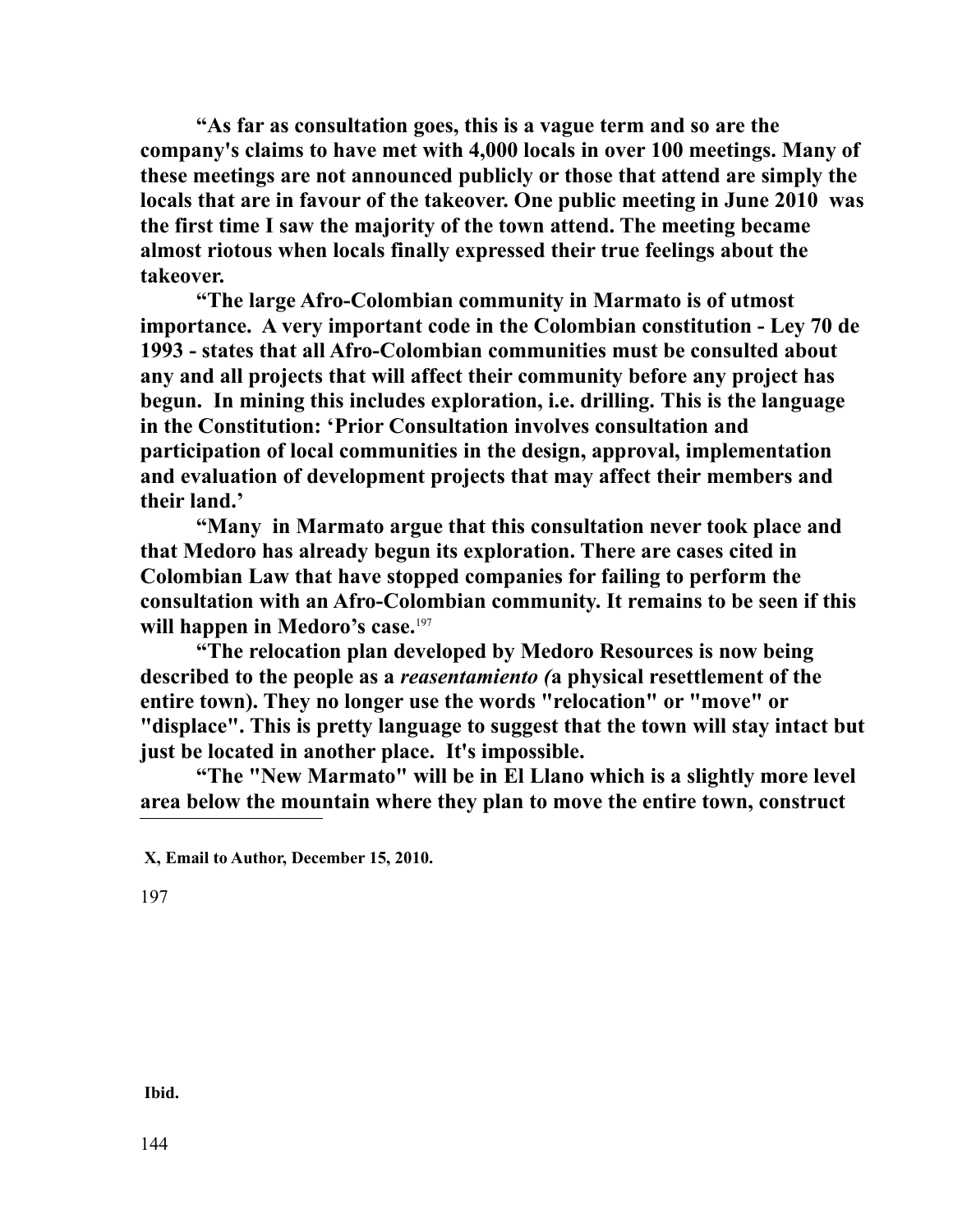**all the administrative buildings and build their company offices and work sites. I see several major issues with this claim and the locals share these concerns voicing them at the above mentioned meeting:**

**"Firstly, the El Llano area is entirely owned by the mining company and it is classified as a "mining zone", not residential. In fact, the company is drilling in this zone right now studying what resources lie below and a midsize industrial mining project called Mineros Nacionales (owned and operated by Medoro) is mining around this area. Locals claim the large tunnels from Mineros Nacionales are already extending underneath the homes in El Llano. I see this as problematic because if there is gold underneath this area eventually the company will have the right and interest to mine it. Why would they build an entire town above a known resource? Can they build a town in an area zoned as "mining" and not "residential".**

**"Secondly, Marmato sits on a mountain. This is where the company intends to remove the people from and eventually construct a massive openpit operation. The planned relocation site is just down the mountain in El Llano. The locals are extremely fearful about living so close to such a contaminating operation. How could several thousand people be moved just below what will be one of the largest open-pit gold mines in Latin America and expect to have access to clean air, water and soil? The people in Marmato who have researched the impact of these mines do not believe that it is viable to live there.**

**"Thirdly, El LLano apparently lies just beside a known fault line between the Cordillera Central and the Cordillera Occidental (where Marmato is located). Can the government permit homes to be built near or directly on a fault line?**

<span id="page-144-0"></span>**"Fourthly, according to Medoro's plan they must present a well-defined and reasonable social and relocation plan by June 2011. Apparently this must be presented to the proper Colombian agencies and ministries for approval and then they can begin the process. This is a necessary step for boosting their stock price and raising stockholders' trust in the project. So, more than anything it is a fiduciary responsibility which drives this plan not a social one for the locals. They plan to finish their drilling/exploration project by 2012 and once they have the approval of the Minister of Environment for their open-pit mine they begin construction for the project. Best case scenario for them is to have the mine running by 2013.** [198](#page-144-0)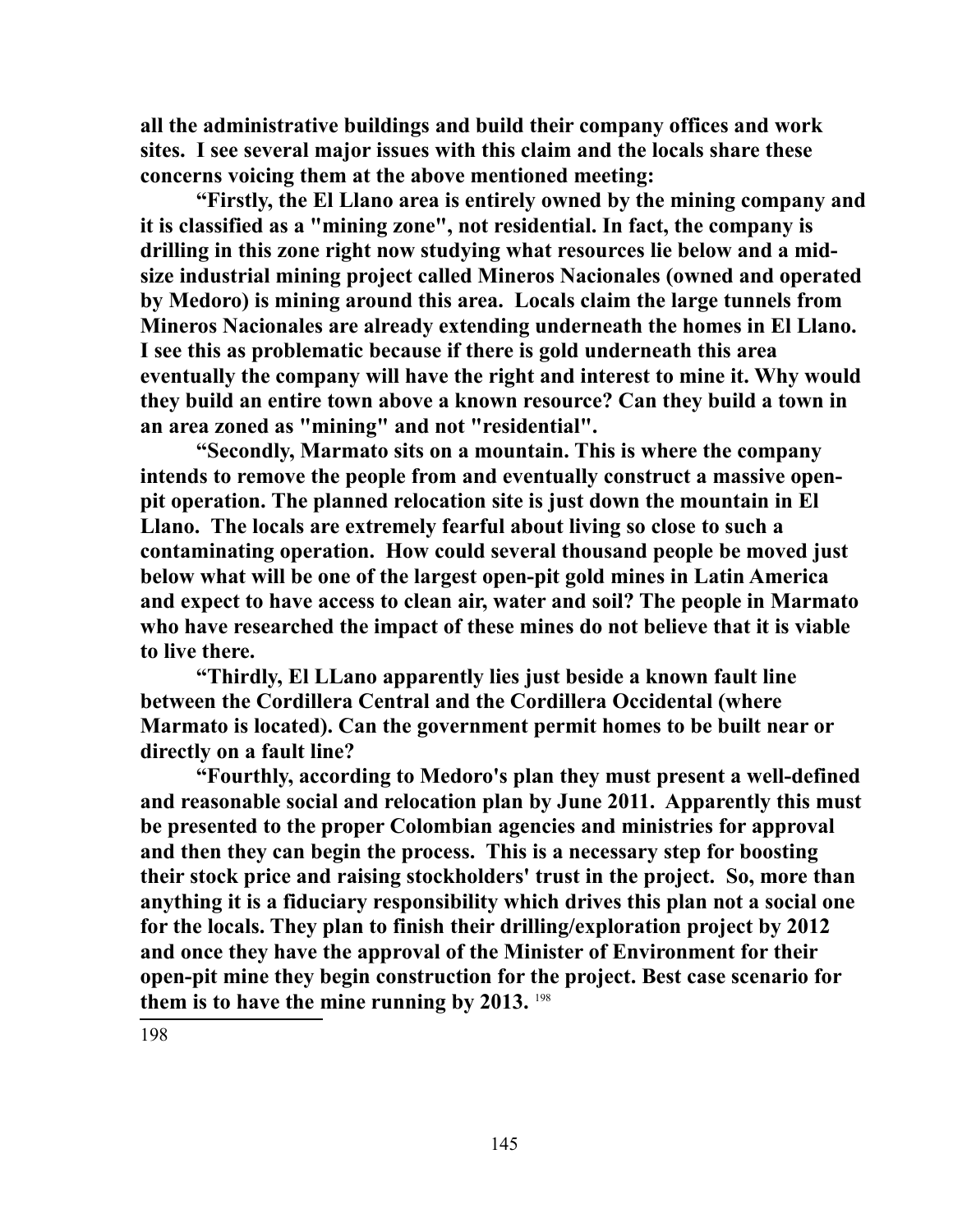**"So, what I'm getting at here is to take a reasonable look at what they plan and, more or less, what they must do to satiate stockholders' interest in the project in relation to all the social problems they are going to encounter. Can they possibly build and move an entire town in little over a year's time before they begin the construction phase (essentially the demolition of the town and building roads and infrastructure)? What will happen when they encounter all the resistance of those who don't want to leave? What will the locals do for employment once all the mines are closed and their industrial mine project is still not operating?** 

**"They estimate building homes, parks, school, administrative buildings, etc. for 3,500 people - can this possibly be completed in time before the mine begins operation? The bulk of the responsibility of this construction is going to be on the shoulders of a corrupt and painfully slow-moving Colombian government. We'll see.**

**"The bottom line is essentially this: Medoro believes they must "change the culture" of the locals from their antiquated mining practices and lack of future-oriented perspective. This, in combination with the recent condemnation of small-scale miners by the Colombian media and government, will be the method to get the Colombian public and many Marmato locals to accept displacement by a foreign corporation for a valuable resource.** 

**"And this is just the beginning of wide-spread gold fever that has struck the country. Just simply look at Medoro's concessions in the region around Marmato. They also own a famously rich gold mine called Frontino in Antioquia department. You can be sure that all of these projects will be largescale, industrial mines that will affect local communities, the environment, produce a fraction of the employment promised by them, and most likely generate very little financial and social benefits for the Colombian people.**

**"In my opinion, Marmato is the beginning of the slide toward Colombians accepting these projects in their country on a wide-spread scale. If Medoro or whatever senior mining company which may buy the project succeeds here, they will be the template for many other open-pit projects planned for the rest of the country."**[199](#page-145-0)

<span id="page-145-0"></span> **Ibid.**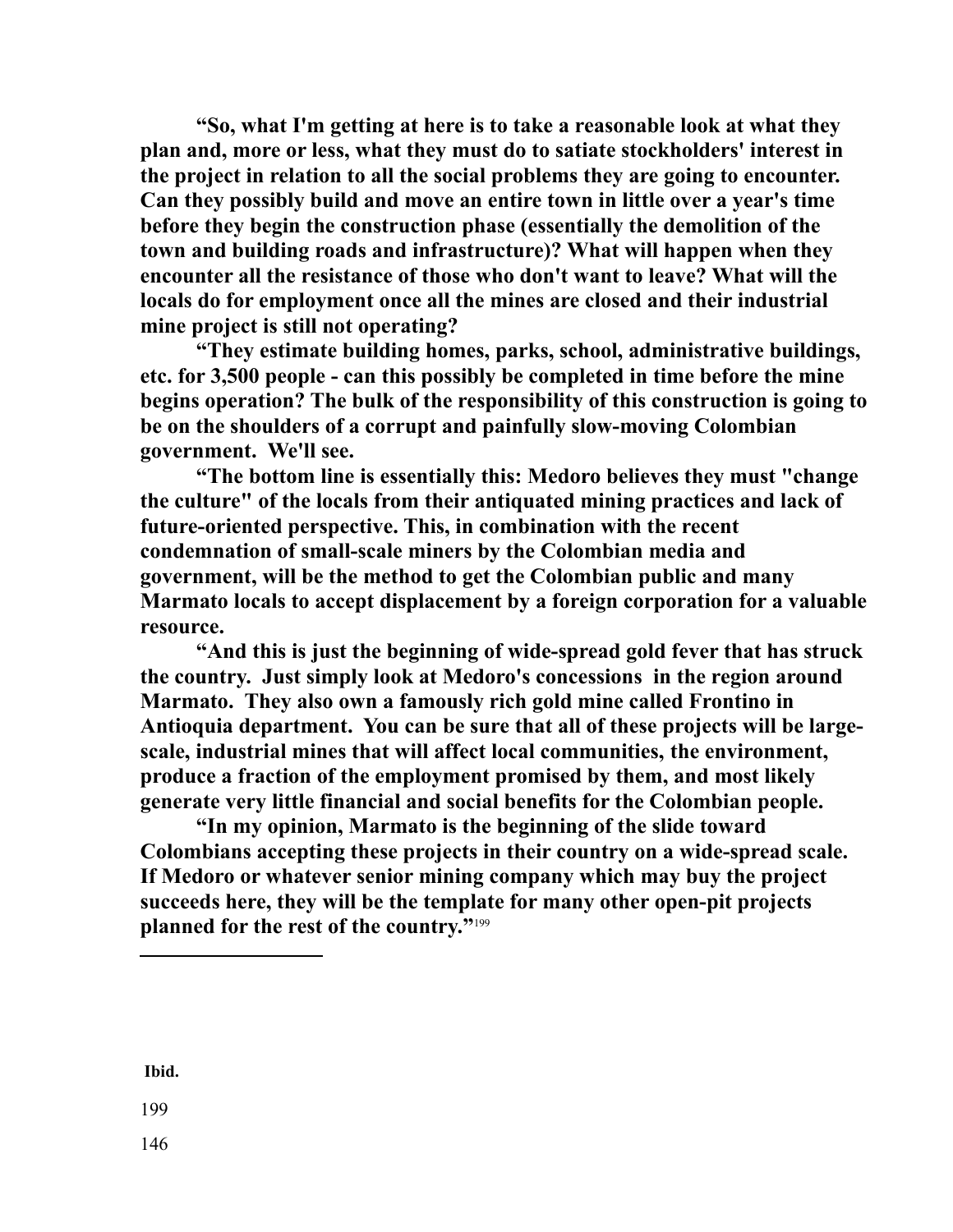**The SINTRAMIENERGETICA news release, the "Urgent Action" call of CRIDEC and X's account make clear that GCGC's operations are encouraging a paramilitary reign of terror in its Marmato and Segovia mines as well as destroying the entire town of Marmato and endangering the water supply and thus the lives of 10 million people. These operations are displacing Marmato's mainly Afro-Colombian and Indigenous residents to a location where there already is another gold mine and where their lives are endangered by the operations of a huge open pit mine that Marmato will become, as well as by living on a fault line. A worse location for a new town is hard to imagine. Meanwhile, the livelihood of many of these residents who were small-scale miners in Marmato is being taken away by GCGC which has bought up all the mining rights in the area. The residents are even being denied legal access to commercial dynamite by the government forcing them to make their own dynamite which also endangers their lives. Many horrible accidents and several deaths have resulted from this restriction which favours GCGC (see CRIDEC's account above and X's comments below for more detail on this issue).** 

**GCGC's operations are also setting the stage for and encouraging further official repression against those residents who may refuse to move from Marmato. Thus, murder, displacement, impoverishment and repression are what GCGC is bringing to many of the people of Marmato and Segovia.**

**This is similar to what Colombia Goldfields, the Canadian company that GCGC bought out, brought to the people of Marmato. As the CRIDEC "Urgent Action" states above: "The National Government's complicity in the social emergency that Marmato went through following the bankruptcy of Colombia Goldfield Canadian company between 2006 and 2010, with mine closures, destruction of mills, unemployment, insecurity, forced displacement of the population, destruction of the historic center, the bankruptcy of commerce and the mutilation of miners."**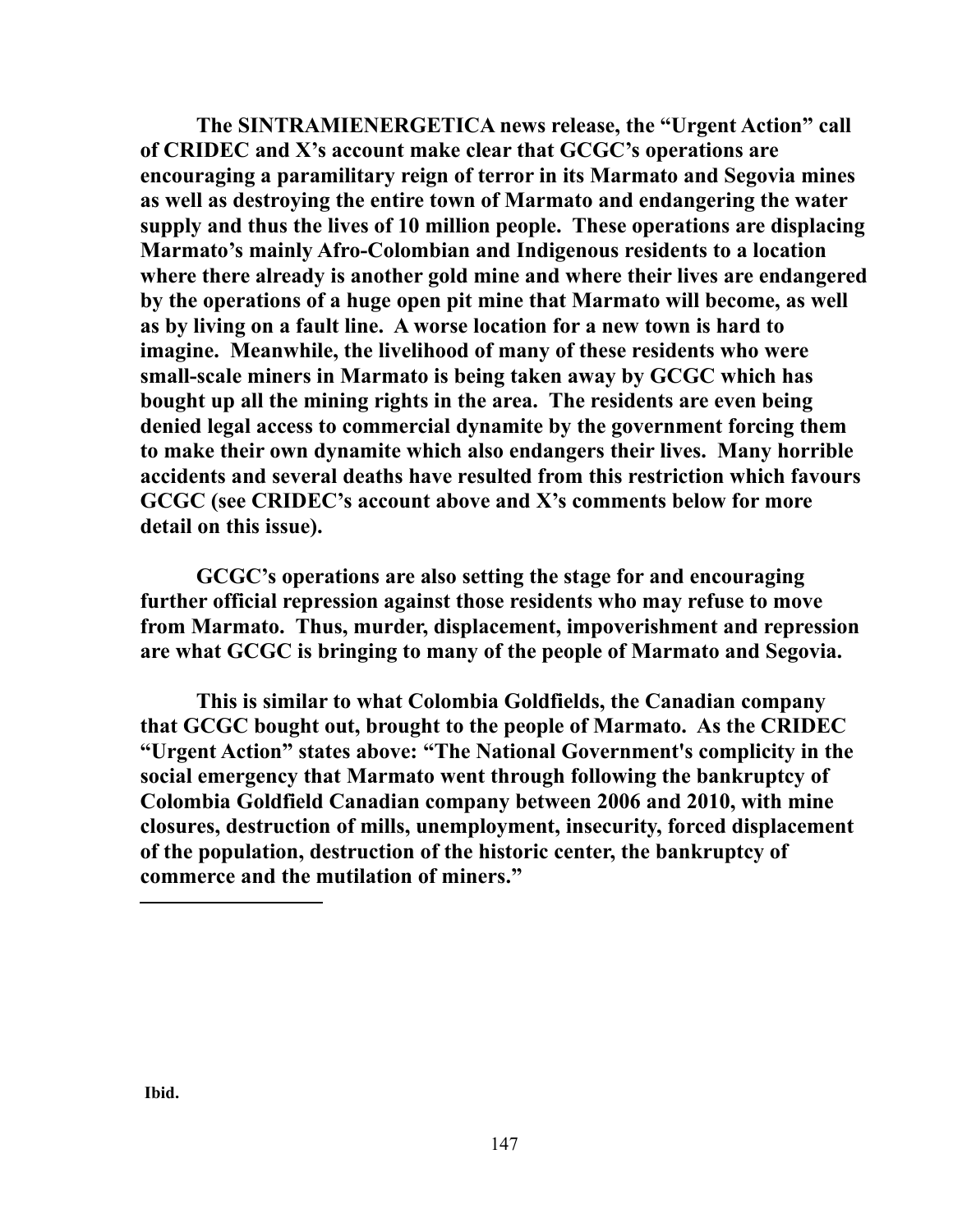**X elaborates on Colombia Goldfield's role in Marmato and the continuing negative effects of this on its residents: "In 2008, through their subsidiary Minera de Caldas, Colombia Goldfields consolidated what they claimed to be 80% of the legal mine titles that existed in Marmato. They then closed these mines, destroyed 13 mills and caused immediate social and economic disruption. These problems continue today in Marmato as many people have come from neighboring towns, breaking into these mines and extracting the gold illegally.**[200](#page-147-0)

**"Unemployment is very high, violence has increased and the military has made acquiring dynamite legally nearly impossible for the small-scale miners. This was done in an effort to reduce the 'illegal' mining in the mines that belonged to Colombia Goldfields. The effect of this has been that many of these 'illegal' miners and many legal miners have resorted to producing their own dynamite. This homemade dynamite is extremely volatile and there have been many horrifying accidents and several deaths. The connection is difficult to make between these dynamite restrictions and the government favoritism for the Canadian company, but many people in the town believe this to be the only reason for the sudden restrictions.**

**"Colombia Goldfields was crippled by the economic collapse and was forced to pack up and leave Marmato. They left many debts unpaid and, in their wake, social and economic problems that the town had never faced before. Medoro Resources now runs the show and they have yet to confront any of the social problems that were first caused by Colombia Goldfields and continue today under their watch.**

**"The gold rush began several years ago and is now at full steam. I recently went to a mining conference in Medellin where all the major gold,** 

<span id="page-147-0"></span>200

 **X, Email to Author, November 19, 2010.**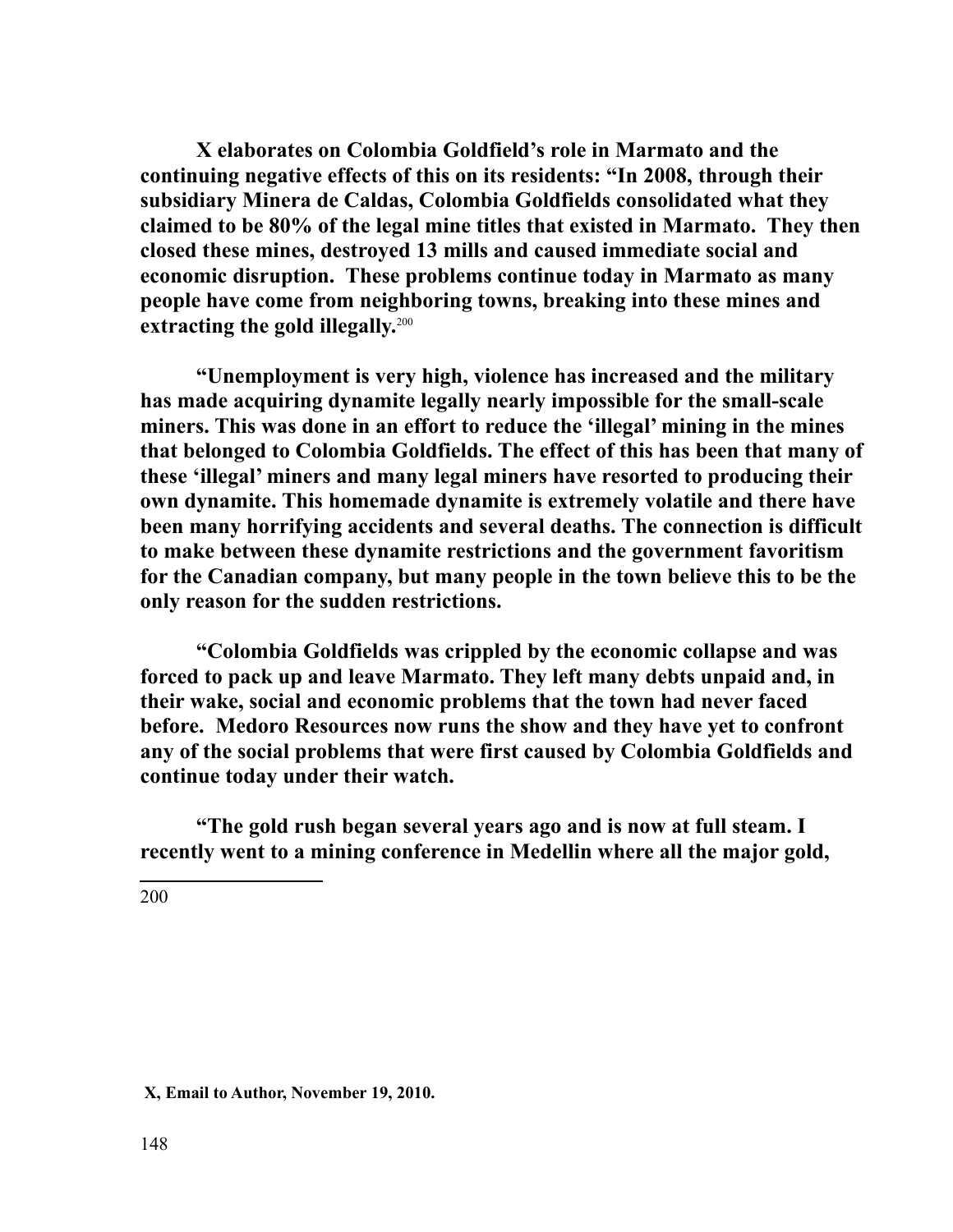**silver and precious metal projects were on display. A good majority of the hundreds of foreign companies now exploring in Colombia are Canadian and every one is looking to create massive open-pit mines. Colombia should be under a very tight watch by the international community if we are to help preserve the human and biological beauty and diversity of this great country full of resource riches."** [201](#page-148-0)

**Gran Colombia Gold's participation in massive environmental degradation, large-scale displacement and its executive's encouragement of the assassination of unionists has been accompanied by the Colombian government's campaign to eliminate the activities of Segovia's informal smallscale miners in the area of the company's operations. According to the U.S. newspaper,** *Miami Herald***, "In particular, Segovia's miners are fighting for the right to keep working within a 7,166-acre plot known as Frontino Gold Mine." The newspaper points out that the Colombian government has repeatedly charged that informal miners may be financing guerrillas and paramilitaries. "This is just one more way to stigmatize us," says Didier Osorio, a Segovia lawyer who represents small miners. "The government has been taking steps to favour big business and their interests, while they accuse us of being major financiers of these irregular groups, which is not true."** [202](#page-148-1)

<span id="page-148-0"></span>201

**Ibid.**

<span id="page-148-1"></span>202

**Jim Wyss, "Colombia's FARC Lured by Gold Mining",** *Miami Herald***, February 8, 2011, <http://www.miamiherald.com/2011/02/07/2055591/tarnished-gold.html>**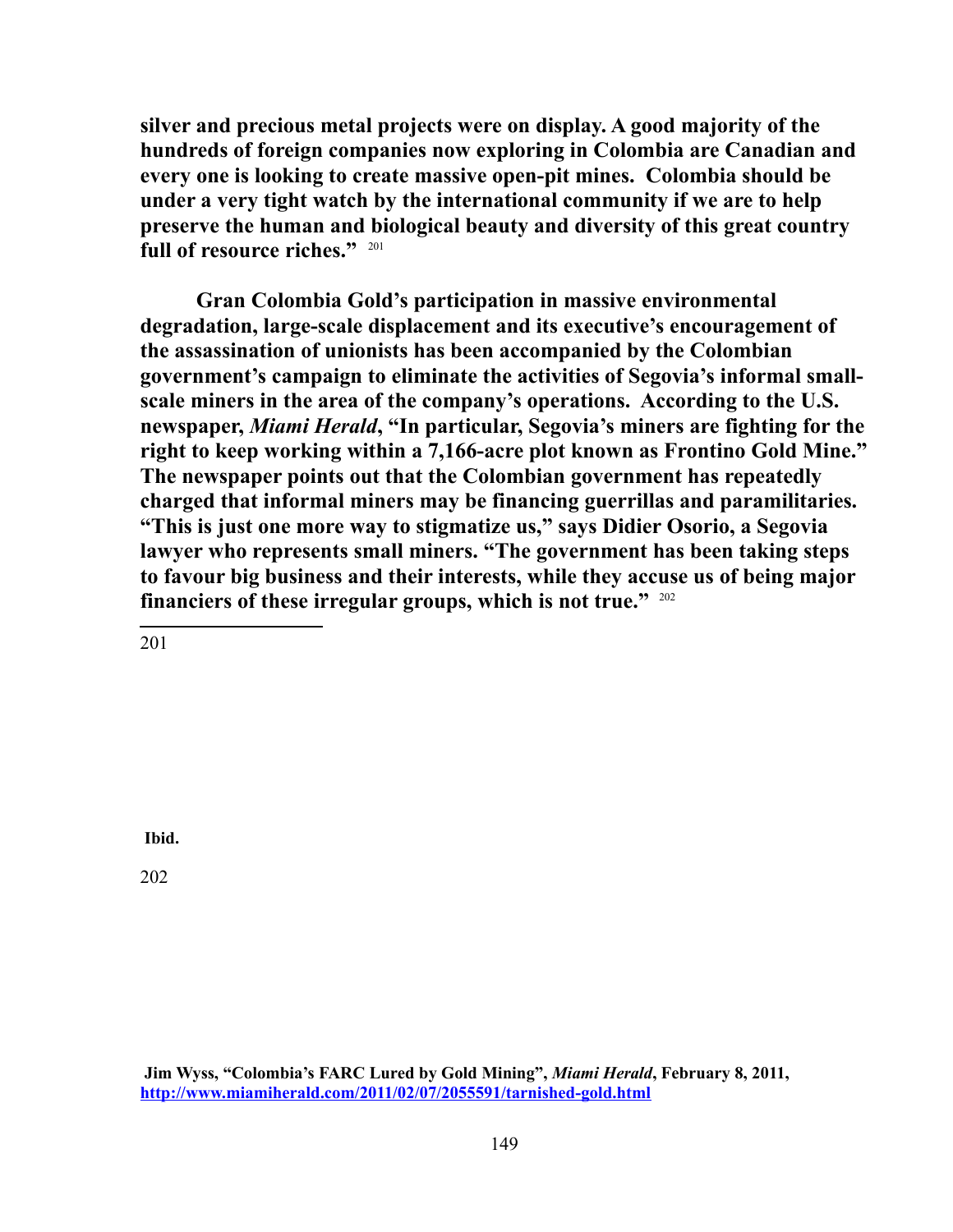**Mario Valencia who represents the Colombian Network Against Large Scale Transnational Mining agrees with Osorio saying that "it is really a way to favour large-scale mining companies." He adds "There are more than two million artisanal miners in Colombia that have long lived off of this activity. The government is trying to take this way of life away from them and give it to the large mining companies. It has been grouping artisanal mining with illegal mining, so now it has the authorization to persecute both of them … and clear the way for the transnationals."** [203](#page-149-0)

**Osorio and others have started an organization called "Corporation of Ecological Minerals" which is aimed at countering what they see as "the growing influence of multinational mining interests in the area." The Colombian National Police has shut down 56 illegal gold mines since September 2010 and the government has instituted "a shock plan" to inspect and close more mines that are violating safety regulations. The government has also launched a national mining census to register miners.** [204](#page-149-1) 

**All this is not surprising given Gran Colombia Gold's close connections to the Colombian government and Serafino Iacono's hostility to small-scale mining (see his remarks above). With the rush of Canadian mining companies to Colombia, the Colombian government appears determined to clear the way for large-scale open pit mining which is favoured by these companies and to** 

<span id="page-149-0"></span>203

**Abad, "Colombia: Deepening Dependency…", op.cit.**

<span id="page-149-1"></span>204

 **Ibid.**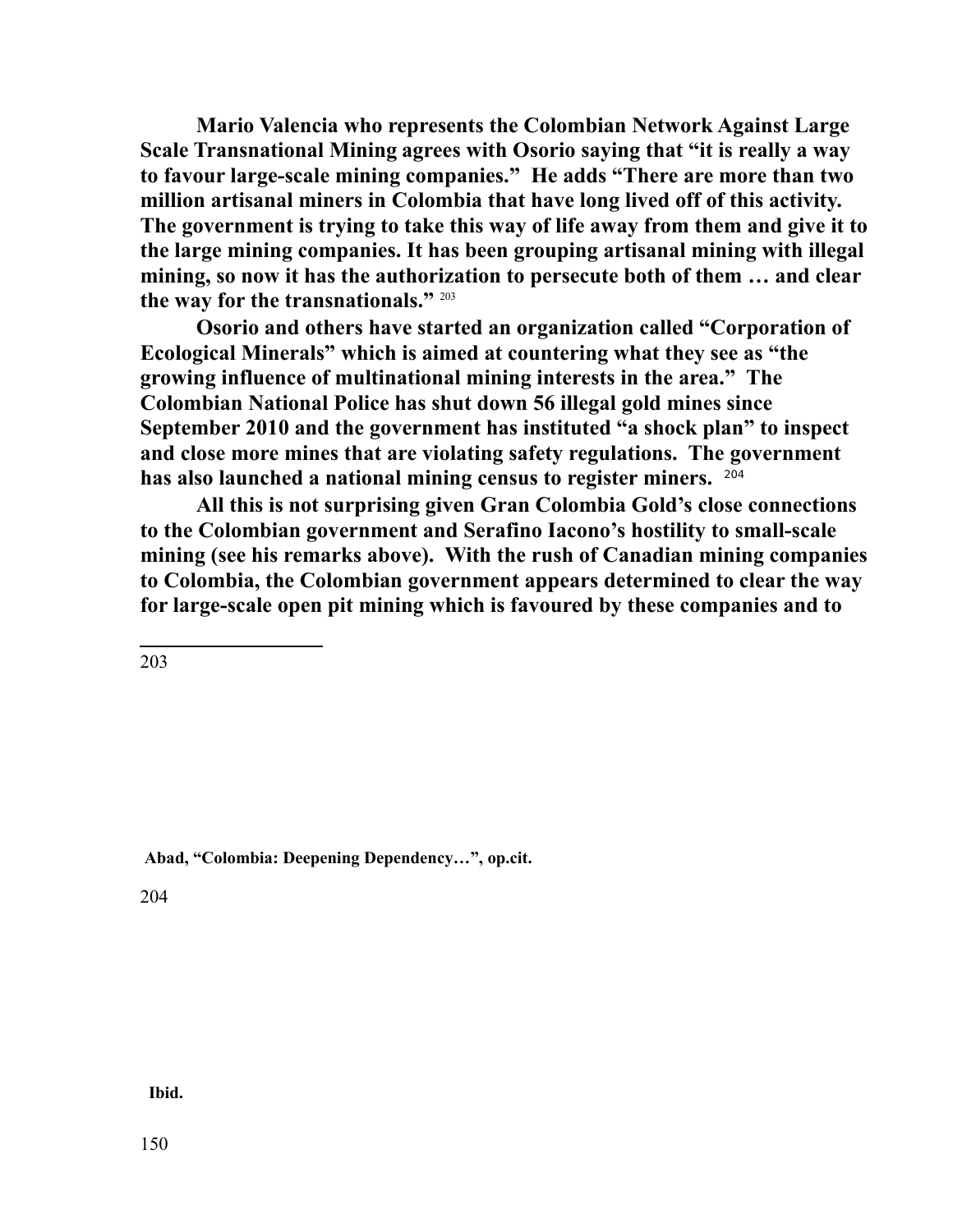**which small-scale miners are an obstacle. This preference was made public by Carlos Rodado, the current Colombian Minister of Energy and Mining, when he visited GCGC's Marmato Project on February 8, 2011. The company was "pleased to announce" in a news release, that during his visit,"Rodado announced…his support for an open pit mine operated by Medoro Resources…He also indicated that the present situation of informal underground mining is not the best approach for the long term due to the inherent risks to miners working without a comprehensive safety program in place. He asserted that the ideal situation would be an open-pit mine."** [205](#page-150-0) 

 **The activities of Gran Colombia Gold Corp. and Eco Oro Minerals (formerly known as Greystar Resources--see section below), another prominent Canadian mining company in Colombia, have become so alarming that serious concern is being expressed about these in the Colombian Senate. On June 8, 2010, Senator Jorge Enrique Robledo made the statement below (reproduced in part) to the Colombian Senate's Fifth Commission. Robledo belongs to the opposition Democratic Alternative Pole (PDA by its Spanish initials) political party.** 

**"Democratic Alternative Pole, Colombia, 'Three Serious Cases that Involve Transnational Canadian Mining Companies': Intervention by Senator Jorge Enrique Robledo, Fifth Commission of Senate, June 8th 2010, [Released] June 20th 2010, MOIR-PDA, Bogotá.** 

 **"While the FTA between Canada and Colombia is implemented in Ottawa: Business in exchange for the absolution of human rights.** 

**"…I would also like to make a comment about large scale transnational mining companies. I don't know if you have all taken note, but the FTA between Canada and Colombia has begun to move in the Canadian parliament, where it was paralysed for more than a year for human rights reasons. Now it is moving rapidly, strangely at the same time at which various**

<span id="page-150-0"></span>205

 **Medoro Resources,** "**Minister of Energy and Mining of Colombia Visits Marmato Project and Indicates Support for Open Pit Mine", February 16, 2011, <http://cnrp.marketwire.com/client/medoro/release.jsp?actionFor=1397359>**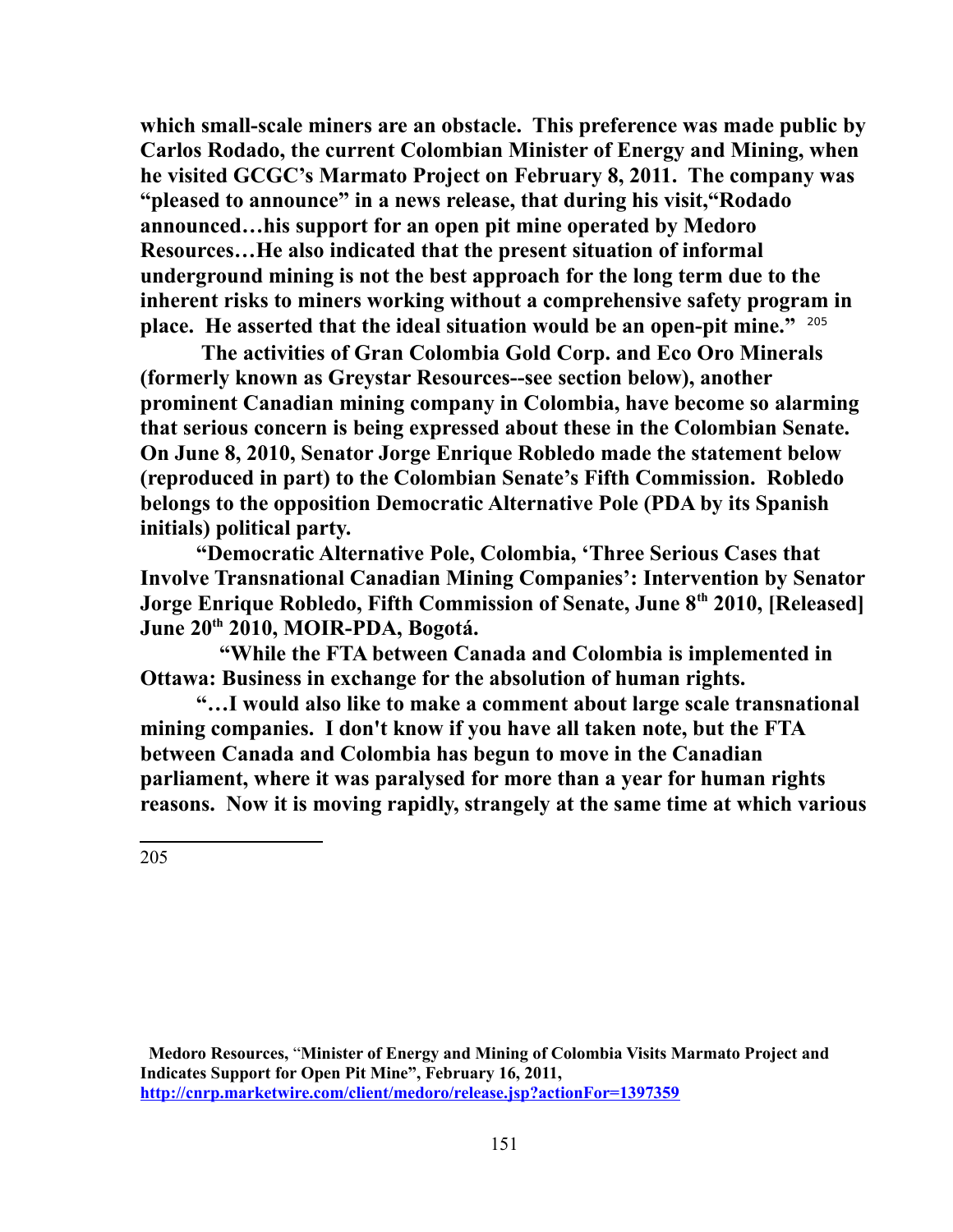**disputable acts on the part of Canadian mining companies in Colombia are taking place, cases in which from my perspective there is a strange relationship between one and another.** 

**"We have the case of Marmato, Senator Sierra, which you and I know. A Canadian transnational buys more than 100 small scale mines. The mines are then closed with the rationale that larger scale mining would get started, which doesn't take place, provoking in Marmato unemployment and an unusual economic crisis. I've always asked what would happen if someone arrived in Bogotá and bought, let's say, Transmilenio [ a major bus company] and closed all of the buses down saying, "the business is mine so I can do what I like." This is what took place in Marmato, where there is a serious crisis and where, in addition, the transnational company is proposing to carry out openpit mining that would destroy the town including the church, the mayor's office, everything. They need to do it, they say, in order to get the gold out from under the town.**

**"We have the case of Frontino Gold Mines, a company that in my opinion belongs to the workers and that the national government is determined to sell to a transnational company at a very low price, a company called Medoro Resources, also from Canada. An attempt was recently made on the life of a union leader in this area. There is also a very complicated issue here and, curiously, a Canadian translational company appears.** 

**"I've also read in the press about another Canadian transnational – Greystar Resources – that would like to exploit a very large mine in the páramo of Santurbán, threatening the waters of the aqueduct serving Bucaramanga. And, curiously, this is also advancing when we know that it shouldn't go ahead, because more than half of the mine is within an area of páramos, which are supposed to be environmentally protected.** 

**"As a result, in my view of things, and I will say it frankly, senators, it bothers me a lot that precisely at at the same moment that the government needs this FTA with Canada, not so much for economic reasons as for political reasons, given the absolution that the treaty signifies for the Uribe government in terms of human rights, three scandalous situations appear that benefit Canadian transnational companies. It is important to pay attention to this because, in my opinion, what is happening is that there is some bartering going on between the Canadian and Colombian governments. A few are going to get away with the silver and the gold while absolving human rights and labour rights issues that should not be possible. I'm simply calling attention to this.**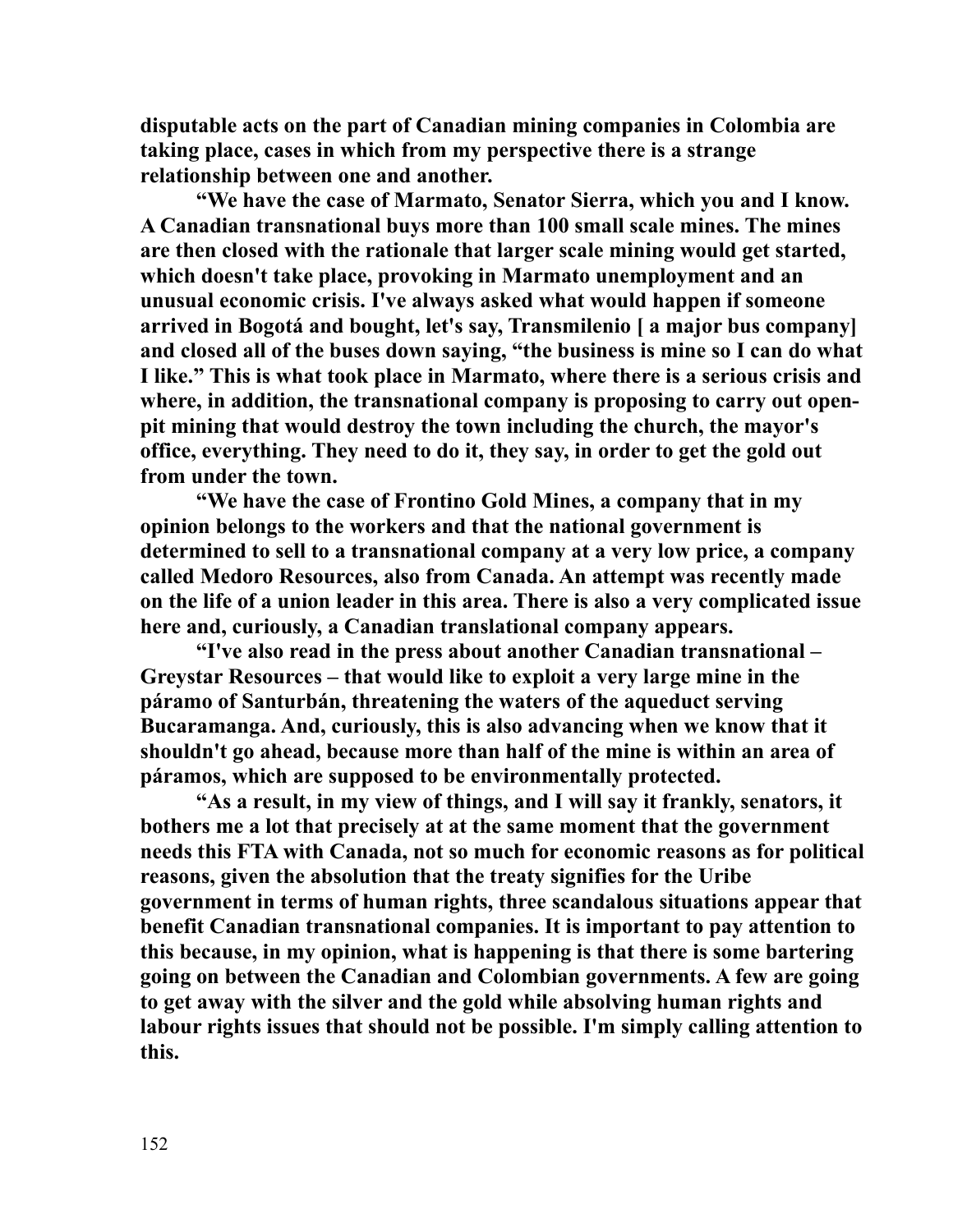**"In closing, President, I propose that in the coming term we dedicate ourselves to carefully look at the mining sector in which we will find very**  serious problems."<sup>2[206](#page-152-0)</sup>

## **End of statement**

**The key phrase in Senator Robledo's presentation is "What is happening is that there is some bartering going on between the Canadian and Colombian governments. A few are going to get away with the silver and the gold while absolving human rights and labour rights issues that should not be possible." The Free Trade Agreement between Canada and Colombia has encouraged massive Canadian corporate violation of Colombian worker and human rights as well as large-scale environmental destruction. Canadian companies feel no hesitation now in publicly encouraging the murder of Colombian unionists and Indigenous leaders, as well as destroying entire Colombian towns and crucial ecosystems (see Eco Oro Minerals/Greystar section below). With the government of Canada backing them more than ever before, there appears to be no limit to the destructive practices of Canadian companies in Colombia.** 

## **Antioquia Gold**

**Amazingly, Gran Colombia Gold's involvement in human rights violations extends even beyond the numerous examples cited in the extensive section devoted to it above and continues in conjunction with similar involvement on the part of another junior Canadian mining company in** 

<span id="page-152-0"></span>206

 **Democratic Alternative Pole, Colombia, "Three Serious Cases that Involve Transnational Canadian Mining Companies: Intervention by Senator Jorge Enrique Robledo", Fifth Commission of Senate, June 8th 2010, Released June 20th, 2010, MOIR-PDA, Bogotá, <http://www.rebanadasderealidad.com.ar/robledo-10-20.htm>**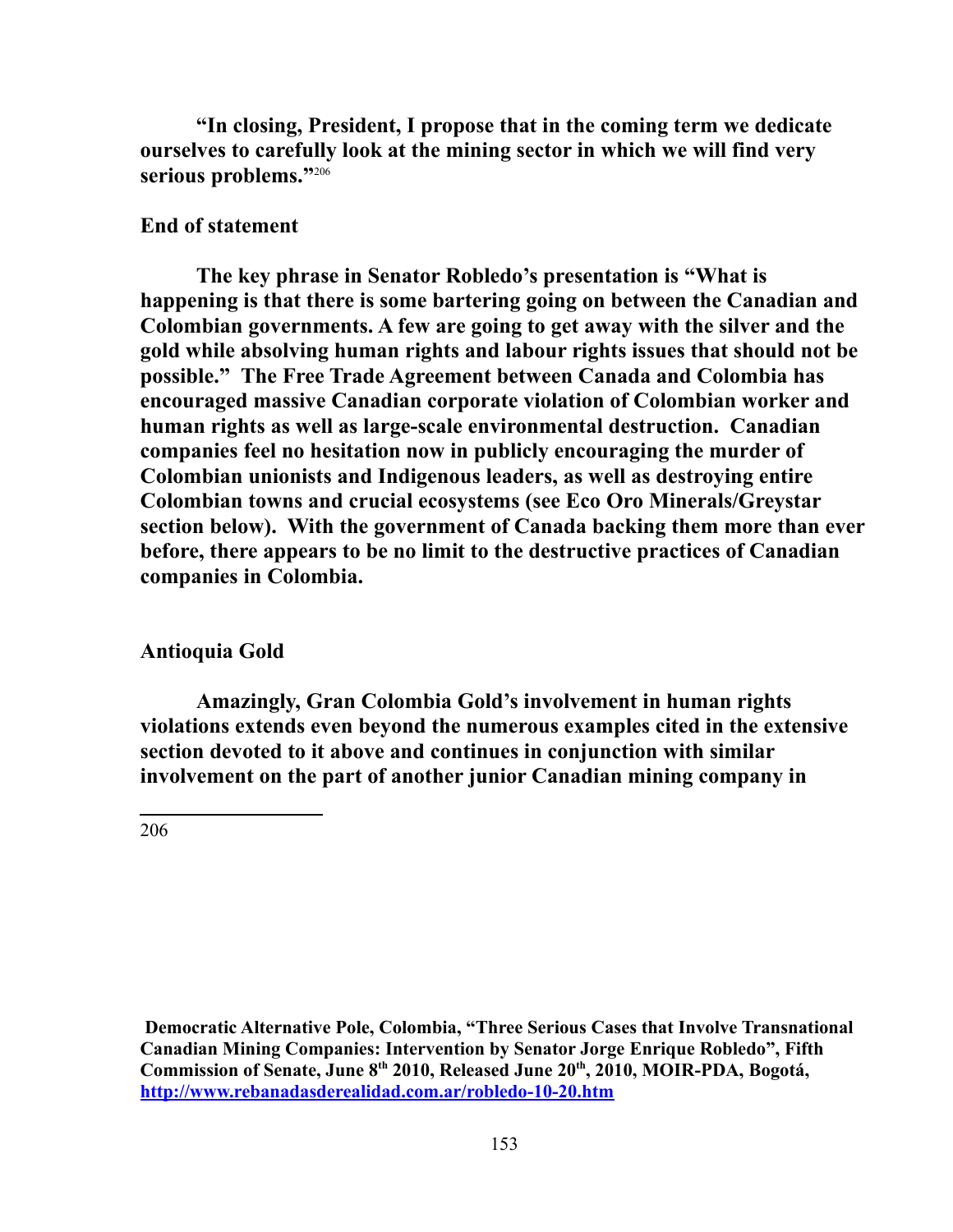**Colombia: Calgary-based Antioquia Gold Inc. which has assets of \$15.8 million. Antioquia Gold is mainly focused on its Cisneros project located in the central part of Antioquia department (where Gran Colombia Gold is present as well), 55 kilometers northeast of Medellin city. The Cisneros project consists of 10 concessions that make up 5,630 hectares lying partly within the municipalities of Cisneros, Yolumbo and Santo Domingo.** [207](#page-153-0)

**In an "Urgent Action" dated October 20, 2011, the indigenous authorities of the Cañamomo Lomaprieta resguardo (resguardo means legally recognized indigenous territory) in Riosucio and Supia Caldas denounced Antioquia Gold and Gran Colombia Gold for visiting the territory without their permission for the purposes of exploring for gold. Gran Colombia personnel visited the resguardo in September and October 2011 and those from Antioquia Gold in February 2011, according to the indigenous authorities. The "Urgent Action" rejects:** 

**"(1) The way the state has conducted its affairs without consulting us, issuing permits, titles and mining concessions to companies and individuals for exploration and exploitation on large areas of our territory.** 

**(2) The violation of our fundamental right to prior consultation, free, prior and informed consent and our right to have a say and agree to projects that affect our indigenous territories as per article 330 of our constitution…**

**(3) The presence of national and multinational companies in the interior of our territory of the Canomomo Lomaprieta Indigenous Resguardo jurisdiction of the municipalities of Riosucio and Supia Caldas without prior agreement, companies who have as goals exploration and exploitation of our natural resources.** 

**(4) The large-scale open pit gold mine proposed by Medoro Resources/Gran Colombia Gold in Marmato, an area adjacent to our Indigenous territory.** 

<span id="page-153-0"></span>207

**Antiquoia Gold Inc.,** *Condensed Consolidated Interim Financial Statements for the Three Months Ended June 30, 2011 and 2010***,** 

**[http://www.antioquiagoldinc.com/i/pdf/FINANCIALSTATEMENTS-SEPT28-2011.pdf;](http://www.antioquiagoldinc.com/i/pdf/FINANCIALSTATEMENTS-SEPT28-2011.pdf) "Projects", "Cisneros: Highlights, Overview"<http://www.antioquiagoldinc.com/s/Cisneros.asp>**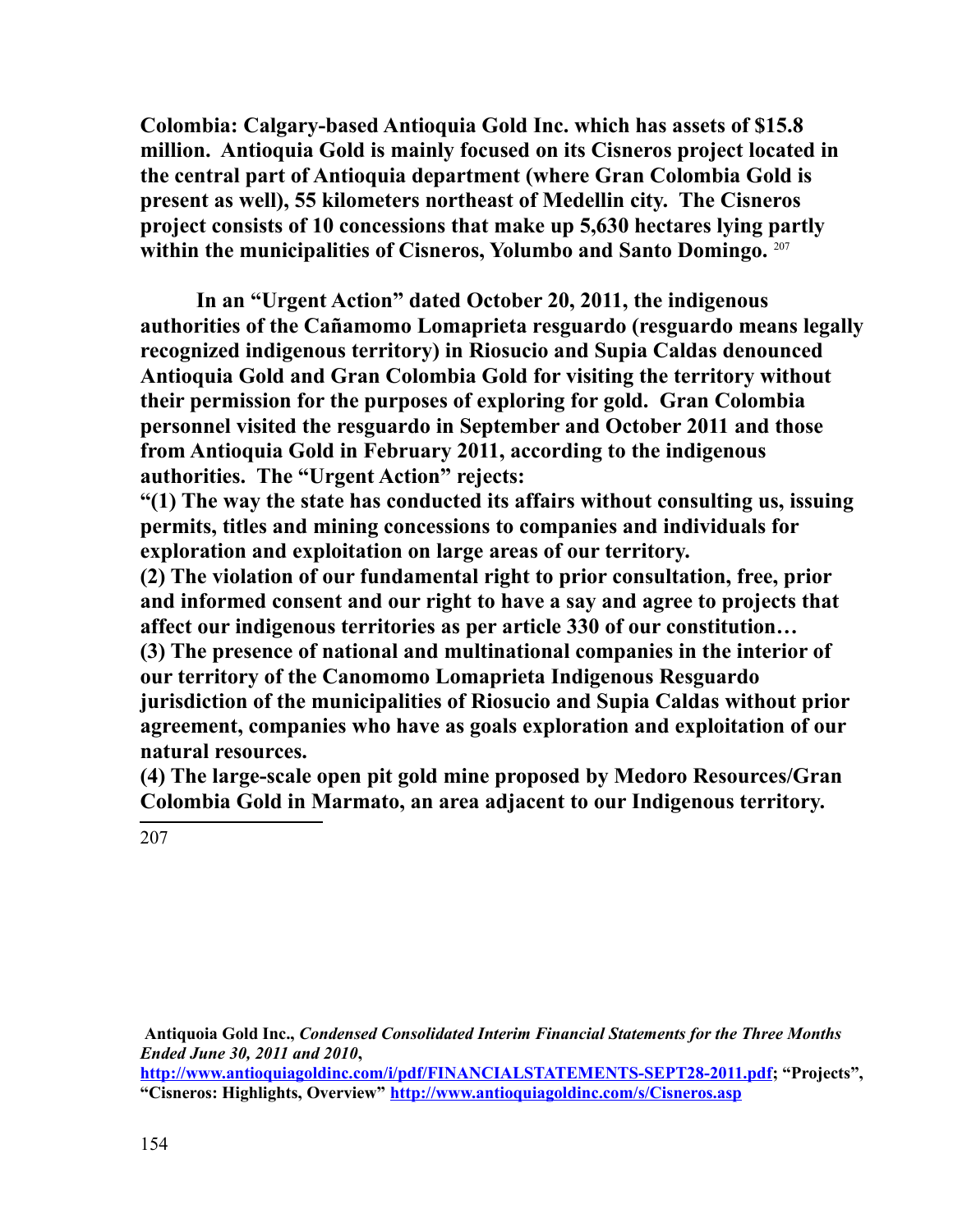**This will directly impact and affect our territory and the future survival of the Embera Chami people of Caldas.**

**(5) That the public force accompany representatives of these companies as in so doing they are violating constitutional principles and international treaties on human rights as well as ministerial policy contained in Directive No. 16 which addressed the need for adequate coordination with indigenous authorities with regards to entering indigenous territories."**[208](#page-154-0)

**In addition, the "Urgent Action" of the indigenous authorities of the Cañamomo Lomaprieta resguardo:**

- **(1)Demands that "the national government fulfill its constitutional responsibility of upholding and protecting human rights in accordance with constitutional principles and as articulated in international treaties and conventions."**
- (2) **Publicly requests "that the Canadian government assume responsibility for the activities of its transnational companies in our country and that it oblige its companies such as Gran Colombia Gold Corp to respect: the national legal framework with respect to ethnic rights; national and international jurisprudence that orders that free, prior and informed consultation and consent processes be undertaken prior to any activity that could affect the cultural integrity of Indigenous Peoples including exploration…The Canadian state should monitor and ensure that its companies fulfill this legal framework and in so doing mitigate the possibilities of human rights violations that could escalate armed conflict."**[209](#page-154-1)

<span id="page-154-1"></span><span id="page-154-0"></span>**Resguardo Indigena Canamomo-Lomaprieta, Riosucio y Supia Caldas, "Urgent Action", October 20, 2011, [http://www.miningwatch.ca/sites/www.miningwatch.ca/files/Urgent%20Action,](http://www.miningwatch.ca/sites/www.miningwatch.ca/files/Urgent%20Action,%20Medoro%20in%20Ca%C3%B1amomo,%2020Oct11.pdf) [%20Medoro%20in%20Ca%C3%B1amomo,%2020Oct11.pdf](http://www.miningwatch.ca/sites/www.miningwatch.ca/files/Urgent%20Action,%20Medoro%20in%20Ca%C3%B1amomo,%2020Oct11.pdf)**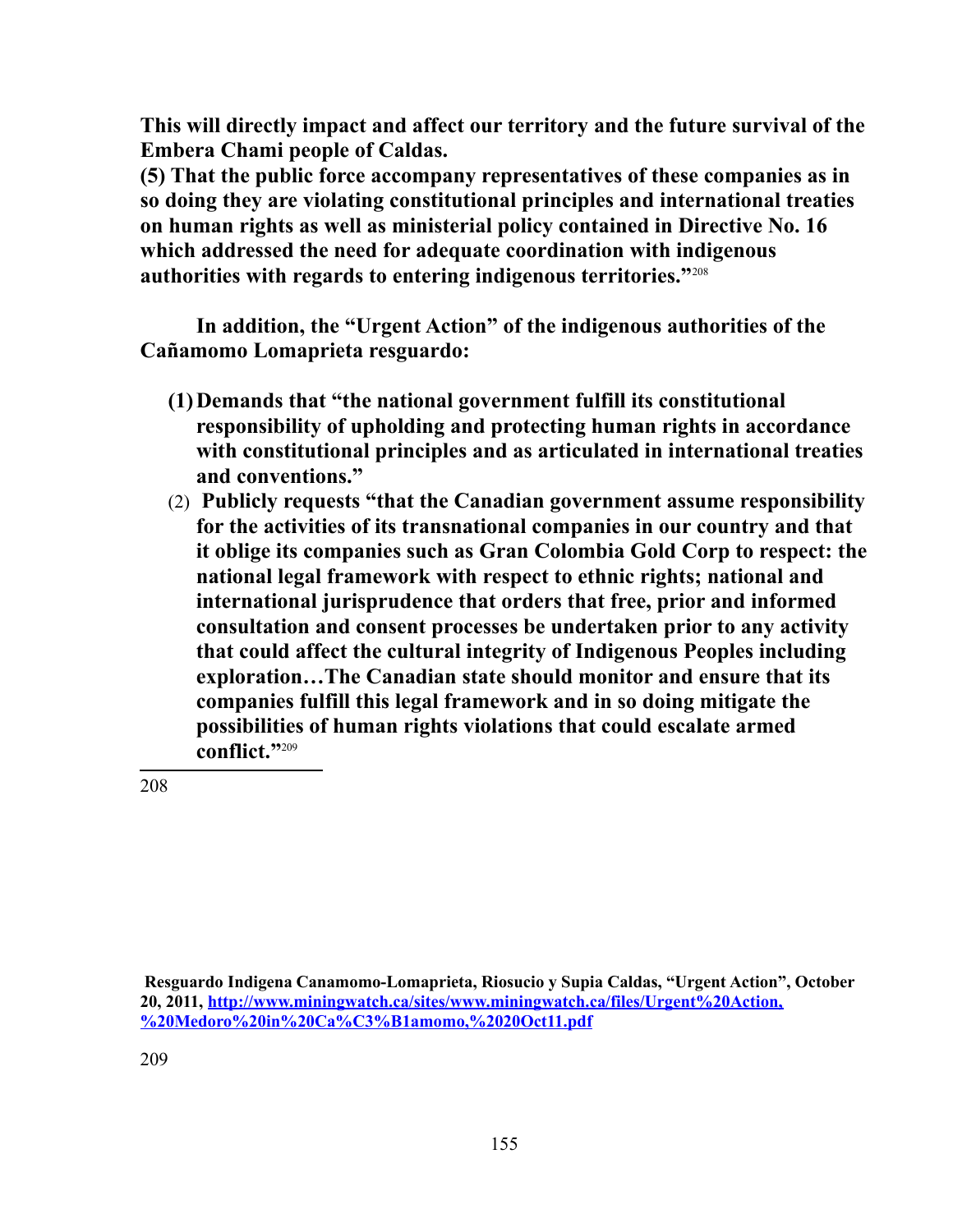**This complaint of the indigenous authorities of the Cañamomo Lomaprieta resguardo against the Canadian companies Antioquia Gold and Gran Colombia Gold has not only reached Canada but been given so much importance by progressive Canadian organizations that seven of them (including the Canadian Union of Postal Workers and MiningWatch Canada) signed and sent a letter to the Canadian Ambassador to Colombia in November 2011, asking him to intervene to protect the indigenous community's rights. The letter is reproduced below from the MiningWatch web site:** 

**"Civil Society Organizations Call On Canadian Mining Companies To Respect the Right to Consent in Colombia** 

**Tuesday, November 15, 2011** 

**Source:**

**Canadian Union of Postal Workers — CDHAL (Comité pour les droits humains en Amérique latine) — Common Frontiers — Development & Peace — KAIROS: Canadian Ecumenical Justice Initiatives — MiningWatch** 

**Canada — Projet Accompagnement Solidarité Colombie** 

**Tim Martin**

**Canadian Ambassador in Colombia**

**Carrera #114-33, Piso 14 Bogotá**

**Email: bgota-td@international.gc.ca**

Sent by electronic mail

**RE: Concerns arising from October 26, 2011 complaint from the Cañamomo Lomaprieta Indigenous Resguardo in Caldas, Colombia regarding free, prior and informed consent**

**Dear Ambassador Martin,**

**At a time of increased activity of Canadian companies in Colombia and following implementation of the Canada Colombia Free Trade Agreement, we are writing to express our concerns arising from a complaint from the Cañamomo Lomaprieta Indigenous Resguardo in Caldas. The complaint refers to Canadian mining companies [Antioquia Gold](http://www.antioquiagoldinc.com/) and [Medoro Gold, now](http://www.grancolombiagold.com/)**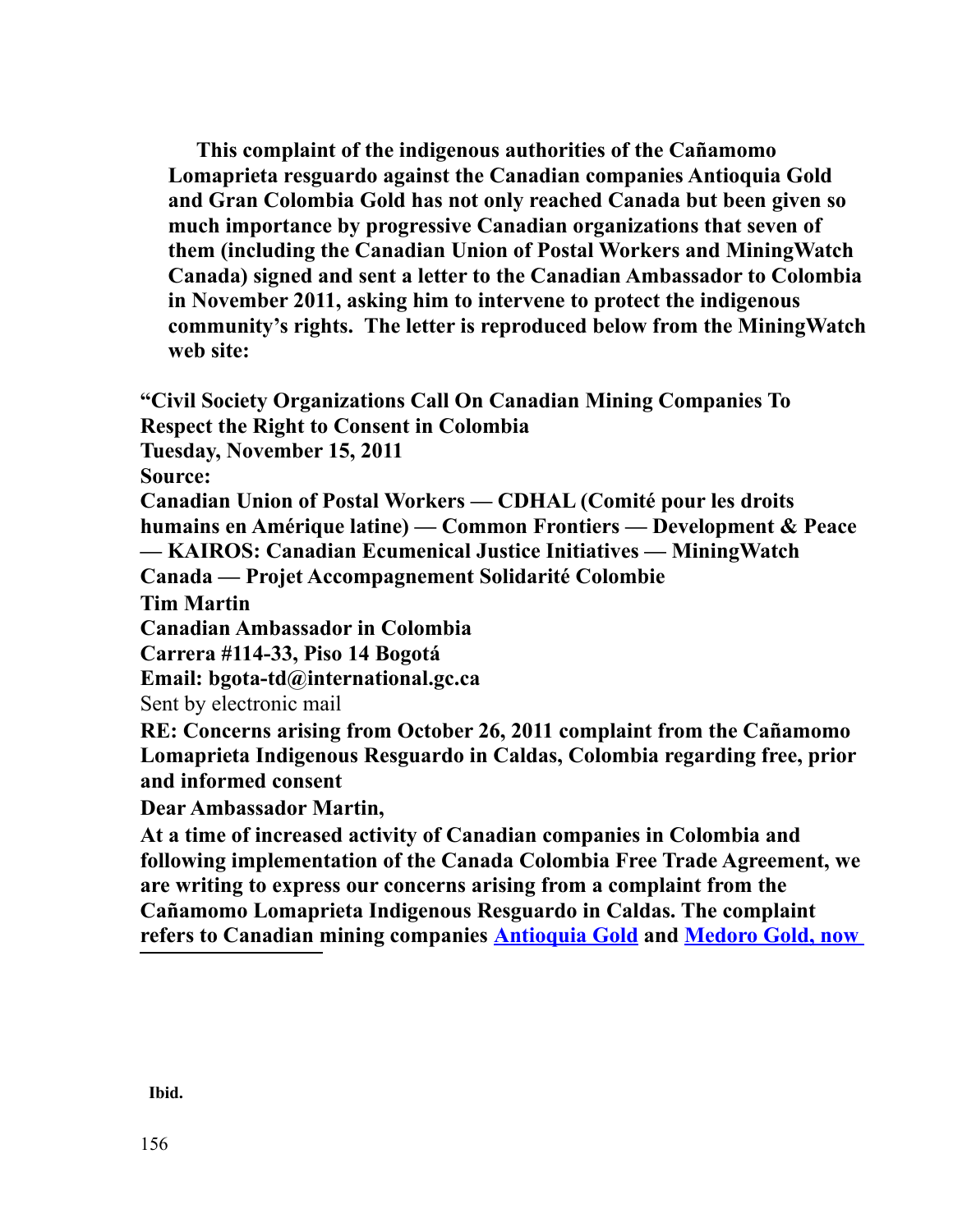**[merged with Gran Colombia Gold,](http://www.grancolombiagold.com/) and their reported lack of respect for the community's right to free, prior and informed consent prior to any mining activity taking place on their ancestral territories.**

**Traditional authorities of the Cañamomo Lomaprieta Indigenous Resguardo, located in the municipalities of Riocucio and Supía, department of Caldas, have reported that representatives of Medoro Resources, now merged with Gran Colombia Gold, arrived unannounced on their territory first in September and then on October 17th of this year with the apparent intention of collecting samples as part of exploration activities in the area. On both occasions, the indigenous authorities report that the Indigenous Guard informed the company employees of their responsibility to obtain permission from traditional authorities of the Resguardo before carrying out such activities, and that on both occasions company representatives acknowledged that they lacked said approval. The Indigenous Authorities also report that similar events took place involving Calgary-based Antioquia Gold in February of this year. It is important to note that both companies are listed on Canadian stock exchanges, and that, in the case of Gran Colombia Gold, the Canadian Pension Plan has an investment worth \$6 million CDN in this company as of March 2011.**

**According to national and international law and jurisprudence, the Embera Chamí indigenous people who live in this Resguardo should not have to bear undue pressure on their territories from mining exploration activities taking place without their express approval. The right to free, prior and informed consent (FPIC) for indigenous peoples in Colombia is enshrined in article 330 of the country's Constitution, as well as in the International Labour Organization Convention 169 on the rights of Indigenous and Tribal Peoples, which Colombia has ratified, and the UN Declaration on the Rights of Indigenous Peoples, which Colombia supports. Furthermore, the jurisprudence of Colombia's Constitutional Court, such as judgment T-1045A of December 2010 and judgment T-129 of 2011, along with international jurisprudence of the Inter-American Court of Human Rights, recognize that prior consultation leading to free, prior and informed consent of ethnic peoples should be sought even prior to the granting of mineral concessions on their ancestral territories.**

**In violation of these legal provisions, the Embera Chamí indigenous people of Cañamomo Lomaprieta report that Canadian companies have entered their territory, intimidating their members, at times accompanied by public and private security forces. The traditional authorities of the Resguardo have spoken out about the way in which the Colombian authorities have granted**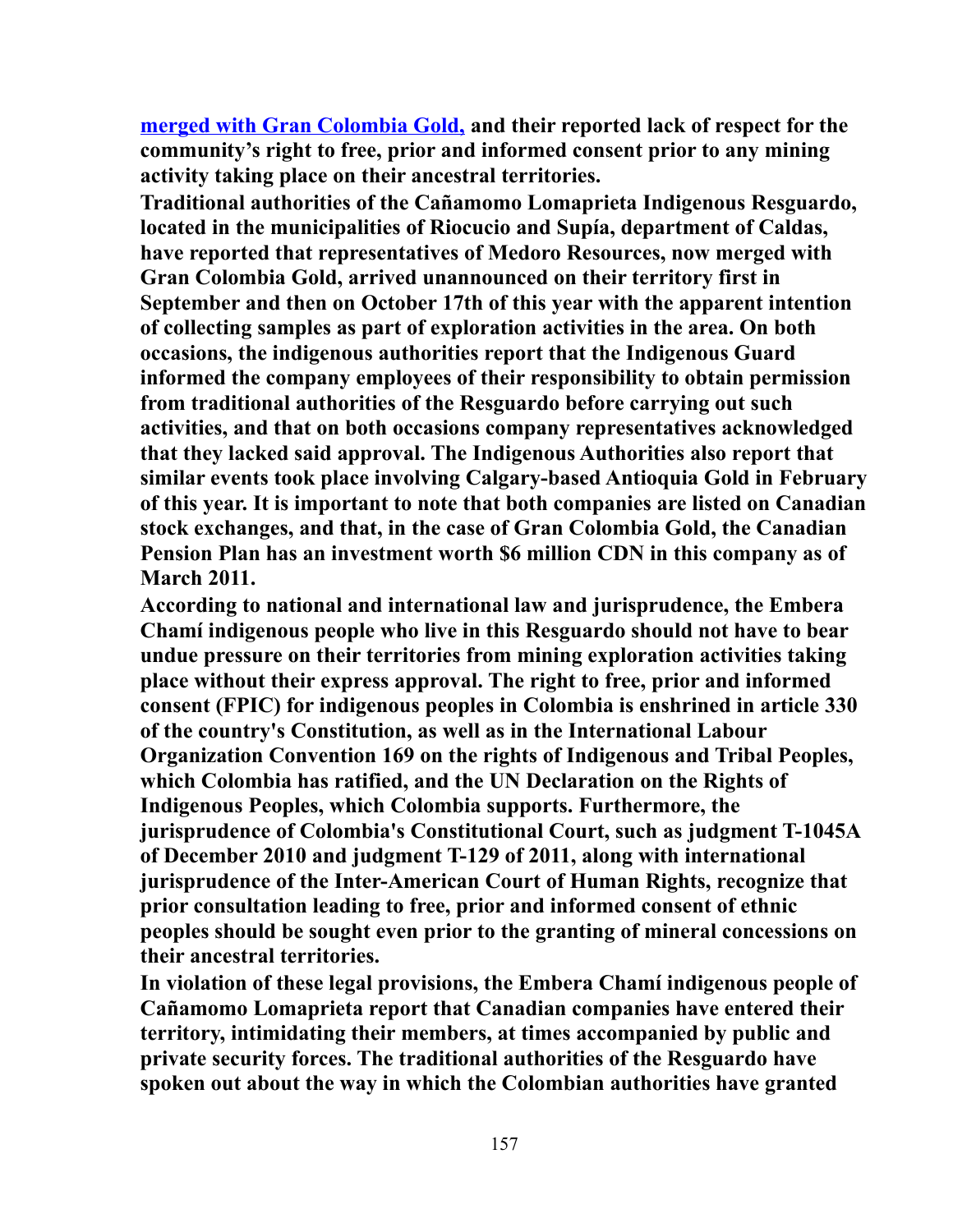**mineral concessions on their land without their prior consent, and ask that Canadian companies refrain from carrying out any mineral exploration activities until such consent is obtained. The same indigenous authorities also express concern that the open-pit gold mine proposed by Gran Colombia Gold in the nearby municipality of Marmato, adjacent to their territory, would have significant impacts on their survival as a people.**

**We are concerned that the Colombian state is currently not guaranteeing the right of indigenous peoples to free, prior and informed consent and ask the Canadian Embassy in Bogotá to use its offices to take the appropriate steps to monitor and ensure that Canadian companies are nonetheless respecting this right, as enshrined in national and international law. This is an important step to mitigate further human rights violations that could take place in the context of the internal armed conflict. Particularly given the large stake of Canadian taxpayers, such as in the case of the Marmato project through the Canadian Pension Plan, it would also help demonstrate the will of the Canadian government to promote the human rights of peoples in Colombia.**

**Furthermore, we ask that the Canadian Embassy in Bogotá ensure that these concerns are responded to and reflected in the first annual report that Canada will issue in 2012 regarding human rights impacts associated with the implementation of the Canada Colombia Free Trade Agreement, which came into effect on August 15, 2011.**

**A number of the signatories to this letter also expressed concerns in a 15 September letter to you regarding the murder of Father José Reinel Restrepo who was an outspoken opponent of Gran Colombia Gold's open pit mining project in the municipality of Marmato, Caldas. We would appreciate your response on this issue, as well as on the contents of this current letter. Thank you for your response and for attention to these matters. Sincerely,**

**Canadian Union of Postal Workers CDHAL (Comité pour les droits humains en Amérique latine) Common Frontiers Development & Peace KAIROS: Canadian Ecumenical Justice Initiatives MiningWatch Canada Projet Accompagnement Solidarité Colombie**

**cc. Vice President of Colombia Angelino Garzón**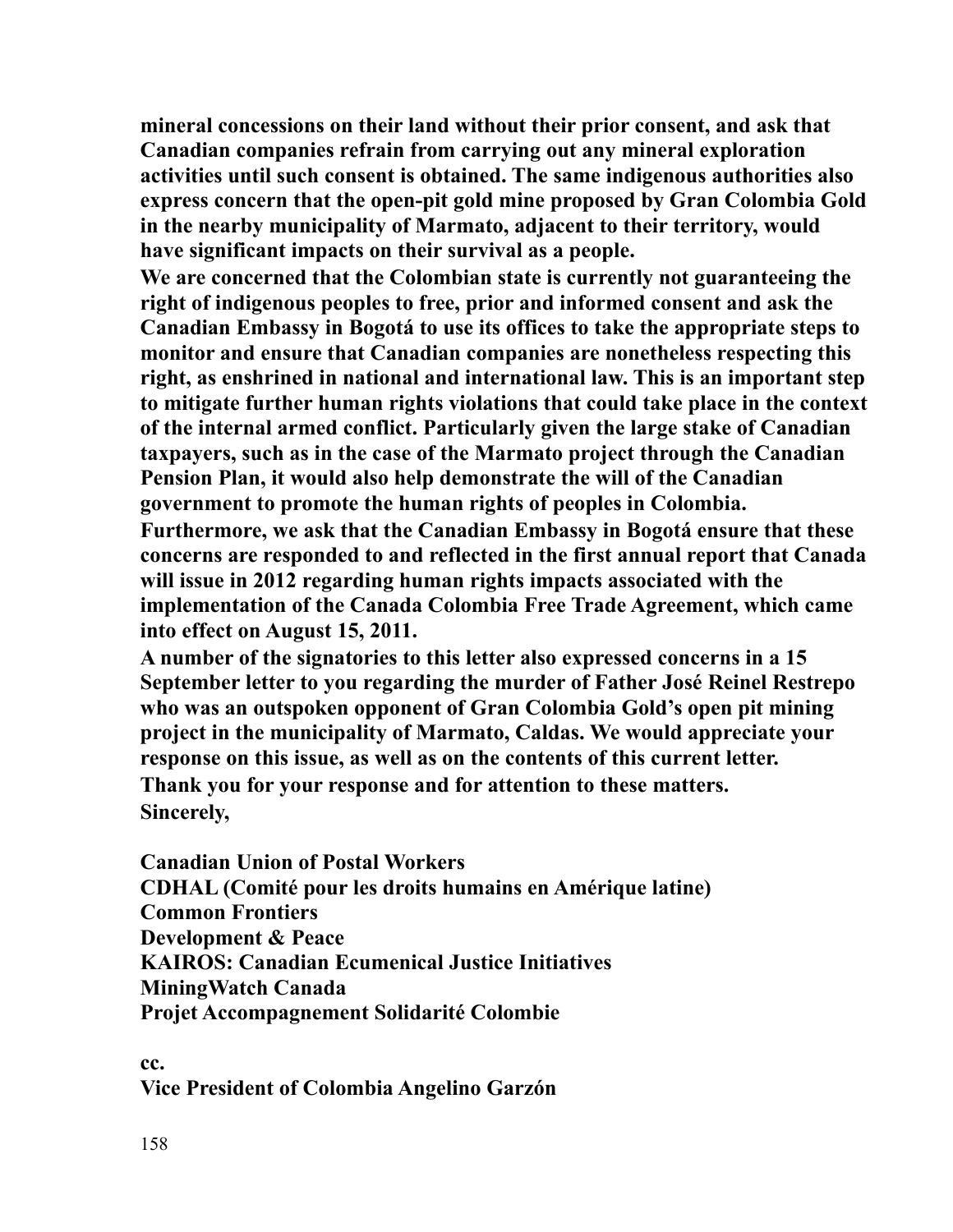**Minister of the Interior and Justice German Vargas Lleras People's Ombudsman Volmar Antonio Pérez Colombian Ambassador in Canada Clemencia Forero-Ucros General Counsel and Secretary for Gran Colombia Gold Peter Volk."** [210](#page-158-0)

**Clearly the Canadian mining companies Antioquia Gold and Gran Colombia Gold are violating the indigenous human and legal rights of the Embera Chami people by entering their territory without prior consultation with them for the purposes of gold exploration. That this entry has been done with company personnel being accompanied by public security forces makes these acts highly threatening to the Embera Chami and endangers their lives were there to be an armed confrontation. That these entries are several in number means that they can be considered deliberate provocations of the indigenous people in order to create violence and the chance for the Colombian forces to deal with the Embera Chami, militarily.** 

**Eco Oro Minerals (formerly Greystar Resources)**

 $\mathcal{L}_\text{max}$  , where  $\mathcal{L}_\text{max}$  , we have the set of the set of the set of the set of the set of the set of the set of the set of the set of the set of the set of the set of the set of the set of the set of the set of

**Vancouver-based Eco Oro Minerals (EOM) has assets of Can.\$121 million and the company's main property is the wholly-owned Angostura gold-silver deposit in the eastern Cordillera mountains in northeastern Colombia, 35 kilometres from the city of Bucaramanga, the capital of Santander department. Angostura is at the exploration stage in which the company has invested \$150 million. Investors include JP Morgan and the International Financing Corporation, the World Bank's private financing** 

<span id="page-158-0"></span>210

**November 15, 2011, MiningWatch Canada,** 

**Canadian Union of Postal Workers — CDHAL (Comité pour les droits humains en Amérique latine) — Common Frontiers — Development & Peace — KAIROS: Canadian Ecumenical Justice Initiatives — MiningWatch Canada — Projet Accompagnement Solidarité Colombie, "Civil Society Organizations Call On Canadian Mining Companies To Respect the Right to Consent in Colombia"**

**[http://www.miningwatch.ca/news/civil-society-organizations-call-canadian-mining](http://www.miningwatch.ca/news/civil-society-organizations-call-canadian-mining-companies-respect-right-consent-colombia)[companies-respect-right-consent-colombia](http://www.miningwatch.ca/news/civil-society-organizations-call-canadian-mining-companies-respect-right-consent-colombia)**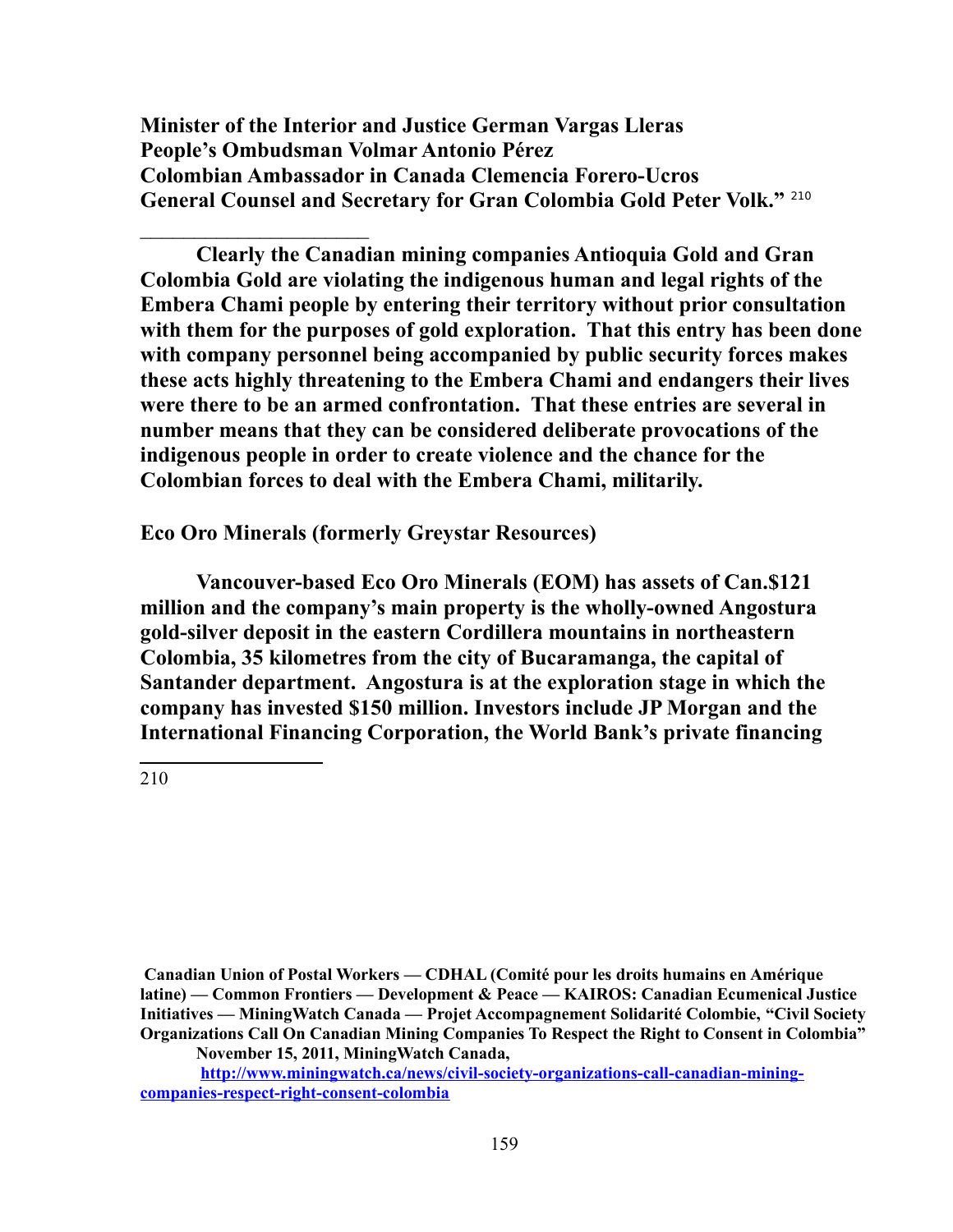**arm. Angostura is located near the small towns of California and Vetas inhabited by artisanal miners. EOM hopes to develop the property into "a long-life, open pit gold-silver operation". The company's exploration of the 6,670 hectare Angostura project began in 1995 and it has drilled 926 core holes over 301,000 metres. According to EOM, "Mineable resources were estimated at 14 million tonnes at 5.34 gold per ton (g/t) gold and 29.6 g/t silver…[and] would produce approximately 200,000 oz/year gold over the first seven years…Over a 14 year initial project life, gold production is estimated at 2 million oz gold and 8 million oz silver."** [211](#page-159-0)

**EOM's Angostura project has endangered the water supply and thus the lives of more than two million Colombians. About 81% of the areas proposed for mineral extraction within the Angostura project are inside the Santurbán páramo,**[212](#page-159-1) **a crucial and fragile Andean high-altitude ecosystem that supplies** 

<span id="page-159-0"></span>211

<span id="page-159-1"></span> **Greystar Resources, "Annual Consolidated Financial Statements for Years Ending December 31, 2010 and 2009", <http://www.greystarresources.com/i/pdf/2010Q4FS.pdf>; "Company Profile", <http://www.greystarresources.com/s/CompanyProfile.asp>; "Projects: Angostura, Colombia", <http://www.greystarresources.com/s/Projects.asp?ReportID=95453>"Greystar Resources to Study Viability of Alternate Project at Angostura", March 18, 2011, News Release, [http://www.greystarresources.com/s/NewsReleases.asp?ReportID=447940&\\_Type=News-](http://www.greystarresources.com/s/NewsReleases.asp?ReportID=447940&_Type=News-Releases&_Title=Greystar-Resources-to-study-viability-of-alternate-project-at-Angostura)[Releases&\\_Title=Greystar-Resources-to-study-viability-of-alternate-project-at-Angostura;](http://www.greystarresources.com/s/NewsReleases.asp?ReportID=447940&_Type=News-Releases&_Title=Greystar-Resources-to-study-viability-of-alternate-project-at-Angostura) "Colombia Shuts Door on Canadian Miner's Precious Metals Project," March 24, 2011, [http://latino.foxnews.com/latino/money/2011/03/24/colombia-shuts-door-canadian-miners-precious](http://latino.foxnews.com/latino/money/2011/03/24/colombia-shuts-door-canadian-miners-precious-metals-project/)[metals-project/](http://latino.foxnews.com/latino/money/2011/03/24/colombia-shuts-door-canadian-miners-precious-metals-project/) ; Natalia Fajardo, "Water vs. Gold Mining: How a Colombian City United Against Gold Greed," April 7, 2011, [http://www.towardfreedom.com/home/environment/2352-water-vs](http://www.towardfreedom.com/home/environment/2352-water-vs-gold-mining-how-a-colombian-city-united-against-gold-greed)[gold-mining-how-a-colombian-city-united-against-gold-greed](http://www.towardfreedom.com/home/environment/2352-water-vs-gold-mining-how-a-colombian-city-united-against-gold-greed)**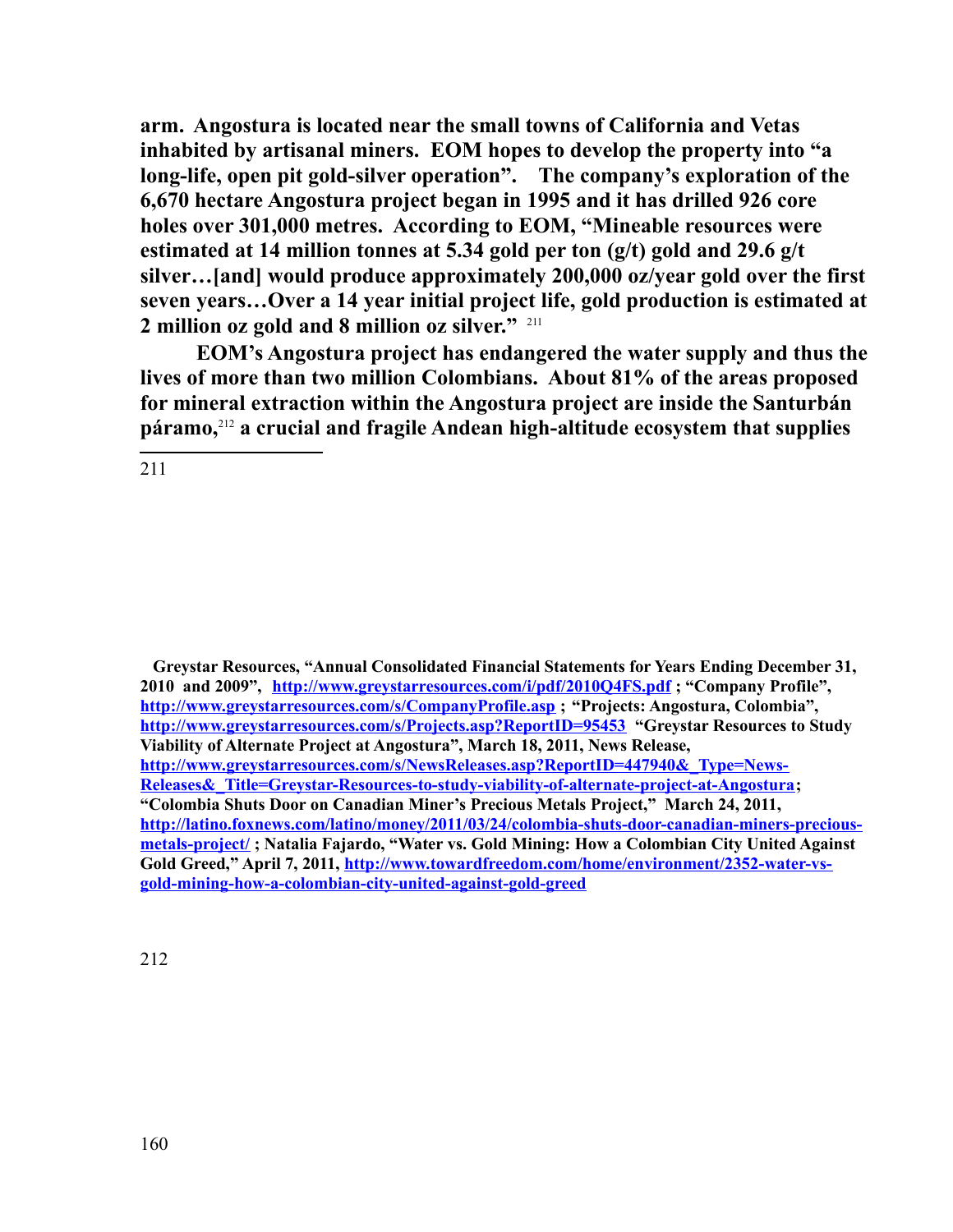**water to 2.2 million people in 23 municipalities including the city of Bucaramanga (Colombia's sixth largest) which has a population of 1.2 million.** [213](#page-160-0) **The páramo is a "water factory. Its sponge-like soil and particular vegetation and geology capture water in the rainy season, acting as a natural buffer against floods." During the dry season, the páramo releases water into hundreds of creeks that send it on to reservoirs and crops.** [214](#page-160-1)  **Seventy percent of the water for human consumption in Colombia comes from the páramos ecosystems, so if EOM were allowed to start a mine in the Santurban paramo this would endanger all the other paramos and therefore the health and life of most Colombians. The páramos also store carbon and shelter many species of plants and animals. Páramos ecosystems are present in only five countries with Colombia containing 60% of them; the other 40% are divided between Ecuador, Venezuela, Peru and Costa Rica. Already, Colombia's gold mines** 

<span id="page-160-0"></span>213

**Diana Delgado, "Greystar: Colombia Gold Plan Won't Hurt Ecosystem," Reuters, January 24, 2011, [http://www.minesandcommunities.org/article.php?a=10712;](http://www.minesandcommunities.org/article.php?a=10712) Red Colombiana Frente A La Gran Mineria Transnacional, "Ask to Deny the Environmental License to Greystar for Angostura Project in Santurban," January 28, 2011,** 

**<http://reclamecolombia.org/index.php/component/content/article/168>**

<span id="page-160-1"></span>214

**Lorenzo Morales, "Fragile Paramo Ecosystem in Colombia Threatened by Coal and Gold Rush," February 18, 2011, [http://latino.foxnews.com/latino/lifestyle/2011/02/17/fragile-paramo-ecosystem](http://latino.foxnews.com/latino/lifestyle/2011/02/17/fragile-paramo-ecosystem-colombia-threatened-coal-gold-rush/)[colombia-threatened-coal-gold-rush/](http://latino.foxnews.com/latino/lifestyle/2011/02/17/fragile-paramo-ecosystem-colombia-threatened-coal-gold-rush/)** 

**Orlando Flores, "La Licencia Ambiental de Greystar en Santurban en Entredicho", February 25, 2011,<http://www.kaosenlared.net/noticia/licencia-ambiental-greystar-santurban-entredicho>**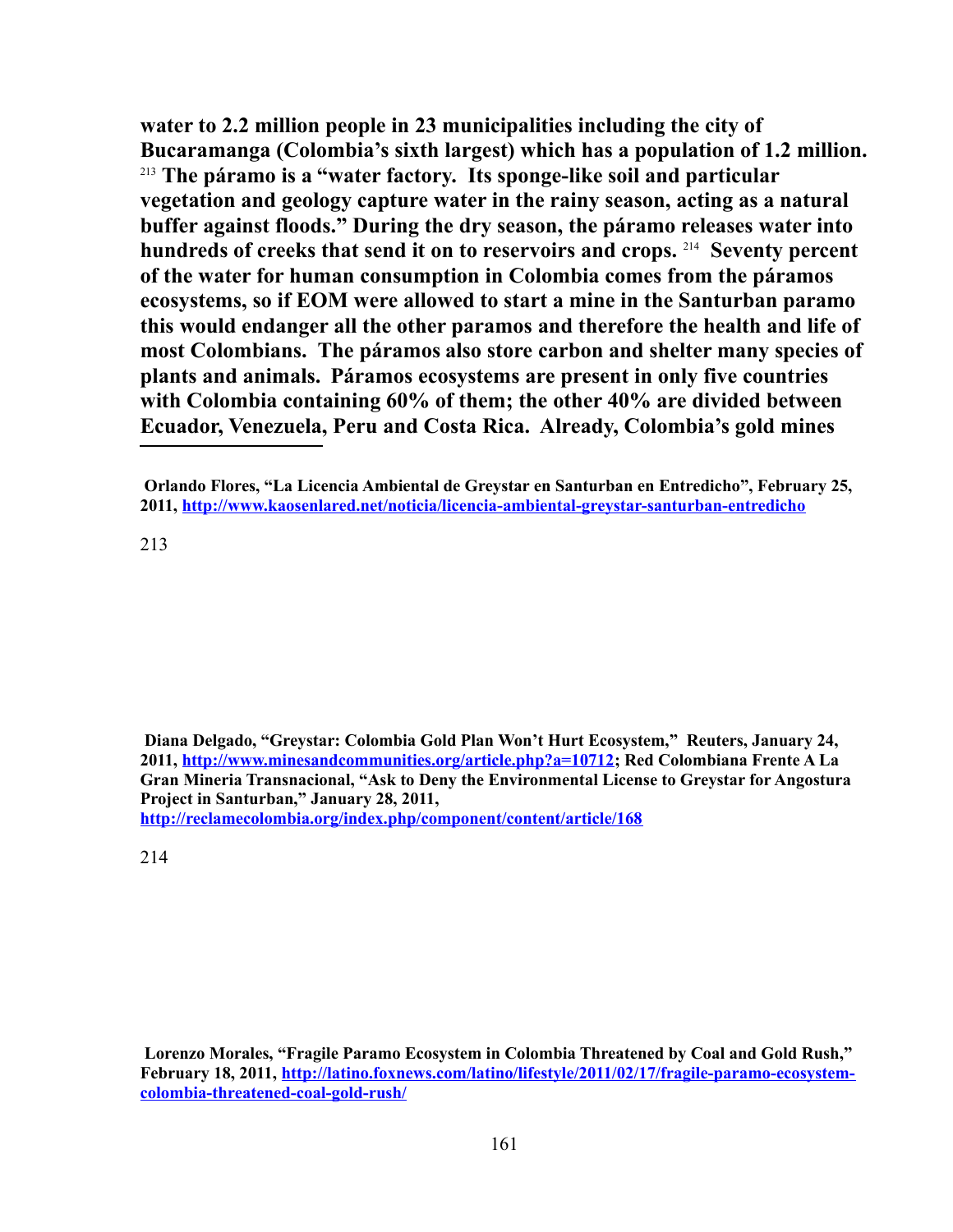**have caused "the largest mercury contamination on earth" according to the United Nations Industrial Development Organization. The agency took measurements in Segovia (where the Canadian mining company Gran Colombia Gold's large producing gold mine is) in 2010 which were 10 to 20 times greater than the 10,000 nanograms per cubic meter considered safe by the World Health Organization**. [215](#page-161-0)

**According to its critics, EOM's Angostura project will require the daily use of 40 tons of cyanide and 230 tons of Ammonium Nitrate-Fuel Oil (ANFO), the largest explosive manufactured. Such extensive use of these two highly toxic substances would endanger the paramo's water resources. The mine also demands "very high daily water consumption, equivalent to what one family consumes over 20 or 30 years."**[216](#page-161-1)

 **Thus when EOM applied for an environmental license to start an open pit mine in the Santurbán páramo it unleashed massive public opposition which was joined even by government officials. About 40,000 people demonstrated in Bucaramanga on February 25, 2011, against the company's Angostura Project.** [217](#page-161-2) **The march was organized by the Committee in Defense** 

<span id="page-161-0"></span>215

**Red Colombiana Frente A La Gran Mineria Transnacional, "Ask to Deny…", op.cit.; Abad, "Colombia: Deepening Dependency…", op.cit.** 

<span id="page-161-1"></span>216

<span id="page-161-2"></span> **"Colombia Shuts Door on Canadian Miner's Precious Metals Project," March 24, 2011, [http://latino.foxnews.com/latino/money/2011/03/24/colombia-shuts-door-canadian-miners-precious](http://latino.foxnews.com/latino/money/2011/03/24/colombia-shuts-door-canadian-miners-precious-metals-project/)[metals-project/](http://latino.foxnews.com/latino/money/2011/03/24/colombia-shuts-door-canadian-miners-precious-metals-project/)**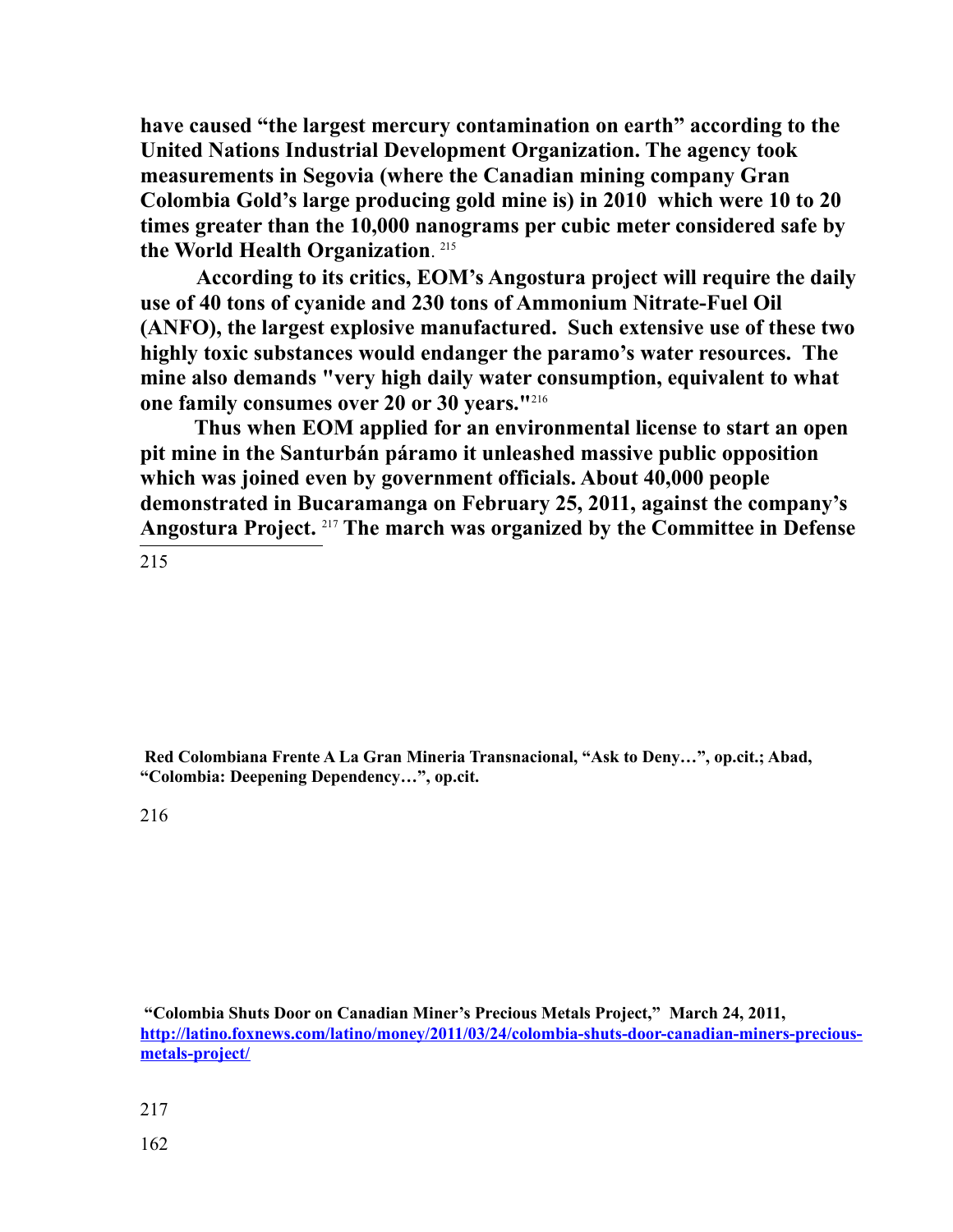**of the Páramo of Santurbán, the Santander chapter of the National Business Federation (FENALCO), the Santander Society of Engineers, and the Bucaramanga Improvement Society along with many other citizens groups.**[218](#page-162-0) **Protesters included environmentalists, students, unionists, teachers and politicians who made up "the broadest, most diverse coalition in Colombia's recent history." Other demonstrations occurred in the cities of Cucutá, Pamplona, Cartagena and Bogotá.**[219](#page-162-1)

**Under the new Colombian mining law approved by the nation's Congress in July 2009, any mining activity in the páramos is prohibited. Alejandro Ordoñez**, **the government's Inspector General, asked it to block the** 

**Censat Agua Viva (Friends of the Earth, Colombia Chapter), "Agua Antes Que Oro: Miles Marchan en Defensa del Paramo de Santurban," February 25, 2011, <http://censat.org/component/content/article/10129>**

<span id="page-162-0"></span>218

 **Orlando Flores, "La Licencia…", op.cit.**

<span id="page-162-1"></span>219

**Censat Agua Viva, "Agua Antes…", op.cit.; Natalia Fajardo, "Water vs. Gold Mining…", op.cit.**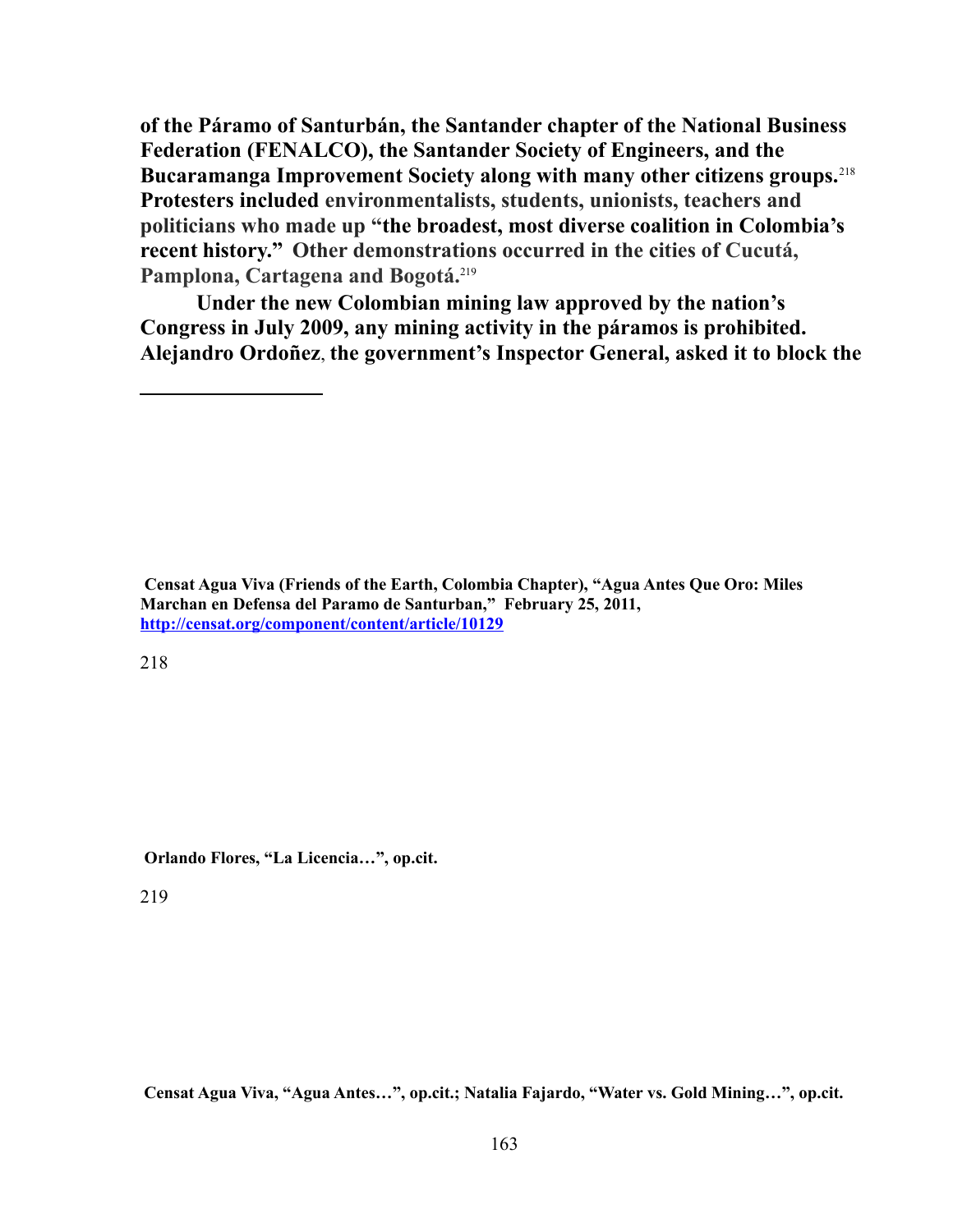**project which was also opposed by Horacio Serpa, the governor of Santander department, and Rodrigo Fernández Fernández, the delegate of the municipality of Bucaramanga. A public hearing called for March 4 in Bucaramanga to discuss the mining project became a shouting match and**  resolved nothing.<sup>[220](#page-163-0)</sup>

**Due to such enormous opposition, EOM withdrew its application for an environmental license to start a mine, on March 17, 2011. The company made clear in a March 18 news release that it was not withdrawing from the Angostura project and would "study the viability of alternative options for the project." The news release explains: "We are committed to developing the project but recognize that there is a need to reconfigure it. Consequently, we intend to continue with studies into the feasibility of an alternate project at Angostura whilst the uncertainty surrounding the definition of Paramo and the exclusion of mining from Paramo affects the permitting of our open pit/heap leach project," The company added that it withdrew its application after "it became evident that regional and national government and the community of Bucaramanga did not support the Project as configured…The Company wants to ensure that the future filing reflects the many concerns that have been presented and that this will allow it to have a social license to operate sustainably."**[221](#page-163-1)

<span id="page-163-0"></span>220

<span id="page-163-1"></span> **Lorenzo Morales, "Fragile Paramo Ecosystem…" op.cit.; "Colombian Government Urged to Block Mining Project,"** *Latin American Herald Tribune***, (No Date), [http://laht.com/article.asp?](http://laht.com/article.asp?ArticleId=382133&CategoryId=12393) [ArticleId=382133&CategoryId=12393;](http://laht.com/article.asp?ArticleId=382133&CategoryId=12393) Carolina Blanco, "Santanderes Rechazan El Proyecto Minero de la Canadiense Greystar," March 5, 2011, [http://www.larepublica.com.co/archivos/ECONOMIA/2011-03-05/santanderes-rechazan-el](http://www.larepublica.com.co/archivos/ECONOMIA/2011-03-05/santanderes-rechazan-el-proyecto-minero-de-la-canadiense-greystar_123433.php)[proyecto-minero-de-la-canadiense-greystar\\_123433.php](http://www.larepublica.com.co/archivos/ECONOMIA/2011-03-05/santanderes-rechazan-el-proyecto-minero-de-la-canadiense-greystar_123433.php)**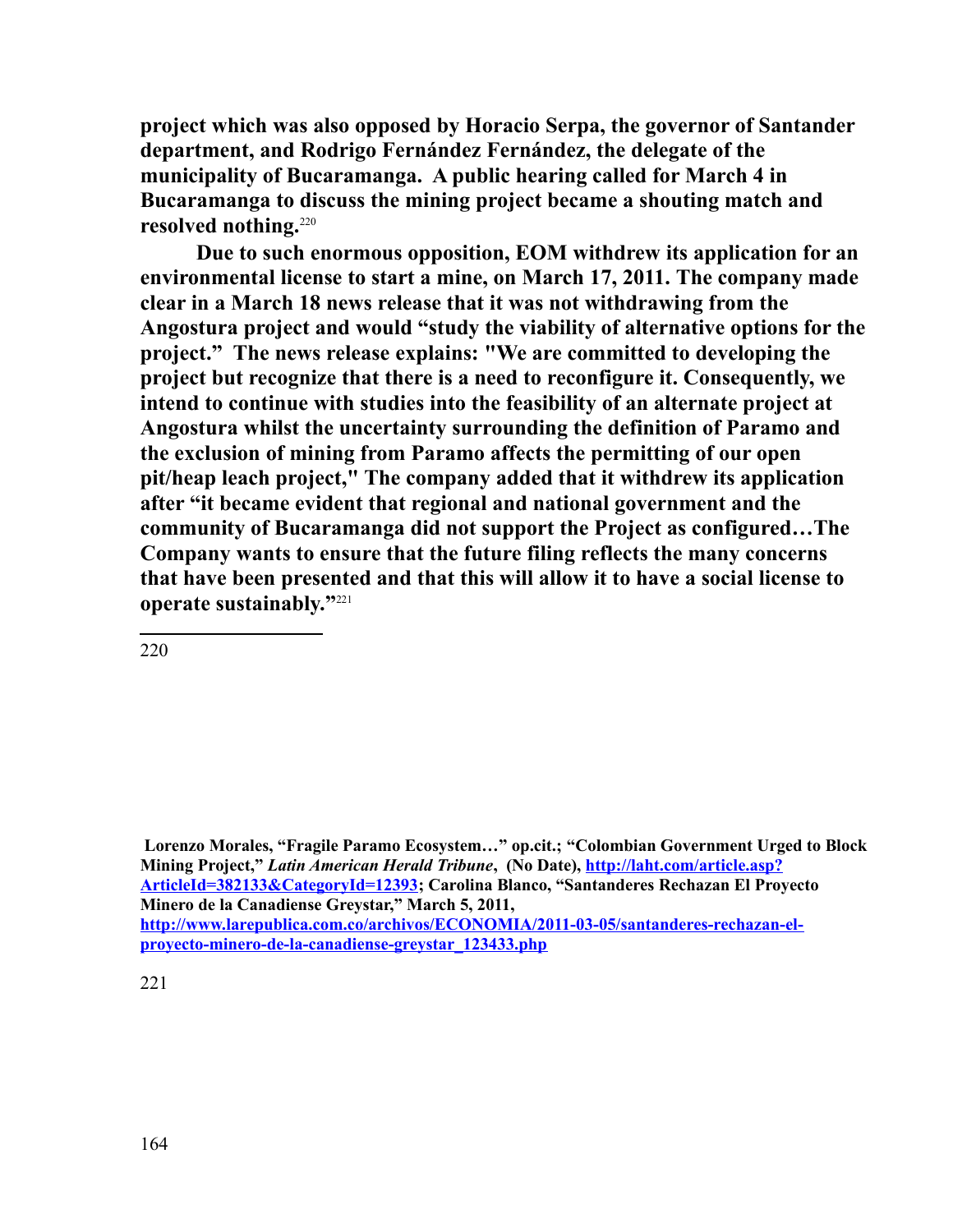**By "alternative options" the company meant developing an underground mine but this was rejected by Carlos Rodado, Colombia's Energy and Mines Minister, who announced on March 24 that his government "has ended Greystar's [EOM's] bid to develop a gold and silver project in a northern highland area." The company's "plans to mine for precious metals in the Santurban paramo…are unviable both as an open pit and underground project" Rodado said, adding: "Under no circumstances will an underground mine project that jeopardizes the paramo ecosystem be permitted. Mining in the paramo has been ruled out completely." Rodado expressed his willingness to study any new project that the company presented.** [222](#page-164-0)

**This turn of events is clearly a disaster for EOM (the stock of which fell by 30%)** [223](#page-164-1) **and a significant victory for the people of Bucaramanga and other**

<span id="page-164-0"></span>222

<span id="page-164-1"></span> **"Colombia Shuts Door on Canadian Miner's Precious Metals Project," March 24, 2011, [http://latino.foxnews.com/latino/money/2011/03/24/colombia-shuts-door-canadian-miners-precious](http://latino.foxnews.com/latino/money/2011/03/24/colombia-shuts-door-canadian-miners-precious-metals-project/)[metals-project/](http://latino.foxnews.com/latino/money/2011/03/24/colombia-shuts-door-canadian-miners-precious-metals-project/)**

 **<sup>&</sup>quot;Colombia Says Greystar Withdraws Environment Request," Reuters, March 17, 2011, <http://www.reuters.com/article/2011/03/18/colombia-greystar-idUSN1727898520110318>**

**Greystar Resources, "Greystar Resources to Study Viability of Alternate Project at Angostura," March 18, 2011, [http://www.greystarresources.com/s/NewsReleases.asp?](http://www.greystarresources.com/s/NewsReleases.asp?ReportID=447940&_Type=News-Releases&_Title=Greystar-Resources-to-study-viability-of-alternate-project-at-Angostura) [ReportID=447940&\\_Type=News-Releases&\\_Title=Greystar-Resources-to-study-viability-of](http://www.greystarresources.com/s/NewsReleases.asp?ReportID=447940&_Type=News-Releases&_Title=Greystar-Resources-to-study-viability-of-alternate-project-at-Angostura)[alternate-project-at-Angostura](http://www.greystarresources.com/s/NewsReleases.asp?ReportID=447940&_Type=News-Releases&_Title=Greystar-Resources-to-study-viability-of-alternate-project-at-Angostura)**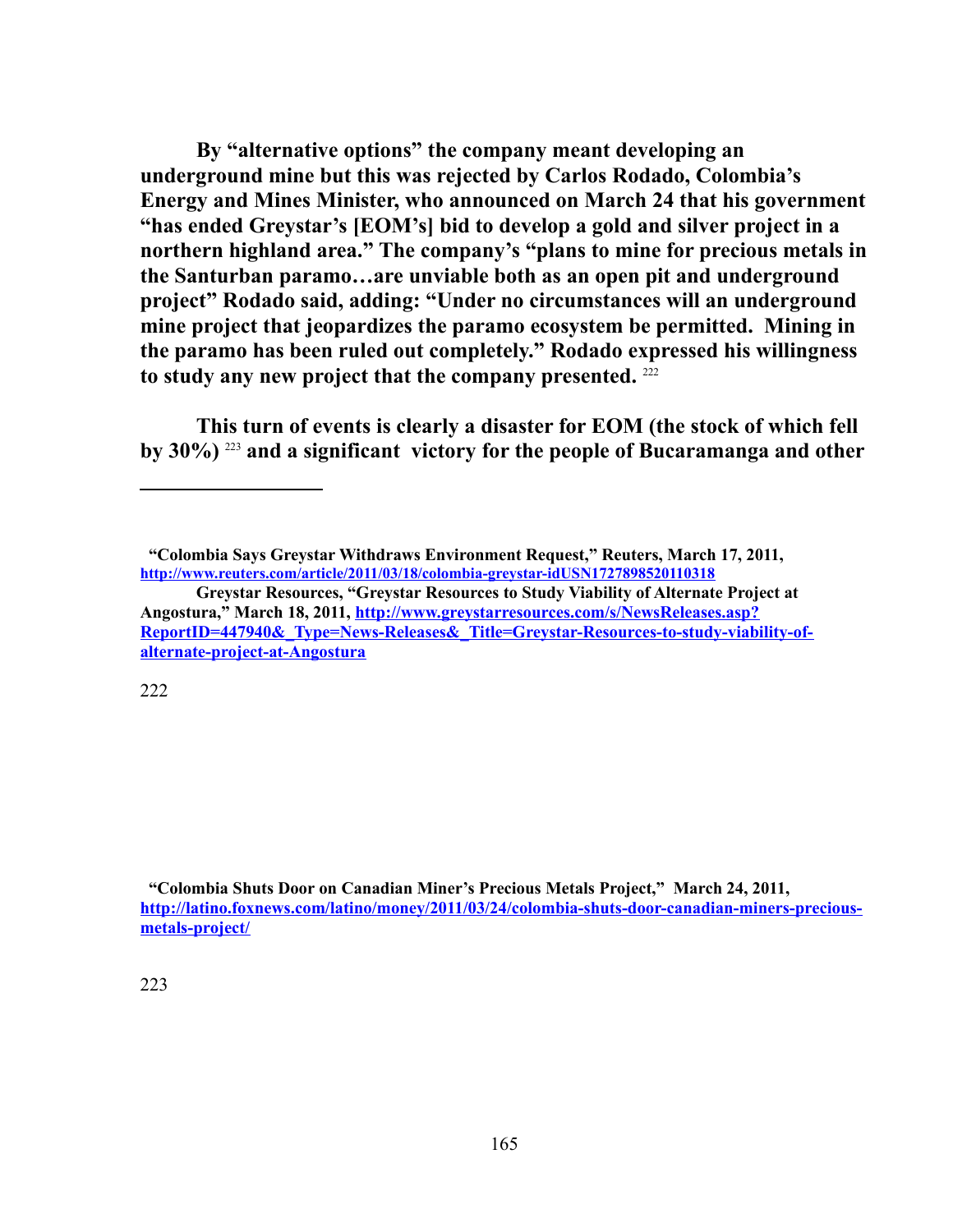**cities who organized effectively to fight this mine and appear to have won. If not for their determined and popular resistance the government would probably have approved EOM's environmental license unleashing a potential national catastrophe. It remains to be seen if the notoriously corrupt Colombian government will continue to block EOM or capitulate to some future corporate strategem of the company. An example of this corruption can be seen even in the way the new mining law was passed. As stated, the law prohibits any mining activity in the páramos, but as one observer explains "in the unusually long time span of eight months between congressional approval and presidential sanction [of the new law], more than 8.9 million acres of land were given to mining, much of it in areas now protected under the new law. Miners insist that their titles can't be reversed." Seven percent of the land in the páramos is already owned by mining companies.** [224](#page-165-0)

 **In addition to endangering the water supply and so the lives of millions of Colombians, EOM has also aided official repression directed at them and benefited from this. The company has very close relations with the Colombian military.** In fact, without the Colombian army's protection, the company would not be at Angostura at all. EOM was driven out of the area in early 2000 by two FARC military operations in the nearby town of California. Before this there had been considerable tension between the FARC and the townspeople on one hand and the company on the other. According to Francisco Ramirez, former head of the Colombian Mineworkers Union, EOM (at that time known as Greystar) "made promises under pressure from the guerrillas to carry out public works in the region for the benefit of the inhabitants. When they failed to carry out these projects, the population protested and was consequently expelled from the region." [225](#page-165-1)

<span id="page-165-0"></span>224

<span id="page-165-1"></span> **Lorenzo Morales, "Fragile Paramo Ecosystem…" op.cit.** 

**Natalia Fajardo, "Water vs. Gold Mining…", op.cit.**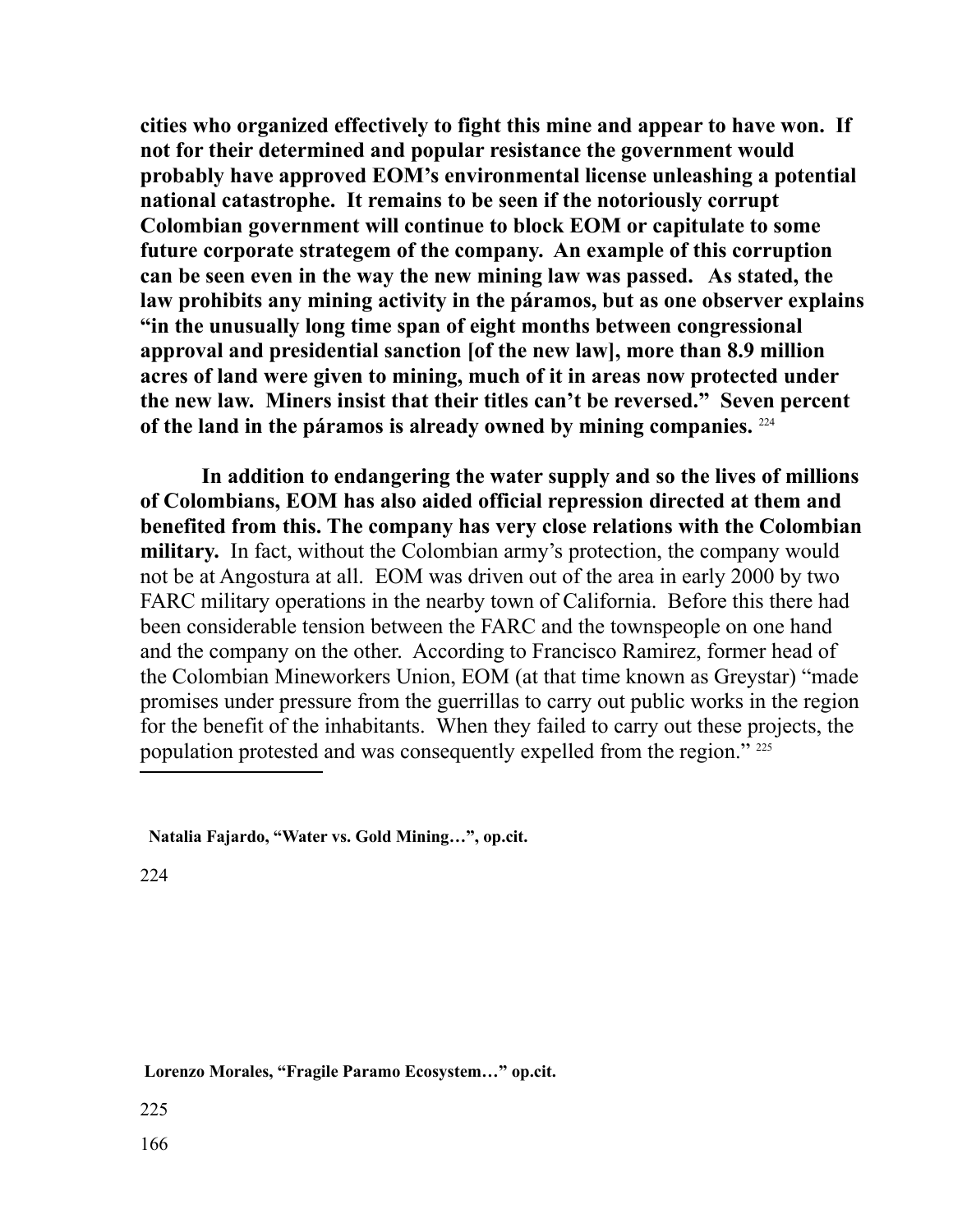The FARC operations in 2000 caused the police and other state bodies to withdraw and the company followed. According to the Canadian industry publication *The Northern Miner,* "Angostura was in a major, mountainous 'corridor of movement' that guerrillas from FARC and the National Liberation Army (ELN) used to move personnel--sometimes numbering as many as 400-500 fighters at a time--from their strongholds in the highland jungles north toward Venezuela" [Angostura is 30 km away from the Venezuelan border]. Greystar executives retreated to Bucaramanga and Vancouver to consider "what needed to be done to return to Angostura" which was now in the hands of the FARC and the ELN. David Rovig, Greystar's President and Vice-President Frederick Felder "met repeatedly with top-level Colombian, U.S. and Canadian government officials" with whom they had "many security-related discussions". They also examined weaknesses in Greystar's actions and security arrangements. A battalion of the Colombian army returned to Angostura in early 2003 "with a strong show of force" followed by the police and Greystar personnel in June. The guerrillas withdrew but it is not clear whether this occurred before the arrival of the military or after. The army constructed two "battalion-size" fortresses in the mountains, to the north and south of Angostura and has been patrolling roads. One purpose of the troops at these bases is "ensuring the viability of Angostura". [226](#page-166-0)

 "California Dreamin': Mineral Exploration in Colombia ", *The Northern Miner*, April 22-28, 2005; Ramirez Cuellar, *The Profits of Extermination*, op.cit., p. 39.

<span id="page-166-0"></span>226

 "California Dreamin'…", *The Northern Miner*, op.cit.; John Cumming, "Greystar Resumes Exploration at Angostura", *The Northern Miner*, January 2-8, 2004; Stuart McDougall, "Greystar Zooms in on Angostura", *The Northern Miner,* September 30-October 6, 2002; Diana Delgado, *Dow Jones*, op.cit.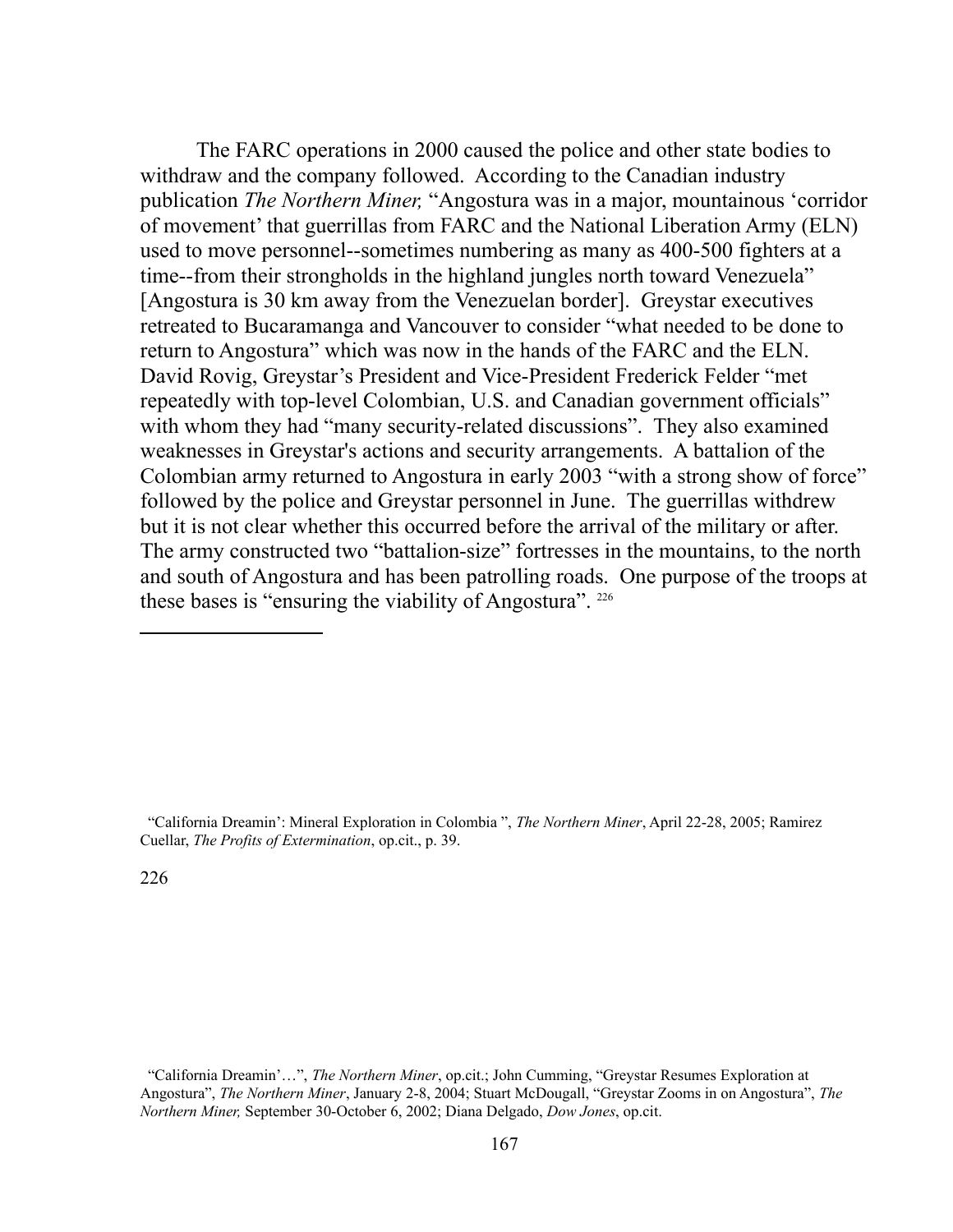The military also set up "locally manned militias" in 17 communities near Angostura.These were part of the Uribe government's peasant militias created under its "Democratic Security" policy. Amnesty International believes that these militias strengthen paramilitarism, are a potential front for it, and drag the civilian population further into the conflict; also Colombian social scientist Eduardo Pizarro has pointed out that "similar efforts in Guatemala and El Salvador were the cause of those countries' worst episodes of violence." [227](#page-167-0) **After the return of the army and EOM/Greystar to Angostura, the violence has continued. According to a 2009 report written by MiningWatch Canada and CENSAT-Agua Viva (Friends of the Earth Chapter in Colombia), "There have been selective killings, threats and displacement by armed, masked men presumed to be paramilitaries, within the Greystar-Angostura project area in Mohan, Turbay and Cachiri in the municipality of Surata where people were accused of collaborating with the guerrillas." The report adds that 40% of the area's 5,000 residents were considered as "at high risk".** [228](#page-167-1)

<span id="page-167-0"></span>227

<span id="page-167-1"></span>228

 **Report prepared by MiningWatch Canada and CENSAT-Agua Viva for Inter Pares, "Land and Conflict: Resource Extraction, Human Rights and Corporate Social Responsibilty: Canadian** 

Cumming, *The Northern Miner*, op.cit.; Amnesty International, *Colombia: Security at What Cost? The Government's Failure to Confront the Human Rights Crisis*, Report, AMR 23/132/2002, December 10, 2002,; "Colombia: Democratic Security or Insecurity for All?", Press Release, AMR 23/139/2002, December 10, 2002, [www.amnesty.org](http://www.amnesty.org/) ; Jason Hagen, "Uribe's People: Civilians and the Colombian Conflict", *Georgetown Journal of International Affairs,* Winter/Spring 2003, p. 68, [http://www.wola.org/Colombia/uribe\\_people.pdf](http://www.wola.org/Colombia/uribe_people.pdf)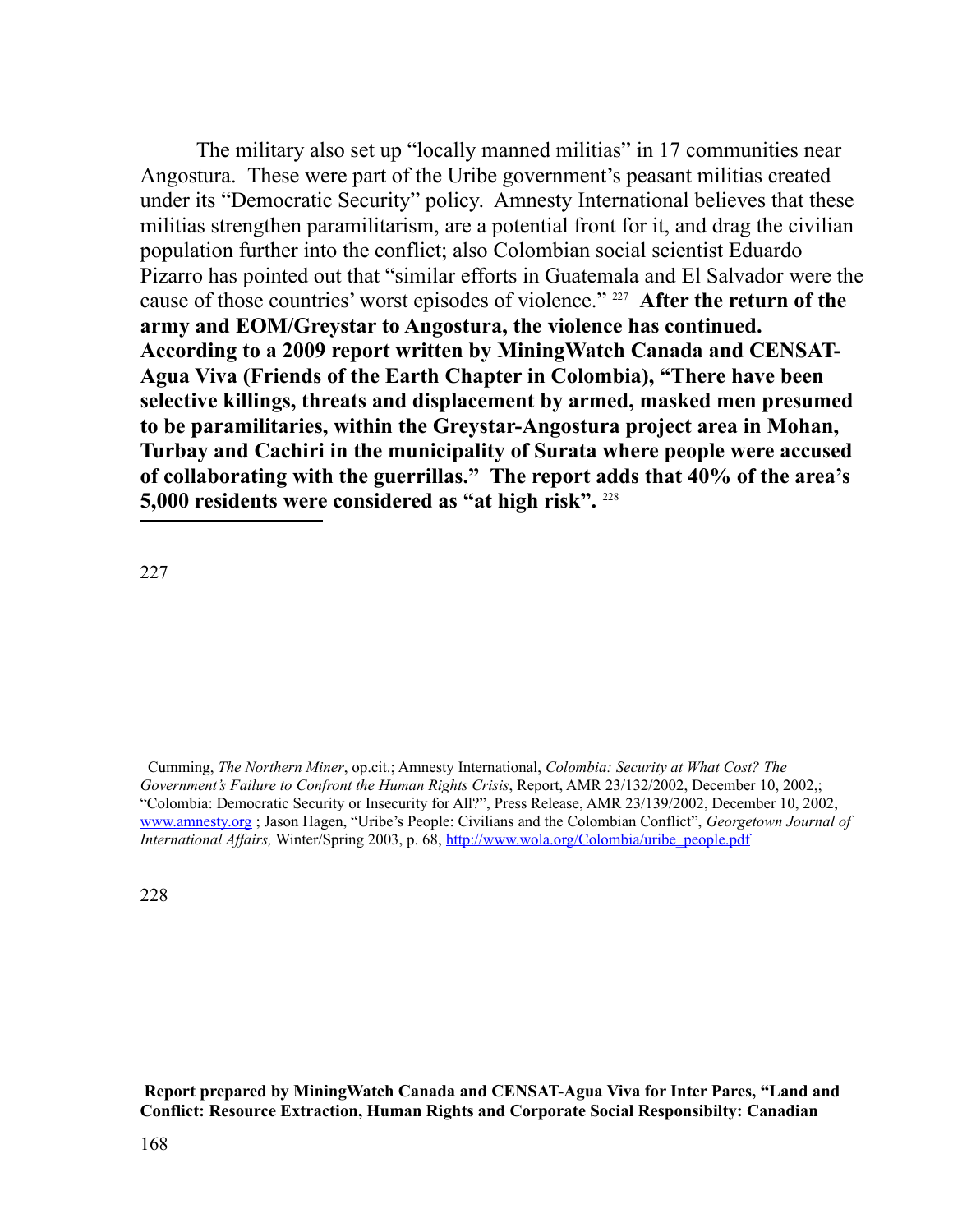EOM/Greystar decided that what it needed to do to stay in Angostura was get the army's "full protection"; it could not operate without the military's "strong support". Therefore the company's "strategy has been to logistically support the establishment of a permanent security base in the area." According to Vice President Felder, the company has "supplied materials to the army. This could include communications material, building material, and clothing." [229](#page-168-0) While the peasant militias are alarming for Amnesty International, for EOM/Greystar, they are critical to its continued presence at Angostura. According to the *The Globe and Mail,* EOM/Greystar President Rovig has said that "Uribe's security commitments including a so-called peasant militia to supplement state forces were key to Greystar's decision to resume operations in the country." "The peasant troop initiative and other new ideas are really making a big difference" the newspaper quotes Rovig as saying, "It's better because the area is supported by military and by the police and it simply wasn't in the past."<sup>[230](#page-168-1)</sup> Rovig credits Uribe with the reassertion of central authority: "Colombia is now under Colombian

**Companies in Colombia," September 2009, p. 38, [www.interpares.ca](http://www.interpares.ca/)**

<span id="page-168-0"></span>229

 Luc Zandvliet, Yezid Campos Zornosa and Shawna Christianson, *Striking Gold? The Challenges and Opportunities During Mine Exploration for 'getting it right' in Mine Exploitation: Angostura Gold-Silver Project, Santander Department, Colombia*, Report, CDA Collaborative Learning Projects, October 2004; Frederick Felder, Greystar, Interview with Author, January 25, 2006.

<span id="page-168-1"></span>230

Wendy Stueck, "Miner Gives Colombia Another Chance", *The Globe and Mail*, October 14, 2003.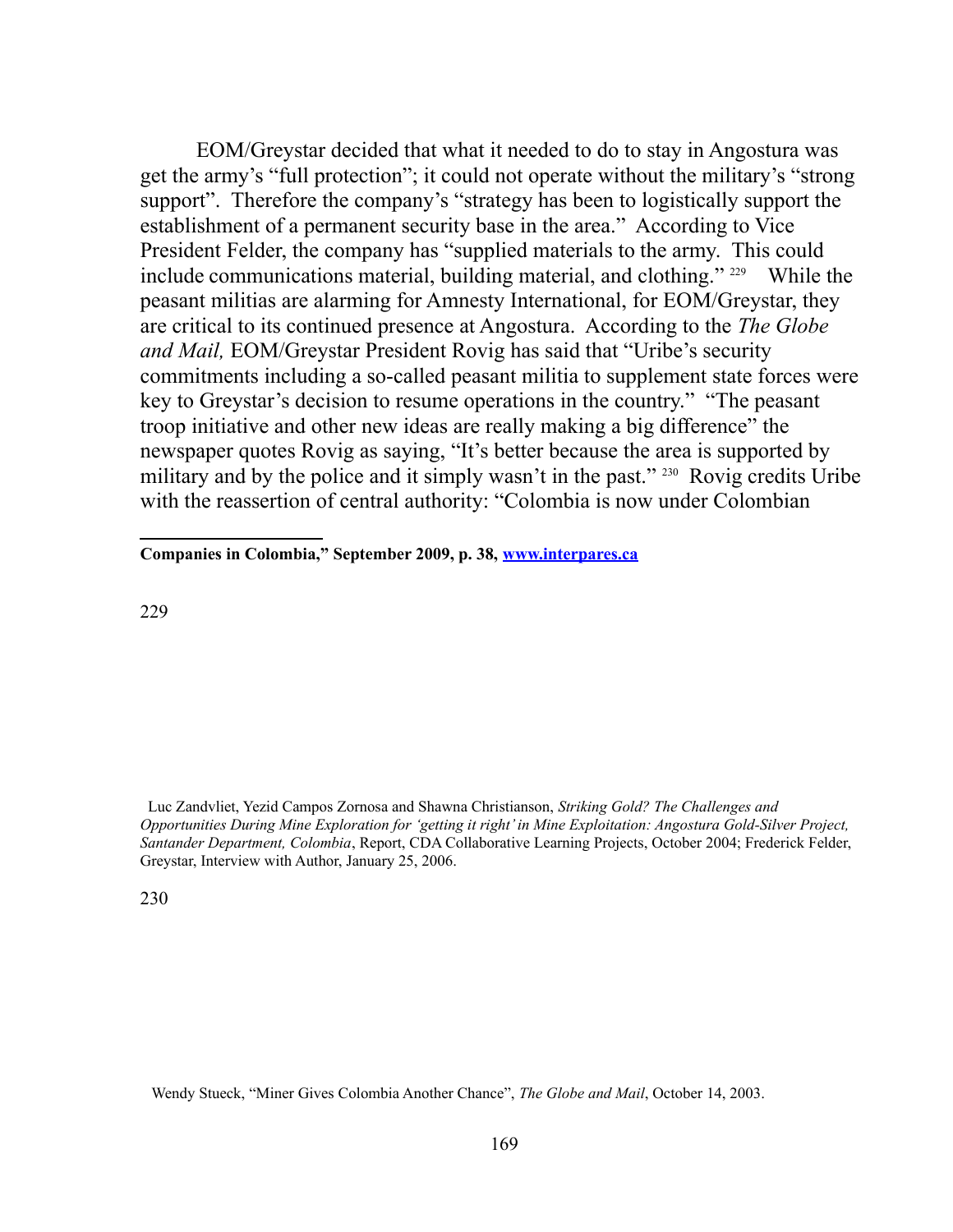[government] control, and that hasn't happened for a long time," he says, "Uribe looked at the overall problem and recognized that the guerillas were recruiting from impoverished rural areas where the youngsters had no future at all". Rovig adds that "President Uribe, when we talked to him, recognized the value of opening up mineral exploration and development in his country". [231](#page-169-0)

According to EOM/Greystar Vice President Felder, "We have a comprehensive security program which has taken us more than three and a half years to put in place. It's quite exceptional and we've been fortunate to have support from all levels of government - all the ministries have helped us, and that goes all the way up to the president." Felder has given speeches to groups of 100 Colombian military officers to explain EOM/Greystar's actions. He argues that they should protect Greystar's property because the company is employing young people and providing local, departmental and national governments with cash. [232](#page-169-1)

Thus EOM/Greystar has supplied an army which has a horrendous human rights record; the company is heavily protected by this army, and without its presence, EOM/Greystar would not even be in Angostura. Also crucial for the company's return (according to itself) are the peasant soldiers who strengthen paramilitarism. Thus EOM/Greystar has aided, benefited from and encouraged the spread of the forces of official repression in Colombia.

<span id="page-169-0"></span>231

Cumming, *The Northern Miner*, op.cit.

<span id="page-169-1"></span>232

"California Dreamin'…", *The Northern Miner*, op.cit.; Cumming, *The Northern Miner*, op.cit.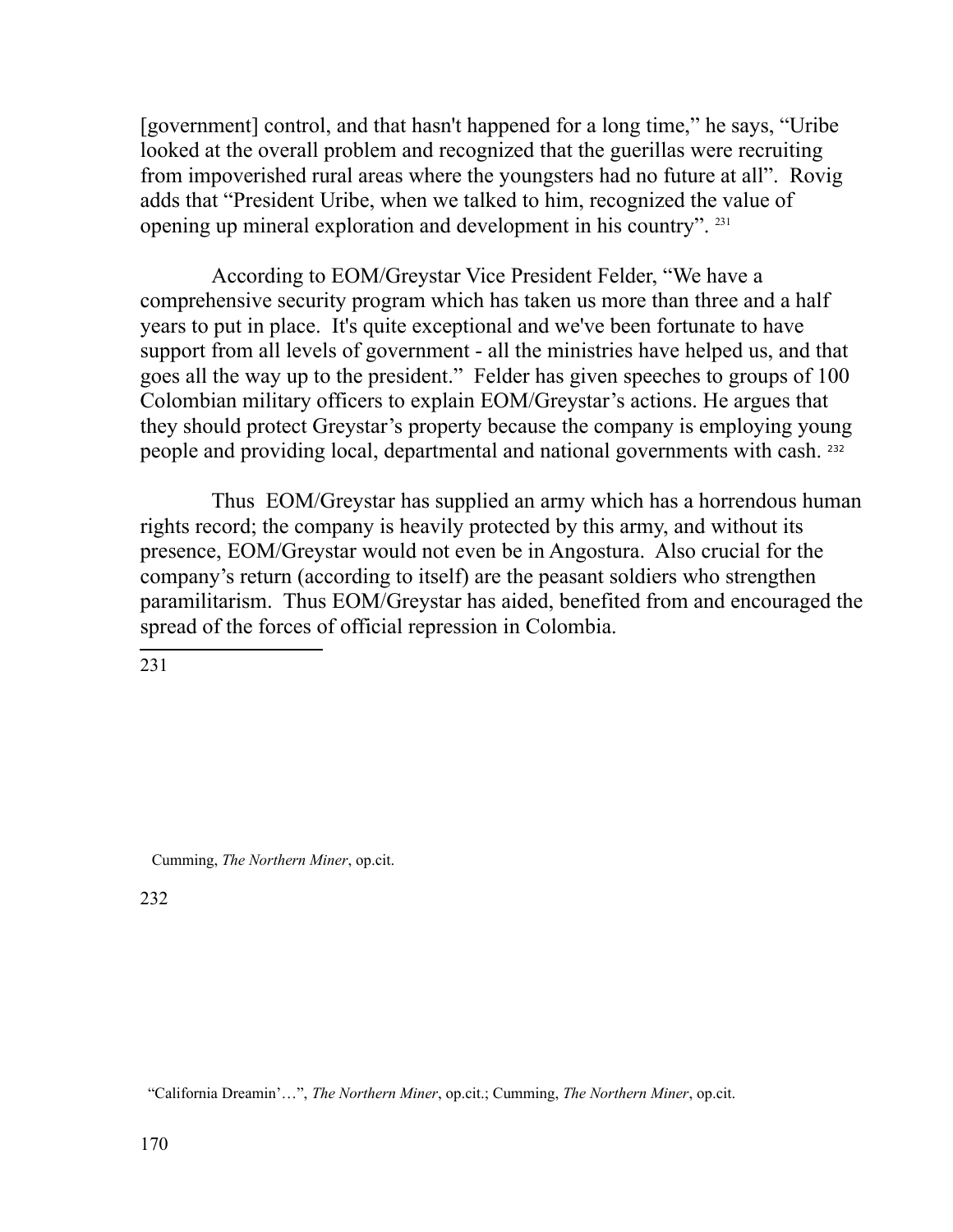## **B2Gold**

**Vancouver-based B2Gold has assets of \$337.9 million and is involved in gold mining ventures in Colombia, Nicaragua, Costa Rica and Uruguay. These ventures are at production, development and exploration stages. In Colombia, the company owns 49% interest in the Gramalote gold mine, located 85 kilometres northeast of Medellin, capital of Antioquia department. AngloGold Ashanti, one of the three largest mining corporations in the world, is B2Gold's joint venture partner and owns 51% of the Gramalote mine being its operator and manager. B2Gold also owns 100% of the Mocoa mine in Putumayo department, located ten kilometers north of Mocoa, the departmental capital. The Gramalote mine is at the exploration stage (which includes drilling) and B2Gold spent \$3 million on this during 2010. Gramalote's exploration and prefeasibility budget for 2011 shoots up to \$30 million of which B2Gold is supposed to provide close to half. A feasibility**  study is scheduled to be completed by the end of 2012. <sup>[233](#page-170-0)</sup>

**B2Gold's partnership with AngloGold Ashanti (AA) is itself a major issue. AA has a concession of 6,900 square kilometers in its gold projects Gramalote and La Colosa in Tolima department "with important political and economic impact that explains the numerous social conflicts", says Senator Jorge Robledo, of the opposition political party Alternative Democratic Pole. AA also has a notorious international reputation being criticized by Human Rights Watch for its corporate practices in the Democratic Republic of the Congo where it has admitted paying extortion money to rebel forces to get access to gold mines in Ituri province.** [234](#page-170-1)

<span id="page-170-1"></span><span id="page-170-0"></span>**B2Gold Corp., "Management's Discussion and Analysis,", March 30, 2011, [http://www.b2gold.com/wp-content/uploads/2011/03/B2Gold-MDA-Dec-31-2010-sedar.pdf;](http://www.b2gold.com/wp-content/uploads/2011/03/B2Gold-MDA-Dec-31-2010-sedar.pdf) B2Gold, "Projects: Gramalote and Mocoa",<http://www.b2gold.com/projects.html>**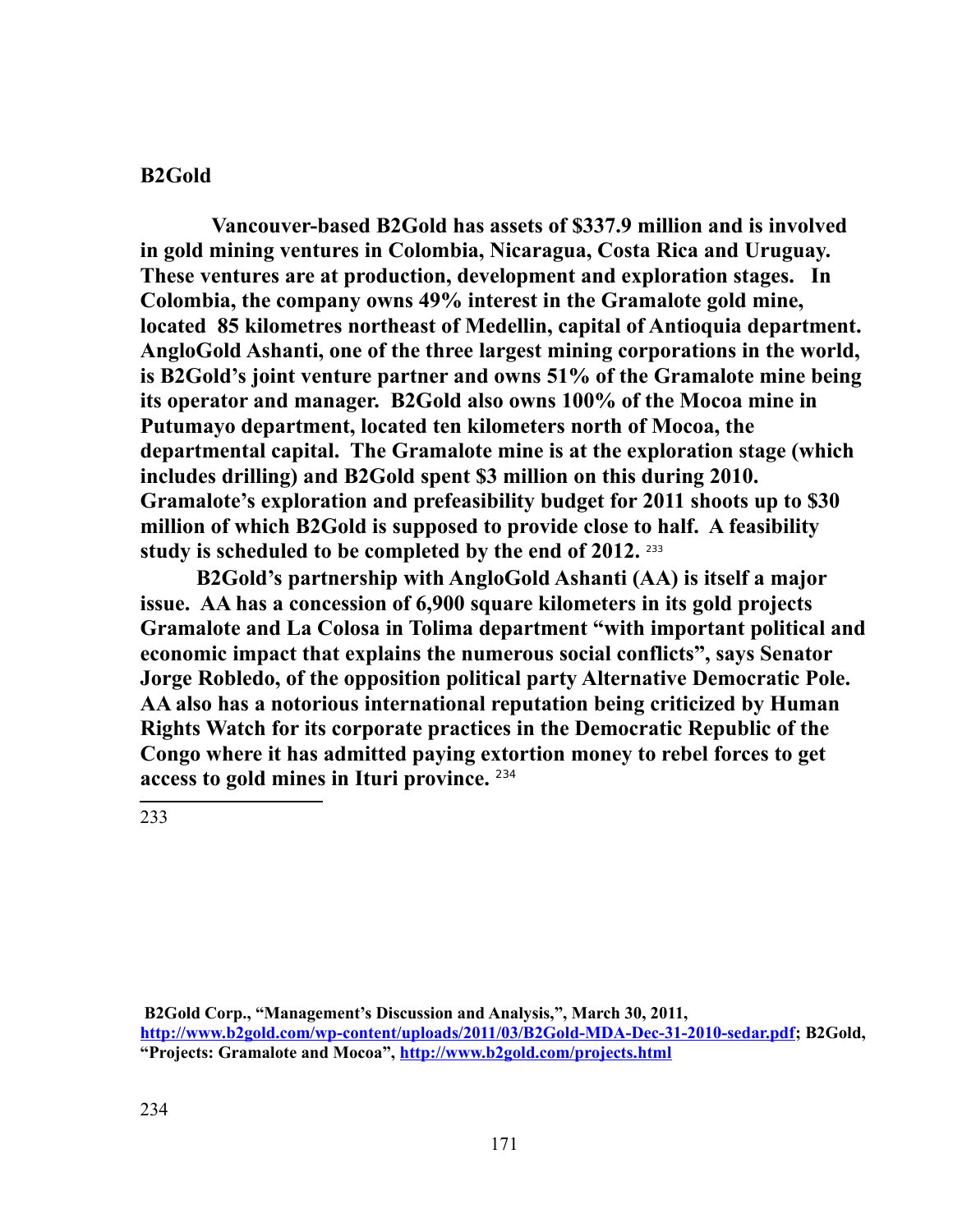**In August 2007, the British charity "War on Want" published a report accusing Anglo American, AngloGold Ashanti's parent corporation, of profiting from the abuse of people in the developing countries in which the company operates. The report alleges abuses committed by AngloGold Ashanti subsidiaries in Colombia, Ghana and Mali. According to** *Forbes Magazine* **(U.S.), AngloGold Ashanti was accused in 2007 in Colombia for "murders of trade union and community leaders who opposed the company's activities in the region". In January 2011, AngloGold Ashanti was named the world's "Most Irresponsible Company" at the Public Eye Awards hosted by the Berne Declaration (a non-governmental organization) and Greenpeace in Davos, Switzerland. The nominating organization, WACAM (Wassa Association of Communities Affected by Mining), detailed the corporation's history of "gross human rights violations and environmental problems."** [235](#page-171-1)

**The department of Antioquia, where B2Gold's and AngloGold's Gramalote mine is located, has historically had "one of the highest rates of violence and forced displacement in Colombia and in parallel an everincreasing concentration of property in the hands of a few." Fifty percent of the land in the department is controlled by three percent of property owners. In 2008, the Colombian government's Public Defender's Office stated that "During the past five years, 10,000 people have been displaced…Mining concessions coincide with areas affected by displacement and armed actors** 

<span id="page-171-0"></span>**Wikipedia, "AngloGold Ashanti,", [http://en.wikipedia.org/wiki/AngloGold\\_Ashanti#Fatalities](#page-171-0)**

<span id="page-171-1"></span>235

 **Ibid.**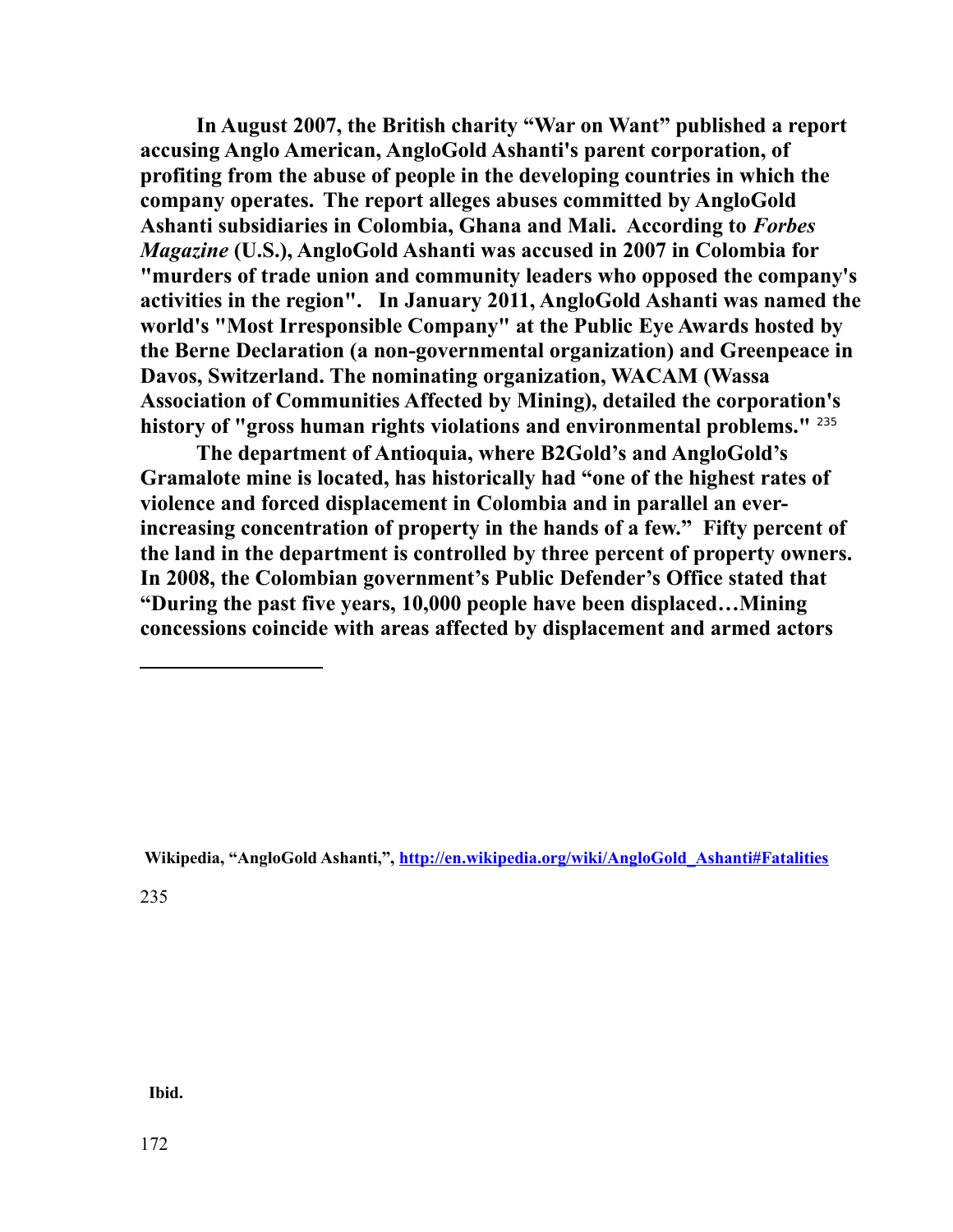**are located around extraction sites."** [236](#page-172-0) **In this situation of extreme violence and enormous danger to civilians, B2Gold has made inflammatory statements that increase the danger to the lives of civilians even more. The company has commented that some citizen and environmental organizations that monitor its mining activities and criticize mineral development "unfortunately…are sometimes contaminated; there are many that are contaminated by paramilitaries or guerrillas."** [237](#page-172-1) **This statement is similar to the one made above by Gran Colombia Gold Corp.'s Executive Co-Chairman Serafino Iacono, about union leaders after which two of them were shot by paramilitary assassins. As observed in that case, such declarations in the Colombian context are tantamount to an incitement to murder.**

**B2Gold has also publicly insisted on "the right of corporate citizens to exploit mining" and stated that "no municipality can close its doors to a mining project." Julian Villaruel Toro, the company's Vice-President in Colombia, has indicated that "Indigenous rural communities have no right to reject mining activity."** [238](#page-172-2) **Such arrogant, intolerant and extreme statements** 

<span id="page-172-0"></span>236

 **Report prepared by MiningWatch Canada and CENSAT-Agua Viva for Inter Pares, "Land and Conflict…", op.cit., p. 44.** 

<span id="page-172-1"></span>237

<span id="page-172-2"></span>**Ibid, p. 45.**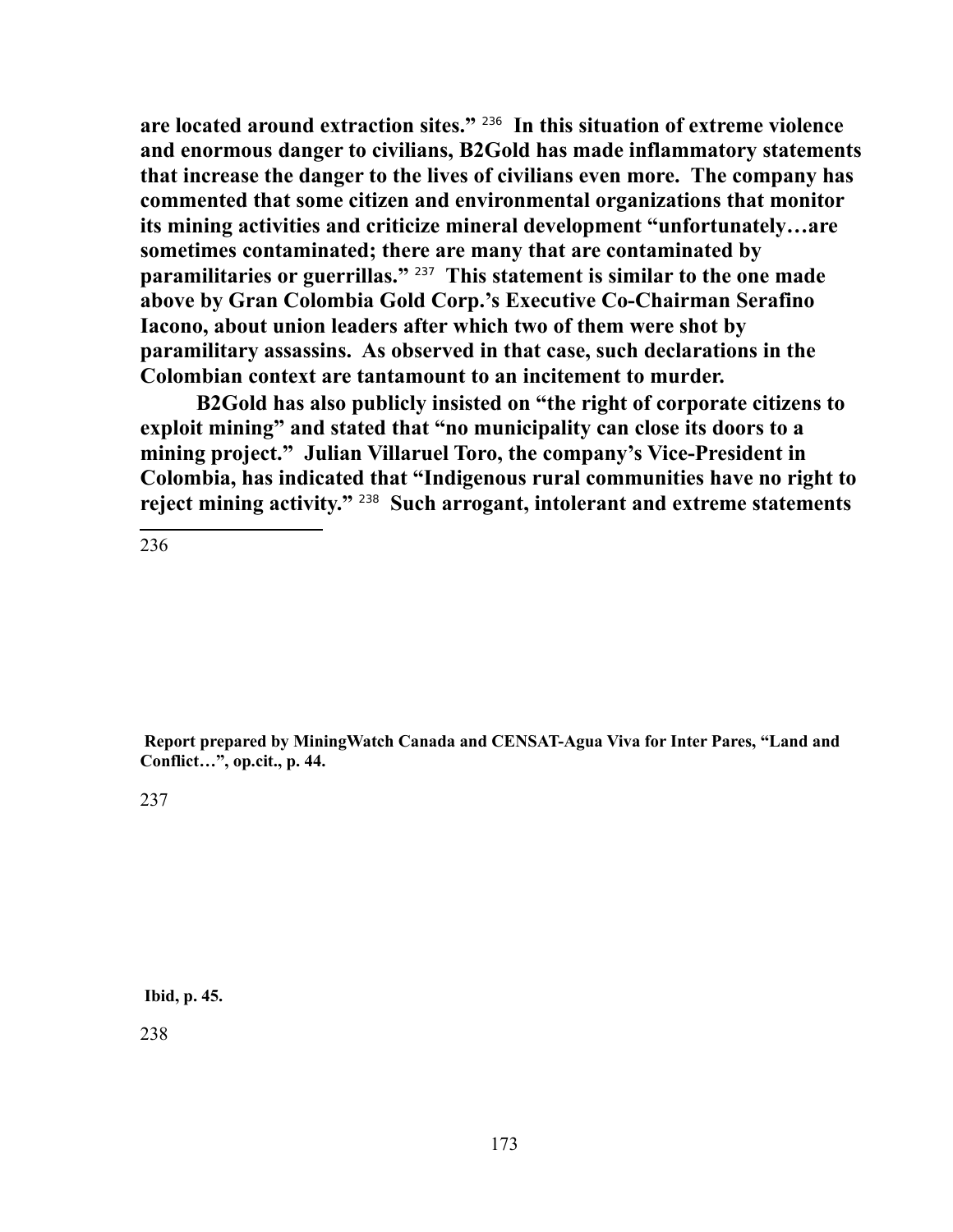**encourage violent actions by paramilitaries against indigenous groups and other civilians as well as their displacement and the stealing of their land. The company's attitude puts it in direct conflict with the main indigenous group in Antioquia known as the Indigenous Organization of Antioquia (OIA). In 2008, OIA released a resolution "To not allow the entry of any type of megaproject into indigenous territories." The OIA has made clear that "in this region because of the impact of past resource extraction on the inhabitants, there is a rejection of mega-projects." The organization opposes the entry of multinational corporations explaining: "All the wealth that they will extract here does not stay in Colombia but rather they will take it to other countries just as it happened 516 years ago. They took the wealth, was something left behind for Colombia? No…For us development would mean that the government leaves us in peace on our land."** [239](#page-173-0)

**As with EOM/Greystar, B2Gold has very close relations with the Colombian army which has an atrocious human rights record and has created and works in cooperation with paramilitary death squads. The company's Vice-President Villaruel Toro has made clear that B2Gold's "security department works directly with the Armed Forces of Colombia. If they did not guarantee security in a given area we would not do the project. The army analyzes the security situation, we need them to give us the green light. This is a formal mechanism that works through the security department."** [240](#page-173-1)

**Ibid, p. 46.**

<span id="page-173-0"></span>239

<span id="page-173-1"></span>**Ibid, pp. 45, 46.**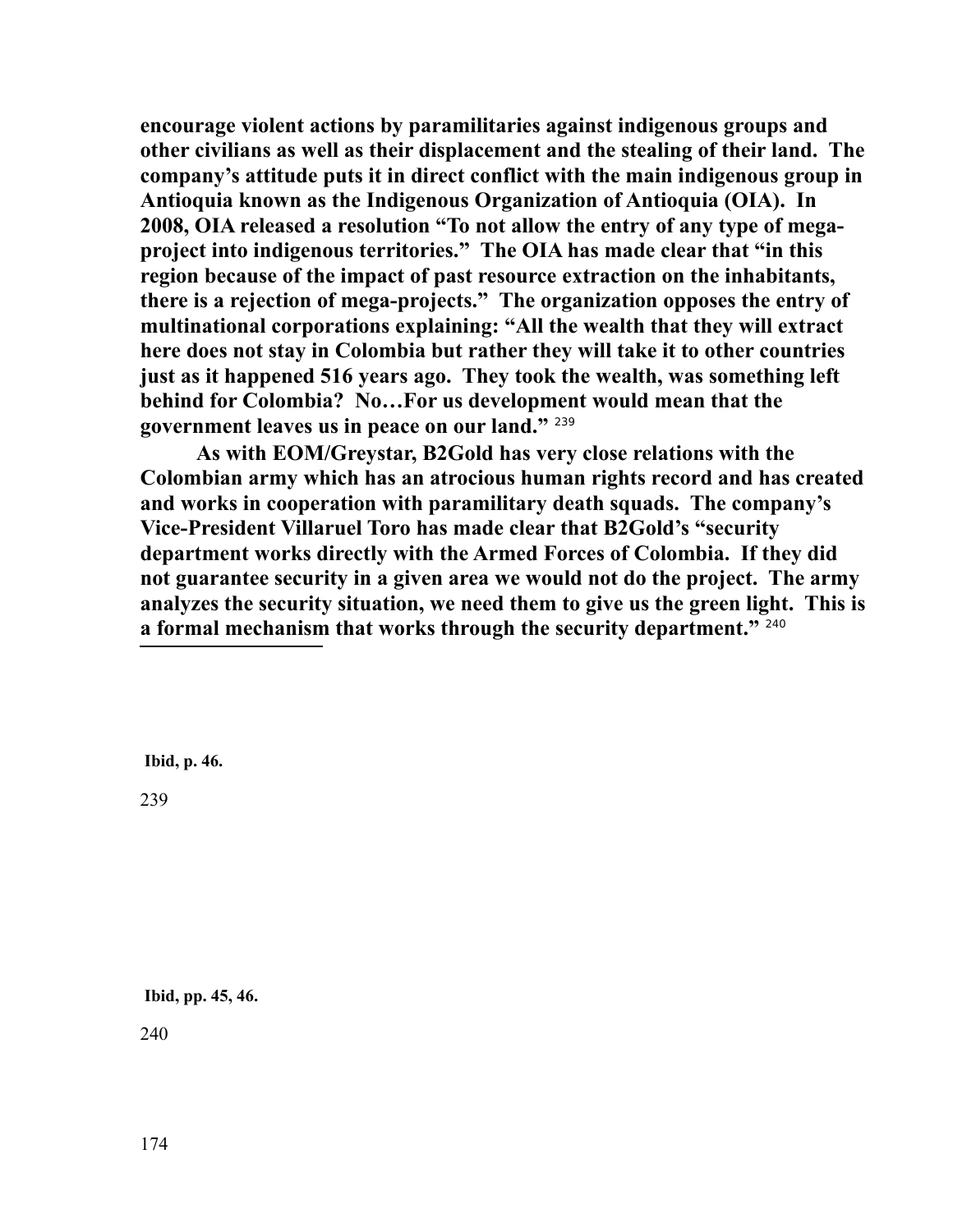## **Cosigo Resources**

**With assets of \$905,347, Vancouver-based Cosigo Resources is a junior mining company exploring for gold in Colombia and Brazil. Cosigo's main property is its 100% owned 9,973 hectare Machado concession located 180 km southeast of the provincial capital of Mitu in the Vaupes province of southeastern Colombia, near the Brazilian border. The property lies six kilometers west of the town of Taraira. Cosigo has set up a 30-man exploration camp in Machado. Additionally, according to the company, "Cosigo teams regularly carry out reconnaissance programs throughout prospective areas in Colombia…such as: Cauca, Sur Bolivar, Boyaca [and] Narino."** [241](#page-174-0)

**According to Jose Goyes, a Colombian indigenous activist and the web site "Intercontinental Cry" which specializes in indigenous rights, as well as the web site "The Social and Climate Justice Caravan", Cosigo Resources has been implicated in the murder of five indigenous leaders in Colombia. "Intercontinental Cry" reported on December 7, 2009, that "Legislation ratifying a free trade agreement between Canada & Colombia is being passed in the Canadian Parliament. Canadian officials, claim that a free trade agreement with Colombia, will result in an improved human rights situation in Colombia. In recent days in Colombia five indigenous leaders have been murdered for their opposition to the Canadian mining firm Cosigo Resources** 

<span id="page-174-0"></span>**Ibid, p. 31.**

**Horsehoe Gold Mining Inc.,** *Interim Financial Statements***, February 28, 2011, [http://www.cosigo.com/i/pdf/financials/2011Q1\\_FS.pdf;](http://www.cosigo.com/i/pdf/financials/2011Q1_FS.pdf) Cosigo Resources, "Projects", "Machado", [http://www.cosigo.com/s/Machado.asp;](http://www.cosigo.com/s/Machado.asp) "Other Projects",<http://www.cosigo.com/s/Other.asp>**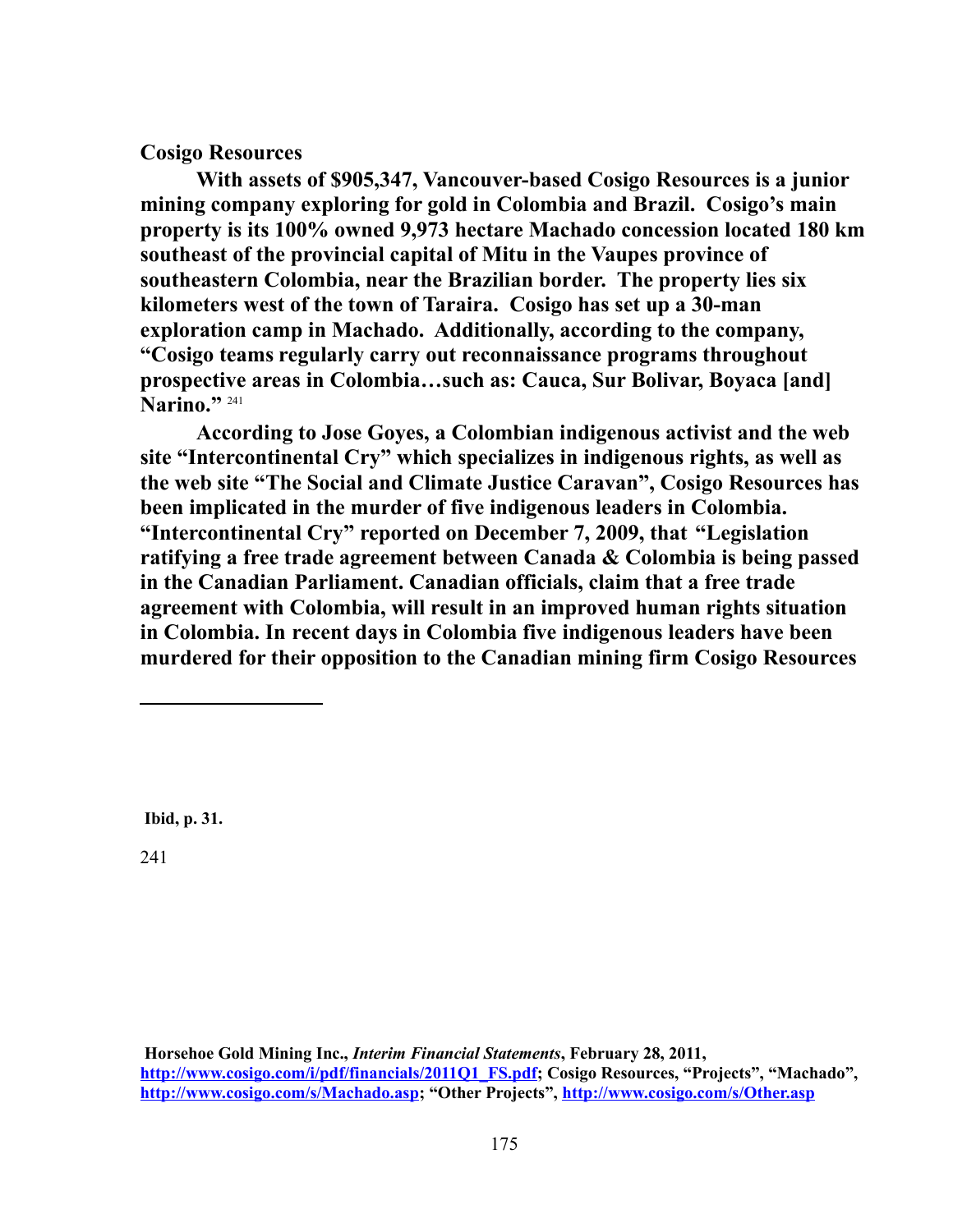**of Vancouver. It is objectionable that Canadian transnational companies are complicit in human rights abuses of this magnitude."**[242](#page-175-0)

**The web site then links to an interview with José Goyes, a member of the political commission of the Regional Indigenous Council of Cauca (CRIC), a major indigenous organization in the Colombian department of Cauca. The interview is conducted by the Canadian Union of Postal Workers' representative Dave Bleakney. The interview is on the web site of "The Social and Climate Justice Caravan" which unites activists from the North and South concerned about the dire consequences of climate change. The web site is based in Europe and Goyes was there in 2009 for the Copenhagen conference on climate change.** [243](#page-175-1)

**Both the "Intercontinental Cry" and "The Social and Climate Justice Caravan" web sites describe Jose Goyes as "A vocal opponent of the Vancouver-based company, Cosigo Resources, José is one of many indigenous leaders and activists in imminent danger of being assassinated by 'the Black Eagles' paramilitary group. José lives in a fertile area in the south of the** 

<span id="page-175-0"></span>242

**Dave Bleakney**, "**Interview with Jose Goyes:** Colombian Paramilitaries Assassinate Indigenous leader in the Name of Canadian Multinationals", The Social and Climate Justice Caravan, December 9, 2009, **[http://climatecaravan.wordpress.com/2009/12/09/colombian-paramilitaries-kill-colombian](http://climatecaravan.wordpress.com/2009/12/09/colombian-paramilitaries-kill-colombian-indigenous/)[indigenous/](http://climatecaravan.wordpress.com/2009/12/09/colombian-paramilitaries-kill-colombian-indigenous/)** ; Ahni, "Canadian Company Linked to Indigenous Murders in Colombia", December 15, 2009, **<http://intercontinentalcry.org/canadian-company-linked-to-indigenous-murders-in-colombia/>**

<span id="page-175-1"></span>243

**Ibid (both sources)**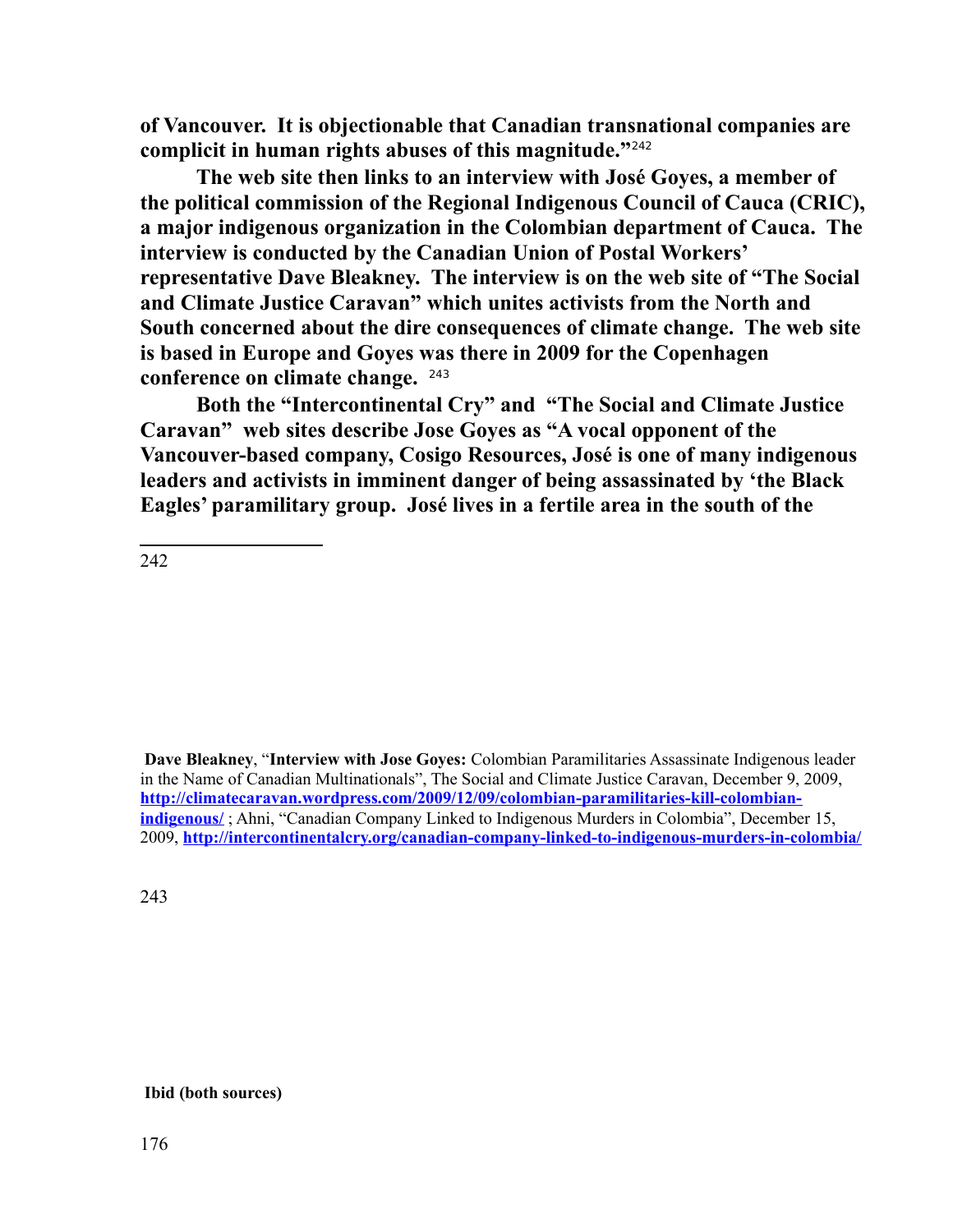**country, which is rich in vegetation, but also in mineral resources such as gold. This area has recently become the sight of a bitter struggle by the indigenous people whose livelihoods depend on this land, and the multinational corporations who are intent on exploiting it, apparently at any cost. Canadian multinationals, and in particular a corporation called Cosigo Resources (Vancouver), are embarking on a programme of mass displacement of indigenous populations in southeast Colombia. The Colombian government is supporting these multinationals; in the name of the Colombian government paramilitaries are persecuting and killing local indigenous people who oppose the forceful seizure of their land.**[244](#page-176-0)

**"Many of the indigenous leaders, including José Goyes, have been threatened because they oppose the exploration of Cosigo Resources. On Sunday (December 6, 2009), we received the news that one of the indigenous leaders in the struggle had been killed. This brings the death toll of indigenous leaders in the region to five. These deaths are happening purely because the local populations are refusing to cooperate with the multinationals and government paramilitaries who are expelling them from their land. José himself recently received a fax from the paramilitaries, stating that he and his organization are considered a 'military objective'. Jose has already had paramilitaries torture him in his own home. Now he knows his life is even more seriously in danger."** [245](#page-176-1)

<span id="page-176-0"></span>244

**Ibid (both sources).**

<span id="page-176-1"></span>245

**Ibid, (both sources).**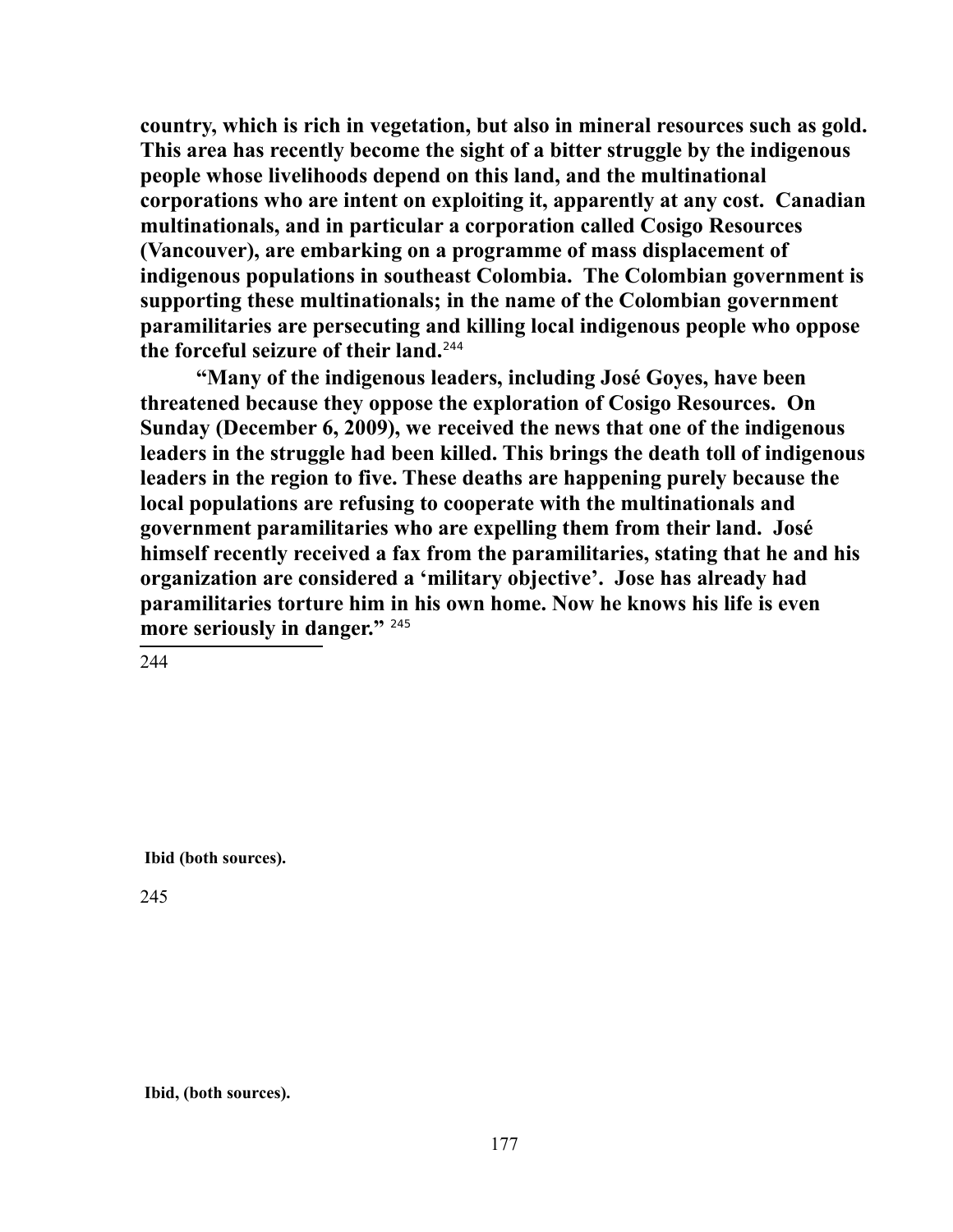**"The Social and Climate Justice Caravan" web site contains a translation of the fax to Jose from the paramilitaries which is reproduced below: "October 22nd 2009**

**The [Colombian] Government continues to fulfil its agreements and commitments. You are defenders of the guerrillas, you are requesting land to plant coca on in order to strengthen the indigenous people and the guerrillas, who do not understand the efforts of the President Alvaro Uribe. Together with help from the Families en Acion social welfare programme, forest rangers, and Democratic Security (the national defence programme), a group of men and women who are worried by the turn of events in this country, we have to undertake once again the struggle against those people who are hiding themselves in social organisations such as the CUT, Valle, NOMADESC, Human Rights Defenders and NGOs, and who are enemies of our democracy.**

**These bureaucrats are not letting [the region of] CAUCA progress, as they are blocking the entrance of multinationals, which bring benefit to the communities in SUAREZ, MORALES and BUENOS AIRES. Some of these organisations have made agreements in exchange for money with the owners of mining concessions demanding the eviction from mining zones, as has occurred in the village (corregimiento) of Toma, and for which we have proof. Today we have decided to declare these son of a bitch bureaucrats as military targets; human rights advocats, NOMADESC, CUT VALLE, PCN, CONSEJO COMUNITARIO DE LA TOMA, CERRO TUERAS Licifredy, Eduar Villegas, Jose Goyes, Diego Escobar, Recherche, Plutarco, Meraidino Consejal.**

**[Signed]: AGUILAS NEGRAS NUEVA GENERACION (Black Eagles New Generation paramilitary group)."**[246](#page-177-0)

<span id="page-177-0"></span>246

 **Dave Bleakney**, "**Interview with Jose Goyes:** Colombian Paramilitaries Assassinate Indigenous leader in the Name of Canadian Multinationals", The Social and Climate Justice Caravan, December 9, 2009, **[http://climatecaravan.wordpress.com/2009/12/09/colombian-paramilitaries-kill-colombian](http://climatecaravan.wordpress.com/2009/12/09/colombian-paramilitaries-kill-colombian-indigenous/)[indigenous/](http://climatecaravan.wordpress.com/2009/12/09/colombian-paramilitaries-kill-colombian-indigenous/)**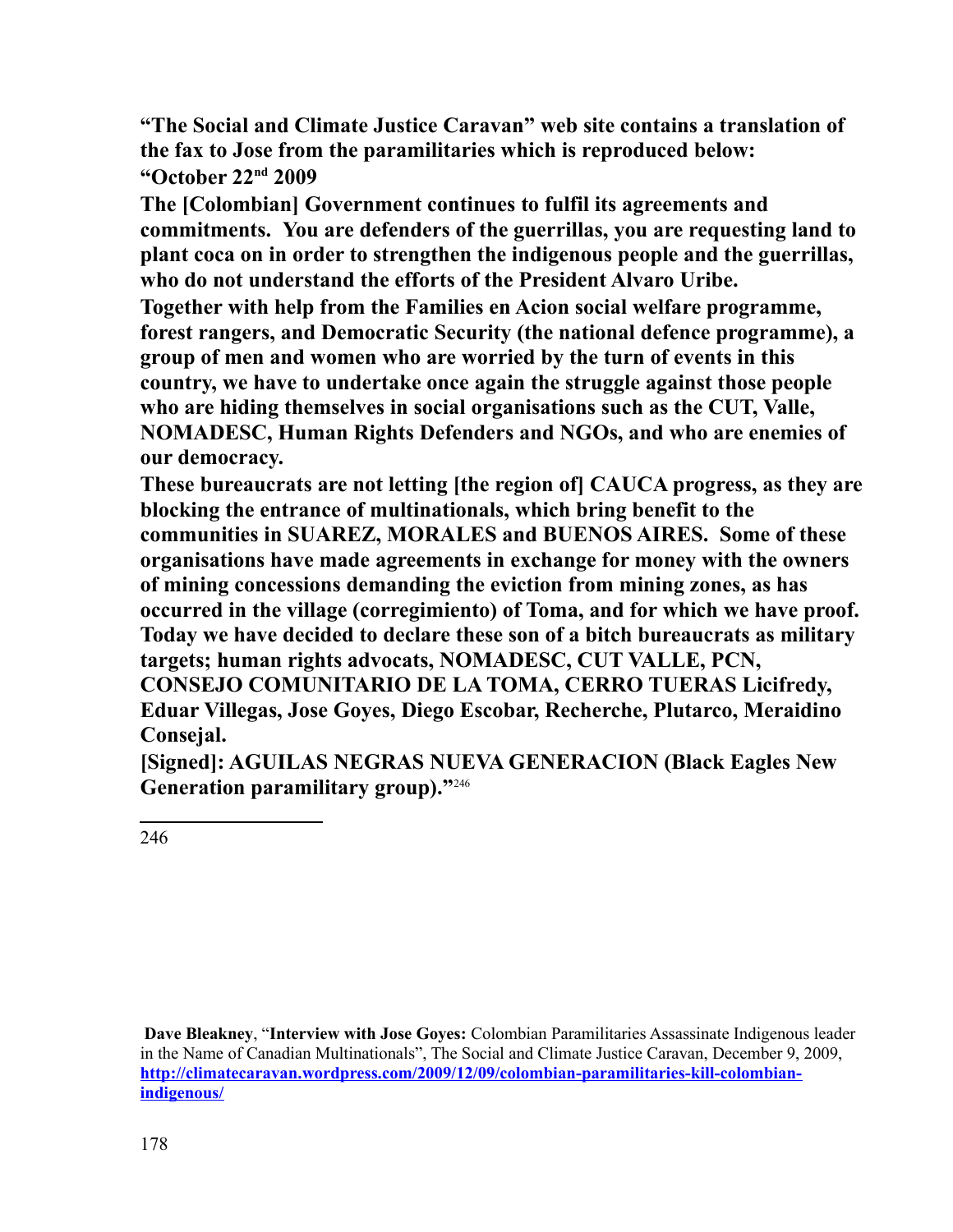**This threatening letter to Goyes is followed by the interview with him which is prefaced by the following remarks: "The Canadian government is passing a free trade agreement with Colombia, which is opening up the economy to large multinationals such as Cosigo Resources. As José described in his interview, "I think that this free trade agreement has brought all the problems we're facing, such as the paramilitaries' actions to expel us from our territory." Of course, as well as facing forced expulsion from their lands, many indigenous communities are now experiencing rapid and devastating changes to their communities because of climate change. José spoke about how these environmental impacts are also threatening communities in his country, even though these communities are least responsible for climate change:**

**"We want northern governments to pay the ecological debt that they have to the south and to take action to reduce the emissions that are producing global warming. I think that we need unity in the struggle in order to avoid climate change. Our struggle is also a collective one, to protect the environment that the multinationals are destroying. These multinationals not only affect local people, but those of the whole world. Indigenous people are conservationists of our environment. It's the government and multinationals who are intent on destroying this social model. Our hopes for our community are that we all unite to defend the global environment and to stop the multinationals from entering our environment and communities."**[247](#page-178-0)

**"Interview with Jose Goyes:** Colombian Paramilitaries Assassinate Indigenous leader in the Name of Canadian Multinationals.

<span id="page-178-0"></span>Dave Bleakney: **This is Dave Bleakney of the Canadian Union of Postal Workers reporting from the trade climate caravan from the World Trade Organization in Geneva to the Copenhagen climate summit and I have with me Jose Goyes of CRIC in Colombia. Jose could you tell us a little bit about yourself and your association and why we are talking today.**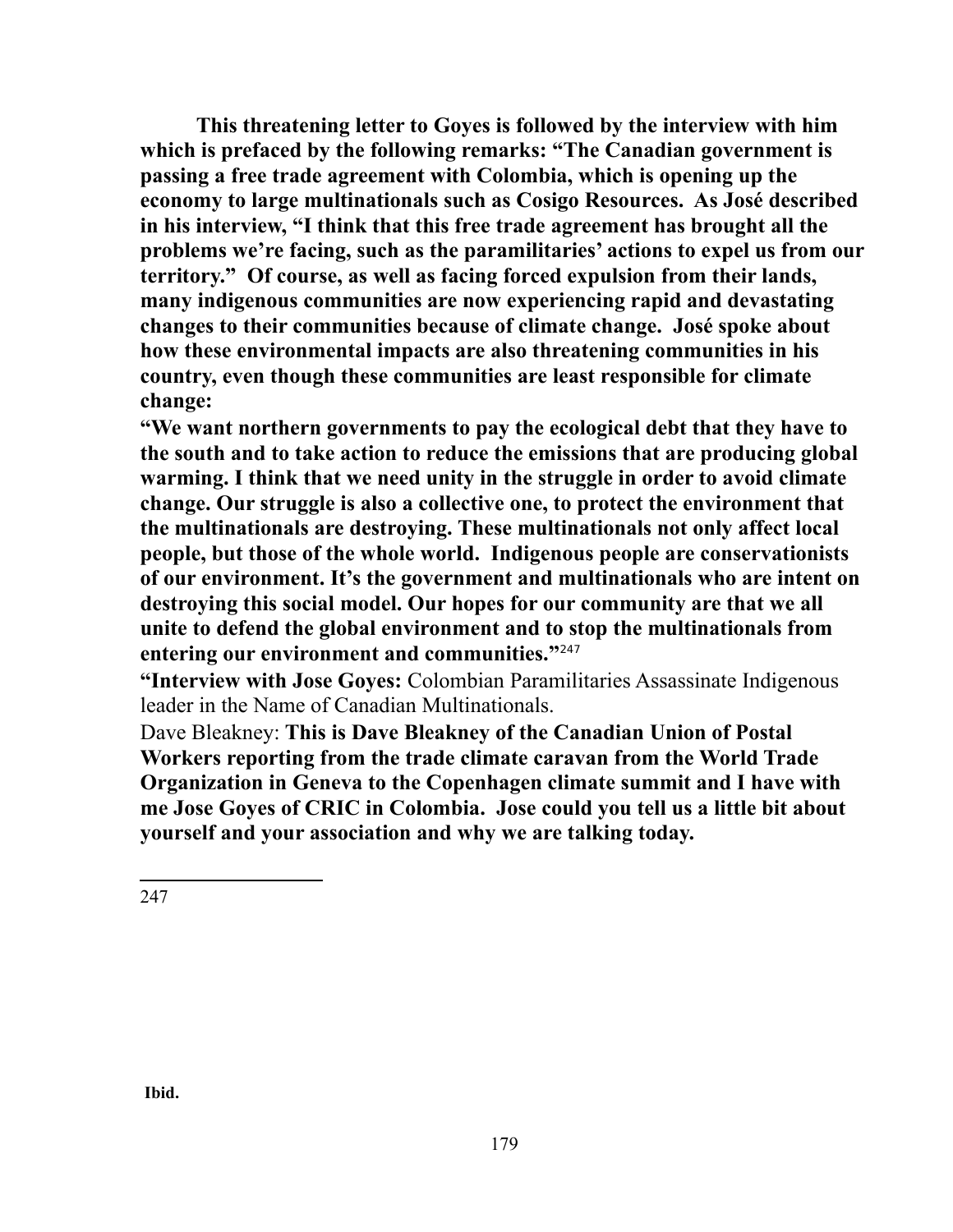Jose Goyes: **My name is Jose Goyes from the indigenous territory of Honduras Morales in Cauca in Colombia and I am from the political commission of the CRIC.**

Dave Bleakney: **Can you tell us a little bit about the role of Canadian corporations in your lands today and how that's affecting the people there.** Jose Goyes: **Well, our land is very rich in mineral resources like gold. In the area we have the ASHANTI gold company from South Africa, the UNION COMPRESSA from Spain, and CARTON COLOMBIA from Ireland and to answer your question the COSIGO company, which is a gold enterprise from Canada. In this case these multinational companies are causing great displacement, threats and even massacres and death sentences to indigenous communities. In our territories the paramilitary groups are supporting the state policy and the multinational policy with total violence. COSIGO Resources from Canada have big interest in the area and the paramilitary groups have supported this political wish by threatening most of the indigenous leaders that are resisting the exploitation. The threatened entities are the various human rights organisations, NGO's, trade unions and the other groups supporting resistance by the indigenous, Afro-descendants and peasant communities to this exploitation of their areas by mining. Yesterday they reiterated their threats against most of the leaders of the community. So this is a very urgent call. The community is very worried about this situation.** Dave Bleakney: **So let me be clear, you are saying that just within the last few days there has been written and serious threats against the lives of indigenous leaders in Colombia over this issue?**

Jose Goyes: **Yes, we are in this position becuase we deny the rights of these multinational companies and government policy to allow their permits that are threatening our life and environment. We responsibilise the government of Colombia of what could happen to these leaders of different organisations, as the paramilitary have said that they will carry out acts of execution to ensure the entry of these multinational business.**

Dave Bleakney: **The Canadian government has before it now the Canadian parliament or free trade agreement and one of its arguments is that free trade agreements will bring improved human rights situation in Colombia. Is this true?**

Jose Goyes: **I believe that this FTA has brought all these problems that we are facing like the paramilitary threat to expel us from our lands. We invite both the Colombian and the Canadian government to not sign this agreement and to preserve the environment and the life on this planet. We also invite the governments of the North to pay their ecological debt that they owe to the**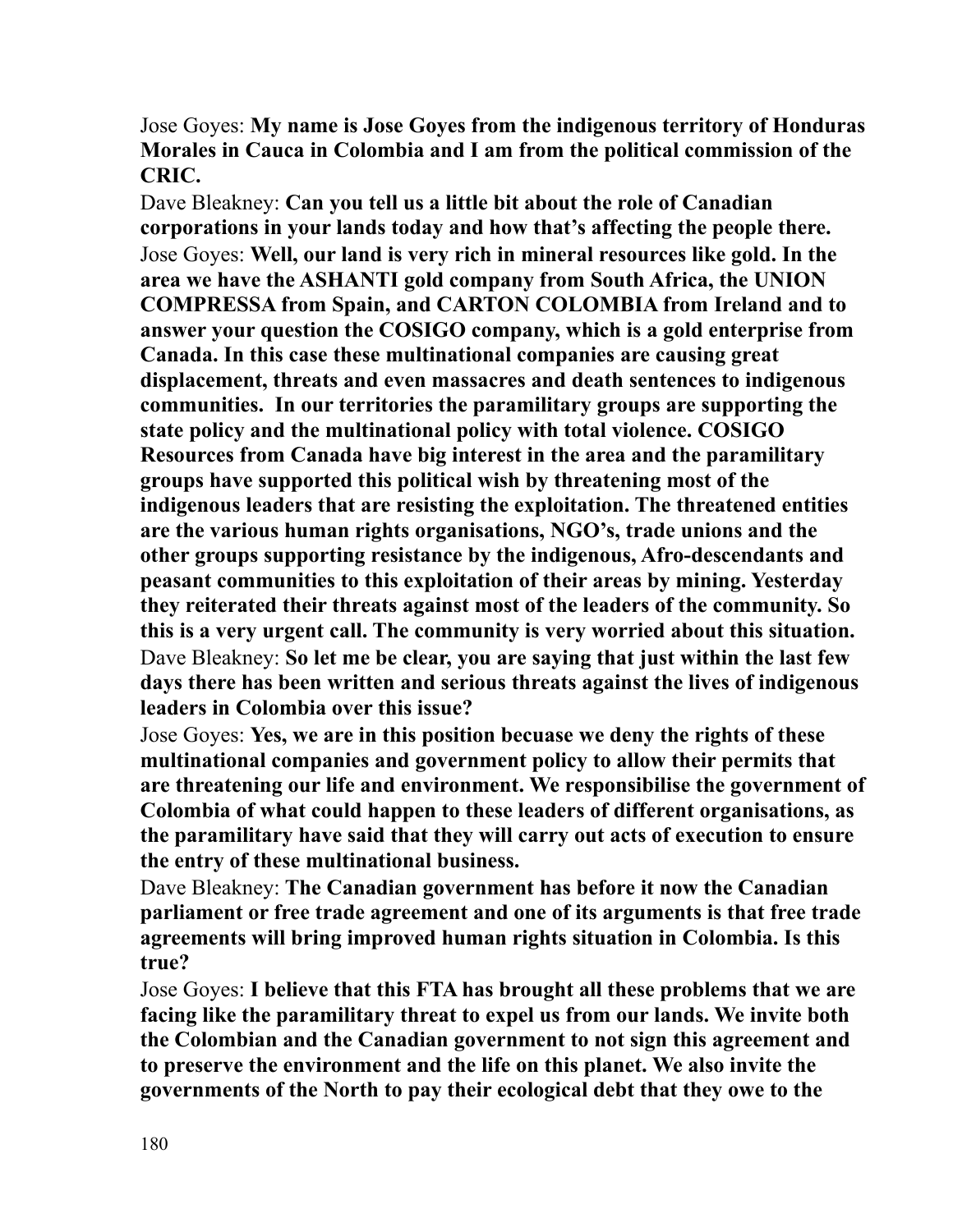**Global South and to take a more responsible attitude to their emissions that are causing global warming.**

Dave Bleakney: **So, as I said, the Colombian Canadian Free Trade Agreement is in front of parliament; it has not yet been passed. Do you feel that there is something the Canadian people should do as a result of this corporate activity in Colombia and the proposal of free trade with the Colombian state?** Jose Goyes: **These multinationals with their destruction of forests,** 

**communities and life, are not only negatively affecting local peoples' lives but the lives of people from all over the world.**

Dave Bleakney: **In the very northern region of Canada we see that indigenous people are being affected greatly by the loss of fish and the change in environmental patterns in that region. Could you tell us a little bit about changes you have seen in Colombia that you feel you can directly attribute to climate change.**

Jose Goyes: **I think that our role is to solidify the structure of our own communities so that the multinationals can't enter our territories and so we will help the environment. There are already consequences, more mostly in the north and south of Africa which show the impact of global warming on local people, like how they have to leave their home area because of climate change. It also affects South America.**

Dave Bleakney: **I am hearing that this is a worldwide phenomenon. People are being affected all around the world, it seems to us in Canada that Colombia, in many ways, is on the front line of this struggle because of the repression, the violent repression, of the military and paramilitary forces. Can you just tell us a bit more about that, what the record is with the paramilitary in regard to your people?**

Jose Goyes: **We indigenous people are conservationists of our environment and also in the social way but it is the government that wants to destroy the links with the nature and which insists on this destructive model that kills forests and carries out massacres of the leaders.**

Dave Bleakney: **What calls to action and solidarity do you suggest to those of us around the world in support of this struggle?**

Jose Goyes: **Well there are many ways and we have to take into account that it is in these days that death threats that we are talking about have led to the deaths of five leaders of the communities. It is due to the support of you that our international support has to be to make people aware of the situation of what is happening and asking for pressure on the Colombian government and to inform on this specific case.**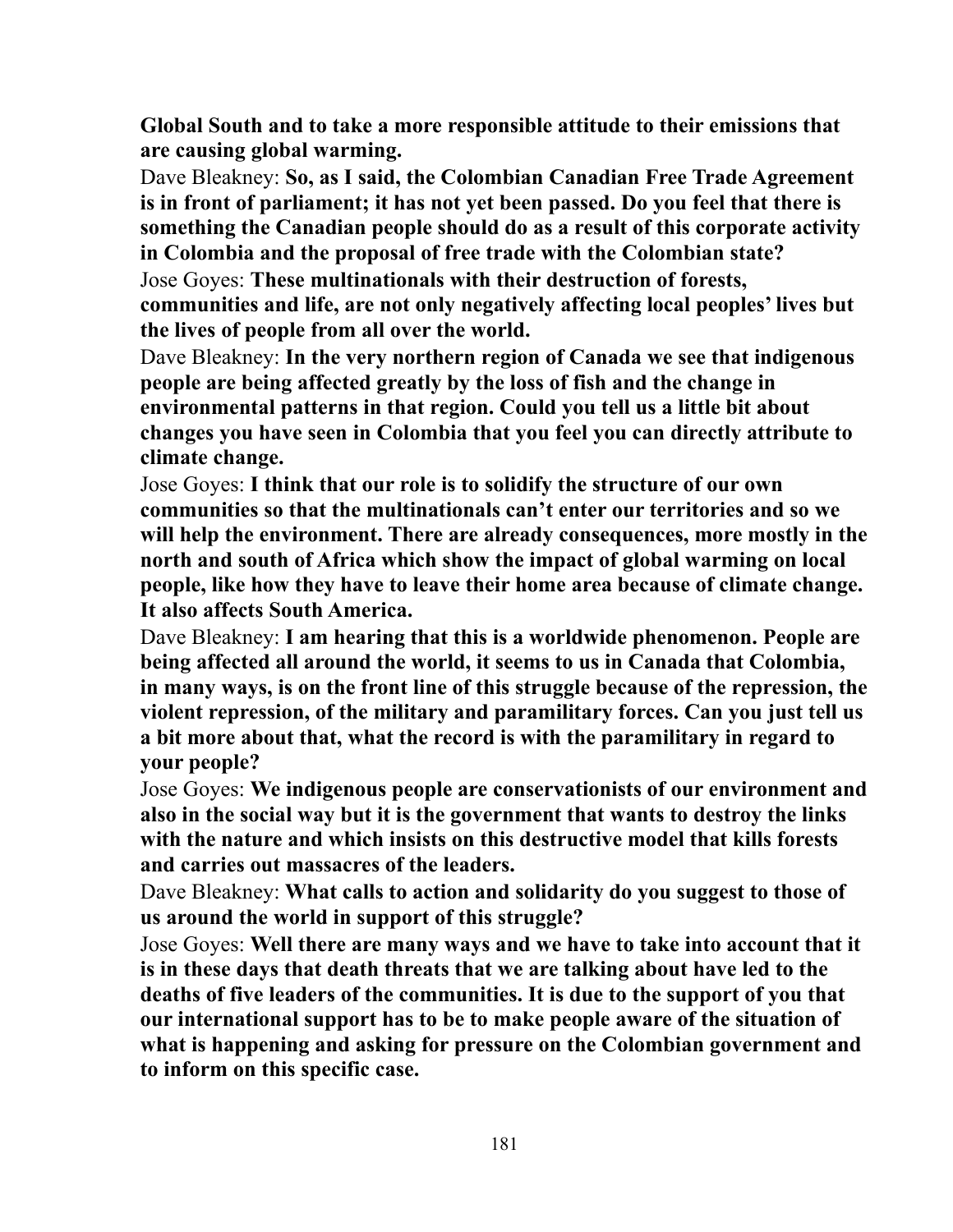Dave Bleakney: **Jose, we only have a few minutes left, I was just wondering if you could say in a few words, your hopes, your vision for you and your people?**

Jose Goyes: **The hopes are for our people and you unite together in the same struggle to defend the global climate and impeach the multinationals who enter our territories so destructively.**

Dave Bleakney: **Well certainly Canada's international reputation as a compassionate nation is certainly in question given what we have heard here today. For those in Canada who want to know more, or maybe check in with COSIGO RESOURCES and their track record, you can find them at 885 West Georgia Street, Suite 1500, Vancouver. Or maybe you wish to give them a call, at area code (604) 632-9574. This is Dave Bleakney for the Canadian Union of Postal Workers reporting from somewhere in Europe. And thank you very much Jose Goyes from CRIC, it has been a pleasure.** [248](#page-181-0) **Interview Ends.**

**Thus according to Colombian indigenous activist Jose Goyes and the two web sites "Intercontinental Cry" and "The Social and Climate Justice Caravan", Cosigo Resources has been implicated in the murder of five indigenous leaders, the torture of Goyes by paramilitaries, death threats to Goyes and other indigenous leaders' also by paramilitaries and a program of mass displacement of indigenous people to clear land coveted by mining companies. Cosigo Resources' record in Colombia is truly atrocious and it is no surprise that this company is one of the four Canadian ones condemned by the 11,500 delegates at the conference in Cali, Colombia held during September 30--October 4, 2011 (see introduction). However, amazingly, the company's record is even worse than this because as shown below it is involved in further activities destructive to the rights of indigenous Colombians.**

<span id="page-181-0"></span>248

 **Ibid.**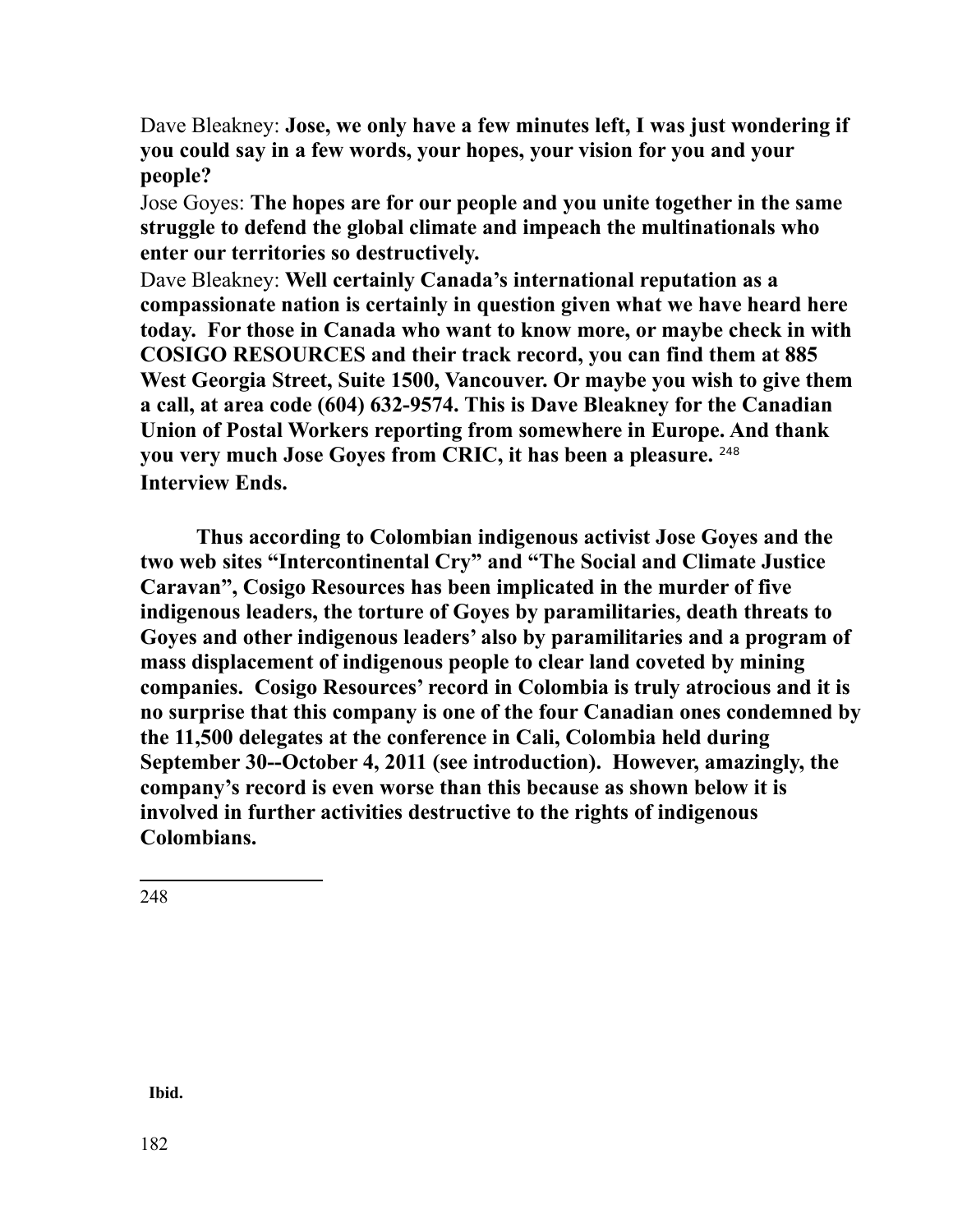**The above account of Cosigo's activities in Cauca by Jose Goyes and the Regional Indigenous Council in Cauca (CRIC) is confirmed by Colombian activist Berenice Celeyta Alayon, by Peace Brigades International (PBI) and by the other major indigenous organization in Cauca known as Association of Indigenous Councils of Northern Cauca (ACIN). PBI is a non-governmental organization that provides accompaniment to activists in Colombia whose lives are in danger mainly from paramilitaries. In a press kit dated March 2011 about Berenice Celeyta Alayon, the President of The Association for Social Investigation and Research (NOMADESC), whom it has accompanied for 11 years, PBI states "A prime example of NOMADESC's work is the community of Suarez (Cauca) which has demanded answers from the Colombian government about the presence of multinational corporations aimed at exploration and extraction of gold and other minerals by companies such as South Africa's AngloGold Ashanti and the Canadian corporation Cosigo Resources. According to the communities, these multinational corporations have tried to evict the community from the area and to take the territory's wealth. Several families have left Suarez due to the conflict and NOMADESC is closely following the situation."** [249](#page-182-0)

**In an interview conducted with Celeyta Alayon during her visit to England in November 2011by Ivana Davidovic, Co-Editor of "Women's Views on News", a women's news web site, the Colombian activist stated: "We have been researching the effects of the mining industry in Colombia for 15 years. Conflicts have occurred in the areas of rich natural wealth, which are of interest to the mining companies." Davidovic adds: "She [Celeyta Alayon] says that criminal gangs of paramilitaries and, even more disturbingly, the official police operate on behalf of the big mining corporations." Celeyta Alayon continues:** "**In the south, in the province of Suarez, where Anglo Gold Ashanti arrived in 2005, the paramilitaries committed a series of crimes,** 

<span id="page-182-0"></span>249

 **Peace Brigades International,** *PBI Colombia Presents Berenice Celeyta***, Press kit, March 2011, [http://www.pbi](http://www.pbi-colombia.org/fileadmin/user_files/projects/colombia/files/press_kits/110308_BCeleyta_ENG.pdf)[colombia.org/fileadmin/user\\_files/projects/colombia/files/press\\_kits/110308\\_BCeleyta\\_ENG.pdf](http://www.pbi-colombia.org/fileadmin/user_files/projects/colombia/files/press_kits/110308_BCeleyta_ENG.pdf)**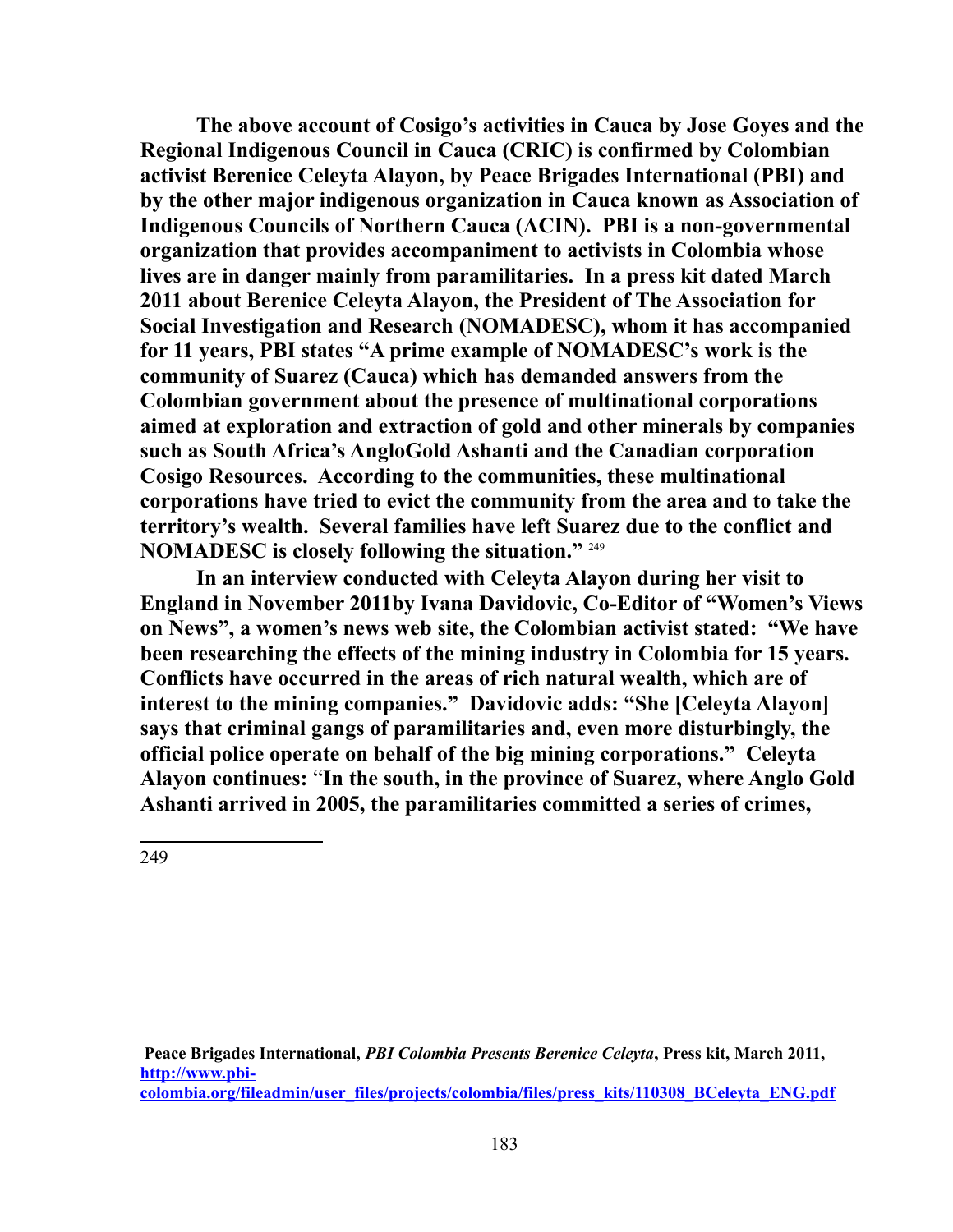**mainly against miners. They first started with threats, then they tried to bribe them. When that didn't work, many miners were massacred. Even we received death threats because we were investigating what was going on. They also forced the remaining miners to abandon their homes and land."** [250](#page-183-0)

**Davidovic adds: "In the south of Colombia where NOMADESC mainly operates, Alayon estimates that 250,000 indigenous people – Afro-Colombians and some others – have been affected by Anglo Gold Ashanti. But it is not the only company guilty of human rights abuses or – also very common -environmental damage. According to Alayon, also guilty are the Spanish gas and electricity producer Union Fenosa, the Canadian gold mining company Cosigo Resources and the Irish-Dutch paper packaging maker Smurfit Kappa." Celeyta Alayon states "Any multinational corporation which invests in a country needs to ask itself where is it going and what is happening as a consequence of that investment – if it claims that it has any ethical considerations whatsoever. We have been investigating the dealings of Anglo Gold Ashanti and Union Fenosa for example, and we have discovered 125 social and environmental negative impacts. We are very nearly ready to provide enough concrete evidence of Anglo Gold Ashanti paying paramilitaries to get rid of the miners". Davidovic explains: "The link between the official businesses and the armed criminal groups has existed for decades since mining companies entered the territory of South Bolivar on the coast in the late 90s."** [251](#page-183-1)

<span id="page-183-0"></span>250

<span id="page-183-1"></span>**Ivana Davidovic, "Colombian Human Rights Campaigner Argues for Justice for the Poor",**  *Women's Views on News***, November 25, 2011, [http://www.womensviewsonnews.org/tag/berenice](http://www.womensviewsonnews.org/tag/berenice-celeyta-alayon/)[celeyta-alayon/](http://www.womensviewsonnews.org/tag/berenice-celeyta-alayon/)**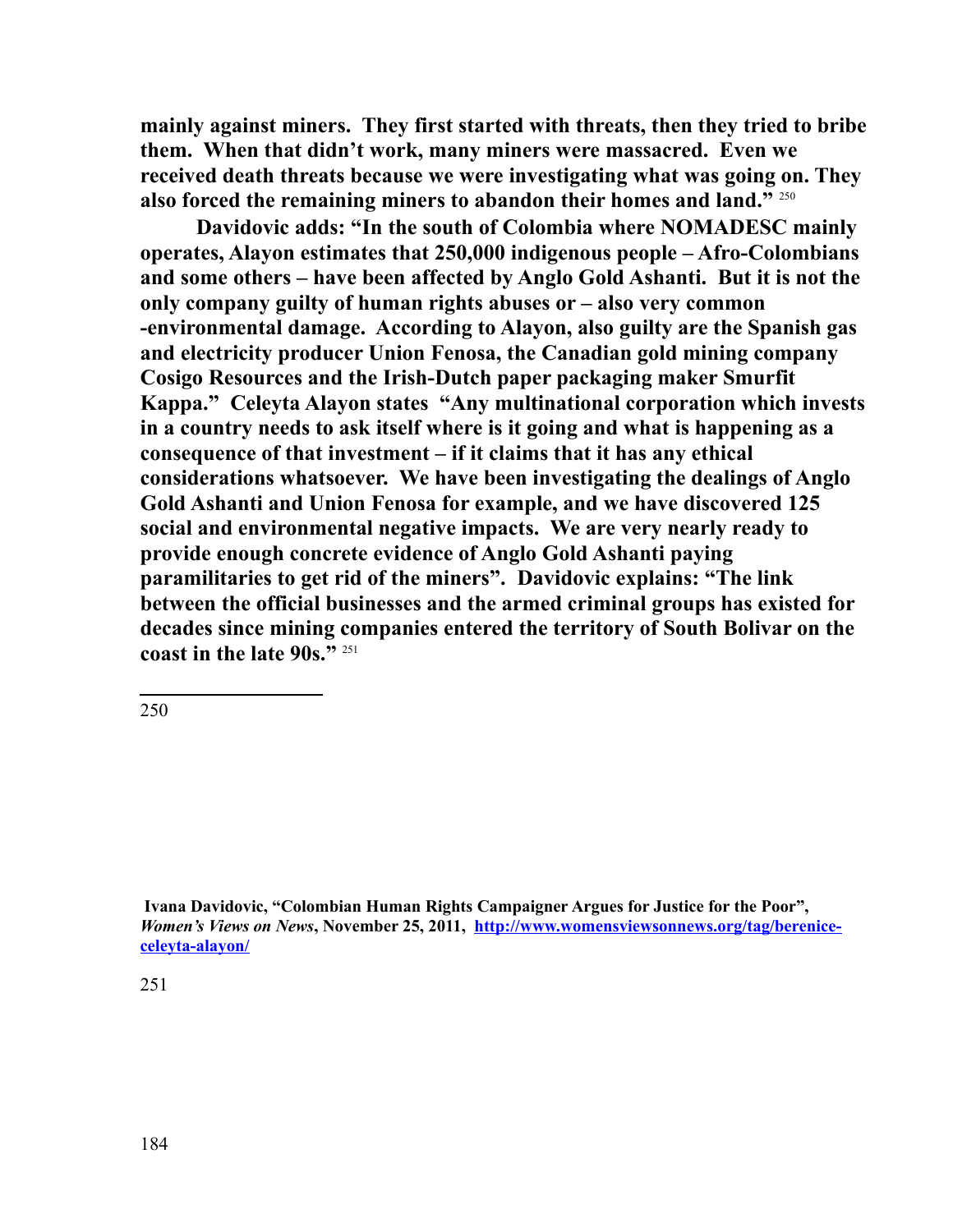**Similarly, in the account reproduced below, the Association of Indigenous Councils of Northern Cauca (ACIN) details an attempt by Cosigo in 2008 to survey indigenous land in Cauca without permission of the indigenous people. The ACIN article is reposted (from the ACIN web site) on the web site of "The Canada-Colombia Project" which is focused on relations between the two countries:**

**"Terror for the Benefit of Transnational Mining Companies** 

**[ 07/24/2008] [ Source: Tejido de Comunicación ACIN ] [ Author: ACIN] [Translation: María de La Chiva] [Original: http://www.nasaacin.org/noticias.htm?x=8288]**

**The fear that we have today is not only due to the presence of outsiders in our territories and their probable return in tandem with public forces in order to obtain their objectives, but also for all of the acts of terror and war in Northern Cauca, acts which are intensifying every day in order to displace us and facilitate the entry of transnationals wishing to exploit our resources.**

**In Northern Cauca, the Comprehensive Plan of Aggression in the mark of Plan Colombia II is making itself felt at an ever growing rate. The strategies of War and Terror, Economic Subjugation and Propaganda are already being exercised simultaneously.**

**As an example, we point to the ongoing clashes between armed groups in Reserves like Corinto and Huellas Caloto, clashes which put the civilian population that lives and travels through these territories at high risk. On July 23rd there was heavy fighting in the village of Pajarito, in the Huellas Caloto Reserve. In addition, public forces surrounded peoples' homes, and due to the confusion and danger created by the fighting, the community was obliged to gather in the permanent assembly areas, where more than 200 adults and children registered themselves. In addition, on June 24th in the morning there was more fighting in the same village, forcing students to return home in order to protect themselves from the crossfire of the shots being fired.**

 **Ibid.**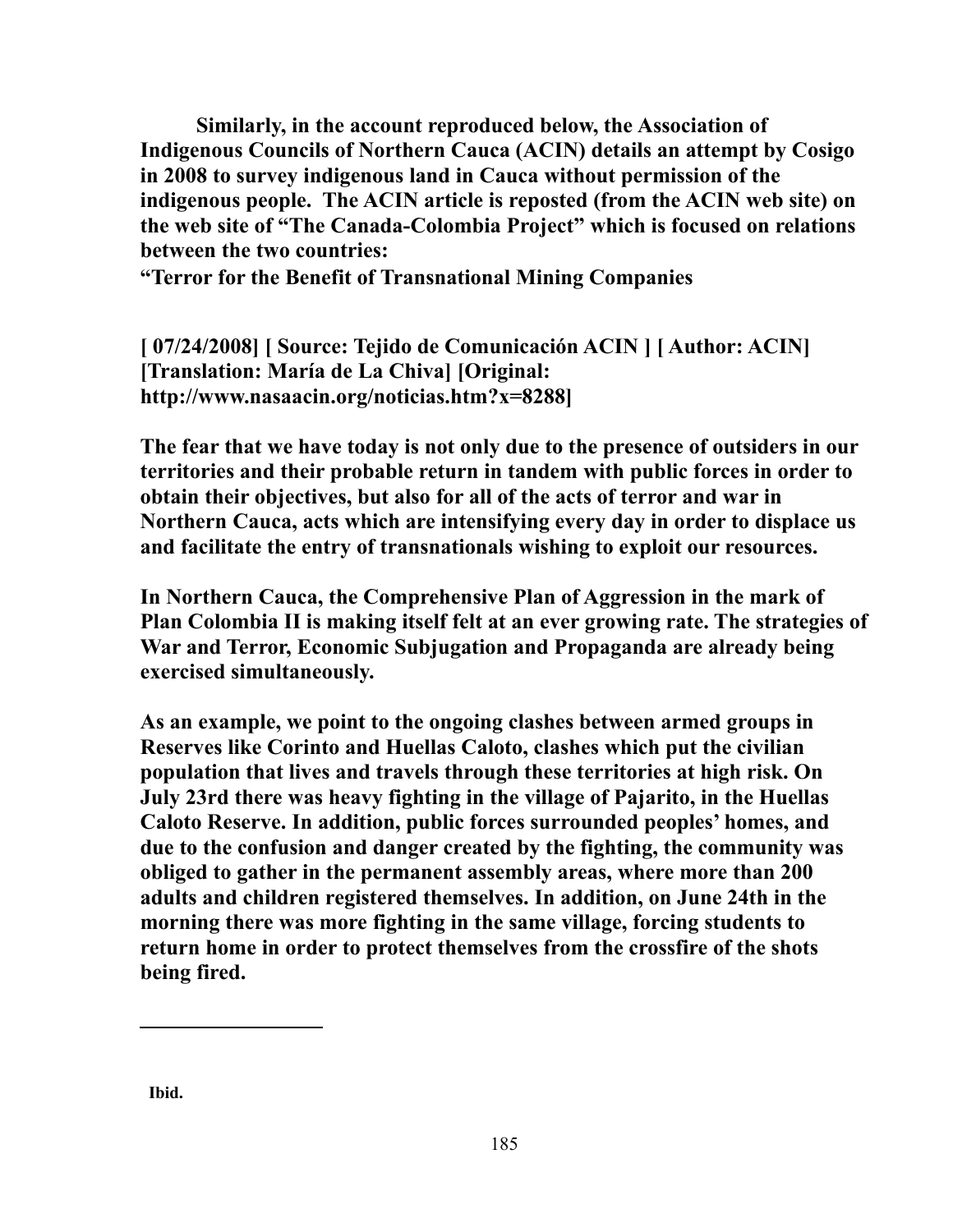**At the same time, transnational companies are entering into our lands as if it was their own property, taking advantage of the terror to which our people are subjected because of the continuous state of war in which our communities are living. In the late afternoon of June 23rd in the Delicias Reserve, 12 people identifying themselves as employees of Cosigo Resources Limited -a Canadian mining company- were surveying the caves in Mirasoles, near Cerro Catalina.**

**"At 2:00pm yesterday, the Indigenous Council of the Delicias Reserve received a call from Afro-Colombians from Mirasoles, who were at the foot of Cerro Catalina, informing us that there were outsiders in our territory. We left immediately, and in half an hour arrived in the area. When we arrived we found 12 people: some from Bogotá, some from Buenaventura, and there were even some indigenous people from Amazonas, from Leticia specifically, who identified themselves as members of the community of Miraña," explained a member of the Council in Delicias.**

**When the Council members showed up in the area where this group of people was located, they saw that the Afro-Colombian community had already detained, surrounded and begun interrogating them, but the group did not want to give much information until the Indigenous people showed up and presented themselves as part of the Council Authority.**

**"They told us that they belonged to a mining company called Cosigo Resources Ltd. and that was when we started to enter into discussion with them. As authorities, we told them that we aren't going to let anyone into our territory without previous permission, or without our consent, that we have rights as indigenous people, and that in addition we have an agreement with the Municipality of Suarez for the respect of our territory," added another member of the Council.**

**During the dialogue, the spokesman for the 12 outsiders told the community members that were present that they had already asked the Municipality for permission to enter two months ago, that they are aware of the process that they are following, and that the leader of their group was in that very moment meeting with the Mayor. Given this situation, the Council got directly in touch with the Secretary of Government, who claimed to have no information about what was going on, and then with the Mayor's office, where they also claimed not to know anything about the situation.**

**The Traditional Authority in charge of the Council of Delicias proceeded to**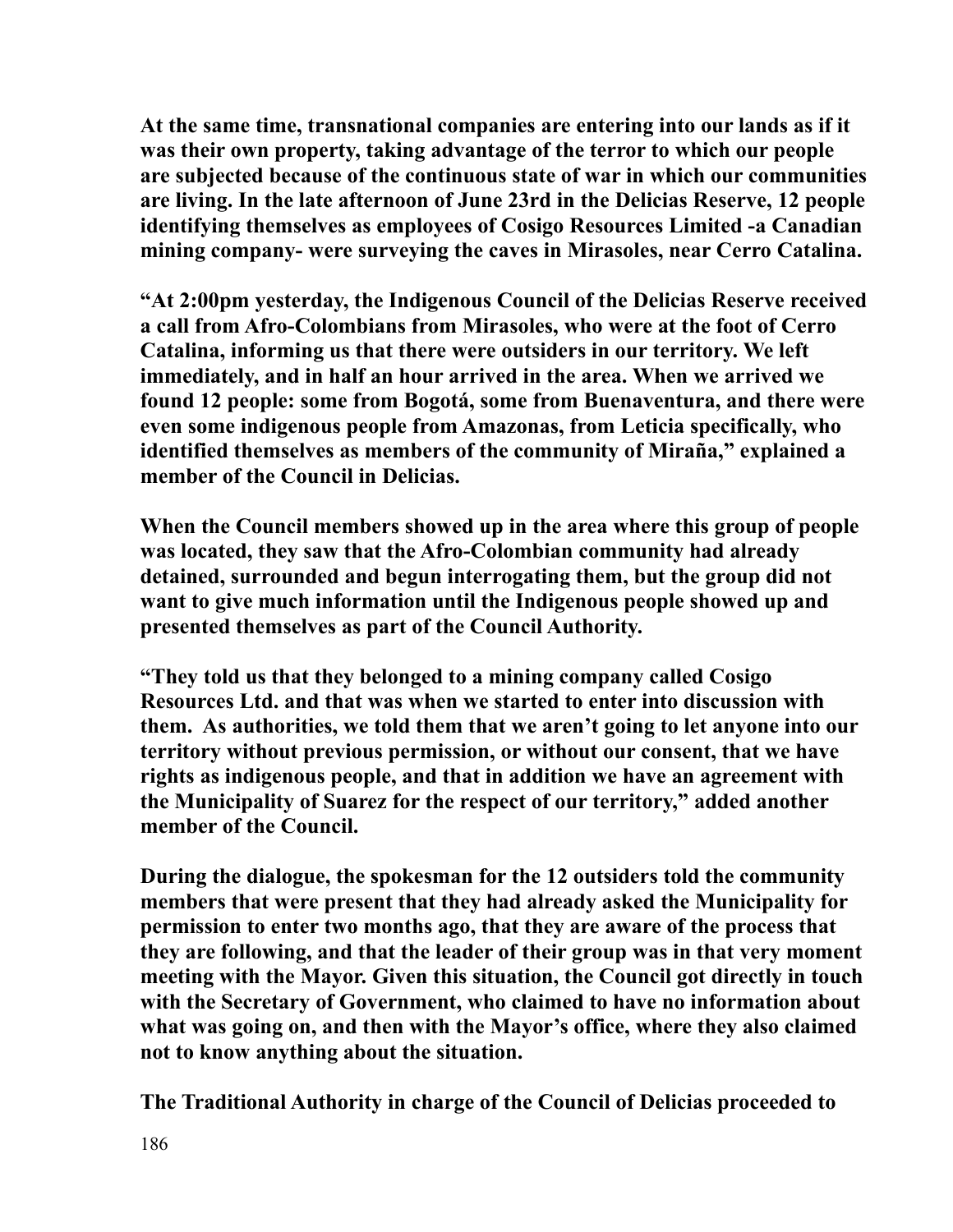**ask the Mayor to order the 12 people off of the territory, and have them taken to the offices of the Council. The Mayor then spoke by telephone to the leader of the group, and asked them to leave immediately, because he had no information about what they were doing there. Finally, at 5:00pm, they were required to leave the site and the Afro-Colombian community members accompanied them to a river to ensure that they left the area.**

**"It is clear that these people were trying to carry out a sample study or prospecting on a concession that the government has given to Cosigo Resources Limited. We were looking at the maps on the internet and we observed that there is a concession that runs the entire perimeter of Cerro Catalina, in addition to entering within various areas of our Reserve, and inside the Indigenous mining zone [a territorial expanse defined within the Mining Code as an area where Indigenous people have priority for all mining activity]," explained an indigenous community member.**

**These acts concern the community due of the effects such a company can cause after they enter the territory. For this reason, on July 24th, the communities met and reflected upon what happened the day before, and they have planned to attend the meeting on July 26th, called by the Mayor of Suárez, Luis Fernando Colorado, which will include Afro-Colombian communities, Indigenous people and small scale miners, with the goal of analyzing the situation together.**

**Given these facts, the Afro and Indigenous Communities that live on these territories are worried, and call out to human rights organizations to denounce these acts, to accompany in whatever way possible our organizational processes, and to investigate the circumstances that are affecting these communities in Suárez, Cauca. Because our fear is not only the intrusion of outsiders onto our territory and their possible return with public forces in order to reach their goal, but all of the terror and war that we are living in Northern Cauca, which is intensifying every day to displace us and facilitate the entry of transnationals wishing to exploit our resources."**

<span id="page-186-0"></span>**[Signed] Association of Indigenous Councils of Northern Cauca - ACIN Santander de Quilchao, Cauca, July 24, 2008."** [252](#page-186-0)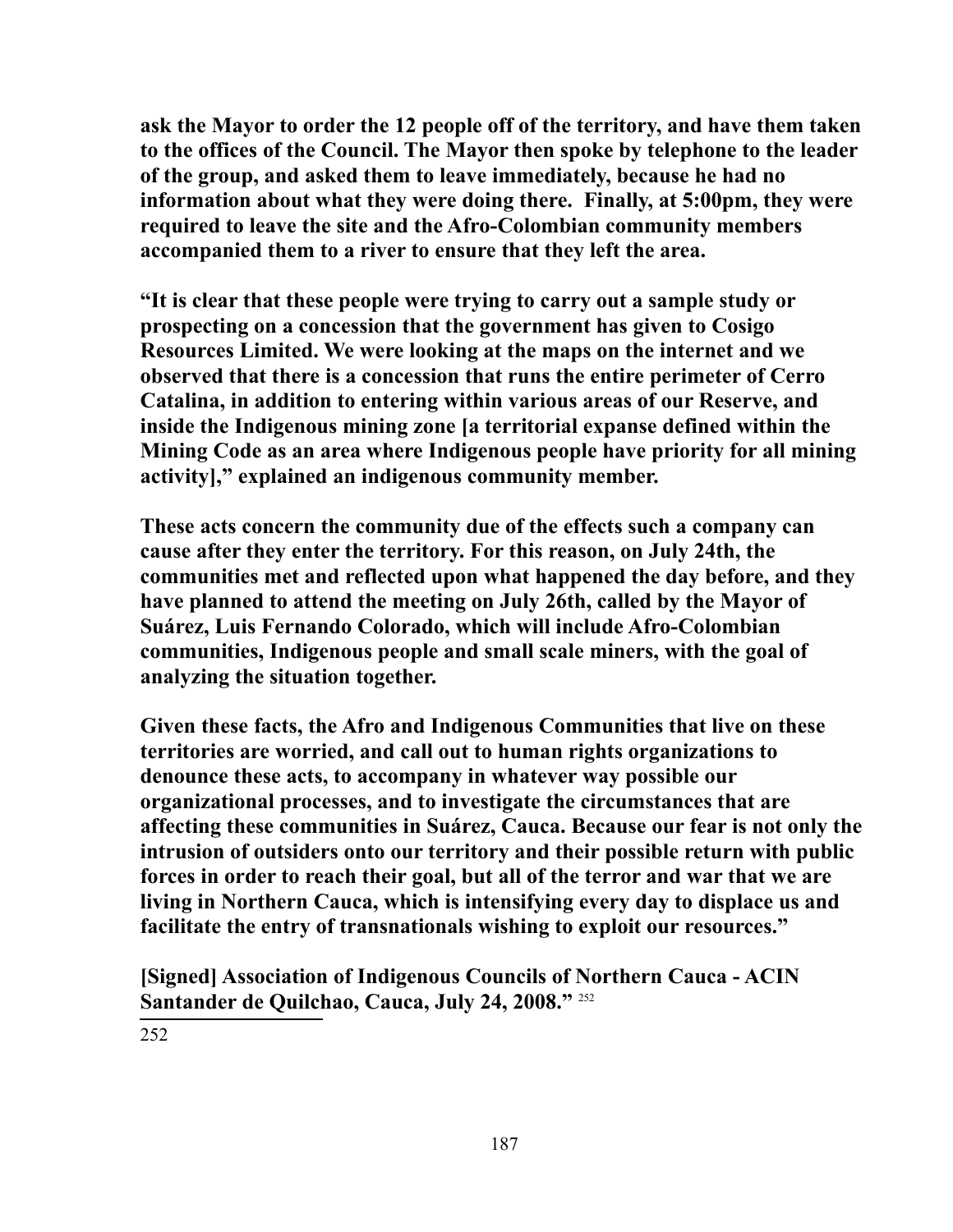**As in the case of the CRIC, Berenice Celeyta Alayon and PBI descriptions of Cosigo's activities, the ACIN account also ties the company's actions to (as it says in the last sentence) "all of the terror and war that we are living in Northern Cauca, which is intensifying every day to displace us and facilitate the entry of transnationals wishing to exploit our resources." The company's mining attempts are leading to the terrorizing of indigenous communities in Cauca and the murder of their leaders, a pattern seen all over Colombia as detailed above.** 

 $\mathcal{L}_\text{max}$  , where  $\mathcal{L}_\text{max}$  , we have the set of  $\mathcal{L}_\text{max}$ 

**Not only is Cosigo Resources implicated in the murders of indigenous leaders and the displacement of Colombian natives but according to the "Mines and Communities" web site and the publication** *Colombia Reports* **the company has also attempted to stop an indigenous association from creating a national park in order to protect its land, culture and customs. To block the park, the company has invented a fake indigenous group to counter the real one. According to the** *Colombia Reports* **article dated July 13, 2011, which is reproduced on the "Mines and Communities" web site, "A Colombia Public Prosecutor has demanded the revocation of a mining concession, granted to a small Canadian company, Cosigo Resources, in the Colombian Amazon near the border with Brazil. A state official indicates that the concession overlaps with the Yaigojé Apaporis National Park in the department of Vaupés. According to a report released this week by the Colombian Foundation Gaia Amazonas, the Public Prosecutor has also asked for a disciplinary process to be opened against eight public officials from the Institute of Geology and Mines (INGEOMINAS) who granted the concession two days after the creation of the park.** [253](#page-187-0)

<span id="page-187-0"></span>**Association of Indigenous Councils of Northern Cauca (ACIN), "Terror for the Benefit of Transnational Mining Companies", July 24, 2008, [http://canadacolombiaproject.blogspot.com/2008/07/terror-for-benefit-of-transnational\\_27.html](http://canadacolombiaproject.blogspot.com/2008/07/terror-for-benefit-of-transnational_27.html)**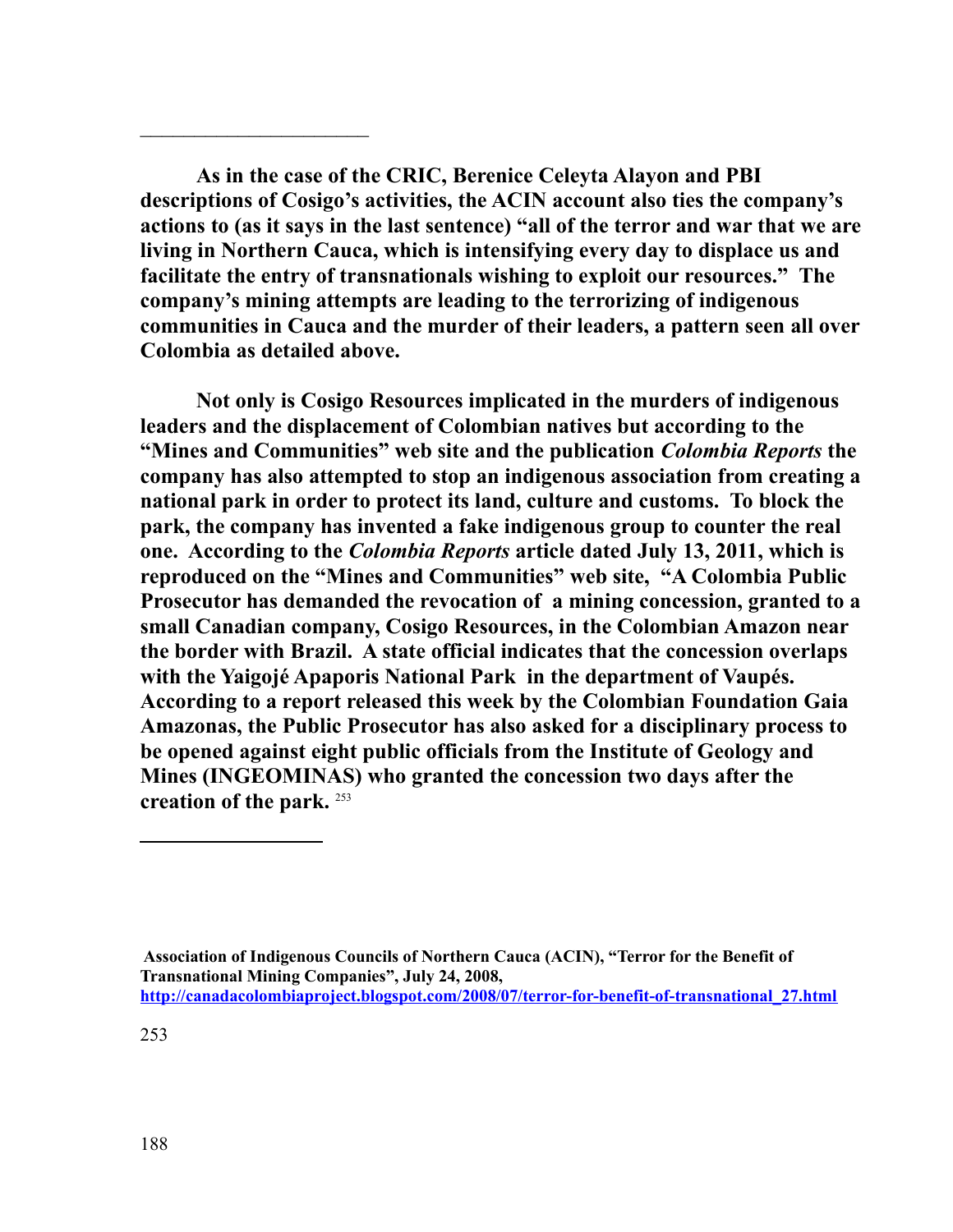**"Cosigo Resources, however, is backing a group of indigenous communities who say the park proposal was not consulted with them. Other recent reports raise questions as to what lengths this company might be going in order to advance its own interests. According to highly regarded Colombian journalist and sociologist, Alfredo Molano-Bravo, indigenous communities in the department of Vaupés have long resisted state presence in their territory. In 2008, says Molan-Bravo, these communities formed the Association of Indigenous Communities of Yaigojé Apaporis (ACIYA) and sought to create the national park as a means to ensure stronger state safeguards against the encroachment of coca, alcohol and mining. 'White ills are cured with white remedies,' they said. From Molano-Bravo's perspective, the company then promoted efforts to have the park annulled, as well as to divide the indigenous leadership. He says Cosigo backed the creation of a parallel indigenous organization and wooed its members with trips to Bogotá.** [254](#page-188-0)

**"The Gaia Amazonas Foundation states that it has accompanied indigenous communities along the lower Apoporis river for 15 years, and was responding to a request from ACIYA to help provide legal support and facilitate discussions in Bogotá leading to the creation of Yaigojé Apaporis National Park. Gaia Amazonas notes that, when the park was about to be created, all indigenous communities in the area were represented by ACIYA. The Association of Indigenous Communities of Tairara and Vaupés (ACITAVA) only emerged later. The Foundation's report describes the consultation process that took place in July 2009 and which led to the park's** 

<span id="page-188-0"></span>254

 **Ibid.** 

 **<sup>&</sup>quot;Colombian Prosecutor Calls for Mining Concessions to be Revoked",** *Colombia Reports***, July 13, 2011,<http://www.minesandcommunities.org/article.php?a=11057>**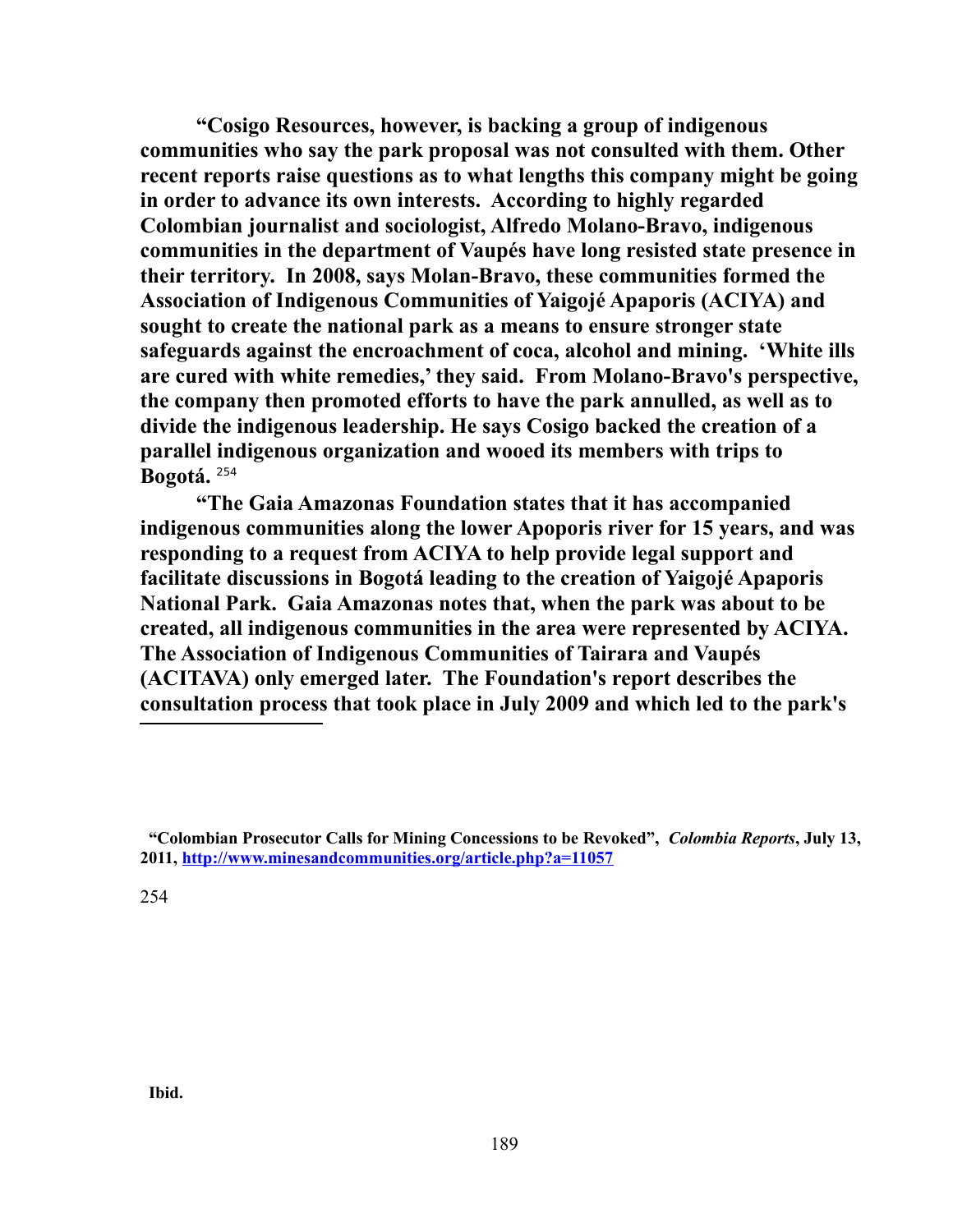**creation - it was fully documented on film. A representative of ACIYA notes that conditions for the park's creation included respect for the way of life of indigenous communities and that future decisions about the park's management would be consulted."** [255](#page-189-0)

**"Cosigo Resources, however, was already working in the area. According to the Director of National Parks (cited in the report) the company held events in parallel with the consultation process to establish the park and, as a result, some communities did not attend, although they were reportedly invited. Now ACITAVA, with backing from Cosigo, has placed a lawsuit before the Colombian Constitutional Court questioning the park. On 15 June, says Gaia Amazonas, the non-indigenous legal representative of ACITAVA held a press conference at Hotel Radisson in Bogotá, accompanied by Cosigo Resources, in which they argued that the park was not properly subject to consultation with ACITAVA and that it "interrupts [the communities] territory, taking away their autonomy". If the company-backed association succeeds in having the park overturned, safeguards against mining in this area will be weakened. Although indigenous communities must be consulted over activities taking place on their territories, the state still assumes ownership over subsoil resources. Mining in Colombia is only expressly prohibited in certain areas, such as national parks. Cosigo Resources reportedly has 23 requests for mining concessions in the area which could proceed should the status of the park be successfully thrown into doubt. Meanwhile the Public Prosecutor's order suggests that the irregularities around the company's concession and INGEOMINAS' decisions to date should be further scrutinised."**[256](#page-189-1)

<span id="page-189-0"></span>255

<span id="page-189-1"></span> **Ibid.**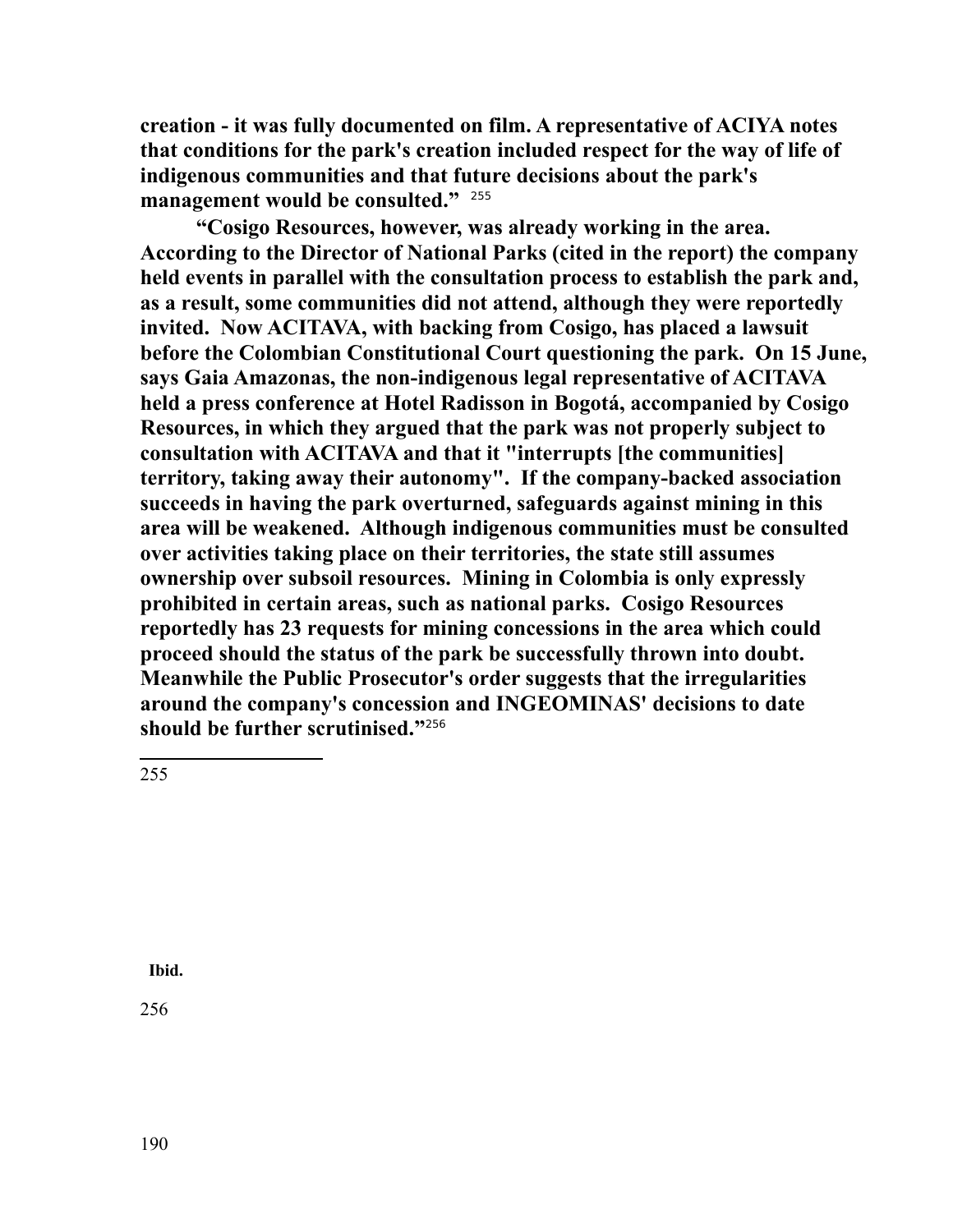**According to the GAIA Foundation, in attempting to preserve the park, the indigenous people are fighting for "their very existence" while Cosigo's effort to dissolve the park "threatens a bleak future for the indigenous communities and their rich shamanistic traditions, and would be a fatal blow…to the Amazon forest." The GAIA Amazon Fund adds that "Commercial interest aroused by gold, a metal that is sacred to our indigenous communities, is threatening the biodiversity of the Amazon and the union of the peoples inhabiting the area" and explains: "The indigenous resguardo (legally-recognised, collectively-owned territory) of Yaigojé, created in 1988, is the only Colombian territory that has been declared a National Natural Park at the request of the communities living there. In its one million hectares of pristine forest there are plants and animals unique to the Amazon region, and indigenous peoples with an ancient tradition. Both are at risk on account of interest in gold in the area. The group of indigenous people who want to safeguard Yuisi, a sacred site deep in the resguardo where humanity originated, do not welcome the idea that a Canadian mining company should explore the territory in this quest."** [257](#page-190-0)

**The range of Cosigo Resources' apparently nefarious activities against especially indigenous Colombians is amazing; the company has been implicated in the murders of five indigenous leaders, the displacement of Colombian natives, the denial of a park to them which endangers "their very existence" and the creation of a fake indigenous group in order to do so. This record is truly astounding and extremely destructive. The last tactic is** 

 **Ibid.** 

<span id="page-190-0"></span>257

 **The GAIA Foundation, "Yaigoje Apaporis Threatened by Gold Mining", [http://www.gaiafoundation.org/yaigoje-apaporis-threatened-gold-mining;](http://www.gaiafoundation.org/yaigoje-apaporis-threatened-gold-mining) The GAIA Amazon Fund, "Yaigoje Apaporis Endangered by Gold", [http://www.gaiaamazonfund.org/content/yaigoj](http://www.gaiaamazonfund.org/content/yaigoj%C3%A9-apaporis-endangered-gold) [%C3%A9-apaporis-endangered-gold.](http://www.gaiaamazonfund.org/content/yaigoj%C3%A9-apaporis-endangered-gold)**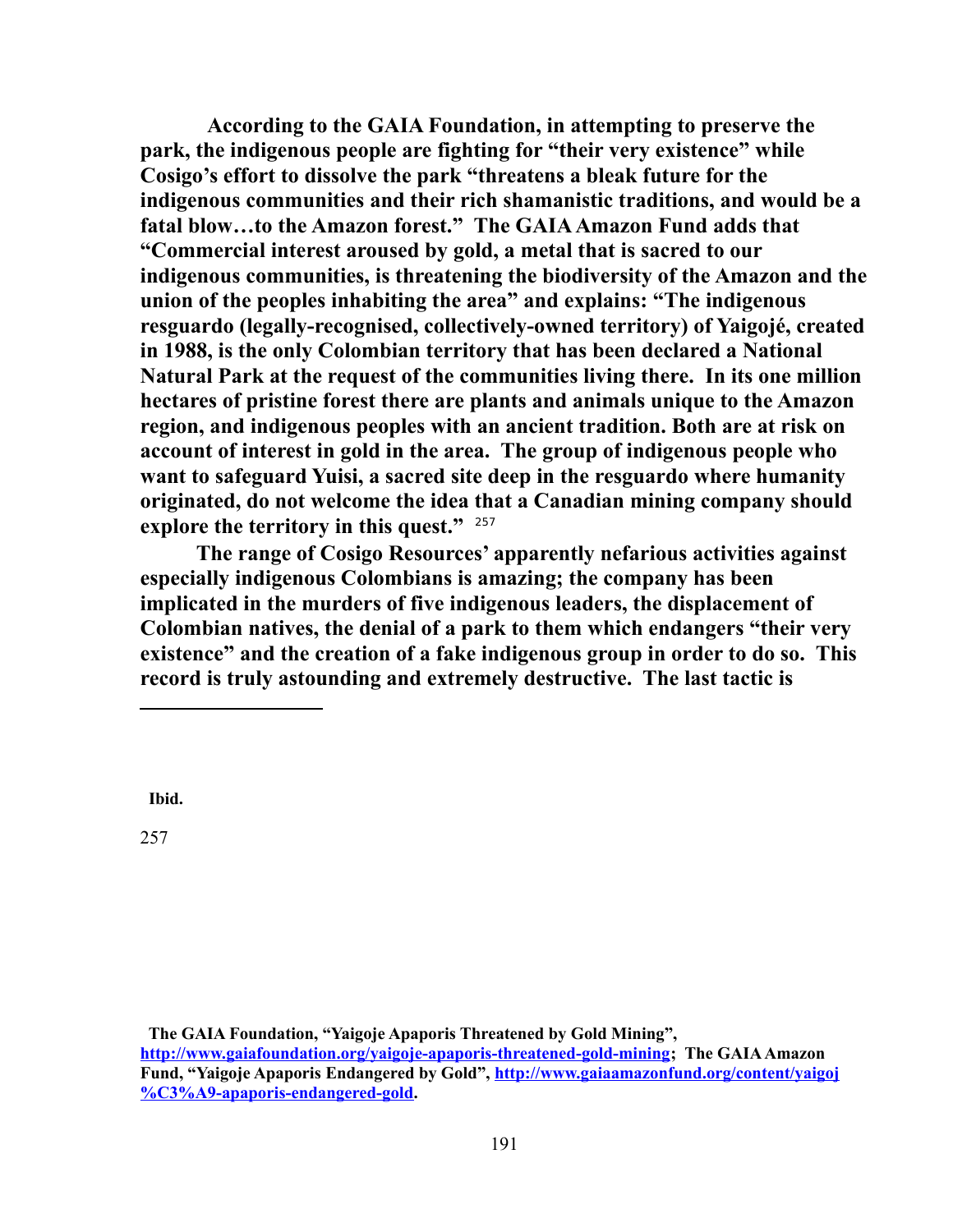**particularly sinister and a new low for Canadian corporate neocolonialism in Colombia. It looks like Cosigo will go to any lengths to attain Colombia's mineral riches and has such vile practices that this has alarmed even parts of the Colombian government, usually the most steadfast supporter of Canadian companies. As noted above, a Colombian Public Prosecutor has demanded the revocation of a mining concession granted to Cosigo and has asked for a disciplinary process against eight public officials from INGEOMINAS who gave the concession. This implies corruption on the part of these officials and Cosigo's involvement in this as well.**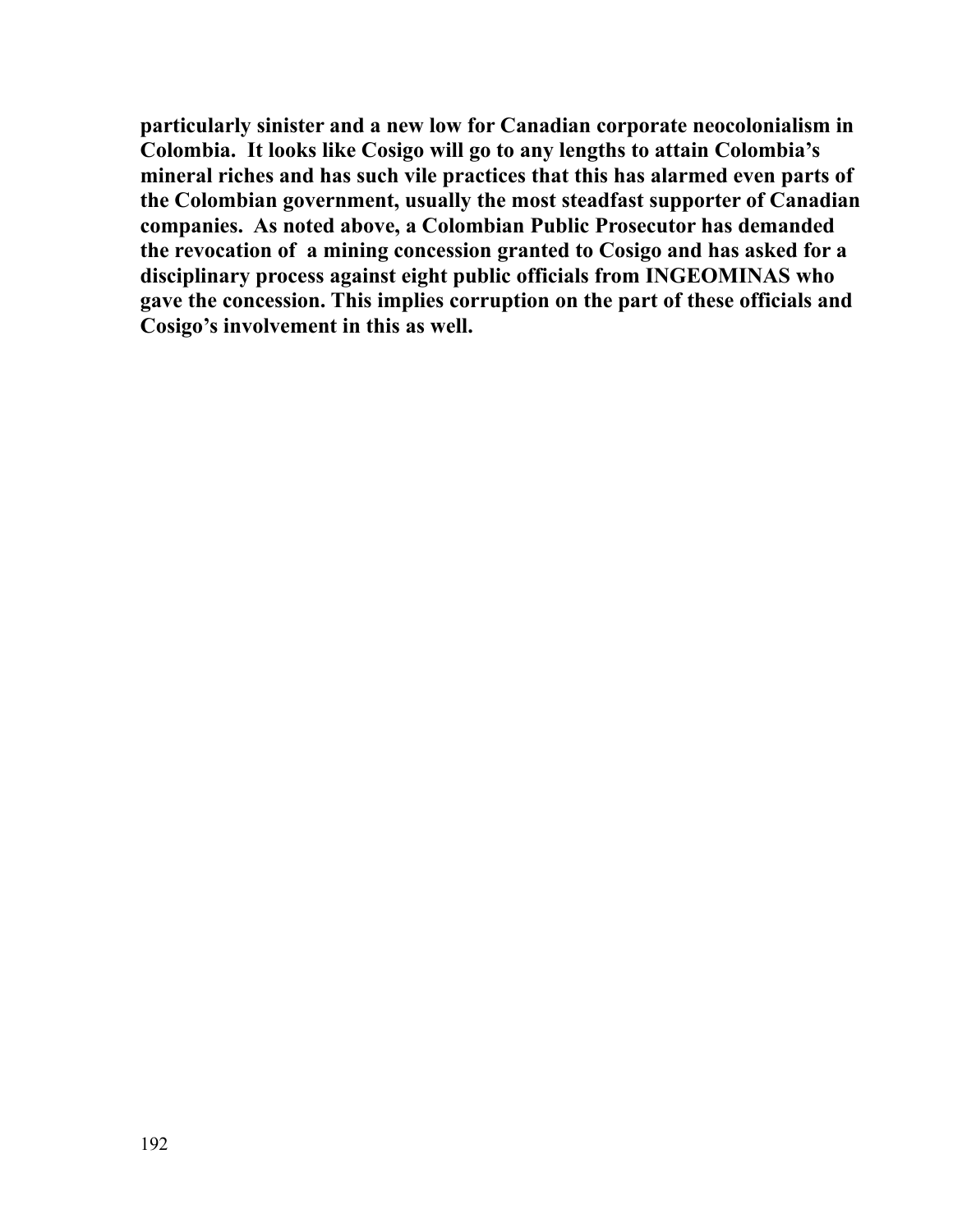### **FOOD SERVICES**

Colombia's processed foods sector accounts for 23% of all manufacturing making it the country's largest manufacturing industry. [258](#page-192-0)

## **McCain Foods Ltd.**

Based in Florenceville, New Brunswick, McCain is one of the largest frozen food manufacturers in the world. **As of July 2011, the private company has annual sales of over of \$6 billion**, **more than 20,000 employees and 50 production facilities located on six continents**. The company is the world's largest processor of french fried potatoes. In May 1996, McCain bought Prodelpo of Medellin (a medium-sized potato and yuca processor) and renamed it McCain Andina S.A. The company's Medellin plant was expanded and upgraded. McCain was the third largest company in the Colombian frozen food market in 2004 after Alimentos Margarita (the leader) and Romagnola. McCain Andina is the second largest producer of frozen french fries in Colombia and also makes potato, corn and casava snack products; all these are distributed through major supermarkets and McDonald's outlets. The company imports vegetables, juices, desserts and some of its french fries from Canada.<sup>[259](#page-192-1)</sup>

<span id="page-192-0"></span>258

<span id="page-192-1"></span>Data Monitor, *Frozen Food in Colombia to 2009*, Report, June 22, 2005, [www.datamonitor.com](http://www.datamonitor.com/) ; Government of Canada, Department of Foreign Affairs and International Trade (DFAIT), "Colombia: A Guide for Canadian Exporters and Investors", 1997, p. 6;

**McCain Foods, "Our Company",<http://www.mccain.com/company/Pages/default.aspx>"McCain Worldwide",<http://www.mccain.com/worldwide/Pages/default.aspx>; "McCain Foods Announces Dirk Van de Put As President and CEO", Press Release, June 3, 2011, [http://www.mccain.com/Newsroom/Announcements/Pages/McCainAnnouncesDirkVandePutasPresi](http://www.mccain.com/Newsroom/Announcements/Pages/McCainAnnouncesDirkVandePutasPresidentandCEO.aspx)**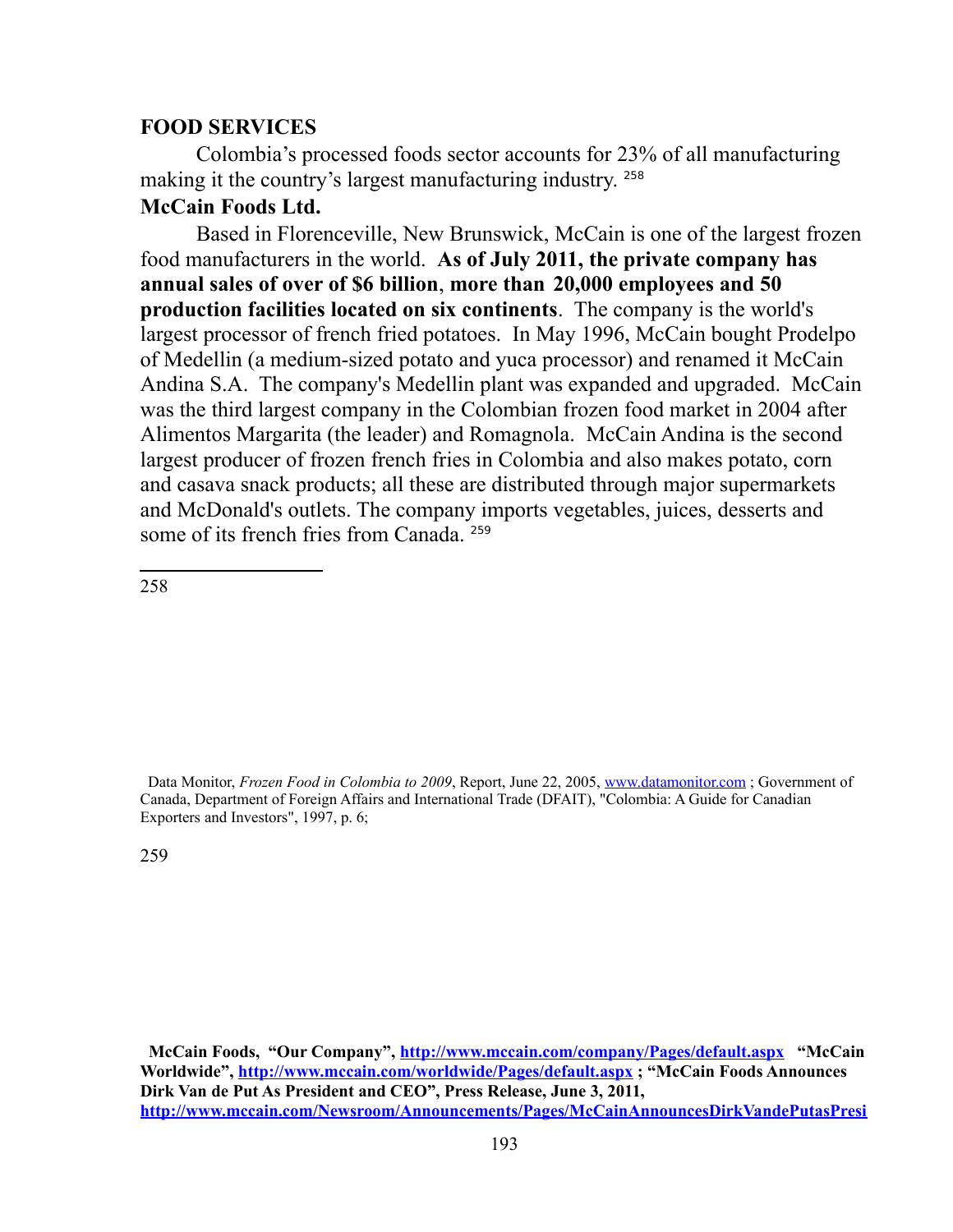# **FOOTWEAR Bata Shoe Organization**

**With more than 50,000 employees in 70 countries**, Bata is one of the world's largest manufacturers and retailers of footwear. **Bata owns 27 factories in 20 countries and 5,000 stores in 70 countries**. The Toronto-based private company operates in Colombia through Manisol S.A., a fully owned subsidiary. Located in Manizales, Manisol runs one of Colombia's five largest shoe factories and exports to neighbouring countries. Bata has been in control of Manisol for ten years and this investment reflects the shift of shoe manufacturing to the Global South in the last three decades. **In Latin America, Bata also has investments in Bolivia, Chile, Ecuador, Mexico and Peru**. [260](#page-193-0)

# **TRADE**

**Colombia is Canada's fourth largest export market in South America behind Brazil, Venezuela and Chile**. **Canadian exports to Colombia in 2010 were worth \$644.4 million. Canadian imports from Colombia in 2010 were worth \$717.3 million.**[261](#page-193-1) **The top ten Canadian exports to Colombia in 2010** 

<span id="page-193-0"></span>260

<span id="page-193-1"></span> **Bata, "About Us", [http://www.bata.com/about-us.php;](http://www.bata.com/about-us.php)** Bata, "About Us: Bata Today" ; "Bata in the World"; "Welcome to the Bata Shoe Organization", "Shoemakers to the World", [www.bata.com;](http://www.bata.com/) Government of Canada, Canadian Embassy/Colombia (CEC), *Colombia: A Guide for Canadian Exporters and Investors*, February, 1999, p. 11; Van Cotthem, op.cit.

**[dentandCEO.aspx;](http://www.mccain.com/Newsroom/Announcements/Pages/McCainAnnouncesDirkVandePutasPresidentandCEO.aspx)** McCain Foods, "Worldwide Operations"; "McCain Foods Announces \$5.68 Billion in Sales", Media Release, October 31, 2005, [www.mccain.com;](http://www.mccain.com/) Data Monitor, *Frozen Food…*op.cit.; McCains Foods, "Media Releases", www.mccain.com/press/press5; "South American Operations",mcain.com/locations/colombia; Constanza Salamanca, McCains International (Colombia), Interview with Author, December 10, 1998; DFAIT, "Colombia: A Guide…" op.cit.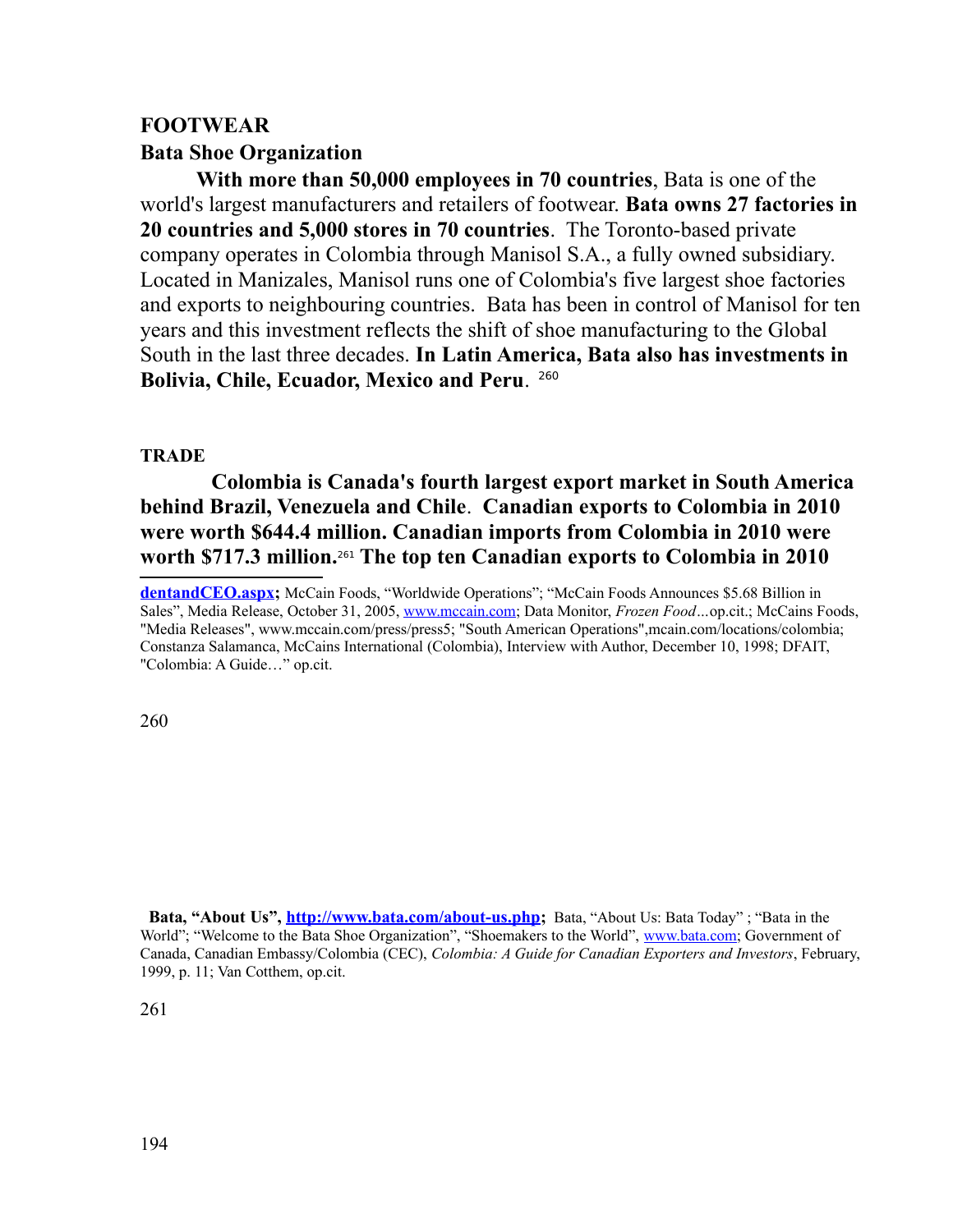**were in order of value, wheat, lentils, potassium chloride, boring or sinking machinery parts, newsprint, barley, copper wire, dried peas, canary seed and paper. The top ten Canadian imports from Colombia in 2010 were, in order of value**, **coffee, bituminous coal, crude petroleum, bananas, coal nes, cut roses, cut flowers, cut carnations, refined sugar and cut chrysanthemums.** [262](#page-194-2)

**All of Canada's top ten imports from Colombia are basic commodities with little or no value added. This is true for all of Canada's top ten exports to Colombia also, with the sole exception of machinery parts. Canada ran a trade deficit with Colombia in both 2010 and 2009. The value of Canada's imports from Colombia in 2010 exceeded that of its exports to that country by \$73 million and in 2009 by \$132 million. In 2008, Canada ran a trade surplus with Colombia with the value of its exports exceeding that of its imports by \$70 million.**[263](#page-194-3)

<span id="page-194-2"></span>262

<span id="page-194-3"></span><span id="page-194-1"></span><span id="page-194-0"></span> **GOC, Industry Canada,"Canadian Imports from Colombia", [http://www.ic.gc.ca/sc\\_mrkti/tdst/tdo/tdo.php#tag;](#page-194-1) "Canadian Exports to Colombia", [http://www.ic.gc.ca/sc\\_mrkti/tdst/tdo/tdo.php#tag](#page-194-0)** 

**Government of Canada (GOC), Canadian Embassy in Bogota, Colombia, "Colombia", [http://www.international.gc.ca/world/embassies/factsheets/Colombia-FS-en.pdf;](http://www.international.gc.ca/world/embassies/factsheets/Colombia-FS-en.pdf) "Welcome to the Commercial Section of the Canadian Embassy in Bogota," <http://www.tradecommissioner.gc.ca/eng/office.jsp?oid=62>**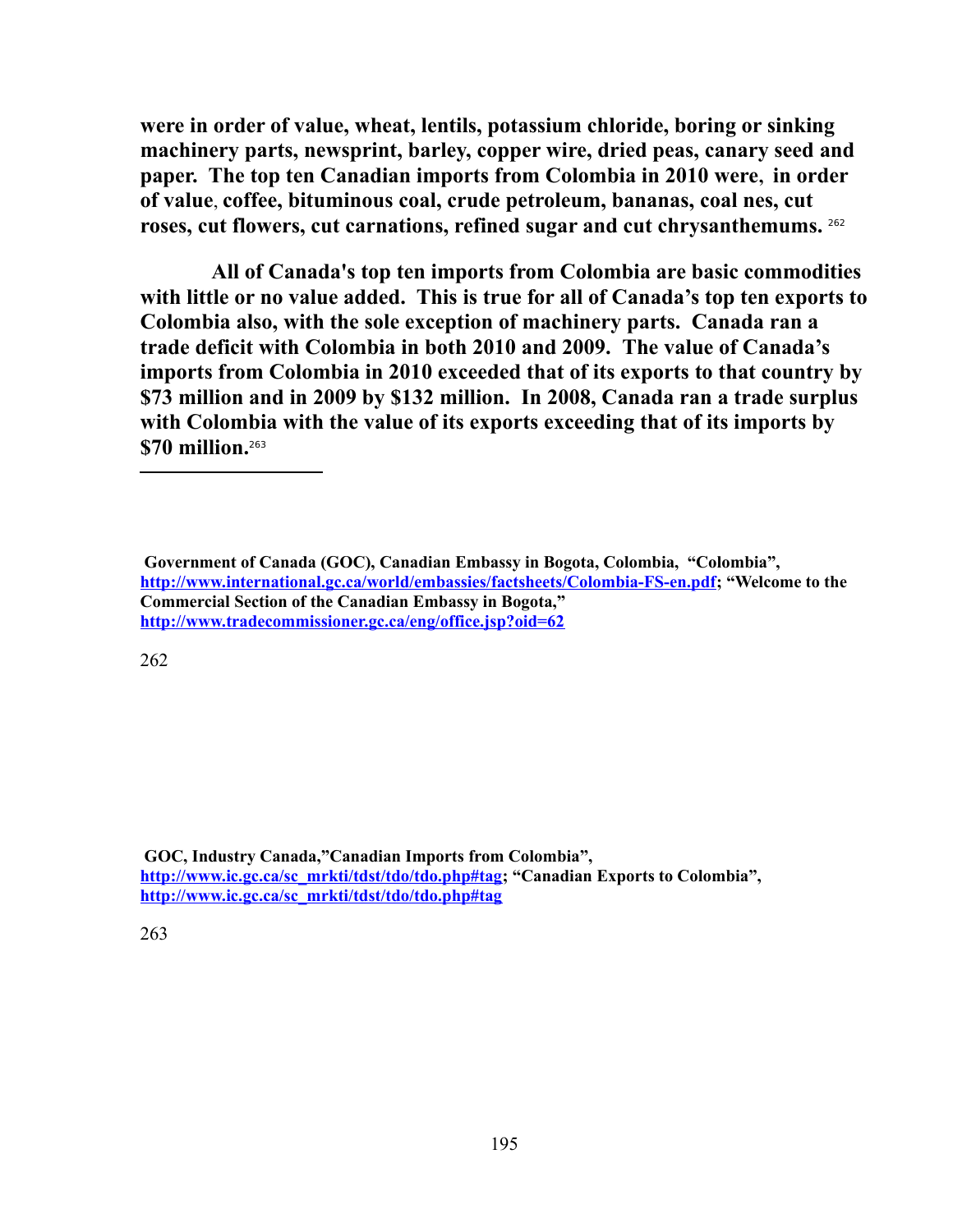**The Canada-Colombia Free Trade Agreement (CCFTA) came into effect on August 15, 2011. Canada ratified the CCFTA in 2010 and signed it in 2008. The CCFTA includes parallel agreements on labour cooperation and the environment** [264](#page-195-0) **that are largely toothless. The CCFTA was opposed by labour unions and human rights groups in both countries on the grounds that it would worsen the already abysmal state of labour rights and human rights in Colombia.** 

**The Agreement removes or reduces most tariffs on trade between Canada and Colombia** [265](#page-195-1) **and commits both countries to removing non-tariff trade barriers. Before the Agreement, Colombia imposed much higher tariffs on Canadian products than Canada did on Colombian ones. Canadian products entering Colombia such as wheat, barley, pork and beef faced tariffs of between 15 % on cereals and 80% on beef. Canada put no tariffs on about** 

**Ibid.**

<span id="page-195-0"></span>264

 **CBC News, "Canada-Colombia Trade Deal Takes Effect," August 15, 2011,** 

**[http://www.cbc.ca/m/touch/news/story/2011/08/15/f-colombia-canada-trade.html;](http://www.cbc.ca/m/touch/news/story/2011/08/15/f-colombia-canada-trade.html) Government of Canada (GOC), Department of Foreign Affairs and International Trade (DFAIT), "Legislation to Implement Canada-Colombia Free Trade Agreement Receives Royal Assent," News Release, June 30, 2010, [http://www.international.gc.ca/media\\_commerce/comm/news](http://www.international.gc.ca/media_commerce/comm/news-communiques/2010/208.aspx?view=d)[communiques/2010/208.aspx?view=d](http://www.international.gc.ca/media_commerce/comm/news-communiques/2010/208.aspx?view=d)** 

<span id="page-195-1"></span>265

 **CBC News**, **"Canada-Colombia Trade Deal…", op.cit.**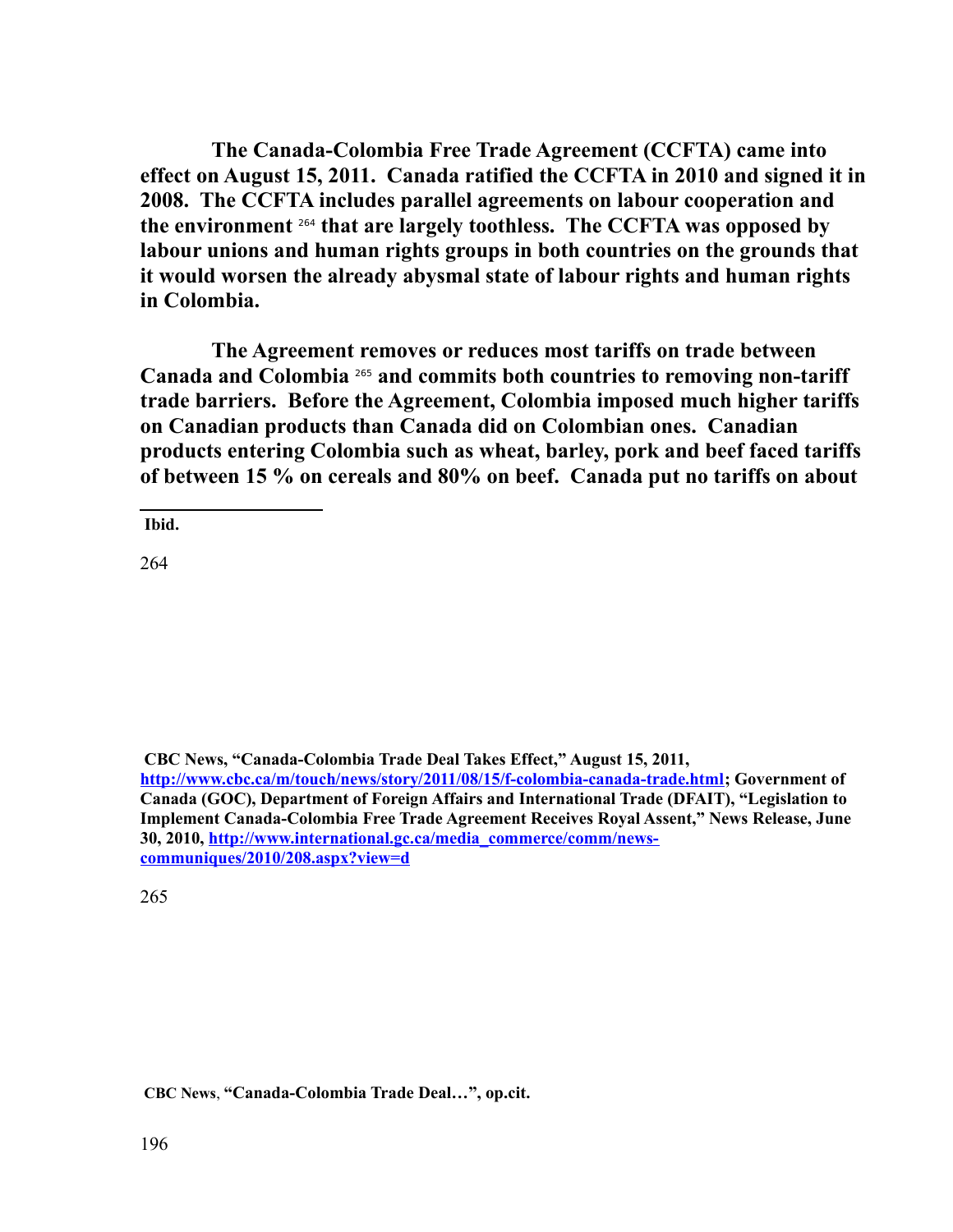**80% of Colombian imports including coal, bananas, coffee, palm oil and sugar. Cut flowers faced moderate tariffs, from 8 to 16%.** [266](#page-196-0) **So the Agreement mainly benefits Canadian products destined for Colombia rather than Colombian exports to Canada.** 

**Importantly, for the Canadian government, the Agreement is particularly aimed at securing and increasing investment opportunities for Canadian corporations in Colombia. As Canadian Prime Minister Stephen Harper's press release states "the Free Trade Agreement will provide greater market access for Canadian exporters of products…. In addition, the Agreement will provide greater stability and protection for Canadian businesses involved in oil and gas, mining, manufacturing, and financial**  services."[267](#page-196-1)

**The results of this "greater stability and protection"can clearly be seen above in the oil and mining sections where as stated the CCFTA has encouraged massive Canadian corporate violations of Colombian worker and human rights as well as large-scale environmental destruction. Canadian** 

<span id="page-196-0"></span>266

**Mylene Bruneau, "Canada-Colombia Free Trade Agreement Could be a Lose-Lose Deal," Centre on Hemispheric Affairs (U.S.), May 1, 2009, [http://www.coha.org/canada-colombia-free-trade](http://www.coha.org/canada-colombia-free-trade-agreement-could-be-a-lose-lose-deal/)[agreement-could-be-a-lose-lose-deal/](http://www.coha.org/canada-colombia-free-trade-agreement-could-be-a-lose-lose-deal/)**

<span id="page-196-1"></span>267

**Evan Zatorre, "Unions Oppose Future Canada-Colombia Free Trade Agreement,"** *McGill Daily***, March 20, 2010,<http://www.mcgilldaily.com/articles/29085>**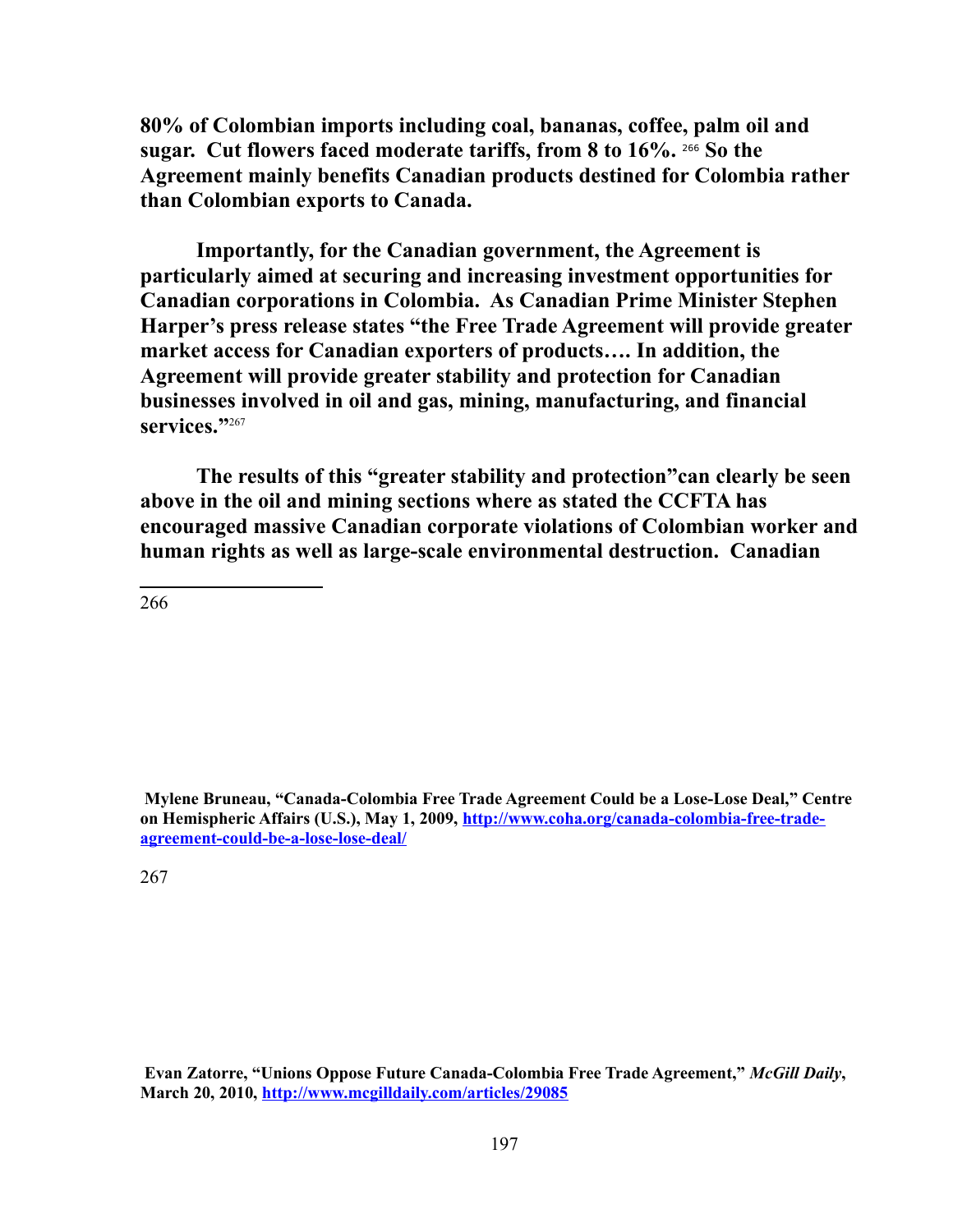**companies feel no hesitation now in publicly encouraging the murder of Colombian unionists and Indigenous leaders, as well as destroying entire Colombian towns and crucial ecosystems. With the government of Canada backing them more than ever before, there appears to be no limit to the destructive practices of Canadian companies in Colombia. As Colombian Senator Jorge Enrique Robledo describes the CCFTA above (see mining section, p. 90) "What is happening is that there is some bartering going on between the Canadian and Colombian governments. A few are going to get away with the silver and the gold while absolving human rights and labour rights issues that should not be possible." The objections of Canadian and Colombian unions and human rights groups to the CCFTA (see below) have already come true. The Agreement has clearly worsened the state of labour rights and human rights in Colombia.**

<span id="page-197-0"></span>**The Canadian labour movement's objections to the CCFTA stressed the facts that more labour leaders are killed in Colombia every year by paramilitary death squads than in the rest of the world combined, that these paramilitary murders and Colombia's regressive labour laws have the effect of suppressing union formation, that there is impunity for these killers, that the paramilitaries have been reconstituted not demobilized, that the "parapolitics" scandal shows close government links to paramilitaries, that the Colombian army and government have commited crimes against humanity, that Colombian unions reject the CCFTA because it legitimizes killing unionists, will increase unemployment, poverty and hunger, subjugates the Colombian economy to multinational corporations, allows Canadian mining companies to take over more land, that more trade and investment will undermine human rights by reducing international pressure to improve these and that the Canadian Parliament's own House of Commons Standing Committee on International Trade has called for a human rights assessment before ratification of the CCFTA, stating that the "Government of Canada develop new social responsibility standards for corporations as regards compliance with universal human rights standards."** [268](#page-197-0)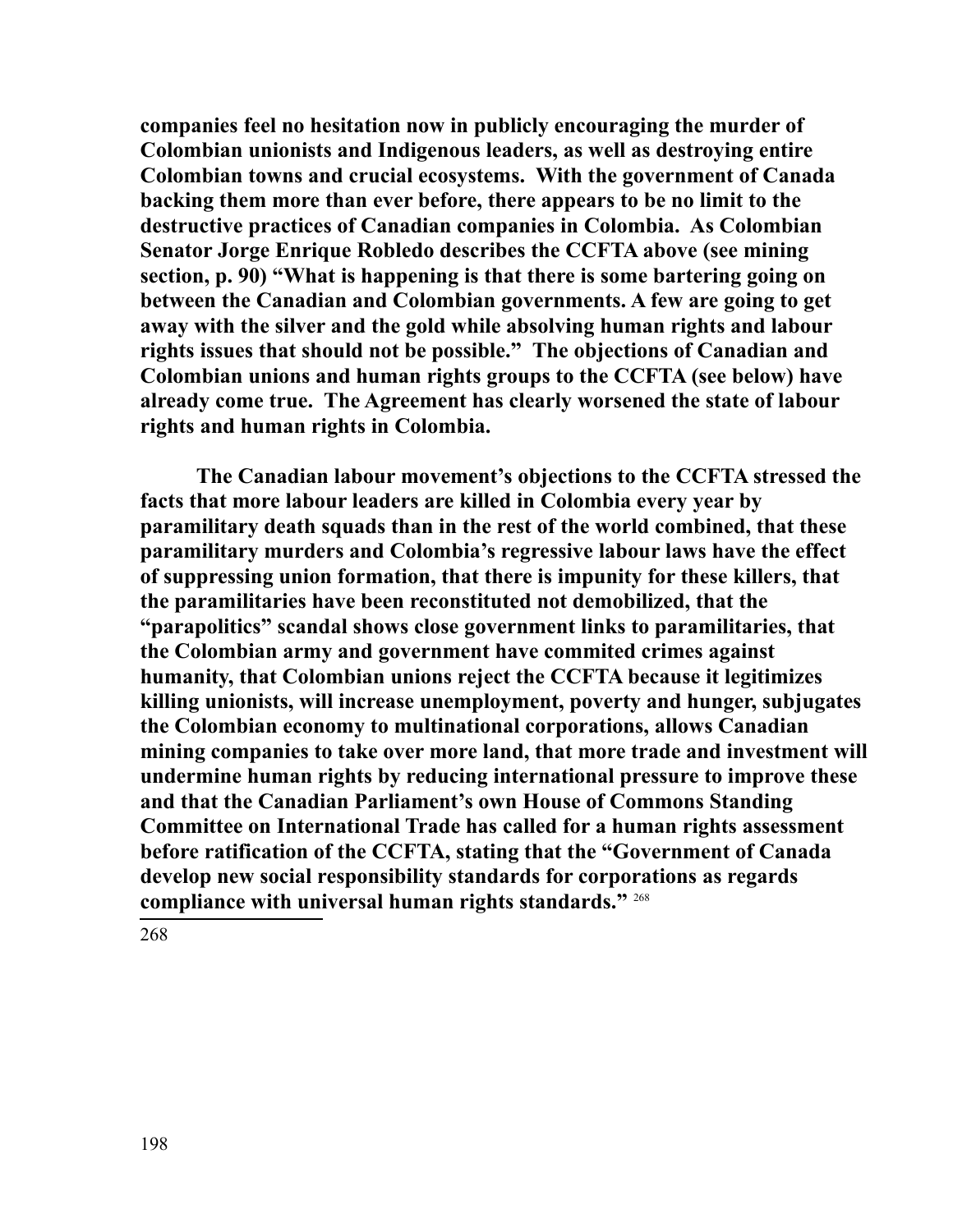**Jen Giroux, an executive board member of the Ontario Public Service Employees Union (OPSEU), went to Colombia in 2009, meeting 30 groups there including Indigenous and labour ones. She explained: "Many Colombian farmers face hunger not through lack of production, but because the vast majority of their produce is sold to other countries. Union workers who voice their concerns are threatened by various paramilitary groups, and many have been murdered or disappeared entirely." Berth Berton-Hunter of Amnesty International Canada stated that her organization wants an independent human rights assessment after meeting with various Colombian workers, journalists, and indigenous groups as well as Canadian government officials.** [269](#page-198-0)

**Both Giroux and Berton-Hunter stress the impacts of the CCFTA on mining and land. Says Berton-Hunter, "The main issue here is land. Colombia has many mineral resources and hydroelectric power [sources] that rest on indigenous land. Thousands of people and children have been killed and pressured off of their land by the government and/or paramilitary groups, despite the fact that Colombia claims to have demobilized them. Passing this deal would only disenfranchise the poor and give more power to mining companies and the economic elite, perpetuating the current situation."**[270](#page-198-1)

<span id="page-198-0"></span>269

<span id="page-198-1"></span>**Zatorre,** *McGill Daily***, op.cit.**

**Canadian Labour Congress, "Top Ten Reasons Why Canada Should Cancel Harper's Free Trade Deal With Colombia," (Pamphlet), 2008.**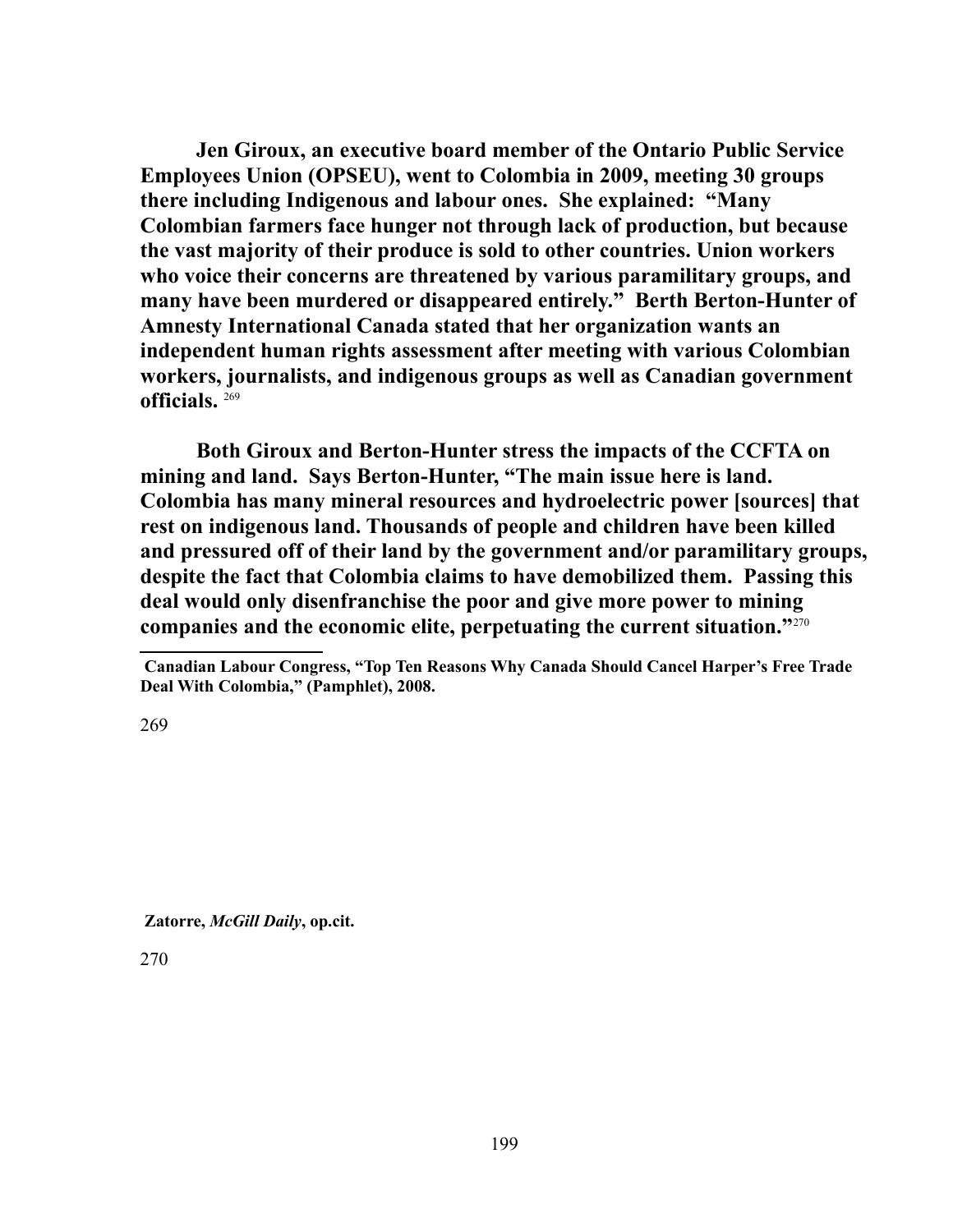**According to Colombian Senator Robledo "Free trade is really an imperialist conception of development and international relation…[which] has done and continues to do immense damage to Colombia. Free trade began here in 1990, during the administration of President César Gaviria Trujillo. And the harm that free trade has done in Colombia is completely obvious. All we have to do is look at the concentration of wealth, the impoverishment of the Colombian people, the unemployment rates, the de-nationalization of the country… There have been great industrial losses in this period, and they will get bigger. Colombia lost the little industry it had, it de-industrialized."**[271](#page-199-0) 

**On March 26, 2009, Robledo addressed the Canadian Parliament's Standing Committee on International Trade, about the Canada-Colombia Free Trade Agreement, saying: "We can demonstrate that many of the free trade policies applied in Colombia, beginning with the World Trade Organization agreements, have caused enormous harm to the national economy. As a single example, Colombia was a self-sufficient country in agricultural production—in food production—until 1990, and now we are importing eight million tonnes of food. These imports are of course ruining our businesses, leaving our farm workers without jobs and also ruining our rural inhabitants and indigenous peoples, many of whom even if they do not want to do so, are forced by free trade and the destruction of their economies to devote themselves to crops such as coca, for example. This in one way or another expands the power of drug trafficking and causes them to become prisoners in a way to the horrors of violence in our country. I am not of those who believe that poverty alone justifies violence, but I do believe that poverty** 

<span id="page-199-0"></span>**Ibid.**

**Dan Feder, "Colombia's Senator Robledo: U.S. Resembles Latin America's Spanish Colonial Masters More Each Day,"** *The Narco News Bulletin***, January 12, 2009, <http://www.narconews.com/Issue55/article3333.html>**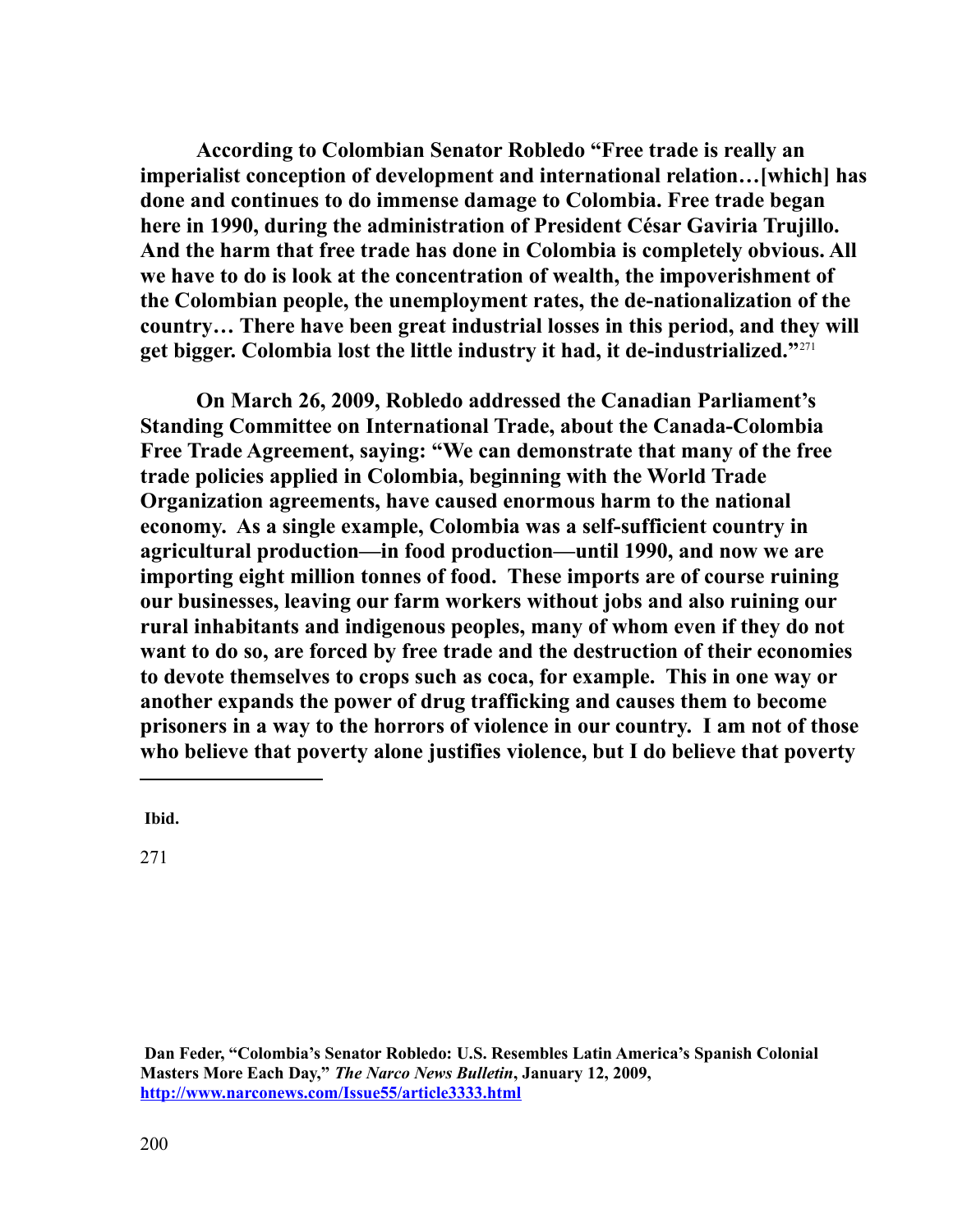**is a breeding ground for violence, and we can show over and over again that in the case of Colombia, free trade inevitably generates poverty."** [272](#page-200-0)

#### **Helicopters**

**A Canadian company has provided helicopters to the repressive Colombian military and military helicopters have been sold by the Canadian Department of National Defence to the U.S. which has resold them to Colombia. All this has strengthened the repressive capacity of Colombian state security forces.** 

#### The 1999 Helicopter Sales

In 1999, the Canadian Department of National Defence (DND) sold over 40 surplus "Huey" Bell CH-135 helicopters to the U.S. State Department; these were manufactured in the U.S. and worth Can. \$450 million; 33 of the helicopters were refurbished and redirected by Washington to the Colombian military as part of Plan Colombia. [273](#page-200-1) Amnesty International and KAIROS expressed their concern about

<span id="page-200-0"></span>272

<span id="page-200-1"></span> **GOC, Parliament of Canada, Standing Committee on International Trade, "Evidence: Hon. Jorge Enrique Robledo (Senator, The Senate of the Republic of Colombia)," March 26, 2009, No. 11, 2nd Session, 40th Parliament.** 

Amnesty International, "Helicopters to Colombia: Canada's big arms export loophole", *Terror Trade Times*, Issue no. 4, [http://web.amnesty.org/pages/ttt4-article\\_14-eng](http://web.amnesty.org/pages/ttt4-article_14-eng)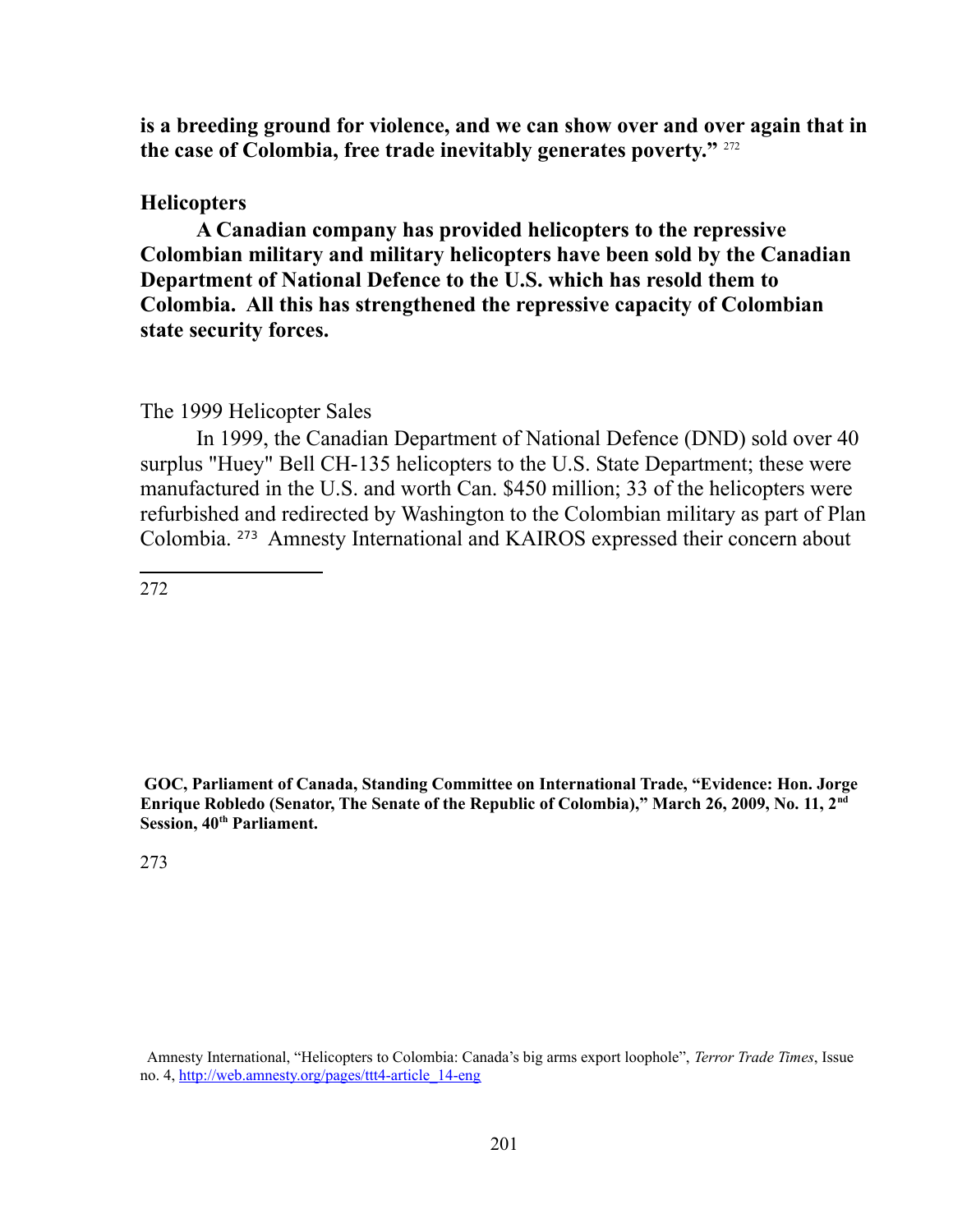this sale which they pointed out was " in violation of a Canadian policy forbidding the sale of military equipment to countries involved in conflicts". "Canada must close the dirty little loophole that allows equipment to be laundered in one country and sent to another where it may be used to commit human rights violations," said Keith Rimstad, spokesman for Amnesty International Canada. "Loophole" refers to the fact that Canadian military items sent to the U.S. do not require an export permit. Rimstad added that the helicopters have been "re-equipped as gunships and are being used by three anti-narcotics battalions of the Colombian Army". According to Amnesty, the helicopters "could be deployed by the army during confrontations, and…civilians could be targeted". Svend Robinson, the New Democratic Party foreign affairs critic at the time, also called on the government to revise its export laws and guarantee that Canadian military equipment will not be re-sold to countries involved in military conflicts.<sup>[274](#page-201-0)</sup> Amnesty urged its members to "write to the Canadian embassy in your country to express your concern about the sale of 'Huey' military helicopters to USA which were then redirected to Colombia. Ask the Canadian government if it is monitoring the end-use of these helicopters and what it is planning to do in order to close the loopholes in Canadian legislation and so prevent Canadian military equipment ending up in the hands of military or police forces that commit human rights violations."<sup>[275](#page-201-1)</sup>

The Canadian Department of Foreign Affairs and International Trade maintained the position that "Once these helicopters were sold to the U.S.

<span id="page-201-0"></span>274

Marina Jimenez, "Choppers sold to U.S. end up in Colombian military", *National Post*, March 21, 2001.

<span id="page-201-1"></span>275

Amnesty International, "Helicopters to Colombia…" op.cit.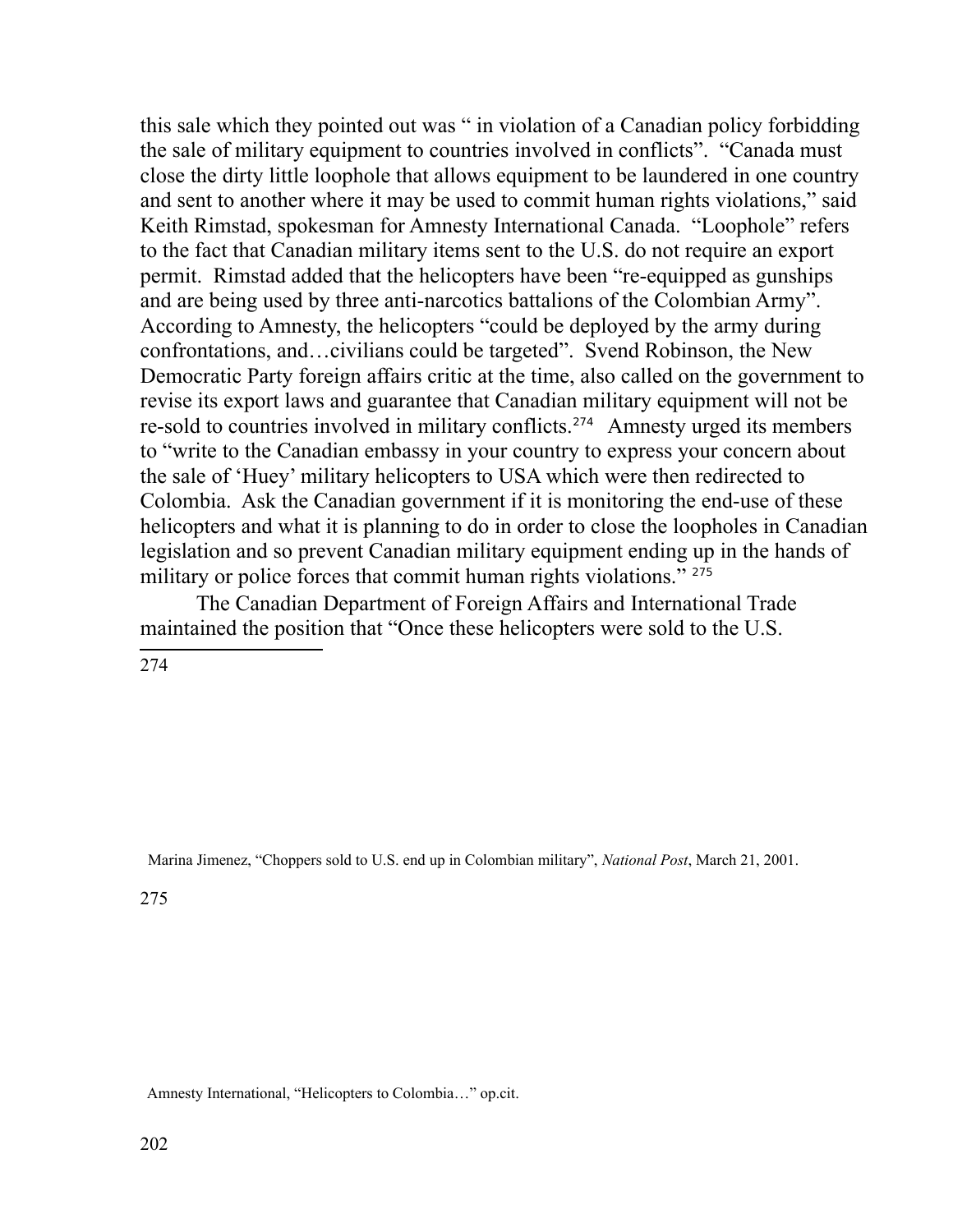government, they ceased to be 'Canadian'… Military goods exported to the US do not require export permits nor does the U.S. provide re-export assurances. Further regulation of defence exports to the U.S. would simply result in the movement of production to the U.S. or the replacement of Canadian suppliers with suppliers from other countries. The only impact would be a loss of jobs for Canadians with no benefit to global peace and security." [276](#page-202-0) It is very odd that no export permit is required for Canadian military exports to the U.S. Are Canada and the U.S. one country? Not presently, so then why is this so? Surely if there is one item any country needs to be careful about exporting it is military equipment. The U.S. government is the biggest supporter of repressive regimes in the developing world and if Canada has any concern for human rights it should not be sending any military items to the U.S. at all. The effect of the present situation is to make the Canadian government and industry a part of the U.S.' military-industrial complex and accomplices to its vicious foreign policy which has propped up one bloody dictatorship after another.

## **The 1994 Helicopter Sales to Colombia**

Based in Mirabel (Montreal, Quebec), Bell Helicopter Textron Canada (BHTC) is a subsidiary of Bell Helicopter Textron Inc.(BHTI) of Fort Worth, Texas (U.S.), the world's largest manufacturer of helicopters. BHTC built the twelve 212 Bell helicopters that BHTI sold to the Colombian Air Force and police in 1994 with the Canadian government's encouragement. The helicopters' twin engines were built by Pratt and Whitney (Canada). The frames and most of the component parts were also made in Canada and the final assembly was done at Mirabel. The transmissions, blades and "other dynamic components" for all Bell aircraft come from Fort Worth. [277](#page-202-1)

<span id="page-202-0"></span>276

<span id="page-202-1"></span>Ibid.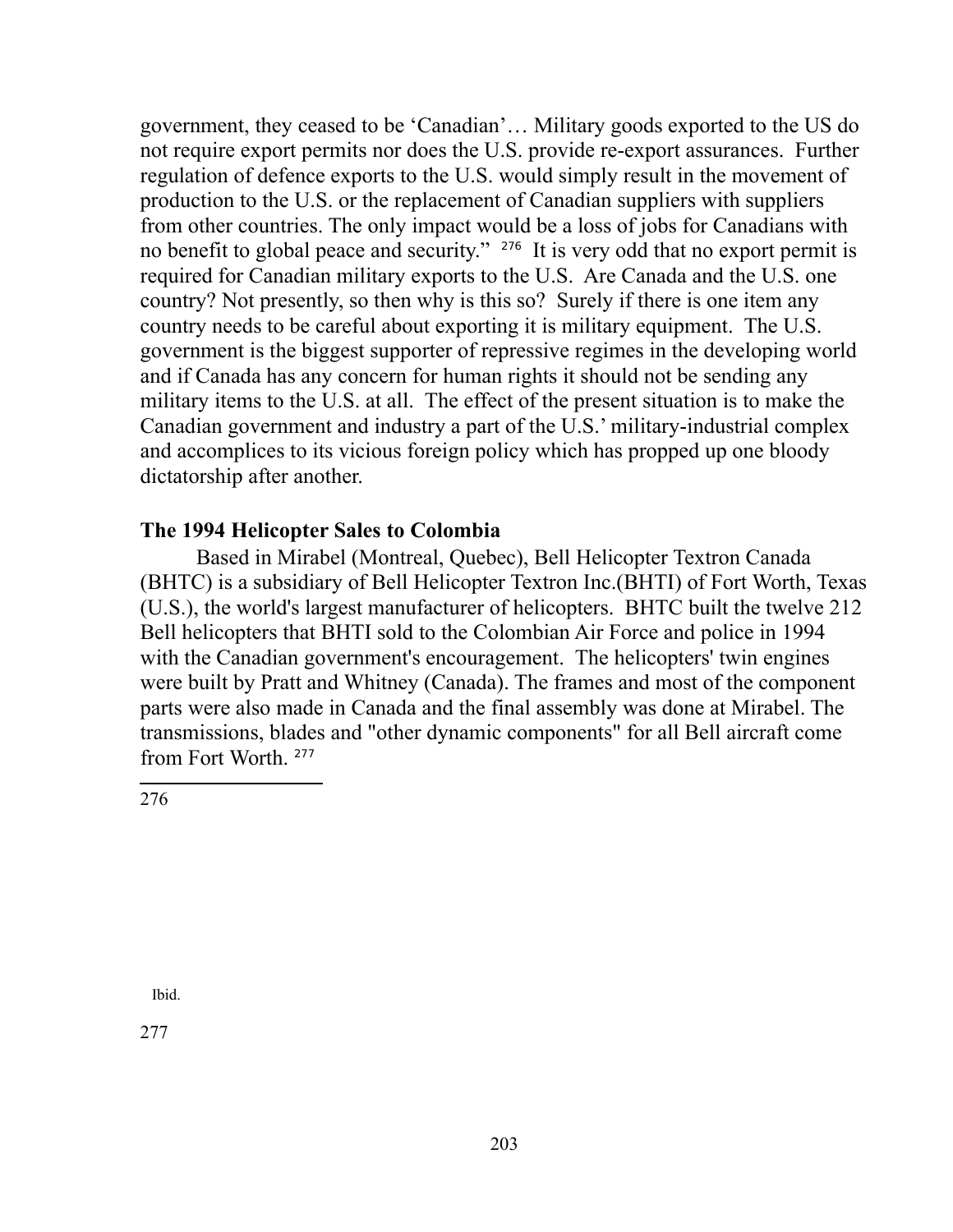This sale of Canadian helicopters has been opposed by human rights groups in Canada and Colombia. The Inter-Church Committee on Human Rights in Latin America (ICCHRLA—now KAIROS) has pointed out that although the 212 is presently classified as a civilian helicopter, it originated as a military aircraft and has a history of being used in counterinsurgency operations (especially in Vietnam) including the bombing of civilian areas. Canadian unionists on a trade union delegation tour of Colombia in 1997 observed two Bell 212 helicopters in military camouflage sitting on the tarmac at Bogota airport. There is no way of knowing whether or not these particular helicopters were Canadian-made. Rev. Javier Giraldo, former head of the Peace and Justice Commission, a Colombian human rights group, also opposes the sale of these helicopters which he finds "very disturbing." Giraldo believes that "the Canadian government must reclassify what is classified as civilian or military" and that "what should be prevented is the commerce which directly contributes to the war." [278](#page-203-0) Rev. Giraldo was forced into exile after the Colombian army's assault on the offices of the Peace and Justice Commission in March 1998. He has since returned to Colombia.

The 212 is a "utility" helicopter which means that it has multiple uses and can easily be converted for military purposes. It is cheaper to convert commercial helicopters than to buy military ones. <sup>[279](#page-203-1)</sup> There also has been no monitoring

Bell Helicopter Textron (BHT), www.belltextron.com/lowrez/cn/BellCanada.

<span id="page-203-0"></span>278

Evangelina Sapp, "The Colombian Resistance: An Interview with Javier Giraldo", *Briarpatch,* July/August 1998, p. 25.

<span id="page-203-1"></span>279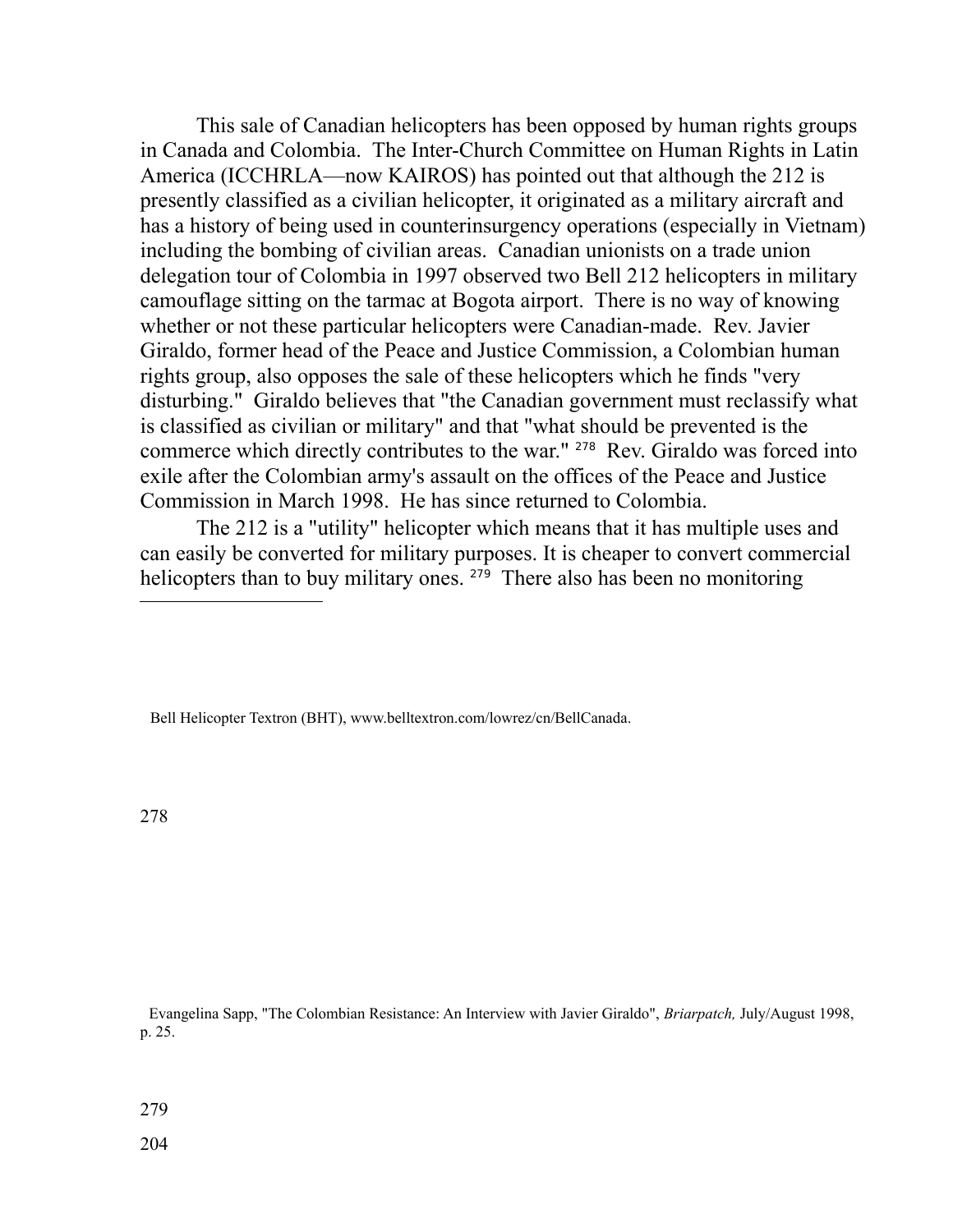system put in place to ensure that these helicopters are not being used in military or paramilitary operations; instead of addressing these matters, the Canadian government has been encouraging the sale of even more aircraft to the Colombian armed forces. [280](#page-204-0) Ottawa has responded to ICCHRLA's concerns about the helicopter sales by sticking to the technicality that the 212 is a civilian aircraft. Clearly, selling these aircraft to a military responsible for massive human rights violations expands its repressive capacity. Even if the helicopters are never used for military purposes, the fact remains that they can be.

BHTC enjoys considerable government support. The Mirabel plant was set up with millions of dollars in subsidies from the Quebec and federal governments <sup>[281](#page-204-1)</sup> and the former has funded training programs for the company's work force. Canadian embassies worldwide promote BHTC's sales and the company was part

Ken Epps, Project Ploughshares, Interview with Author, November 20, 1998.

<span id="page-204-0"></span>280

CEC, op.cit., p. 22.

<span id="page-204-1"></span>281

Epps, op.cit.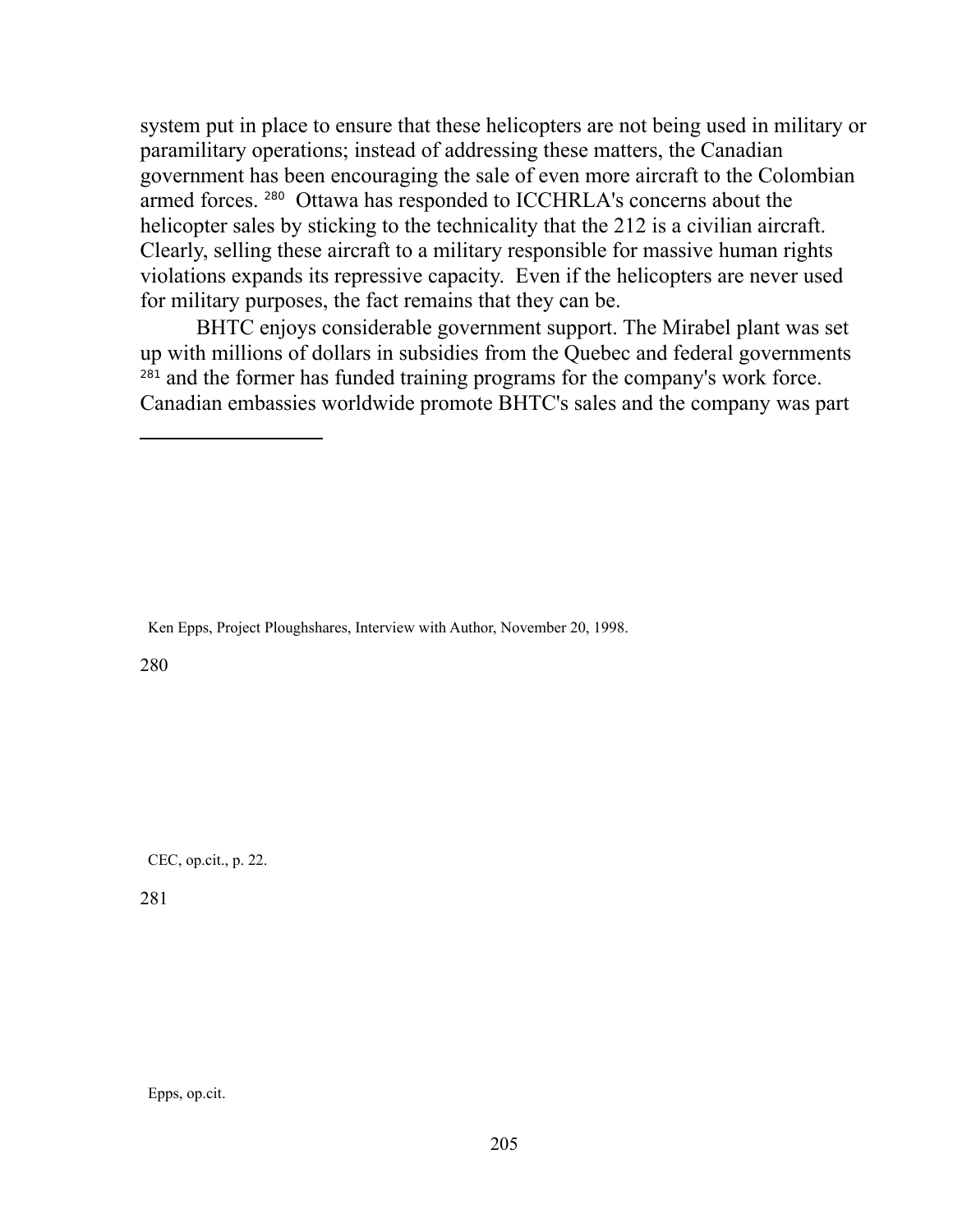of a Team Canada trade mission to Colombia in 1994 and to Mexico, Brazil, Argentina and Chile in 1998.

 Concerning the helicopter sale to Colombia, the 2000 edition of this report stated that "It is incumbent upon the Canadian government to refrain from any future sale of high-tech equipment that could be used in repression carried out by the Colombian state or its agents." Similarly, the l999 Canadian Labour Congress convention resolution on Colombia called on the Canadian government to "refrain from selling any equipment that could be used for repression in Colombia." However, as we see in the military exports section below, Ottawa has allowed precisely this to take place.

# **Canadian Military Exports to Colombia**

Since 2001, Canadian military exports have been going directly to Colombia and not just through the U.S. Canada is thus now making a clear military contribution to the Colombian civil war on the side of a highly repressive government. **According to the Department of Foreign Affairs and Trade (DFAIT), the worth of Canadian exports of military goods and technology** to **Colombia has increased dramatically from \$4.8 million in 2007 to \$7.6 million in 2009. DFAIT does not list which military items were sent to Colombia in these two years. Comparing the figures for 2001 and 2009, the worth of Canadian military exports to Colombia has more than tripled**. [282](#page-205-0) Canadian companies exported \$2.17 million worth of military items to Colombia in 2001 and \$685,000 worth in 2002. The 2002 sales were of a surveillance camera system (\$600,000) and "electronics" (undefined--\$80,500). Ken Epps, analyst at Project Ploughshares which monitors Canadian military exports, believes that the camera system was most likely provided by Burlington, Ontario-based L-3 Wescam, the Canadian subsidiary of L-3 Communications, a U.S. company. Wescam, a military contractor, describes itself as "a world leader in the design and manufacture of

<span id="page-205-0"></span>**GOC, DFAIT,** *Report on Exports of Military Goods from Canada 2007-2009***, 2011,**  [http://www.international.gc.ca/controls-controles/assets/pdfs/military/documents/military\\_report-](http://www.international.gc.ca/controls-controles/assets/pdfs/military/documents/military_report-2007_09-rapport_militaire-eng.pdf)**[2007\\_09-rapport\\_militaire-eng.pdf](http://www.international.gc.ca/controls-controles/assets/pdfs/military/documents/military_report-2007_09-rapport_militaire-eng.pdf)**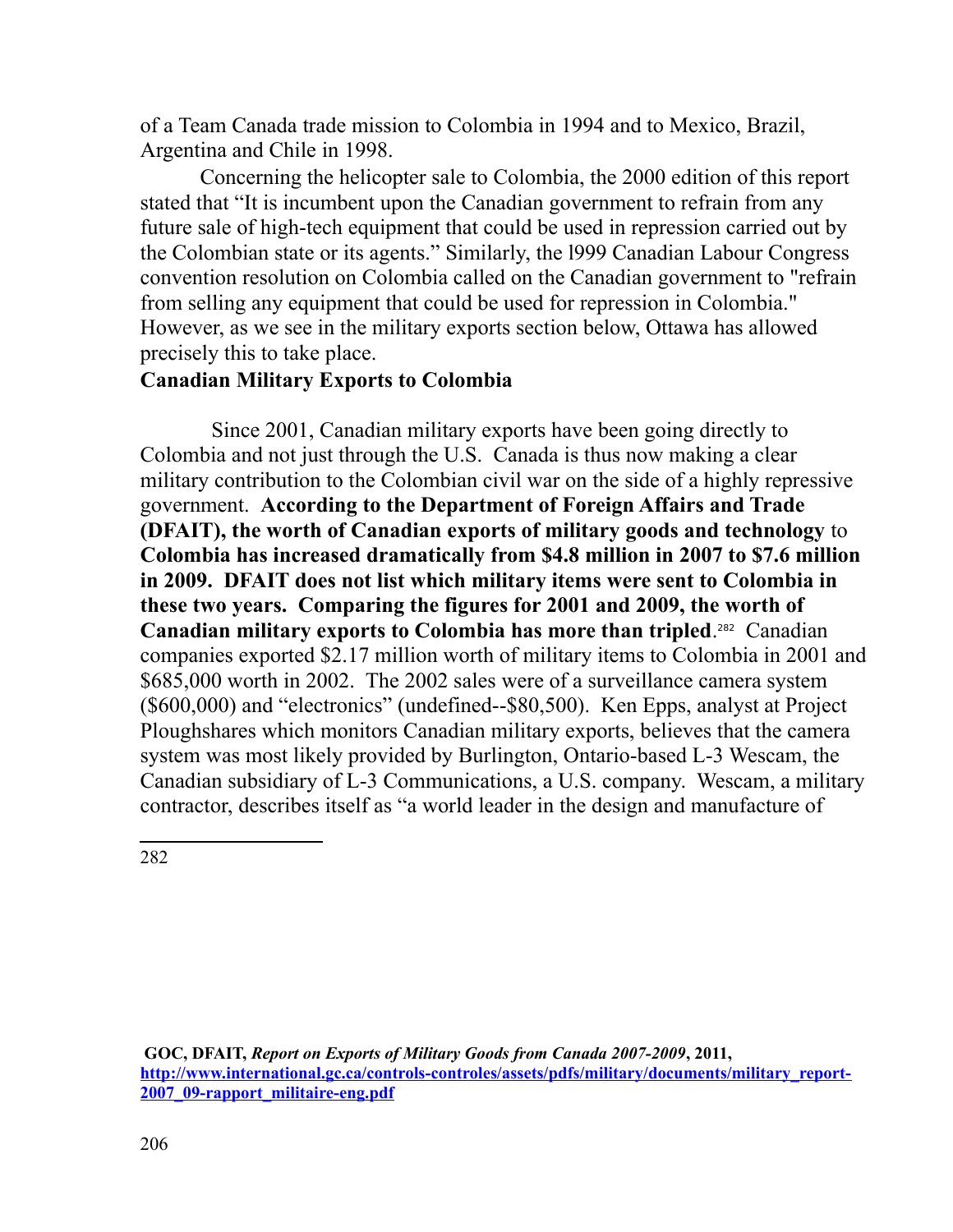stabilized, multispectral airborne imaging systems." Wescam announced the Colombia sale on its website in 2002 according to Epps. The announcement is no longer posted. Epps adds that the camera surveillance system is installed on planes and unmanned aerial vehicles (UAVs) such as the Predator. Wescam states that such cameras are used for "surveillance and observation, battlefield reconnaissance, battle damage assessment [and] target acquisition and designation." The company explains that "Accurate real-time information gives warfighters at all levels a first-hand view of the battlespace with precision, clarity and certainty. The collection, analysis and dissemination of tactical visual information lets them see the location, identity and capability of both friendly and opposing forces." This function is similar to that of satellite maps; in counterinsurgency, cameras and satellites are used together to pinpoint guerrilla targets. [283](#page-206-0)

In 2001, Canadian military exports to Colombia consisted of another surveillance camera system (\$464,000), aero-engine repair and overhaul for the Colombian Air Force (\$1.6 million) and mine detectors (\$110,250). The engine repair was done by St. John's Newfoundland-based Vector Aerospace under a contract worth \$6.5 million. According to Project Ploughshares, this contract contributes "directly to the operational capability of the Colombian military and thus should come within the basic intent of the Canadian military export control system." Military export permits were not required in this case because the aircraft and parts involved are designated as civilian. The same criteria was used to allow the sale of the 12 helicopters to the Colombian police and military in 1994. They were also classified as civilian aircraft. [284](#page-206-1)

<span id="page-206-1"></span><span id="page-206-0"></span>DFAIT, *Military and Technology: Export of Military Goods from Canada: Annual Report 2002*, December 2003, [http://www.dfait-maeci.gc.ca/eicb/military/table3\\_02-en.asp](http://www.dfait-maeci.gc.ca/eicb/military/table3_02-en.asp) ; Ken Epps, Project Ploughshares, Interview with Author, January 25, 2006; Asad Ismi, "Arming a Genocidal Force: Canadian Military Exports to Indonesia, 1979- 99", *CCPA Monitor*, November 2000, [www.asadismi.ws;](http://www.asadismi.ws/) L-3 Wescam, Press Release, October 17, 2005, [http://www.wescam.com/;](http://www.wescam.com/) "Markets", "Defence", "Air Force", "Recon and Surveillance", "Unmanned Aerial Vehicles", [http://www.wescam.com/markets\\_2\\_3a.asp](http://www.wescam.com/markets_2_3a.asp) .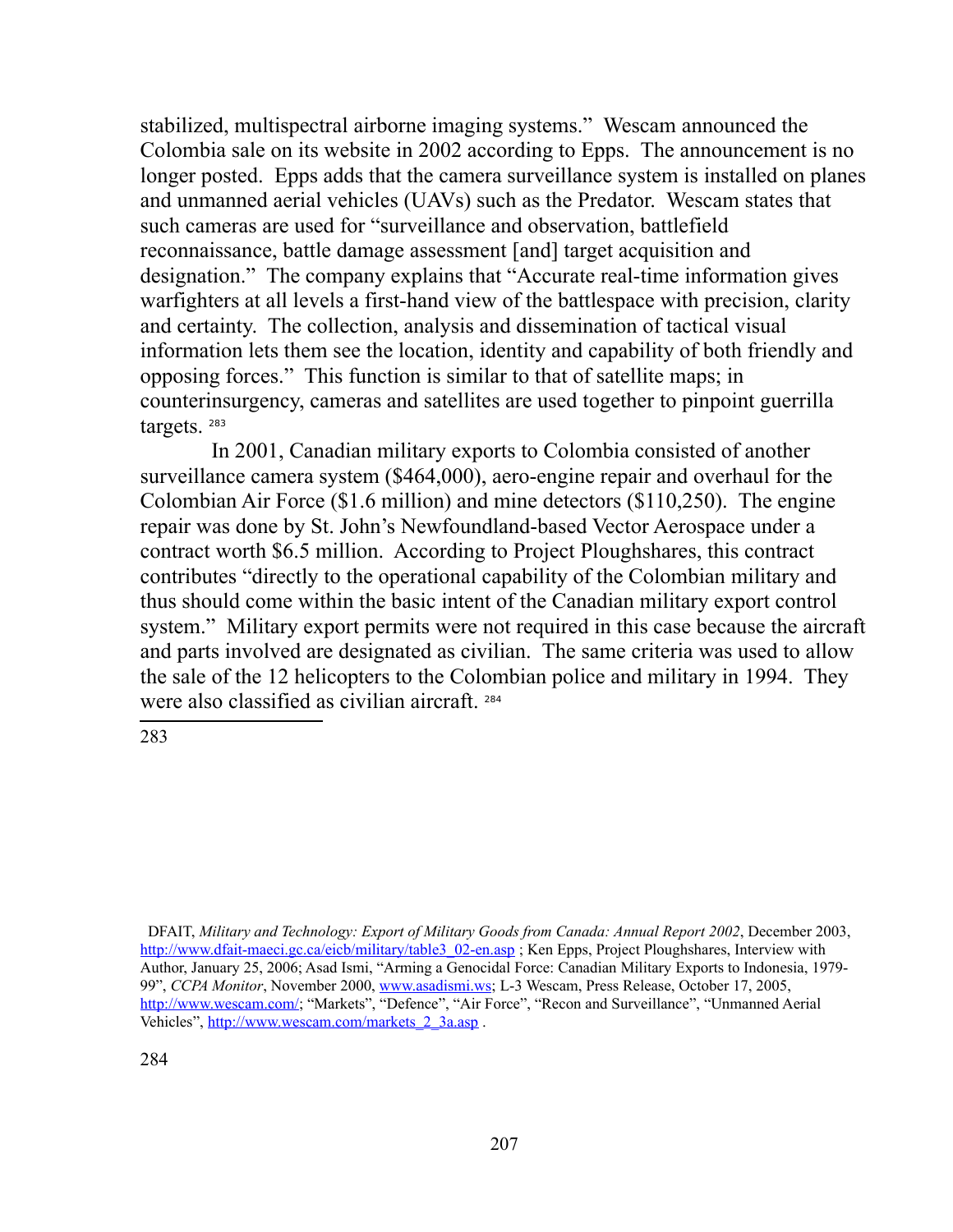Given the horrendous human rights record of the Colombian military, such designations are highly dangerous for Colombian civilians. Canada's record of direct military transfers to Colombian security forces responsible for many atrocities is very alarming. This can only enable more official repression and prolong the civil war. As Ken Epps says about the 2001-02 military sales: "Canada is violating its own policy by supplying such military equipment and services to Colombia. The Canadian government's export policy specifies that military exports to countries undergoing conflicts and/or widespread human rights violations should be controlled. We interpret control to mean 'banned' in the case of countries like Colombia where both of these conditions exist. Obviously, there is no point in expressing concern about the situation in such countries if military exports to them are allowed." [285](#page-207-0)

**Here we discuss Canada's three leading imports from Colombia which are, in order of value, coffee, coal and oil. Oil has already been covered in the investment part of this report where we have seen that the extraction of this resource is marked by massive official repression. Considerable state repression also accompanies the production of coffee and coal in Colombia.** 

 DFAIT, *Military and Technology: Export of Military Goods from Canada: Annual Report 2001,* December 2002*,*  <http://www.dfait-maeci.gc.ca/eicb/military/table3-en.asp>; Epps Interview, 2006, op.cit.; Alejandro Bustos, "Critics of Plan Colombia Denounce Washington's 'Secret' War in South America", Canadian Press, June 17, 2001, <http://www.zmag.org/crisescurevts/colombia/alecol.htm>; Project Ploughshares Briefing 01/3, "Transfer of Canadian Military Equipment to Colombia Exposes Loopholes in Export Controls", <http://www.ploughshares.ca/libraries/Briefings/brf013.html>.

<span id="page-207-0"></span>285

Epps Interview, 2006, op.cit.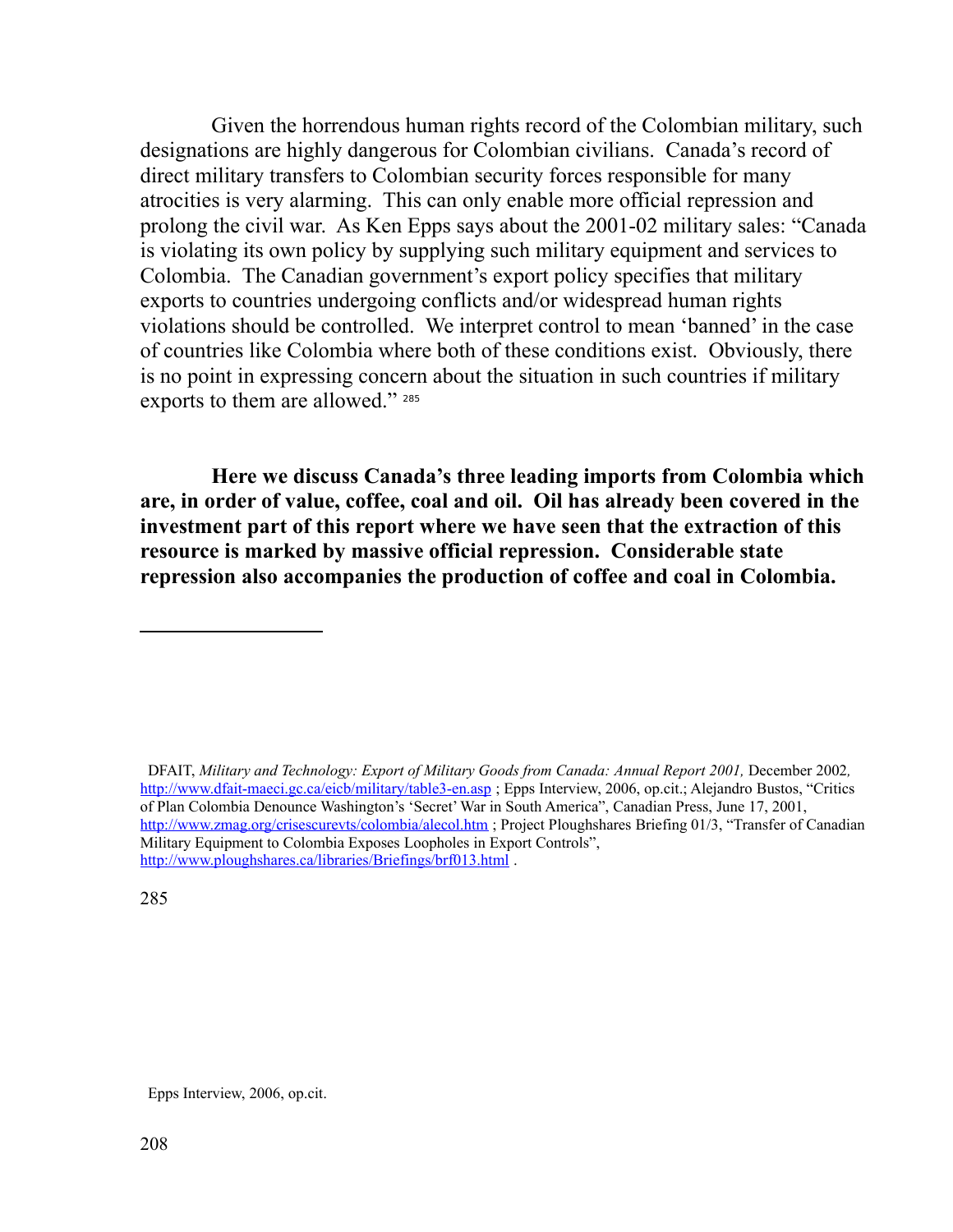#### **Coffee**

**Colombia is the world's third largest coffee producer after Brazil and Vietnam. According to the National Federation of Coffee Growers, the 2010 harvest was 8.92 million bags of 60 kg, 1.11 million more than in 2009, an increase of 14%. Exports in 2010 fell 1% and were 7.81 million bags.**[286](#page-208-0)  **Usually Colombia produces between 11 and 12 million bags and the reduction is due to drought in 2009 and floods in 2010 that affected two million people.**[287](#page-208-1)  **Colombia is the largest supplier of coffee to Canada**. **In 2010, Canada imported Can.\$162 million worth of Colombian coffee up from Can. \$124 million in 2009.** [288](#page-208-2)

<span id="page-208-0"></span>286

 **"Coffee Producing Countries," [http://www.zecuppa.com/coffee-producing-countries.htm;](http://www.zecuppa.com/coffee-producing-countries.htm) Reuters, "Coffee Production Increased 14% in 2010," [http://avilacmg.wordpress.com/2011/01/11/la-repulica](http://avilacmg.wordpress.com/2011/01/11/la-repulica-colombia-coffee-production-increased-14-in-2010/)[colombia-coffee-production-increased-14-in-2010/](http://avilacmg.wordpress.com/2011/01/11/la-repulica-colombia-coffee-production-increased-14-in-2010/)** 

<span id="page-208-1"></span>287

**Amy Stillman, "Colombian Coffee Growers Face Tough Year," January 20, 2011, <http://www.bbc.co.uk/news/world-latin-america-12216419>**

<span id="page-208-2"></span>288

Eleanor Wason and Jeff Coelho, "POLL-Funds, supply worries seen buoying coffee in 2006", Reuters, January 18,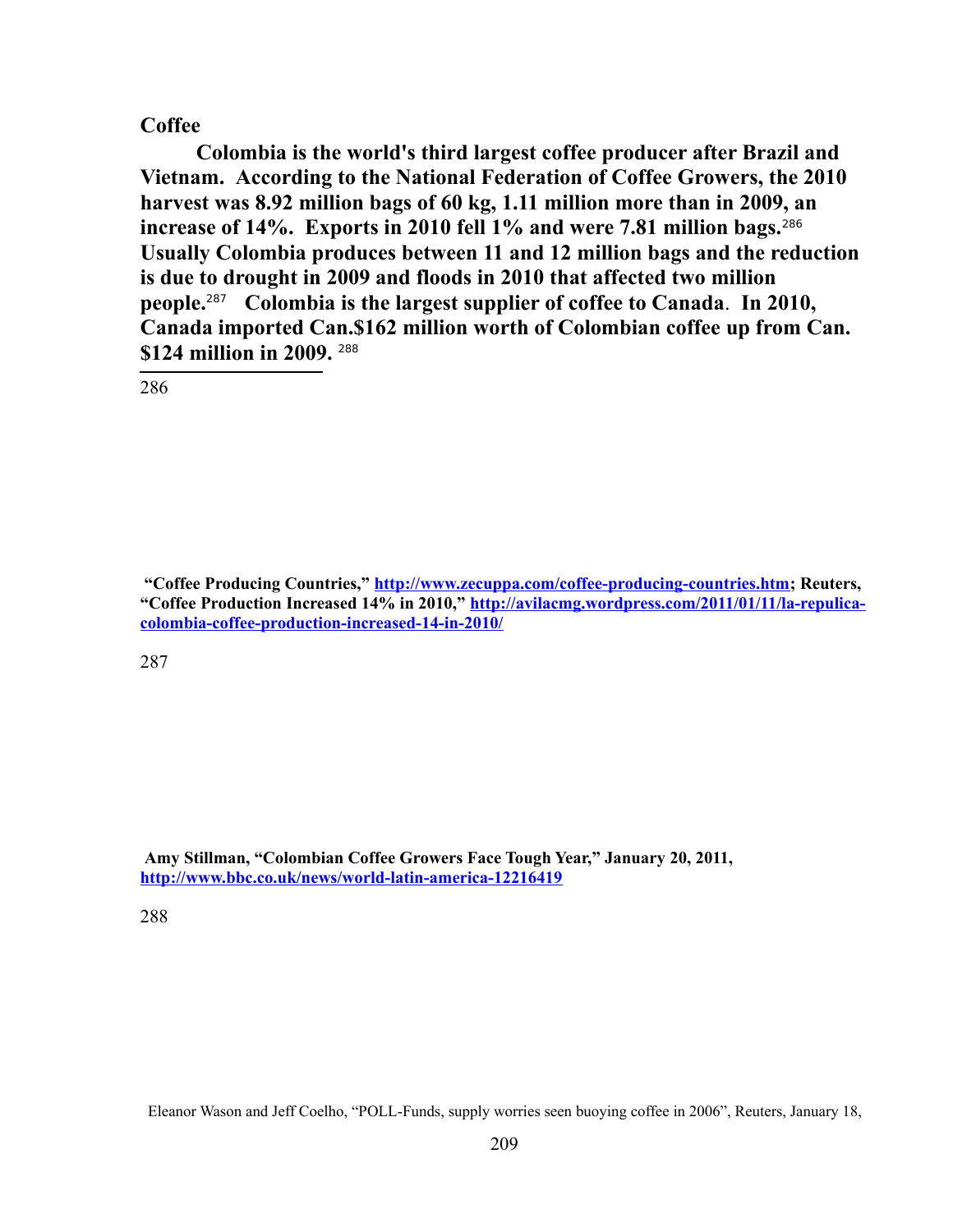One million hectares of land are under coffee production out of a total of 5.3 million hectares under cultivation; two million people are directly or indirectly dependent on coffee, about 30% of rural employment. [289](#page-209-1) World coffee prices collapsed between 1998-2001 with "catastrophic" effects on the sector's 25 million farmers who were driven to poverty, starvation and destitution. In Central America alone, 600,000 jobs were lost in coffee farming. In Colombia, the effect was similarly devastating with 200,000 farmers leaving the coffee sector out of a total of 560,000. Child malnutrition and poverty "spiked" in coffee areas and a lot of growers switched to coca and poppy farming. [290](#page-209-2) By 2001, thousands of out-of-

<span id="page-209-2"></span> Government of Colombia, "Economic Sectors", wwwcol.presidencia.gov.co/economy/sectors.htm; Toby Muse, "Grounds War", *Latin Trade* , April 2004, [http://www.latintrade.com/dynamic/index.php?](http://www.latintrade.com/dynamic/index.php?pg=site_en/pastissues/Apr04/currents.html) [pg=site\\_en/pastissues/Apr04/currents.html](http://www.latintrade.com/dynamic/index.php?pg=site_en/pastissues/Apr04/currents.html)

<sup>2006,</sup> 

<span id="page-209-1"></span><span id="page-209-0"></span>http://today.reuters.com/business/newsarticle.aspx?type=tnBusinessNews&storyID=nL18655977; Toby Muse, "Pick Your Port", *Latin Trade*, August 2005, [http://www.latintrade.com/dynamic/index.php?](http://www.latintrade.com/dynamic/index.php?pg=site_en/pastissues/Aug05/tradelanes2.html) [pg=site\\_en/pastissues/Aug05/tradelanes2.html](http://www.latintrade.com/dynamic/index.php?pg=site_en/pastissues/Aug05/tradelanes2.html) ; **Industry Canada, "Canadian Imports: Coffee", [http://www.ic.gc.ca/sc\\_mrkti/tdst/tdo/tdo.php#tag](#page-209-0)** 289

 <sup>&</sup>quot;The Coffee Trade", *Global Eye Magazine*, Autumn 2004,

[http://www.globaleye.org.uk/secondary\\_autumn04/eyeon/coffeetrade.html](http://www.globaleye.org.uk/secondary_autumn04/eyeon/coffeetrade.html) ; United Nations, Food and Agriculture Organization (FAO), "Food Outlook - No. 2 June 2005: Coffee", [http://www.fao.org/documents/show\\_cdr.asp?](http://www.fao.org/documents/show_cdr.asp?url_file=/docrep/008/J5667e/j5667e04.htm) [url\\_file=/docrep/008/J5667e/j5667e04.htm](http://www.fao.org/documents/show_cdr.asp?url_file=/docrep/008/J5667e/j5667e04.htm) ; Don Wells, "More People are Buying Fair Trade Coffee But the Crisis Worsens", *Canadian Centre for Policy Alternatives (CCPA) Monitor*, July/August 2004, p. 19; Muse, "Grounds War", op.cit.; David Adams, "Waking up to World Coffee Crisis", *St. Petersburg Times*, August 11, 2002, [http://www.sptimes.com/2002/08/11/news\\_pf/Worldandnation/Waking\\_up\\_to\\_world\\_co.shtml](http://www.sptimes.com/2002/08/11/news_pf/Worldandnation/Waking_up_to_world_co.shtml) ; Mario Osava "Coffee Crisis a Forgotten Issue on Global Agenda", Inter Press Service, June 17, 2004, <http://ipsnews.net/interna.asp?idnews=24251>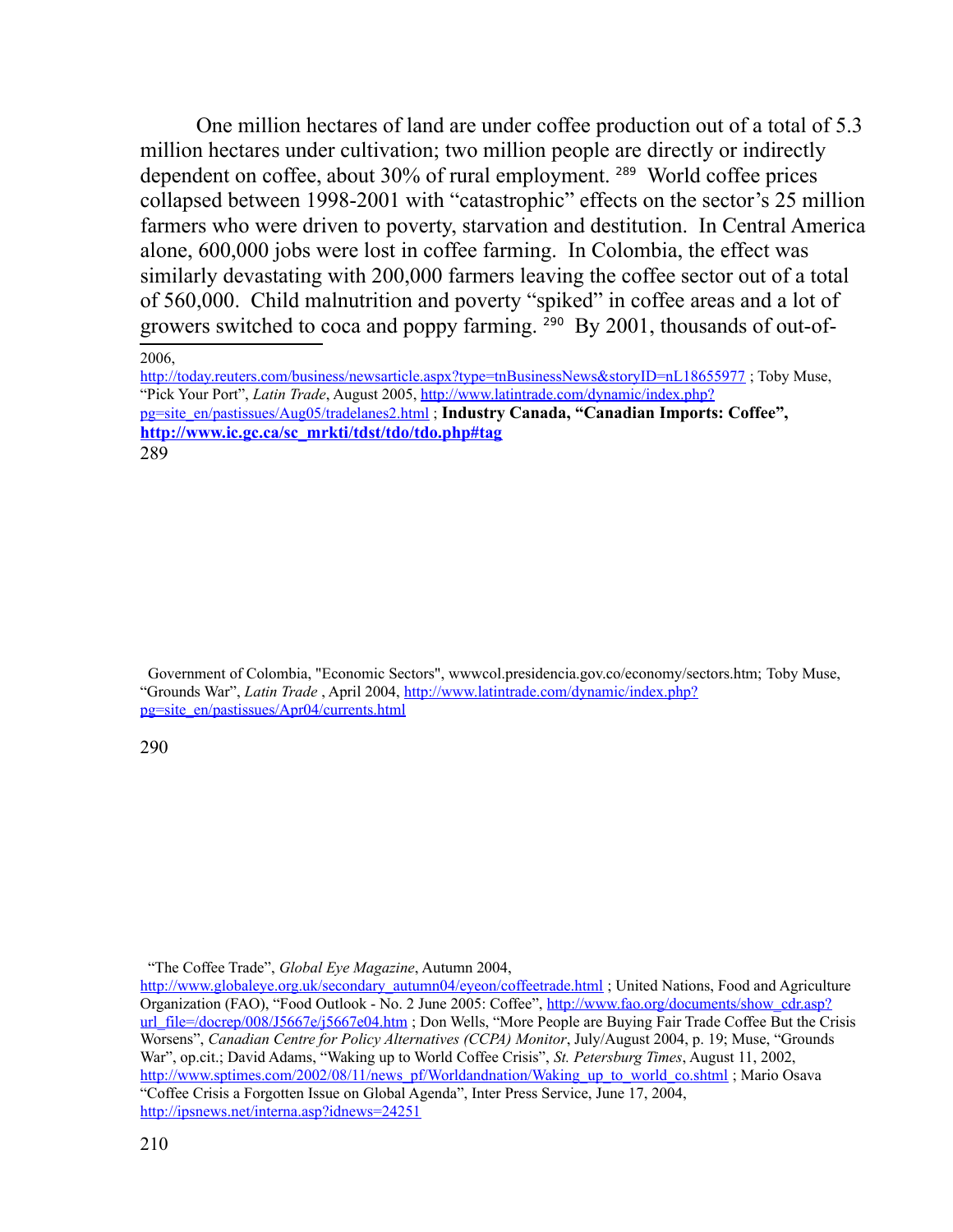work coffee growers and workers flooded Colombia's southern jungles where there was work in coca farms and cocaine laboratories. In the same year, the value of Colombia's coffee crop fell 27% and in 2003 coffee made up about 6% of total Colombian exports, down from 50% in the mid-1970s. [291](#page-210-0)

The collapse of coffee prices was precipitated by the withdrawal of the United States from the International Coffee Agreement in 1989 which set quotas for coffee exports thereby stabilizing prices at a level that made production viable. The U.S. withdrawal was combined with the World Bank's pressure on Vietnam "to glut world coffee markets with cheap coffee". As a result, coffee prices fell to U.S.\$0.60 a pound in March 2004, a 35-year low and below production costs. <sup>[292](#page-210-1)</sup> After a five year decline, coffee prices recovered in 2005 increasing to more than U.S.\$1 a pound in March. Colombian coffee export revenue increased 58% to U.S. \$1.6 billion in the 2004-2005 coffee season (October to September) – "the highest in seven years". "It was a year of recovery for the coffee sector," said Gabriel Silva, head of Colombia's National Coffee Federation. However, prices have only attained the average level for the 1990s and are 25% less than the average in the

<span id="page-210-0"></span>291

<span id="page-210-1"></span> Robert Collier, "Mourning Coffee", *San Francisco Chronicle*, May 20, 2001; Josh Frank, "Ground Down in the Fields: Coffee and State Authority in Colombia", *Counterpunch*, January 6, 2004, [http://www.counterpunch.org/frank01062004.html;](http://www.counterpunch.org/frank01062004.html) Muse, "Grounds War", op.cit.; Adams, *St. Petersburg Times,* op.cit. 292

Frank, *Counterpunch*, op.cit.; Wells, *CCPA Monitor*, op.cit.; FAO, "Food Outlook", op.cit.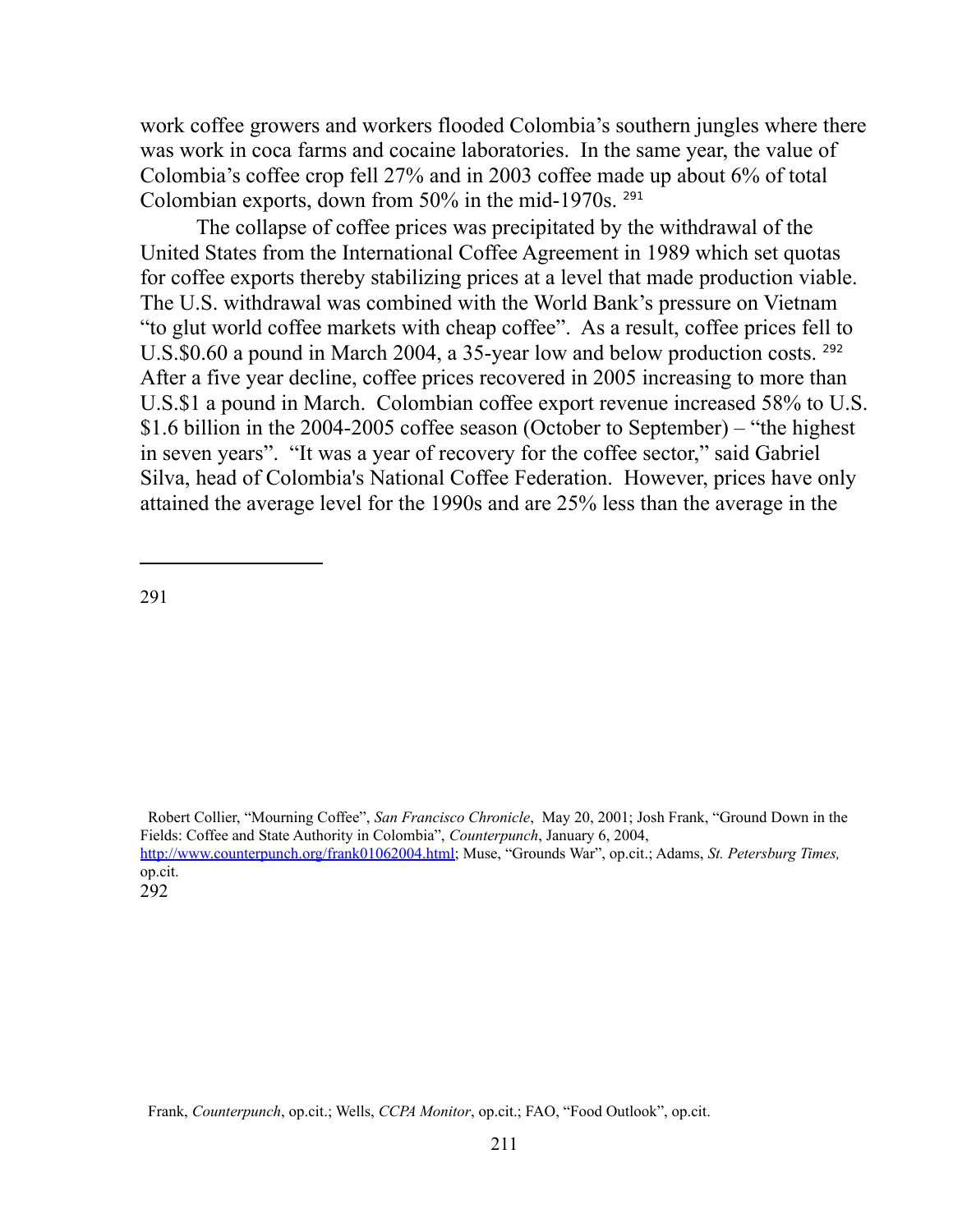1980s. [293](#page-211-0) Coffee generates sales worth \$75 billion a year worldwide with the growers getting only \$6 billion of this (8%). The sector is dominated by four multinational corporations: Nestle, Phillip Morris, Sara Lee and Proctor and Gamble who along with large retailers such as Starbucks get 86 cents of every dollar spent on coffee. [294](#page-211-1)

Colombia's coffee sector is characterized by a large number of small producers who even before the crisis often existed at or below the poverty line. Ninety-six percent of the coffee farmers have plots smaller than seven acres. However, larger producers usually control the bulk of the coffee area and hold disproportionate amounts of the better quality agricultural land. Thirty companies control 70 percent of all coffee exports. The rest are controlled by the National Coffee Federation that sells on behalf of the farmers.<sup>[295](#page-211-2)</sup>

<span id="page-211-0"></span>293

<span id="page-211-1"></span> "Colombia Coffee Export Revenue Up 58 Pct.", Associated Press, November 30, 2005, <http://www.forbes.com/business/healthcare/feeds/ap/2005/11/30/ap2361502.html>; FAO, "Food Outlook", op.cit. 294

<span id="page-211-2"></span> Osava, Inter Press Service, op.cit.; Wells, *CCPA Monitor*, op.cit. 295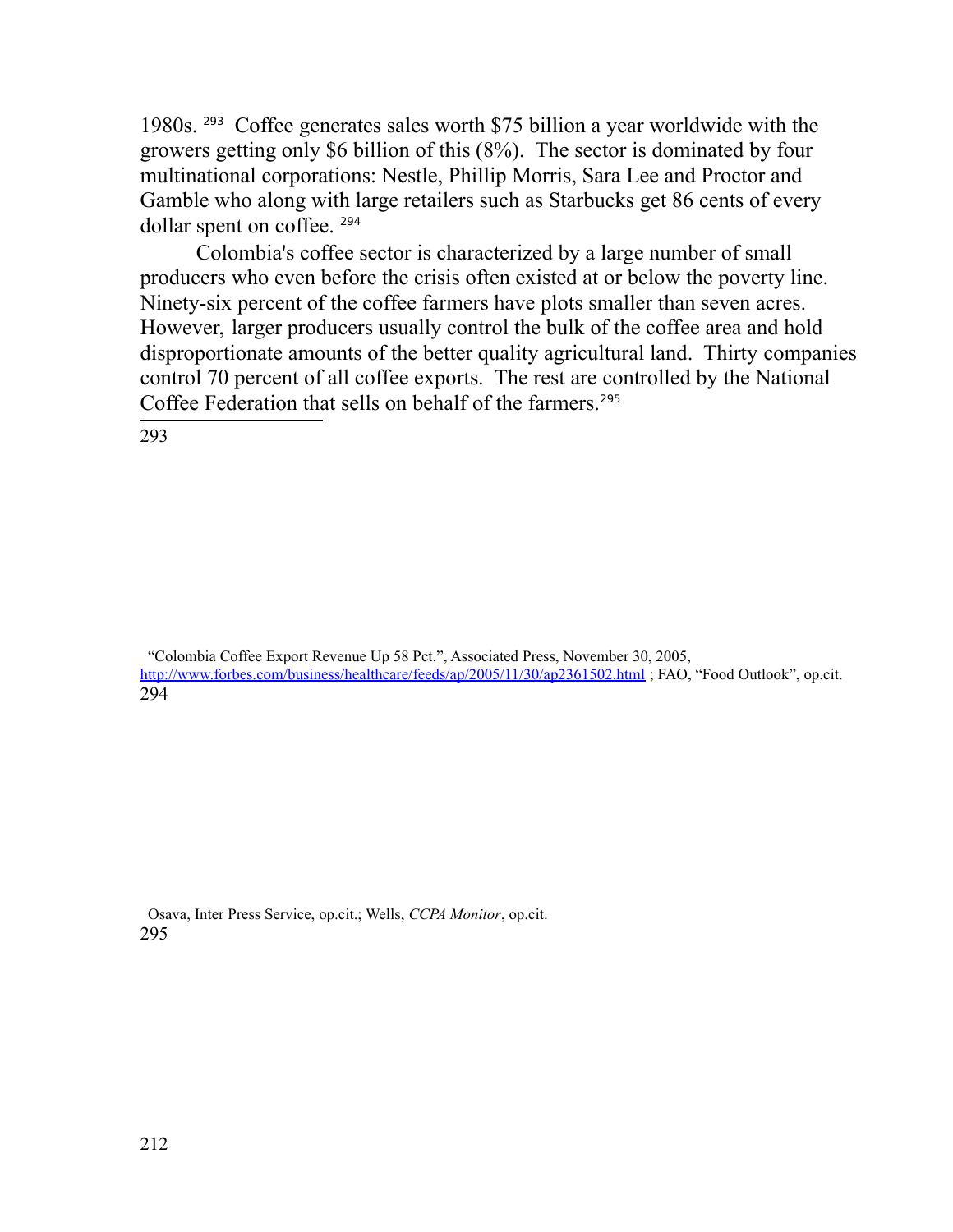**In Nariño department in southern Colombia, it appears that paramilitaries are killing coffee farmers in order to crush public opposition to mining projects advanced by multinational corporations. The identity of these corporations is unavailable. On June 25, 2011, a group of 10 to 12 heavily armed hooded men wearing camouflage clothing and travelling in a red sport utility vehicle indiscriminately fired weapons at a disco and pool hall called "Discovery Villanueva" in the center of Villanueva, a village in Colón Génova municipality. Eight coffee farmers were killed in the attack: Celso López, Sandro López, Horacio Gómez, Luis Gil, Libio Noguera, Luis Arcos, Plinio Noguera and 15-year-old Albey Gaviria. Four other coffee farmers were wounded.** [296](#page-212-0)

**Paramilitary groups from the "Bloque Calima" set up base in Villanueva in 2002. Since then these groups have carried out "forced displacement, forced disappearances, and selective murders of residents in the municipalities of Colón Génova, San Pablo, La Unión, La Cruz, San Bernardo** and **Belén, all in the eastern area of Nariño, and in neighboring Florencia municipality in Cauca department." The paramilitaries were officially "demobilized" in 2006 with no effect: the same groups reemerged with the names "Nueva Generación" (New Generation) and "Los Rastrojos."**[297](#page-212-1)

<span id="page-212-0"></span>Scott Wilson, "Coca Invades Colombia's Coffee Fields, Falling Prices Push Farmers to Plant Illegal Crops, Threatening U.S. Drug War", *Washington Post*, October 30, 2001; Robert A. Rice and Justin R. Ward, *Coffee, Conservation and Commerce in the Western Hemisphere*, (Report), Washington D.C., Smithsonian Migratory Bird Center and the National Resources Defense Council, June 1996.

<span id="page-212-1"></span> **<sup>&</sup>quot;Colombia: Campesinos Massacred in Nariño,"** *Weekly News Update on the Americas***, July 12, 2011,<http://ww4report.com/node/10116>** 297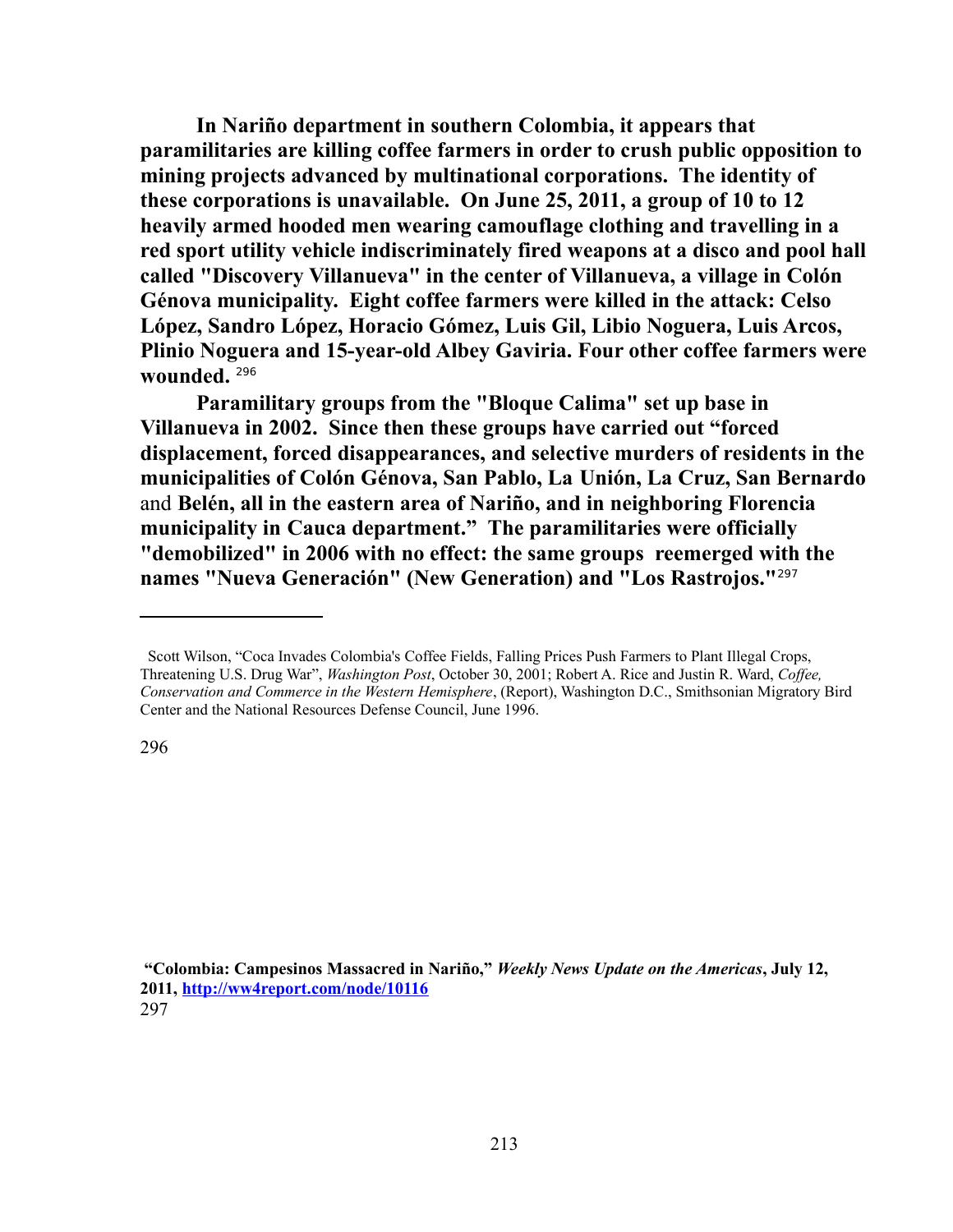**The above massacre occurred a week after community members and activists from the area participated in a "First Forum on Mining and Water" in Colón Génova on June 17. Participants in the forum reported that "multinational corporations have been pressuring local communities to allow the exploitation of mineral resources in the area, including gold, silver and copper."** [298](#page-213-0)

Much of Colombia's coffee is grown in Risaralda and Caldas departments. Most of the best land in Caldas, until 2005, was controlled by the United Self-Defence Forces of Colombia (AUC), the biggest paramilitary group at the time, which also dominated some municipal governments. <sup>[299](#page-213-1)</sup> In Risaralda, the AUC targeted trade unionists and NGOs in 2002 after the Permanent Committee for the Defence of Human Rights (CPDH-Risaralda section) denounced the increase in paramilitary activity in the department and the rest of the coffee-growing region. In August 2002, the AUC sent death threats to thirteen people, seven of whom were CPDH members. The rest belonged to the CUT, the Risaralda Teachers

<span id="page-213-0"></span>**Ibid.** 298

<span id="page-213-1"></span>**Ibid.** 299

Centre for International Policy, *Rethinking Plan Colombia.*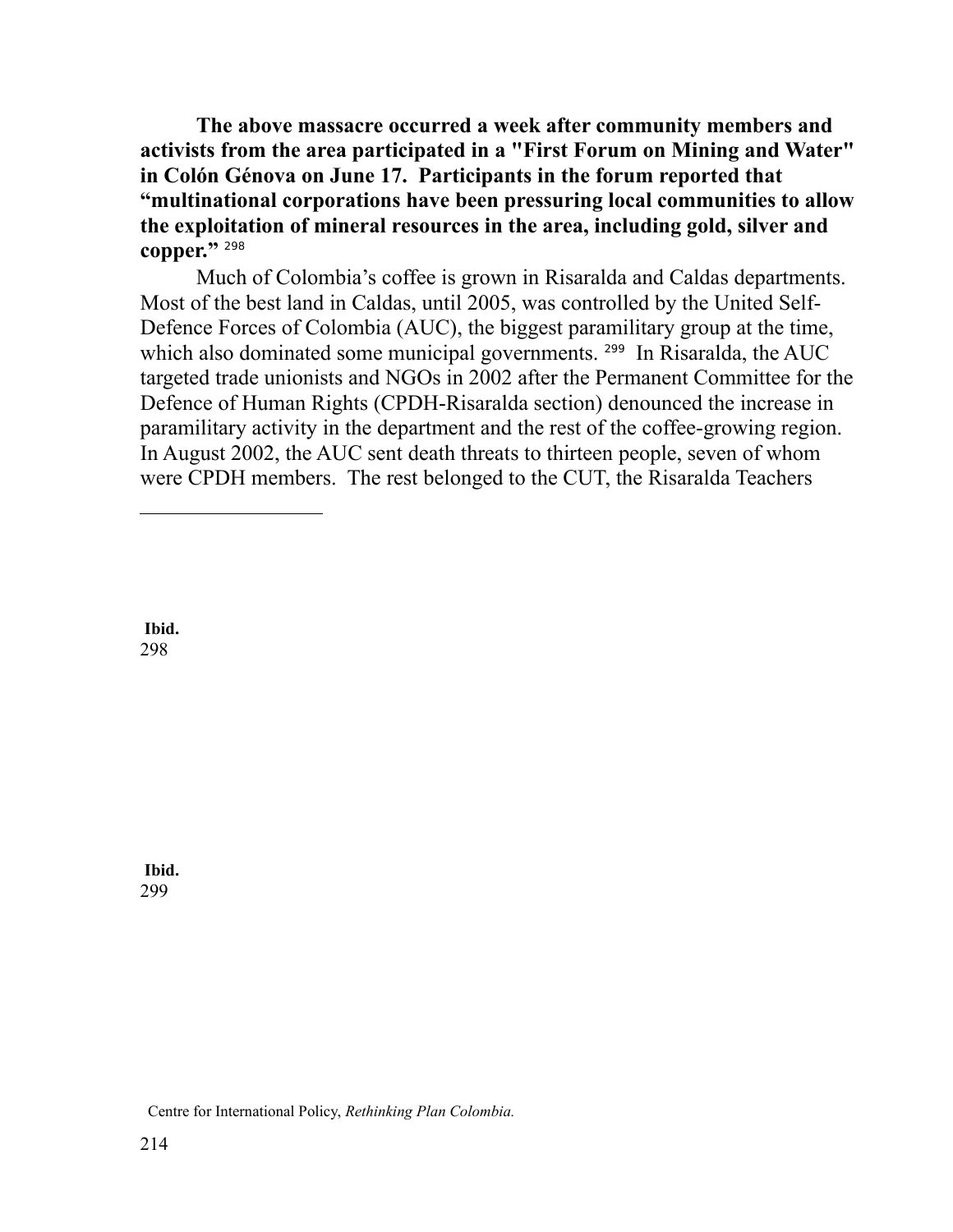Union and the Public Sector Trade Union. The threats told the activists to leave the area in 15 days or face action from the AUC. [300](#page-214-0)

According to the Pesticide Action Network North America (PANNA), there were 100 human poisonings and one death due to the use of Endosulfan (a highly toxic insecticide) in the production of Colombian coffee in 1993. In 1994, more than 100 poisonings and three deaths were reported. The Colombian health ministry banned Endosulfan in 1995 but this ban has not been made official and so is ineffective. The use of Endosulfan in coffee and vegetable production continues. PANNA attributes the failure of the ban to the influence of the chemical's manufacturer, AgrEvo, a German multinational. AgrEvo was formed in 1994 when the agrochemical divisions of the German chemical giant Hoechst and Schering (another German chemical company) combined. Hoechst has close relations with the Instituto Colombiano Agropecuario (ICA), the Colombian pesticide licensing agency. Endosulfan has been banned or greatly restricted in many countries including Canada, the U.S., the Philippines and several European countries. [301](#page-214-1) **Coal**

**Colombia is the tenth largest producer of coal in the world as of 2010 and the fifth largest exporter behind Indonesia, Australia, Russia and South Africa.** [302](#page-214-2) **The country has the largest coal reserves in Latin America as well** 

<span id="page-214-0"></span>300

<span id="page-214-1"></span> Amnesty International, "Urgent Action/Fear for Safety--Colombia", AMR 23/096/2002, August 28, 2002. 301

<span id="page-214-2"></span> PANNA, "Enosulfan to be Banned in Colombia?", June 16, 1995, www.igc.org/panna/. (PESTIS database). 302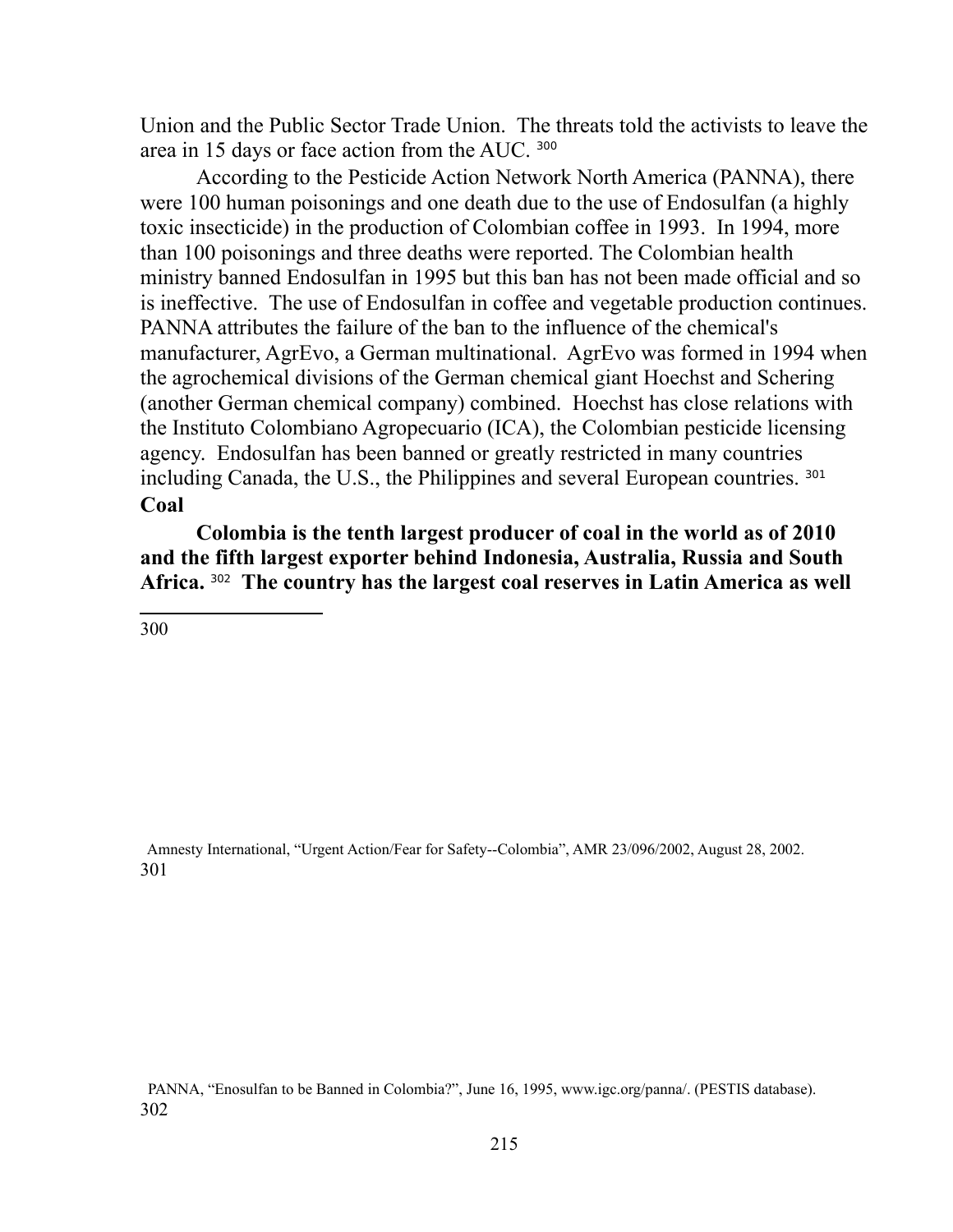**as the largest open-pit coal mine in the world, the Cerrejon Zona Norte project (CZN)** [303](#page-215-0) **owned in equal parts by a consortium of three large multinational corporations: BHP Billiton, Anglo American and Glencore. Colombia produced 70 million tonne of coal in 2010 down from 73 million tonne in 2009.** [304](#page-215-1) **CZN is the source of over 40% of Colombia's coal exports. Colombia's second biggest coal mine after CZN is La Loma which is owned by the U.S.-based Drummond Company. Coal is now Colombia's second most valuable export after oil, accounting for 15% of export earnings in 2010.**  305 

 **Government of the United States, Department of State, "Background Note: Colombia", [http://www.state.gov/r/pa/ei/bgn/35754.htm;](http://www.state.gov/r/pa/ei/bgn/35754.htm) "Colombia to Produce 77 Million Tonne Coal in 2011," August 4, 2011, [http://www.steelguru.com/raw\\_material\\_news/Colombia\\_to\\_produce\\_coal\\_77\\_million\\_tonne\\_in\\_20](http://www.steelguru.com/raw_material_news/Colombia_to_produce_coal_77_million_tonne_in_2011/218364.html) [11/218364.html](http://www.steelguru.com/raw_material_news/Colombia_to_produce_coal_77_million_tonne_in_2011/218364.html)** 

<span id="page-215-0"></span>303

<span id="page-215-1"></span>**Jack Kimball, "Colombia's Cerrejon Gives Coal Export Estimates,"** *Reuters***, June 23, 2010, [http://blogs.reuters.com/jack-kimball/page/5/;](http://blogs.reuters.com/jack-kimball/page/5/) Government of the United States (GUS), Energy Information Administration (EIA), "Country Analysis Briefs Header: Colombia," June 2011, <http://www.eia.gov/cabs/Colombia/Full.html>** 304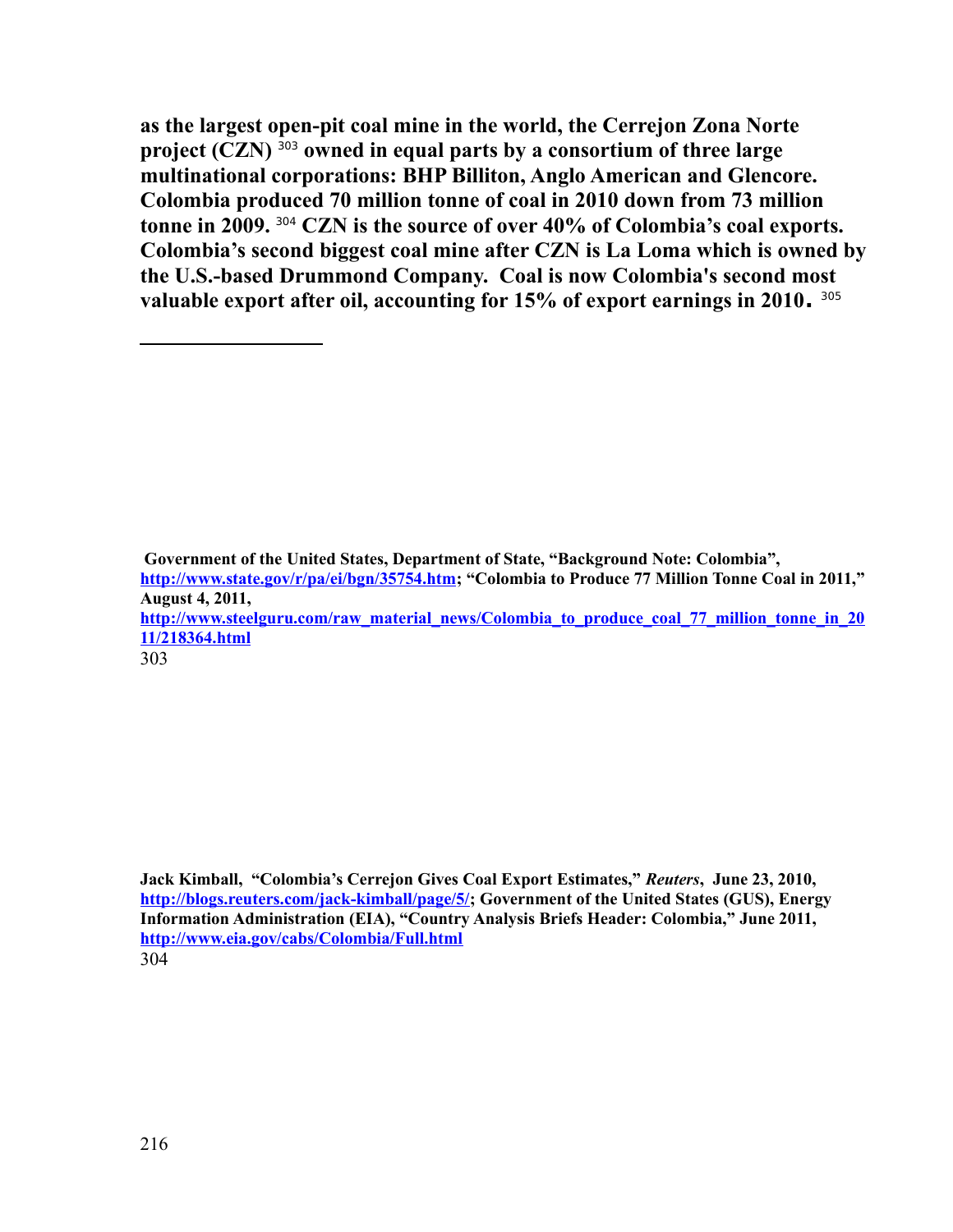**Bituminous coal is Canada's second most important import from Colombia in terms of value, after coffee. Canada imported \$139.7 million worth of bituminous coal from Colombia in 2010 up from \$97.6 million in 2009. In 2010, Colombia was Canada's second largest source for bituminous coal imports after the United States.** [306](#page-216-1)

**As seen in the mining section of this report, this sector in Colombia is rife with human rights violations and this is true especially for coal mining.**  Like gold mining, that for coal is characterized by large-scale displacement and killings. A substantial part of the Colombia coal coming to Canada originates from the CZN mine in Guajira department in northern Colombia. The setting up of the mine has created a severe conflict area. CZN has been described by one Canadian newspaper as "a notoriously dirty piece of business…a continuing horror story of forced relocations of indigenous people, human rights violations, environmental destruction and other assorted injustices." The minesite occupies the territory of the indigenous nomadic Wayuu people and has destroyed their way of life based on

**"Colombia to Produce 77 Million Tonne Coal in 2011," op.cit.; GUS-EIA, "Country Analysis…" op.cit.**

305

 **GUS-EIA, "Country Analysis…" op.cit.**

<span id="page-216-1"></span><span id="page-216-0"></span>306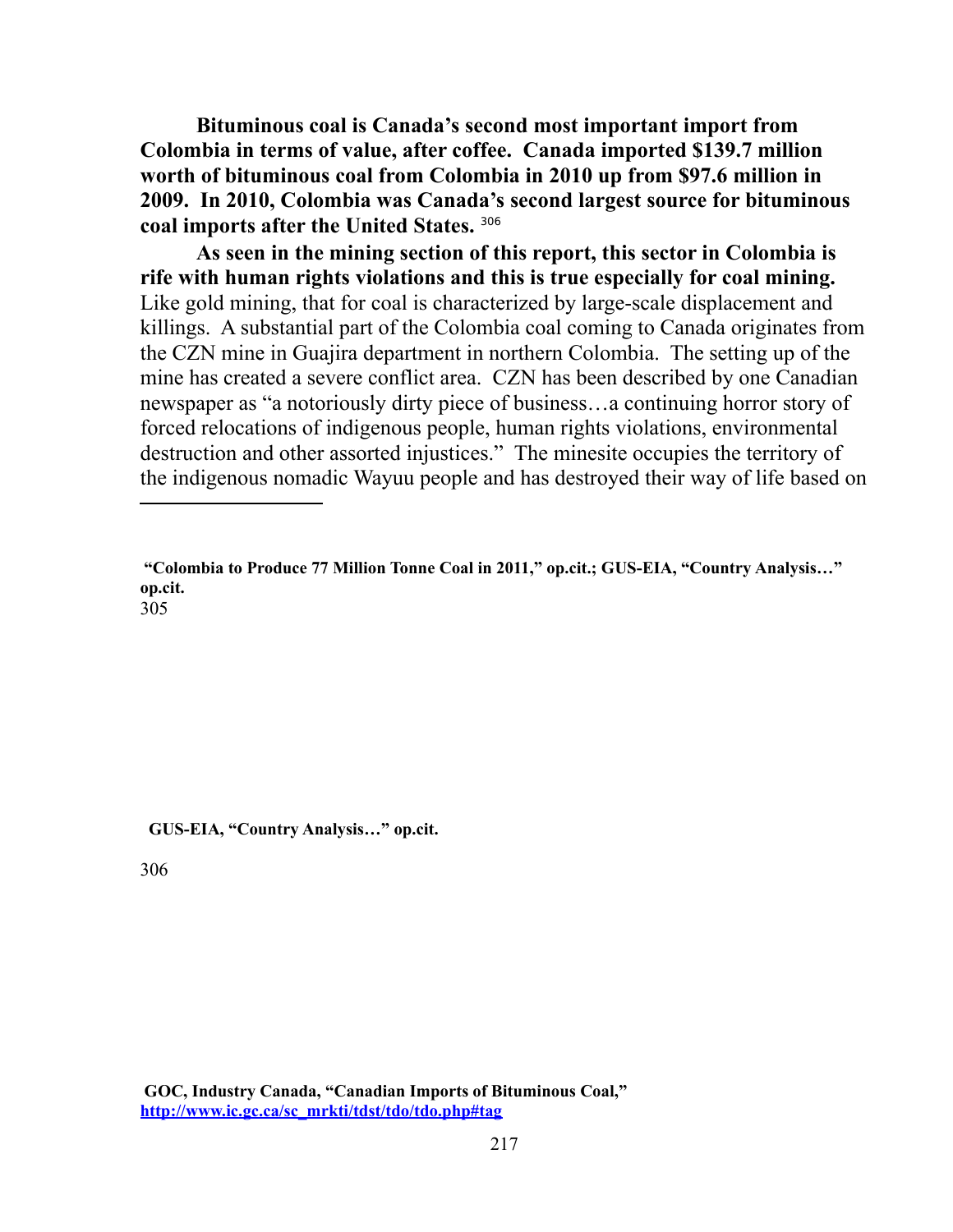small-scale farming, and contaminated their environment. A community of 750 Wayuu were the first to be displaced by the mine in 1982 and since then CZN has taken progressively more of their land. In 2001, the community described the effect of the mine: "We have seen our people suffering for many years from mining in all stages and forms…Industrial mining has caused grevious pain and irreparable destruction to our culture, our identities and our very lives. Our traditional lands have been taken, and the wealth seized without our consent or benefit. Mining... has poisoned our waters, destroyed our livelihoods and our food sources, disrupted our social relationships and created sickness and injury in our families."

 **A labour leader working for CZN has also been killed. On March 22, 2008, Adolfo González Montes, a union leader at CZN, was tortured and killed at his home. He left a wife and four small children. [308](#page-217-1)**

**In a June 2011 report titled "Analysis of Mining in Indigenous Territories in Colombia", the organization Human Rights Everywhere (HREV), states "the coal mining area of Cesar is just one example of how the process of land theft works in practice, land which ends up in the hands of mining companies: Paramilitary terror with subsequent mining operations:** 

<span id="page-217-0"></span>307

 Ralph Surette, "The Dirty Story of Where We Get Our Coal", *The Chronicle Herald* (Halifax), March 26, 2005; Ramirez Cuellar, op.cit. pp. 14-17; World Rainforest Movement, "Colombia: The Impacts of Coal Mining", bulletin Nº 71, June 2003,<http://www.wrm.org.uy/bulletin/71/Colombia.html>;

<span id="page-217-1"></span>308

**Tracy Glynn, "Colombian Coal and New Brunswick Power: A Case of Environmental Racism," Conservation Council of New Brunswick, February 2009, <http://www.elements.nb.ca/theme/mining/Tracy/Tracy.htm>**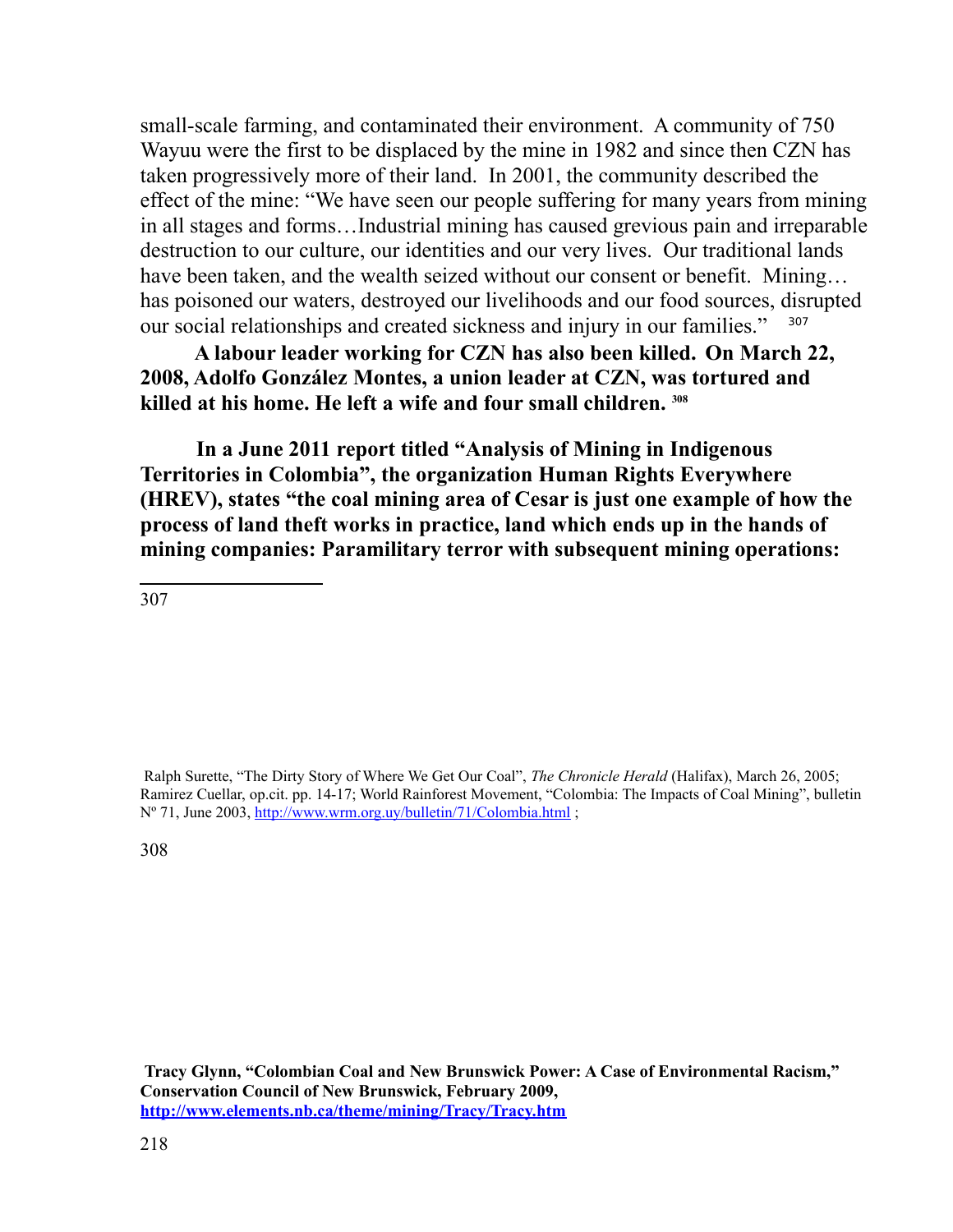**Massacre of 18 people in the hamlet of Mechoacan and Finca El Prado. Massed forced displacement of the inhabitants. Dispossession of the lands at the hands of the frontmen of the AUC through the irregular granting of title deeds by town halls linked to the paramilitaries and by corrupt INCODER officials [the Colombian government's Institute for Rural Development which is in charge of land restitution for displaced Colombians]. Subsequent sale of the stolen land to Prodeco (part of Glencore corporation) and Drummond. They are now coal mines for export."** [309](#page-218-0)

**The HREV report quotes the testimony of Alias 'Samario' , (commander of the AUC's Northern Bloc) given during the paramilitary "demobilization" process in November 2009: "All this is done for land which is rich in coal, this generates a lot of money, it's because of this that there is all this displacement. An area of land in the conflict isn't worth anything where there have been killings, displaced people, you could buy a hectare for 150,000 pesos."**[310](#page-218-1)

**The report lists the most notable effects of coal mining on native Colombians as being: "violation of sacred sites; non-compliance or violation of**

<span id="page-218-0"></span>309

<span id="page-218-1"></span> **Human Rights Everywhere,** *Analysis of Mining in Indigenous Territories in Colombia***, June 2011, [http://www.hrev.org/en/wp-content/uploads/2011/06/Analysis-of-mining\\_TP2-.pdf](http://www.hrev.org/en/wp-content/uploads/2011/06/Analysis-of-mining_TP2-.pdf)**  310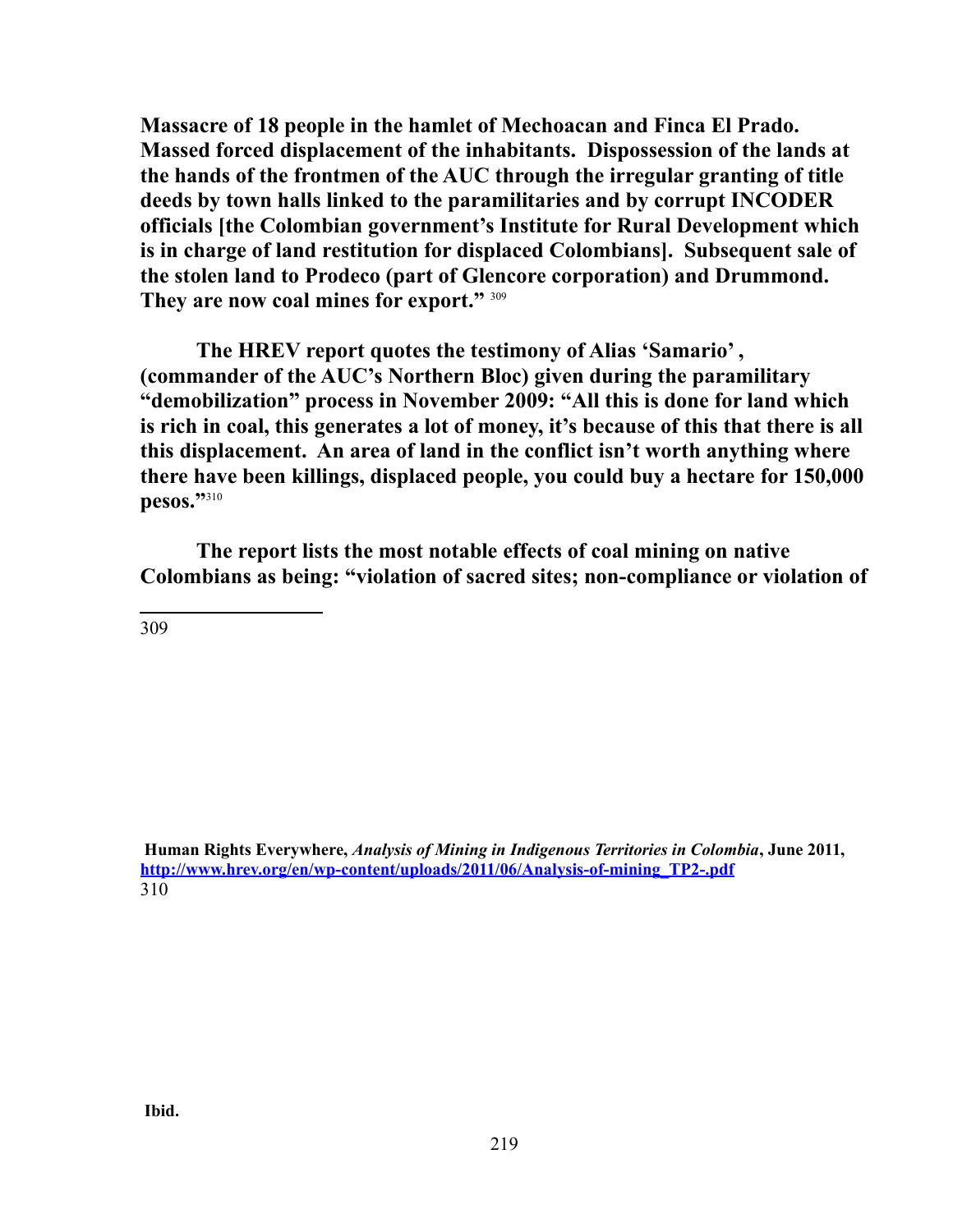**prior consultation processes; forced displacement; armed violence—murders, massacres, death threats and harassment; paramilitary terror; aerial fumigation in order to clear mining areas; food insecurity; pollution and poisoning of people and ecosystems; dispossession of land and destruction or weakening of the social, political and cultural structure of indigenous peoples." HREV identifies these Colombian Indigenous peoples as affected by coal mining: Wayuu, Bari, Yuko, Chimila, U'Wa, Embera Katio, Chami, Zenu, Nasa, Pijao, Canamomo and Muisca** [311](#page-219-0)

In 2001, the Afro-Colombian village of Tabaco located near CZN was bulldozed (to expand the mine) after its 700 residents were "violently evicted" by 200 soldiers and police. CZN had offered the residents \$1,000 each to move but most refused the money and asked that they be relocated as a community. In Puerto Bolivar, the town used by CZN as a coal port, the entire community of 350 was displaced and 11 people were killed in April 2004 when conflict erupted over the consortium's plans to expand the port. Another 30 people "went missing". [312](#page-219-1)

In December 2004, the Atlantic Regional Solidarity Network (ARSN) brought Francisco Ramirez, former head of the Colombian Mine Workers Union, to Atlantic Canada for a speaking tour about Colombian coal mining. According to

<span id="page-219-0"></span>311

<span id="page-219-1"></span>**Ibid.** 312

Surette, *The Chronicle Herald*, op.cit.; Larry Lack, "Colombian Coal Triggers Human Rights Campaign in Maritimes", *Northern Sky News*, July 2005, [http://www.northernskynews.com/backissue%20pages/colombian](http://www.northernskynews.com/backissue%20pages/colombian%20coal.html) [%20coal.html](http://www.northernskynews.com/backissue%20pages/colombian%20coal.html)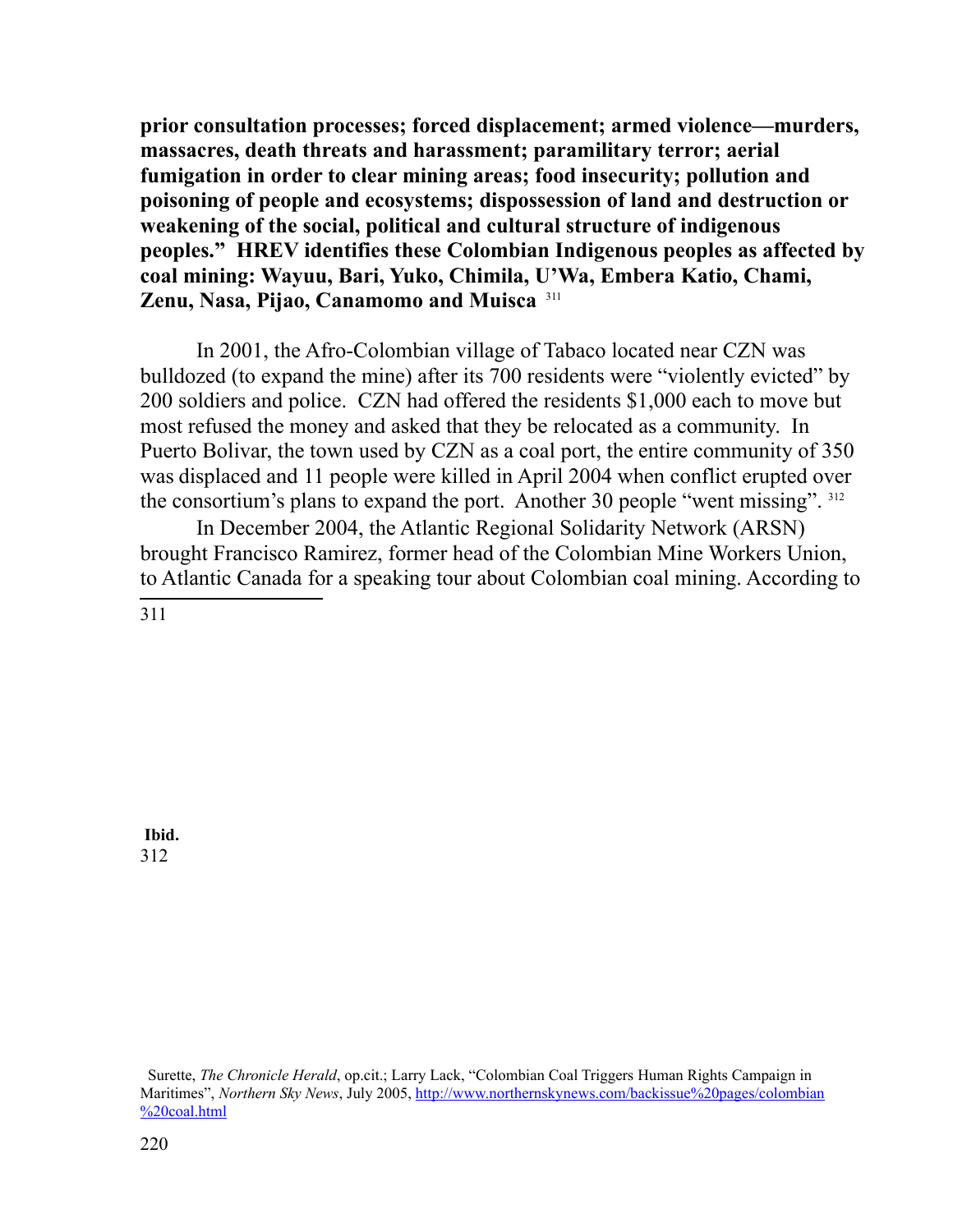Ramirez, Nova Scotia Power and New Brunswick Power (which received coal from Colombia then) were importing "blood coal" from Colombia. He explained that not only has coal mining in Colombia impoverished native communities, it has also "brought them under the control of violent paramilitary gangs." Journalistacademic Garry Leech, who teaches at the University of Cape Breton in Nova Scotia and belongs to ARSN, came back from a two-week trip to Colombia in May 2005 to report that "the Colombian army, which has a base on the [CZN] mine property, and an assortment of violent paramilitaries and death squads now control the region around the mine. Using threats, constant patrols, kidnappings, targeted disappearances and assassinations, these well-armed groups terrorize villagers and intimidate local organizations and leaders who speak out for native communities' rights or are otherwise seen as interfering with or challenging the mine consortium's control of the region." [313](#page-220-0)

Also protected by paramilitaries is La Loma, the second biggest coal mine in Colombia, located in Cesar department; the mines's owner, the Drummond Coal Company, is being sued by the Colombian mining union, SINTRAMIENERGETICA, "for conspiring with paramilitary groups to

exterminate the union". The suit was brought in the U.S. under the Alien Torts Claims Act after the assassination of union leaders by death squads. On March 12, 2001, Valmore Locarno Rodriguez and Victor Hugo Orcasita Amaya, the President and Vice President of the union local, were removed from a company bus and killed. Gustavo Soler, the local's new President was also murdered on October 5. According to Francisco Ramirez, "with the beginning of the company's operations in Cesar province came the first massacres, the first forced displacements…When the company began mining operations, the zone had been *consolidated* [emphasis in original] and the military/paramilitaries took control of the mining zone." He adds that "the multinationals follow a standard procedure. They sign a security contract with the Colombian army to receive protection especially from attacks by the guerrillas. But this agreement is literally an agreement with the paramilitaries

<span id="page-220-0"></span>313

Larry Lack, *Northern Sky News*, op.cit.; Chris Arsenault, "Canada Imports Blood Coal", *Canadian Dimension*, July-August 2005.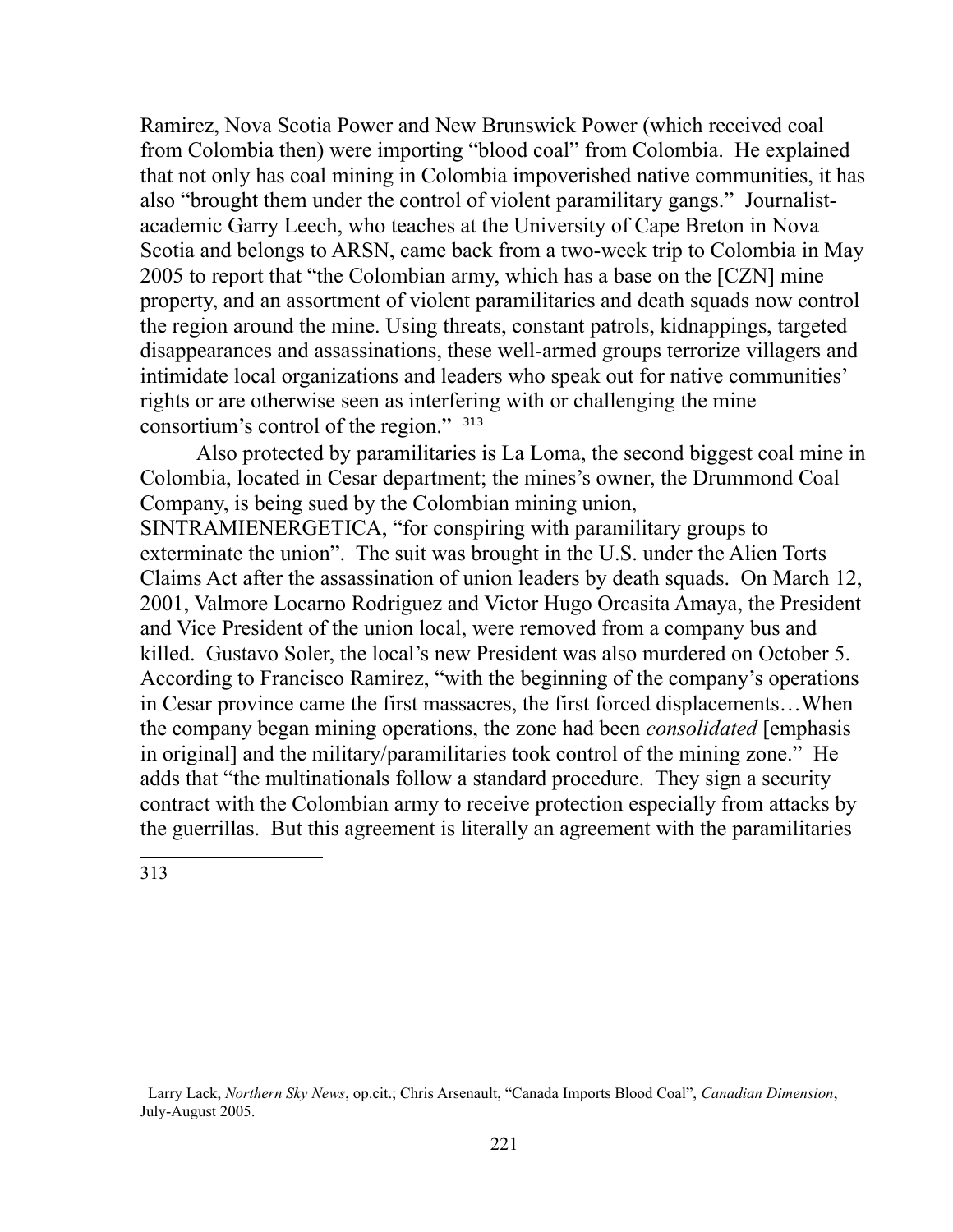given their symbiotic relationship… A trusted company official coordinates them [the paramilitaries] providing arms, munitions, money for uniforms, communications equipment, gasoline, vehicles all under the auspices of this agreement…Once the collaboration is established, operations are begun mainly against civic leaders, unionists, human rights workers, and even public officials who refuse to cooperate with the company."  $314$ 

**Given the substantial human rights violations linked to coal production and export in Colombia, Canada is certainly importing "blood coal" from there. By doing so, Canada is contributing to the killings, impoverishment and displacement of Indigenous people, Afro-Colombians and other Colombians in Guajira and Cesar and the militarization of these coal zones. Since many Indigenous peoples in Colombia are threatened with extinction, Canadian coal imports from there are also hastening this catastrophe.** 

### **CONCLUSION**

## **INVESTMENT:**

**Canadian companies in Colombia are more economically powerful than ever before: they partly own and run the country's largest oil pipeline (Talisman), are its leading private oil producer (Pacific Rubiales) and its biggest gold mining company (Gran Colombia Gold). With such significant power, the ten Canadian corporations in Colombia's oil and mining sectors examined above have become highly destructive and are spreading social** 

<span id="page-221-0"></span>314

Ramirez Cuellar, op.cit., pp. 73-77.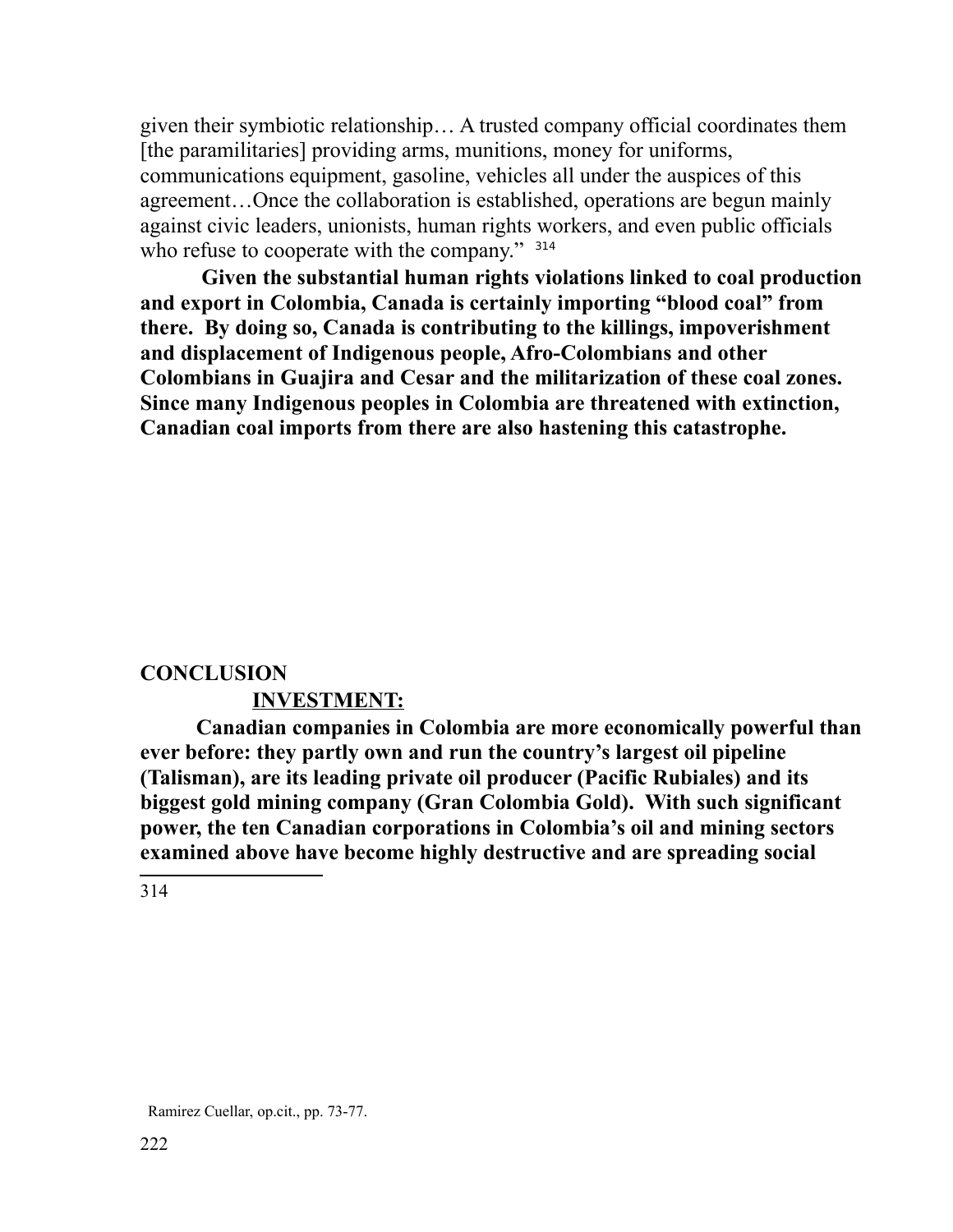**disaster in the country on a scale never previously achieved by Canadian companies. The 2006 edition of this report found six Canadian corporations to be linked to military/paramilitary repression in Colombia. This edition has connected ten Canadian oil and mining companies in Colombia to human rights violations and military/paramilitary repression. The report has also detailed the massive environmental degradation carried out or threatened by the operations of some of these companies. These ten corporations are the four oil companies Talisman, Gran Tierra, Pacific Rubiales, and Petrominerales, and the six mining companies Gran Colombia Gold, Eco Oro Minerals, Cosigo Resources, B2Gold, Midasco Capital and Antioquia Gold.** 

**These companies are involved in abetting the genocide of indigenous Colombians, are linked to eight murders and one attempted murder, to other military/paramilitary repression, to displacement, and to environmental destruction on a massive scale as well as being responsible for labour union busting, strike-breaking, and worker exploitation.** 

 **(1) Genocide: Four Canadian companies are implicated in abetting the genocide of indigenous Colombians: Gran Tierra, Cosigo Resources, Pacific Rubiales and Gran Colombia Gold Corp. As quoted above, Rodolfo Stavenhagen when he was the United Nations' Special Rapporteur on the Situation of Human Rights and Fundamental Freedoms of Indigenous Peoples, stated about Colombia: "Many indigenous communities report selective killings of their leaders, spokespersons and traditional authorities. Such killings appear to form part of a strategy to decapitate and confuse the indigenous communities, and they certainly hasten their social and cultural disintegration. These are truly acts of genocide and ethnocide against indigenous peoples." The Canadian oil company Gran Tierra is accused by the Inga indigenous People of killing their leader Edilberto Imbachi which is certainly an act of genocide according to the U.N.'s Stavenhagen. This is all the more true when we take into account the fact discussed above that Colombia's indigenous people are in danger of extinction according to their national organization, National Authority for Indigenous Government (ONIC) (see Gran Tierra section).**

**Additionally, the Canadian mining company Cosigo Resources is accused of killing five more indigenous leaders in the department of Cauca by Jose Goyes, himself an indigenous leader who at the time was a member of the political commission of the Regional Indigenous Council of Cauca (CRIC), a major indigenous organization in the department. Again, this is definitely genocide according to the United Nations' representative's definition. Two**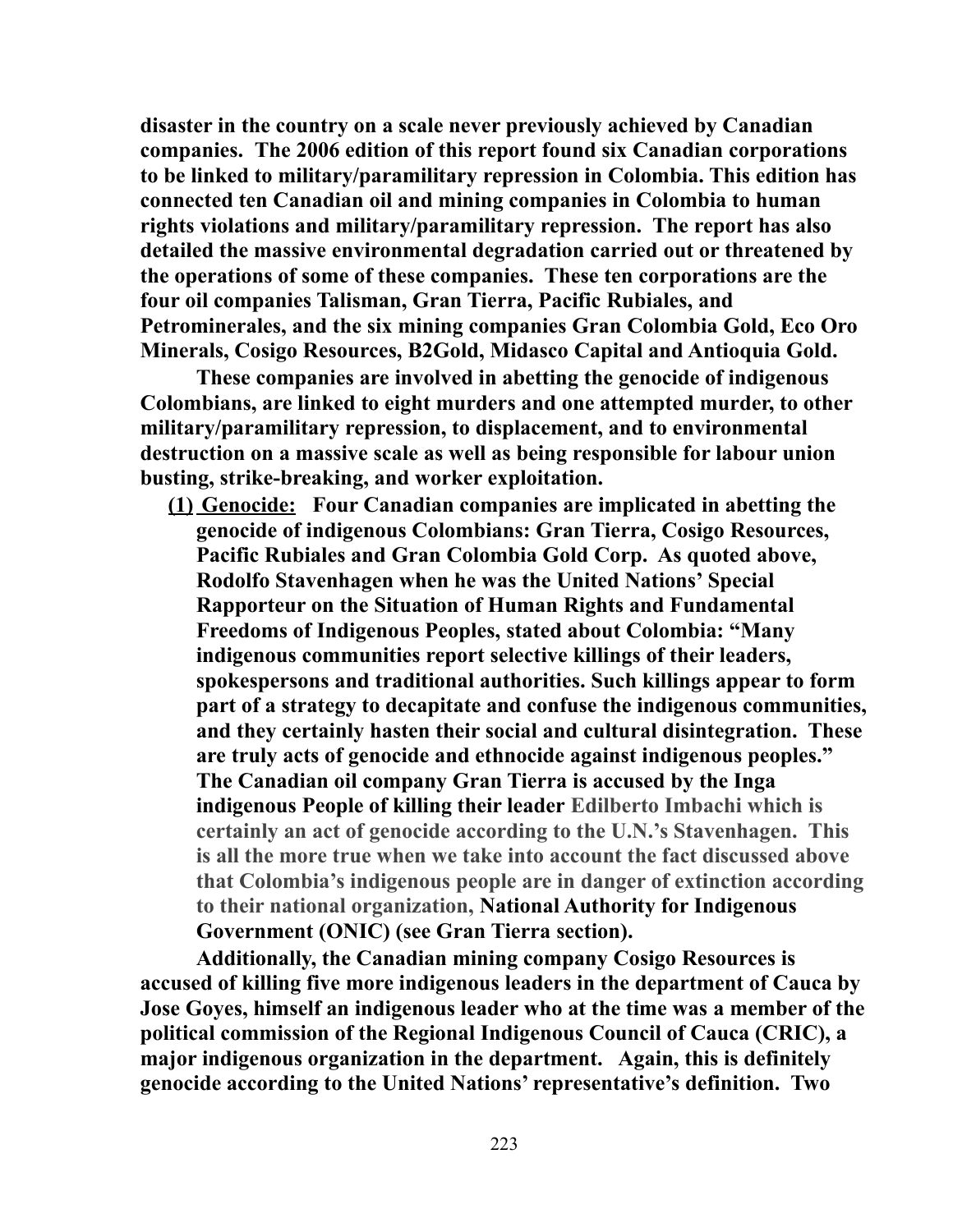**Canadian companies are thus accused of killing six Colombian indigenous leaders which makes their contribution to the extinction of native Colombians rather substantial. Moreover, Cosigo Resources has been implicated in the torture of Goyes by paramilitaries, death threats to Goyes and other indigenous leaders' also by paramilitaries and a program of mass displacement of indigenous people to clear land coveted by mining companies. Also the company is trying to dissolve a national park created by indigenous people in the Colombian Amazon and its efforts in this regard are endangering the indigenous people's "very existence" (see Cosigo section).** 

**Other ways in which Canadian oil and mining companies are hastening the demise of endangered native Colombians are:** 

**(1) paramilitaries burning down the houses of indigenous people who were opposed to the construction of the Rubiales-Monterrey pipeline which is a project of the Canadian oil company Pacific Rubiales. It appears from this that Pacific Rubiales is collaborating with paramilitaries in Colombia that are clearing the way for its operations by destroying the houses of native Colombians opposed to them.** 

**(2) the Canadian oil company Gran Tierra being linked to the displacement of Edelmiro Imbachi Mutumbajoy, a leader of the Inga indigenous people. (3) the Canadian mining company Gran Colombia Gold planning the displacement of 8,000 people from the town of Marmato, the entire population, in order to set up an open-pit mine. Close to 17% of this population is indigenous and has lived in Marmato for 474 years. The Executive Committee of the Regional Indigenous Council for Caldas (CRIDEC), the main indigenous group in Marmato, called the mine and proposed displacement "ethnocide".** 

**(4) The same mine is also opposed by the Embera Chami indigenous people of Caldas as it is adjacent to their land and in their words "will directly impact and affect our territory and [our] future survival".**

**(5) The National Authority for Indigenous Government (ONIC) of Colombia identifies oil and mining projects to be one of the major contributing factors to the extinction of indigenous Colombians. As ONIC states: all of the country's 102 Indigenous nations "are at risk of disappearing" that is "at risk of physical and cultural extinction" due to "the internal armed conflict, poverty and discrimination, state abandonment and the imposition of an external development model in indigenous territories". ONIC includes corporate oil and mining projects as part of the external development model. Thus all Canadian oil and mining companies in Colombia whose operations impinge on native territory are contributing to the genocide of indigenous people according to ONIC. All of the information presented above in section 1**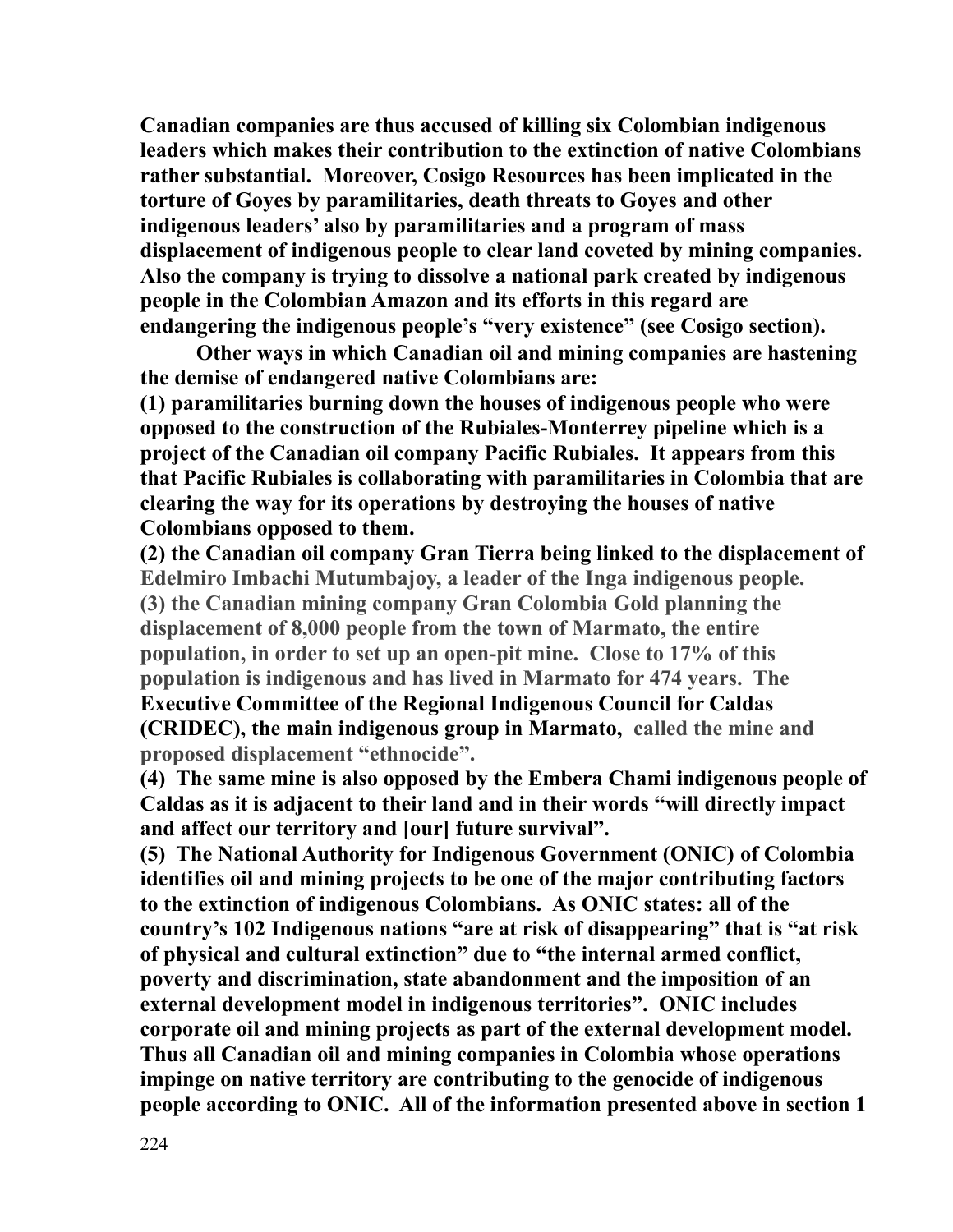**opens the four Canadian companies Gran Tierra, Cosigo Resources, Pacific Rubiales and Gran Colombia Gold up to the charge of genocide of native Colombians.** 

 **(2) Murders: Two Canadian Companies in Colombia, Gran Colombia Gold Corp. and Cosigo Resources are linked to eight murders and one attempted murder. Six of these murders have been discussed in the section above which leaves two murders and an attempted murder. These are of the priest Father José Reinel Restrepo and the union leaders Rafael Tobon Zea and Jhon Jairo Zapata Marulanda (attempted murder) respectively. Gran Colombia Gold Corp. (GCGC), the biggest Canadian gold mining company in Colombia, is implicated in all these murders/attempted murder. With its hostile statements that promote aggression, Gran Colombia Gold appears to have encouraged a killing spree by paramilitaries who seem determined to wipe out any major opposition to the company's plans in both Marmato and Segovia. These two murders and a third attempted murder can all be linked to the company since the paramilitaries are acting on its behalf, in its interests and with its public encouragement. In this sense the company is complicit in these murders and attempted murder. All three targeted men opposed GCGC's mining operations in Marmato and Segovia and the union leaders also disputed GCGC's ownership of the Frontino mine. SINTRAMIENERGETICA, the union that the labour leaders belonged to, has denounced GCGC for these murders. Apparently, not even priests are safe from the viciousness of this company which abets murders with impunity. Serafino Iacono, GCGC's Executive Co-Chairman, has accused unionists of being guerrillas which is an incitement to murder in the Colombian context. All this opens him and GCGC up to the charge of complicity in two murders and in one attempted murder.** 

**(3) Other Canadian Corporate Links to Military/Paramilitary Repression: Though not linked to specific murders, the five Canadian companies Talisman Energy, Pacific Rubiales, Petrominerales, Eco Oro Minerals and B2Gold are connected to military/paramilitary repression. Talisman partially owns OCENSA, the biggest oil pipeline in Colombia. Two-thirds of the Colombian army is devoted to protecting oil pipelines which are frequently blown up by guerrillas. The FARC and ELN oppose foreign oil investment and since 1986, have bombed oil pipelines more than a thousand times. As discussed in the oil**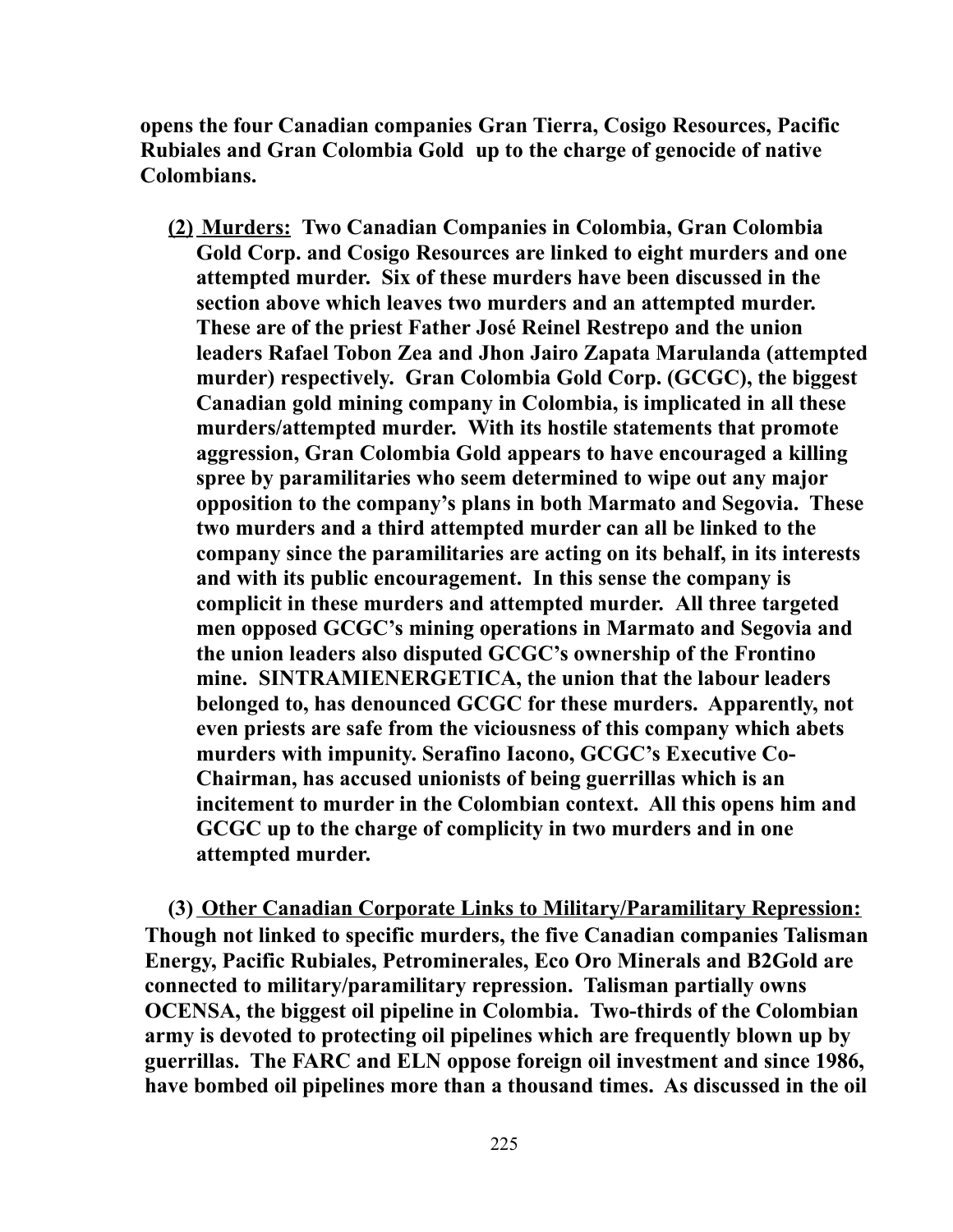**section, pipeline protection involves major human rights violations by the army and paramilitaries. The government has militarized oil producing areas and terrorized the local population which it assumes to be guerrilla supporters. Talisman is already linked to some human rights violations that British Petroleum (which Talisman bought out in 2010) has been connected to such as those stemming from getting protection from paramilitaries and the Colombian army for the OCENSA pipeline. According to journalist Dawn Paley, "seventeen military bases and more than 1,400 soldiers, airmen and marines are stationed near the 820-kilometre-long pipeline." The pipeline's operation has generated many human rights violations by security forces and paramilitaries and continues to do so; the Canadian companies Enbridge and TransCanada Pipelines (TCPL) have been complicit in some of these violations when they owned part of OCENSA. Talisman's involvement with OCENSA continues such Canadian corporate links to official repression.** 

**As seen in the oil section, Pacific Rubiales has engaged in strikebreaking, union-busting and supported military and police repression of workers. The strike-breaking has been done using physical force including that provided by the Colombian military and police. Since July 2011, the company has been subject to three labour strikes by the Petroleum Workers Union (USO) which it has dealt with by bringing in a bosses' union to replace USO. In November 2011, Pacific Rubiales used physical force with the support of the Colombian military and police to remove thousands of workers. The company has broken the strikes and the union of its workers and done this partly by using the Colombian military and police to repress them.** 

**The striking workers reported being surrounded by at least 800 ESMAD riot police as well as army troops and other police. One person from the workers' coordinating committee was arrested. USO has denounced what "it sees as an effort to displace it from the Rubiales field, replacing it with a 'bosses union' which will not stand up effectively for workers' rights, and has criticised the government for allowing this to happen while USO is repressed in clear violation of trade union freedoms." The CUT trade union federation found additional military repression in the area of Pacific Rubiales' operations reporting that there was "extreme militarization of life in the region with military bases placed in the midst of civilian towns and villages in violation of international humanitarian law. As well as military installations in the oil fields themselves, and that they rigidly control the freedom of movement of the local population, which is confined to certain areas."**

**As with Pacific Rubiales which is also in Meta, local community protests against another Canadian oil company, Petrominerales, erupted in**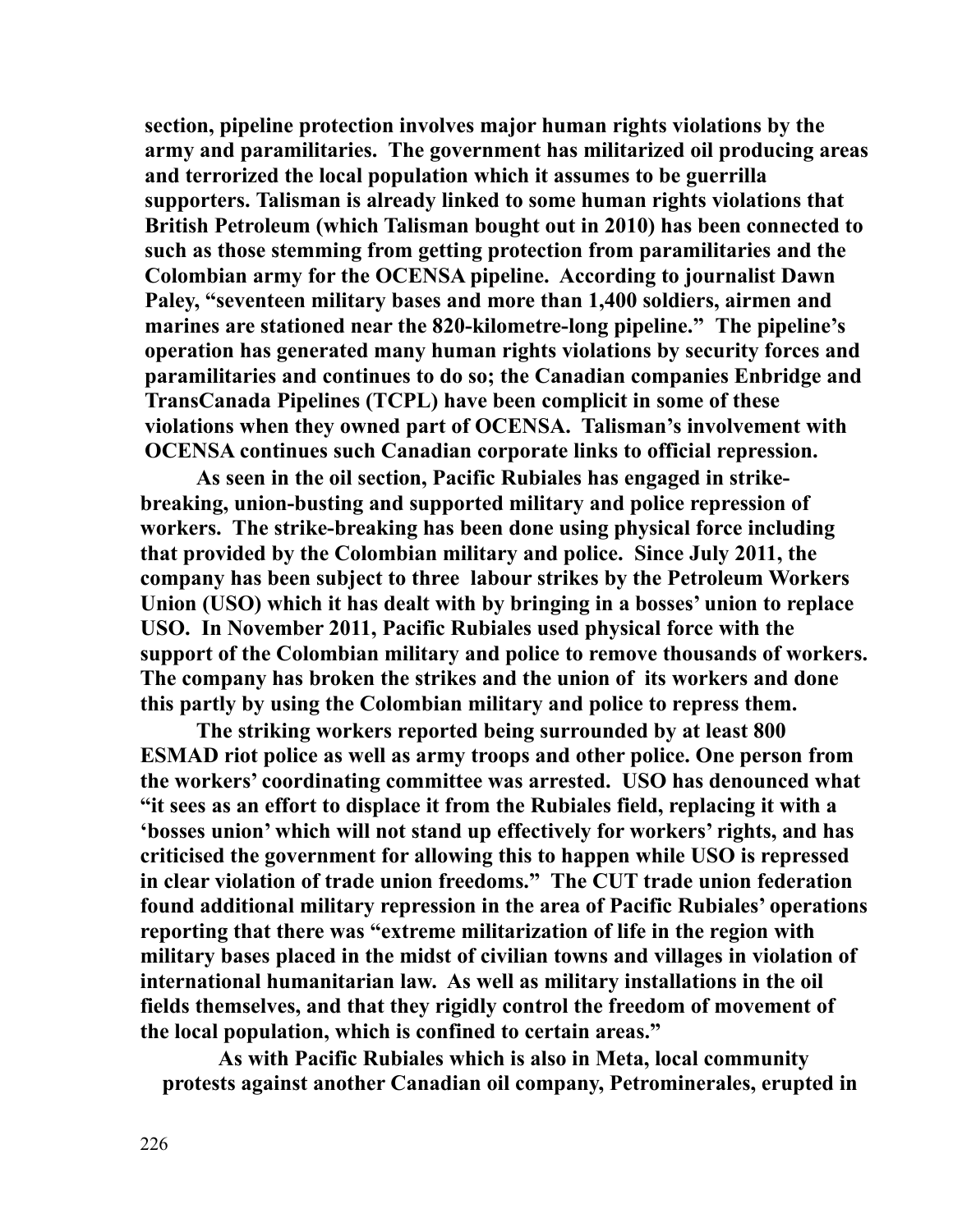**September 2011. Protesters battled riot police with rocks and homemade bombs on Thursday in a protest against Petrominerales forcing it to suspend output. Burned cars and tires littered a street as police used tear gas to quell demonstrators who threw rocks and small explosives. Isnardo Lozano Gomez, secretary general at the USO oil workers union, said local communities were protesting over environmental damage in the area, the need for locals in the firm's labour force, and the lack of social investment. 'Today this confrontation and manpower in the area ... has increased substantially, and the community at this time is being subject to a brutal aggression by (anti-riot police),' he said.** 

**Petrominerales' treatment of Colombians living around its facilities has been abysmal and when they protest this injustice, the people of the area are brutally repressed by riot police acting to protect the company's facilities and operations. Petrominerales also owns a 5% interest in the OCENSA pipeline which links the company to the ongoing human rights violations stemming from the pipeline's operation. As stated above, OCENSA's operation has generated many human rights violations by security forces and paramilitaries and continues to do so (see OCENSA section).** 

**Petrominerales has also been linked to repressive Colombian army operations in 2005 for which it has provided the use of a helicopter. At the time, Petrominerales was owned by Petrobank the** facilities of which in Putumayo were guarded by the Colombian Army's Ninth Special Battalion. As stated in the Petrominerales section, the company's relations with the battalion were so close that the latter was able to use a Petrobank helicopter for military missions--for transporting troops on counterinsurgency operations. Petrobank's provision of a helicopter to the Colombian army for counterinsurgency operations opens it up to the charge of being complicit in war crimes. The company has contributed to the devastation of Putumayo firstly by investing in a severe conflict zone where oil operations require massive state violence and displacement of entire communities, and secondly by supplying an important instrument of repression.

**The Canadian mining company Eco Oro Minerals (EOM--formerly Greystar Resources) has also aided official repression and benefited from this. The company has very close relations with the Colombian military.** In fact, without the Colombian army's protection, the company would not be at its Angostura mine at all (see EOM section). The army has constructed two "battalion-size" fortresses near Angostura. The military also set up "locally manned militias" in 17 communities near Angostura.These were part of the Uribe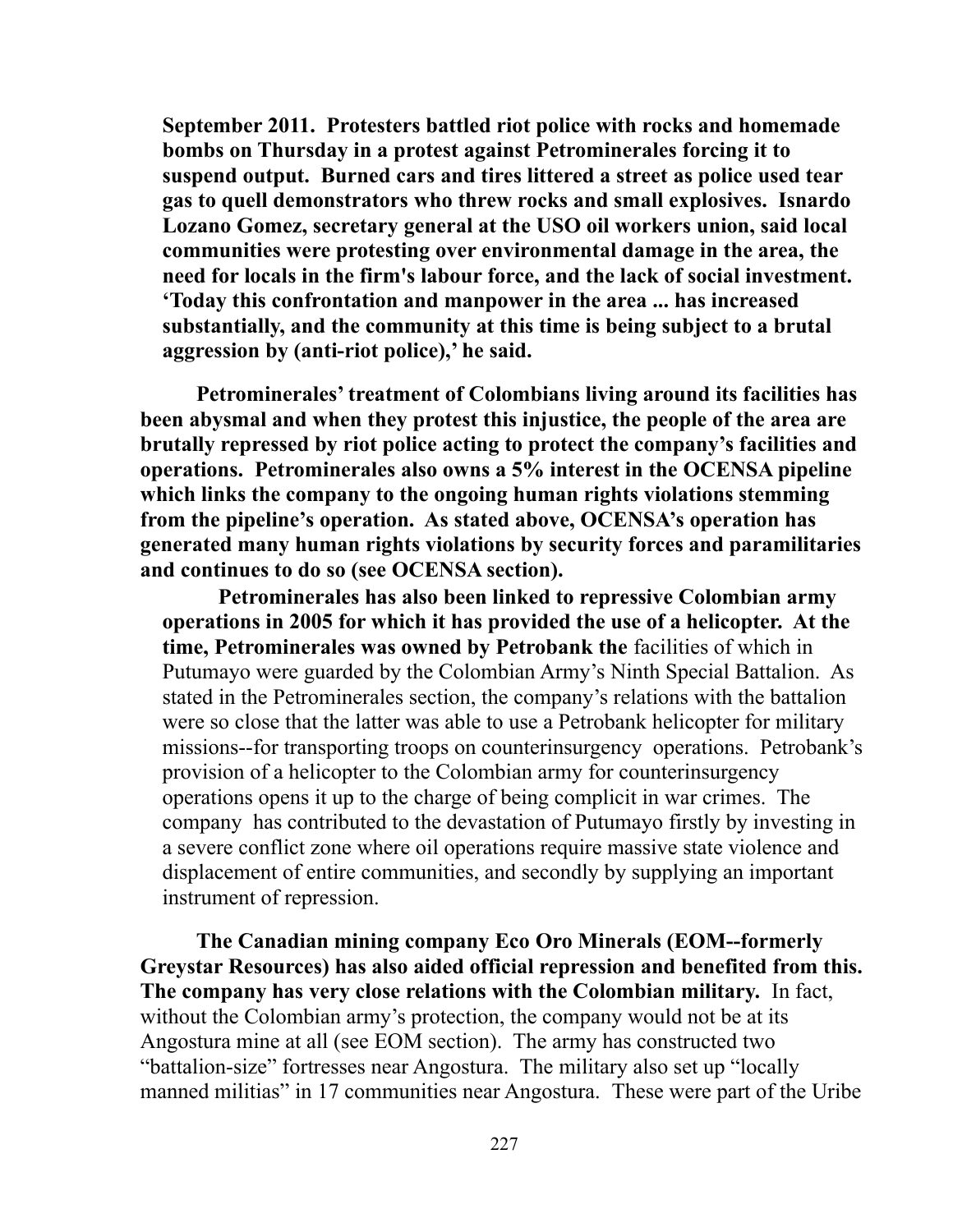government's peasant militias created under its "Democratic Security" policy. Amnesty International believes that these militias strengthen paramilitarism, are a potential front for it, and drag the civilian population further into the conflict. **Violence continues in the Angostura area. According to a 2009 report written by MiningWatch Canada "There have been selective killings, threats and displacement by armed, masked men presumed to be paramilitaries, within the Greystar-Angostura project area in Mohan, Turbay and Cachiri in the municipality of Surata where people were accused of collaborating with the guerrillas." The report adds that 40% of the area's 5,000 residents were considered as "at high risk".** 

EOM/Greystar decided that what it needed to do to stay in Angostura was get the army's "full protection"; it could not operate without the military's "strong support". Therefore the company's "strategy has been to logistically support the establishment of a permanent security base in the area." According to Vice President Felder, the company has "supplied materials to the army. This could include communications material, building material, and clothing." While the peasant militias are alarming for Amnesty International, for EOM/Greystar, they are critical to its continued presence at Angostura. EOM/Greystar President Rovig has said that "Uribe's security commitments including a so-called peasant militia to supplement state forces were key to Greystar's decision to resume operations in the country." Thus EOM/Greystar has supplied an army which has a horrendous human rights record; the company is heavily protected by this army, and without its presence, EOM/Greystar would not even be in Angostura. Also crucial for the company's return (according to itself) are the peasant soldiers who strengthen paramilitarism. Thus EOM/Greystar has aided, benefited from and encouraged the spread of the forces of official repression in Colombia.

**The department of Antioquia, where the Canadian mining company B2Gold's Gramalote mine is located, has historically had one of the highest rates of violence and forced displacement in Colombia and in parallel an everincreasing concentration of property in the hands of a few. In 2008, the Colombian government's Public Defender's Office stated that "During the past five years, 10,000 people have been displaced…Mining concessions coincide with areas affected by displacement and armed actors are located around extraction sites." In this situation of extreme violence and enormous danger to civilians, B2Gold has made inflammatory statements that increase the danger to the lives of civilians even more especially from paramilitaries and the army. The company has commented that some citizen and environmental organizations that monitor its mining activities and criticize mineral development "unfortunately…are sometimes contaminated; there are**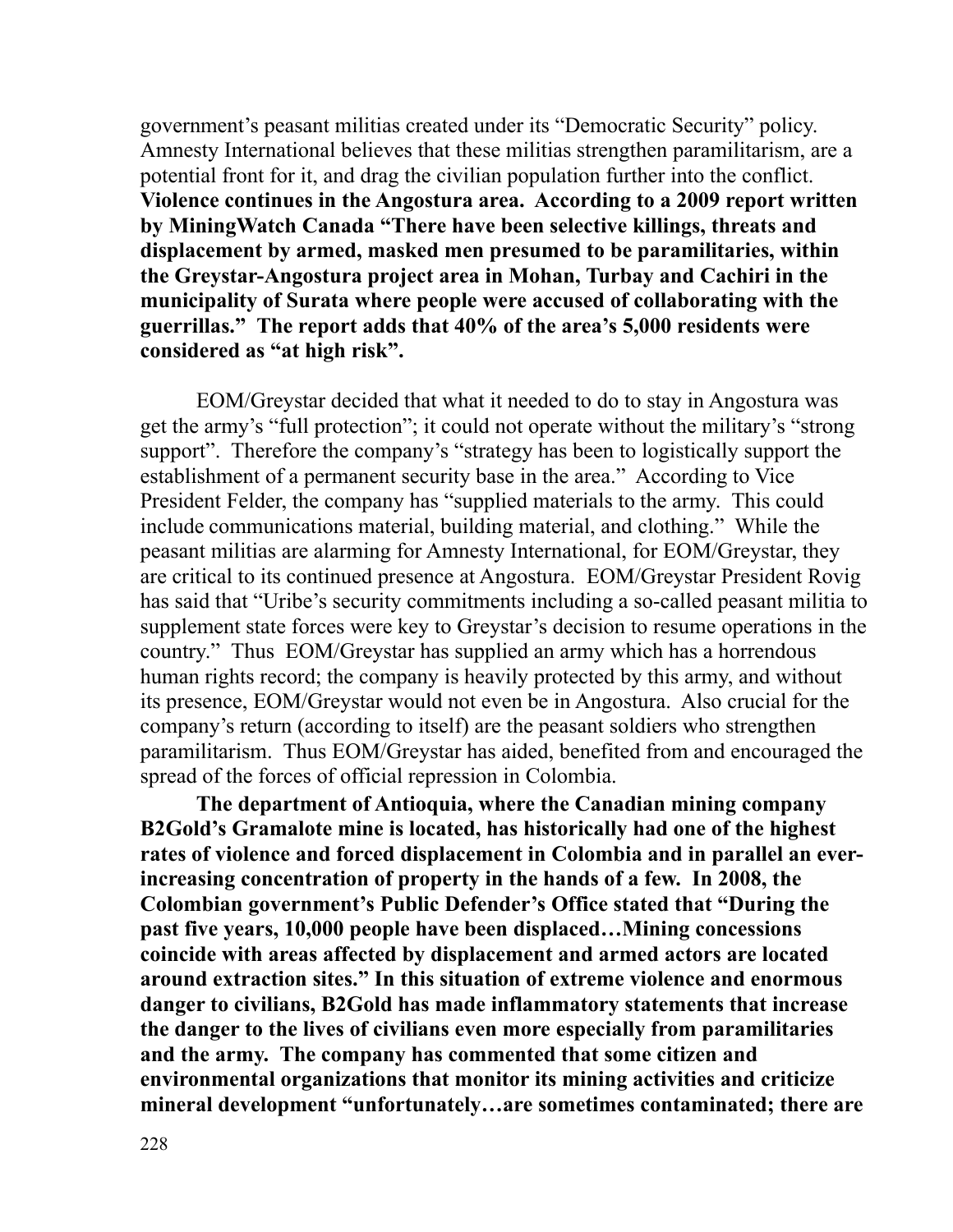**many that are contaminated by paramilitaries or guerrillas." Such declarations in the Colombian context are tantamount to an incitement to murder by paramilitaries that are well-known to remove any perceived obstacles to corporate activity.**

**B2Gold has also publicly insisted on "the right of corporate citizens to exploit mining" and stated that "no municipality can close its doors to a mining project." Julian Villaruel Toro, the company's Vice-President in Colombia, has indicated that "Indigenous rural communities have no right to reject mining activity." Such arrogant, intolerant and extreme statements encourage violent actions by paramilitaries against indigenous groups and other civilians as well as their displacement and the stealing of their land. As with EOM/Greystar, B2Gold has very close relations with the Colombian army which has an atrocious human rights record and has created and works in cooperation with paramilitary death squads. The company's Vice-President Villaruel Toro has made clear that B2Gold's "security department works directly with the Armed Forces of Colombia. If they did not guarantee security in a given area we would not do the project. The army analyzes the security situation, we need them to give us the green light. This is a formal mechanism that works through the security department."**

**Also located in the south of Bolivar department is Vancouver-based Midasco Capital Corp., a junior gold mining company which in February 2011 acquired seven exploration licenses. As explained above, the people in the south of Bolivar department have been subject to large-scale paramilitary massacres and displacement since 1997 which have been linked to Canadian mining companies. It is not surprising that the entry of Midasco into this area appears to have encouraged further killings in 2011. According to Christian Peacemaker Teams (CPT), a prominent international NGO which does accompaniment work with members of Agro-Mining Federation of the South of Bolivar (FEDEAGROMISBOL) in order to discourage their assassination, "On 17 August 2011, dozens of heavily armed men in uniform identifying themselves as the Black Eagles paramilitary group entered the town of Casa Zinc in southern Bolivar where they detained, tortured and killed three people and left a fourth person wounded. Just two weeks later, on 29 August, Canadian-owned Midasco Capital announced in** *Digital Journal* **that they received mining licenses to excavate in the southern Bolivar region, including the area around Casa Zinc." Certainly the tortures and killings of these three people and the wounding of a fourth appear linked to the entry of Midasco Capital into the Casa Zinc area given that this pattern is common in Colombia: a mining company expresses interest in an area and paramilitaries**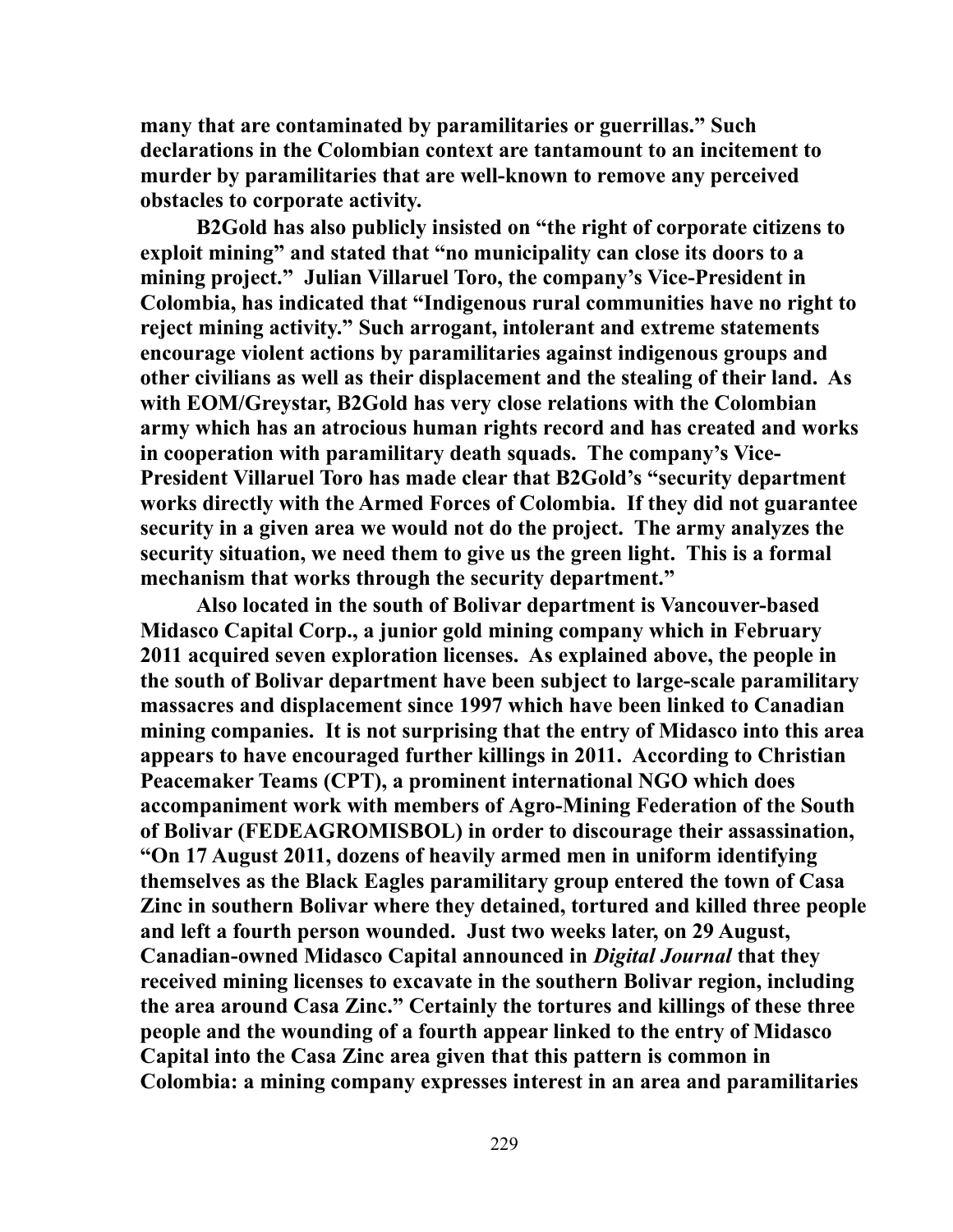**then carry out killings there to remove perceived obstacles to the company's investment.** 

**A newsletter dated November 2011 by Peace Brigades International (PBI), another prominent international NGO that also does accompaniment work in Colombia, confirms the CPT account and adds that "Thus far in 2011, there have been 40 assassinations in the Southern Bolivar mining area. Threats continue in the form of grafitti signed by the United Self-Defence Forces of Colombia (AUC), checkpoints manned by armed civilians and the presence of a paramilitary base in the region."** 

**(4)Displacement: The four Canadian companies Gran Colombia Gold, Cosigo Resources, Gran Tierra and Pacific Rubiales are involved in this violation. Some examples of Canadian companies' connections to displacement in Colombia have been dealt with in the genocide section above. These include (a) Cosigo Resources being implicated in a program of mass displacement of indigenous people to clear land coveted by mining companies. (b) Also, the same company trying to dissolve a national park created by indigenous people in the Colombian Amazon; its efforts in this regard are endangering the indigenous people's "very existence" (see Cosigo section). (c) Paramilitaries burning down the houses of indigenous people who were opposed to the construction of the Rubiales-Monterrey pipeline which is a project of the Canadian oil company Pacific Rubiales. (d) The Canadian oil company Gran Tierra being linked to the displacement of Edelmiro Imbachi Mutumbajoy, a leader of the Inga indigenous people. (e) The Canadian mining company Gran Colombia Gold planning the displacement of 8,000 people from the town of Marmato, the entire population, in order to set up an open-pit mine. The Executive Committee of the Regional Indigenous Council for Caldas (CRIDEC), the main indigenous group in Marmato, called the mine and proposed displacement "ethnocide".** 

### **(5) Environmental Destruction:**

**Large-scale environmental destruction is threatened by the operations of the Canadian mining companies Eco Oro Minerals and Gran Colombia Gold Corp. (GCGC). The latter is implicated in actual largescale environmental destruction in addition to the threat of this. As explained in the GCGC section above, this company's development of a large open pit gold mine in the town of Marmato threatens to create a major environmental disaster. At the foot of Marmato Mountain flows**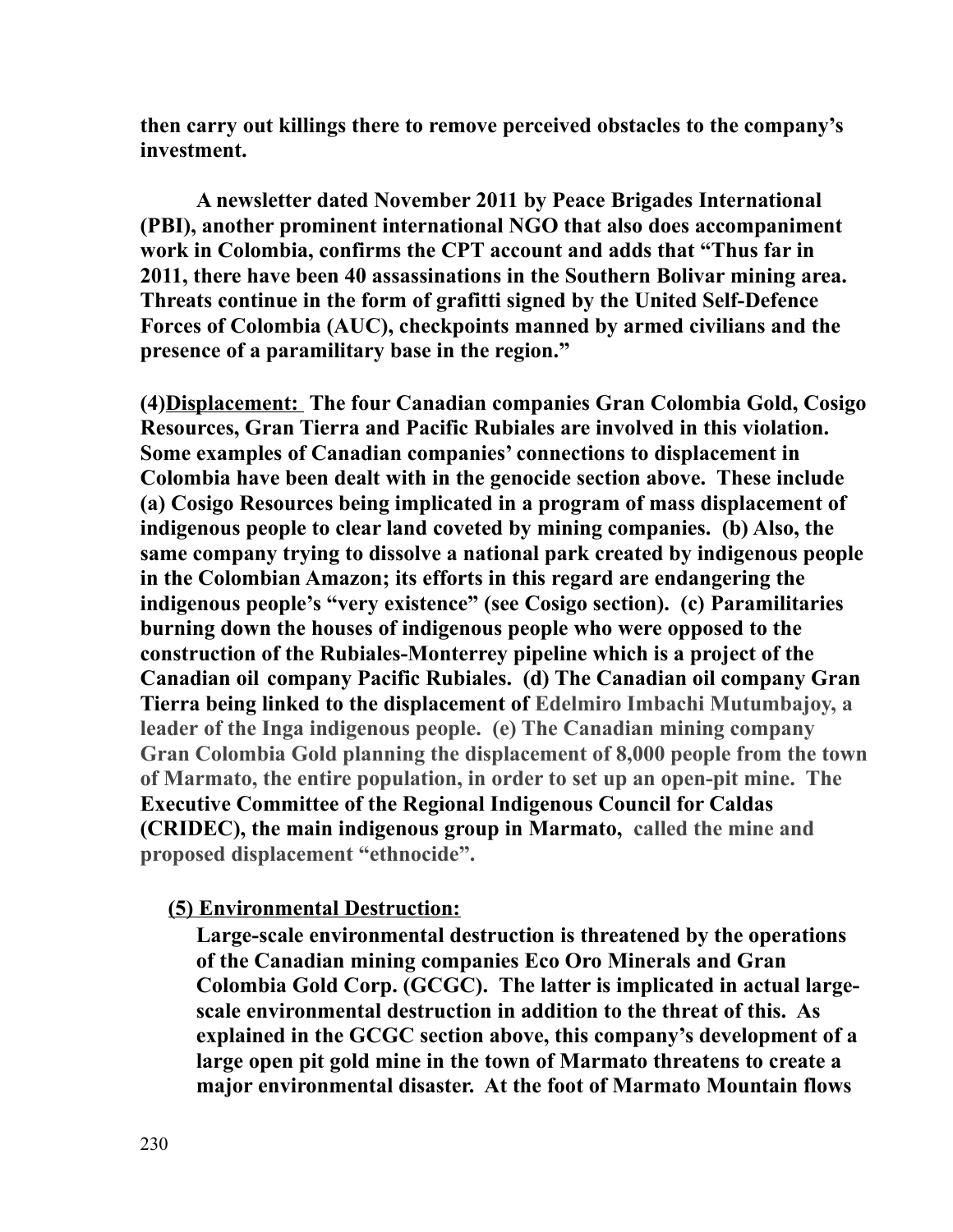**the Cauca River, Colombia's second largest, that provides drinking water to 10 million people including the 2.5 million inhabitants of Cali, Colombia's second largest city. The Cauca River supplies water to the Valle del Cauca (Valley of the Cauca River) department which is "one of the most fertile agricultural valleys in the world." This river passes through Colombia's third largest city, Medellin, as well, and "is essential to the country's economic well-being. Not only does it support huge industrial and agricultural bases of production, but its surrounding highlands and watersheds are the source of nearly two-thirds of the country's coffee, nearly all of its sugar, and a variety of other crops." Economically, the Magdalena-Cauca River system (the Magdalena River is the largest river in Colombia and the Cauca River is its tributary) "is considered to be the most important river system in Colombia." The large tailings (waste) dams required to hold the liquid toxic waste from an open pit gold mine routinely break and in the case of Marmato, such waste once released, would flow down the mountain into the Cauca River, poisoning the water supply for 10 million people and the water needed for the agriculturally and industrially crucial Cauca Valley.** 

**Additionally, one of Gran Colombia Gold's biggest gold producing properties, the Frontino mine, located near the town of Segovia, is contributing to the largest mecury contamination in the world. According to the United Nations, Colombia is the world's leading source of mercury contamination "especially in states such as Antioquia, where Segovia is located." In 2010, scientists working for the U.N., recorded levels of mercury gas in Segovia's center 1,000 times higher than World Health Organization limits." There is no similar case in the world where an urban population of 150,000 people in Segovia is exposed to such high levels of mercury vapor.** 

**The U.N. report focuses mainly on the role of small-scale miners in mercury contamination in Segovia and Remedios. However, the Frontino mine which is the largest underground gold mine in Colombia and which lies between these two towns is also contributing to this mercury contamination. According to a technical report prepared for Gran Colombia Gold and Medoro Resources by Scott E. Wilson Consulting Inc. on the Frontino Mine: "The Frontino Project has potential environmental liabilities due to past and current mining activities, including…Contamination of soil and water by mercury, cyanide, acid drainage, heavy metals and solids from past and current mining operations." Thus there is no doubt from this report commissioned by Gran Colombia Gold itself that its Frontino mine, is**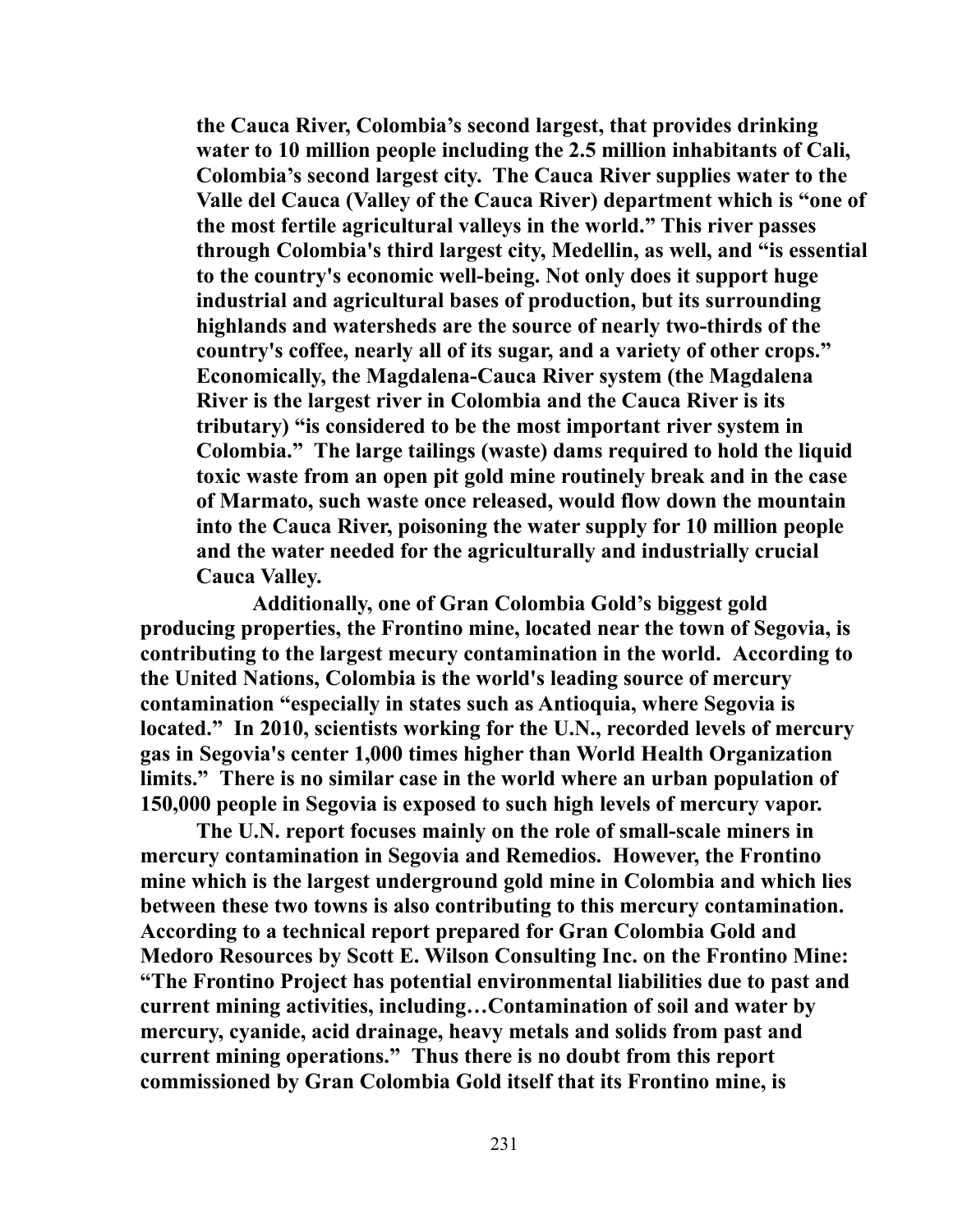**contributing to what the U.N. calls the biggest mercury contamination in the world.** 

**Eco Oro Mineral's (EOM) Angostura mine project has endangered the water supply and thus the lives of more than two million Colombians. About 81% of the areas proposed for mineral extraction within the Angostura project are inside the Santurbán páramo, a crucial and fragile Andean highaltitude ecosystem that supplies water to 2.2 million people in 23 municipalities including the city of Bucaramanga (Colombia's sixth largest) which has a population of 1.2 million. Seventy percent of the water for human consumption in Colombia comes from the páramos ecosystems, so if EOM were allowed to start a mine in the Santurban paramo this would endanger all the other paramos and therefore the health and life of most Colombians.** 

**Thus when EOM applied for an environmental license to start an open pit mine in the Santurbán páramo it unleashed massive public opposition which was joined even by government officials. About 40,000 people demonstrated in Bucaramanga in February 2011, against the company's Angostura Project. Due to such enormous opposition, EOM withdrew its application for an environmental license to start a mine.**

**(6) Labour union busting, strike-breaking, and worker exploitation.** 

**The three Canadian companies Pacific Rubiales (PR), Gran Tierra and Gran Colombia Gold are involved in union busting, strike-breaking, and worker exploitation. As stated in the oil section, Pacific Rubiales, the leading private oil producer in Colombia, has engaged in both strike-breaking and union-busting. The company has been involved in union-busting in order to quell labour unrest in Puerto Gaitan [where part of PR's operations are based]. Since July 2011, the company has been subject to three labour strikes by the Petroleum Workers Union (USO) which it has dealt with by bringing in a bosses' union to replace USO. USO has demanded better working conditions. When the strikes started in July, around 5,000 workers belonged to USO. Pacific Rubiales therefore brought in the Union de Trabajadores de la Industria Energetica Nacional y de Servicios Publicos Domiciliarios (UTIEN), a questionable union that has been criticized by several labour movements in Colombia and abroad.** 

**In November [2011] Pacific Rubiales used physical force with the support of the Colombian military and police to physically remove thousands of workers. When the workers finally were allowed to return to work by Pacific Rubiales, they were forced to pass through several checkpoints on the public road leading to the oil field. Pacific Rubiales' private security firm**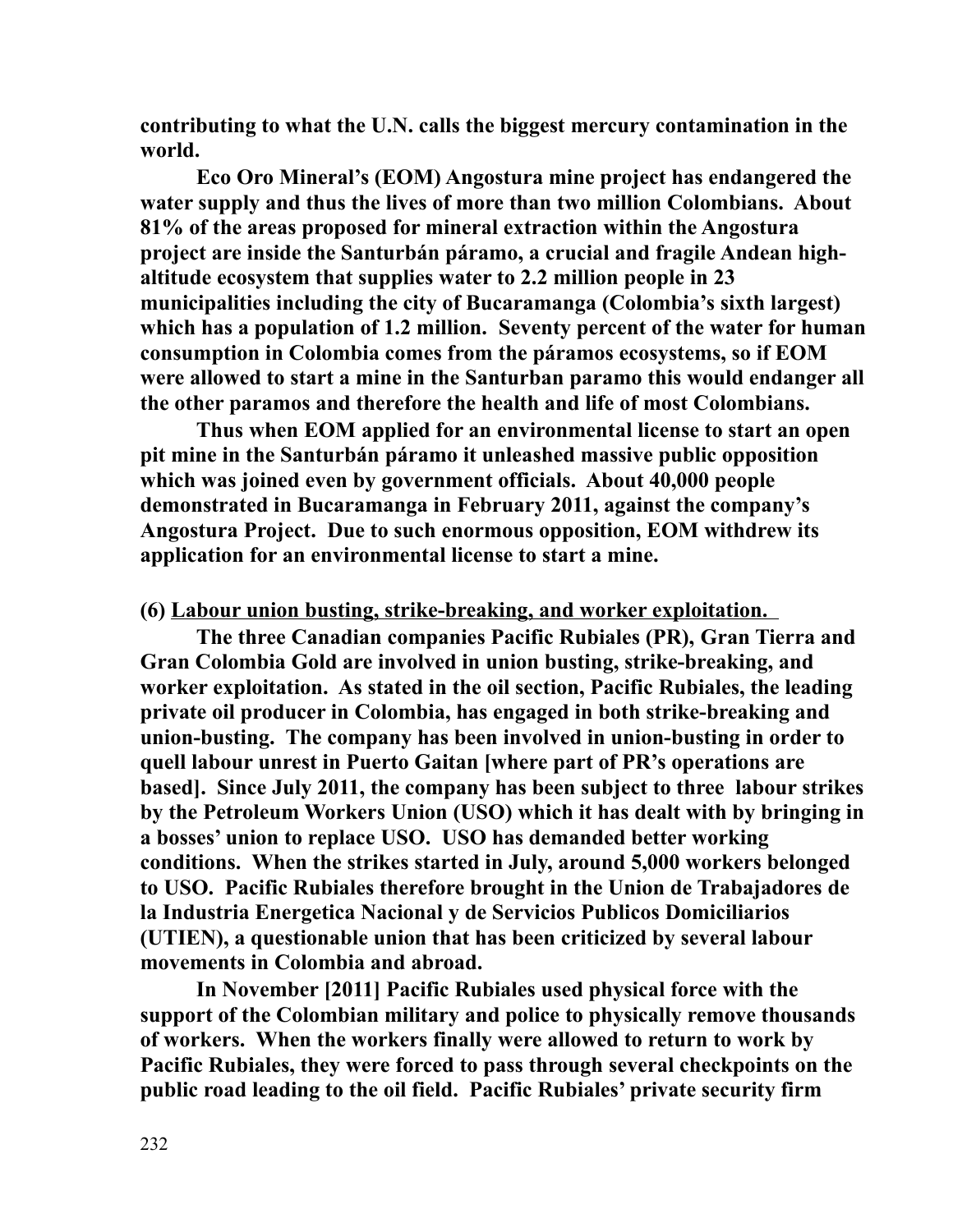**stopped all vehicles entering the worksite to check the status of the workers' union membership. Workers were only allowed to work if they belonged to UTIEN and those that belonged to USO were rejected. The actions of the private security firm were supported by the military and police who would only let approved cars pass. Workers estimate that only 800 workers remain of the 5,000 that originally belonged to USO in July. Meanwhile UTIEN's membership has grown to 2,000.** 

**Clearly, Pacific Rubiales has engaged in strike-breaking and unionbusting and supported military repression of workers. The strike-breaking has been done using physical force including that provided by the Colombian military and police. Colombian workers have had their labour and human rights taken away by Pacific Rubiales and to do this the company has used the military might of the Colombian state.** 

**According to the International Federation of Chemical, Energy, Mine and General Workers' Unions (ICEM), "The grievances aired by staff of oil service subcontractors [to Pacific Rubiales] include poverty wages, substandard housing, poor sanitation, poor transport, degrading treatment, all imposed on a workforce precariously employed on fixed-term contracts for two-to-three years. Conditions in workstations in the oilfields around Puerto Gaitán are described as similar to concentration camps." So Pacific Rubiales is making hundreds of millions of dollars by exploiting the miserable social conditions of the workers of Meta department. When those workers strike for better conditions and pay, the company breaks their union and strike using the repression of the Colombian army and police. As stated, this is Canadian corporate neo-colonialism in Colombia at its worst as far as labour issues are concerned.**

**Another Canadian oil company, Gran Tierra, has degraded living conditions for the Inga indigenous people through labour exploitation, corruption and bringing the negative social effects of the oil rush. The company only hires contract labour at a low rate of pay and it usually hires people who are from outside of Putumayo department where its operations are located.** 

**The Canadian corporation Gran Colombia Gold Corp. (GCGC), the leading mining company in Colombia, has been implicated in the murder and attempted murder of two Colombian union leaders making it clear that it will not tolerate any union opposition to its mining operations and encourages the killing of unionists who engage in this. The company's senior executive has called its unionized employees "guerrillas", an incitement to murder in the Colombian context. Thus worker rights in the leading Canadian mining**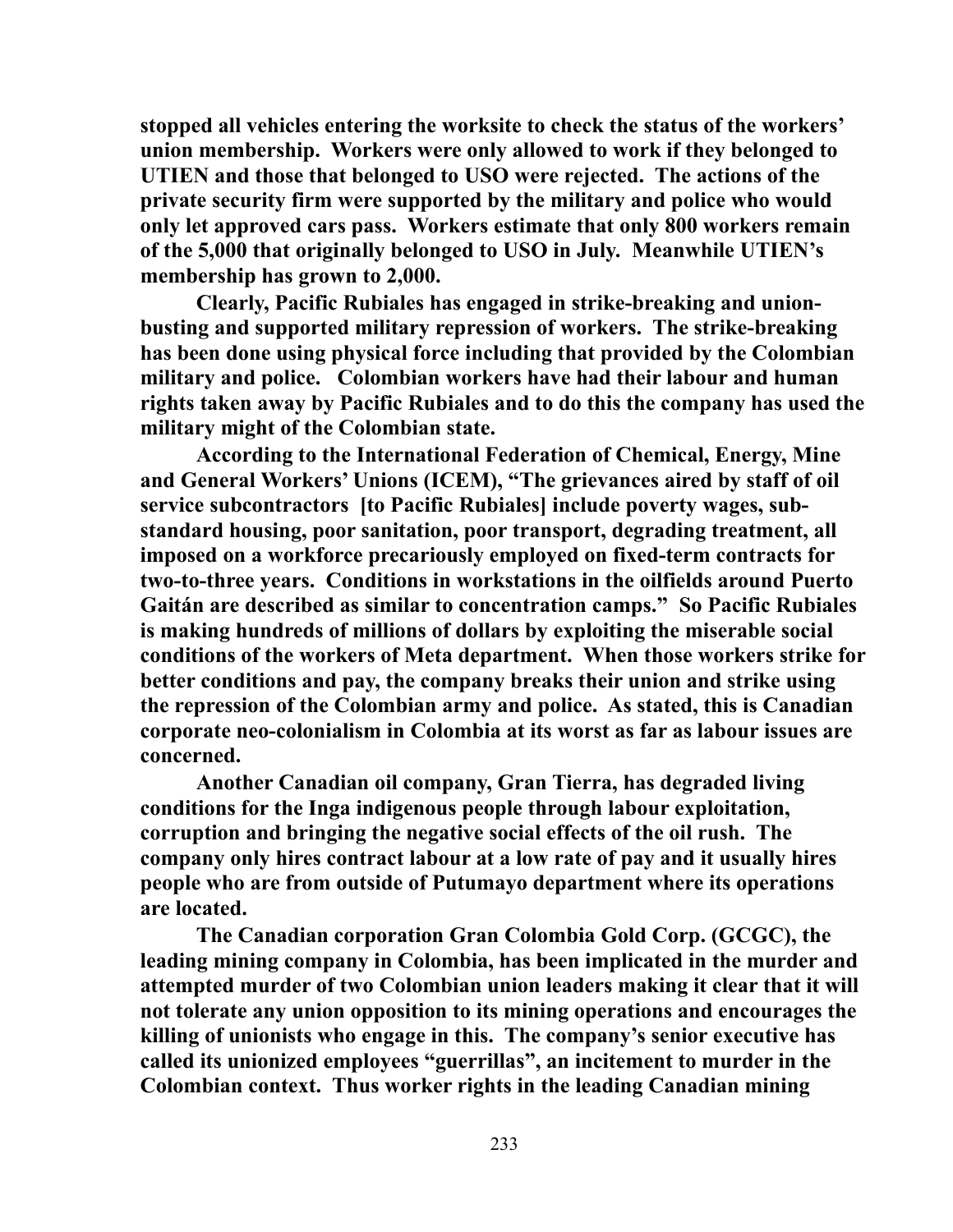**company in Colombia do not exist. What exists is a paramilitary reign of terror apparently fostered by the GCGC's leadership. The company's antiunion policy is no secret and is made publicly clear on Gran Colombia Gold's web site in a promotional pamphlet titled "Gran Colombia Gold Corp. : Becoming Colombia's # 1 Gold Producer: Investor Presentation": In this document the company states as one of its accomplishments: "Shift to a nonunionized work force" which along with other steps has helped it generate "Savings of approximately \$100 per ounce of produced gold." Thus unionbusting is a likely reason for the company's labeling the mine workers "guerrillas"; certainly, murderous attacks by paramilitaries on two union leaders which followed this accusation, can help break up the targeted union in Colombia and make possible many other such savings thereby attracting more Canadian investors.** 

**The ten Canadian companies examined above which are the four oil companies Talisman, Gran Tierra, Pacific Rubiales, and Petrominerales, and the six mining companies Gran Colombia Gold, Eco Oro Minerals, Cosigo Resources, B2Gold, Midasco Capital and Antioquia Gold, are involved in abetting the genocide of indigenous Colombians, are linked to eight murders and one attempted murder, to other significant military/paramilitary repression, to large-scale displacement, and to environmental destruction on a massive scale as well as being responsible for labour union busting, strikebreaking, and worker exploitation. Never before have Canadian companies in Colombia been so destructive. This opens up these corporations to the criminal charges of genocide, murder, complicity in murder, environmental damage, displacement and the violation of labour rights. Affected groups in Colombia can sue these companies in Colombian and Canadian law courts and do so in conjunction with Canadian non-governmental organizations. Certainly these corporations are more vulnerable to such legal action than ever before as far as their behaviour in Colombia is concerned. TRADE:**

**Such apparent Canadian corporate criminality in Colombia has been greatly encouraged by the Canadian government through the actions of its agencies CIDA and EDC discussed in the introduction and especially through its conclusion of a free trade pact with Colombia. The Canada-Colombia Free Trade Agreement (CCFTA) came into effect on August 15, 2011. Canada ratified the CCFTA in 2010 and signed it in 2008. The Agreement is particularly aimed at securing and increasing investment opportunities for Canadian corporations in Colombia. As Canadian Prime Minister Stephen Harper's press release states "the Free Trade Agreement will provide greater**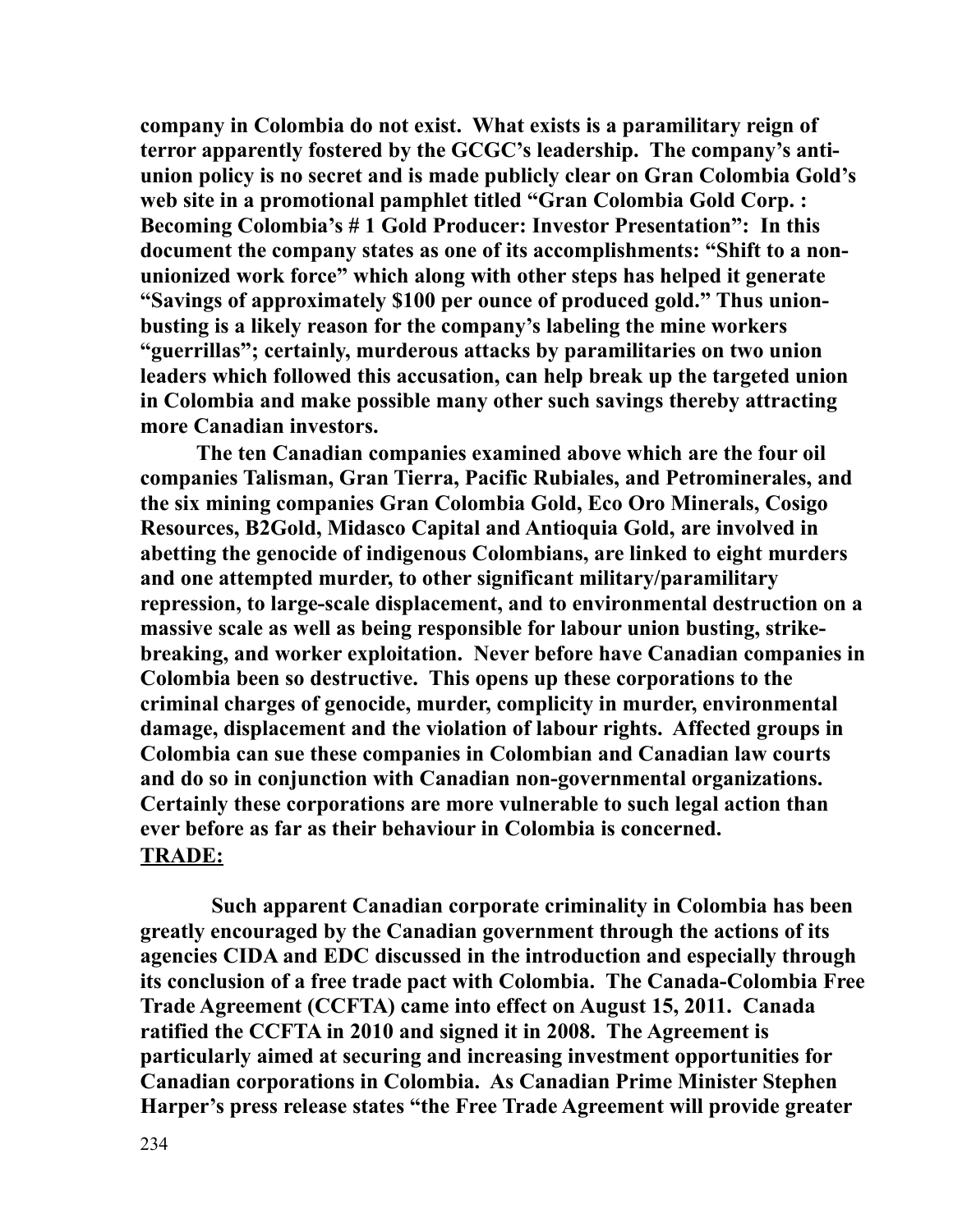**market access for Canadian exporters of products…. In addition, the Agreement will provide greater stability and protection for Canadian businesses involved in oil and gas, mining, manufacturing, and financial services."** 

**The results of this "greater stability and protection"can clearly be seen above in first part of this conclusion and in the oil and mining sections where as discussed, the CCFTA has encouraged massive Canadian corporate violations of Colombian worker and human rights including genocide, as well as large-scale environmental destruction and displacement. Canadian companies feel no hesitation now in publicly encouraging the murders of Colombian unionists and Indigenous leaders, as well as destroying entire Colombian towns and crucial ecosystems. With the government of Canada backing them more than ever before, there appears to be no limit to the destructive practices of Canadian companies in Colombia. As detailed above, the objections of Canadian and Colombian unions and human rights groups to the CCFTA have already come true. The Agreement has clearly worsened the state of labour rights and human rights in Colombia.**

**The Canadian labour movement's objections to the CCFTA stressed the facts that more labour leaders are killed in Colombia every year by paramilitary death squads than in the rest of the world combined, that these paramilitary murders and Colombia's regressive labour laws have the effect of suppressing union formation, that Colombian unions reject the CCFTA because it legitimizes killing unionists, will increase unemployment, poverty and hunger, subjugates the Colombian economy to multinational corporations and allows Canadian mining companies to take over more land.** 

**While increasing poverty, hunger and unemployment in Colombia, the CCFTA encourages Canada's enhancement of the Colombian state's repressive powers.** Since 2001, Canadian military exports have been going directly to Colombia and not just through the U.S. Canada is thus now making a clear military contribution to the Colombian civil war on the side of a highly repressive government. **As explained in the trade section**, **the worth of Canadian exports of military goods and technology** to **Colombia has increased dramatically from \$4.8 million in 2007 to \$7.6 million in 2009. Comparing the figures for 2001 and 2009, the worth of Canadian military exports to Colombia has more than tripled**. **Thus while worsening social conditions in Colombia which will lead to violence (as Colombian Senator Robledo explains in the trade section), the Canadian government is encouraging the Colombian**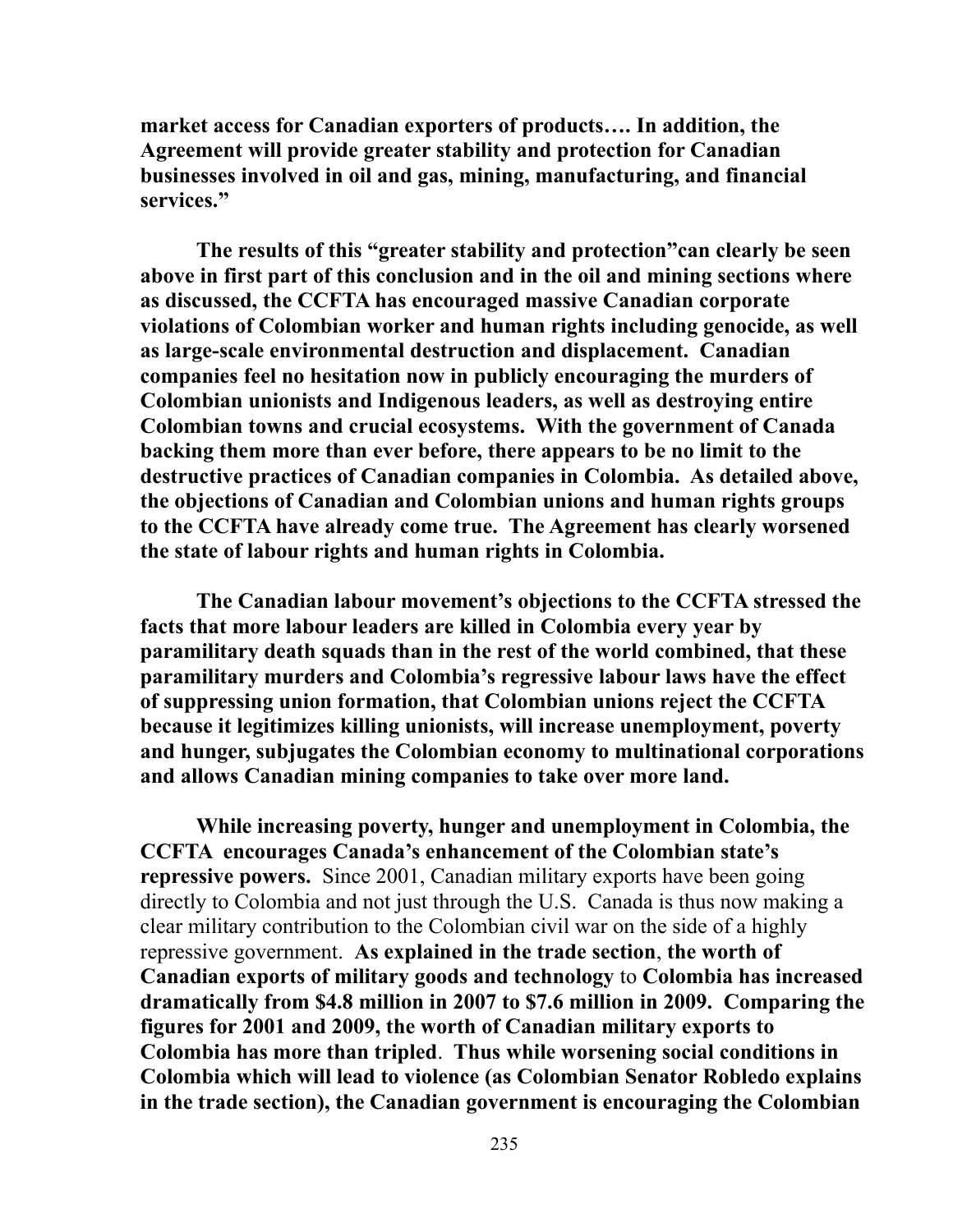**one to deal with this situation through more official repression by strengthening the latter's repressive power through more military exports.** 

 **The three leading Canadian imports from Colombia are coffee, coal and oil. As seen above, the extraction of oil is marked by massive official repression. Considerable state repression also accompanies the production of coffee and coal in Colombia. As stated in the trade section, given the substantial human rights violations linked to coal production and export in Colombia, Canada is certainly importing "blood coal" from there. By doing so, Canada is contributing to the killings, impoverishment and displacement of Indigenous people, Afro-Colombians and other Colombians in Guajira and Cesar and the militarization of these coal zones. Since many Indigenous peoples in Colombia are threatened with extinction, Canadian coal imports from there are also hastening this catastrophe.** 

**Thus Canadian investment in and trade with Colombia have gone much beyond having the effect of the companies involved just "profiting from repression" and are in the process of creating a national catastrophe for Colombians through the promotion of genocide, complicity in multiple murders and in significant military/paramilitary repression, involvement in large-scale displacement, and in environmental destruction on a massive scale as well as in labour union busting, strike-breaking, and worker exploitation. This is a highly alarming and unprecedented level of Canadian corporate destruction in Colombia.**

#### **EPILOGUE:**

**Canadian Imperialism: The Second-hand Variety**

**Joan Kuyek, the former National Coordinator of MiningWatch Canada said to the author during his interview with her "Colonialism and neocolonialism are what Canada is all about." Just as European settlers created Canada by stealing and plundering native land, its mining and oil companies today continue these practices all over the Global South. Canada, however, is itself a colony of the United States, the dominant Western imperial power, and its corporations penetrate economies of southern countries usually once these have been subjugated to U.S. military and economic control. Canada does not have the military or economic power to ensure that most southern countries will obey its dictates and so depends on U.S. power to open these economies up to its companies. Once Washington has set up a client government in a southern country through the Pentagon and the CIA, Canadian corporations are then able to take over parts of its economy as in**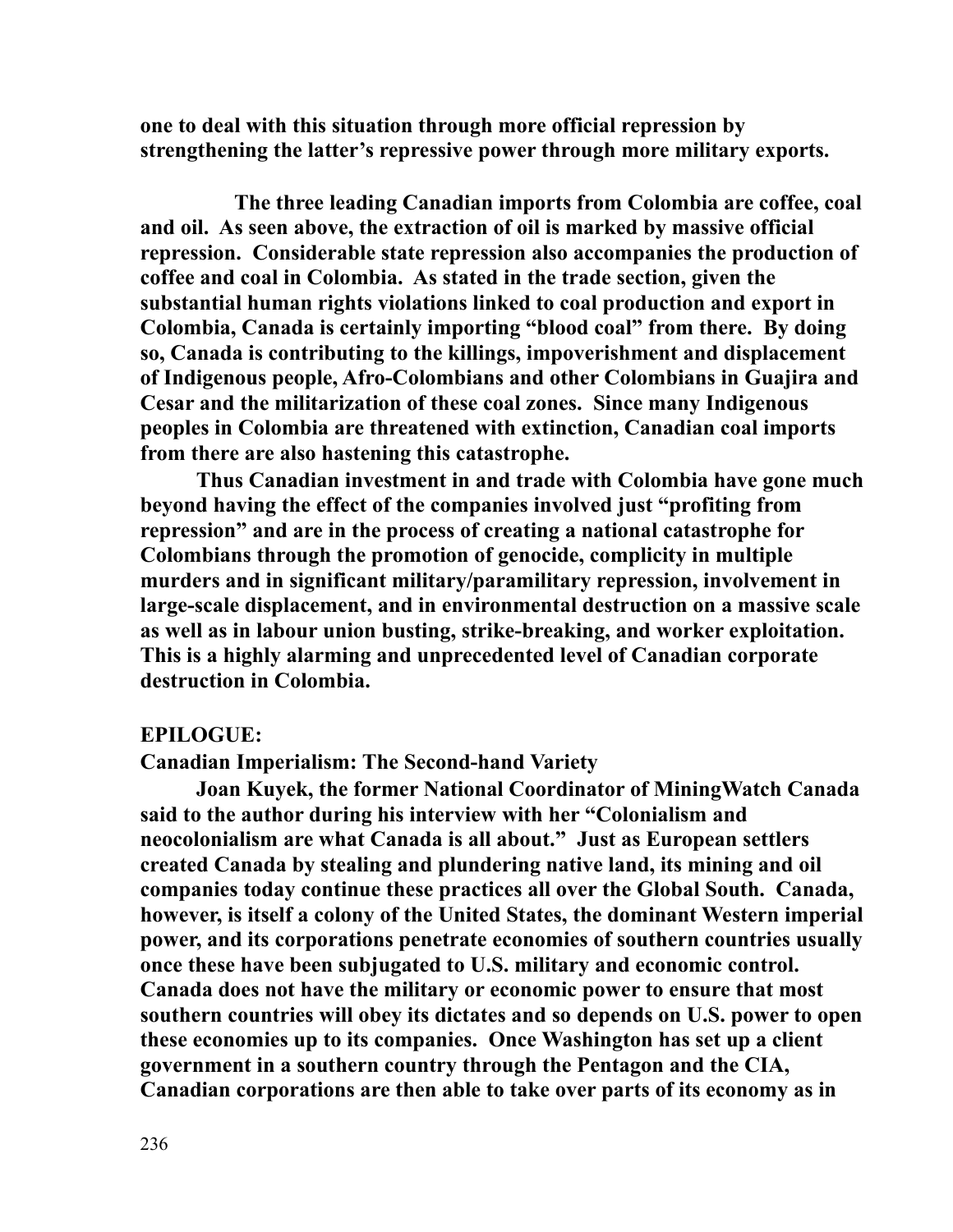**Colombia. In this sense Canadian imperialism is second-hand or dependent on much more powerful U.S. imperialism.** 

**This Western colonial model was created by the U.S. following the Second World War. After 1945, Western countries functioned as a mafia with the U.S. as their Godfather. During 1914-1945, some of these same Western nations had fought two world wars against each other due to inter-imperialist rivalry. After 1945, the U.S. emerged as the dominant Western imperial power and was able to impose its will on the European countries and Japan and integrate them and Canada, Australia and New Zealand into a coordinated imperial system in which U.S. military power would open up southern economies to European, Canadian, other Western and Japanese companies. Western countries and Japan that were former imperial rivals would no longer fight against each other for the resources of the Global South but rather share them with each others' corporations though not with the people of the South. This arrangement ended inter-imperialist wars but sparked a series of wars fought between the West/North and the southern states and liberation movements in Asia, Africa and Latin America. The U.S. either fought directly (and continues to fight) in these wars or through proxies.** 

**The Canadian role in this imperial system has been to take over parts of mainly the oil and mining sectors of Southern countries with its corporations, to supply the U.S. with oil, (Canada is the U.S.' largest oil supplier in the world), support U.S. imperialist invasions with troops as in Afghanistan and Libya, and supply military components for the Pentagon's war machine (80% of Canada's military exports go to the U.S.).** [315](#page-236-0) **Such shameful subservience to U.S. imperialism has today made Canada a corrupt petro-state on par with** 

<span id="page-236-0"></span>315

 **Government of Canada, "A Unique and Vital Relationship",** 

**[http://www.canadainternational.gc.ca/can-am/offices-bureaux/welcome-bienvenue.aspx?](http://www.canadainternational.gc.ca/can-am/offices-bureaux/welcome-bienvenue.aspx?lang=eng&view=d) [lang=eng&view=d;](http://www.canadainternational.gc.ca/can-am/offices-bureaux/welcome-bienvenue.aspx?lang=eng&view=d) Richard Sanders, "Stoking the Tsunamis of War and Repression: Canada's Military Exports Arm World's Most Belligerent Nations",** *The Canadian Centre for Policy Alternatives Monitor***, May 2011, [http://www.policyalternatives.ca/publications/monitor/stoking](http://www.policyalternatives.ca/publications/monitor/stoking-tsunamis-war-and-repression)[tsunamis-war-and-repression](http://www.policyalternatives.ca/publications/monitor/stoking-tsunamis-war-and-repression)**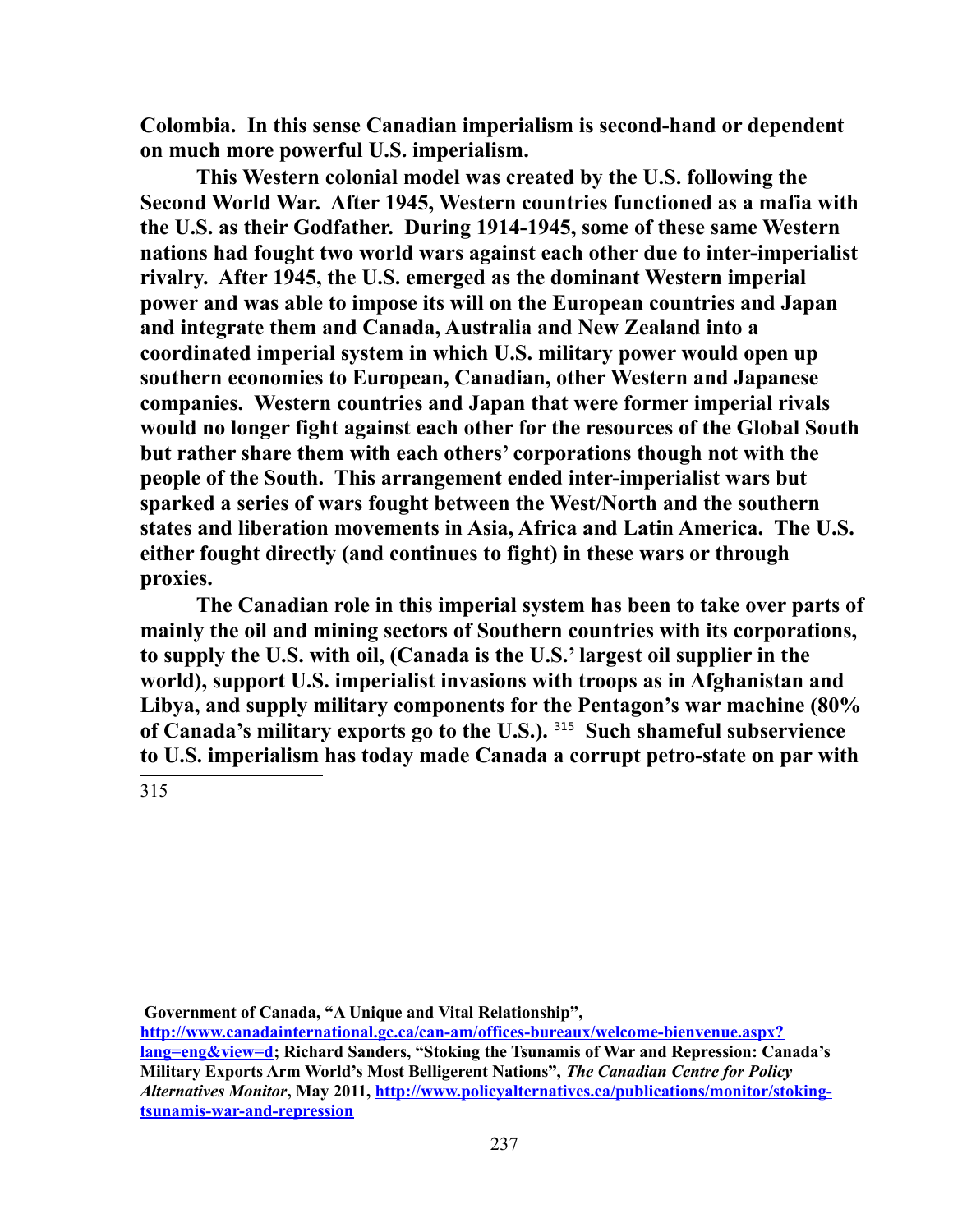**Saudi Arabia and the United Arab Emirates similarly dominated by Washington. In fact, Saudi Arabia is more progressive in the oil sector, highly crucial to both countries. Saudi oil is partly publicly owned whereas all of Canada's oil is privately controlled and most of it by foreign oil companies. Canada is formally a democracy whereas Saudi Arabia is not but the former's democratic credentials are suspect with its current Conservative government embroiled in the "robocall scandal" in which it has been widely accused of having taken power through electoral fraud. Even with the alleged fraud, the government got only 39.6% of the vote in the 2011 election in which only 61.1% of eligible Canadian voters bothered to vote***.* [316](#page-237-0)

**In this sense, Canada is not that different from Colombia. Both states are dominated by Washington and foreign multinational corporations with both economies being resource-based and largely de-industrialized and both political systems representing rather narrow sections of the population. Canada does not have death squads killing thousands of people a year because it has a higher standard of living due to its more advantageous position within the U.S. imperialist system. In other words, Canada does not have death squads because Colombia does. The death squads ensure the flow of cheap resources to the Northern/Western countries thereby allowing a greater redistribution of income (than in Colombia) and obviating the need for extreme repression to control the population. So-called Western democracies rest on a bedrock of genocide and plunder in Southern countries committed** 

<span id="page-237-0"></span>316

**"Robocalls: Thousands Expected to Rally Across Canada to Denounce Robocall Scandal",** *The Toronto Star***, March 11, 2012, [http://www.thestar.com/news/canada/politics/article/1144442-](http://www.thestar.com/news/canada/politics/article/1144442--robocalls-thousands-expected-to-rally-across-canada-to-denounce-robocall-scandal) [robocalls-thousands-expected-to-rally-across-canada-to-denounce-robocall-scandal](http://www.thestar.com/news/canada/politics/article/1144442--robocalls-thousands-expected-to-rally-across-canada-to-denounce-robocall-scandal)**,; **"Vancouver Robocall Protesters Demand Public Enquiry,** *CBC News***, March 3, 2012, [http://www.cbc.ca/news/canada/british-columbia/story/2012/03/03/bc-robocall-rally.html;](http://www.cbc.ca/news/canada/british-columbia/story/2012/03/03/bc-robocall-rally.html) Parliament of Canada, "Electoral Results By Party: 41st General Election: 2011-05-02 Spring", <http://www.parl.gc.ca/parlinfo/Compilations/ElectionsAndRidings/ResultsParty.aspx>; Elections Canada, "Voter Turnout at Federal Elections and Referendums", <http://www.elections.ca/content.aspx?section=ele&dir=turn&document=index&lang=e>**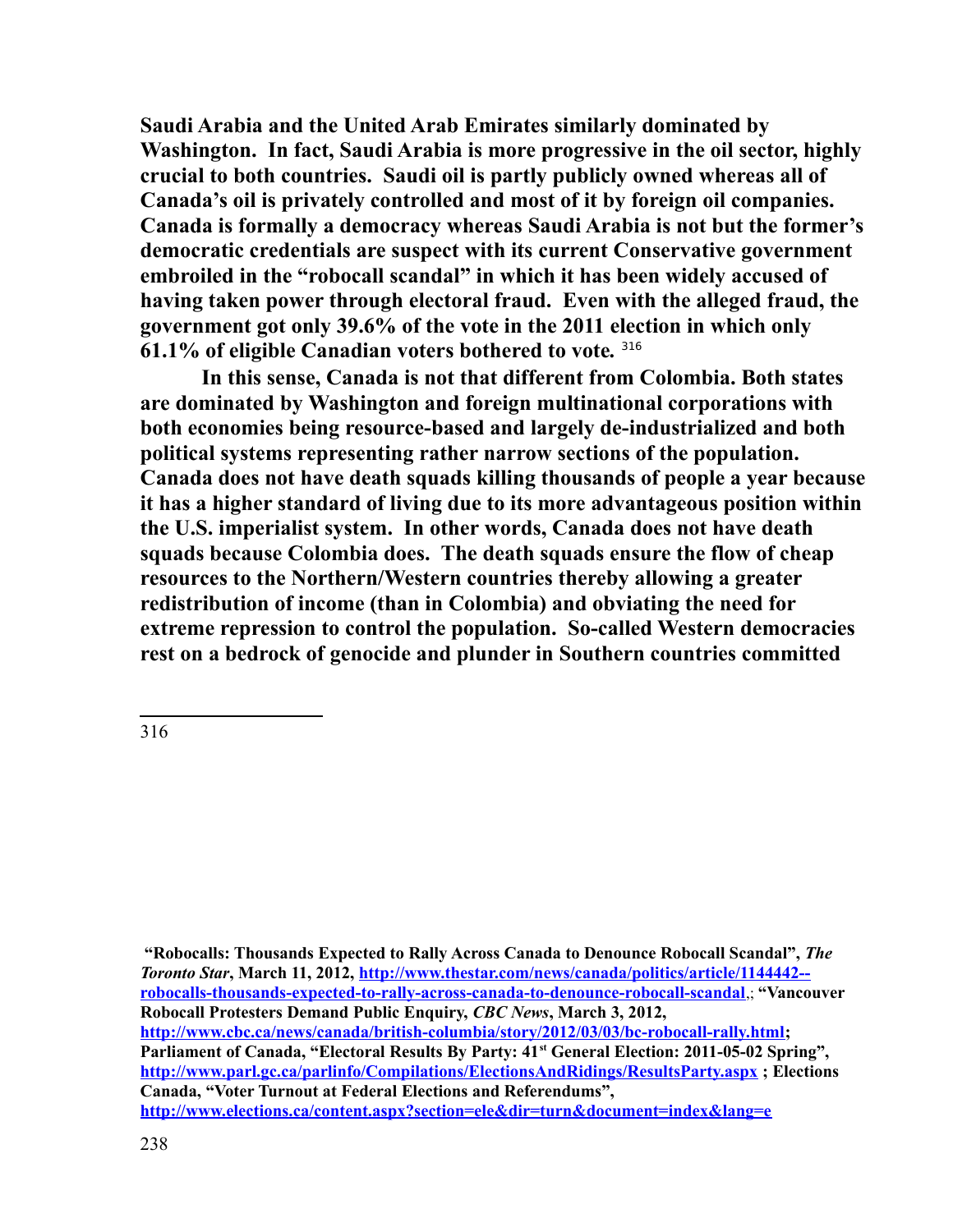**by the former governments directly or through proxies. This situation has prevailed for the last 500 years.** 

**Lately though, the Western imperialist system has entered a period of prolonged crisis partly due to increasing resistance from Southern countries to their extreme exploitation. The U.S.' massive loss of manufacturing capacity and its resulting chronic economic weakness together with the emergence of militarily and economically powerful states in China and India threatens to overshadow the West/North completely. Combined with this, eleven countries in Latin America now have left-wing governments decisively ending U.S. domination of what it calls its "backyard".**[317](#page-238-0) **Europe and North America are in the throes of economic stagnation made worse by austerity measures with no solution in sight. The imperial system that Canada and Colombia are part of does not appear to have a future and is teetering on the verge of collapse. Inspite of this, Canada remains wedded to U.S. imperialism more than ever today. Instead of reaching an accommodation with the progressive Latin American governments and shifting its trade to China and India, Canada has moved closer and closer to the U.S., the weaker that Washington has got.** 

**This losing, destructive, profoundly immoral and irrational strategy has embroiled the Canadian state in U.S. imperial wars and made it increasingly subservient to resource-based corporations both domestic and foreign. Serving such corporations and the U.S. requires that Canada participate in the genocide of the Colombian people and the plunder of their resources. Can Canada change its sub-imperialist status? If Latin American countries have broken away from the U.S., then there is some possibility that Canada can. Many Canadians especially in the labour movement are opposed to their country's second-hand imperial role and are working to change it in different ways. They can learn much from the eleven left-wing governments in Latin America that have freed their people from U.S. domination. The key to their success has been broad-based mobilization of the population and the political** 

<span id="page-238-0"></span>317

**These eleven countries are Venezuela, Bolivia, Ecuador, Argentina, Brazil, Peru, Paraguay, Uruguay, Cuba, Nicaragua and El Salvador.**